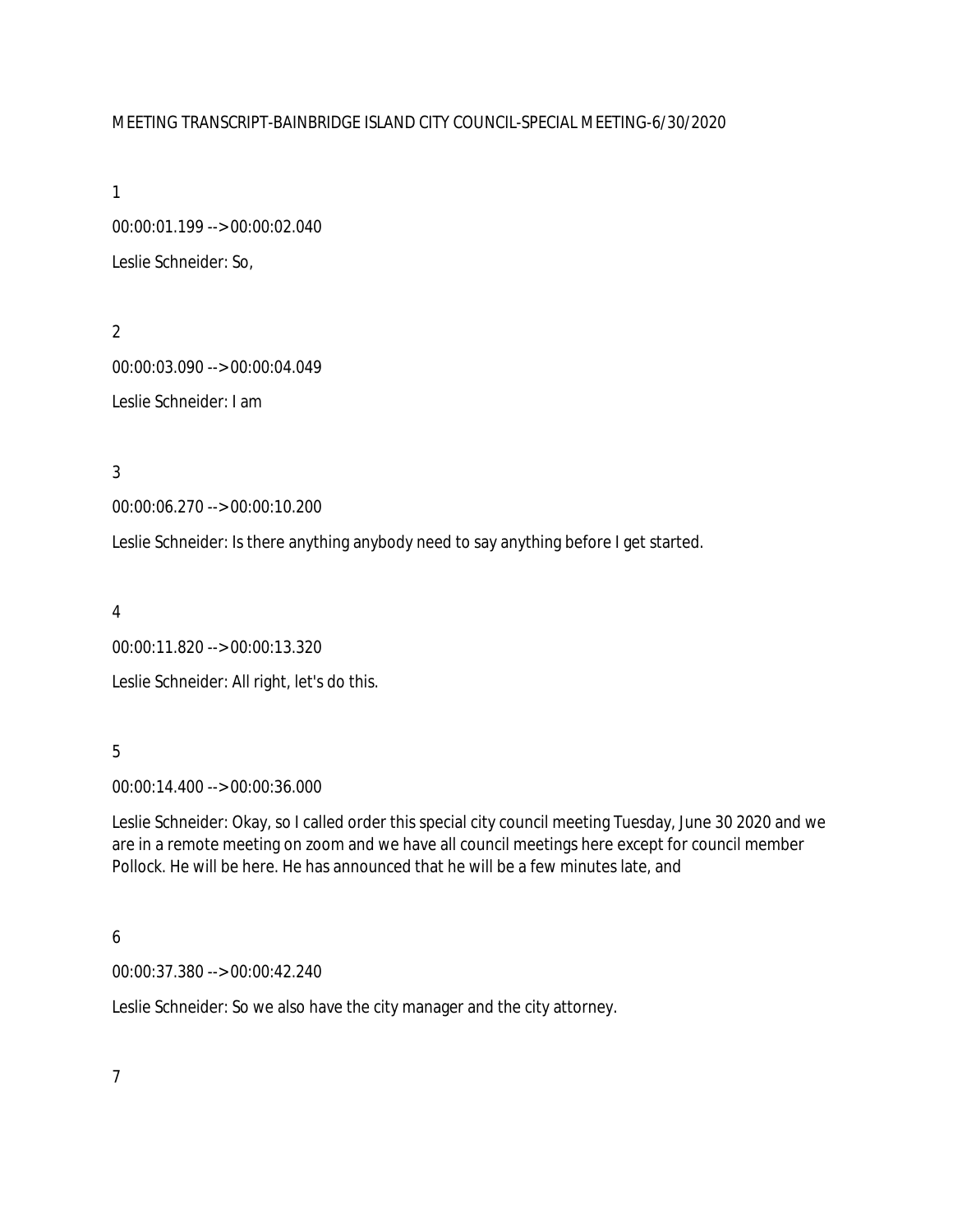00:00:43.410 --> 00:00:45.780

Leslie Schneider: The city clerk. Thank you all very much.

8

00:00:48.210 --> 00:00:55.050

Leslie Schneider: While we're while we're well I guess we're not technically waiting, but it would anybody would any council member like to do a quick check in.

9

00:00:56.100 --> 00:00:56.490 Leslie Schneider: And I need

10

00:01:02.220 --> 00:01:04.440

Leslie Schneider: All right, seems like we're good.

11

00:01:04.470 --> 00:01:05.550

Leslie Schneider: Counsel eats

12

00:01:06.390 --> 00:01:18.180

Joe Deets: You know, how can how can we not check in. Anyway, good. Good to see everybody very glad to be here tonight. We have some lot of important business some financial business.

13

00:01:18.660 --> 00:01:23.040

Joe Deets: That discussion on the cares funding Planning Commission appointment.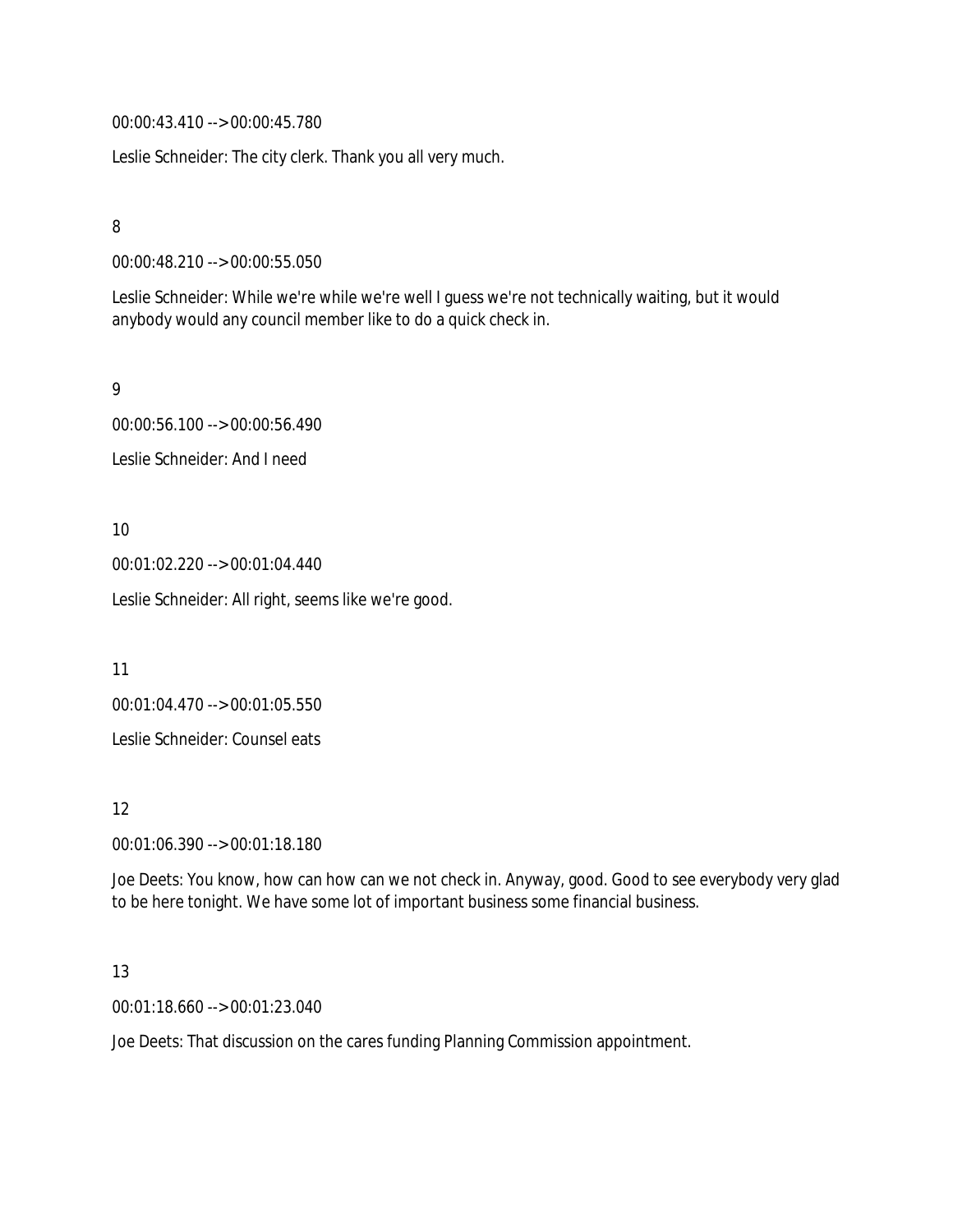00:01:24.090 --> 00:01:33.480

Joe Deets: So welcome, everybody for attending and colleagues, I look forward to a productive meeting that ends before 11 O'Clock tonight. Okay.

15

00:01:35.070 --> 00:01:37.320

Leslie Schneider: Yes. Great. Councilmember Medina.

16

00:01:38.910 --> 00:01:41.340

Kol Medina: I just want to say, let's see everybody

# 17

00:01:43.290 --> 00:01:48.540

Kol Medina: I hope you have a good night. I hope you all had a good week before showing up here and I hope next week is great as well.

18

00:01:50.190 --> 00:01:50.730

Leslie Schneider: All right.

19

00:01:50.760 --> 00:01:51.570

Leslie Schneider: Thank you for that.

20 00:01:52.650 --> 00:01:54.870 Leslie Schneider: Um, so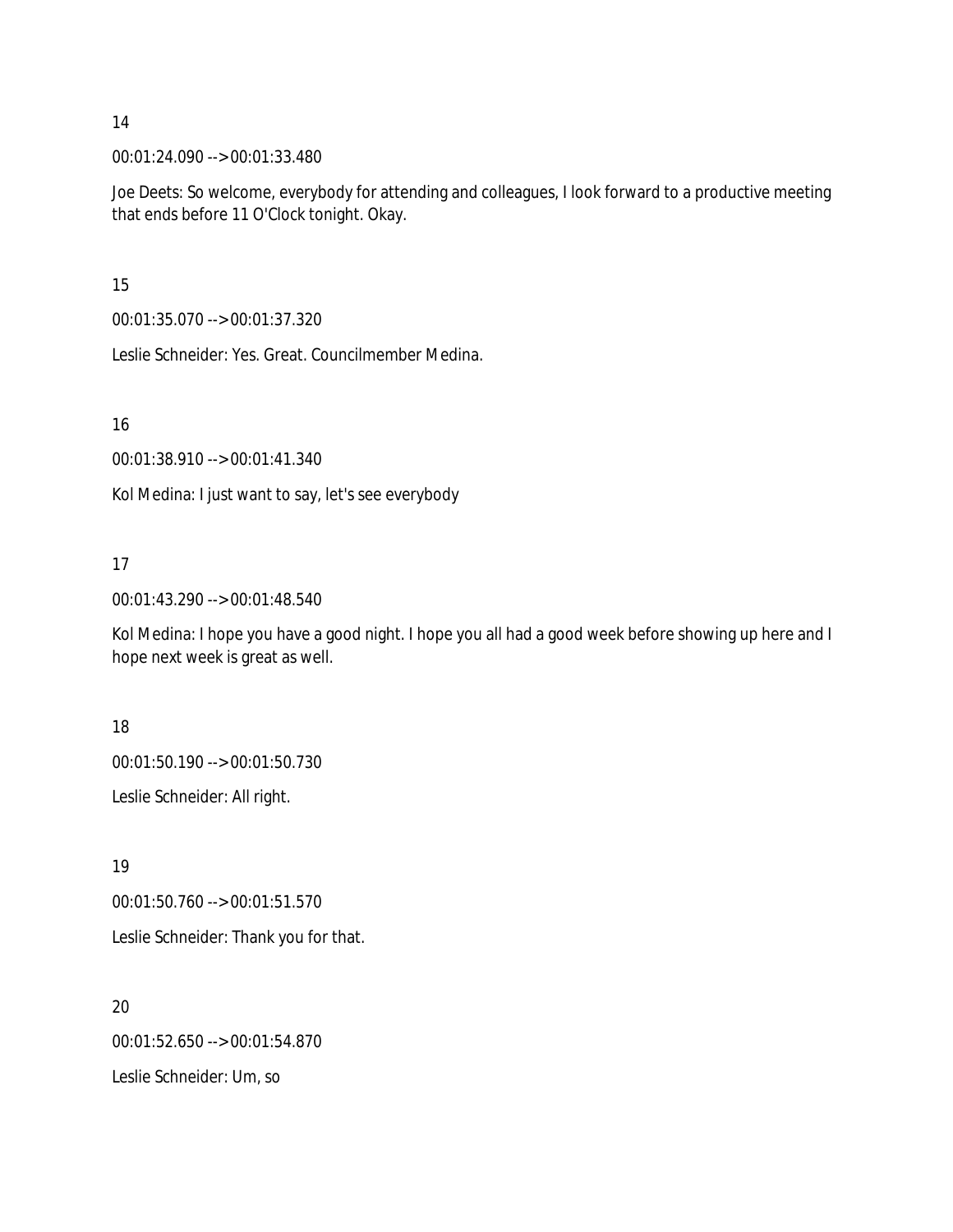00:01:55.980 --> 00:02:13.560

Leslie Schneider: As we move on. I just wanted. I just want to say that during the approval of the agenda. We are here at this special meeting because we have been sort of punting the business for that the that the city manager needs the feedback on on a lot of financial

22

00:02:14.670 --> 00:02:25.140

Leslie Schneider: Topics here and we need this for the budget, we need it for really moving forward on everything. And so, you know, we've been moving a lot of this stuff forward because we've had really big agendas.

# 23

#### 00:02:25.800 --> 00:02:37.950

Leslie Schneider: That hasn't seemed to stop us from having meetings that go until 11 or later. But thank you city manager for doing that. And so as we move into this approval of the agenda, I would just like to request that we

# 24

00:02:38.640 --> 00:02:49.770

Leslie Schneider: don't suggest moving anything ahead of the financial items because they have been waiting patiently for our alert attention. So with that,

25

00:02:51.330 --> 00:02:56.700

Leslie Schneider: Would anybody like to make a motion to approve our agenda and

26

00:02:56.760 --> 00:02:58.140

COUNCILMEMBER hi topless.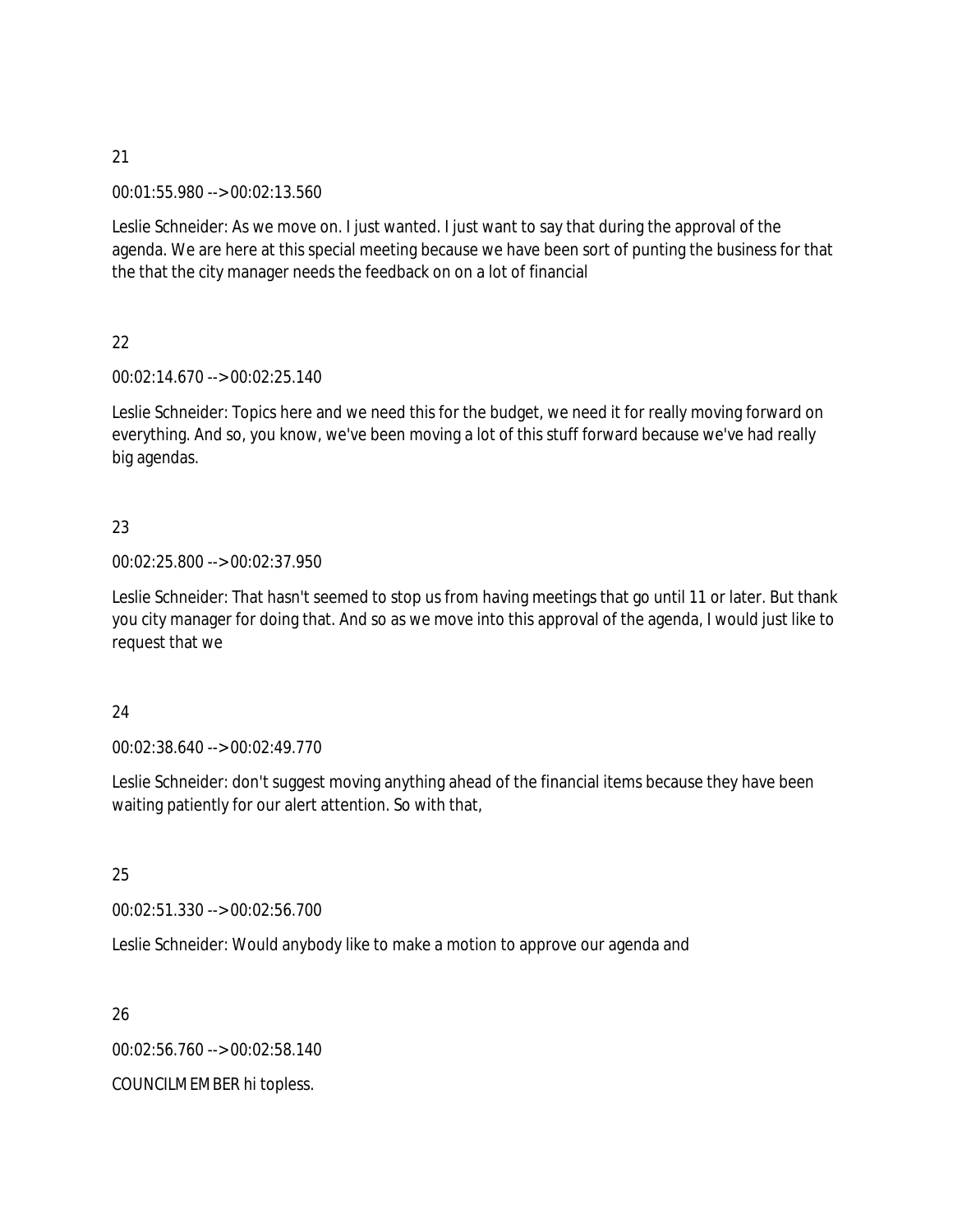### 00:03:01.710 --> 00:03:06.390

Kirsten Hytopoulos: I just want to put a strong vote in for really actually getting to the ethics today.

### 28

00:03:08.160 --> 00:03:12.600

Kirsten Hytopoulos: So I won't ask to move anything up. But I just please conserve your energy for that. So we can do that.

# 29

00:03:12.990 --> 00:03:17.880

Kirsten Hytopoulos: Um, I also just want to say, I think we've had some stuff that's been kind of going on over the last week as fallout from last week.

# 30

00:03:18.180 --> 00:03:30.960

Kirsten Hytopoulos: Some emails and so forth. I'm not going to add anything to the agenda, but I think we might want to have a conversation for the good of the order. So I don't think it requires any kind of amendment, and I'd be happy to move that we approve the agenda as published

# 31

00:03:34.530 --> 00:03:36.720

Leslie Schneider: Second from COUNCILMEMBER deeks

# 32

00:03:38.370 --> 00:03:43.440

Leslie Schneider: All right. Um. Any further comments, all those in favor please say aye.

33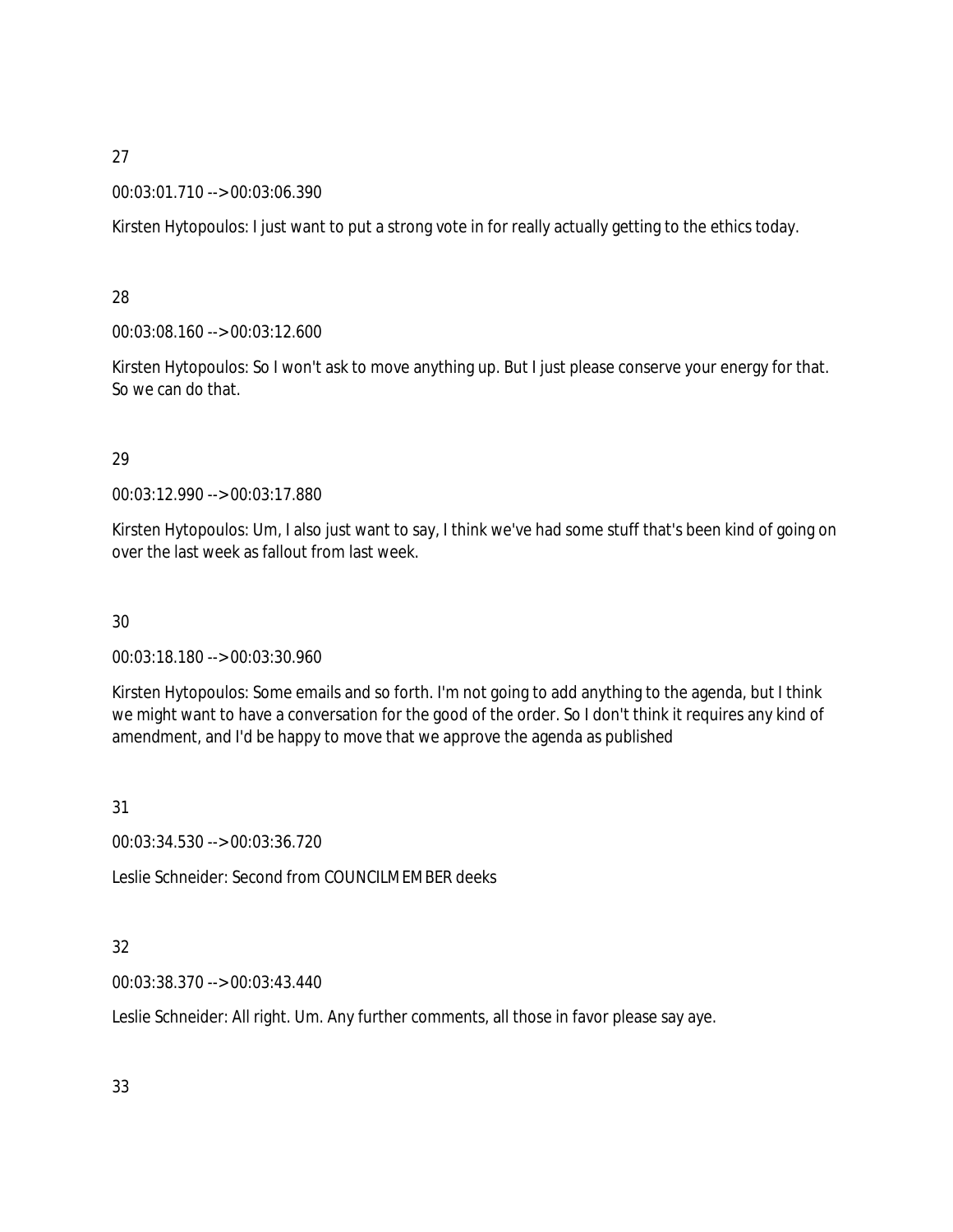00:03:44.580 --> 00:03:44.970 Kol Medina: Aye.

34 00:03:45.450 --> 00:03:46.530 Leslie Schneider: Any opposed.

35 00:03:47.670 --> 00:03:50.430 Leslie Schneider: We can move forward. That is unanimous.

# 36 00:03:51.540 --> 00:03:58.380

Leslie Schneider: All right. And now we are going to go to public comment. And so we have it.

37 00:03:59.970 --> 00:04:01.920 Leslie Schneider: I'm sorry. Councilmember needs.

38 00:04:03.060 --> 00:04:04.110 Joe Deets: Conflict of interest.

39 00:04:05.850 --> 00:04:07.350 Leslie Schneider: Okay, okay.

40 00:04:07.890 --> 00:04:13.170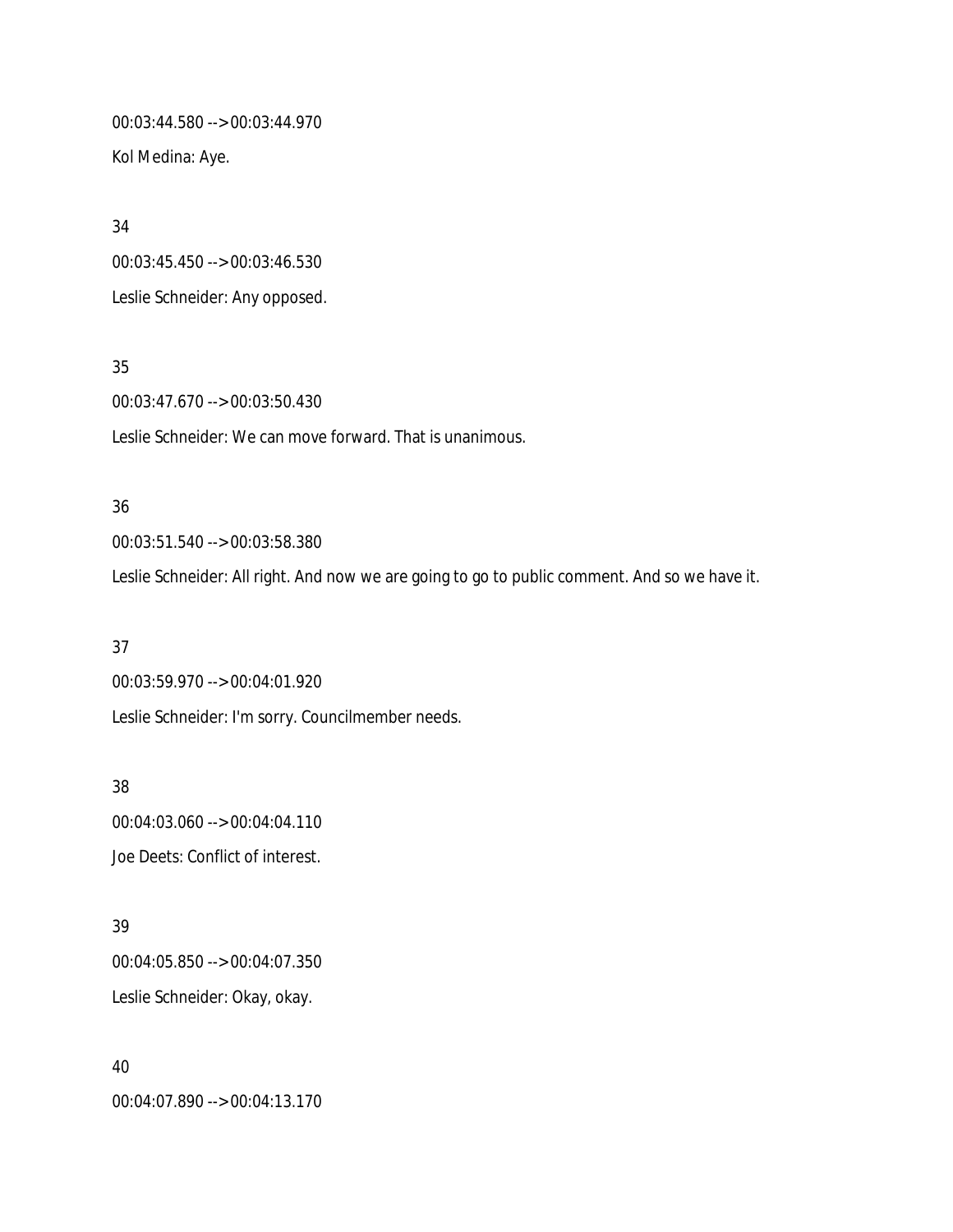Leslie Schneider: Thank you very much. So is there any. Does anyone have a conflict of interest, they would like to disclose.

41

00:04:15.060 --> 00:04:26.610

Leslie Schneider: All right, seeing none, we will now move on to item number three, public comment. And so all of the public comment that we're going to take this evening will happen in this particular period.

# 42

00:04:27.930 --> 00:04:43.920

Leslie Schneider: And so I think they're very artistic instructions attached to the agenda for how to make public comment. And as I see here in the attendees, we've got a number of hands raised. So if you would like to make public comment on

#### 43

00:04:44.970 --> 00:04:48.420

Leslie Schneider: Either finding your zoom interface or check the

44

00:04:49.680 --> 00:04:54.210

Leslie Schneider: Orange, check the instructions for how to raise your hand and I will go down the list.

45

00:04:55.290 --> 00:05:06.600

Leslie Schneider: And I can only read what I see on my, on my attendees screen, so I apologize if that doesn't fully represent who you are. Maybe you could just state your name and

46

00:05:07.170 --> 00:05:15.030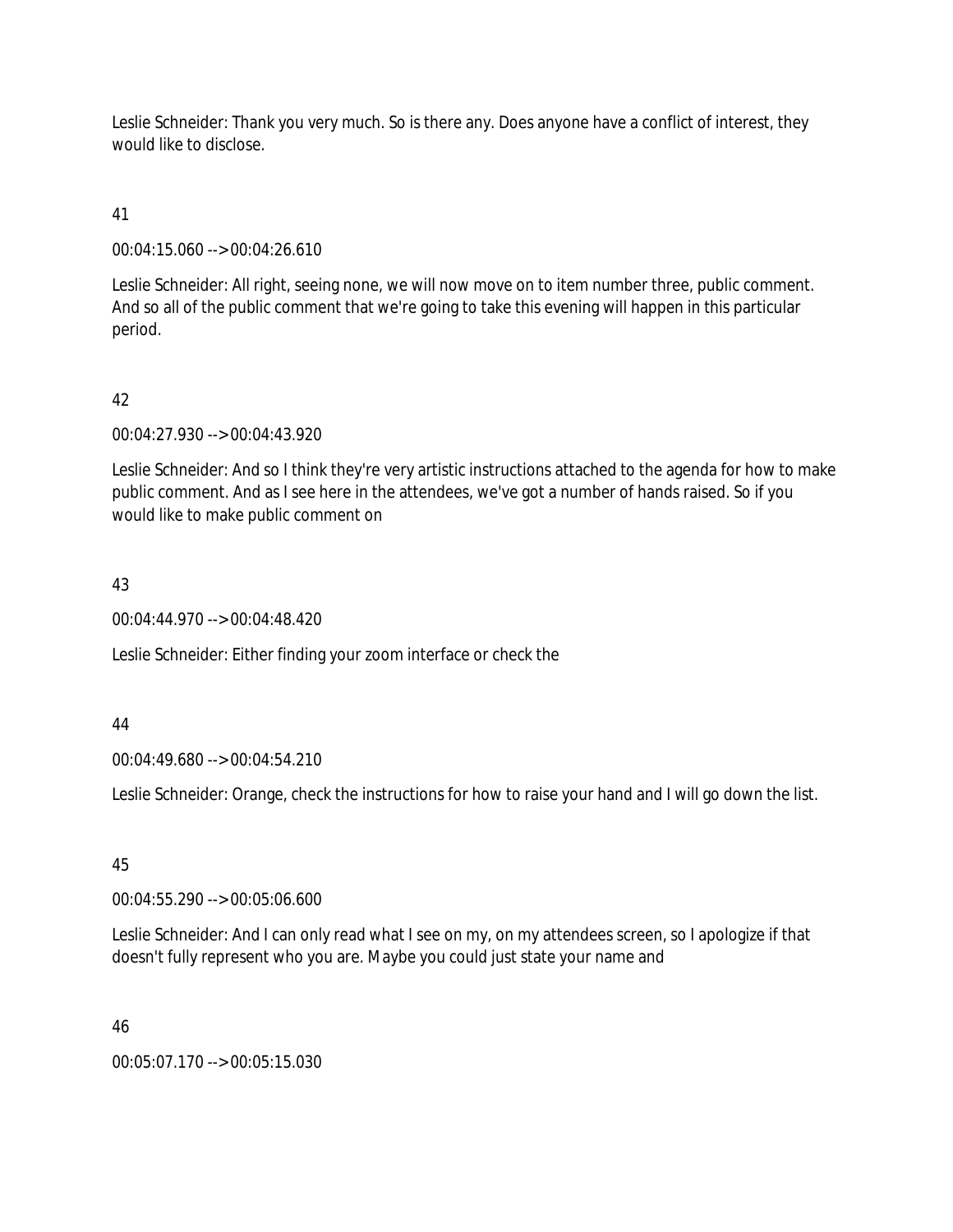Leslie Schneider: The street that you live on, and you have three minutes. And the way you can judge if you're getting close to your three minutes or over is check the chat column.

47

00:05:15.570 --> 00:05:33.000

Leslie Schneider: OUR CITY CLERK will be noting in the chat that you either have 30 seconds left, or a request to stop and I will be paying attention to that as well so that at the top of my list is Cynthia, you may unmute and go ahead with your public comment.

#### 48

00:05:33.600 --> 00:05:41.550

Cynthia: Hi. Thanks, Leslie. So I'm of course going to talk about the Ashley Matthews issue. I'm going to speak to each one of you.

#### 49

00:05:41.880 --> 00:05:42.630

Cynthia: You can hear me.

50

00:05:42.990 --> 00:05:45.360

Leslie Schneider: I'm sorry, yes. And could you just please state your full name.

51 00:05:45.930 --> 00:05:47.490 Cynthia: Cynthia Bellis

52 00:05:48.090 --> 00:05:48.900 Leslie Schneider: Okay, thank you.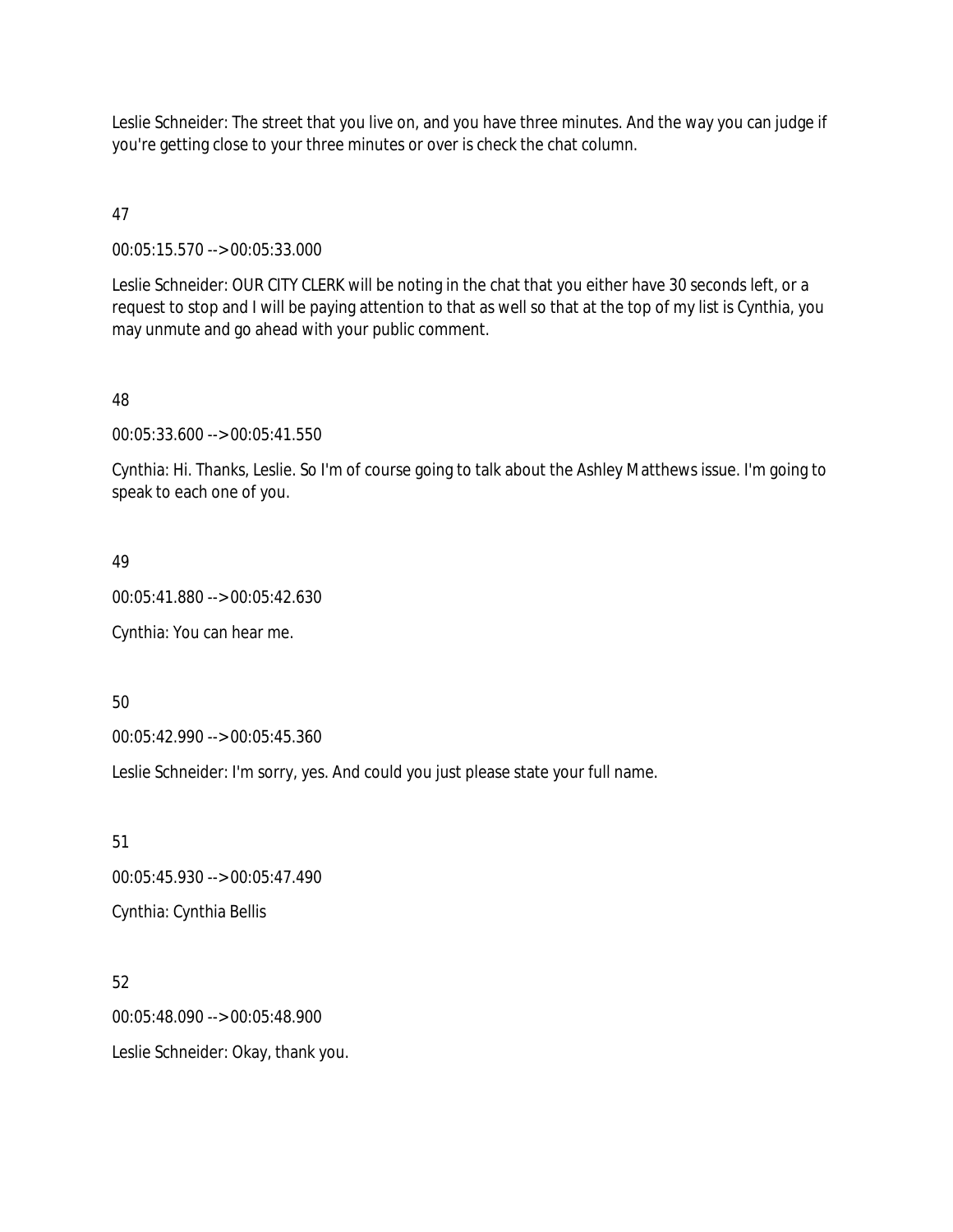00:05:48.930 --> 00:05:55.230

Cynthia: So Cole. We're glad you're staying out of this one. I think you're too smart to vote against a person of color and we appreciate that.

54

00:05:56.070 --> 00:06:08.520

Cynthia: Leslie please educate yourself on plantation politics plantation politics is shorthand for an immoral concentration of resources exclusion and the arrogance of governments unchecked power.

55

00:06:08.940 --> 00:06:16.800

Cynthia: And for the love of all that is good to stop equating affordable housing with people of color. I don't know if you know how offensive that is

# 56

00:06:17.130 --> 00:06:26.190

Cynthia: Kirsten get back to your campaign promises. We've all been terribly let down by your inability to stick to them. Joe be the guy we know you can be

# 57

00:06:26.610 --> 00:06:37.530

Cynthia: Come through for equity and inclusion. Don't be scared off the task force don't cave issues of race or uncomfortable. And you can see through it. I believe in your leadership.

58

00:06:38.130 --> 00:06:47.760

Cynthia: Rochelle keep fighting and articulating, we are so sorry about the hostility and mistreatment. You've endured, and thank you for bringing Ashley to the mix for the planning commission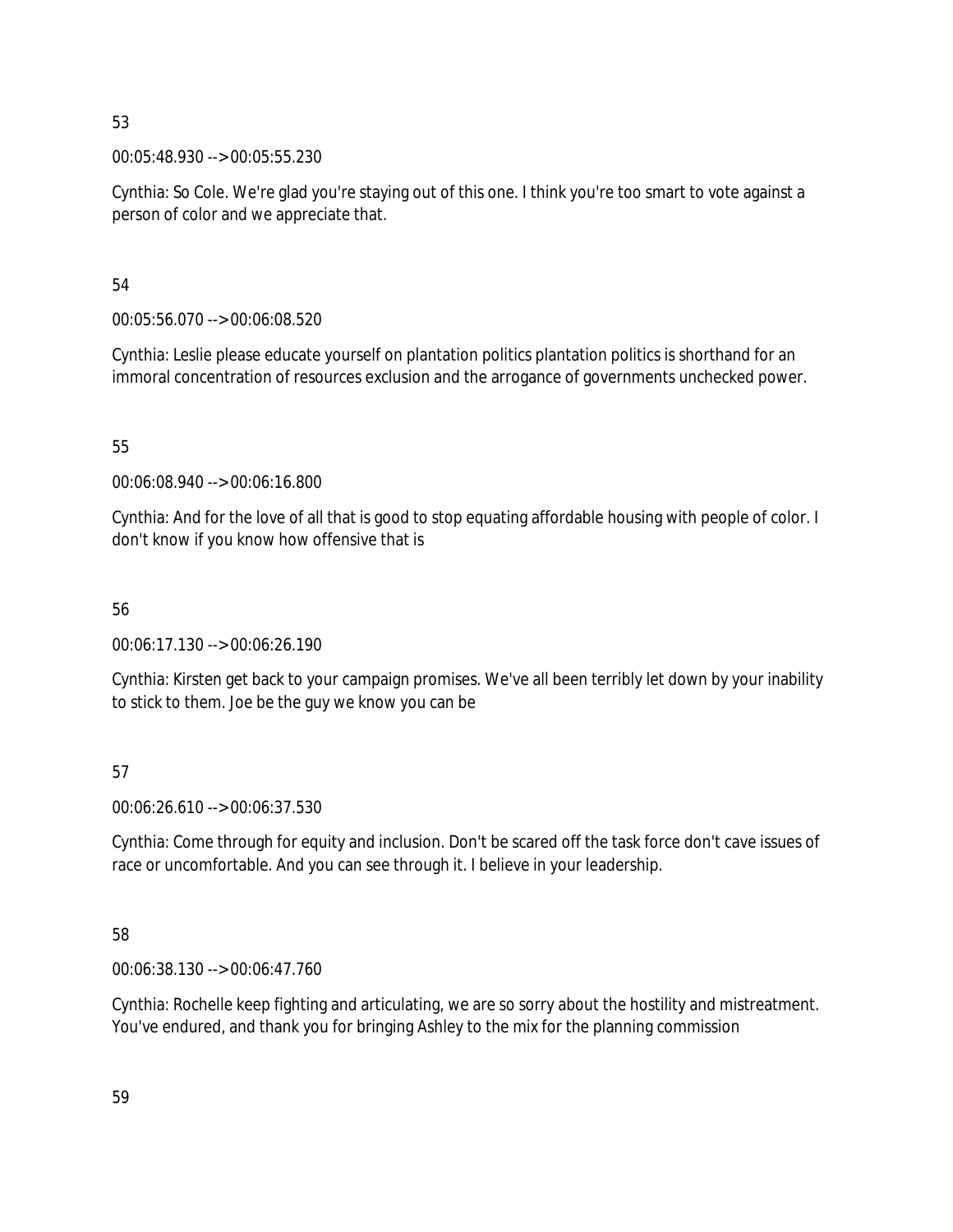00:06:48.360 --> 00:06:54.570

Cynthia: Michael keep fighting and articulating standing strong for Ashley is a historic move for the city of Bainbridge Island.

60

00:06:54.990 --> 00:07:00.270

Cynthia: growth rings pain and power elites will never give up their stranglehold very easily Christie.

61

00:07:00.780 --> 00:07:07.440

Cynthia: We are wary of you so prove to us that you're the independent thinker. You were rumored to be and resist the urge to persuade

# 62

00:07:08.280 --> 00:07:15.750

Cynthia: White power politics and all of you should be happy. Someone like Ashley has come along and please stop the gravy train of personnel.

# 63

00:07:16.050 --> 00:07:23.790

Cynthia: From hostile Southern states to our progressive island cancel the contract with our little recruiter, the Southern own recruiter

64

00:07:24.030 --> 00:07:39.870

Cynthia: Who has continued to supply us with tone deaf community leaders, whose activities have brought corruption and Southern Cal colonizer values to our city hall and let's rain in the present criminal enterprise for the development elites. Thank you.

65 00:07:41.580 --> 00:07:47.130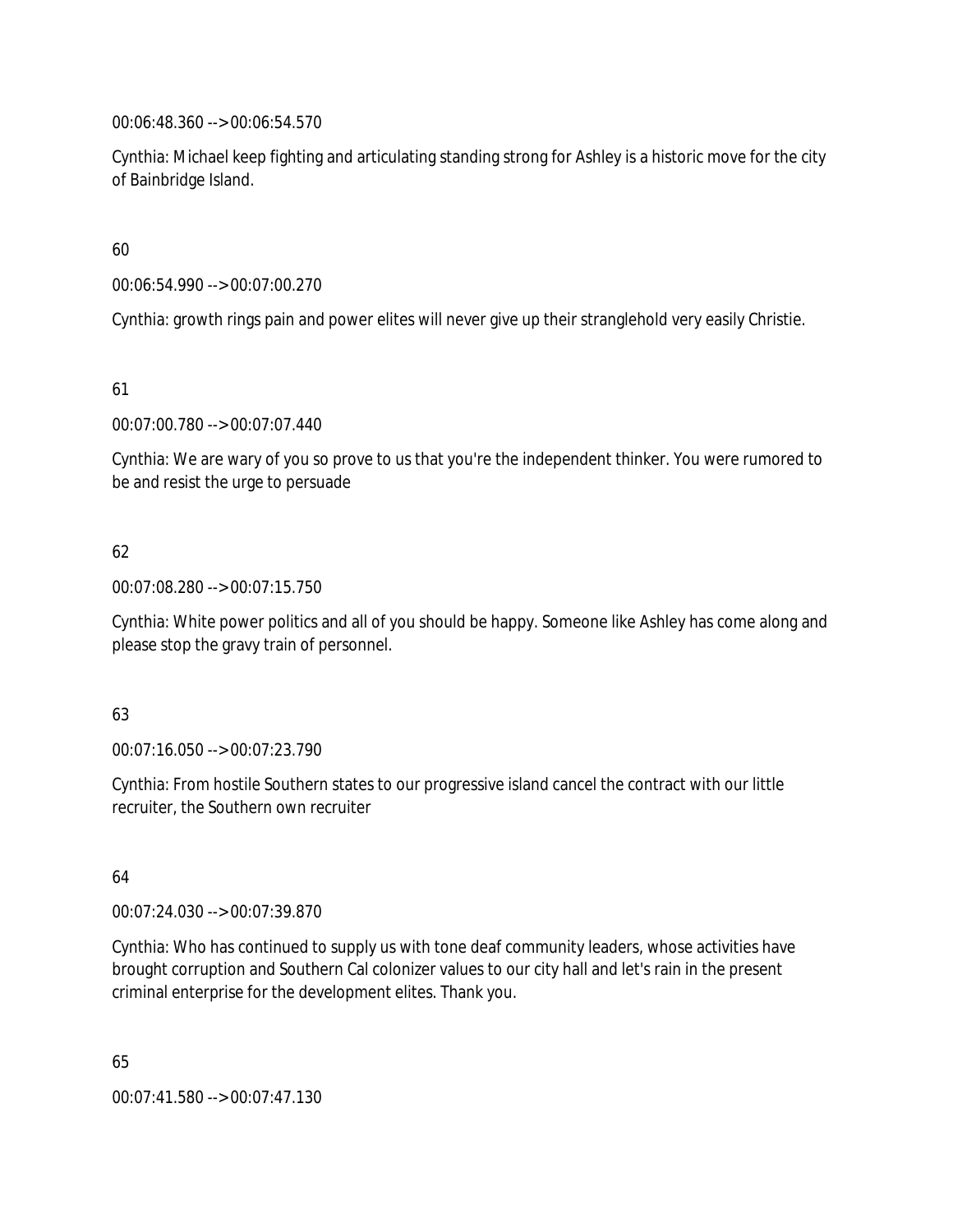Leslie Schneider: Okay, Cynthia. Thank you for your prepared comments, I'm Ashley Matthews, you're up next.

66

00:07:50.520 --> 00:07:50.970

Ashley Mathews: Hello.

67

00:07:52.050 --> 00:07:57.570

Ashley Mathews: Good evening city manager mayor Schneider Deputy Mayor council members and fellow islanders

68

00:07:57.990 --> 00:08:07.350

Ashley Mathews: I first wanted to say that I'm proud to volunteer to serve our community on the planning commission and I'm honored to be appointed with my friend Kim tonight as I try to fill max on syllable shoes.

69

00:08:07.740 --> 00:08:16.500

Ashley Mathews: I'm extremely qualified and have now gotten to address these several times, as well as had the pleasure of being interviewed by most of you when I applied for the South board seat that was speaking

70

00:08:17.100 --> 00:08:25.800

Ashley Mathews: After many recent events in this country. I came to a personal decision that I needed to get involved. And so I reached out. I want to be very clear about this. I reached out to counsel.

71

00:08:26.280 --> 00:08:38.850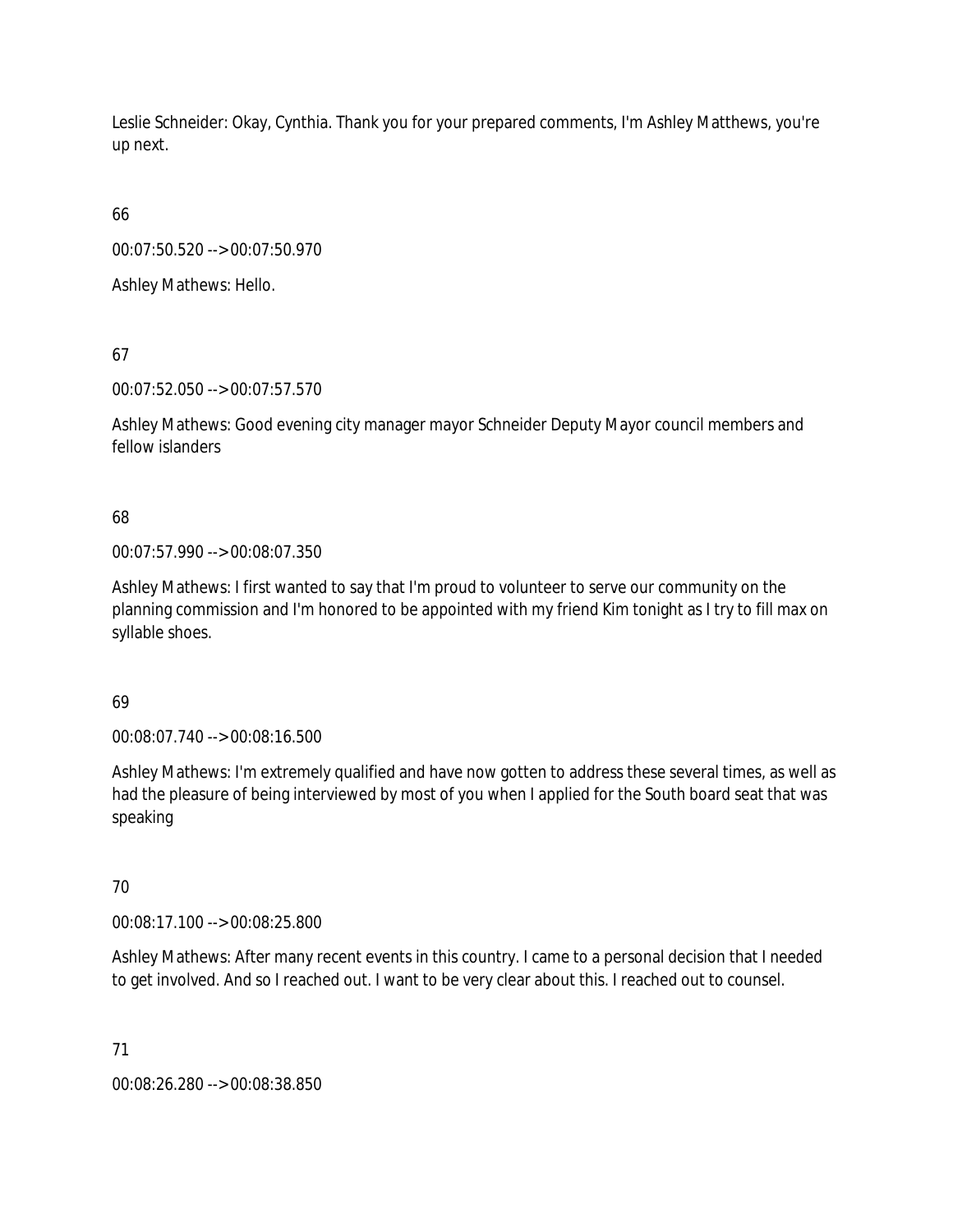Ashley Mathews: I know your decision last Tuesday was not an easy one. And you would not have made it except for these revolutionary times that we find ourselves in, and I commend you for your courage. So it seems this revolution will not be televised instead, it will be zoomed

72

00:08:39.540 --> 00:08:45.600

Ashley Mathews: I have been where I wanted, wasn't wanted before as one of the first black children. Many of my classmates had ever seen in upstate New York.

# 73

00:08:45.840 --> 00:08:54.180

Ashley Mathews: I would often have things thrown at me, called the N word, you name it. So I've seen this before. What I haven't yet seen was this behavior played out through the lens of politics.

# 74

00:08:54.750 --> 00:09:04.830

Ashley Mathews: The good news is that when we all know better. We do better and we are on that path. Tonight we have learned a lot this week, imagine where will be three years from now, as I come to the end of my first term on the planning commission

# 75

00:09:05.340 --> 00:09:13.350

Ashley Mathews: The American Planning Association only published their first guide for planning for equity in 2019. This is new for all of us. And I know my voice will help

# 76

00:09:14.100 --> 00:09:20.640

Ashley Mathews: I spent this week mentally defending my blackness. Somebody said I was using being black. I'm sorry. This is not a costume.

# 77

00:09:21.390 --> 00:09:29.100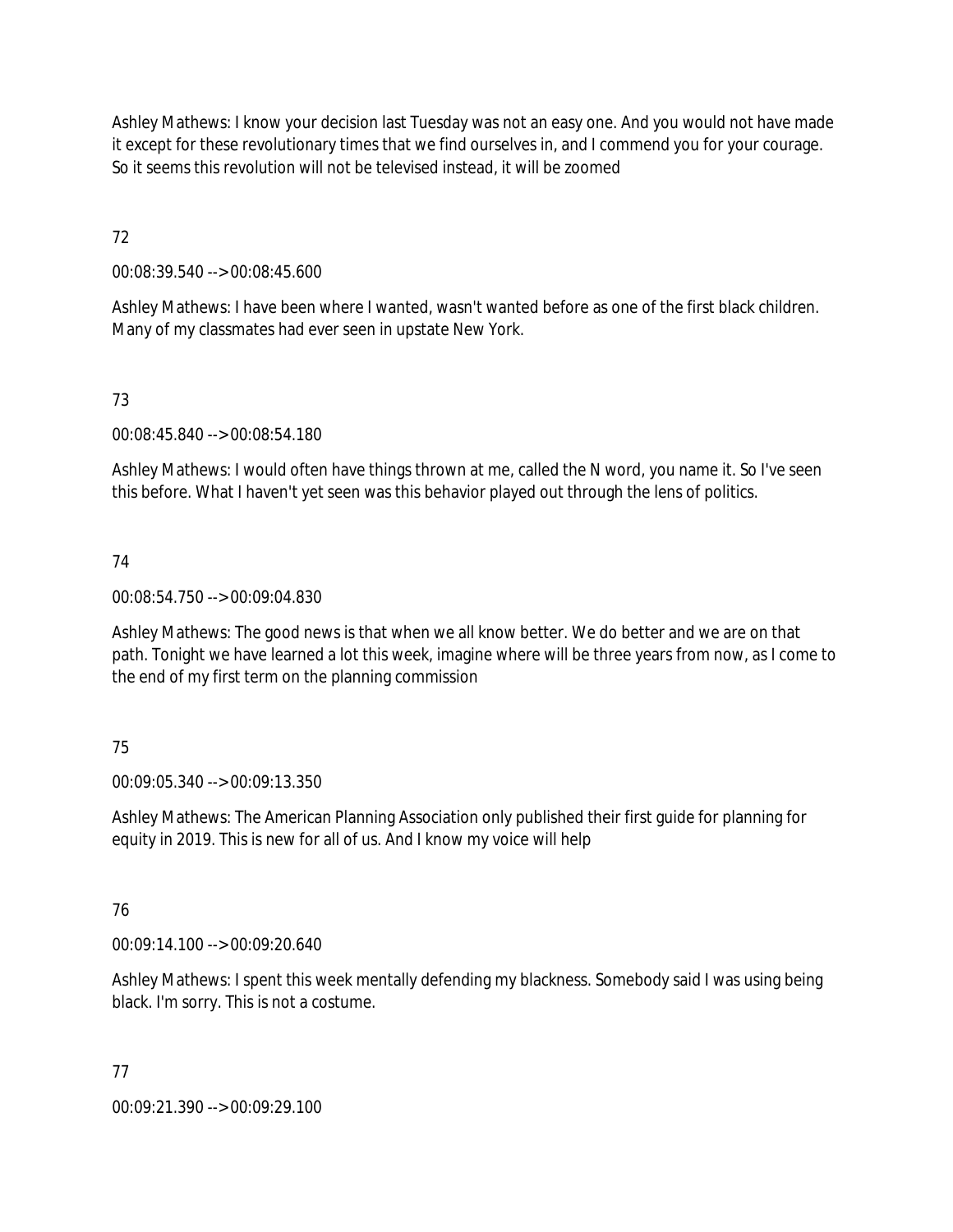Ashley Mathews: The chair of the race equity Task Force even use the word reverse racism, how can we have an equity task force that believes equity is reverse racism.

78

00:09:29.610 --> 00:09:37.860

Ashley Mathews: In his defense, the issue was put on his agenda without his knowledge. So again, we all need to make sure that we're trained on this when we know better. We do better.

79

00:09:38.400 --> 00:09:46.830

Ashley Mathews: I volunteered as need with the skills I have to add, not only as some important diversity to the planning commission, but only at but also with my unique set of skills.

80

00:09:47.190 --> 00:09:51.810

Ashley Mathews: Unfortunately, I don't know everyone's motivation for being for or against this. I only know mine.

81

00:09:52.350 --> 00:09:57.690

Ashley Mathews: I heard Mr. Chester refer to a conversation he had with someone who referenced the other people of color and what they thought

82

00:09:58.140 --> 00:10:05.310

Ashley Mathews: Again, when we know better will do better. I look forward to working alongside Mr. Chester so that he can learn from this person of color.

83

00:10:05.820 --> 00:10:12.690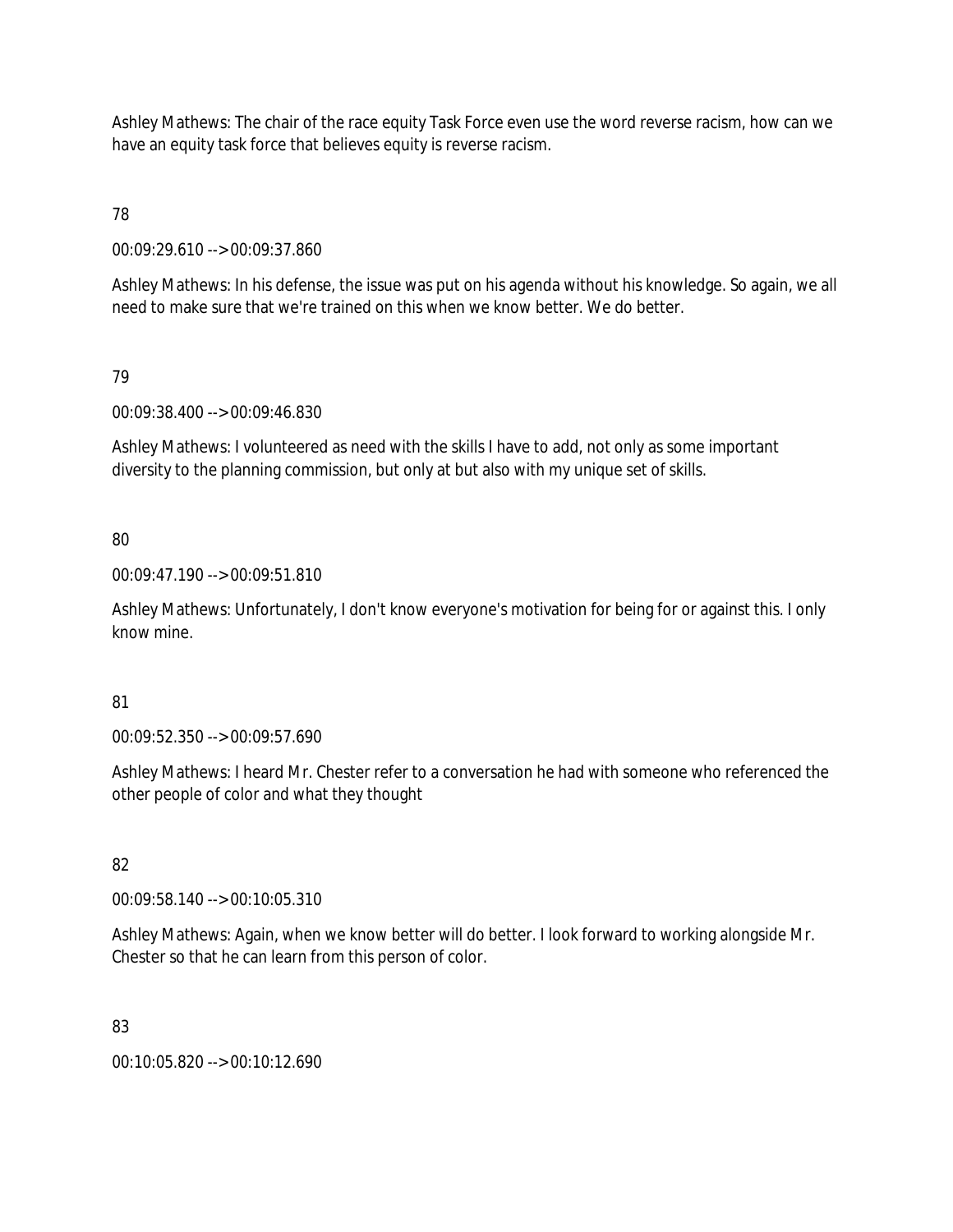Ashley Mathews: I didn't volunteer as some black one. I volunteered as this strong black woman will be a dedicated and valued member of the Commission.

84

00:10:13.440 --> 00:10:19.650

Ashley Mathews: To all of those who can't move away from this being outside of the process. I hope that we can use this as a time to make the process better

85

00:10:20.040 --> 00:10:28.320

Ashley Mathews: Imagine if everyone who had applied to anything within the past few years was put into a CRM system and match to opportunities, based on their skill set.

#### 86

00:10:28.650 --> 00:10:32.130

Ashley Mathews: Then they received a notification to apply or not all electronically.

#### 87

00:10:32.610 --> 00:10:42.780

Ashley Mathews: Having me reapply at this point does no good. We've already been down this road. And we can do this together. I think I paid my dues here can be consistently engaged, and I know I'm the best person for this position.

88

00:10:43.740 --> 00:10:51.720

Ashley Mathews: I want to take a moment to think one of the true heroes here which is Sarah blossom without her so graciously stepping aside, this was not have been possible.

# 89

00:10:52.230 --> 00:10:59.850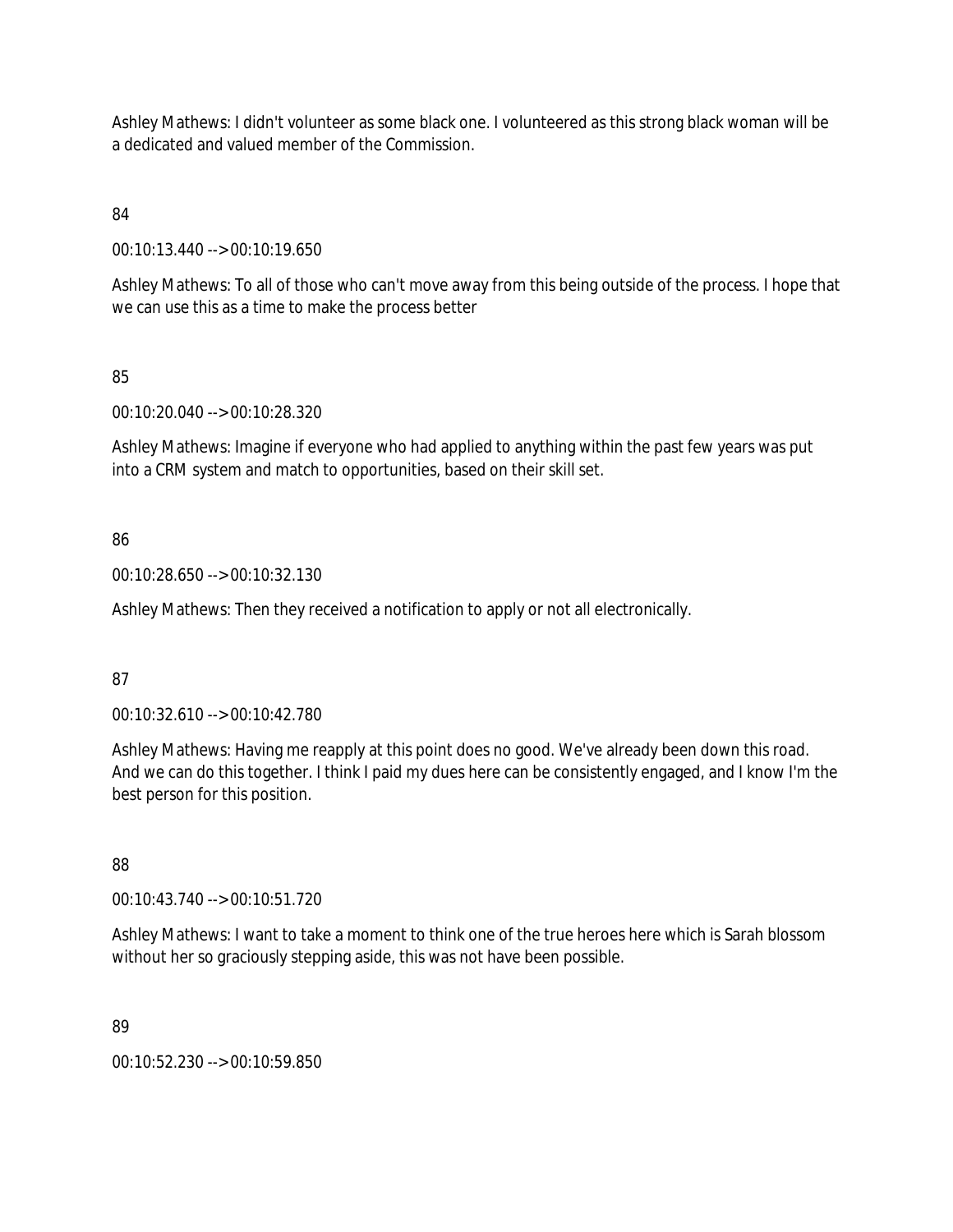Ashley Mathews: I hope that, in light of Mr domains recent resignation from the planning commission that maybe you all step outside of that box again and appoint her

# 90

00:11:00.780 --> 00:11:07.650

Ashley Mathews: To the seat. Anyhow, I see. I'm getting close to time. I just wanted to say I'm honored to be a trailblazer alongside of you.

# 91

00:11:07.890 --> 00:11:20.490

Ashley Mathews: And I just asked you to quiet the noise and appoint Kim and I this evening to the planning commission as I said last week. The time is now. So Mr. Chester Kim john Lisa and Joe make some room in that zoom. Thank you.

# 92

00:11:23.340 --> 00:11:27.210

Leslie Schneider: All right, thank you. Ashley. Next up is Scott Hamilton.

#### 93

00:11:32.280 --> 00:11:34.650

Scott Hamilton: Good day. Thank you for taking my call.

#### 94

00:11:35.790 --> 00:11:39.000

Scott Hamilton: My name is Scott Hamilton, I live on charisma circle in the south ward.

# 95

00:11:40.380 --> 00:11:52.140

Scott Hamilton: I am not an applicant for the planning commission. I don't have a dog in the hunt this year, but I wasn't applicant last year and I send an email around to the Council about three o'clock this afternoon.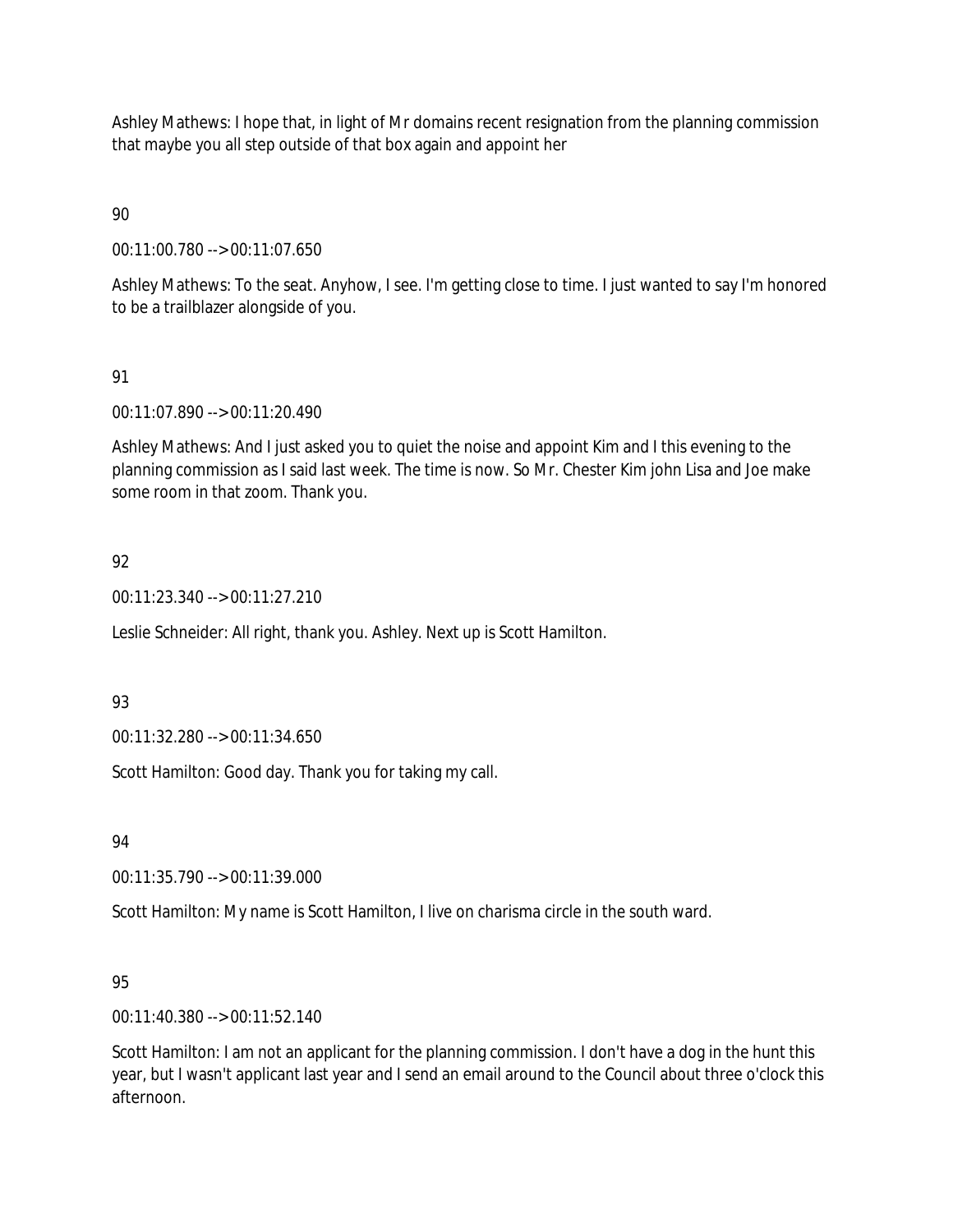00:11:54.030 --> 00:12:05.970

Scott Hamilton: I'm really concerned about the process that has been undertaken, not only this year. But last year. Last year there were seven I believe applicants for the Council or for the Commission.

# 97

00:12:08.160 --> 00:12:17.070

Scott Hamilton: We were told in the end that no one of us were necessary because the policy was over the decision was to reappoint

# 98

00:12:17.670 --> 00:12:25.590

Scott Hamilton: The incumbent, so there was no point in talking to us. Well, if that was the case. Why did we even waste our time. Now we go and come to this year.

# 99

00:12:26.340 --> 00:12:36.810

Scott Hamilton: And you have a similar process we're at their June 25 meeting to have the Commissioner said, and you can go back and look at the videotape.

# 100

00:12:37.500 --> 00:12:49.200

Scott Hamilton: That the policy is to reappoint the incumbents if they want to serve. Again, this, this takes it right to the point of why should people bother to apply.

# 101

00:12:49.710 --> 00:12:59.220

Scott Hamilton: If it's going to be not what you know. But who, you know, a third Commissioner said that there was a club mentality here in on the island.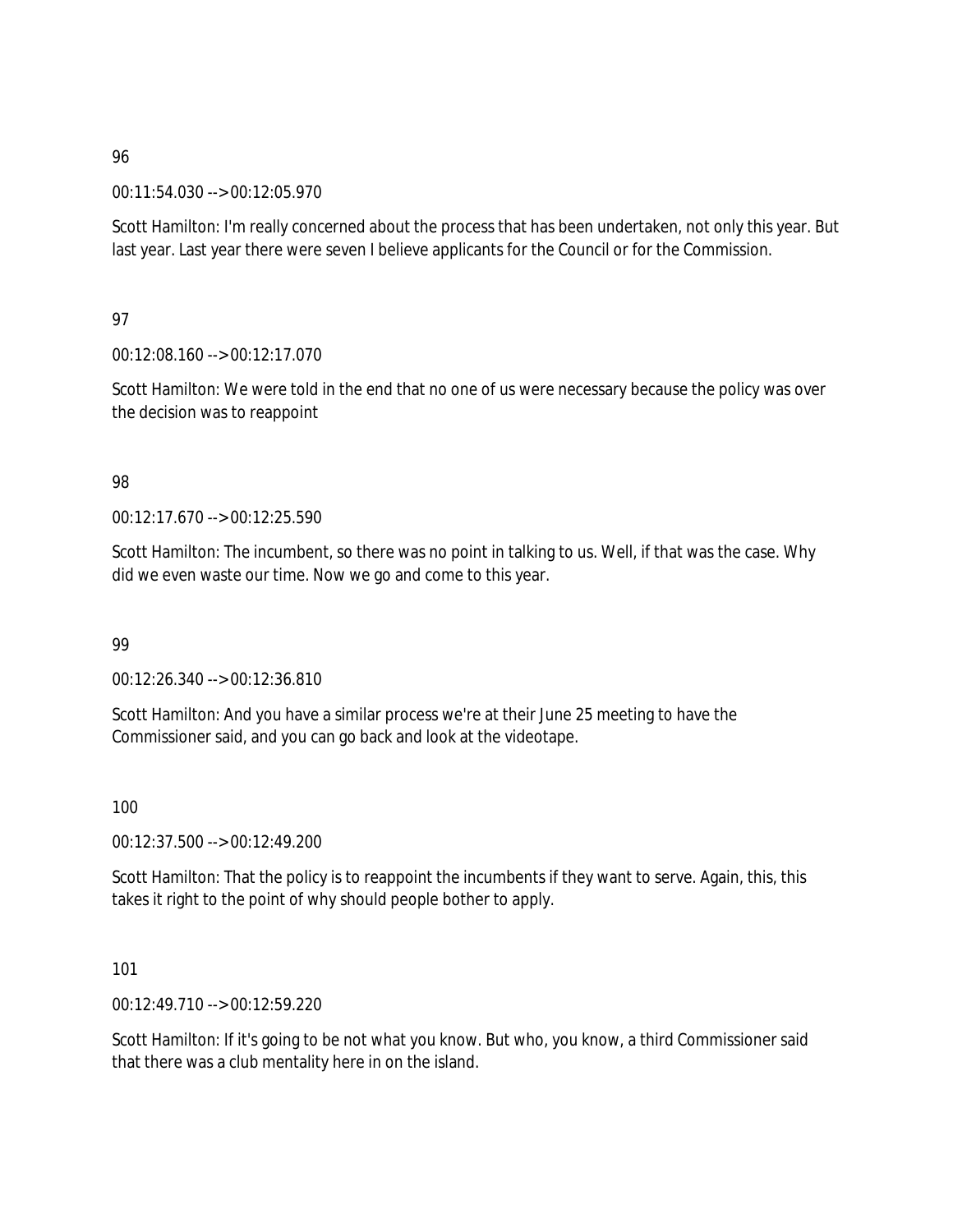00:12:59.940 --> 00:13:08.040

Scott Hamilton: Which it was clear to me that was the case. Last year, and it's so clear that this is the case, this year I have no quarrel with Sarah blossom, per se.

103

00:13:08.700 --> 00:13:18.690

Scott Hamilton: But her nomination for appointment. It's just screams of club mentality and status quo. You need new people, new ideas.

104

00:13:19.470 --> 00:13:29.250

Scott Hamilton: And I don't know, Ashley Matthews wouldn't know if I bumped into her on the street, but she did not apply in the in the timeframe.

105

00:13:29.790 --> 00:13:40.950

Scott Hamilton: That all the other seven applicants applied for they followed the rules here and this appears to be one of those cases where it's not what you know it's who you know again she's asking for an exception.

106

00:13:42.030 --> 00:13:50.400

Scott Hamilton: The deputy mayor is promoting her. I noticed that in May 5 she the Deputy Mayor didn't even vote for his Matthews.

107

00:13:51.180 --> 00:14:04.860

Scott Hamilton: Diversity is not a new issue it diversity did not start with George Floyd, you had the opportunity to appoint Ashley Matthews to the city council on May 12 you did not do so.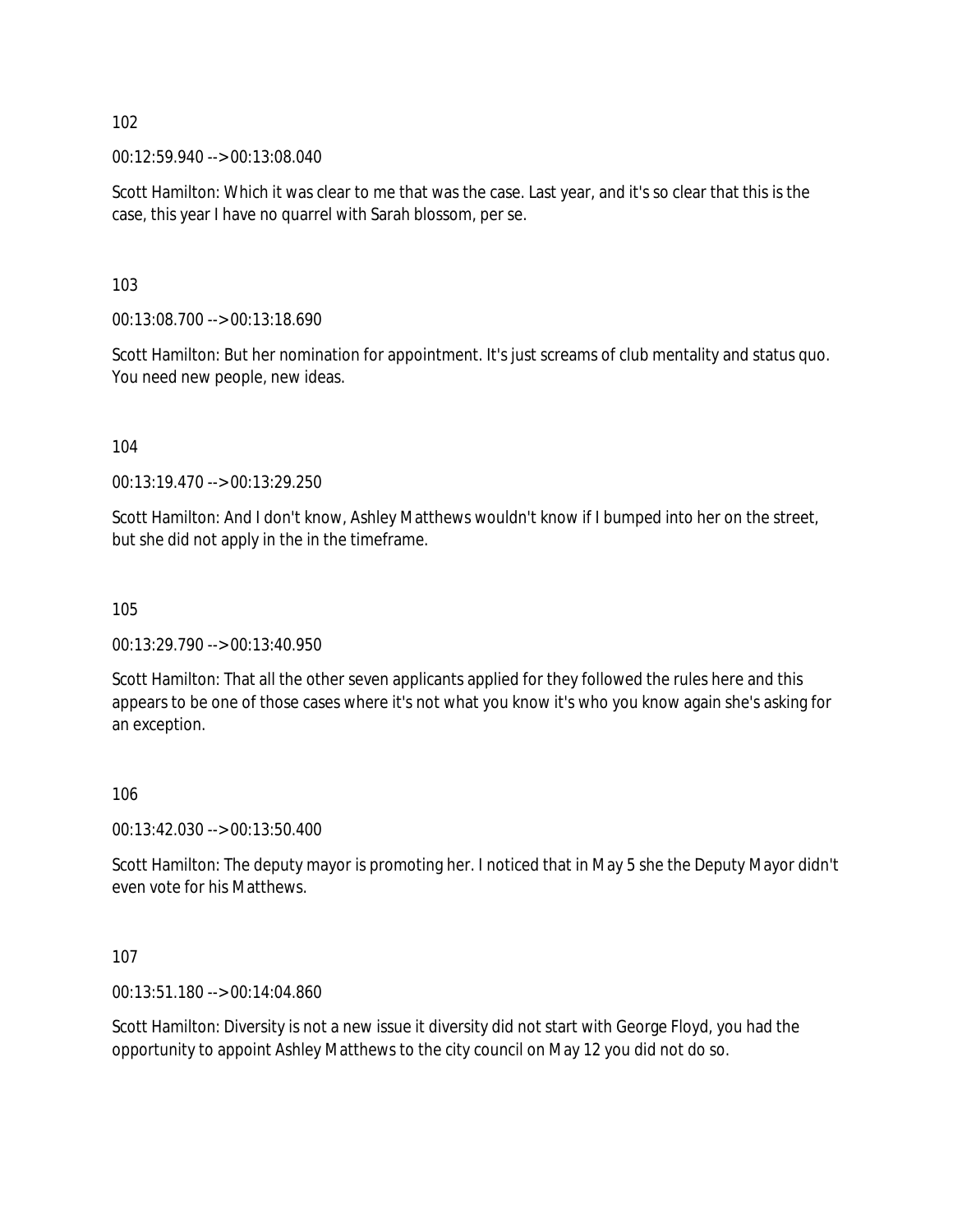00:14:06.330 --> 00:14:20.520

Scott Hamilton: And I'm a little puzzled. Why all of a sudden now diversity is an issue. I understand the George Floyd thing and all of that. But you had the opportunity to do this on May 12

109

00:14:22.410 --> 00:14:30.090

Scott Hamilton: going outside the process and thumbing your nose at the Commission in the in the process of going outside the process.

110

00:14:30.780 --> 00:14:44.160

Scott Hamilton: Is an insult to your Commissioners, what makes you think that you're going to have good people applying for positions in the future when a commission is treated this way my email supplements my comments. Thank you very much.

111

00:14:49.440 --> 00:14:53.580

Leslie Schneider: Appreciate your comments run Peltier you're up next. Thank you.

112

00:14:58.080 --> 00:15:08.790

Ron Peltier: Good evening council members Morgan and show Ron Peltier Valley Road, last week, and made the controversial decision to approve Ashley Matthews Proposition two on the city's Planning Commission.

113

00:15:09.330 --> 00:15:17.700

Ron Peltier: Like others, Washington. I'm interested in seeing if you'll stick by that decision. Either way, some thoughts about process and some of your comments from last Tuesday night.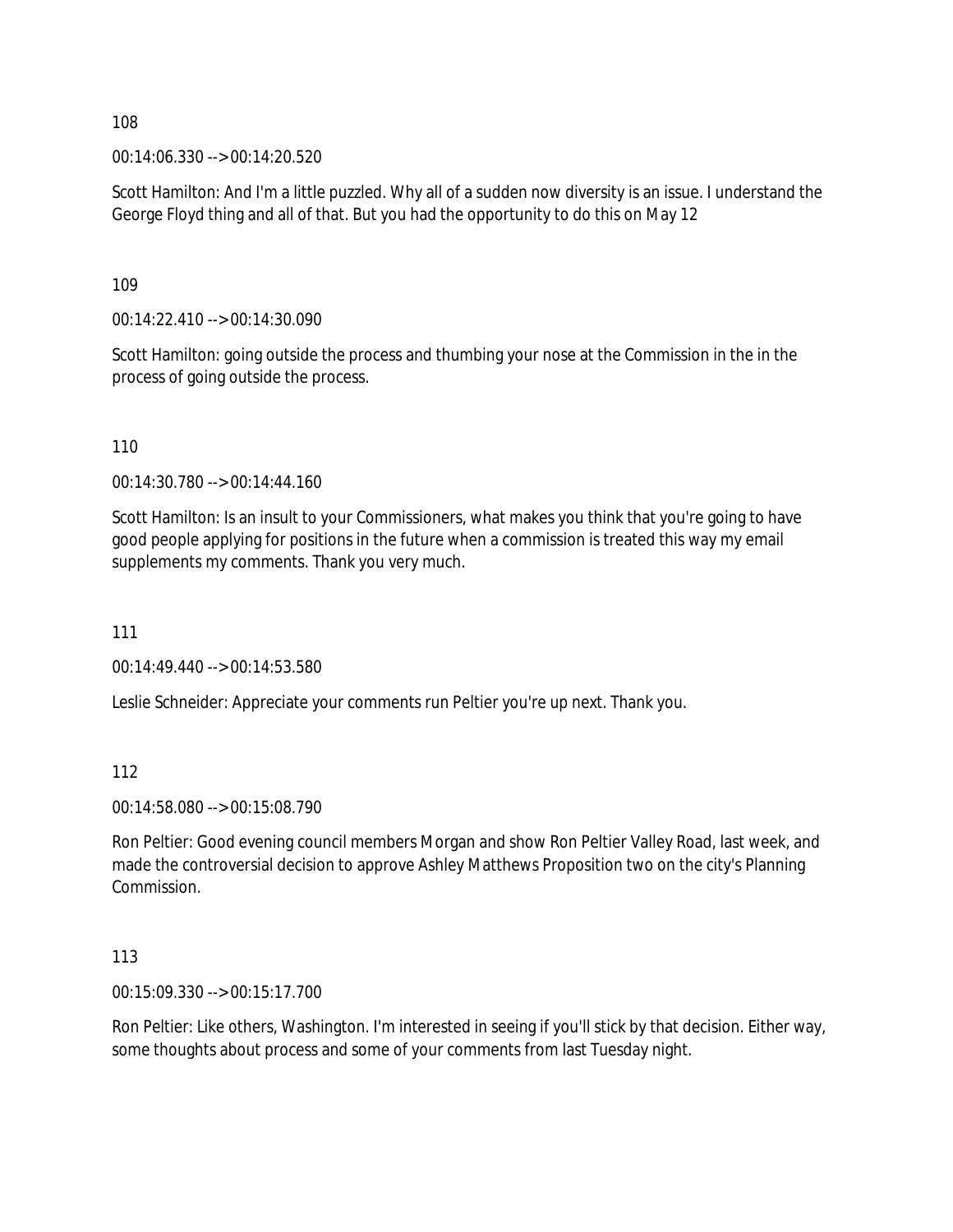00:15:18.450 --> 00:15:23.940

Ron Peltier: In regards to process. We've heard a lot about it since your decision to point in this Nathans mainly that you didn't follow it.

115

00:15:24.510 --> 00:15:33.780

Ron Peltier: I'm inclined to argue that you did follow the process. But in reality, it's not that simple. You did follow the legal process provided by state law city code and the governance manual

116

00:15:34.410 --> 00:15:39.720

Ron Peltier: The mayor appoints the City Council confirms Joe van told you how to accomplish that last week.

# 117

00:15:40.170 --> 00:15:47.130

Ron Peltier: That you needed mere Schneider to agree with a motion to approve to a point is Matthews for her partner Schneider obliged by saying

118

00:15:47.550 --> 00:15:56.460

Ron Peltier: I would be happy to make that recommendation, assuming this goes to the consent agenda. We're not making a one touch. So we give the public a chance to weigh in and understand what just happened here.

119

00:15:56.940 --> 00:15:59.940

Ron Peltier: So I think we can take my resistance off the table and quote

120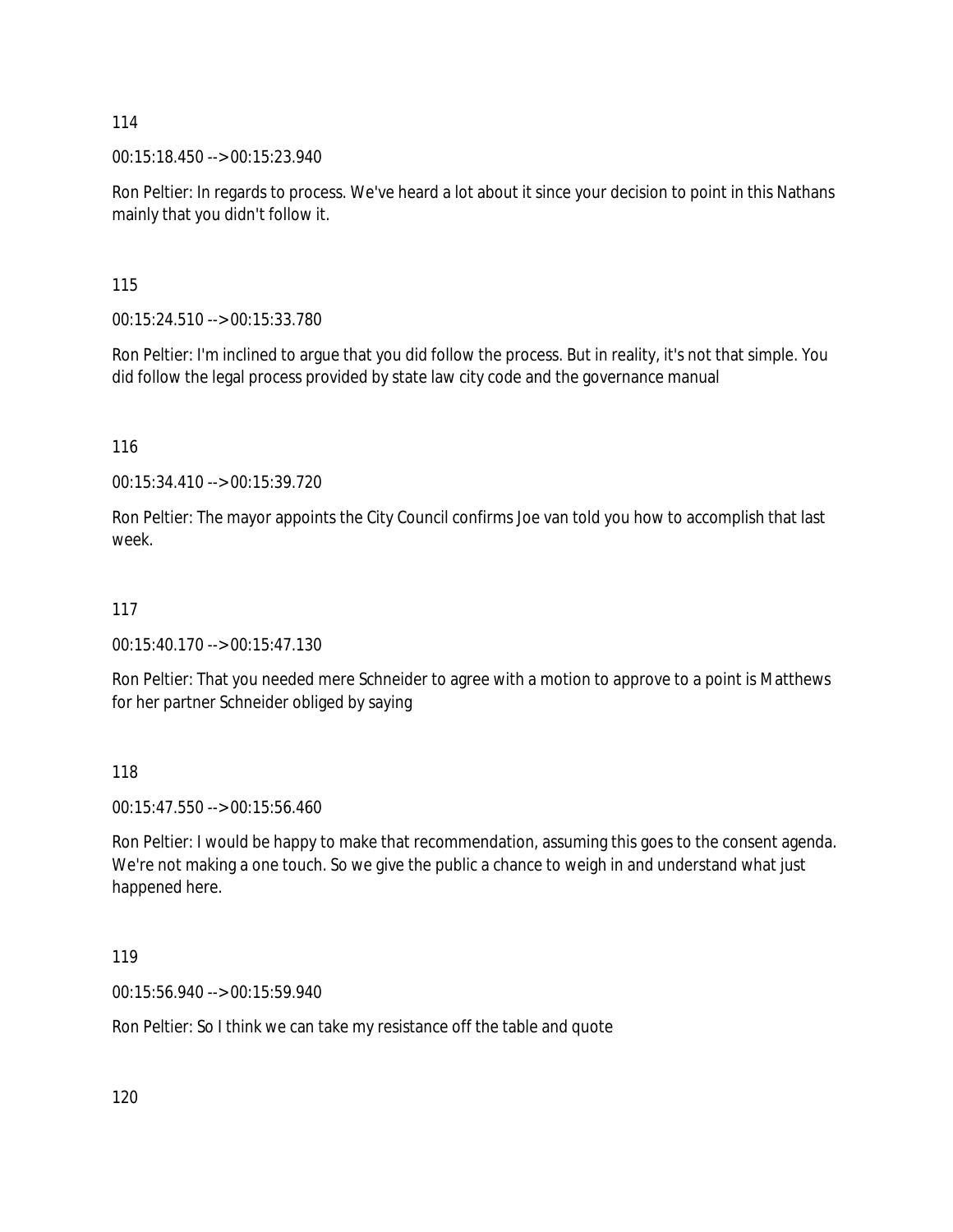00:16:00.630 --> 00:16:09.000

Ron Peltier: In all fairness, though, there's more to the process and was legally required. There's always more process. So the point is that the see process, it's not written down anywhere.

121

00:16:09.480 --> 00:16:15.840

Ron Peltier: Last Tuesday, you did something different, consistent with the code, but like the usual process not written down anywhere.

122

00:16:16.530 --> 00:16:24.210

Ron Peltier: He said aside that process and did something different, something that folks. Some folks are comfortable with from last Tuesday night.

123

00:16:24.870 --> 00:16:32.010

Ron Peltier: We replied to the idea of reopening the appointment process and appointing this Nancy's counselor media had this to say

124

00:16:32.430 --> 00:16:36.240

Ron Peltier: I don't like the idea of reopening the process. I think it kind of makes it far submit

125

00:16:36.750 --> 00:16:44.310

Ron Peltier: I think we stick with the process and that process is landed us with Sarah, are we to say that these are unusual times extenuating circumstances.

126

00:16:44.580 --> 00:16:59.070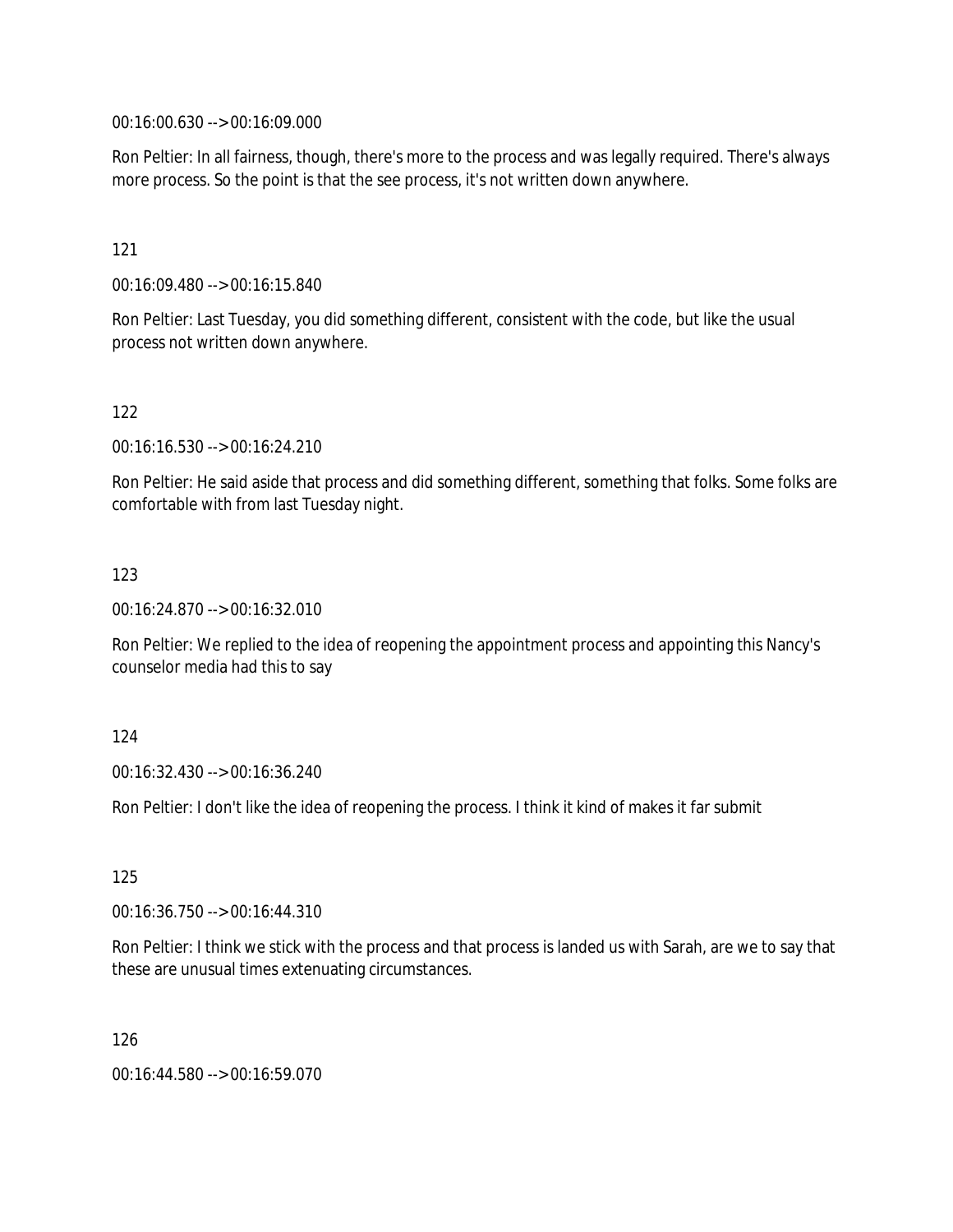Ron Peltier: And we're going to do something different unusual and outside our process. And that's going to cause someone in fairness, over here, I think, pretending otherwise makes a mockery of the process, I think we just take a vote up or down. I would vote from this Matthews in this in the position.

127

00:17:00.090 --> 00:17:09.690

Ron Peltier: Cm car following. We had a process and we're considering something outside of that process at the moment I'm inclined to work outside of the process, which kind of goes against my planner person.

128

00:17:10.200 --> 00:17:15.690

Ron Peltier: Because I just think it's a good opportunity for the Council, I think it's a good opportunity for them is Matthew is to serve the city.

#### 129

00:17:16.320 --> 00:17:24.240

Ron Peltier: I think that she was really a strong candidate for City Council position has continued to stay engaged and show interest. I'm sure she's qualified. That's where I am.

130

00:17:25.050 --> 00:17:33.690

Ron Peltier: comes over and needs follow. I think we're finding a way forward. Sorry, Sarah. I can go with Ashley. We did better as a candidate for Council, so it's not like we don't know her.

131

00:17:34.170 --> 00:17:38.220

Ron Peltier: This is extraordinary times I'm prepared to support Ashley and close

132

00:17:38.970 --> 00:17:47.250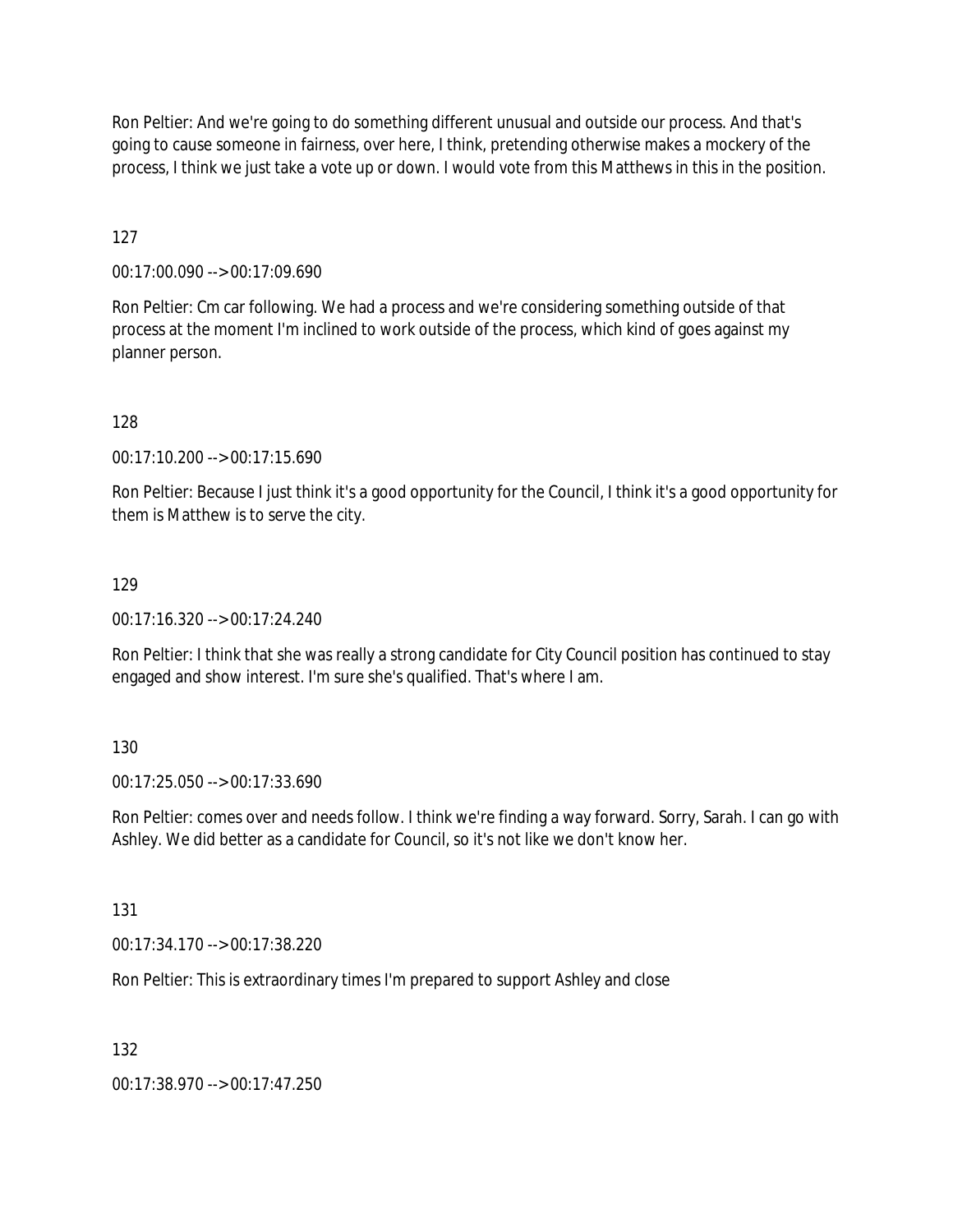Ron Peltier: In conclusion, I have a simple request tonight. Just do it, you know, to be right and maybe you'll tell us why you believe it to be right do that without

133

00:17:47.550 --> 00:17:55.260

Ron Peltier: Regard for who wins or loses. And you know what I'm talking about. Just take the position you know to be right and stand by it. Thank you.

#### 134

00:17:57.870 --> 00:18:07.380

Leslie Schneider: Thank you, Ron. So next up, Savannah, if you could state your full name and the street you live on, you have three minutes. Thank you very much.

135

00:18:08.700 --> 00:18:09.960

Savanna: Hello. Can you guys hear me.

136

00:18:10.380 --> 00:18:11.070

Leslie Schneider: Yes, we can.

137

00:18:11.640 --> 00:18:15.390

Savanna: Hi, my name is Savannah, and I live off of Silk Road.

#### 138

00:18:17.250 --> 00:18:20.400

Savanna: So I'm going to read something that I wrote wrote beforehand.

139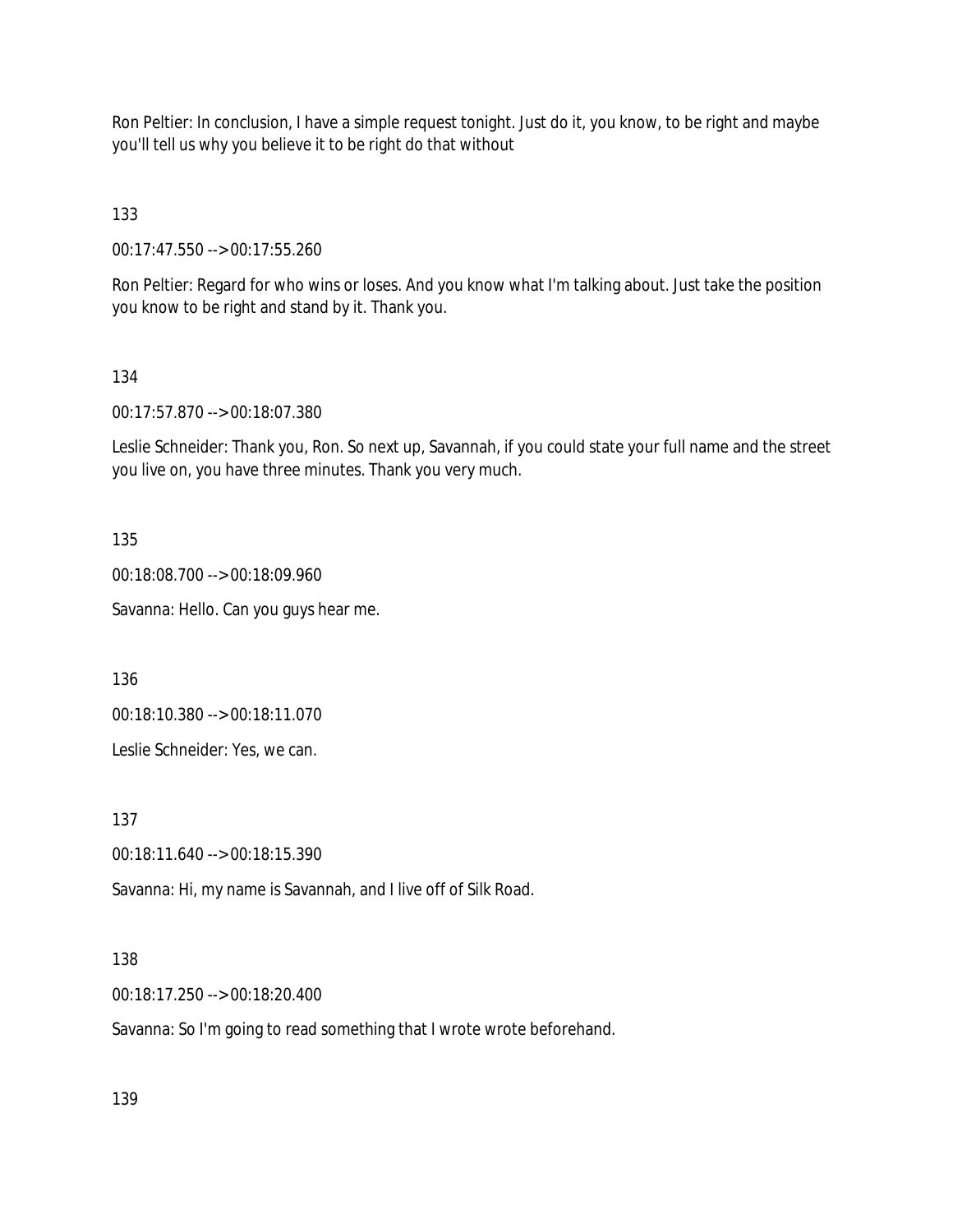00:18:20.790 --> 00:18:25.020

Leslie Schneider: Savannah, could I interrupt you for just a sec. Please, if you could please just state your full name.

140

00:18:25.530 --> 00:18:26.970

Savanna: Savannah Ralston sorry

141

00:18:28.590 --> 00:18:35.700

Savanna: For the last 200 years, people of color have been told that they have to go through the correct process in order to gain a leg up in life.

#### 142

00:18:36.330 --> 00:18:48.510

Savanna: follow the rules and you'll make it, but that's not how it works. White people have been using nepotism secret backdoor meetings to point people in government for longer than 200 years. This is how every government works.

#### 143

00:18:48.780 --> 00:18:58.380

Savanna: We see we even see it happening in the White House. But when a person of color tries to appeal to their fellow community and asked to be put in a position that would make real change.

144

00:18:58.860 --> 00:19:02.460

Savanna: All of a sudden, it's about protocol and doing it by the book.

145

00:19:03.030 --> 00:19:13.620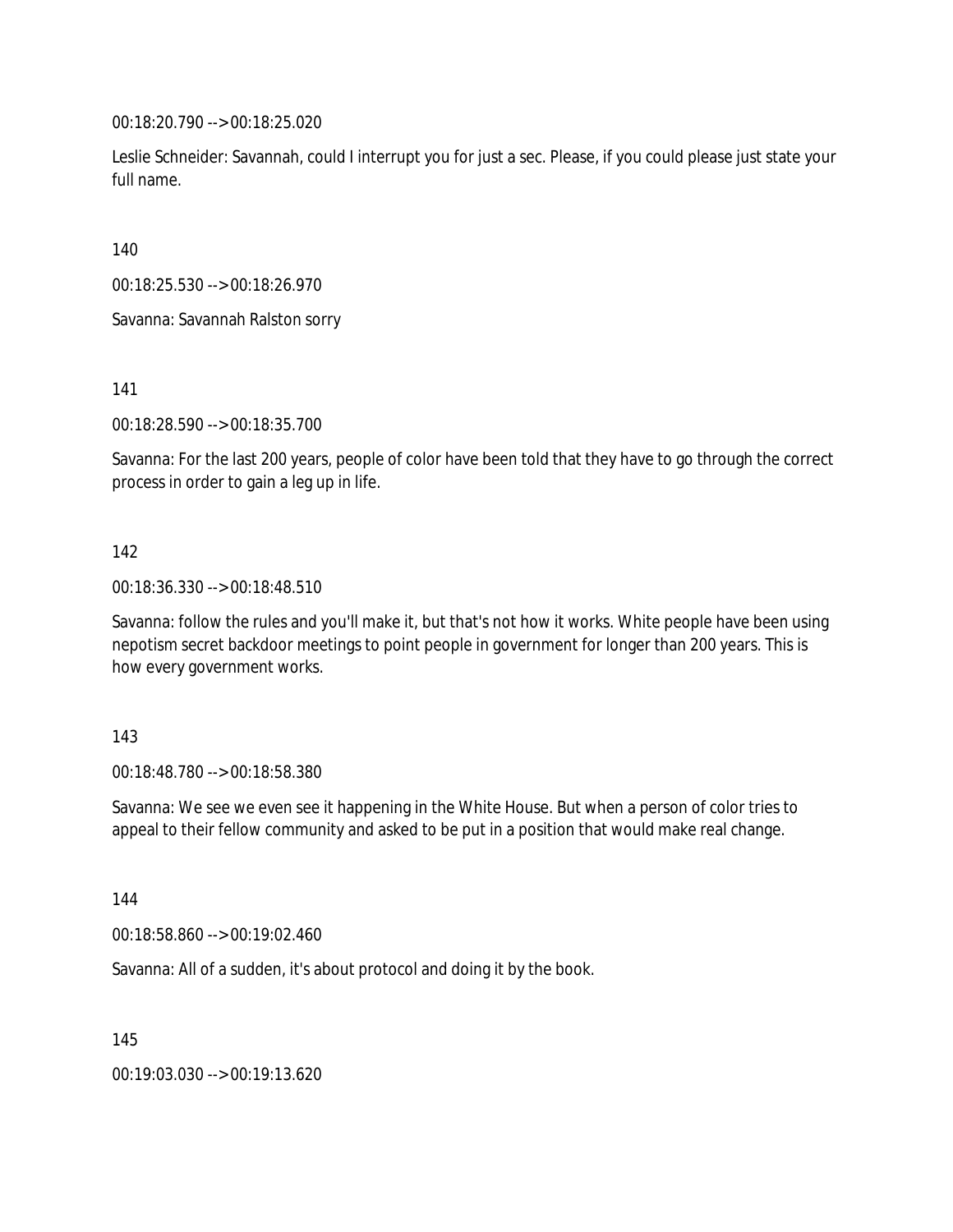Savanna: Now we have a chance to help someone of color, get their leg in the door and make a difference, someone who isn't tied to the island by who they know or what neighbors, they have

146

00:19:13.920 --> 00:19:17.970

Savanna: Someone who comes from outside our little box and wants to make a difference.

147

00:19:18.450 --> 00:19:26.340

Savanna: As a person of color. It makes me feel more confident that my voice in the voices of others will be heard. I don't know. Ashley Matthews personally

148

00:19:26.640 --> 00:19:32.460

Savanna: But I believe that because of where she comes from. She can bring something to this island that we desperately desperately need.

149

00:19:33.240 --> 00:19:41.010

Savanna: I've lived here since I was three years old. And to my knowledge, this would be the first time I would see a black woman sitting on the planning commission

150

00:19:41.460 --> 00:19:52.770

Savanna: I have watched this city grow over the past 27 years and this historic moment of appointing Ashley Matthews is something I would love to share with my children someday. Thank you very much.

151

00:19:54.810 --> 00:19:58.620

Leslie Schneider: Thank you, Savannah. Okay, next up, sell directly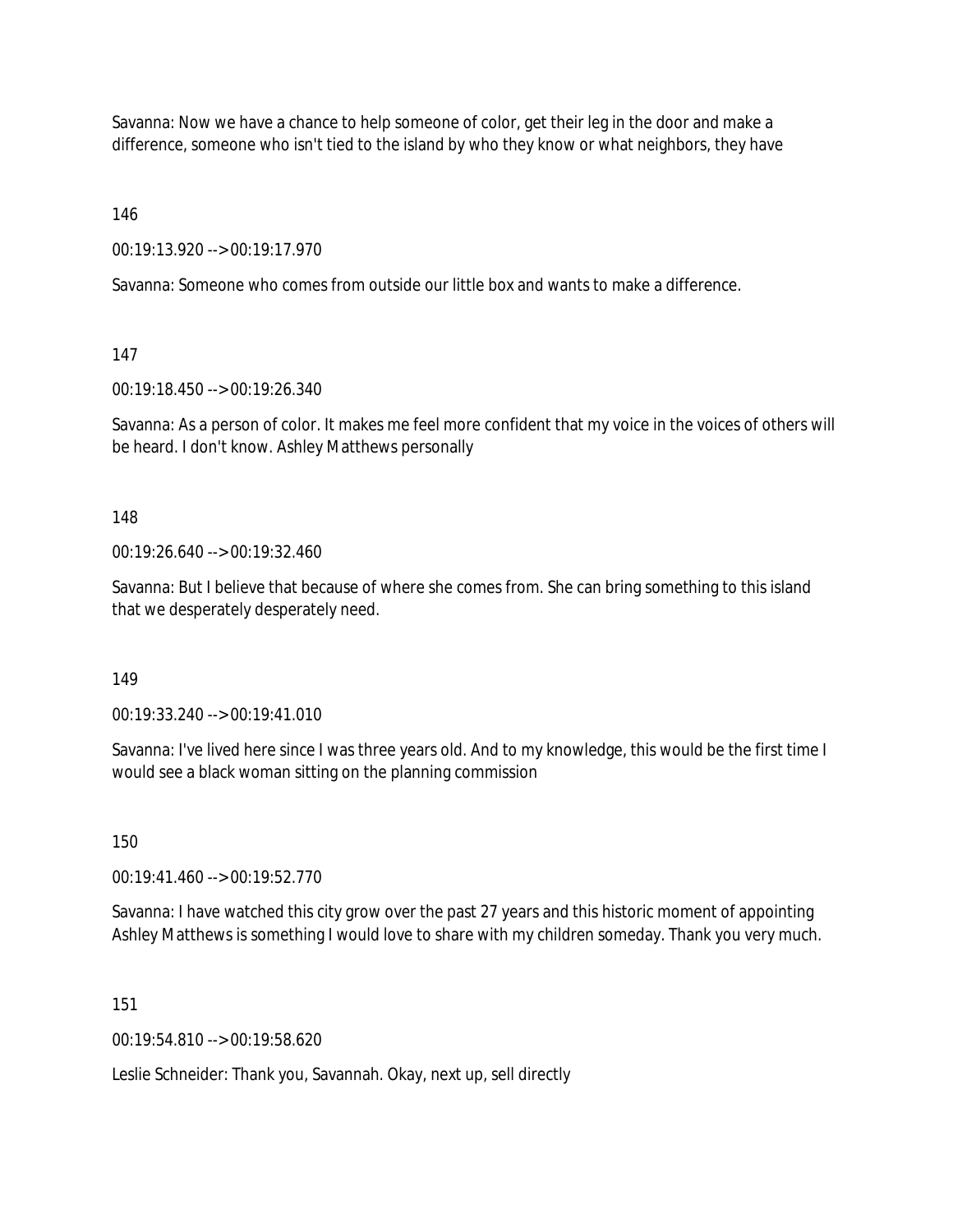00:20:01.950 --> 00:20:05.700

Sal DeRosalia: Hello, my name is Sal Drew is Olga and I live off of Madison Avenue.

153

00:20:07.080 --> 00:20:07.590

Sal DeRosalia: Can you hear me.

154

00:20:08.190 --> 00:20:09.150

Leslie Schneider: Yes, we can hear you. Thank you.

155

00:20:09.210 --> 00:20:18.150

Sal DeRosalia: Okay, perfect. Um, gosh, it is, it's, it's just interesting to hear all the prepared speeches tonight. So my speech is not prepared. So I'm just going to go off the cuff.

156

00:20:18.840 --> 00:20:26.070

Sal DeRosalia: I, I just don't agree with the appointment of somebody who didn't apply or go through any of the process.

157

00:20:26.430 --> 00:20:33.630

Sal DeRosalia: I could care less, that they applied for another position at another time because it wasn't the planning commission at this time. And that's the position we're talking about

158

00:20:34.560 --> 00:20:42.690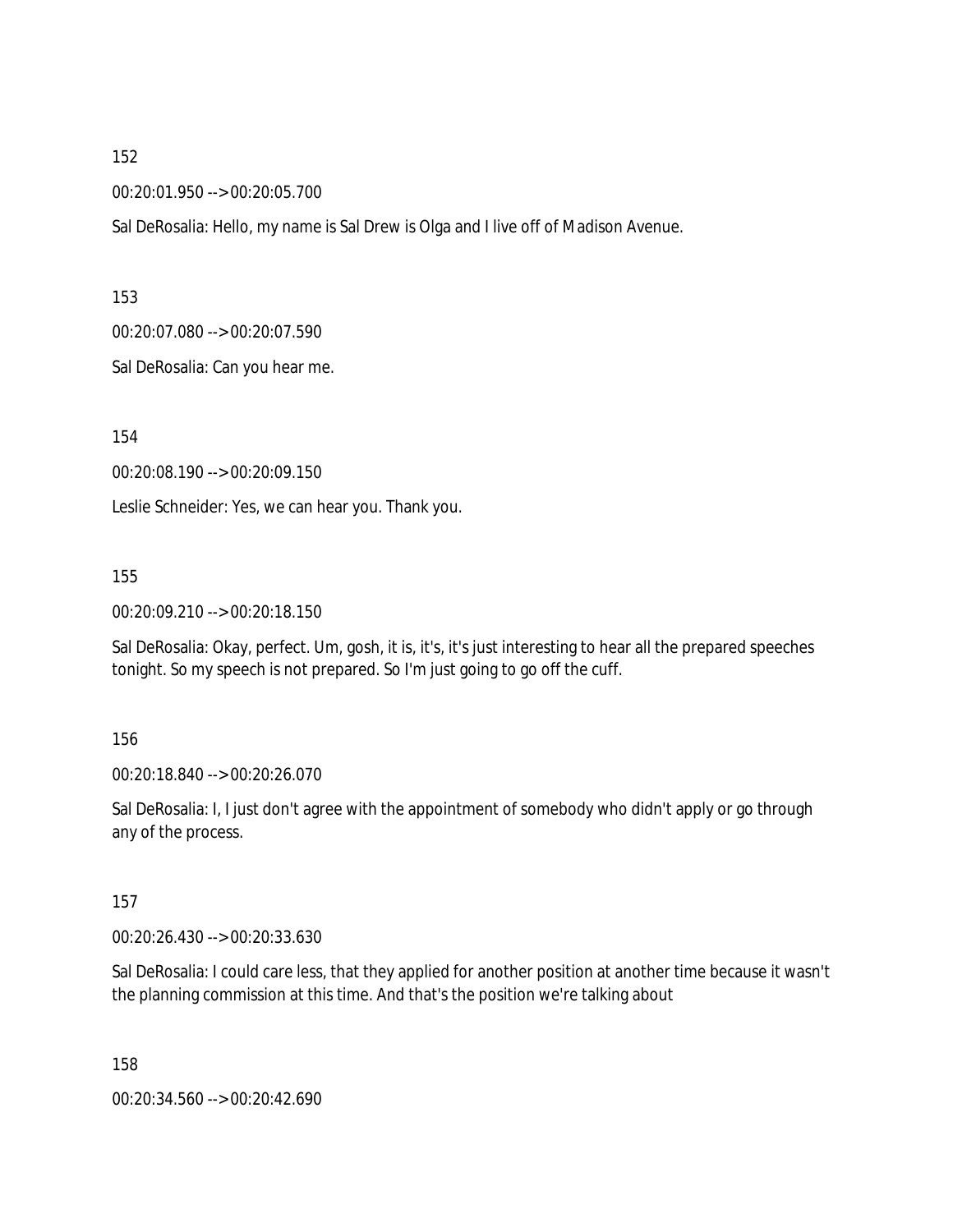Sal DeRosalia: I have a really hard time listening to white person after white person guilt another white person after another white person about why they should just

159

00:20:42.990 --> 00:20:49.050

Sal DeRosalia: Walk the the the crony pic that they have through the front door. It's just if you if you

160

00:20:49.650 --> 00:20:58.800

Sal DeRosalia: Care to look back at the first meeting that we talked about the planning commission, nobody mentioned the race equity, people of color, Ashley Matthews or anything like that.

161

00:20:59.250 --> 00:21:07.650

Sal DeRosalia: This had 100% to do with getting Sarah blossom off that planning commission if we want to open up all the spots and redo them all again, I'm game for that.

162

00:21:08.400 --> 00:21:18.990

Sal DeRosalia: I just think we appoint it we opened up, but we can't just hand walk somebody in that may or may not represent the community that they say they may or may not represent

163

00:21:19.710 --> 00:21:24.090

Sal DeRosalia: I'll speak for me personally, Ashley doesn't represent me so so I don't

164

00:21:24.540 --> 00:21:34.800

Sal DeRosalia: So just by that she's not representing everyone. And I know we can all agree on people, but at the same time. That's why people go through a process that's why they apply. That's why they go through interviews.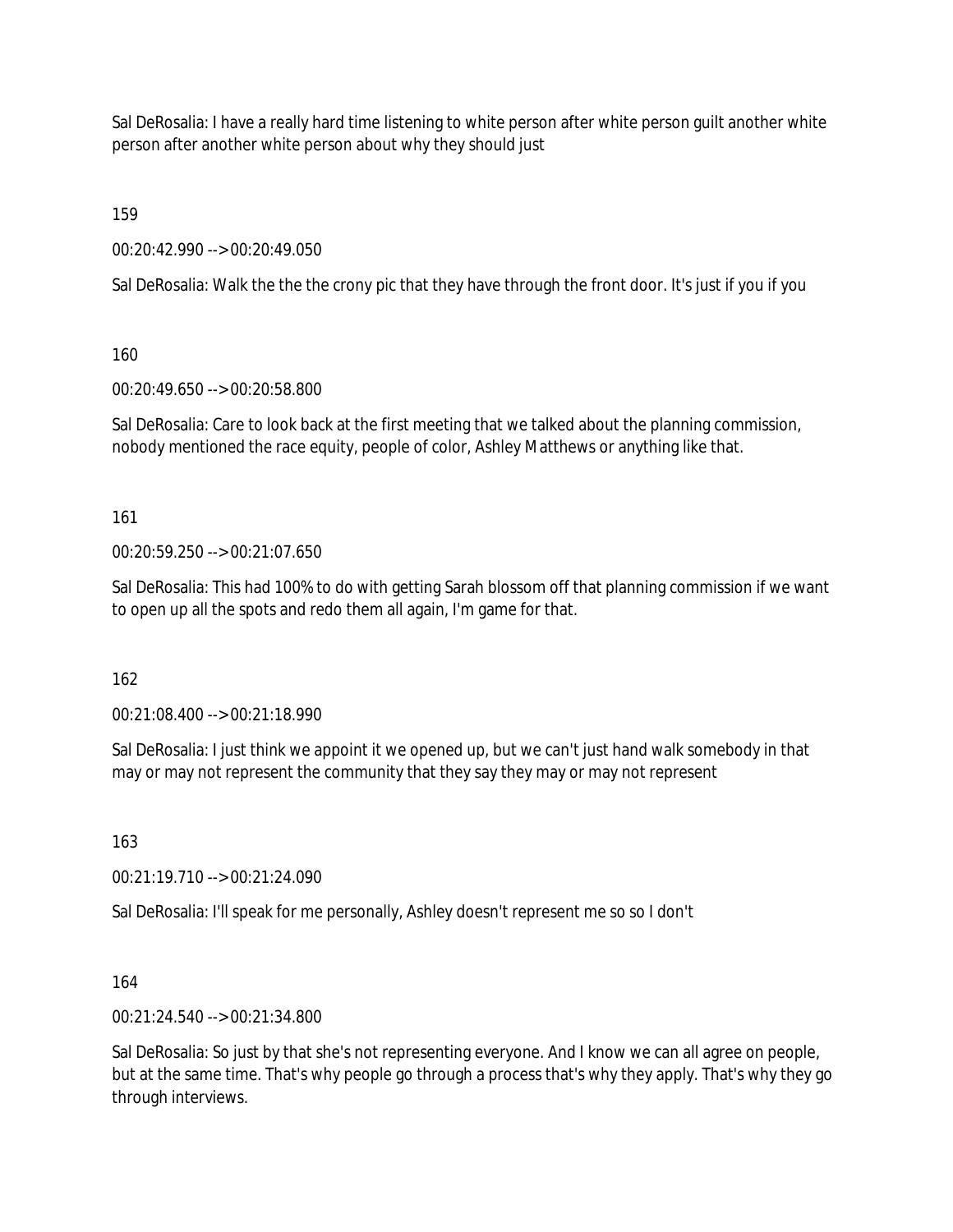00:21:35.340 --> 00:21:41.970

Sal DeRosalia: I agree with the gentleman who talked about, well, if we're not going to get interviewed for the spot because they're just going to appoint someone who was there before.

166

00:21:42.270 --> 00:21:46.470

Sal DeRosalia: Why are we doing this. There's a ton of stuff that's broken with the process all through the city.

#### 167

00:21:46.860 --> 00:21:56.580

Sal DeRosalia: And every council member every person who works inside the city government should be ashamed to some degree that they've allowed this stuff to continue to happen. And because of that, we're here.

#### 168

00:21:56.940 --> 00:22:09.720

Sal DeRosalia: But I just think it's going to be a shame if we start to use race equity and we start to use race or people of color or black lives matter or George Floyd and we take that message and we twist it so that we can get our friend into a position.

169

00:22:10.590 --> 00:22:25.170

Sal DeRosalia: So that, and then we can kind of propose that we are representing people of color. I just don't think that that's what's going on there. I hope that people can see through the the massive layers of what's going on here, just see the truth. And that's all I got tonight. So thank you.

170

00:22:27.330 --> 00:22:28.140

Leslie Schneider: Thank you so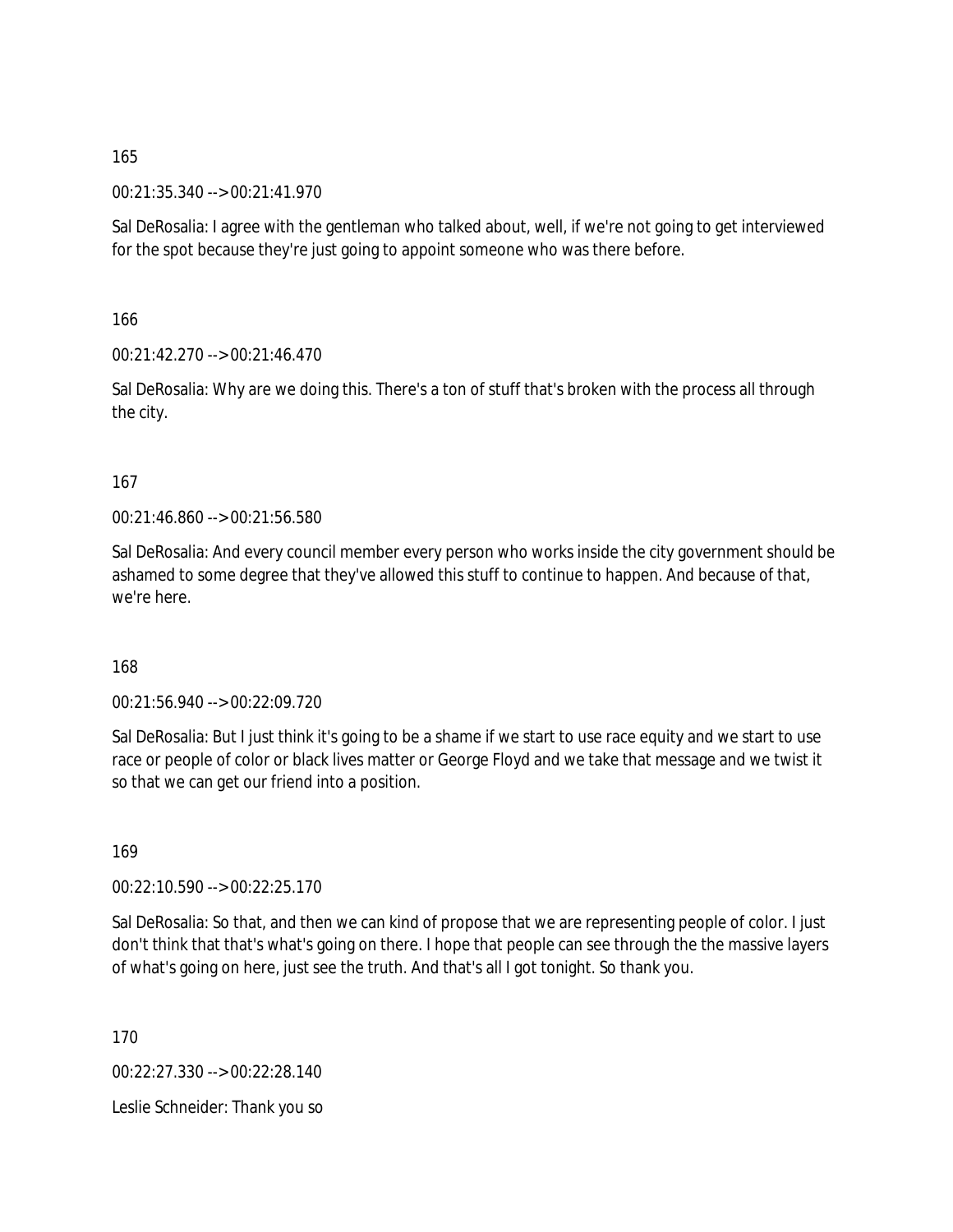00:22:29.220 --> 00:22:35.700

Leslie Schneider: Lisa meal you are up next. And I don't see any hands after that. So if those if there are any others who would like to

172

00:22:36.870 --> 00:22:42.390

Leslie Schneider: Have public comment tonight. Please find out how to get your hand raised. Thank you. And Lisa, Neil. Please go ahead.

#### 173

00:22:43.410 --> 00:22:56.400

Lisa Neal: Lisa Neal. I'm on Fletcher landing, and I also have a comment regarding the procedure for pointing and confirming the planning, Commissioners, I listened to the last planning commission meeting and to the Commissioners express concern about process.

174

00:22:56.820 --> 00:22:58.320

Lisa Neal: And they questioned whether the Council.

175

00:22:58.320 --> 00:23:09.660

Lisa Neal: has followed the process this year and like another person who spoke already. Tonight I want to point out that the statutory statutorily mandated process has been followed by the mayor and the Council.

176

00:23:10.200 --> 00:23:19.860

Lisa Neal: I don't have any dispute about that. There's no requirement in the statute or any of the other codes or anything for interviews involvement by the liaison.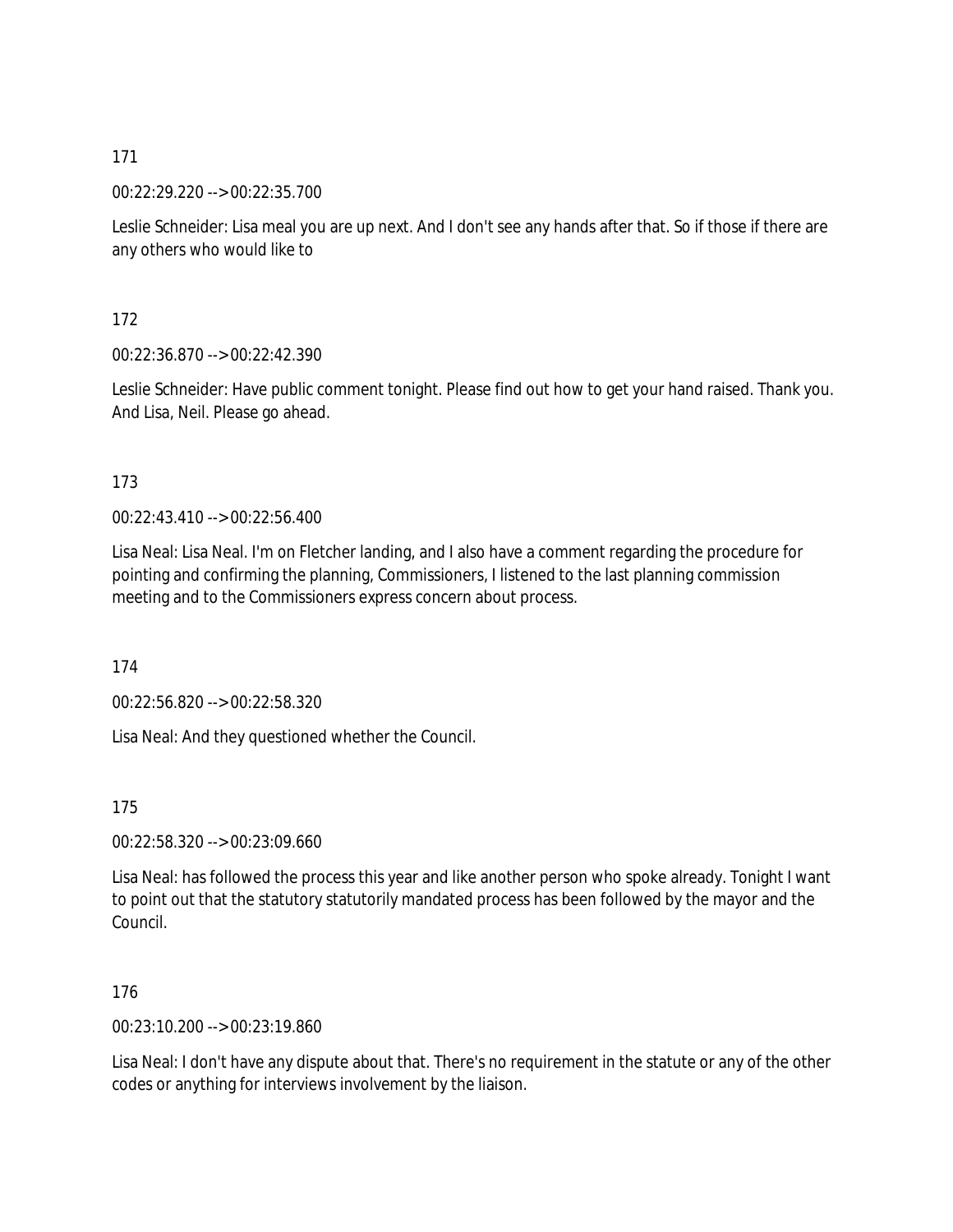00:23:20.670 --> 00:23:27.240

Lisa Neal: There's no requirement that the planning commission share be involved. There's no requirement to ask the planning commission what they think about it.

178

00:23:27.930 --> 00:23:40.710

Lisa Neal: And last week, the Council made a decision and forwarded the appointment of Ashley Matthews, and I would urge you to follow through with what you're allowed to do. And I've already decided and appoint Ashley Matthews.

#### 179

00:23:41.340 --> 00:23:50.670

Lisa Neal: Now, if you're going to go back and now again impose internal procedures or requirements or unwritten rules in order to exclude Ms. Matthews, I want to

180

00:23:51.240 --> 00:23:57.900

Lisa Neal: Make a mild complaint and tell you a little story about last year I applied last year for the planning commission

181

00:23:58.830 --> 00:24:08.310

Lisa Neal: And like others was told eventually that because the two people holding the seats that were up had reapplied that they would be reappointed and there would be no interviews.

182

00:24:09.150 --> 00:24:15.390

Lisa Neal: And I've already communicated with the mayor and with COUNCILMEMBER high topless about this.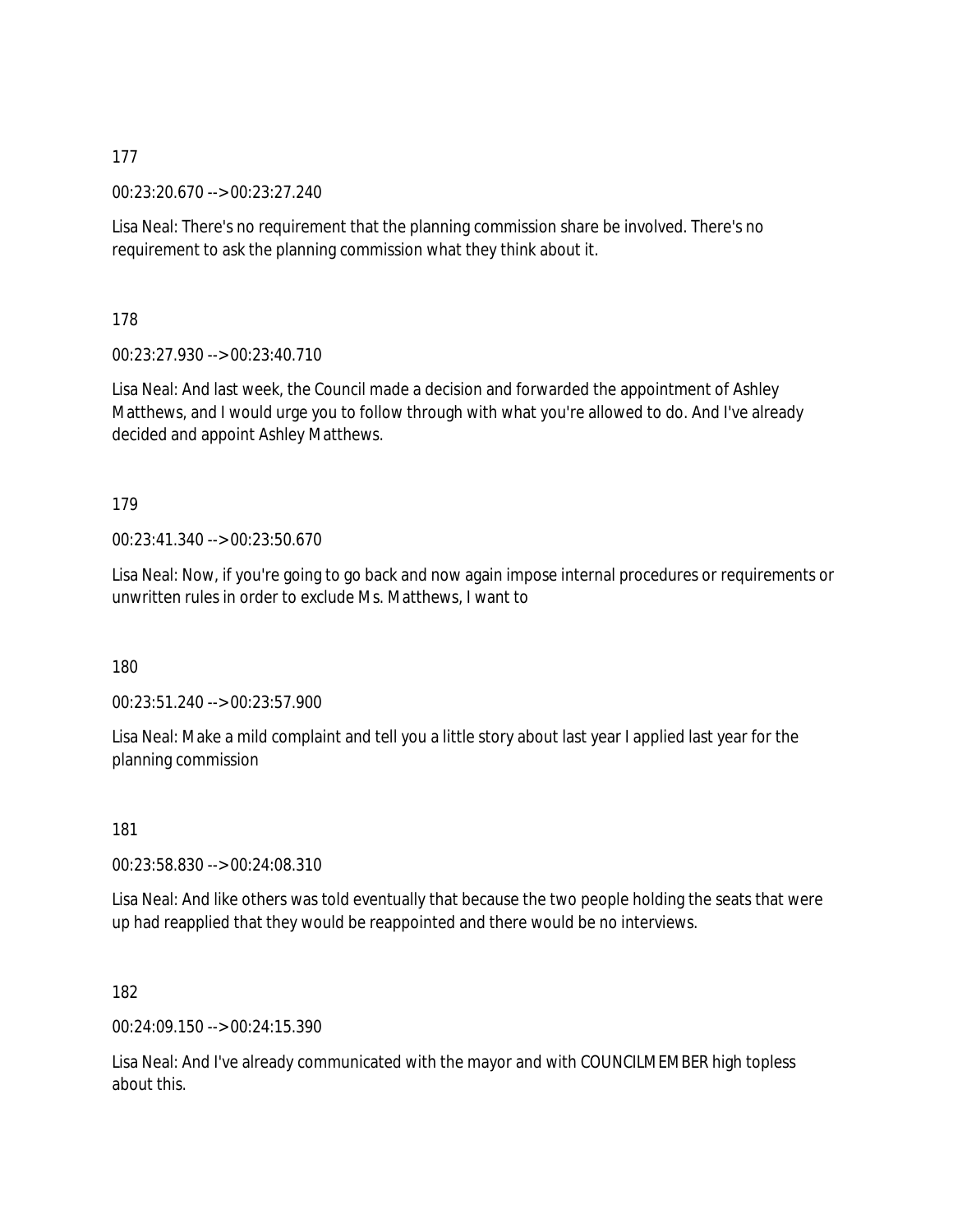00:24:15.750 --> 00:24:23.940

Lisa Neal: And I thought I had received an email that said, your, your application will remain on file. Now what I realized when I went to the website this morning.

184

00:24:24.480 --> 00:24:36.990

Lisa Neal: Was that on the website. When you apply for a city volunteer position, it says quote your. It says, your application will become, quote, part of the city's volunteer roster. Unquote.

185

00:24:37.680 --> 00:24:40.650

Lisa Neal: And that is where I got the opinion that once you're in there.

186

00:24:41.550 --> 00:24:50.850

Lisa Neal: Unless you're interviewed and rejected you're you're available to be interviewed and so I thought that when it came back around this year I would be interviewed

187

00:24:51.480 --> 00:24:57.870

Lisa Neal: When I wasn't called I again thought, well, they're probably reappointing the other people, you know, so it sort of goes around in a circle. But my point is that

188

00:24:58.650 --> 00:25:13.170

Lisa Neal: That that's an issue that is an unstated action and you've got people that think one way that they're going to be called and they don't. So if you're going to impose unwritten rules.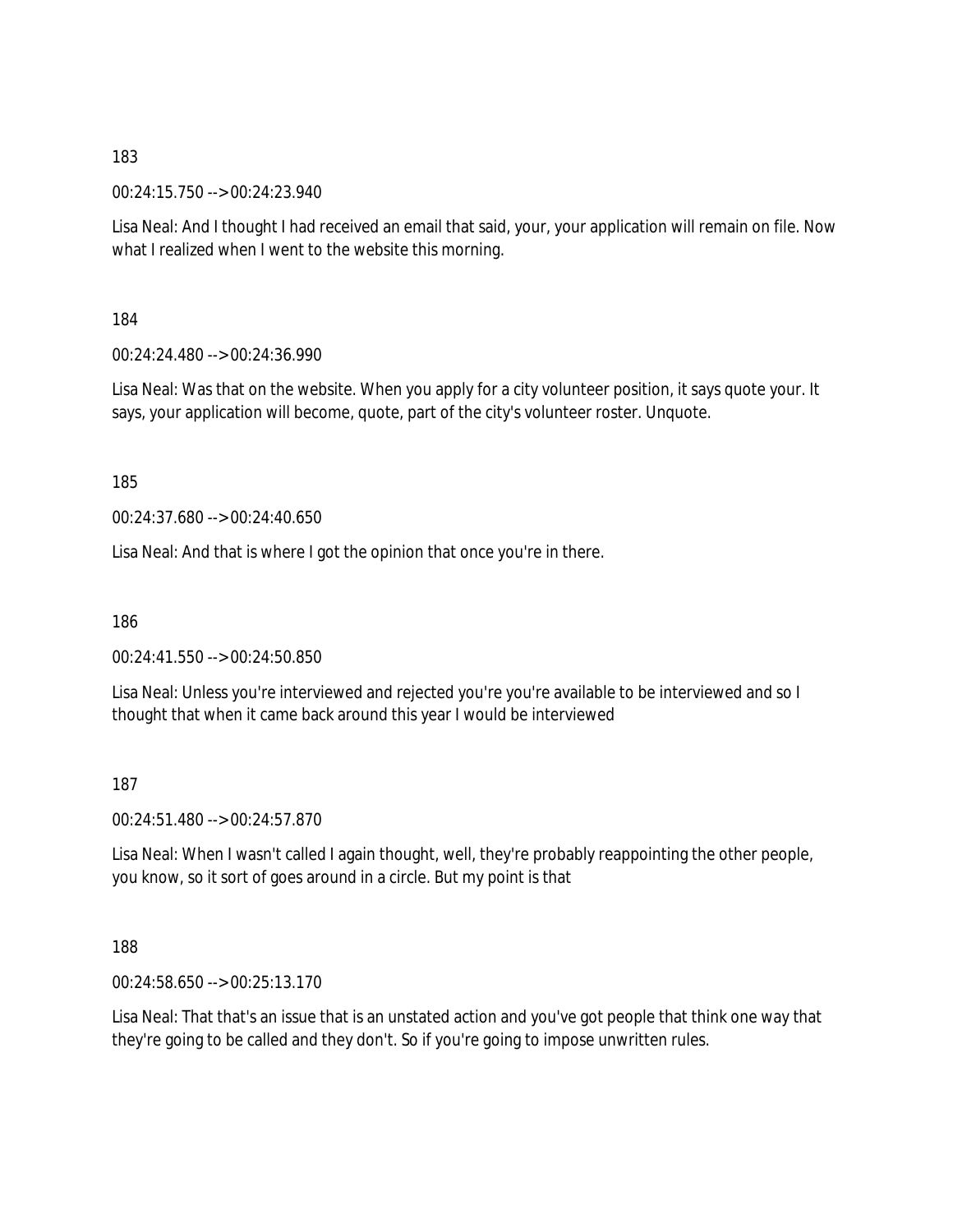00:25:14.190 --> 00:25:23.160

Lisa Neal: On the fly to exclude a specific person. Now Ashley Matthews that's completely unfair. These rules are not clear. They are not followed all the time.

190

00:25:23.640 --> 00:25:29.400

Lisa Neal: I think you should follow the statute, which you've already done and move forward with your appointment.

191

00:25:30.330 --> 00:25:39.690

Lisa Neal: If you're not going to do that. I think you need to open the whole thing up and essentially start over and but I don't think that's necessary. You've already complied with a statute and you've already made a decision.

192

00:25:40.800 --> 00:25:52.650

Lisa Neal: And you forwarded it to. So you could take public comment as the mayor said last week. And finally, I want to mention that if you're going to consider appointing Sarah blossom at some point to some commission or some committee.

193

00:25:54.870 --> 00:26:01.230

Lisa Neal: I've already sent you. Okay, I've sent you folks several emails ethics complaints drafts and today is that you would draft lawsuit.

194

00:26:01.680 --> 00:26:04.170

Lisa Neal: You might have questions you might not agree with me, but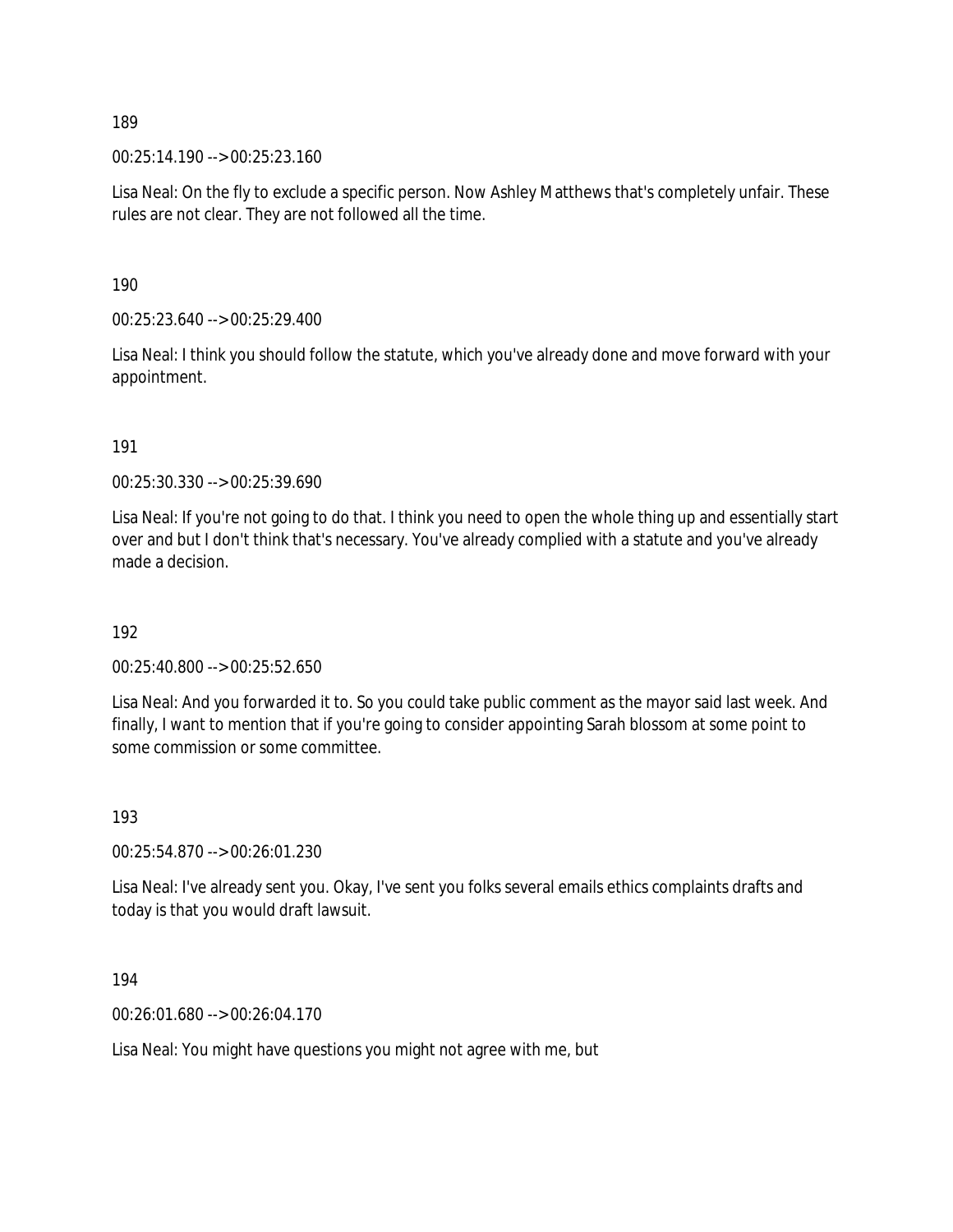00:26:04.200 --> 00:26:08.730

Lisa Neal: You have an obligation to make informed not blind decisions. Thank you. Sorry.

196

00:26:11.010 --> 00:26:12.510

Leslie Schneider: All right. Thank you, Lisa.

197

00:26:14.160 --> 00:26:18.060

Leslie Schneider: I'm going to close the public comment. Now, I don't see any other hands raised.

198

00:26:19.110 --> 00:26:19.890 Leslie Schneider: And

199

00:26:21.840 --> 00:26:27.120

Leslie Schneider: Item for is the mayor's report for expediency. I'm going to

200

00:26:28.260 --> 00:26:38.040

Leslie Schneider: Skip on any comments, I might have there. I'll have more comments when we get to some of these other issues that might require some more background. So I'll

201

00:26:39.330 --> 00:26:45.420

Leslie Schneider: save you from that for the moment. And now we're on to item five for future Council agendas.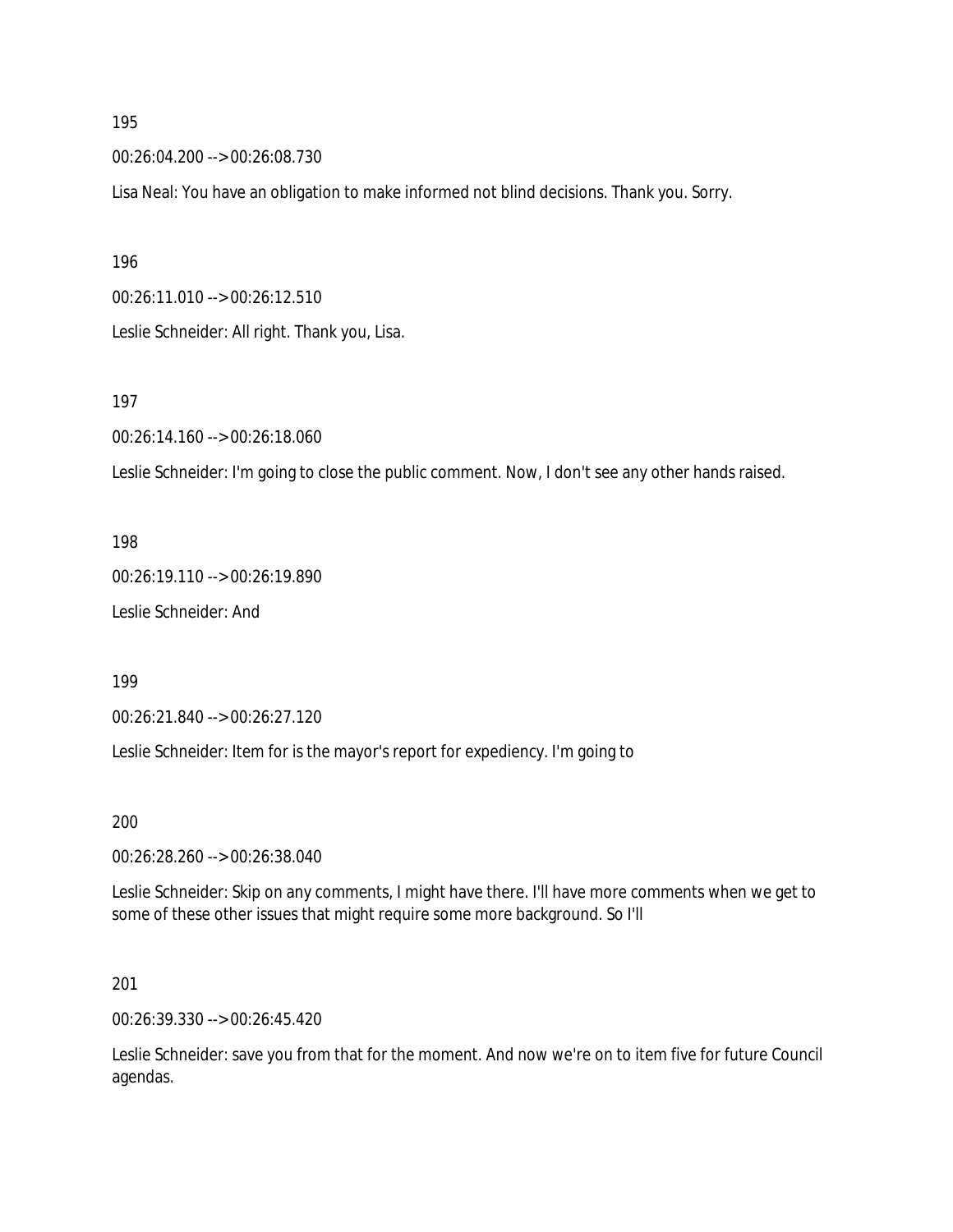00:26:45.960 --> 00:26:48.000

Leslie Schneider: And city manager.

#### 203

00:26:48.060 --> 00:26:50.130

Leslie Schneider: I think you can take the lead on this one.

204

00:26:50.130 --> 00:26:50.490 Right.

#### 205

00:26:52.230 --> 00:26:53.490

Morgan Smith: Okay, good evening Council.

206

00:26:53.550 --> 00:26:55.770

Morgan Smith: I'm trying to be close enough volume.

207 00:26:57.240 --> 00:26:58.170 Leslie Schneider: Good. It's good. Yeah.

208

00:26:58.980 --> 00:27:08.310

Morgan Smith: I'm a couple things looking ahead to July 7 I wanted to mention one is that we still have time reserved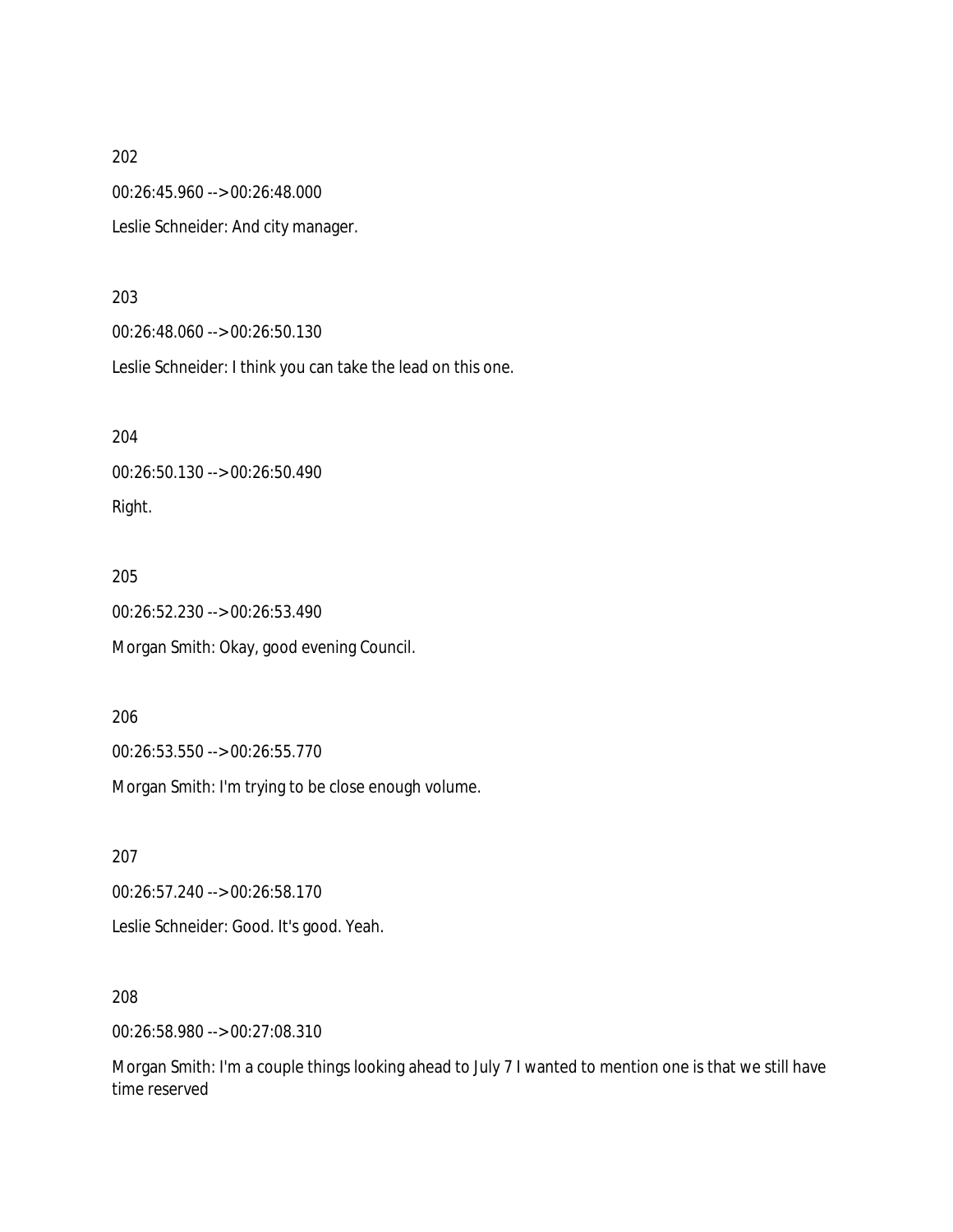00:27:08.910 --> 00:27:18.300

Morgan Smith: That was placed your previously for a 30 minute update and discussion of next steps from the joint meeting with the planning commission and city council and as I

210

00:27:18.780 --> 00:27:24.750

Morgan Smith: Highlighted last week. I thought maybe we could touch base now and make sure that you still want to reserve that much time.

211

00:27:25.200 --> 00:27:32.370

Morgan Smith: I guess I'm jumping to the thing. I have a question about, but I just want to make sure other folks see you have a couple of significant presentations planned first

212

00:27:32.880 --> 00:27:44.010

Morgan Smith: One is a briefing from the race equity task force. The second is a briefing from the concept County Community Development Block Grant Program. They need to touch base with you as part of the update to their five year plan.

213

00:27:44.640 --> 00:27:53.010

Morgan Smith: Then we'll have our standing updates on the development moratorium and rebuilding and the only other items that will be on the agenda that night or the

214

00:27:55.410 --> 00:28:00.960

Morgan Smith: Council members DS asked to have time to look at selection of a city council liaison to the business community.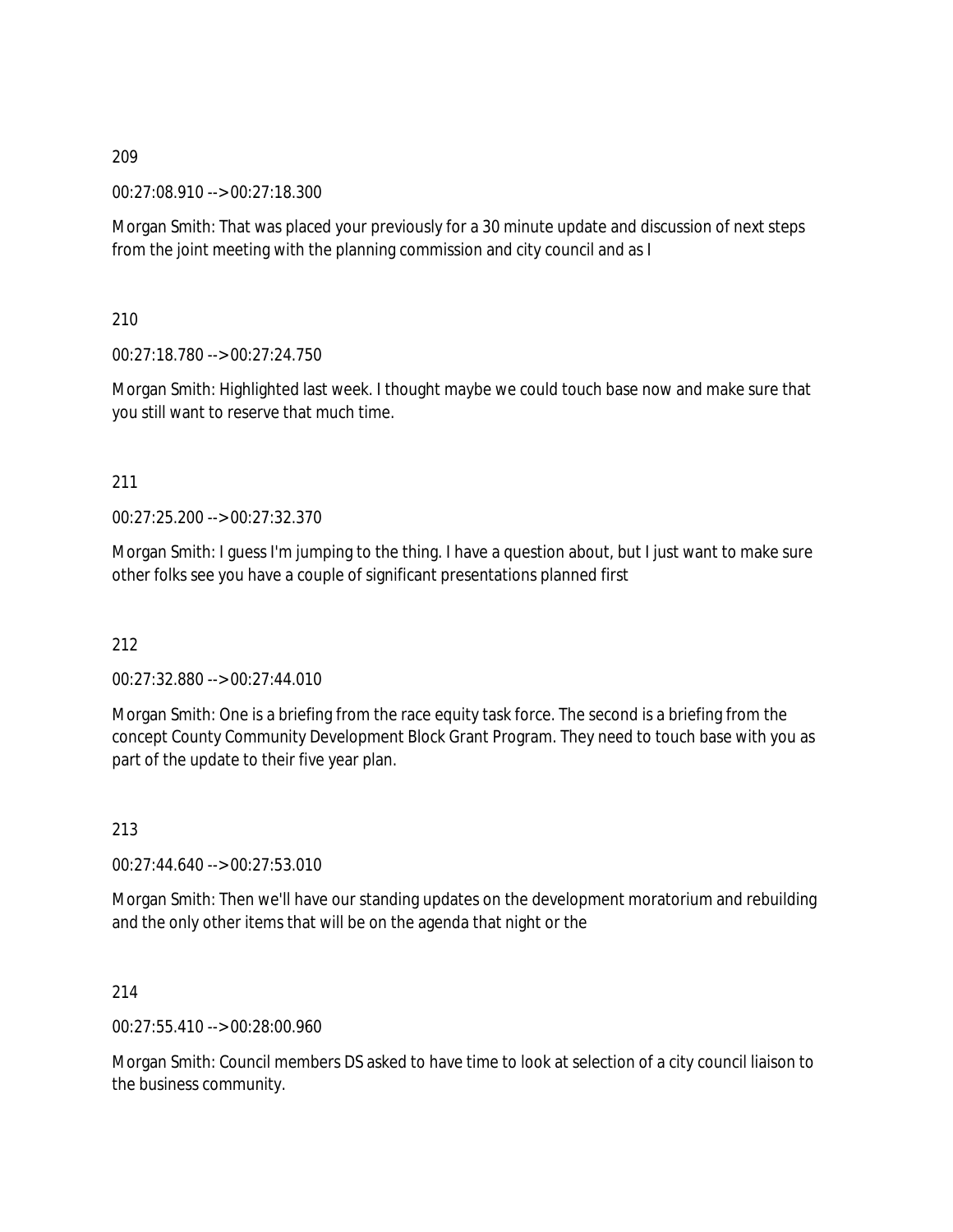00:28:01.470 --> 00:28:11.250

Morgan Smith: Item that shows on your draft agenda is nine. A related to a potential text amendments at the site knows the triangle property is being put out to a later meeting to provide some additional background material.

216

00:28:12.000 --> 00:28:17.640

Morgan Smith: So I did that. And I'm more jumbled when I attended, but the the outstanding question I have about next week's agenda.

#### 217

00:28:18.090 --> 00:28:28.020

Morgan Smith: Is about item that shown as a day, which is whether you still want to have a placeholder to report on the joint meeting you have, and if so, how much time you'd like to reserve for that.

218

00:28:29.550 --> 00:28:35.550

Leslie Schneider: And I can just jump in and say that I requested that a placeholder be held for that, but I have no

219

00:28:37.320 --> 00:28:47.910

Leslie Schneider: I have no interest in what that is, it's up to us. So if we choose to not use that time, then we can let that we can let that placeholder go away and

220

00:28:49.170 --> 00:28:51.210

Leslie Schneider: Deputy Mayor, you have your hand up.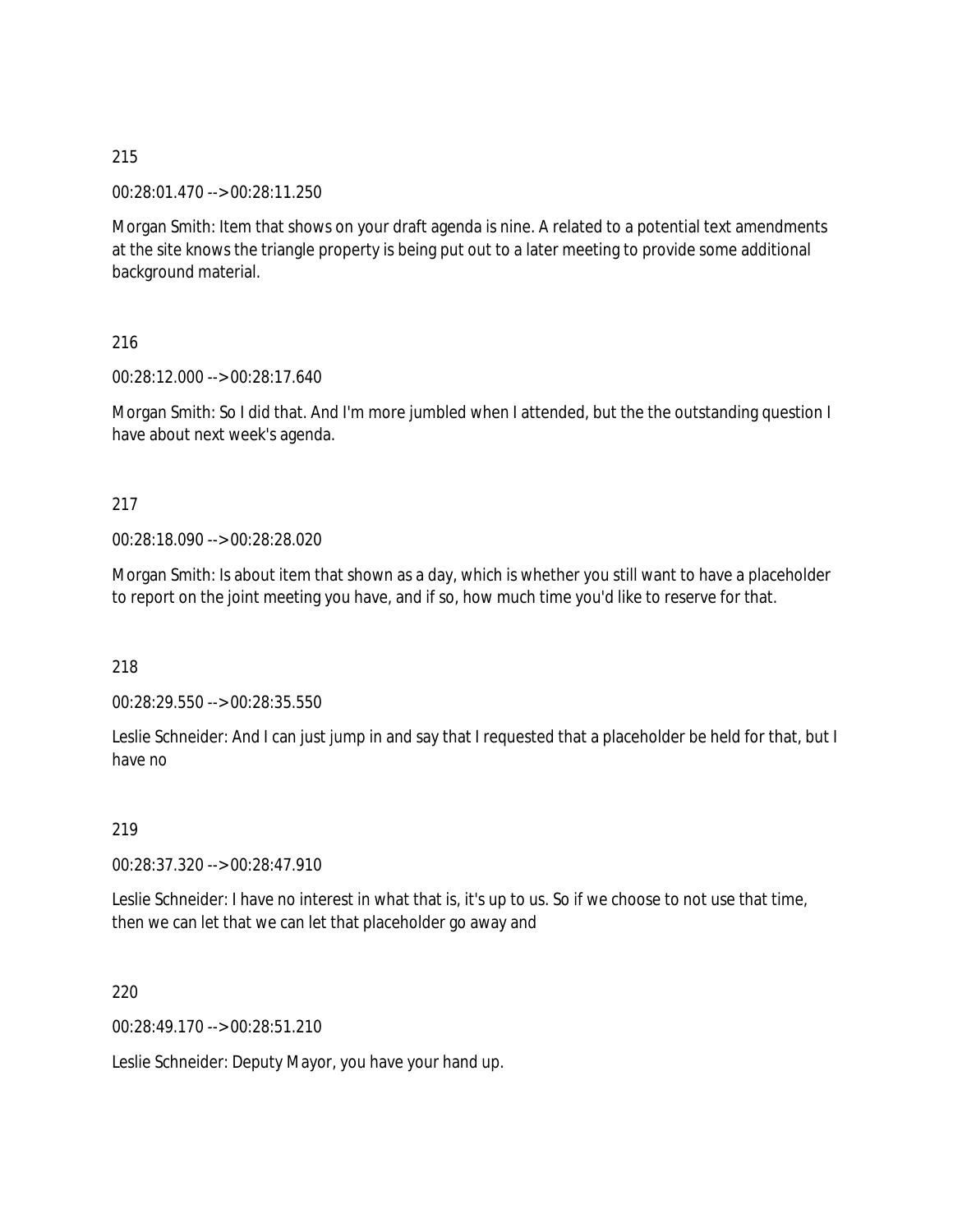00:28:52.020 --> 00:28:56.430

Rasham Nassar: I wasn't necessarily going to comment on that. I think COUNCILMEMBER head topless wanted to comment.

222

00:28:57.870 --> 00:28:59.340

Rasham Nassar: Right, so I'll go

223

00:29:00.450 --> 00:29:03.300

Leslie Schneider: All right, thank you. Councilmember I topless.

#### 224

00:29:06.180 --> 00:29:15.120

Kirsten Hytopoulos: Yes, I think based on some some things that have happened over the last week, we definitely need to check in on the makeup of that committee. And it's worth going forward.

225

00:29:17.490 --> 00:29:19.290

Kirsten Hytopoulos: So it needs to be on next week's agenda.

226

00:29:21.300 --> 00:29:34.680

Leslie Schneider: Okay. Is there any other discussion on that. I think we're just kind of looking at this as if it was fresh, I wanted to keep the reminder there. But, um, are there other council members who would like to see that item remain on the agenda.

227

00:29:35.700 --> 00:29:45.690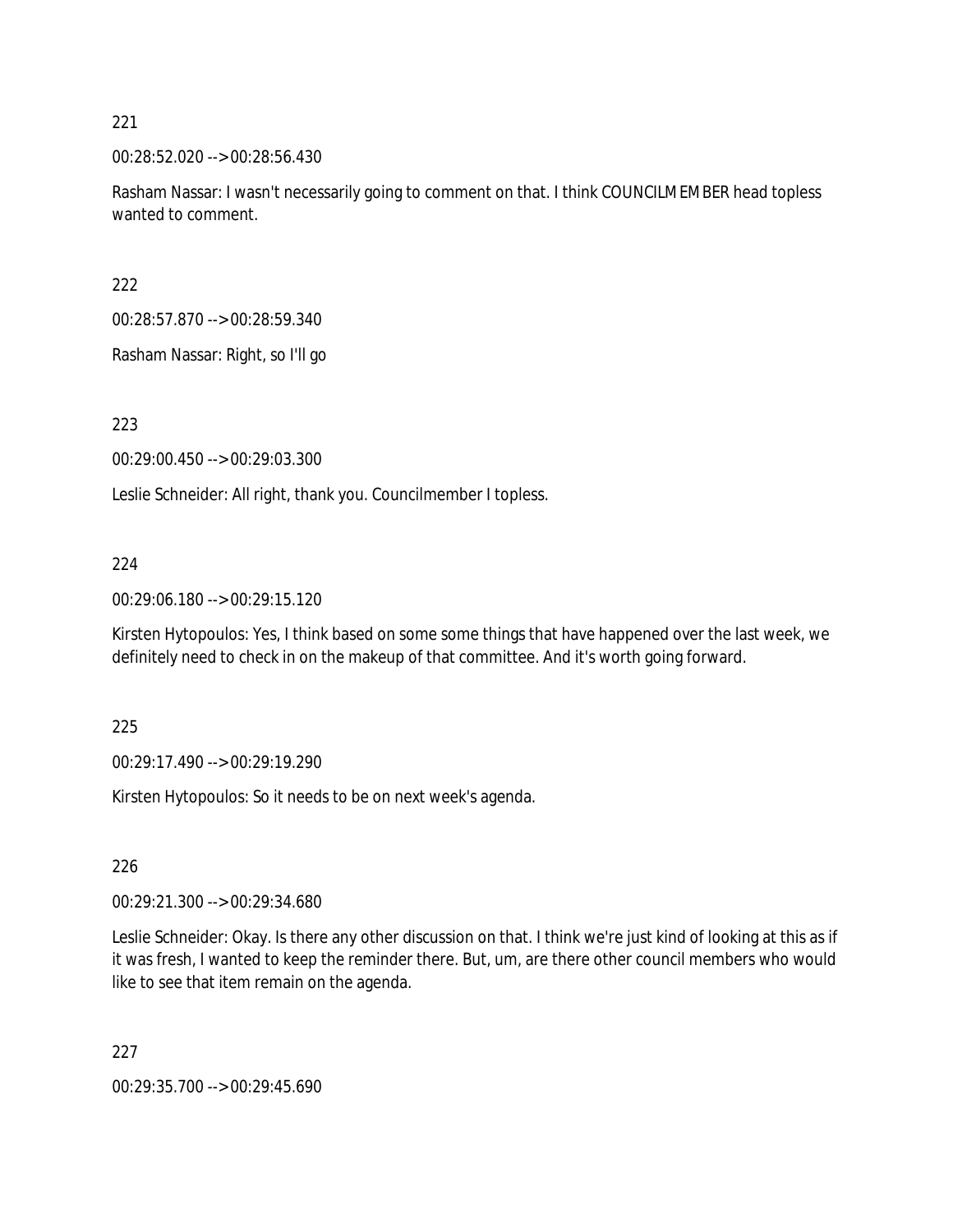Rasham Nassar: I did have a question. Has the mission selected three planning Commissioners to fill the slot subcommittee.

228

00:29:46.860 --> 00:29:47.670

Morgan Smith: Yes, to have

229

00:29:48.690 --> 00:29:49.020 Rasham Nassar: Okay.

230

00:29:52.350 --> 00:29:54.540

Rasham Nassar: Who are we, is that is that open for

231

00:29:55.590 --> 00:29:57.300

Rasham Nassar: comp compensation or is that just

232

00:29:57.510 --> 00:30:00.030

Morgan Smith: Isn't what did I need to remember who it is. I'm

233

00:30:00.240 --> 00:30:03.870

Morgan Smith: Commissioner power was one of the people, I'm sure.

234

00:30:05.190 --> 00:30:07.200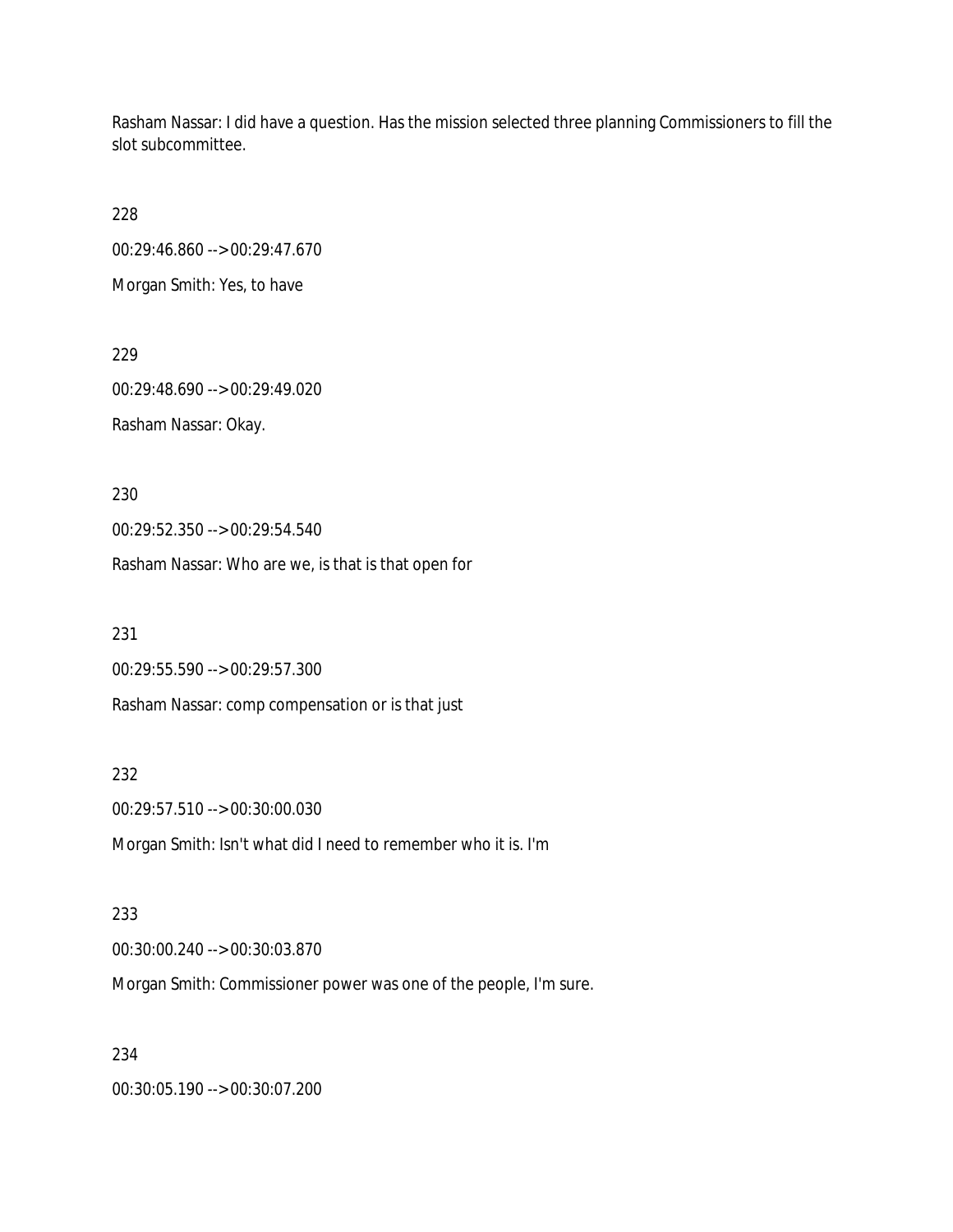Morgan Smith: How some of our top was can help me here.

# 235

00:30:08.760 --> 00:30:21.030

Kirsten Hytopoulos: Okay. Well, I thought, where they were was they were going to be the chair bill Chester, it was going to be Kim Osmond, and then I thought there was. It was likely to be john

236

00:30:21.870 --> 00:30:23.190

Morgan Smith: And his mind.

237

00:30:23.520 --> 00:30:25.410

Kirsten Hytopoulos: Okay, so that's part instead. So

238

00:30:26.040 --> 00:30:35.550

Morgan Smith: The next morning contacted myself and the department staff AND THE MAYOR AND or OR AT LEAST WE LET THE MAYOR know he had indicated that he preferred to not serve and that

### 239

00:30:36.180 --> 00:30:45.240

Morgan Smith: He convey that it was published her par that that's all I know about it. It may be that they need to have some additional discussion, but that's my senses, they've identified three members.

## 240

00:30:45.660 --> 00:30:56.520

Rasham Nassar: Okay and I'm sorry I frame my question poorly, but it was just that I was just checking in terms of process if it needed a council confirmation or if the way that we approved the formation that, the subcommittee was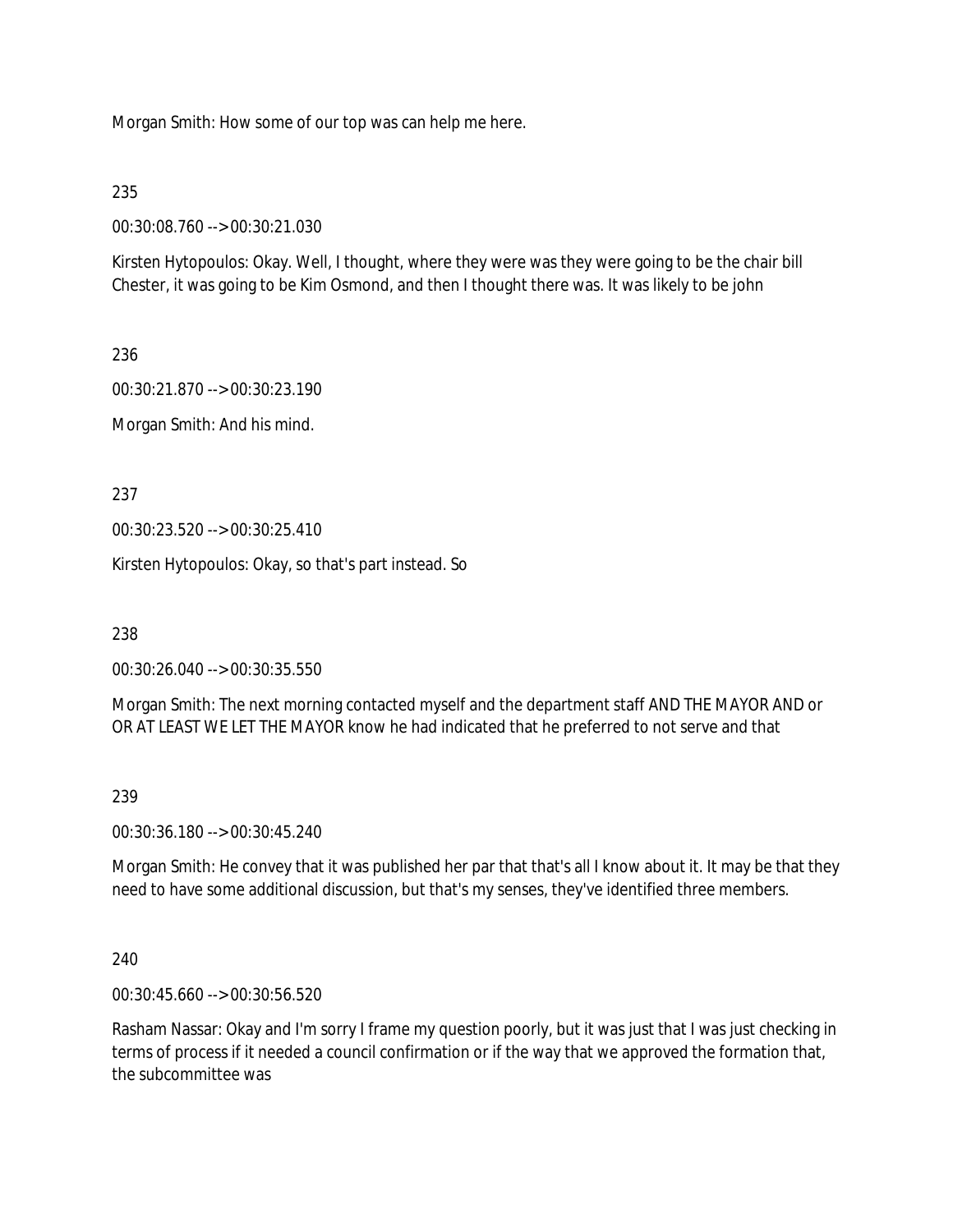00:30:57.060 --> 00:31:07.320

Rasham Nassar: That they would just select, that's all. And then my question was, do they have a meeting yet and are those subcommittee meetings going to be noticed to the public, or I just

242

00:31:09.600 --> 00:31:10.260

Rasham Nassar: That's a question.

243

00:31:11.850 --> 00:31:20.310

Leslie Schneider: I do not have an answer to that question. I am. It was my understanding that they would not be noticed to the public, but

244

00:31:21.480 --> 00:31:26.280

Leslie Schneider: I don't know city attorney. Do you have. Do you need to get back to us on that or is that an easy

245

00:31:26.370 --> 00:31:27.030

Leslie Schneider: Well, as is.

246

00:31:27.090 --> 00:31:31.950

Morgan Smith: That typically when you guys create when the Council creates either a task force or an ad hoc committee.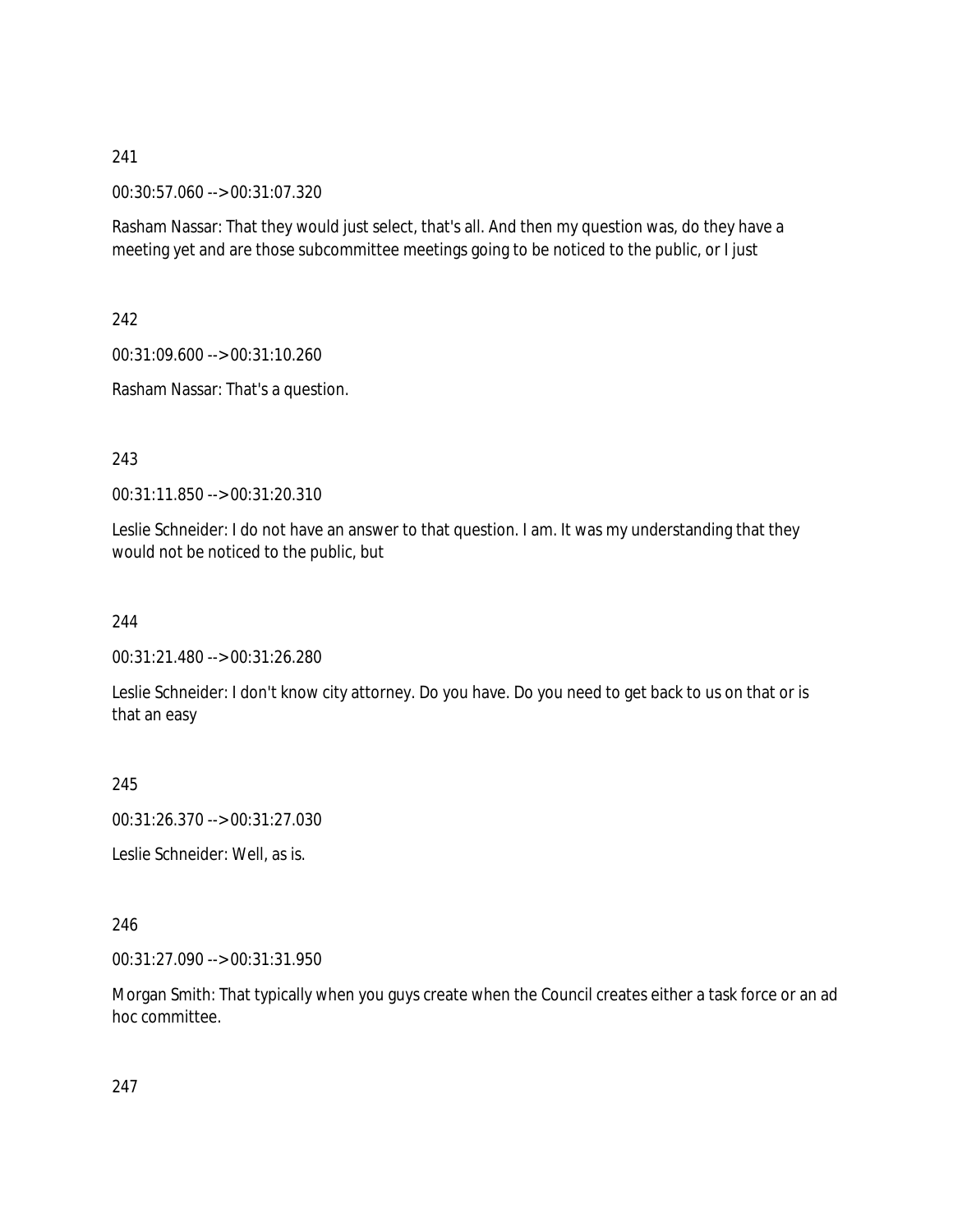00:31:32.310 --> 00:31:43.950

Morgan Smith: If you prefer that it meet in a way that's noticed an open to the public, you indicate that at the time there wasn't any discussion on that. It doesn't mean you actively decided not to do it, but you didn't touch on that when you talked about forming it

248

00:31:45.360 --> 00:31:50.490

Morgan Smith: The complexity that in previous situations, what we've talked about is the balance between

249

00:31:52.230 --> 00:32:02.880

Morgan Smith: The transparency, it provides for people who want to see the work in progress, versus the opportunity. It gives to the members of the ad hoc or the task force to do their work in kind of a

250

00:32:03.570 --> 00:32:09.030

Morgan Smith: You know, more roll up your sleeves methods. So if that's a future discussion. You want to have, you should take it up.

251

00:32:09.480 --> 00:32:14.670

Morgan Smith: At this point, I did not hear anything that suggested we were going to structure it that way, and

252

00:32:15.150 --> 00:32:32.190

Morgan Smith: You should also keep in mind that we are on the brink of potentially some additional complexities around public meetings, given that the opium a prohibition may expire. And so we're going to have to think about where and when to provide public access to meetings that are publicly available.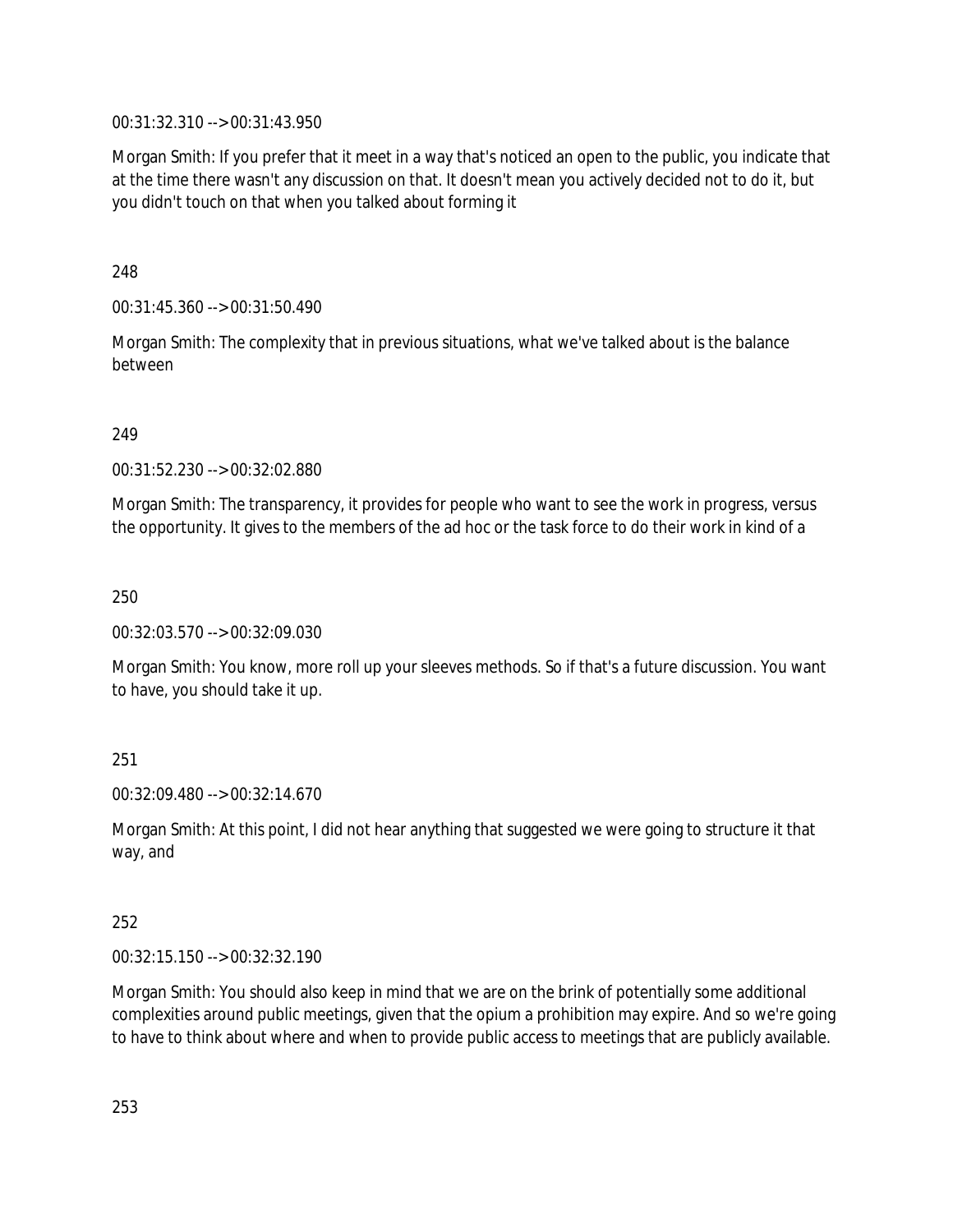00:32:34.020 --> 00:32:43.590

Leslie Schneider: Um, so COUNCILMEMBER Medina and Deputy Mayor. I'll come back to you for your other one but I'm assuming that COUNCILMEMBER Medina has a comment on this issue.

254

00:32:44.220 --> 00:32:51.330

Kol Medina: I was just gonna ask the question that I support keeping it on the agenda, even if it ends up being a short conversation that's fine.

255

00:32:51.720 --> 00:32:52.080

Okay.

256

00:32:53.610 --> 00:33:06.420

Leslie Schneider: Oh, is in general. Anybody is, is there anybody opposed to keeping it on the agenda. I mean, I'm happy to support it being on the agenda. Okay so city manager. I think that means yes we'll keep it.

### 257

00:33:07.320 --> 00:33:19.680

Morgan Smith: Great. And what we planning and this may have already happened for the clerk and council member nisar to connect on the materials that you might want to have in the packet for the race equities Task Force briefing.

258

00:33:21.330 --> 00:33:26.610

Morgan Smith: As the liaison. And if there are no materials in advance, that's fine too. We'll just wait to hear from you.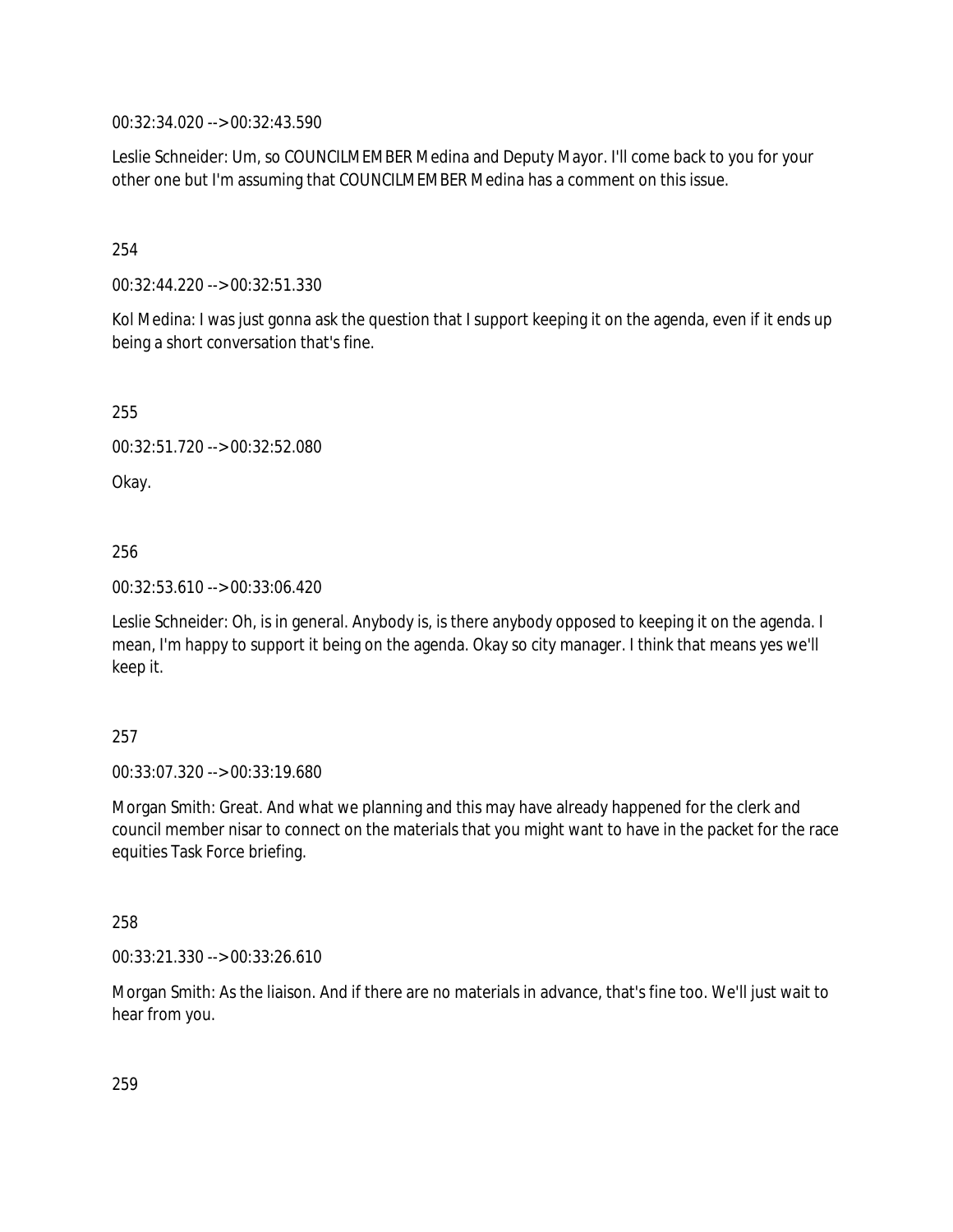00:33:28.200 --> 00:33:37.560

Morgan Smith: Okay, moving on to the 14th, which is a study session. There's a briefing planned from the police chief on our current use of force policies and any recommendations. He has their

## 260

00:33:37.770 --> 00:33:48.240

Leslie Schneider: City Manager, could I could I interrupt you for just a sec. I'm getting married. Did you want to make a suggestion for the upcoming meeting or what is, what is your comment related to

### 261

00:33:48.690 --> 00:34:02.880

Rasham Nassar: Well, I do have a few proposed agenda items for future Council agendas. I don't, I'm not going to propose them for any specific meeting. So if it's more if it's better that the city manager finished running through

262

00:34:02.940 --> 00:34:03.270

Leslie Schneider: Okay.

### 263

00:34:03.690 --> 00:34:06.630

Rasham Nassar: Your Council agendas and you can circle back to me. I just want to make sure you know

### 264

00:34:08.040 --> 00:34:10.950

Leslie Schneider: I will, I will do that city manager. Sorry for the interruption.

#### 265

00:34:11.370 --> 00:34:26.250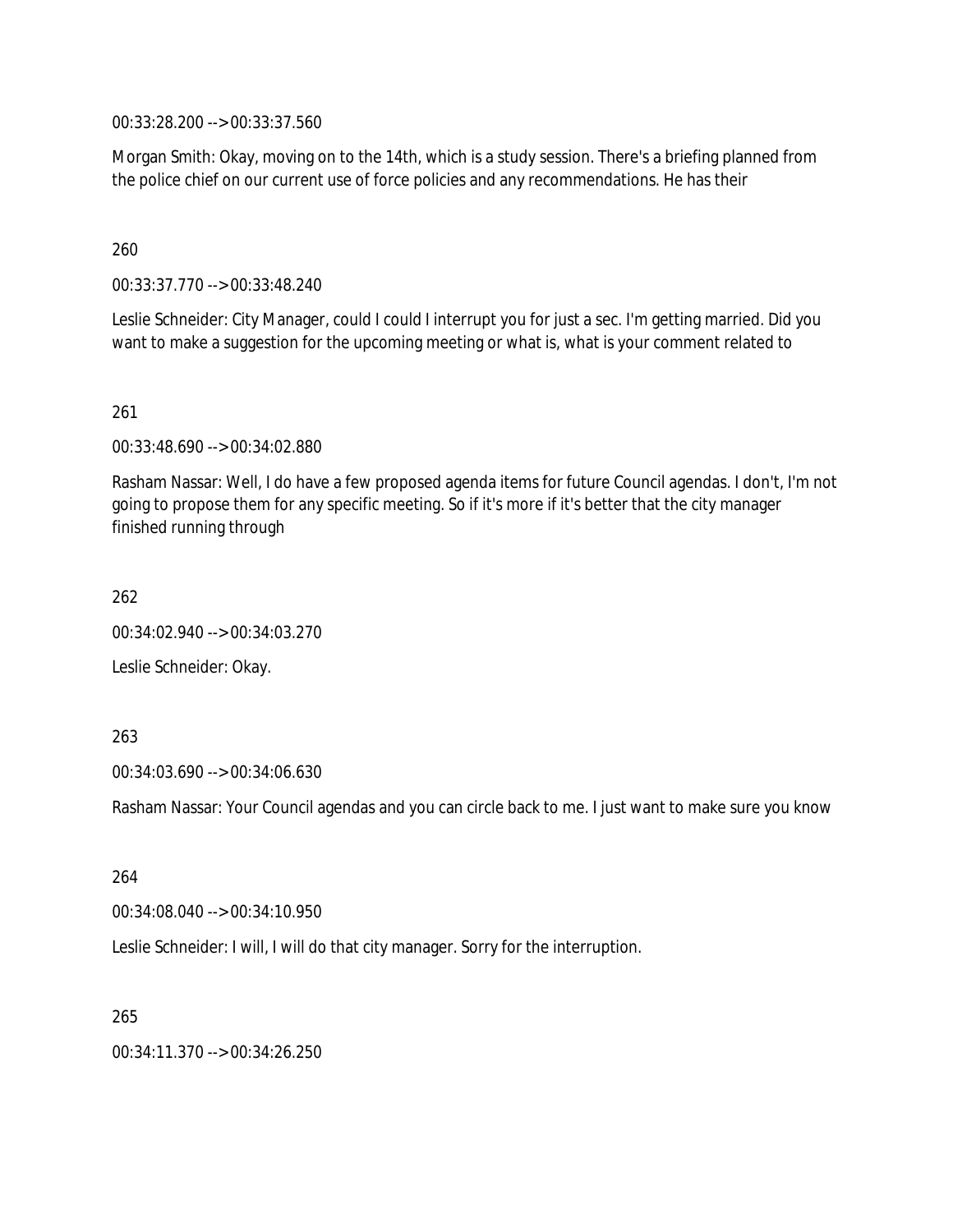Morgan Smith: That's OK. So again, we're on the study session for the 14th. The police chief will be providing a briefing on use of force policies and that will be educational but also it's intended to highlight any recommendations, he has

266

00:34:27.660 --> 00:34:36.600

Morgan Smith: Or potential changes there. There's a public works concert just not study sessions a business meeting. There's a public works contract.

# 267

00:34:37.020 --> 00:34:45.660

Morgan Smith: Related to some additional cleaning and a grant opportunity. I'm not gonna run through each of these items. Many of them are transactional I will highlight 10 f

### 268

00:34:46.110 --> 00:34:57.210

Morgan Smith: Is the item that was differed from last month related to trying to finish the changes to chapter two and 18 the planning commission completed a while back.

269

00:34:57.900 --> 00:35:03.990

Morgan Smith: And also bringing forward the work that the planning commission has done 10 H on accessory dwelling units.

270

00:35:04.680 --> 00:35:11.460

Morgan Smith: And then 10 I NJ are some housekeeping items for your consideration. So that's the 14th.

271

00:35:12.420 --> 00:35:20.880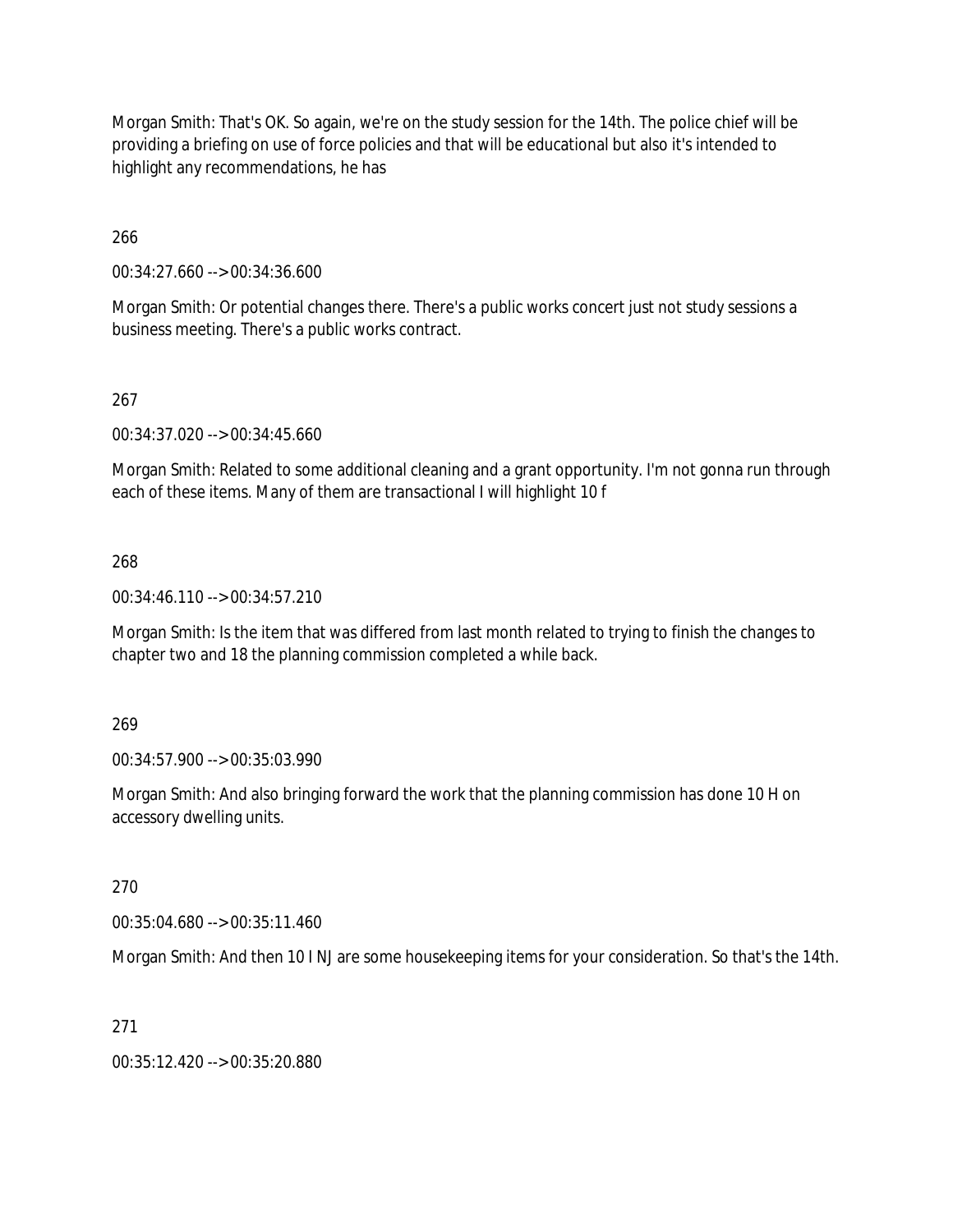Morgan Smith: And then just looking ahead, we haven't fully scheduled out the last two meetings, but just to give you a preview for the second study session on the 21st

272

00:35:21.270 --> 00:35:31.650

Morgan Smith: We're planning to brief you on the periodic the SNP periodic update this is recapping a work plan that you've seen before, but it's been

# 273

00:35:32.010 --> 00:35:41.490

Morgan Smith: A while. So making sure that your understanding is fresh and that you have a chance to provide input on that. And also there's a meeting plan to continue your work on a sustainable transportation plan.

# 274

00:35:41.970 --> 00:35:50.340

Morgan Smith: And we'd like to talk to you about options for this upcoming cycle of Human Services funding given some of the challenges related to our closures earlier in the year.

### 275

00:35:50.640 --> 00:35:58.050

Morgan Smith: And our recruitment for that committee. So we've put that on a study session because it's more of a discussion topic right now. We'd like to bring forward a couple options for you to look out there.

### 276

00:35:58.830 --> 00:36:07.710

Morgan Smith: And then looking at the business meeting at the end of the month on the 28th. That is a time to continue your work on potential changes to self service storage facilities.

### 277

00:36:08.160 --> 00:36:19.470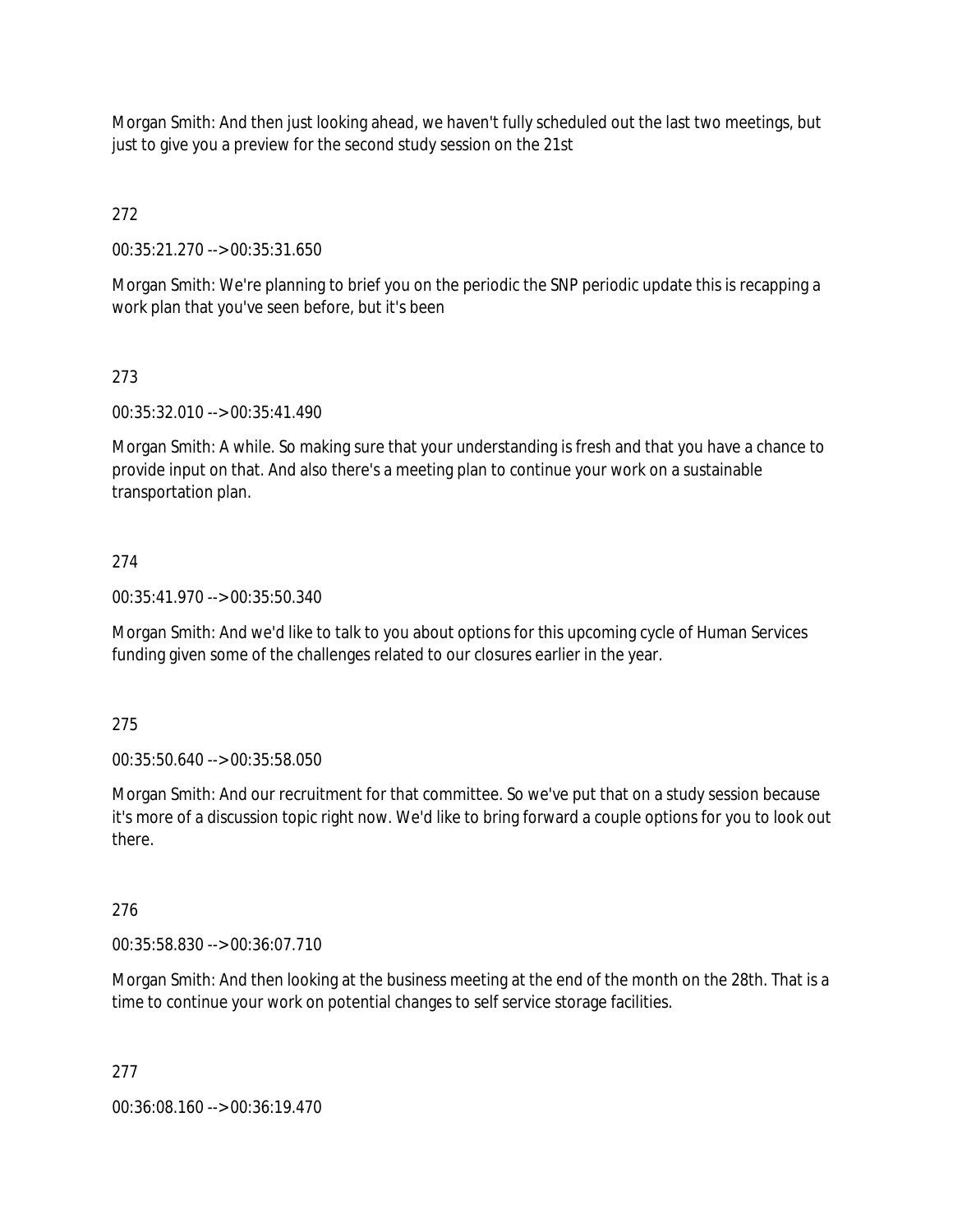Morgan Smith: We also have tentatively placed the third quarter public safety briefing, but it may be that after in the course of the conversation on the 14th you give some guidance or discussion on when you'd like to time that

278

00:36:20.610 --> 00:36:35.220

Morgan Smith: And then we'll be giving you the end of the month update on our current your forecasts. The first one of those tonight for May, and we have a placeholder for you to consider whether to provide a letter of support for grant

279

00:36:36.540 --> 00:36:39.960

Morgan Smith: Me the vapors island Land Trust is seeking

280

00:36:41.940 --> 00:36:42.900

Morgan Smith: So that's what we have for now.

281

00:36:43.860 --> 00:36:49.890

Leslie Schneider: Great. Alright, thank you. Good to hear. I think your time is up, is here now.

282

00:36:51.660 --> 00:36:52.770

Rasham Nassar: Okay, um,

283

00:36:57.120 --> 00:36:58.410

Rasham Nassar: I saw and this is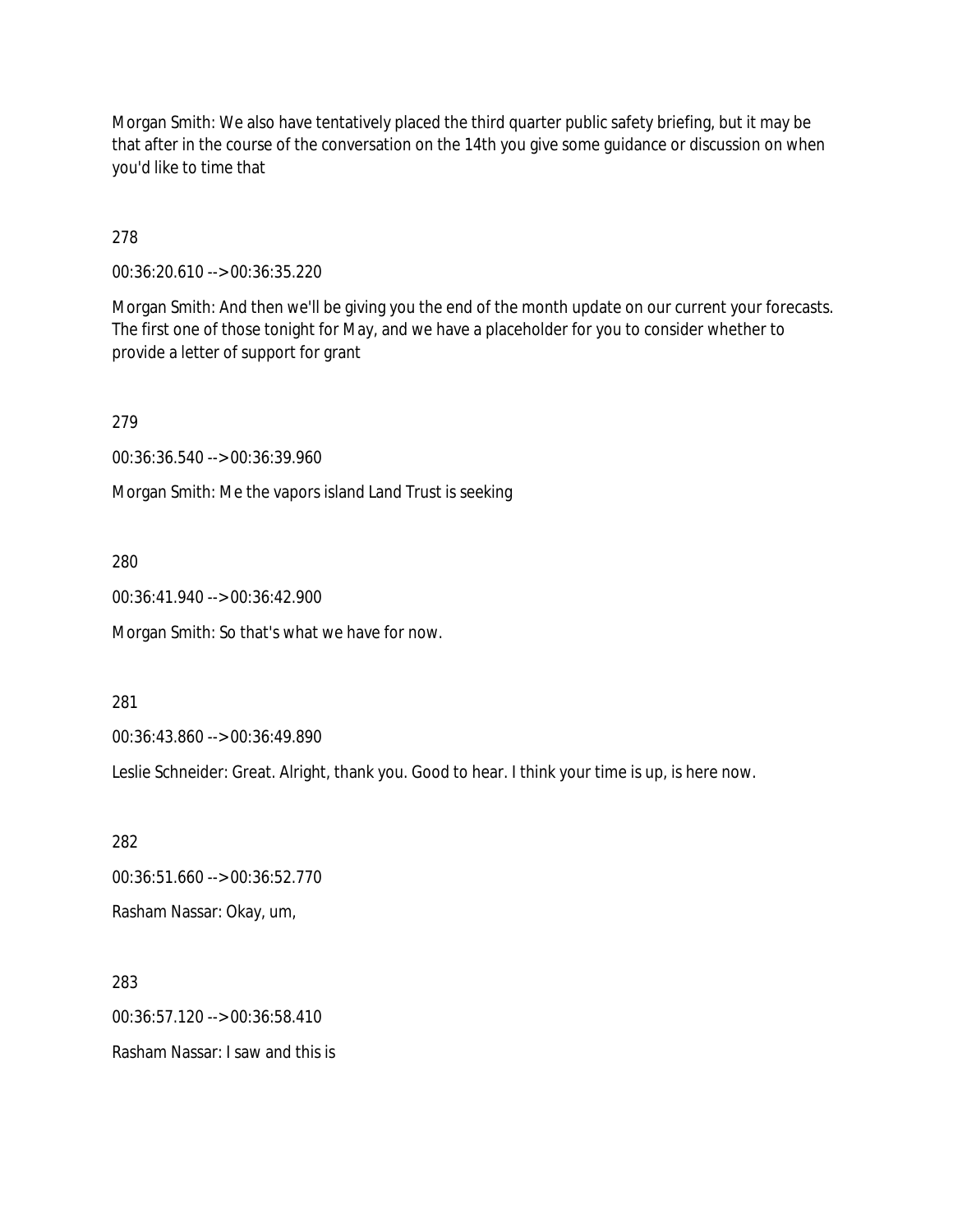00:36:59.460 --> 00:37:04.710

Rasham Nassar: The moment to start here because I just remembered about the letter that one of the race equity Task Force Members asked

285

00:37:05.400 --> 00:37:16.890

Rasham Nassar: The Council to sign to the mayor to sign and Leslie, I saw that you did respond to that communication was that requiring action this evening, or was that to be scheduled, the Council meeting, where have you handled that offline.

286

00:37:17.430 --> 00:37:18.120

Leslie Schneider: Um, I have

287

00:37:19.200 --> 00:37:26.820

Leslie Schneider: I've sent around. I actually, I was planning on bringing it up at for the good of the order just to ask it. And, but we could we could have head nods. Right now, if that

288

00:37:27.270 --> 00:37:41.850

Leslie Schneider: If that works. You know, it's just basically a letter that gives some support to the Bremerton city council to also form their own race equity task force. And this was a draft a letter.

289

00:37:43.560 --> 00:37:50.550

Leslie Schneider: Written by piggy Ericsson, I believe. And so I'm very happy to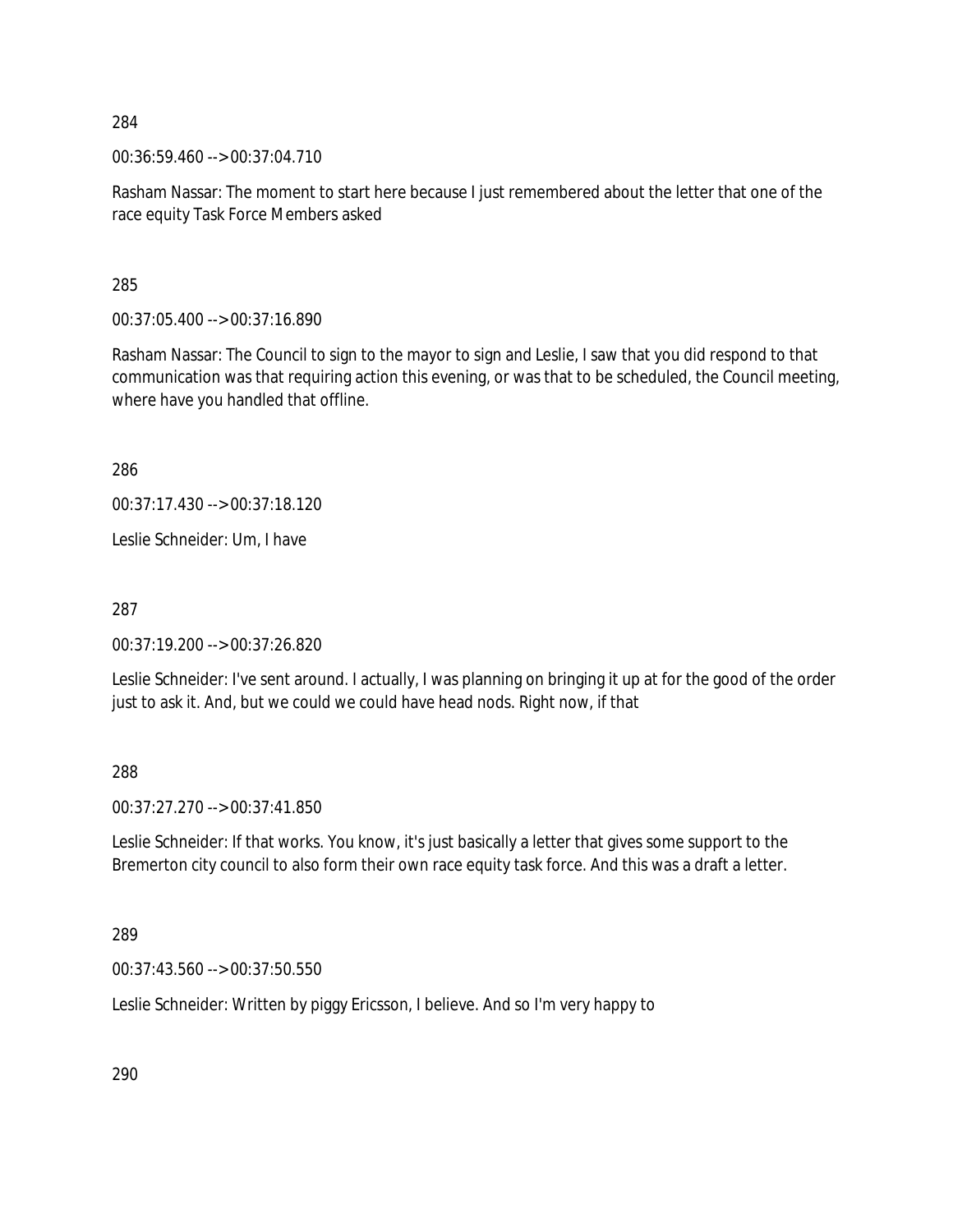00:37:51.960 --> 00:37:54.450

Leslie Schneider: Sign or cosine such a letter and

291

00:37:55.530 --> 00:38:10.620

Leslie Schneider: I can bring it up again it for the good of the order or we can all just do head nodding right now and I don't even know if it really requires Council support. It could be just a thumbs up from the mayor, you know, but certainly I would appreciate having my, my colleagues weigh in on it.

292

00:38:11.070 --> 00:38:18.540

Rasham Nassar: Okay, I just didn't want to lose track of it. That's why I'm bringing it up. Now, during future Council agendas. If it was the case that it needed a future agenda slot.

293

00:38:19.620 --> 00:38:26.880

Rasham Nassar: City attorney if we were to bring that up during for good of the order does that constitute an action which is prohibited under the special meetings.

294

00:38:27.960 --> 00:38:29.580

Rasham Nassar: Definition of special meetings.

295

00:38:31.020 --> 00:38:44.220

Joe Levan: If it's action related to it and it's not on the agenda, then, then yes, but as the mayor indicated, if it's a matter of her saying that she was going to sign it and it just looking to see if there's any opposition to that.

296

00:38:45.360 --> 00:38:48.090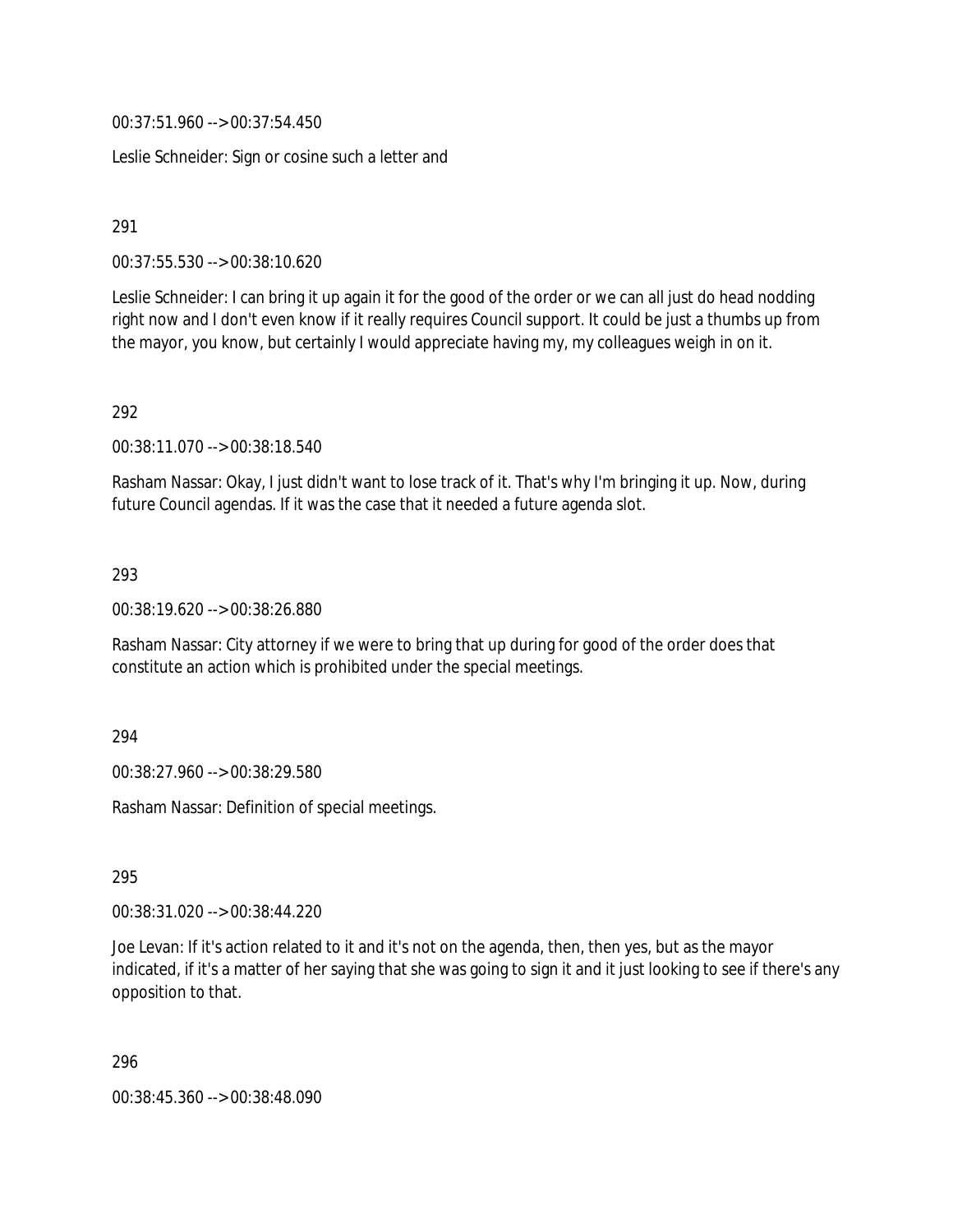Joe Levan: You could, you could be approach it that way. And it would be fine.

297

00:38:48.900 --> 00:38:58.500

Rasham Nassar: Okay. Okay, so that. That sounds, that sounds appropriate okay and then for the future Council agenda topics that I'd like to propose.

# 298

00:38:59.220 --> 00:39:14.310

Rasham Nassar: The first one is related to our discussion on about special city council meetings and what they mean specifically when committee meetings are noticed, especially meetings of the city council.

# 299

00:39:15.000 --> 00:39:27.240

Rasham Nassar: There have been multiple questions raised to me related to this and I would just like for us to have a brief discussion with a city attorney providing some clarity around that that can be made available to the public.

300

00:39:32.160 --> 00:39:33.150

Rasham Nassar: Just need a second for that.

301

00:39:34.350 --> 00:39:35.100

Leslie Schneider: I'll second that.

302

00:39:35.610 --> 00:39:35.910

All right.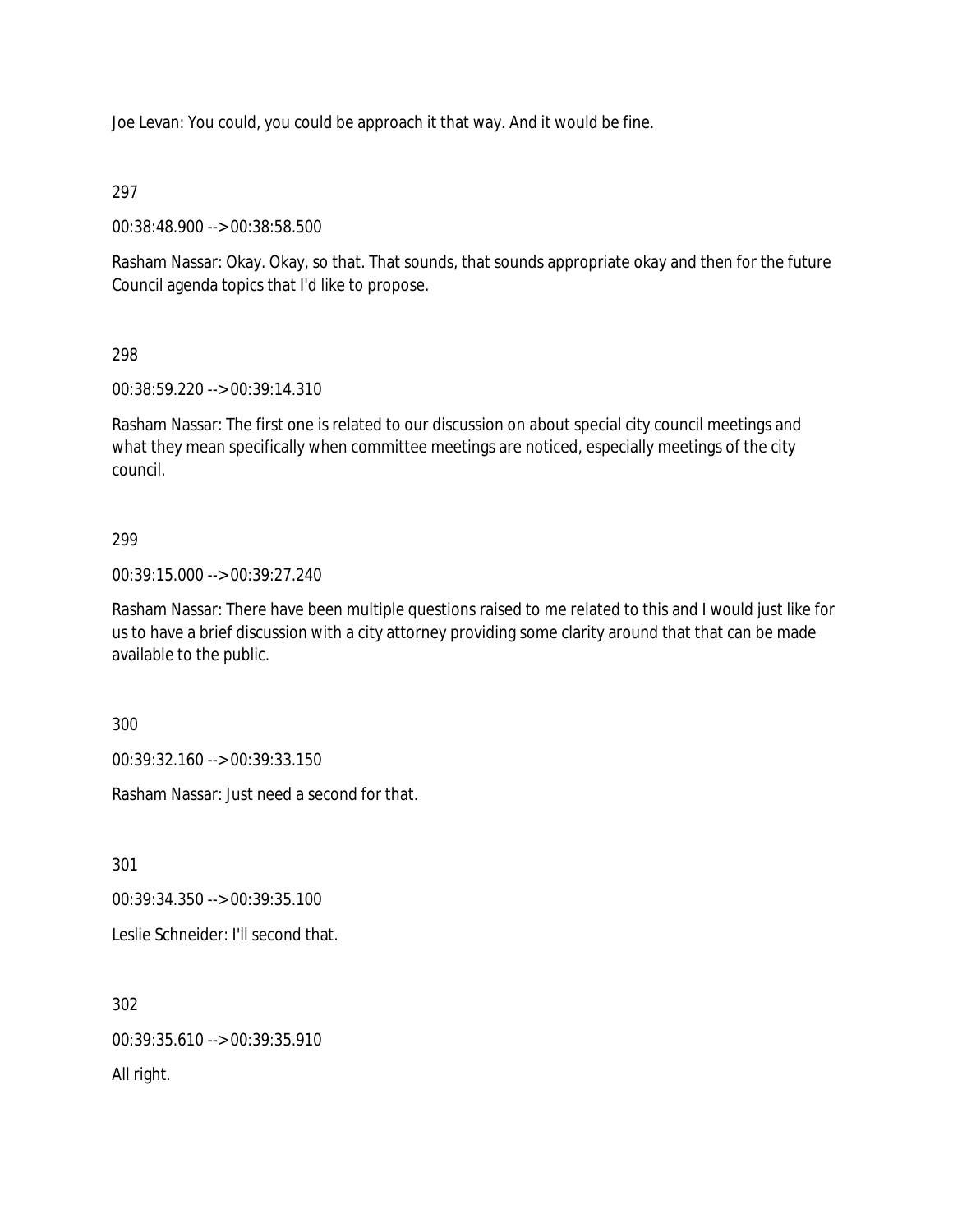00:39:41.070 --> 00:39:54.480

Leslie Schneider: So are we putting it on the agenda, just to decide whether we want to spend time on it, or can I get a couple other supporters so that we can actually continue the discussion and and come to some conclusion on it.

304

00:39:55.980 --> 00:40:05.010

Leslie Schneider: Um, I see a thumbs up from COUNCILMEMBER Pollock county council member deeds. I'm assuming that was so we met case and

305

00:40:06.390 --> 00:40:11.880

Leslie Schneider: You can't remember I topless, did you have a comment on that or did you want to just show your support for that.

306

00:40:12.450 --> 00:40:14.430

Kirsten Hytopoulos: I've been waiting and waiting in line.

307

00:40:14.700 --> 00:40:21.300

Leslie Schneider: Okay, okay. Um, so I'm definitely Mary, if you could just maybe

308

00:40:22.110 --> 00:40:29.520

Leslie Schneider: Do a quick little write up about how much time you think it would take and and what support you would like and so forth. We. I don't think we need to deal with that right now but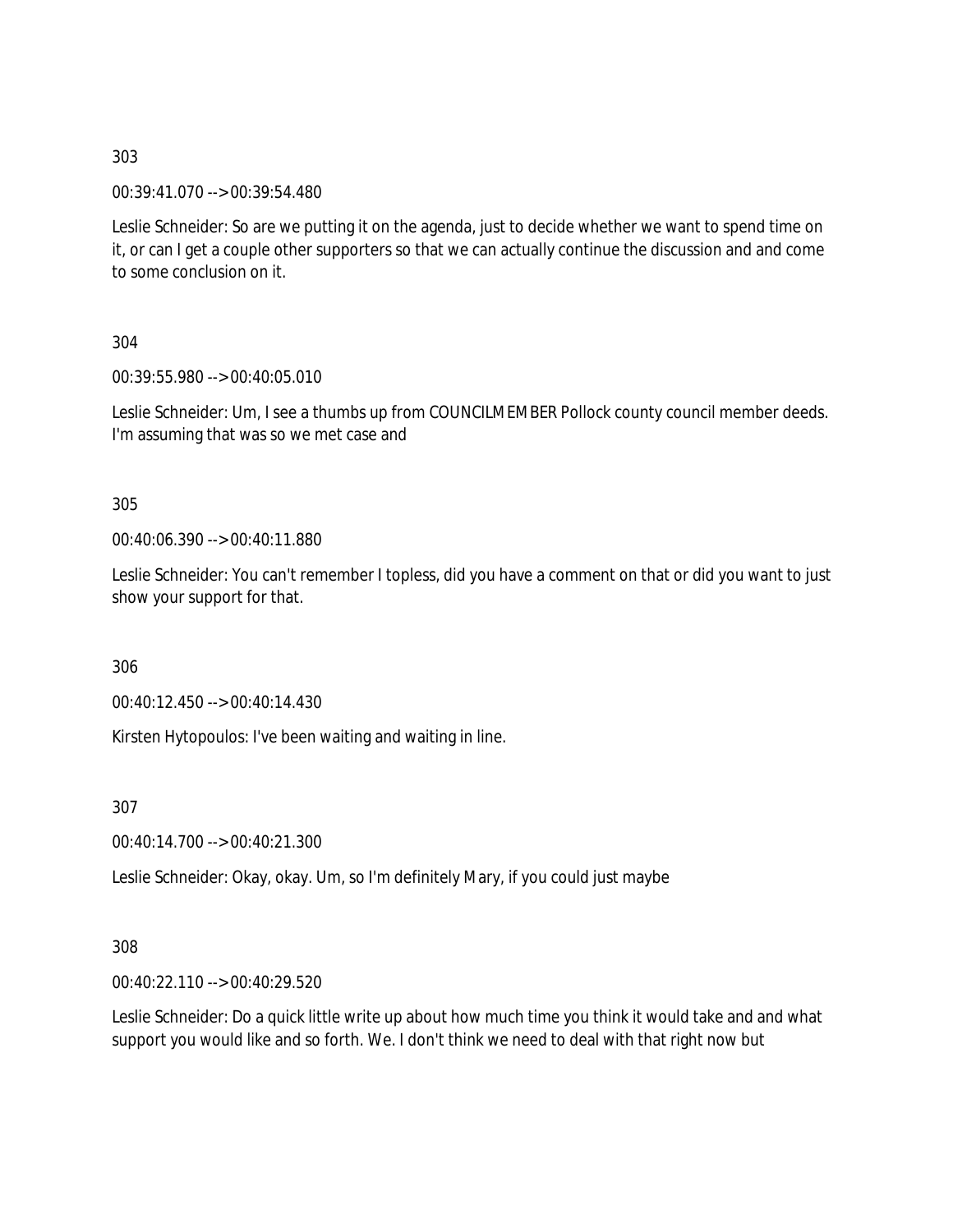00:40:30.180 --> 00:40:35.850

Leslie Schneider: As follow up if you could, if you could send that in so that we have that to to work with on getting it on to an agenda.

310

00:40:36.390 --> 00:40:43.680

Rasham Nassar: Okay, great. And I did. I have. I did communicate this over the phone with the city manager your city manager did provide some clarification and in an email.

311

00:40:44.070 --> 00:40:48.810

Rasham Nassar: I think that the circumstances were unusual in the in the recent instant instance

312

00:40:49.530 --> 00:40:58.440

Rasham Nassar: Because it related to a task force meeting being noticed as a special city council meeting right really what I'm hoping for is just a legal some, you know, brief 10 minute

313

00:40:59.160 --> 00:41:03.750

Rasham Nassar: 10 minute briefing from legal department that would kind of help provide some clarification around

314

00:41:04.440 --> 00:41:10.530

Rasham Nassar: What it means for a city council meeting to be noticed a task force meeting or committee meeting to be noticed as a special City Council meeting.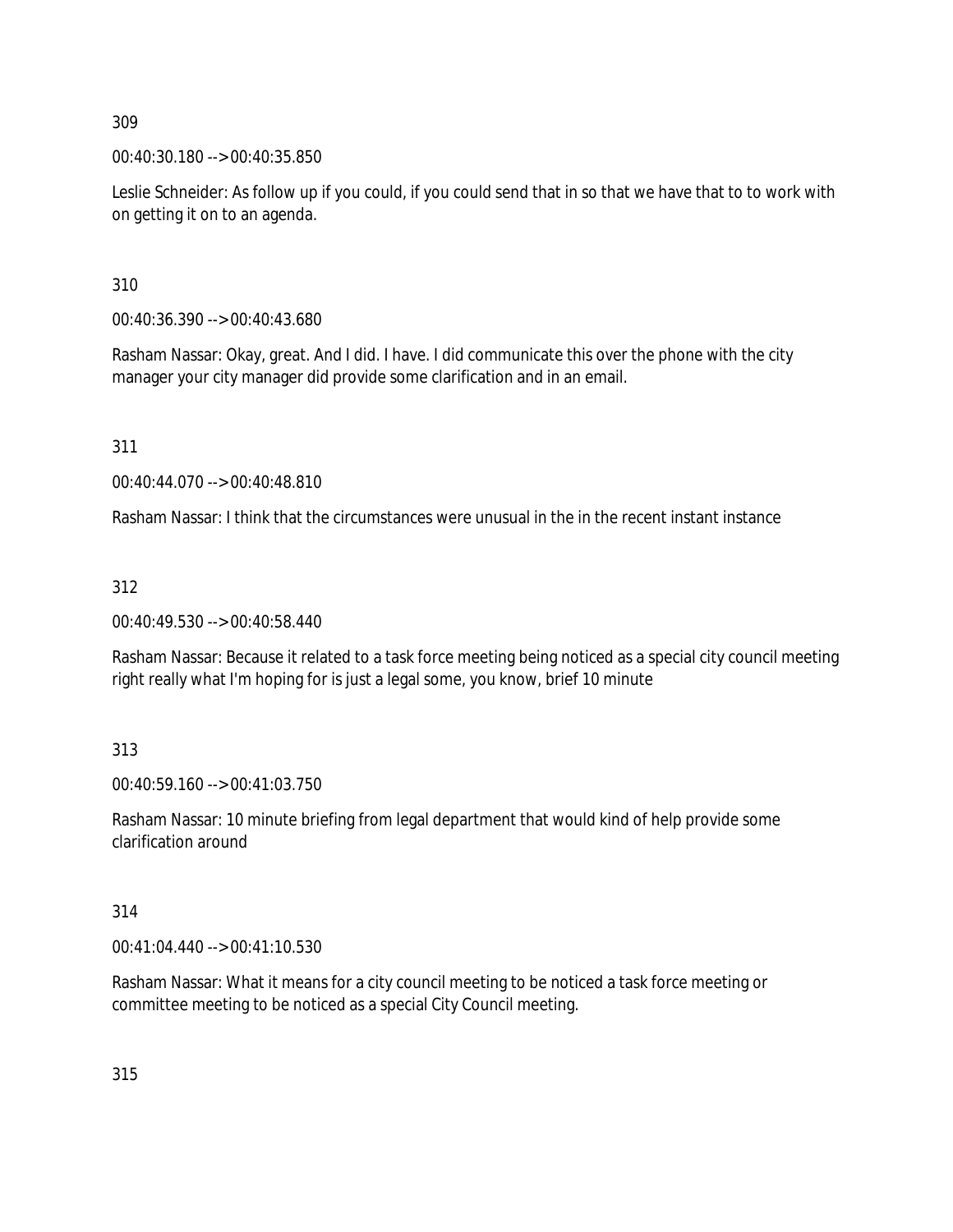00:41:10.740 --> 00:41:20.610

Rasham Nassar: And if there's a better way. Or if there are other opportunities available to jurisdictions for noticing meetings in which more than three council members are interested in attending

316

00:41:21.960 --> 00:41:26.640

Rasham Nassar: That don't also have all the added stuff that relates you know company by a special meeting.

317

00:41:28.200 --> 00:41:30.600

Leslie Schneider: Right. I agree. I think we need a little clarity there.

318

00:41:31.110 --> 00:41:32.070

Rasham Nassar: And I can follow up.

319

00:41:33.120 --> 00:41:36.450

Rasham Nassar: With an email just to put all of that in a more succinct writing

320

00:41:38.010 --> 00:41:38.490

Rasham Nassar: Um,

321

00:41:39.000 --> 00:41:42.690

Joe Levan: I'd appreciate that. So we can, we're on the same page about what information you're looking for.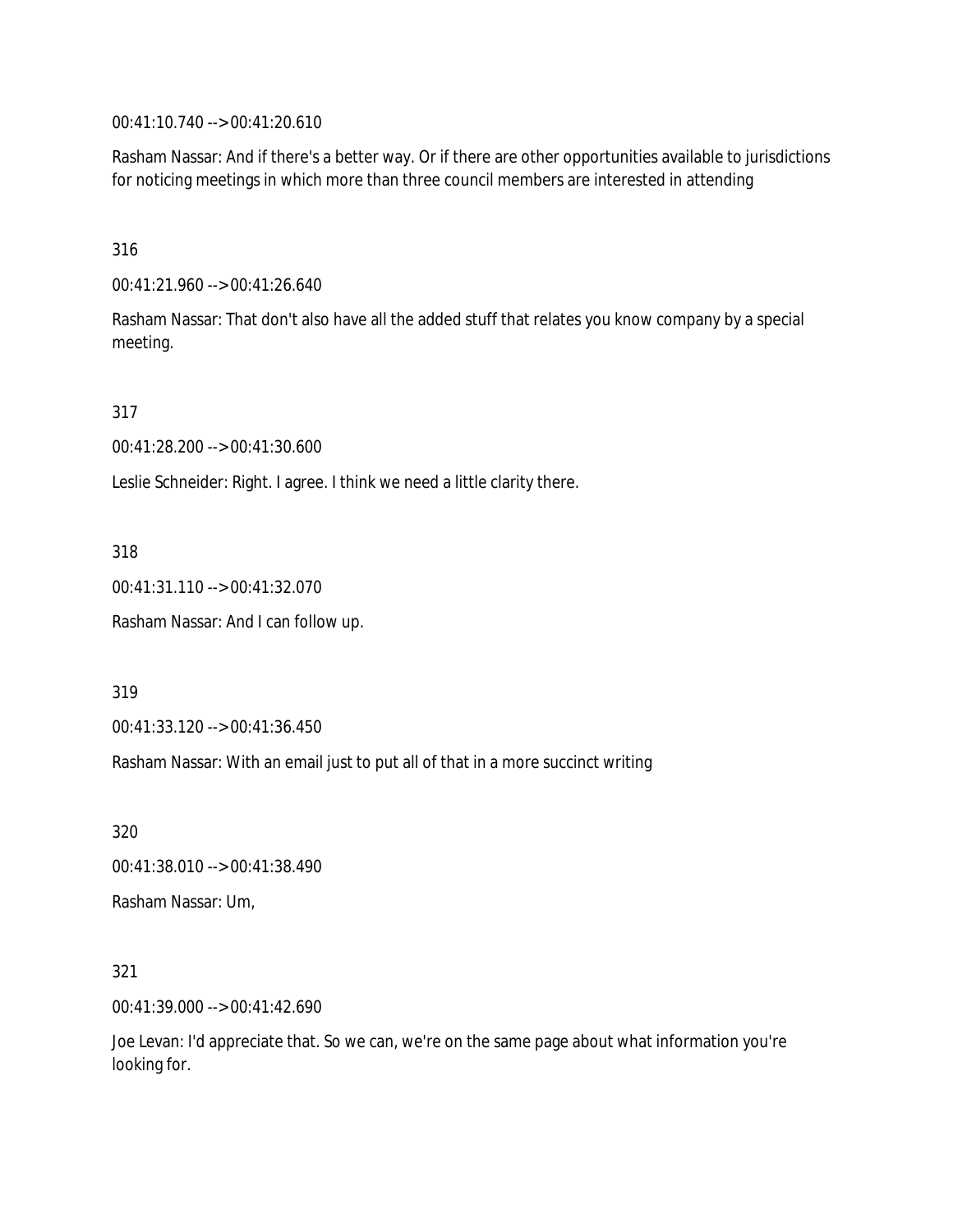00:41:43.260 --> 00:41:44.130

Rasham Nassar: Okay. Will you

323

00:41:45.150 --> 00:41:55.500

Rasham Nassar: And then. Okay. And so that was one of my second proposed item for future agendas is the process for adding items to committee or Task Force agendas.

324

00:41:56.520 --> 00:42:13.170

Rasham Nassar: I think you know we did real well too. And thank you, Mayor for writing graph taking all of that body, a process in session, putting it into a document for the Council, I think that we would do well to to provide the same for our committees.

325

00:42:15.690 --> 00:42:16.620

Rasham Nassar: So that that was the

326

00:42:17.610 --> 00:42:20.850

Leslie Schneider: In the top right. Is there a second for that in

327

00:42:21.900 --> 00:42:23.010

Leslie Schneider: COUNCILMEMBER deets.

328

00:42:24.210 --> 00:42:29.370

Leslie Schneider: And I saw another hand up. So is there any opposition to that we just go there.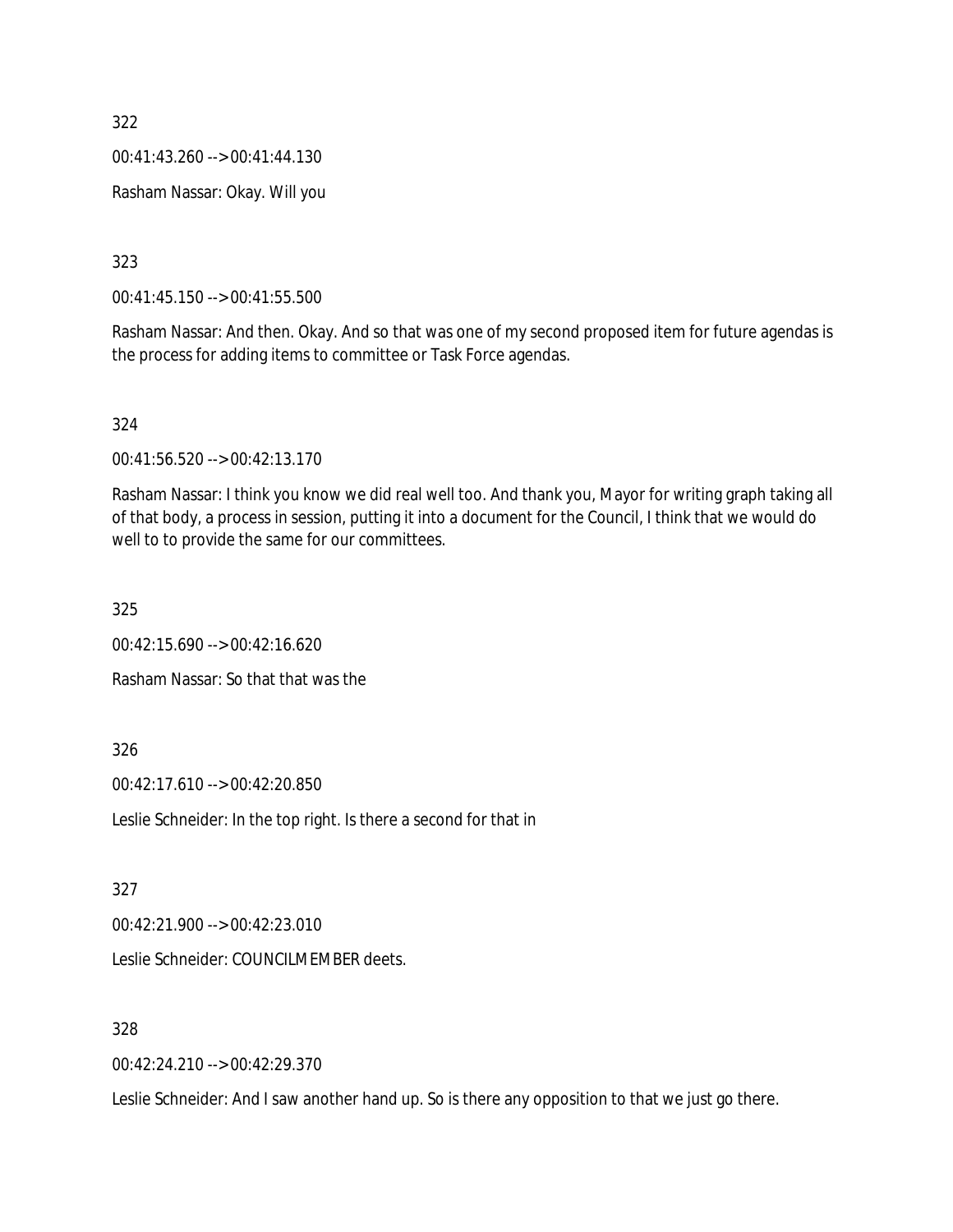## 00:42:30.540 --> 00:42:36.660

Leslie Schneider: Alright so Deputy Mayor. If you want to go ahead and also provide some details on that.

## 330

00:42:37.500 --> 00:42:39.810

Leslie Schneider: To the ad manager, that'd be great. Happy

331

00:42:39.870 --> 00:42:43.860

Leslie Schneider: All right, thank you. And COUNCILMEMBER I topless.

332

00:42:44.220 --> 00:42:45.330

I have one I oh

333

00:42:46.740 --> 00:42:47.970

Rasham Nassar: This will be quick, hopefully.

334

00:42:48.060 --> 00:43:04.170

Rasham Nassar: Okay. The last item. I'd like for Council to discuss and a future date is a discussion of the process for evaluating applicants consistent for consistency with the qualifications stipulated in the code number for specifically to the planning commission

335

00:43:05.610 --> 00:43:22.380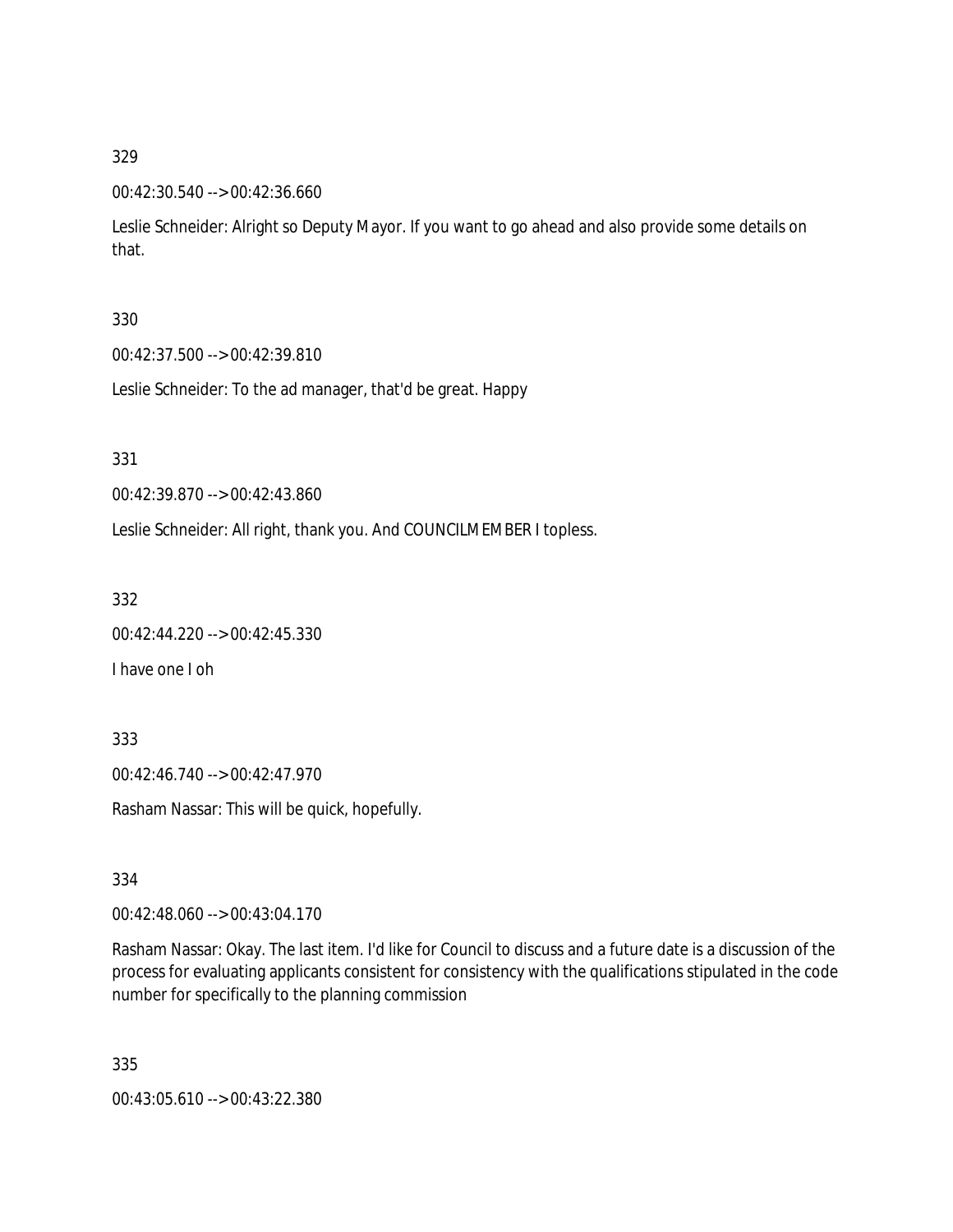Rasham Nassar: So it's, it's not necessarily a discussion of the qualifications as we have written in our code, but more related to the process for how we evaluate applicants for consistency with those qualifications which are certified in the bay Magellan musical code.

336

00:43:25.110 --> 00:43:35.610

Rasham Nassar: I get Megan provided quick example that the put the qualifications for planning commission memberships are two right now in our code. One is that

337

00:43:36.180 --> 00:43:50.970

Rasham Nassar: The person is a resident of the island and the other is, is that the Commission shall reflect the diverse perspectives work experiences and backgrounds represented in the community. Well, those are two qualifications for planning commission that we have in our code that our law.

338

00:43:52.680 --> 00:43:53.310

Rasham Nassar: My

339

00:43:54.420 --> 00:44:07.770

Rasham Nassar: Desire for counsel discussion of that is related to in light of that, how do we operationalize that when evaluating candidates. So how do we take that apply it to applicants.

340

00:44:08.400 --> 00:44:17.850

Rasham Nassar: And to whatever process we decide if we're going to go down that road and to to ensure that we are being consistent with what our law requires us of us.

341

00:44:19.260 --> 00:44:32.670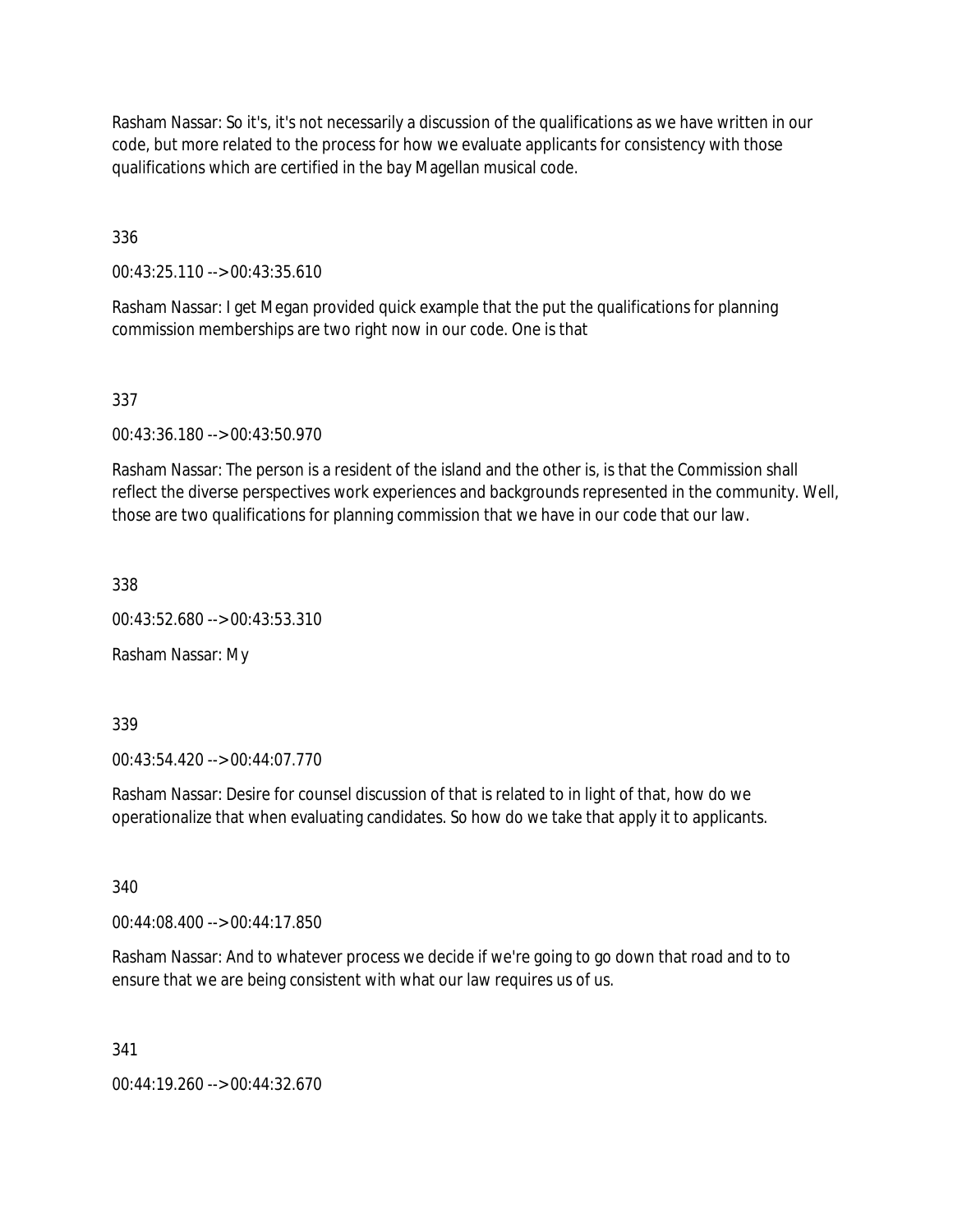Leslie Schneider: So with that, if I have a feeling that we're going to want to take that item and maybe go even a little broader with then then what you're suggesting in terms of overall process and maybe adding an equity lens and so forth. Are you willing to

342

00:44:32.970 --> 00:44:38.640

Leslie Schneider: Allow your item to sort of be a little bit more encompassing of the process for

343

00:44:39.900 --> 00:44:42.600

Leslie Schneider: Committee applicant applicants at

344

00:44:42.690 --> 00:44:48.180

Rasham Nassar: Absolutely. Yeah, absolutely. Um, council member had topless. Did you want to comment on

### 345

00:44:48.990 --> 00:45:00.540

Kirsten Hytopoulos: That yeah I think they're too. I think they're too important a distinct things too. And that now that we have a new opening on the planning commission. I think we're going to want to get to the first part that Russia was talking about sooner rather than later.

346

00:45:00.990 --> 00:45:09.390

Kirsten Hytopoulos: I mean, I think we're also going to want to try to get as much of an equity lens going in our process as possible as soon as possible. We probably also want to have a longer process of doing it well.

347

00:45:10.080 --> 00:45:18.900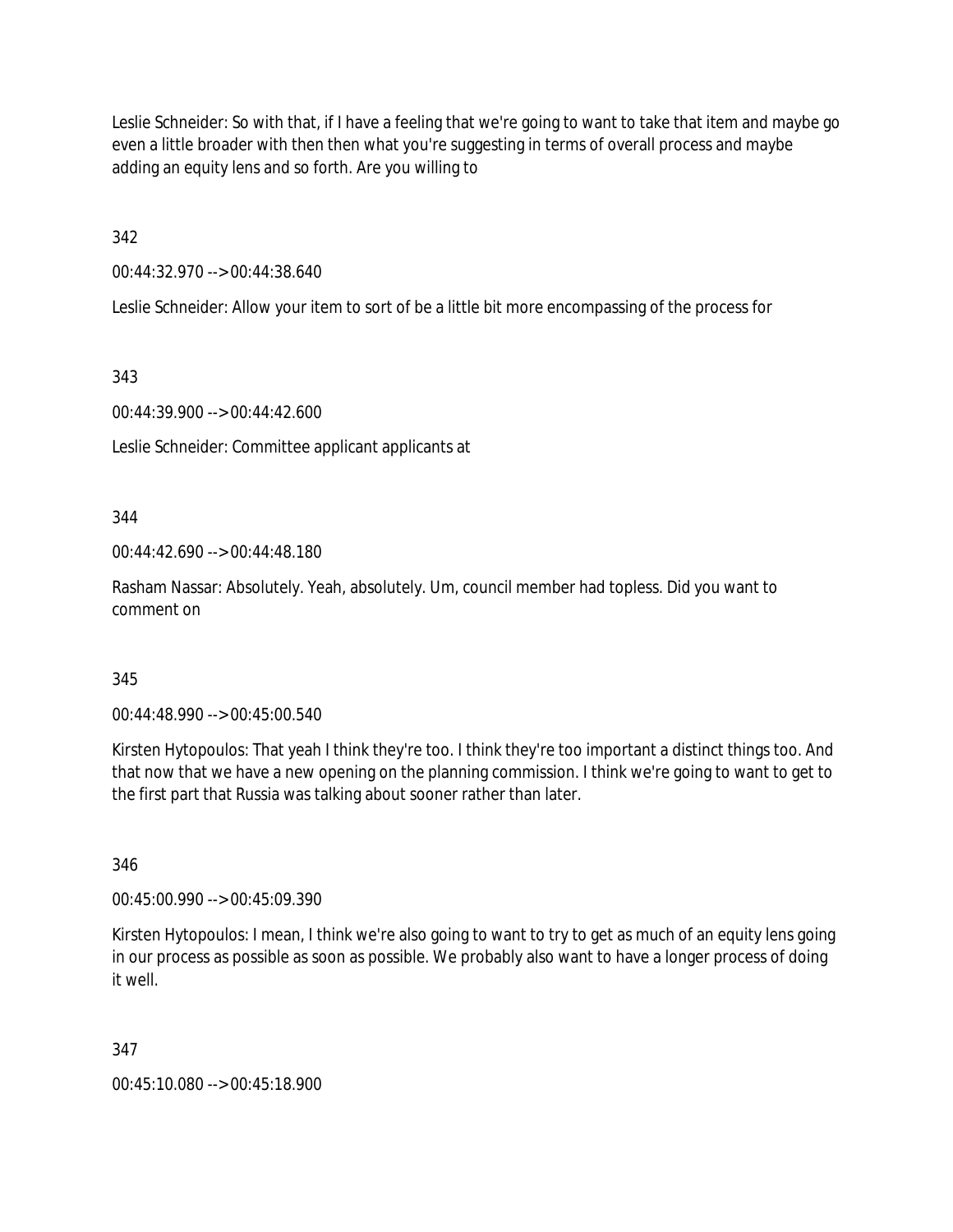Kirsten Hytopoulos: And I'll on point one to point out is that well. First, I just want to read with her that I think this has been an issue as long as I was on council and now on Council previous

348

00:45:19.980 --> 00:45:28.980

Kirsten Hytopoulos: Panel of interviewers. It's always my impression that our goal was to get people on the Commission, who had specific background related to code development planning.

# 349

00:45:29.400 --> 00:45:32.550

Kirsten Hytopoulos: You know, etc experience in those areas in our city.

350

00:45:33.060 --> 00:45:40.590

Kirsten Hytopoulos: That that was a sort of another layer, we're looking for. So we should have a conversation as a body before we send off a few people to interview.

351

00:45:40.890 --> 00:45:46.020

Kirsten Hytopoulos: What is that what is this larger body looking for what is the Council looking for honor Commission.

# 352

00:45:46.620 --> 00:45:58.650

Kirsten Hytopoulos: So that we are acting under the direction of the full council. So I would welcome both of those conversations and I just wanted to say we probably going to get started on some of that sooner rather than later with our upcoming process that will be starting

353

00:46:00.210 --> 00:46:08.010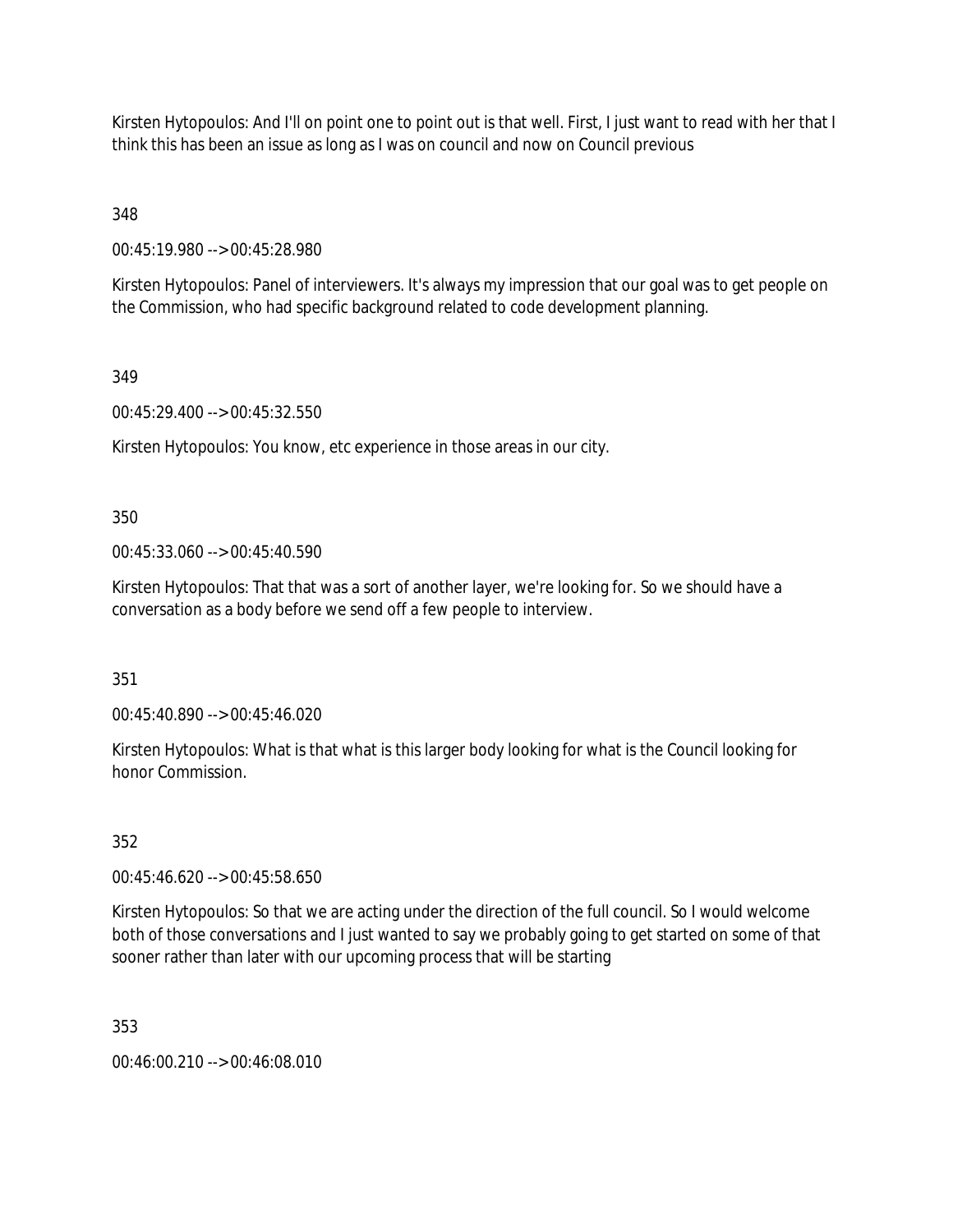Leslie Schneider: So do we have any opposition to that from from this group, or should we just go ahead and move that forward to plan for another

354

00:46:09.270 --> 00:46:11.430

Leslie Schneider: Discussion on an agenda to come soon.

355 00:46:12.390 --> 00:46:14.880 Rasham Nassar: I'll just add that if it fits on the seventh

356

00:46:15.990 --> 00:46:16.920

Rasham Nassar: I would prefer it.

357

00:46:18.180 --> 00:46:19.320

Rasham Nassar: Sooner rather than later.

358

00:46:20.550 --> 00:46:22.290

Rasham Nassar: So that's for you guys to

359

00:46:22.980 --> 00:46:37.350

Leslie Schneider: Okay, I'll, I'll put that one until we get to our agenda meeting if that's if that's okay. But I do agree there's some some urgency on on that. Um, OK, so moving on to COUNCILMEMBER Pollock.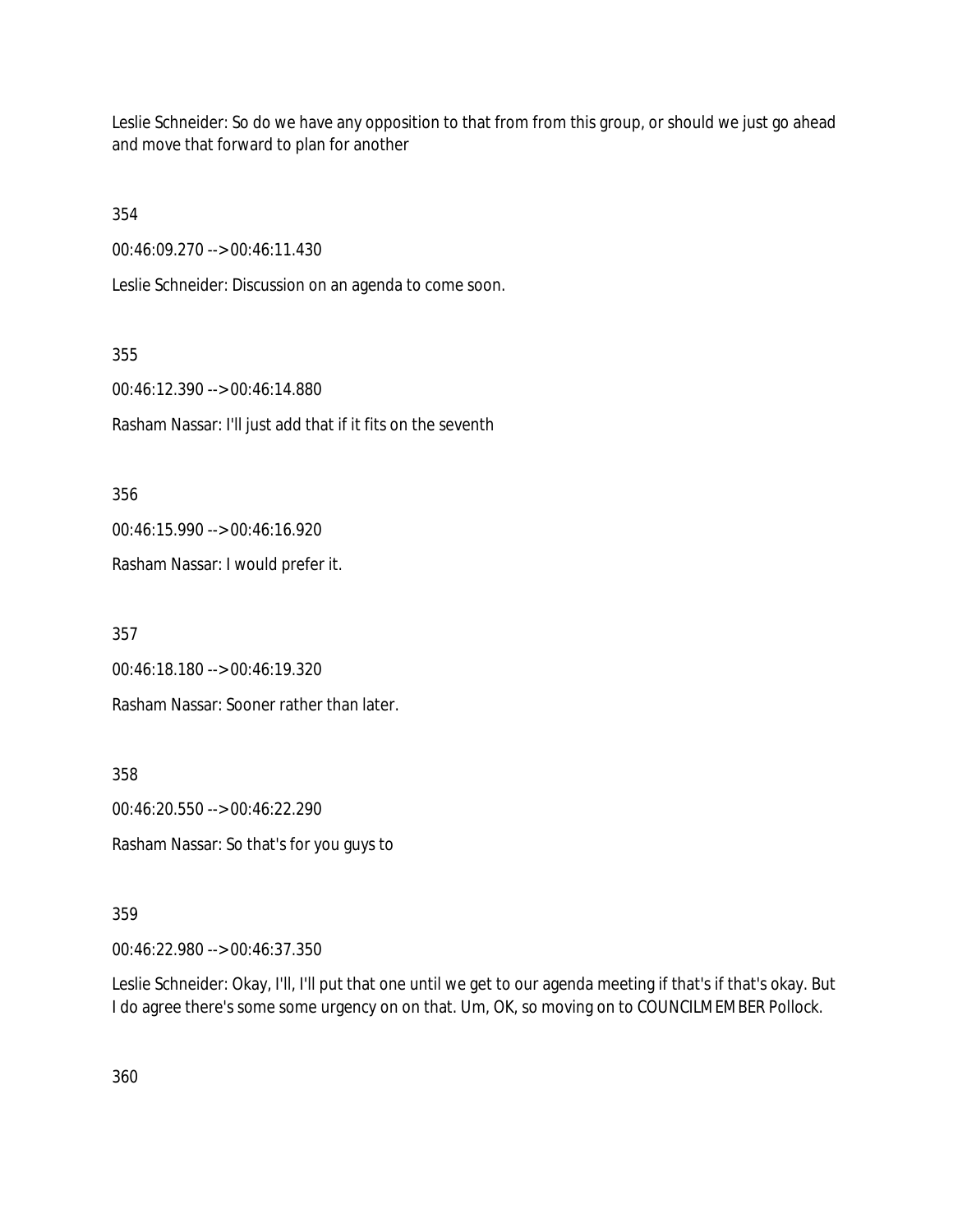00:46:37.860 --> 00:46:47.670

Morgan Smith: Mayor before. Before we leave that one is that topic intended to be narrowed to just looking at planning commission. I just want to clarify that.

361

00:46:48.150 --> 00:46:51.720

Leslie Schneider: I'm not in my mind, I'm seeing it more broadly as

362

00:46:51.780 --> 00:46:52.980 Leslie Schneider: To all

363

00:46:54.030 --> 00:46:55.320

Leslie Schneider: Committee applicants.

364

00:46:56.220 --> 00:47:05.700

Morgan Smith: Okay. The reason I ask is because it was brought up in the context of planning commission and each committee has its own piece of code, and some of them speak more specifically

365

00:47:06.030 --> 00:47:15.420

Morgan Smith: To what is being sought than others. So it would be helpful to be on the same page about whether you want to look at how you. I think there's there's sort of two flavors. There's a generic

366

00:47:15.690 --> 00:47:27.510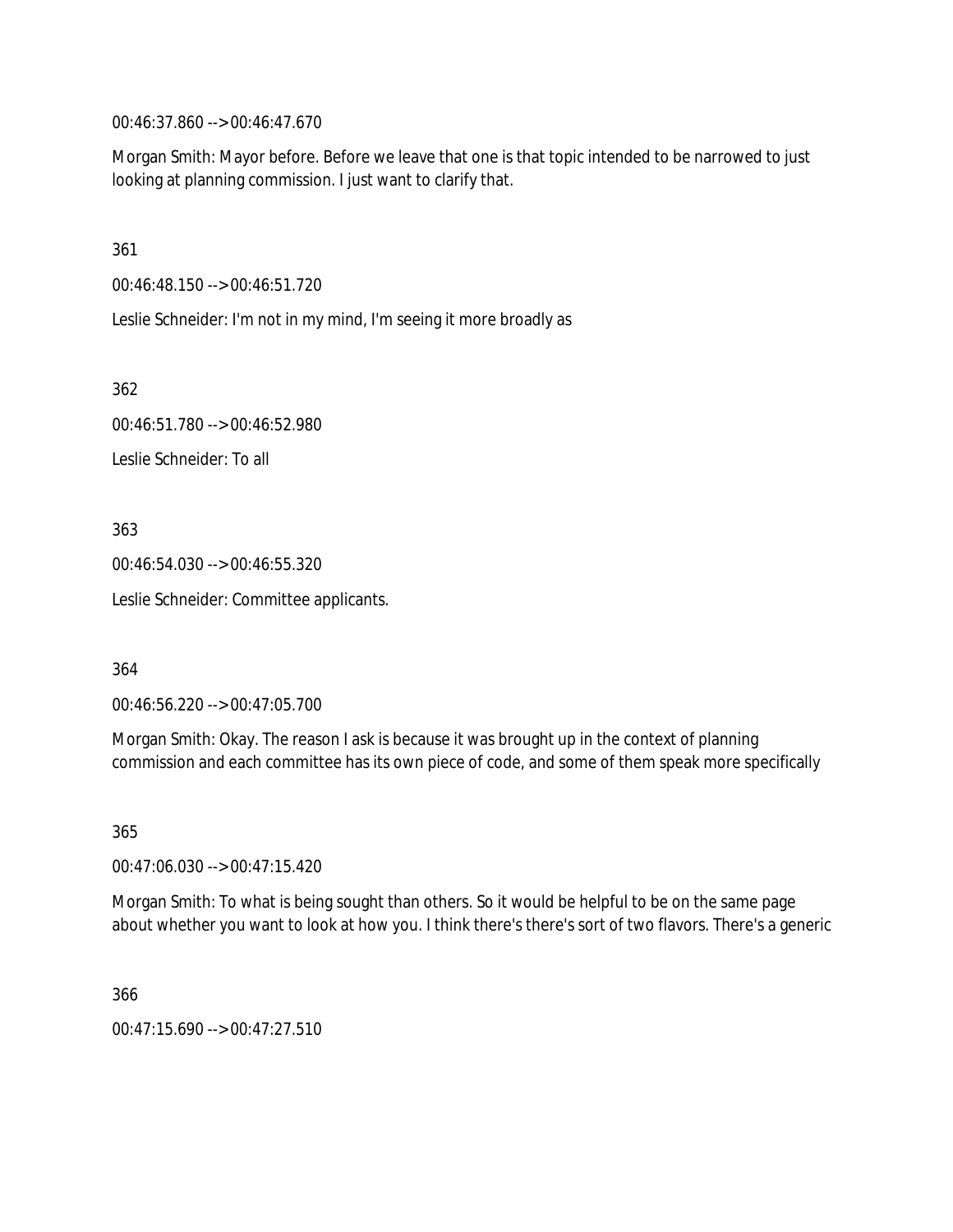Morgan Smith: Convert not generic there's a conversation across the board about what is the process to consider and evaluate applicants to bodies, but there is a more narrow version of that conversation that could relate to planning.

367

00:47:28.050 --> 00:47:33.030

Morgan Smith: Sessions. So it would be good for us to understand which one you intend to have

368

00:47:36.030 --> 00:47:37.710

Leslie Schneider: Um, well, I guess.

369

00:47:40.290 --> 00:47:50.550

Leslie Schneider: Well, so, can, can we maybe have this conversation offline because I mean I think that there is sort of an urgency for both. But maybe there's a higher urgency for the planning commission

370

00:47:51.630 --> 00:47:54.450

Morgan Smith: And have it offline. At the risk of getting it wrong. So that's why I'm

371

00:47:54.450 --> 00:47:54.900 Yeah.

372

00:47:56.280 --> 00:47:58.440

Morgan Smith: All right, we're talking about doing it next week.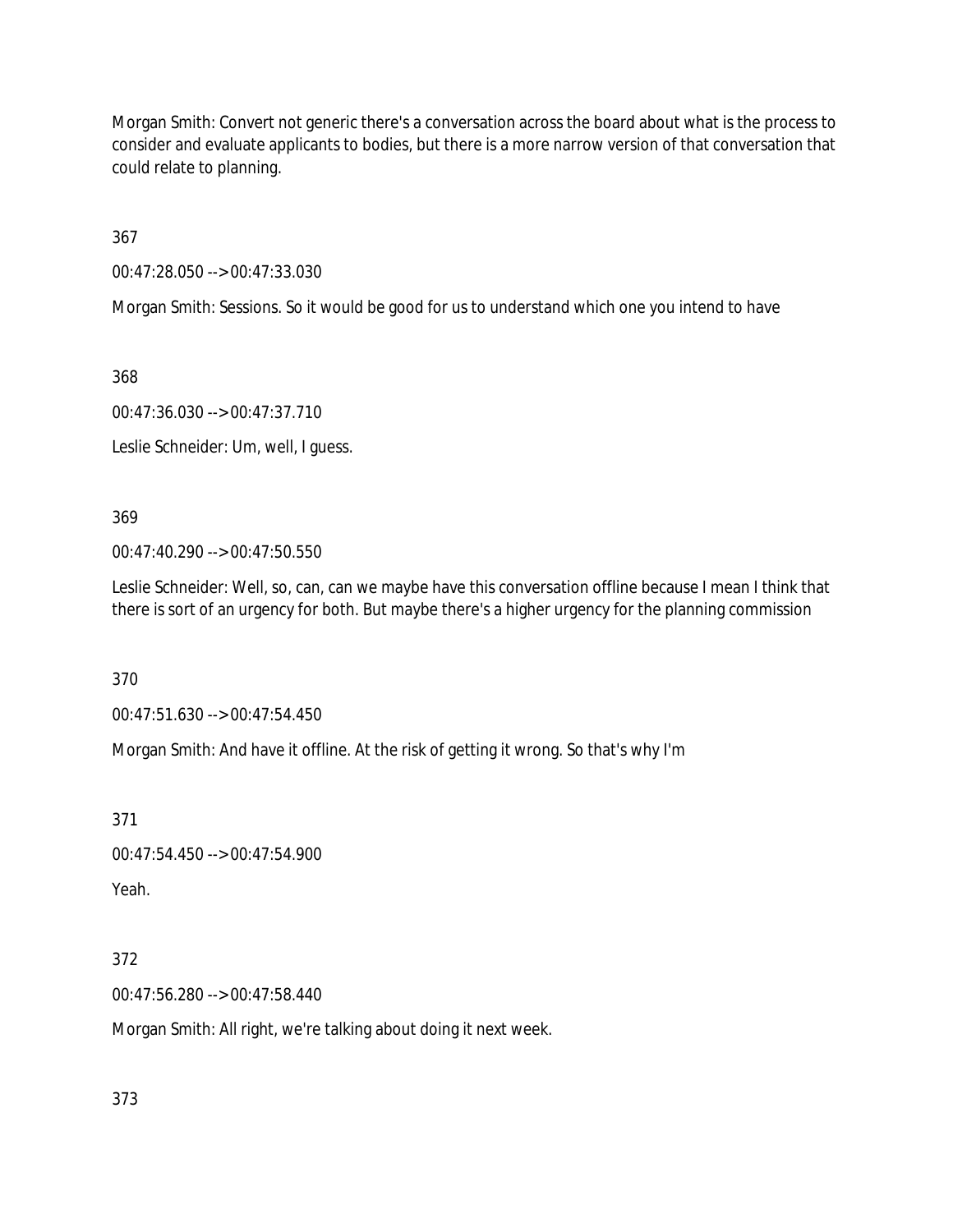00:47:58.500 --> 00:48:03.600

Morgan Smith: So if we were talking about doing it in two weeks, we can come back next week and say this is what we were thinking about so

374

00:48:05.160 --> 00:48:06.870

Leslie Schneider: So, Deputy Mayor. Do you have

375

00:48:07.830 --> 00:48:09.150

Leslie Schneider: I'm sorry. I'm sorry, weighing in on that.

#### 376

00:48:09.750 --> 00:48:18.420

Rasham Nassar: I do. I just, I think if we start with the planning commission. I think we'll learn a lot. Just by discussing and that whatever we learn it sounds like it's going to be

#### 377

00:48:19.140 --> 00:48:27.690

Rasham Nassar: It's going to be, it's going to put us in a better position to have this discussion on the seventh if we limited to the planning commission from what I'm hearing from city manager and

378 00:48:28.080 --> 00:48:29.190

Morgan Smith: It'll be more focused

379

00:48:29.550 --> 00:48:33.300

Rasham Nassar: It'll be more focused and I think I mean, my hope is that, that'll just spark discuss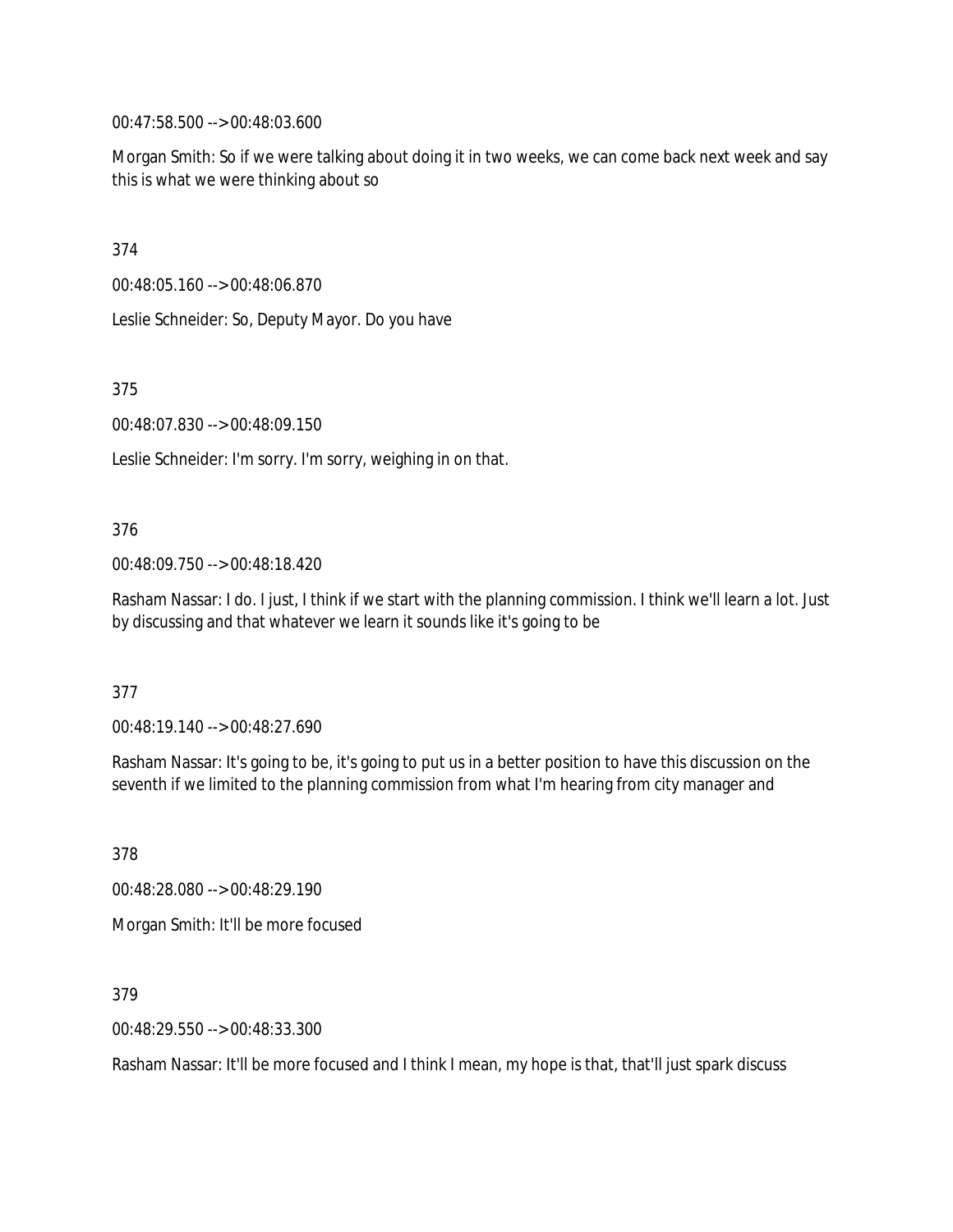00:48:33.630 --> 00:48:44.160

Rasham Nassar: The brought more broad discussion that will probably carry over into a future date related to our other committees, because we do look for more specific criteria credentials and qualifications for example the utility advisory committee.

381

00:48:44.670 --> 00:48:59.190

Rasham Nassar: But that equity lens, whatever we develop or commit to developing out of the planning commission discussion could very easily be attached unanimously across all our admissions committees and boards. So I would just say, let's start there gotta start somewhere. Okay.

382

```
00:49:00.240 --> 00:49:00.990
```
Leslie Schneider: Sounds good.

383

00:49:02.280 --> 00:49:03.450

Leslie Schneider: All right. Thank you.

384

00:49:04.800 --> 00:49:06.750

Leslie Schneider: Let's go to COUNCILMEMBER Pollock.

385

00:49:09.300 --> 00:49:12.090

Michael Pollock: I'm sorry. It wasn't COUNCILMEMBER high topple is having me.

386

00:49:13.320 --> 00:49:18.390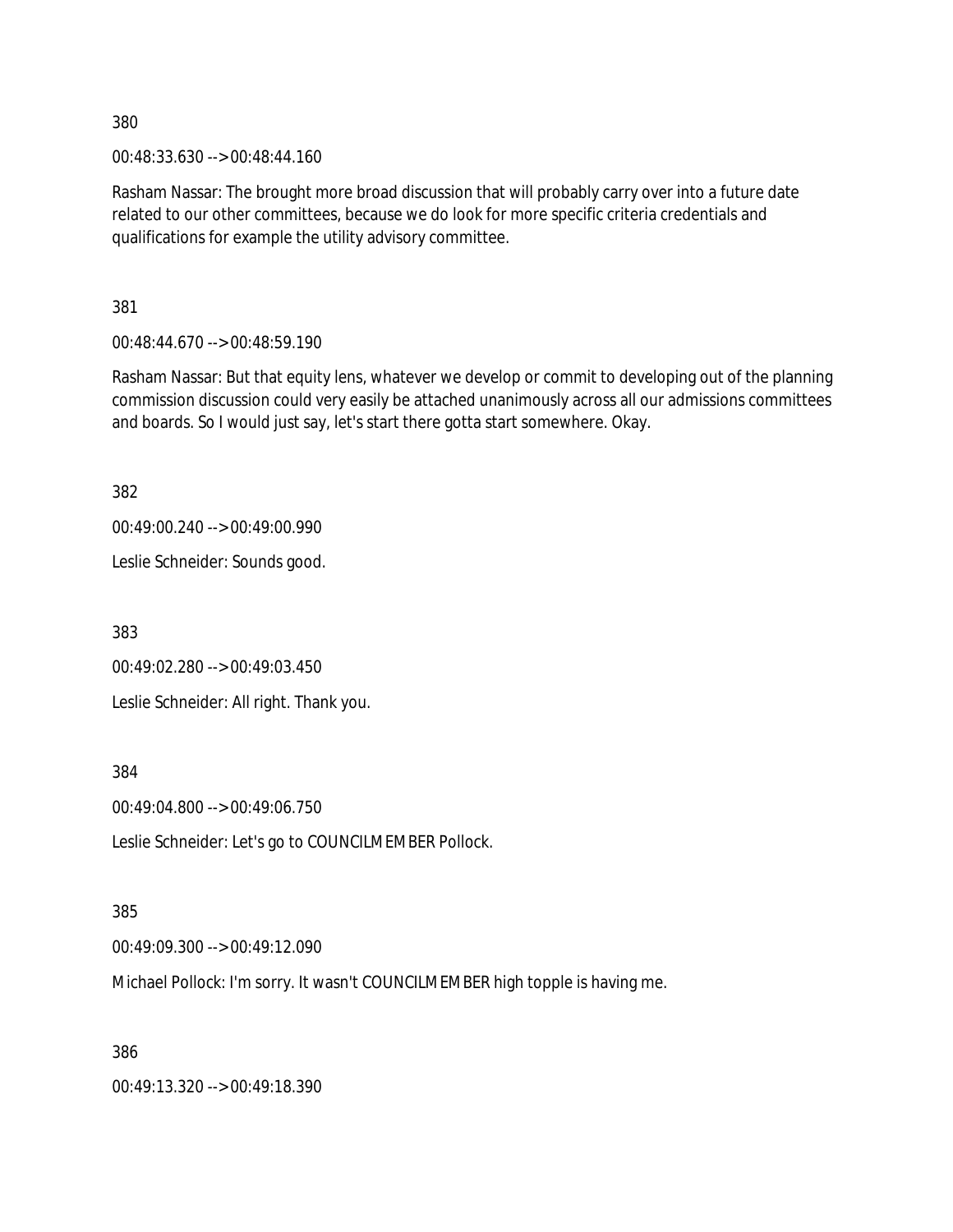Leslie Schneider: Well, I don't know, not by the with the order of the hands being raised here so I'm

387

00:49:19.290 --> 00:49:20.280 Leslie Schneider: Going. OK.

388

00:49:20.400 --> 00:49:24.180

Kirsten Hytopoulos: I was because I then weighed in on Russia. I'm sorry, I'm and then I hung up.

389

00:49:24.750 --> 00:49:25.590

Leslie Schneider: I put my hand down

390

00:49:26.100 --> 00:49:28.380

Michael Pollock: And I hold on. I just want you to know.

391

00:49:28.500 --> 00:49:38.790

Kirsten Hytopoulos: Thank you very much. Yeah. No, I'd really quick, simple item which was just that I think like councilman COUNCILMEMBER Medina will not be here on the 21st

392

00:49:39.300 --> 00:49:45.480

Kirsten Hytopoulos: So we've got you down to council members that day. So I just wanted to be sure that gets in the right on the radar and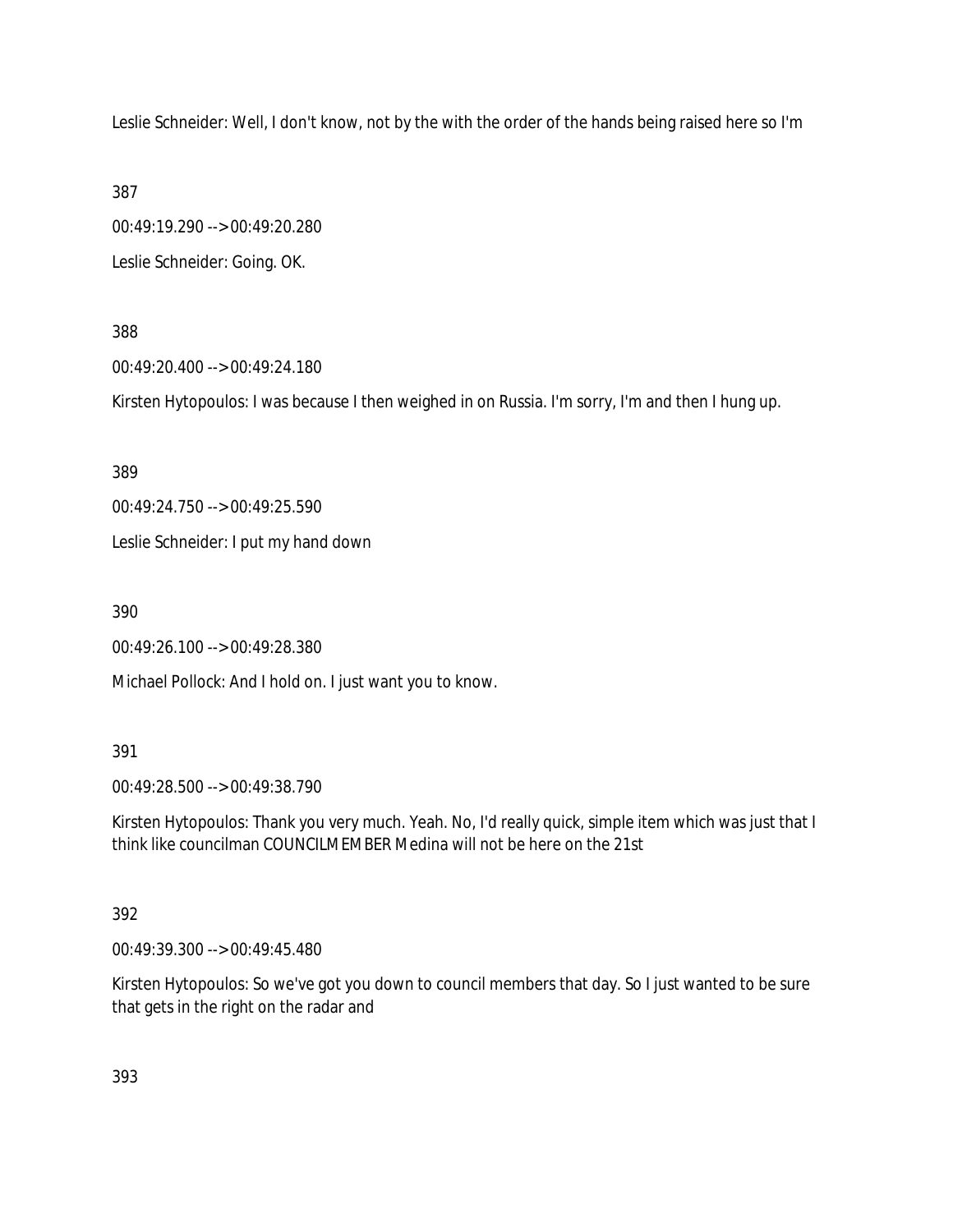00:49:46.020 --> 00:49:53.880

Kirsten Hytopoulos: I mean, personally, I'd like to talk about the sustainable transportation. The following meeting if possible. I'd like to be, I don't know about Cole.

## 394

00:49:54.600 --> 00:50:00.960

Kirsten Hytopoulos: But I'm not, I'm not gonna fight for that. I didn't see anything that I would be that I just needed to fight to get off the agenda at this point.

395

00:50:01.800 --> 00:50:19.710

Morgan Smith: I'm sorry, I asked, and I neglected to say at the outset of this section that it now is not not too early to start thinking about council member absences and what s so that we don't schedule things and then have to sort of repurpose down the road so

396

00:50:21.750 --> 00:50:23.880

Morgan Smith: You do not have to absences on the 21st

### 397

00:50:25.020 --> 00:50:39.120

Leslie Schneider: Yes, I did. I did bring it up at an earlier agenda setting meeting that maybe we could consider either that one or the or the last one of the month, maybe canceling that meeting. Also, given the fact that we've had two extra meetings, you know, this month.

398

00:50:40.410 --> 00:50:42.240

Leslie Schneider: And I thought. Councilmember Medina was

399

00:50:42.240 --> 00:50:44.640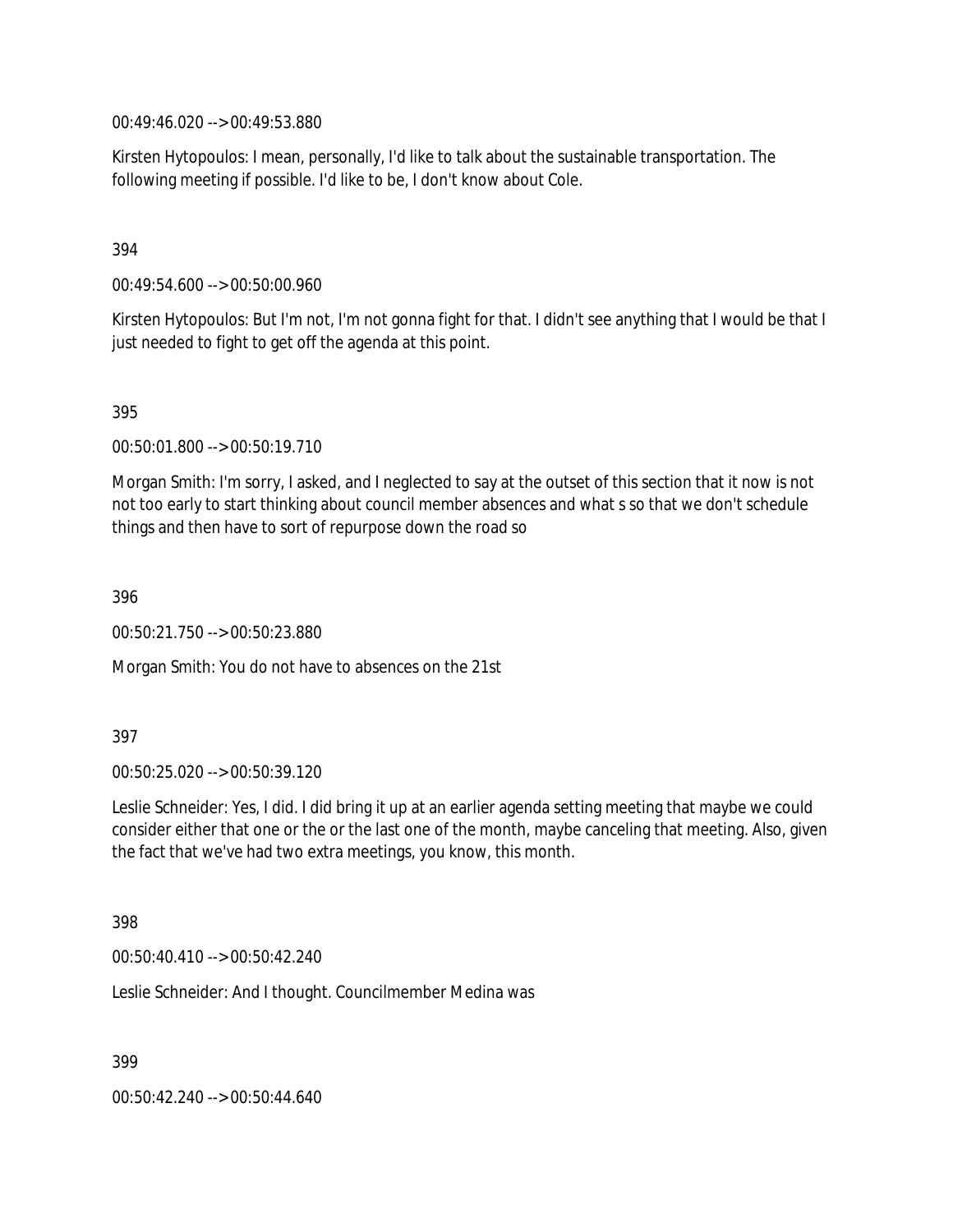Leslie Schneider: Going to be absent for both. But I think if we have two

400

00:50:44.970 --> 00:50:52.830

Leslie Schneider: members that are absent on the 21st that would, that could add some weight to choosing to cancel that one.

### 401

00:50:55.020 --> 00:50:58.350

Leslie Schneider: I don't know how to how to other council members feel

402

00:50:58.680 --> 00:50:59.010 Well,

403

00:51:00.270 --> 00:51:01.110

Leslie Schneider: COUNCILMEMBER Pollock.

404

00:51:01.980 --> 00:51:15.690

Michael Pollock: Yeah. On that particular topic. I actually have a field season coming up. I do a lot of work. And fortunately, we're the zoom. Now I can communicate a little better from the field, but

### 405

00:51:16.860 --> 00:51:21.870

Michael Pollock: The 21st. You know, I have some flexibility and when I do that, but I do have to plan.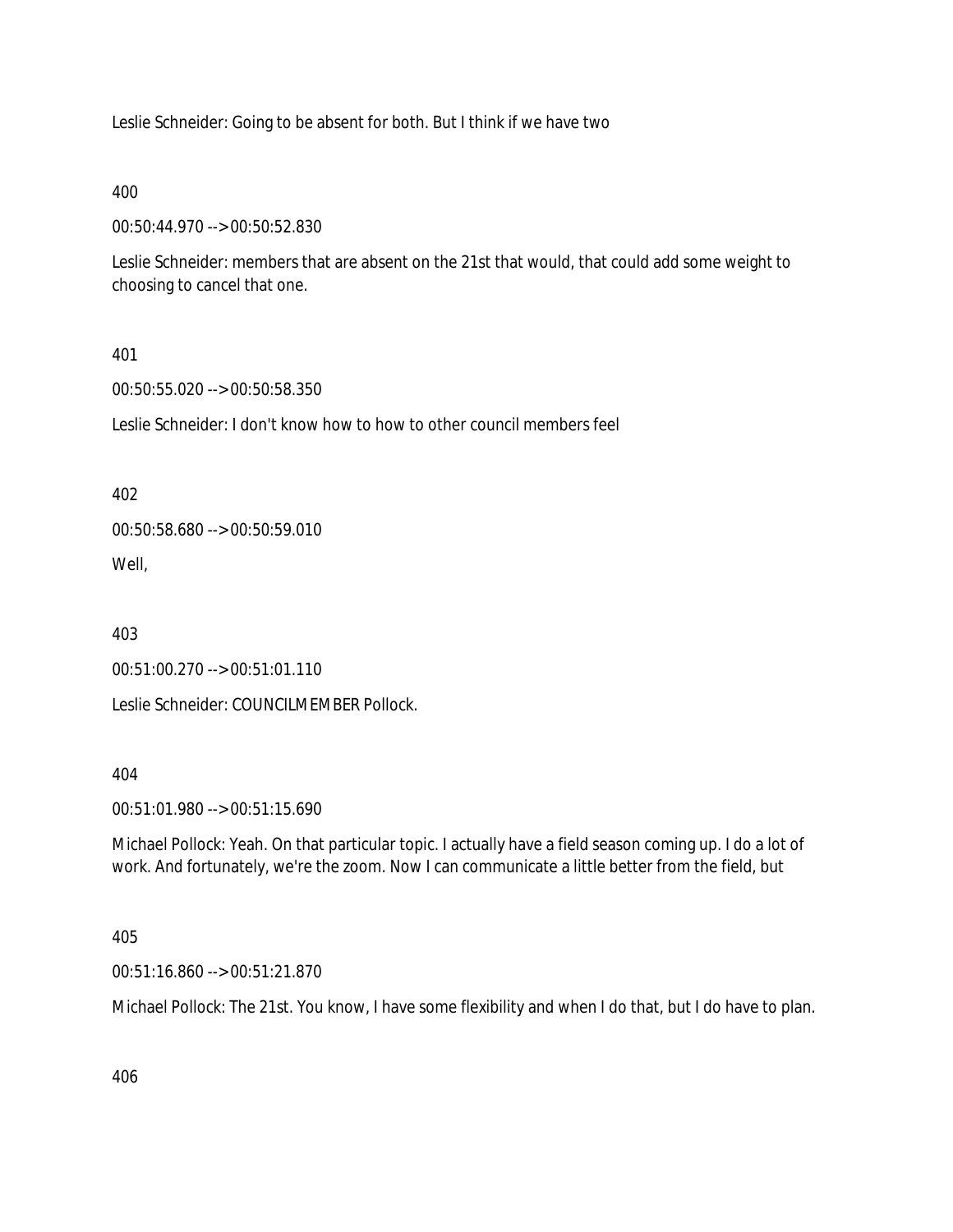00:51:23.130 --> 00:51:34.830

Michael Pollock: And so if you wanna if there's two other Members on the 21st. I can either make a point of being here for that or I can make a point of not being here for that and and then it just

407

00:51:35.220 --> 00:51:44.310

Michael Pollock: There we just take that week off so I don't have a lot of time but I certainly have the flexibility. Right now I my preference would be

408

00:51:44.970 --> 00:51:58.020

Michael Pollock: For scheduling reasons to take that week to be out in the field and to be focused on my job and that that would be my preference, but I'm willing to do what the Council think is thinks is best now.

409

00:51:59.010 --> 00:52:10.050

Leslie Schneider: Okay, so that means that we have three council members, two of whom are for sure going to be absent one who could take that opportunity to get some work done away from council and

410

00:52:10.590 --> 00:52:23.520

Leslie Schneider: So maybe if that's good enough. We could, we could see how we move things around city manager and is there anybody who is sort of against the idea of having of potentially canceling that since we will be down to council members.

411

00:52:25.110 --> 00:52:29.520

Leslie Schneider: Were so that's a, that's a thumbs up on canceling it if we can can get away with it. All right.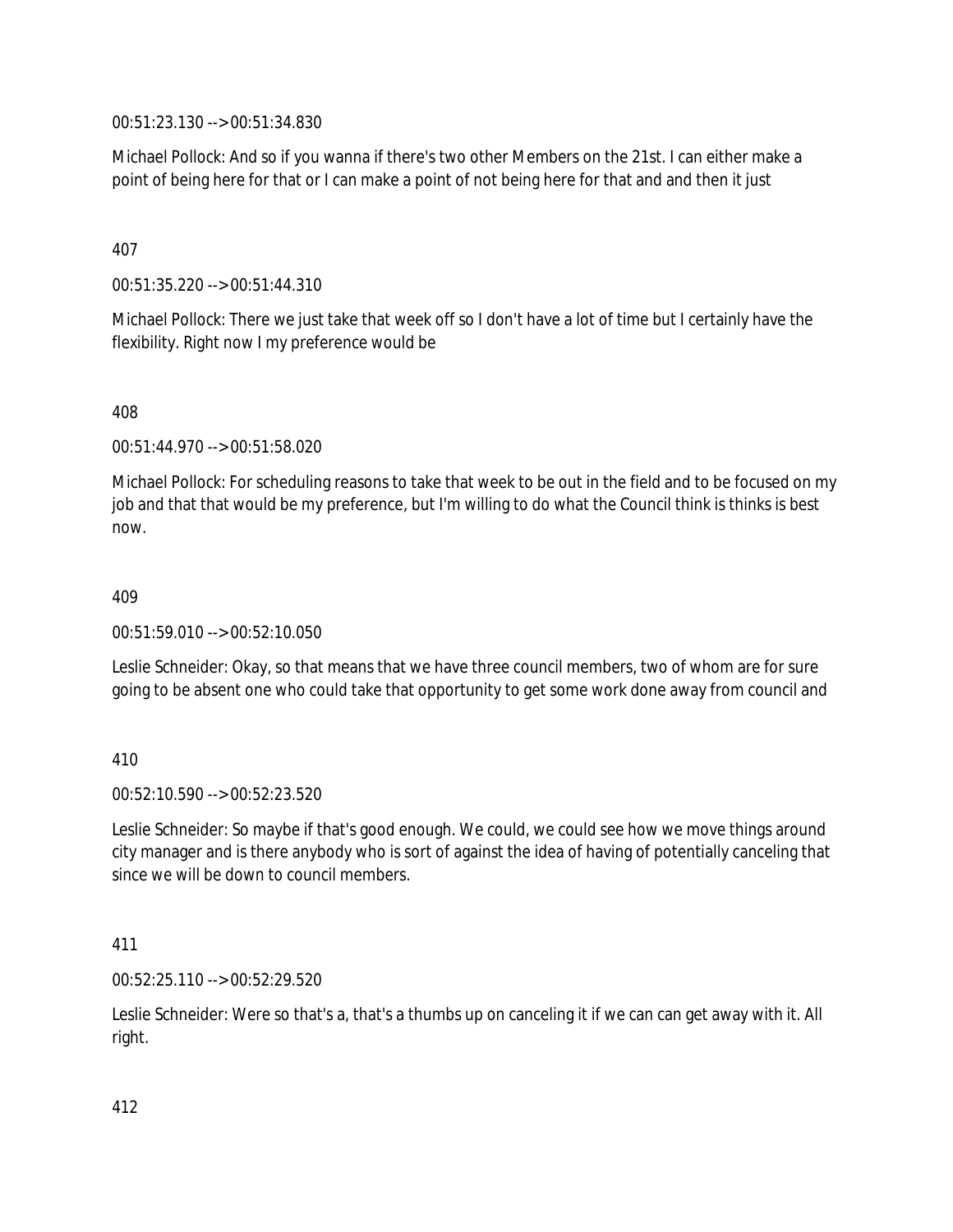00:52:30.690 --> 00:52:31.110

Leslie Schneider: All right.

413

00:52:31.590 --> 00:52:41.610

Morgan Smith: I think for my purposes it's it's either you do or you don't. So we won't have a chance to talk again until July 7. And so let's just decide if it's Council supportive that you will not

414

00:52:41.850 --> 00:52:47.880

Morgan Smith: You're choosing to not hold a meeting on the 21st, and then we'll reorder our planning going forward with that assumption.

### 415

00:52:48.510 --> 00:52:55.470

Michael Pollock: Okay. That would be good for me as well. If I could know today. So is that is that we're counseling. It is that what I'm hearing

#### 416

00:52:55.680 --> 00:53:04.290

Leslie Schneider: I think we're. I think that's what we're hearing now unless I see some opposition real soon. Okay, see you manager. I think we're canceling for the 21st

417

00:53:04.710 --> 00:53:05.130 Okay.

418

00:53:08.340 --> 00:53:10.020

Leslie Schneider: Alright, so, um,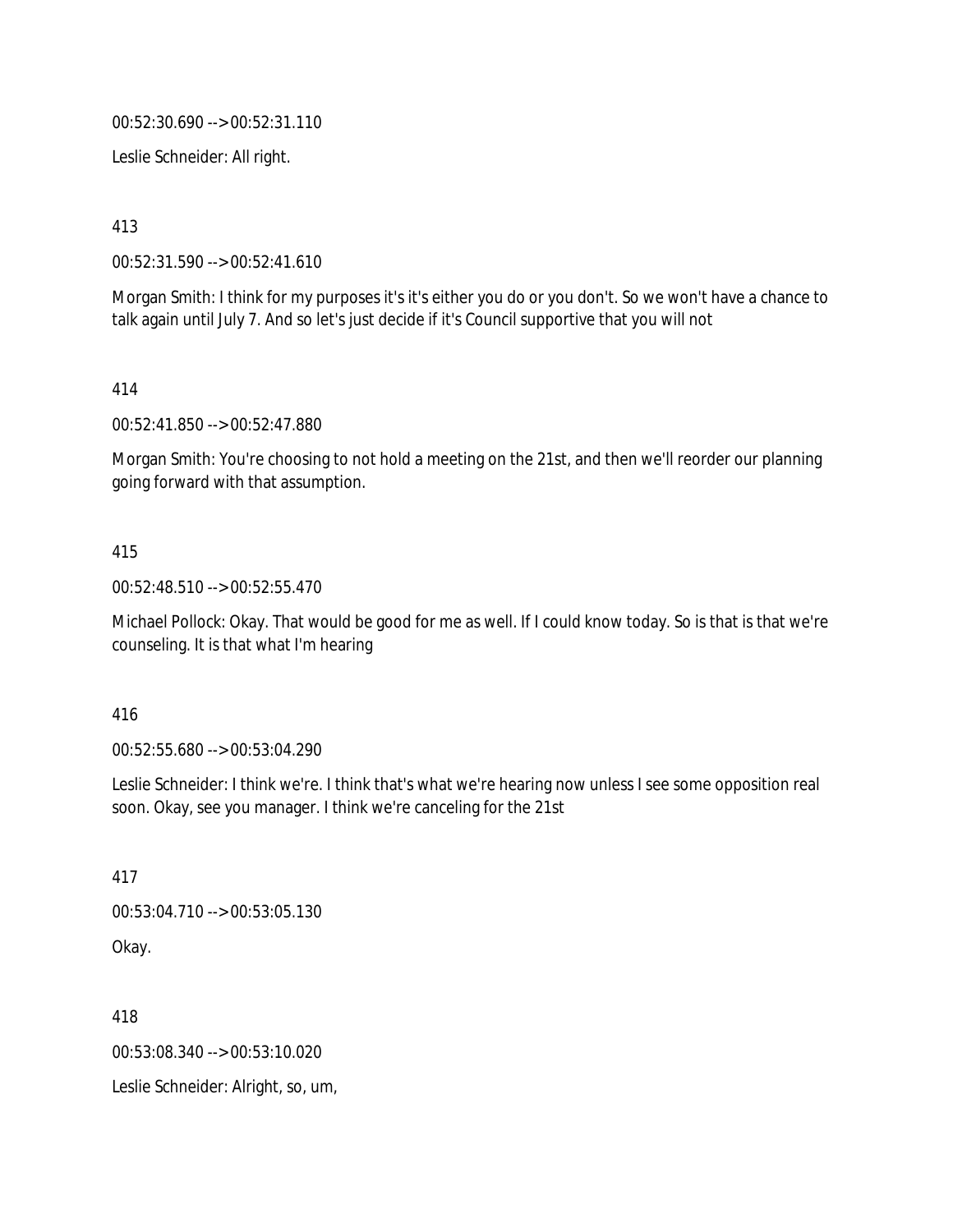00:53:11.280 --> 00:53:14.430

Leslie Schneider: If you bury your head is at the top of the pile. But I'm thinking that maybe

#### 420

00:53:15.900 --> 00:53:18.480

Leslie Schneider: All right, Kevin Pollak you're up next.

421

00:53:19.350 --> 00:53:21.750

Michael Pollock: Longest have two small items.

#### 422

00:53:23.010 --> 00:53:33.090

Michael Pollock: To consider for future agenda and and maybe it will get addressed with the race equity Task Force meeting, but the two real well, it's actually three

### 423

00:53:36.210 --> 00:53:46.290

Michael Pollock: Racial sensitivity training systemic racism and then what do we mean by the equity lens that we're talking about. So

### 424

00:53:47.430 --> 00:53:51.360

Michael Pollock: You know those things i. This has been a really a heck of a week for me.

425

00:53:52.680 --> 00:54:06.420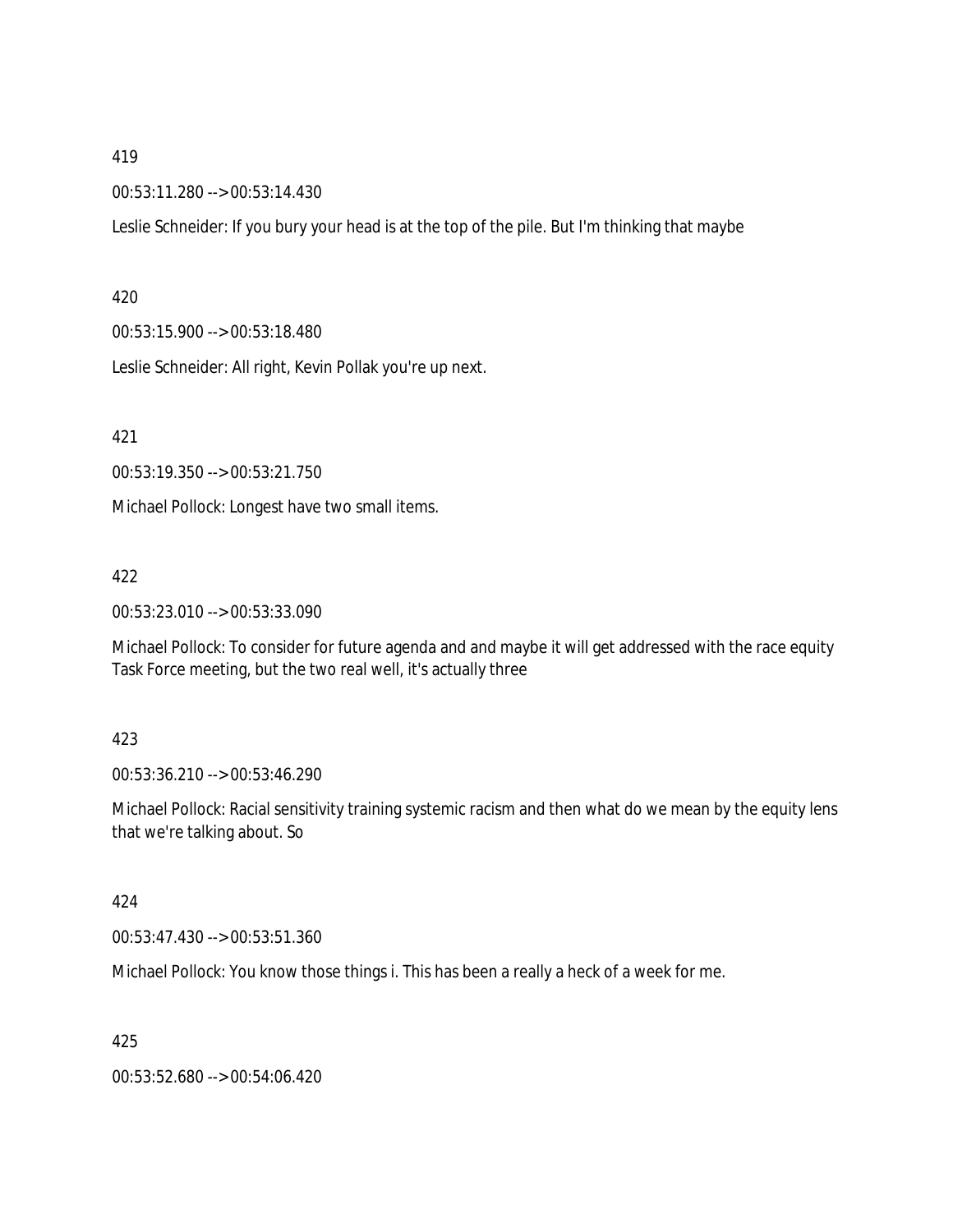Michael Pollock: I've learned an awful lot about our community about people's reactions to race and race issues and and race sensitivity and it's been a real eye opener I learned things that I didn't know

426

00:54:07.380 --> 00:54:17.010

Michael Pollock: And so I feel it's important. I feel it's an urgent that we really address and particular the systemic racism issue and get a better handle on that.

# 427

00:54:17.910 --> 00:54:32.010

Michael Pollock: Sooner rather than later. So I don't know exactly what's going to be discussed on our joint meeting, but maybe we could see what happens there, and then go from there in terms of

# 428

00:54:33.300 --> 00:54:46.230

Michael Pollock: Where we need to go after that. But I just want to express my deep concern with those issues and that I just feel that we we do need to address them. And I know we've been talking about them.

### 429

00:54:46.710 --> 00:54:57.450

Michael Pollock: I know we've been saying they're important, but we keep seeing me putting them off for whatever reasons and I just would like them to rise to the top of the list of our to do list.

430

00:54:58.800 --> 00:55:11.910

Leslie Schneider: So just as a little bit of background, I believe that we were assuming that that would happen with with the gear funding that was approved last year and now that proposal is going to have to be

### 431

00:55:13.290 --> 00:55:21.030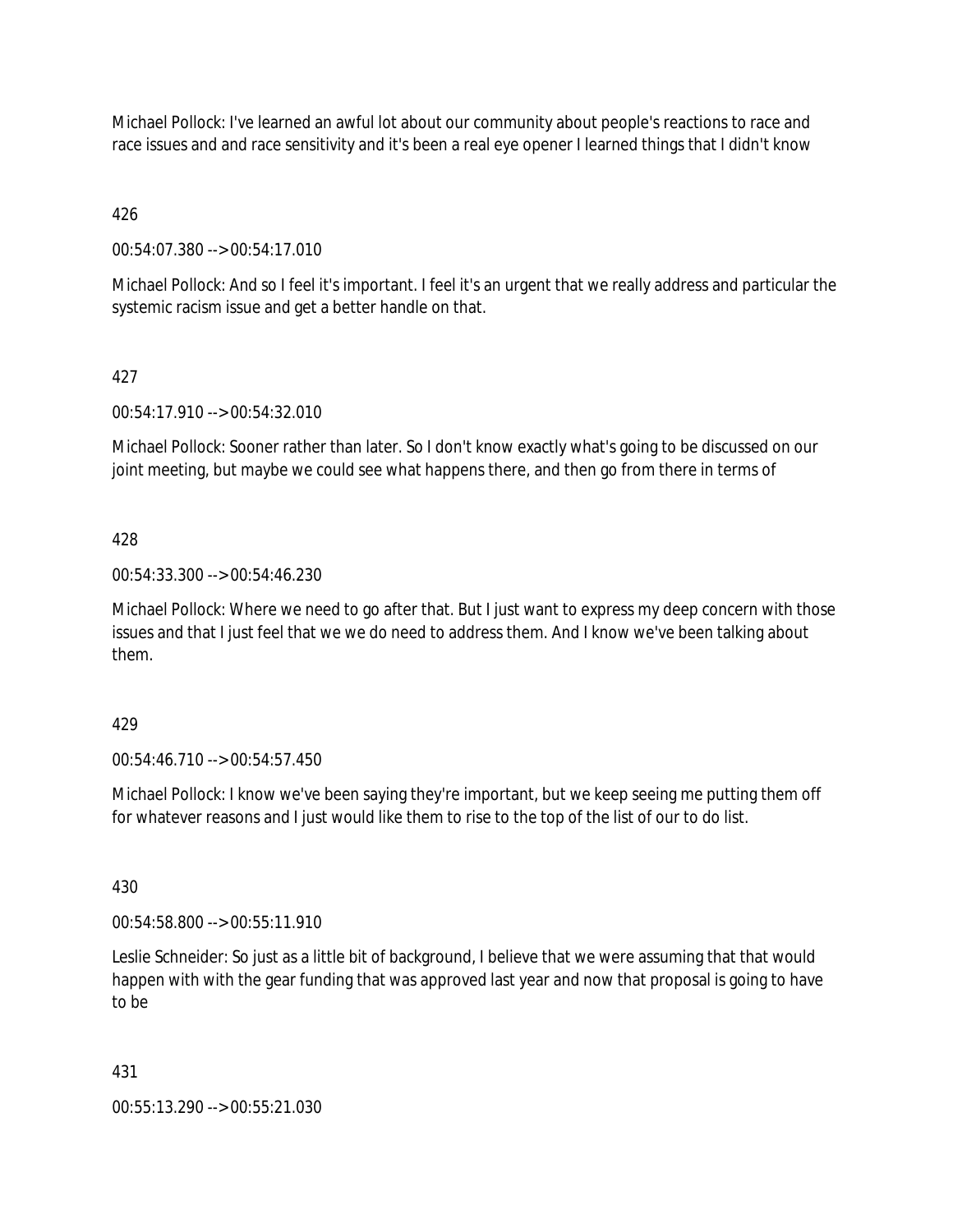Leslie Schneider: Looked at again because Gary's no longer gonna be able to perform on the on the description of the proposal as we had it so

432

00:55:22.650 --> 00:55:31.500

Leslie Schneider: It would be my preference to sort of put that under the category of what happens next with the race equity Task Force and what happens to the money that we had been

# 433

00:55:32.880 --> 00:55:39.870

Leslie Schneider: Are you willing to kind of postpone that and get mean it is something that is on our agenda that we need to we need to talk about

# 434

00:55:40.500 --> 00:55:50.790

Michael Pollock: Okay. Yeah. And I just wasn't clear of systemic racism was. It was on the was part of that are not so. So it's really three and so

435

00:55:51.300 --> 00:55:56.790

Michael Pollock: It sounds like you know people recognize in various ways. The, you know, with

### 436

00:55:57.270 --> 00:56:09.750

Michael Pollock: The issue the related and then more specifically the equity lens issue. I mean, we've talked about that. It's a great nice buzz worthy sounding thing and I don't know what that means.

### 437

00:56:10.500 --> 00:56:28.530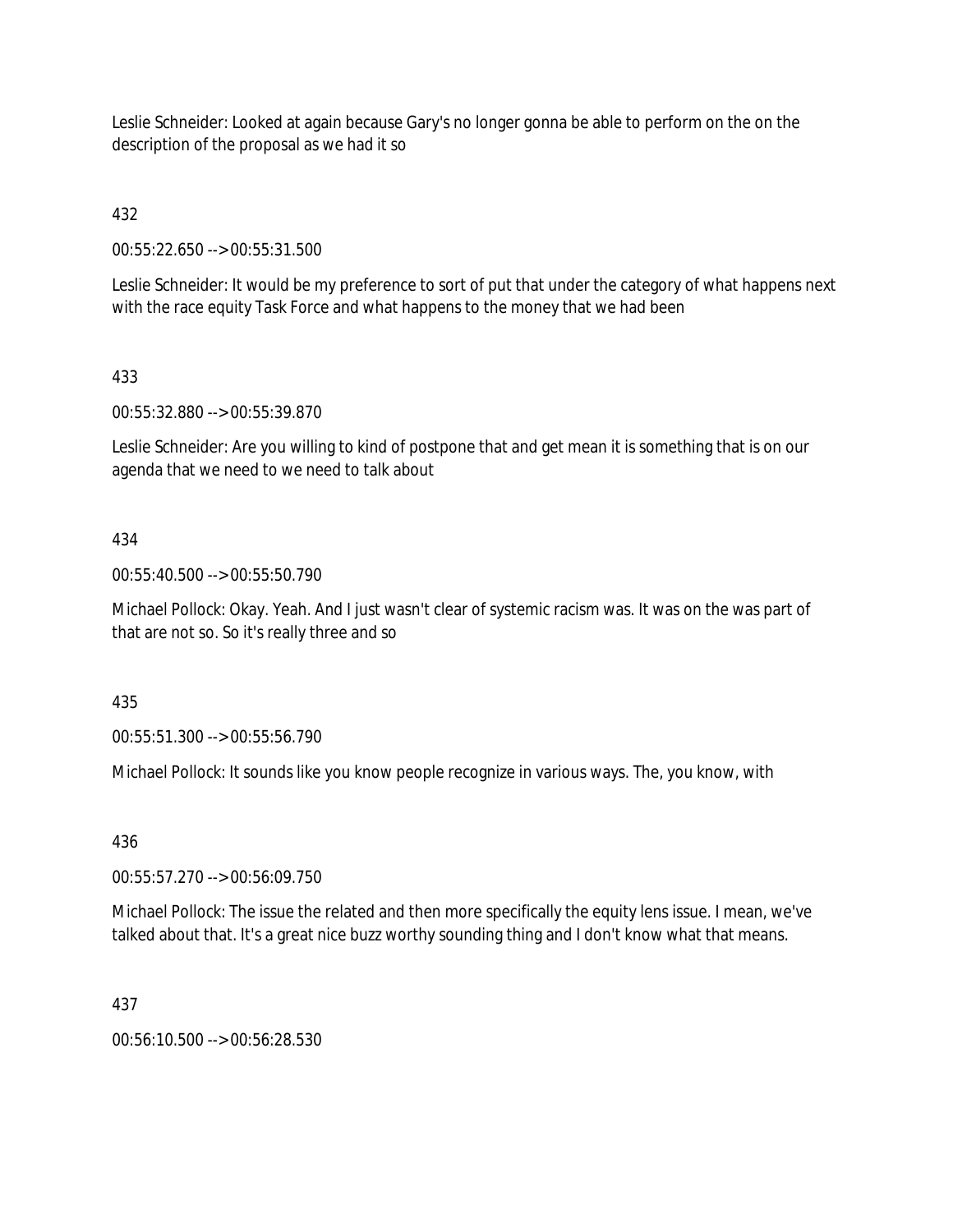Michael Pollock: And we all seem to like it. It's like sustainable growth, I don't know what that means, either, but we all seem to like that and and so I would like us to take some time to unpack that. What do we mean and again do that sooner rather than later. I don't know if that's something that

438

00:56:29.610 --> 00:56:36.030

Michael Pollock: Is appropriate to task out to the equity Task Force I, you know, put the process is helping me out here.

### 439

00:56:37.380 --> 00:56:44.730

Michael Pollock: But I want to path forward on that. And so I'd like to figure that out. So maybe what's the path forward would be the item.

### 440

00:56:45.780 --> 00:56:52.980

Leslie Schneider: So my understanding is the path forward is what I was hoping would be included in the conversation about our selection of

#### 441

00:56:54.090 --> 00:57:06.570

Leslie Schneider: Committee members going forward. So I did state specifically that I would like to see some conversation about an equity lens added to that conversation. And that might be just the beginning of a longer conversation.

### 442

00:57:08.040 --> 00:57:09.870

Leslie Schneider: But I think that is our path forward.

443

00:57:11.820 --> 00:57:22.260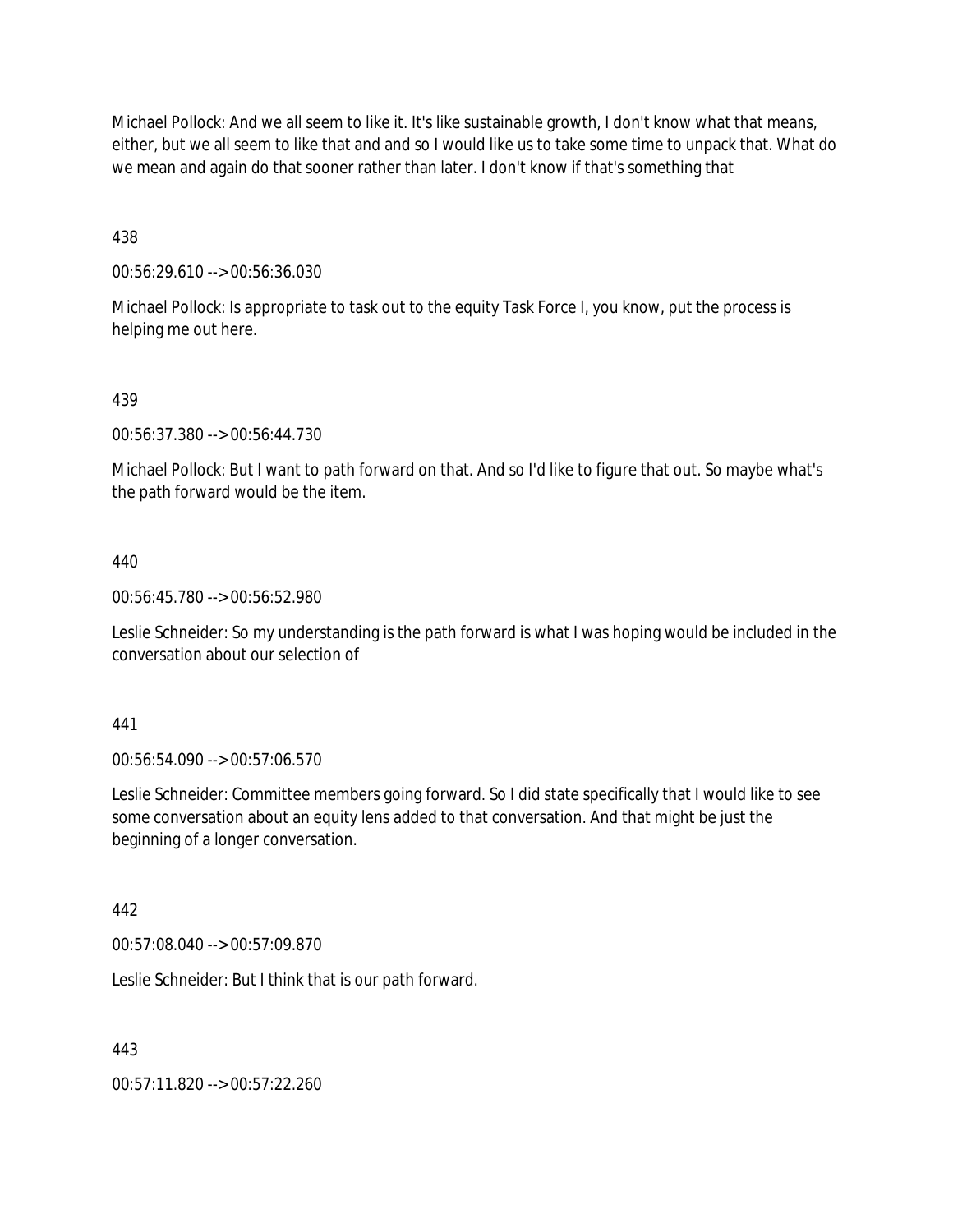Michael Pollock: All right, and then just the last a minor, minor one. Maybe you talked about this but COUNCILMEMBER deep says decided to step down as the

444

00:57:23.070 --> 00:57:33.420

Michael Pollock: Race equity task force or a race equity Task Force liaison. He asked me if I would consider it and I

# 445

00:57:34.050 --> 00:57:53.790

Michael Pollock: Told him, I will consider it and I didn't say yes, but I'm certainly willing to go and attend meetings of the race equity Task Force and talk to members, see if it's a good fit and and come back. I don't know if anybody else is interested in it, but

# 446

00:57:54.810 --> 00:58:01.620

Michael Pollock: I just wanted to, I don't know. I guess that's kind of an announcement not, it's not really an agenda item, but I just wanted to know if anybody else wanted to be.

### 447

00:58:02.040 --> 00:58:11.730

Michael Pollock: A liaison. I'm interested. But I guess, like I said, I'd like to talk to raise equity Task Force members and determine if it is in fact a good fit. So

448

00:58:12.150 --> 00:58:14.250

Michael Pollock: Is anybody else interested, I guess.

### 449

00:58:17.640 --> 00:58:29.250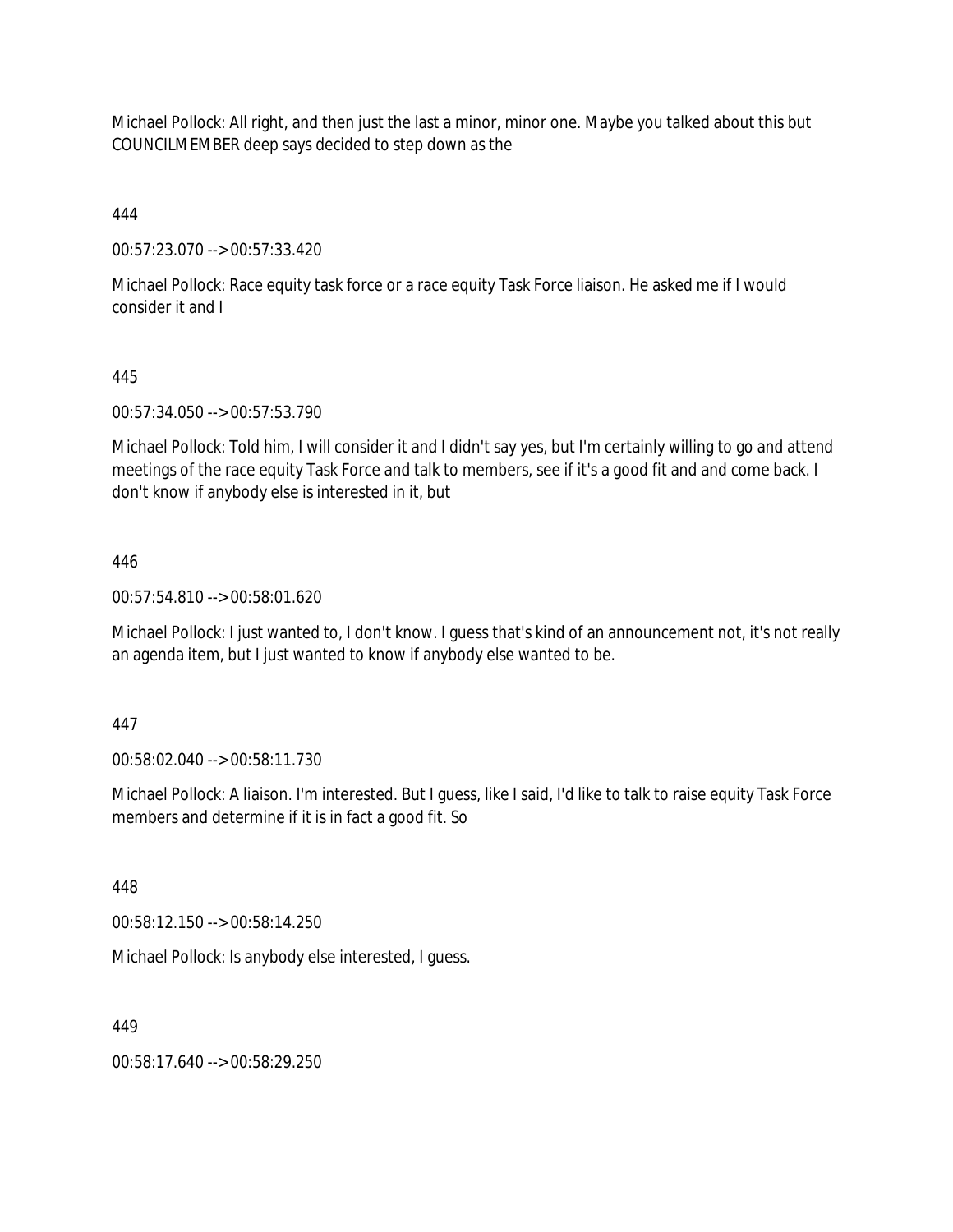Leslie Schneider: So I don't think it's an agenda item topic. It seems like you going forth and talking with race equity members is a fine idea. I don't know that we need to put it on.

450

00:58:29.940 --> 00:58:44.190

Leslie Schneider: An agenda at this time. We do have one liaison to that committee and our that task force and you know it's fine if we want to add another one. So how about if you report back to us with whether you would like to do that or not.

451

00:58:44.880 --> 00:58:46.530

Michael Pollock: Okay, okay, that's fine.

452

00:58:49.350 --> 00:58:49.800

Leslie Schneider: All right.

453

00:58:51.090 --> 00:58:52.620

Leslie Schneider: Are we city manager.

454

00:58:53.160 --> 00:59:02.100

Morgan Smith: All those just for completeness. I want to make sure that everybody hears including COUNCILMEMBER car that we're also tracking one more request from a previous discussion.

455

00:59:02.610 --> 00:59:12.570

Morgan Smith: Related to a staff briefing on agriculture. Councilmember car sent me some notes to clarify what she was looking for. On the one hand, those notes are helpful and then their hand, they do require some staff.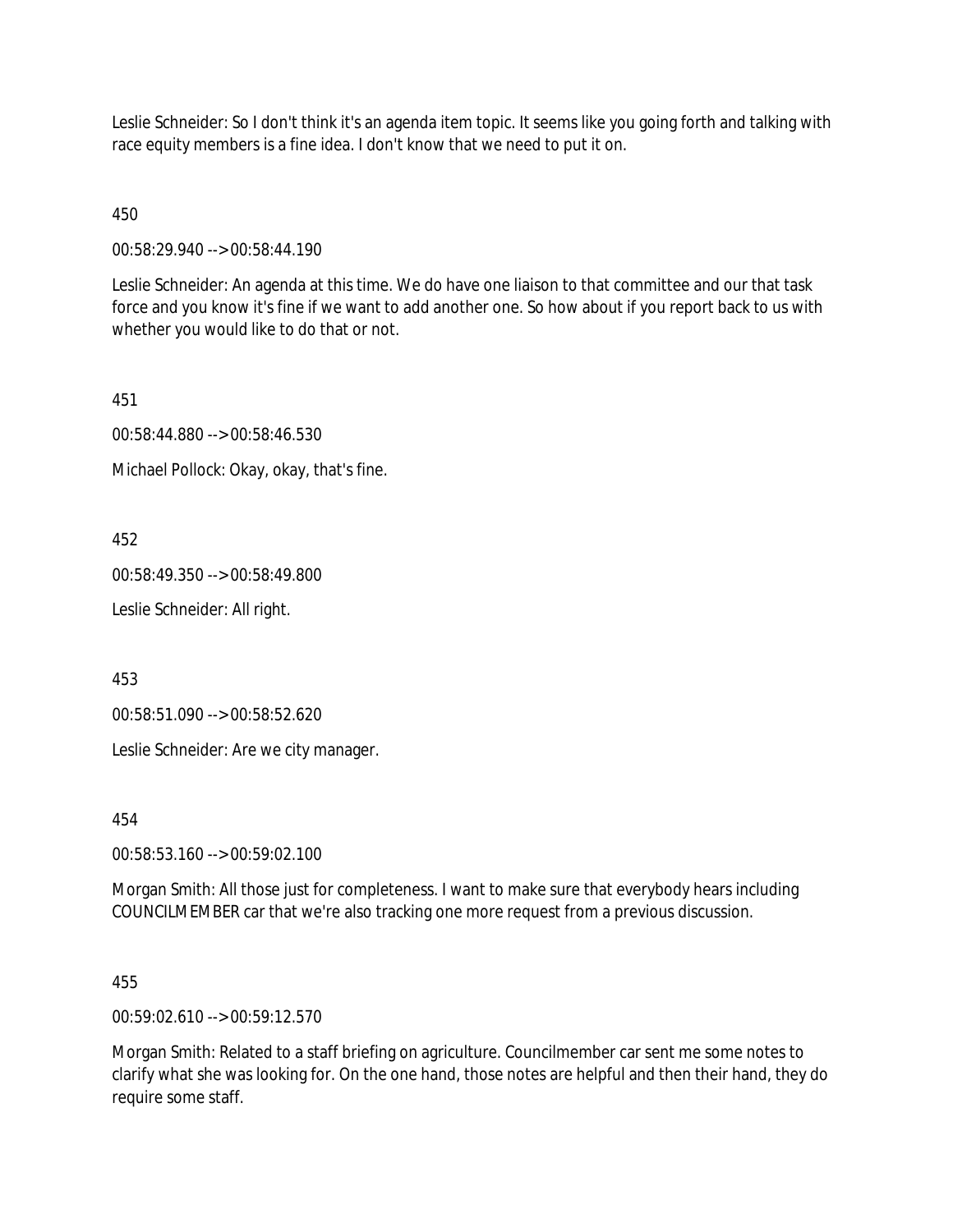00:59:13.140 --> 00:59:25.890

Morgan Smith: Participation, so this Thursday the mayor of the Deputy Mayor and I can talk about that and come to some conclusion but so we should have some feedback on on where and how to place that or whether that requires additional discussion. So I just wanted to

457

00:59:28.110 --> 00:59:31.410

Morgan Smith: Make sure that everyone knows that that's that's in the mix as well.

458

00:59:32.790 --> 00:59:34.440

Leslie Schneider: All right. Thank you very much.

459

00:59:35.010 --> 00:59:37.710

Leslie Schneider: Kevin Pollak. Is your hand up on purpose.

460

00:59:38.250 --> 00:59:39.420

Leslie Schneider: Yes. Okay.

461

00:59:40.980 --> 00:59:42.450

Michael Pollock: It's not down on purpose.

462

00:59:42.690 --> 00:59:43.950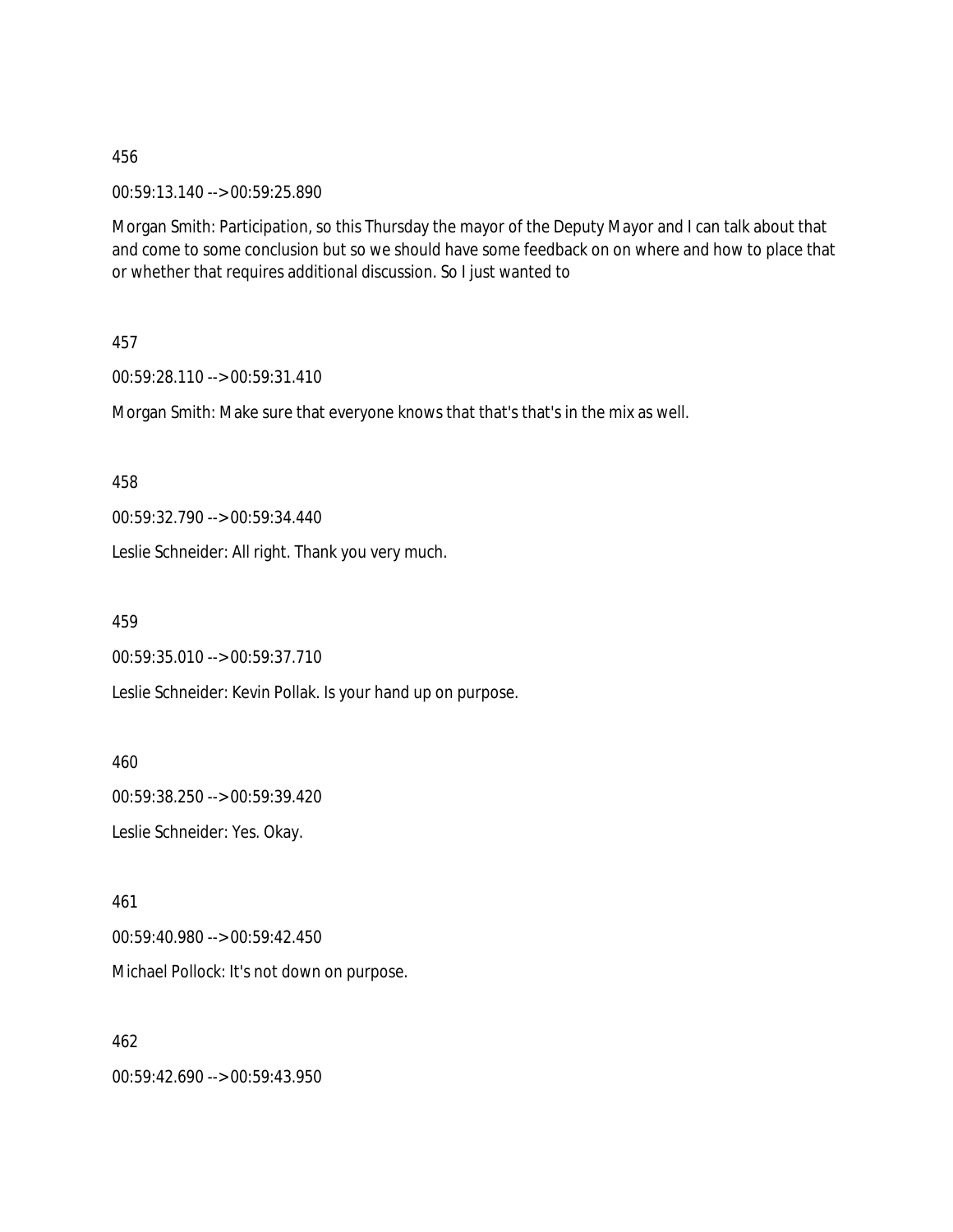Michael Pollock: Um, the other one that

463

00:59:46.290 --> 00:59:48.210

Michael Pollock: I'm trying to think how to frame this but

## 464

00:59:49.290 --> 00:59:59.100

Michael Pollock: I think that we after last week's events and previous events. You've heard me say this before, but I think that we need to discuss our Rules of Procedure.

## 465

01:00:00.150 --> 01:00:10.200

Michael Pollock: Again, and come to some sort of agreement as to whether we're going to follow them or not and how we hold ourselves accountable when we don't

## 466

01:00:11.340 --> 01:00:33.240

Michael Pollock: America. I know that you and I have a kind of standing agreement to move forward on our governance manual. And so, maybe, maybe this is something that you and I can just work on and some of the rules that we talked about, but it just seems that we drift easily

## 467

01:00:34.350 --> 01:00:44.580

Michael Pollock: There was liaison issues this past week you know we have a lot of rules and I understand we're all human and we don't always follow them, but

## 468

 $01:00:45.570 \rightarrow 01:00:57.180$ 

Michael Pollock: I just really feel that we, we need to have some sort of commitment and some sort of non arbitrary application of them. It's the consistency of application.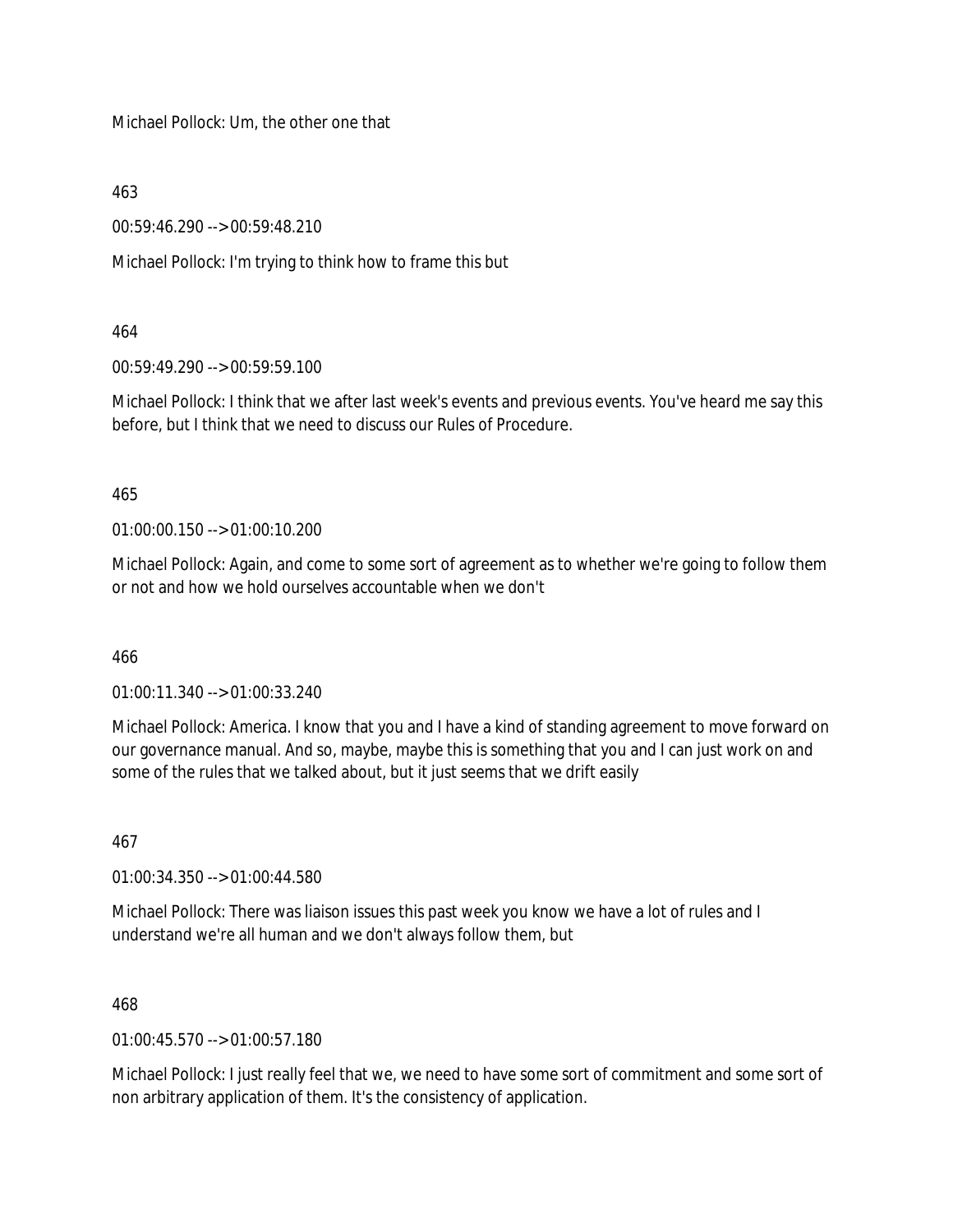01:00:57.780 --> 01:01:07.140

Michael Pollock: Or inconsistency that bothers me. I mean, you know, it relates to things like we'll be talking about ethics later. But in terms of when we disclose.

470

01:01:08.430 --> 01:01:12.450

Michael Pollock: potential conflicts of interest when we recuse ourselves. That's another one.

## 471

01:01:13.590 --> 01:01:24.780

Michael Pollock: And, you know, again, the role of liaison we we just passed what the role of the liaison is and a number of events. I don't need to get into the now it's not appropriate, but

## 472

01:01:25.590 --> 01:01:38.010

Michael Pollock: We were not falling and so I'm looking as well. What do we do what, how do we correct this. And how do we do it in a constructive way, not a you're a bad person way but

## 473

01:01:38.340 --> 01:01:47.430

Michael Pollock: But how do we not have it happen because I'm getting pretty frustrated with what I'm seeing in terms of behavior and I'm I know others are

## 474

01:01:47.940 --> 01:02:07.260

Michael Pollock: Some of it from me and that's fine but I we we need to get a process in place where we have some agreement and some accountability for when people go astray and I want it to be positive. I don't want it to be punitive, but I do want us to have a methodology for following our rules.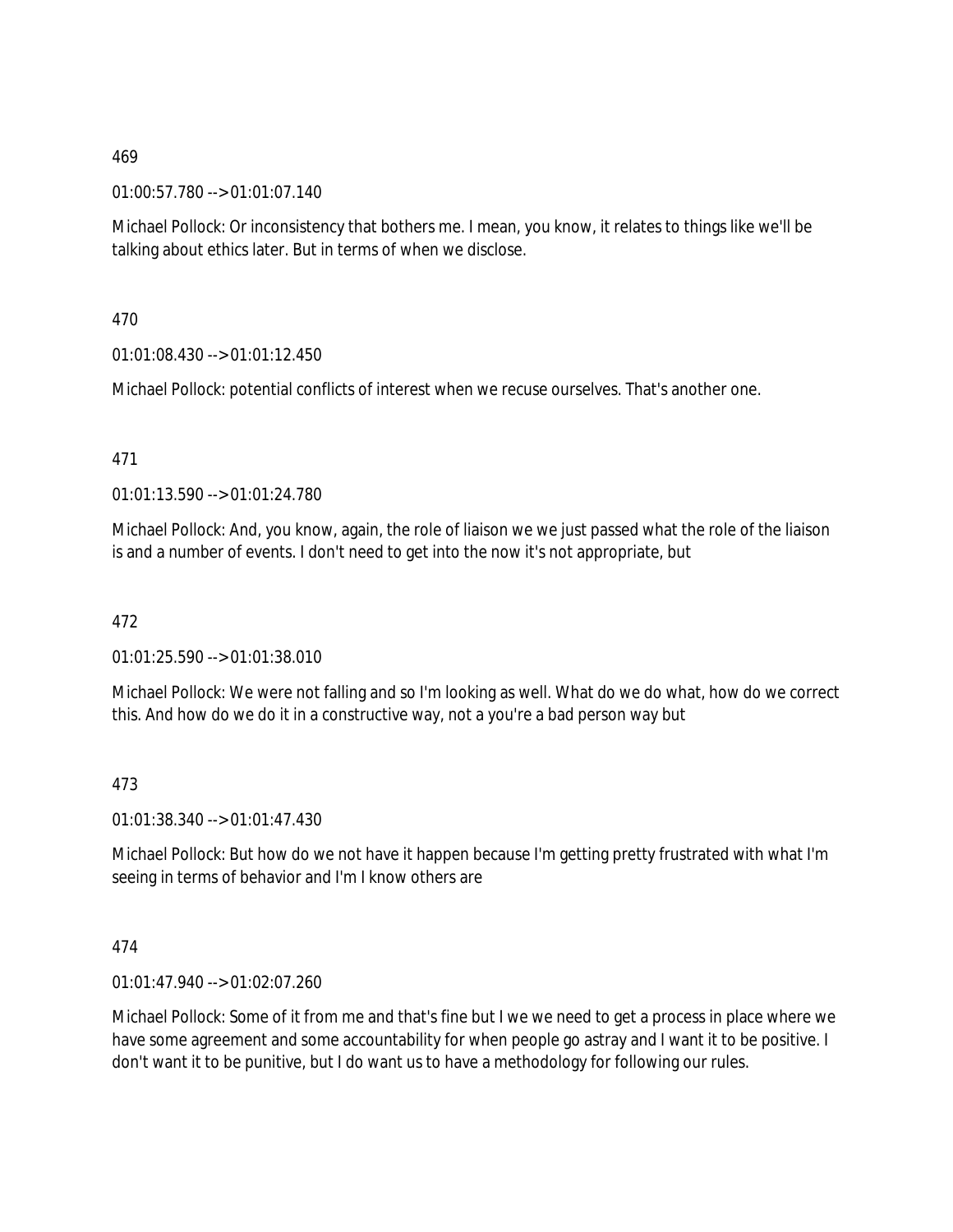01:02:08.910 --> 01:02:20.940

Leslie Schneider: So my suggestion is that you either if it's, if it's a general rule that you want us to talk about or a general set of rules that you bring us a proposal because I you know I, I can only guess at what you're referring to.

476

01:02:21.810 --> 01:02:29.850

Leslie Schneider: If it's about some specific behavior. I think we do need to address those as we go forward and for the good of the order could be a place to call that out.

477

01:02:32.310 --> 01:02:34.230

Leslie Schneider: Anyway, that's, that's my recommendation.

478

01:02:35.340 --> 01:02:40.110

Leslie Schneider: Was there someone who wanted to respond to this particular item.

479

01:02:41.310 --> 01:02:42.510

Leslie Schneider: COUNCILMEMBER I topless.

480

01:02:44.220 --> 01:02:48.270

Kirsten Hytopoulos: Yeah, I would. As as Leslie, I said, if there are any particular

481

01:02:49.290 --> 01:02:57.210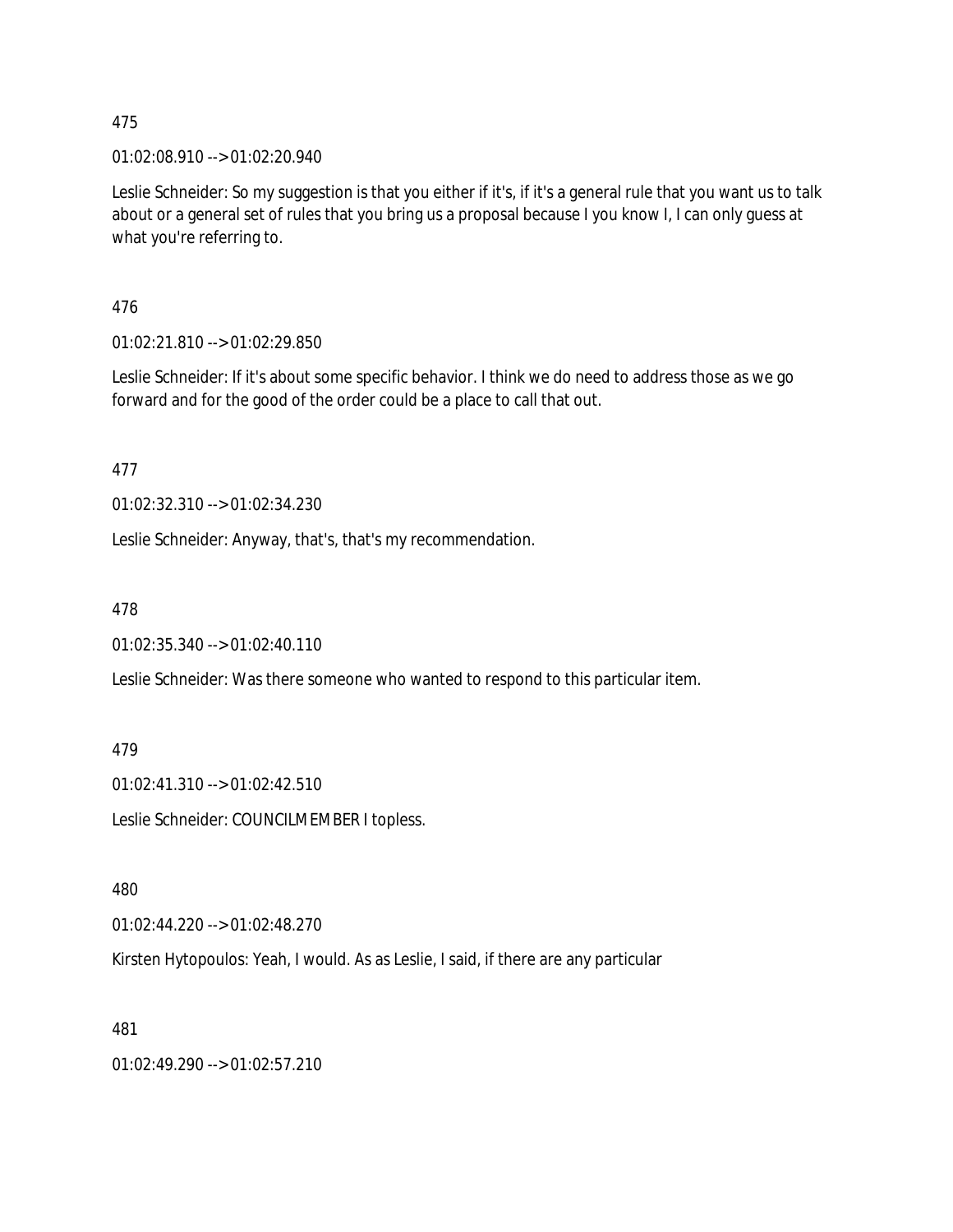Kirsten Hytopoulos: Events or actions that have happened recently. I hope you will bring them forward Michael at the good of the order. I'm certainly going to be bringing forward my concerns from the previous week

482

01:02:58.200 --> 01:03:01.410

Kirsten Hytopoulos: This is the forum, we have all of us together.

483

01:03:02.160 --> 01:03:12.360

Kirsten Hytopoulos: On a publicly aired meeting. And that's just the way it is. And the worst thing of all is for things to fester. So it may be uncomfortable, but we've got to talk about them. And if if those

484

01:03:12.780 --> 01:03:19.470

Kirsten Hytopoulos: specific instances give rise then to further conversations about changing policies and we could add that to a future agenda, but

485

01:03:19.920 --> 01:03:29.310

Kirsten Hytopoulos: I hope everybody will feel that they can bring forward that concerns when they feel that that people are departing from from procedure or expectations of each other.

486

01:03:29.940 --> 01:03:38.220

Kirsten Hytopoulos: And of course, we better watch out or restart to have this kind of conversation ahead of our hard work today after we promised you wouldn't do that. So I'd suggest, go to the way

487

01:03:39.240 --> 01:03:39.540

Kirsten Hytopoulos: Okay.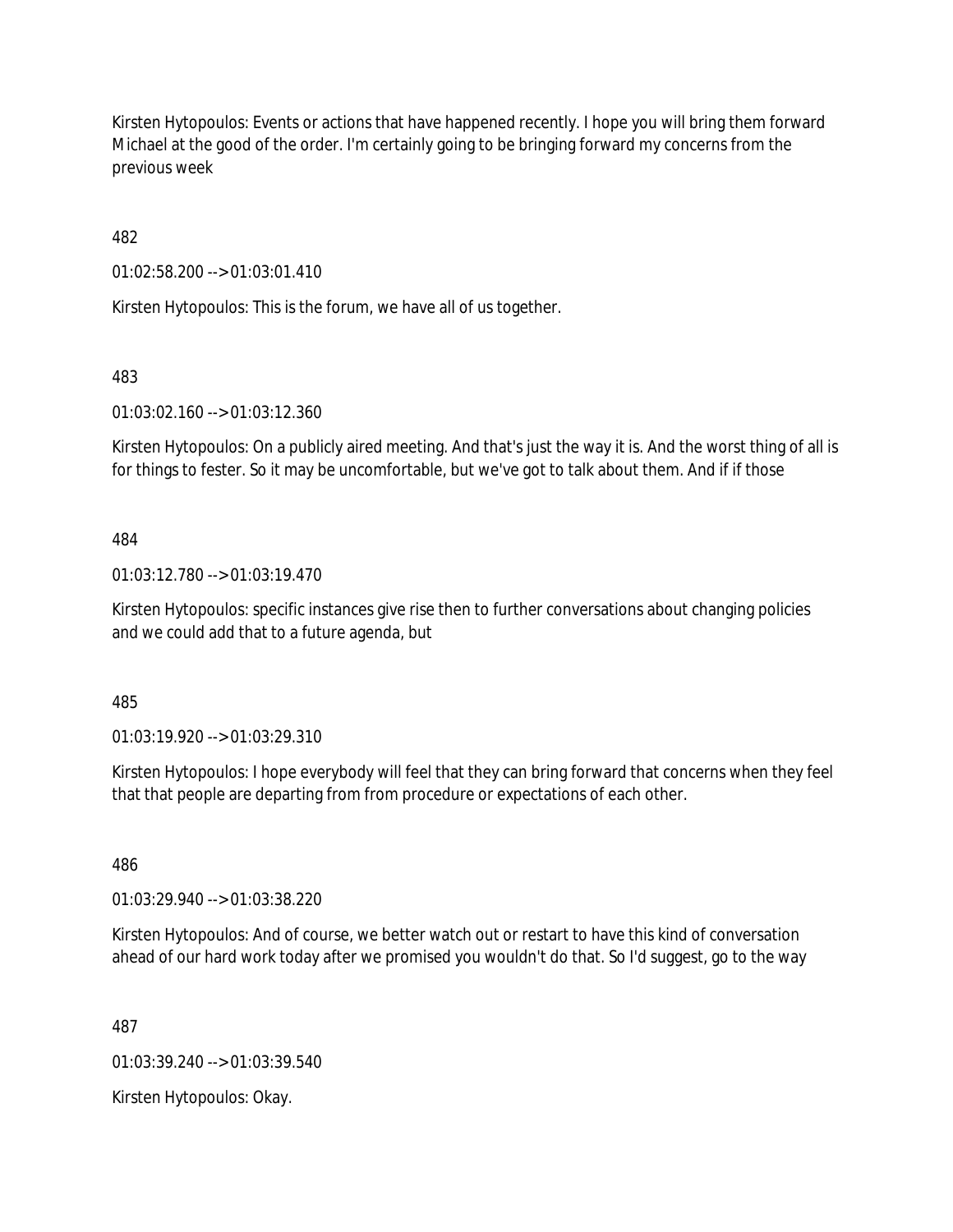## 01:03:39.900 --> 01:03:46.470

Michael Pollock: Yeah, I guess, I guess I'm asking. I'm maybe there isn't a second. I understand that part of it, but that

## 489

01:03:48.900 --> 01:04:01.860

Michael Pollock: Amir I want to come back to what you're saying is, is you're you're suggesting is rather than put this on an agenda topic item for future agenda is simply to develop something

## 490

01:04:03.090 --> 01:04:11.460

Michael Pollock: And give you a proposal in writing. Is that, is that what I'm hearing. I'm just, again, looking for a path forward a constructive path forward.

## 491

01:04:12.030 --> 01:04:21.900

Leslie Schneider: Well, I just would like to avoid having to sort of a free for all conversation that's not focused and in, you know, in the most reason example I kind of held on to a proposal.

# 492

01:04:22.470 --> 01:04:25.890

Leslie Schneider: For quite a while that that kept getting punted from our agendas.

## 493

01:04:27.540 --> 01:04:38.610

Leslie Schneider: But it gave council members specific items to respond to and to think about. So I think being as specific as possible is is important so that we don't just go free range.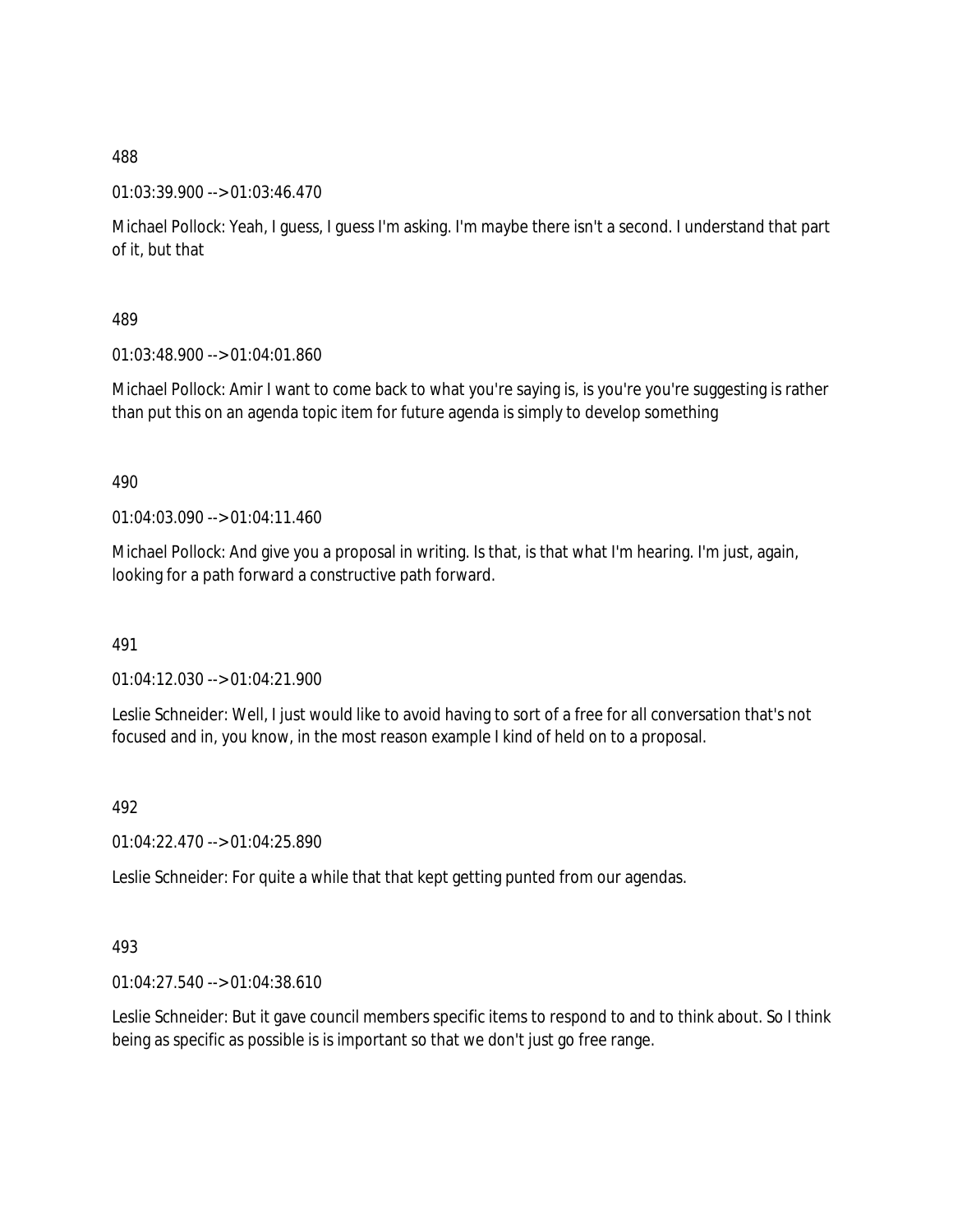01:04:39.240 --> 01:04:47.040

Michael Pollock: Okay, that's great. I'll work on that. And if I could contact you and we can follow up. That would be greatly appreciated.

495

01:04:47.310 --> 01:04:48.180

Leslie Schneider: Alright, sounds good.

496

01:04:48.210 --> 01:04:49.920

Michael Pollock: Okay, let's leave it at that them for

497

01:04:49.950 --> 01:04:51.930

Leslie Schneider: Great, thank you. City energy

#### 498

01:04:54.000 --> 01:04:59.250

Morgan Smith: Just to touch briefly because I believe COUNCILMEMBER Pollock restated something just now that caught my ear last week.

#### 499

01:04:59.970 --> 01:05:06.870

Morgan Smith: Earlier this month, I counsel looked at the proposal you were just speaking about mayor and agreed to implement it.

500

01:05:07.260 --> 01:05:17.430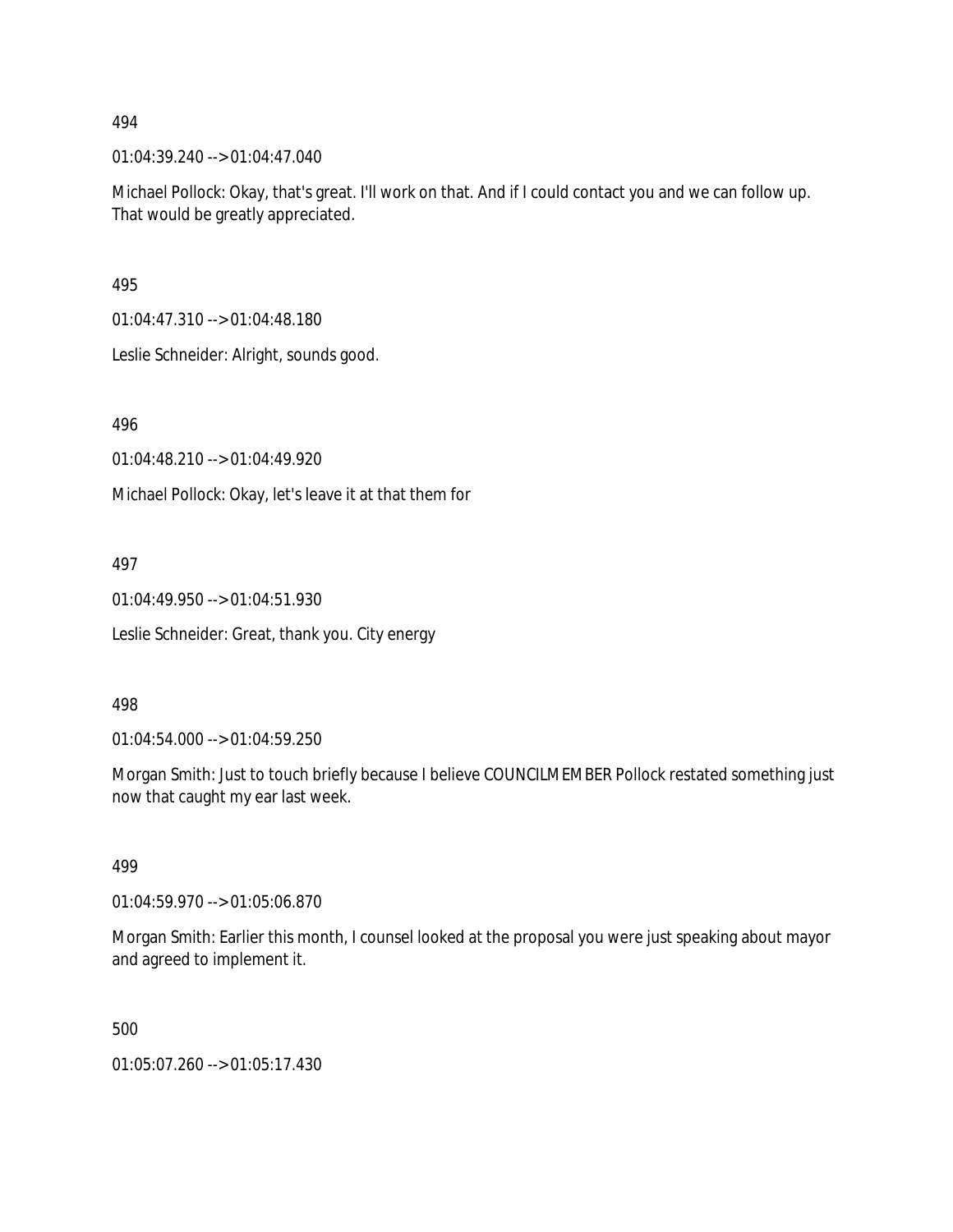Morgan Smith: Am I understand understanding was that city staff, specifically the W city attorney were to take that then and draft it as edits revisions to the governance manual and bring that forward for Council to approve.

501

01:05:17.790 --> 01:05:28.590

Morgan Smith: But I almost her last week and again this week. I want to make sure there was some confusion about whether the mayor and council member Pollock. We're taking up that that actual writing exercise because it's my understanding that

502

01:05:28.980 --> 01:05:33.810

Morgan Smith: The deputy city attorney is going to be doing that and bringing it back for Council, is that correct

## 503

01:05:34.320 --> 01:05:38.040

Leslie Schneider: I thought there were additional things that COUNCILMEMBER Pollock wanted to

504

01:05:38.460 --> 01:05:42.420

Leslie Schneider: Address and that he and I could could do those together. That was my understanding.

505

01:05:43.050 --> 01:05:55.230

Michael Pollock: You know, so the answer to that is yes to both we agree, and I think it was, I was gonna say mera Medina sorry there you just have that may or a look to you so

506

01:05:57.330 --> 01:05:58.080

Michael Pollock: Is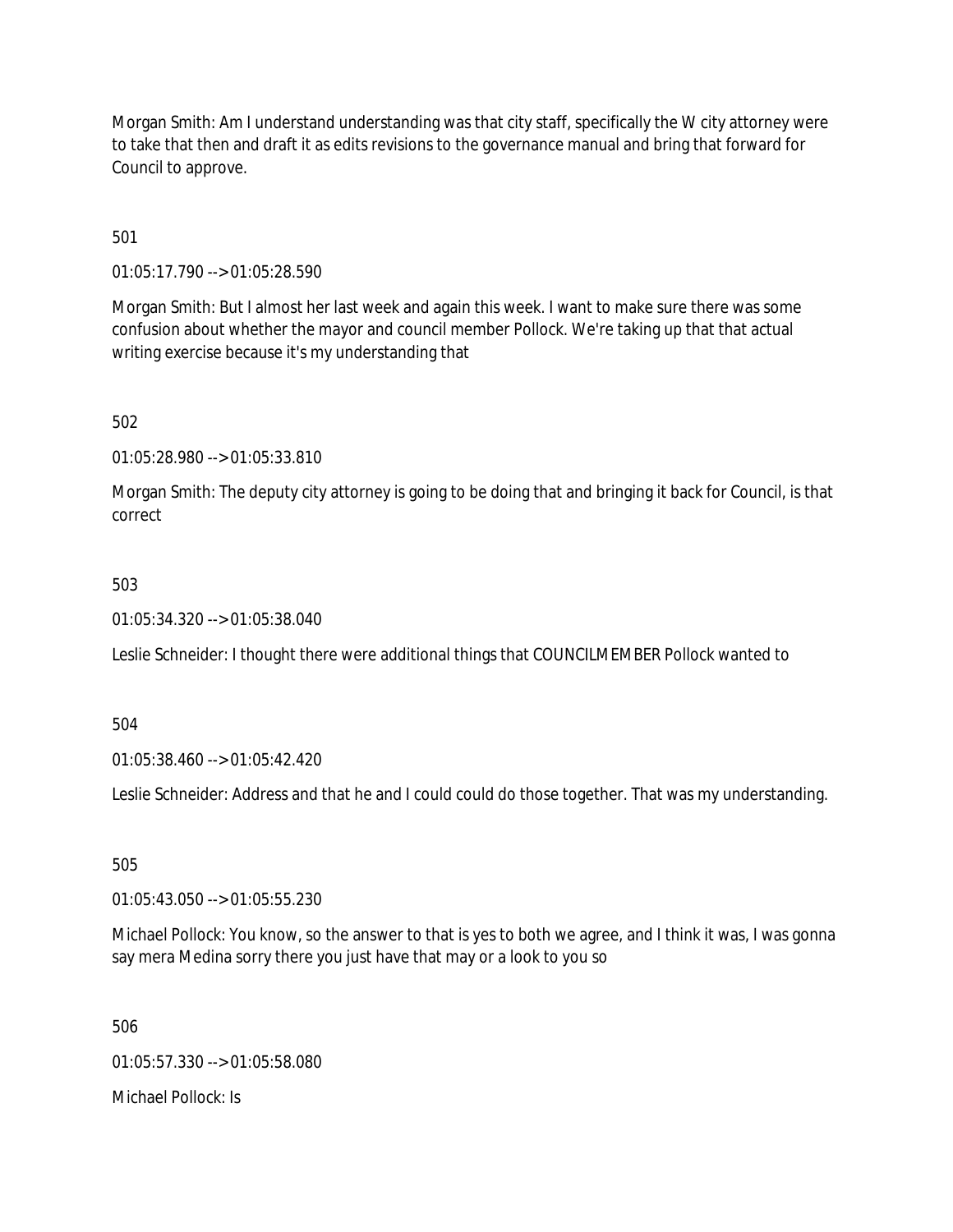01:05:59.760 --> 01:06:14.100

Michael Pollock: That you were going to do that that staff, we voted to instruct staff to write up and incorporate what the mayor has written into the governance manual and the mayor and myself, we're going to work on some additional items.

508

01:06:14.250 --> 01:06:20.250

Morgan Smith: Okay, there's parallel tasks happening. I just wanted to make sure we weren't at cross purposes. All right.

509

01:06:20.790 --> 01:06:21.630

Michael Pollock: I don't think we are

510

01:06:22.200 --> 01:06:22.830

Morgan Smith: Okay, thank you.

511

01:06:25.890 --> 01:06:26.310

Leslie Schneider: Okay.

512

01:06:26.760 --> 01:06:36.090

Leslie Schneider: So I think that we are complete on our future Council agendas, we are about 25 minutes behind schedule.

513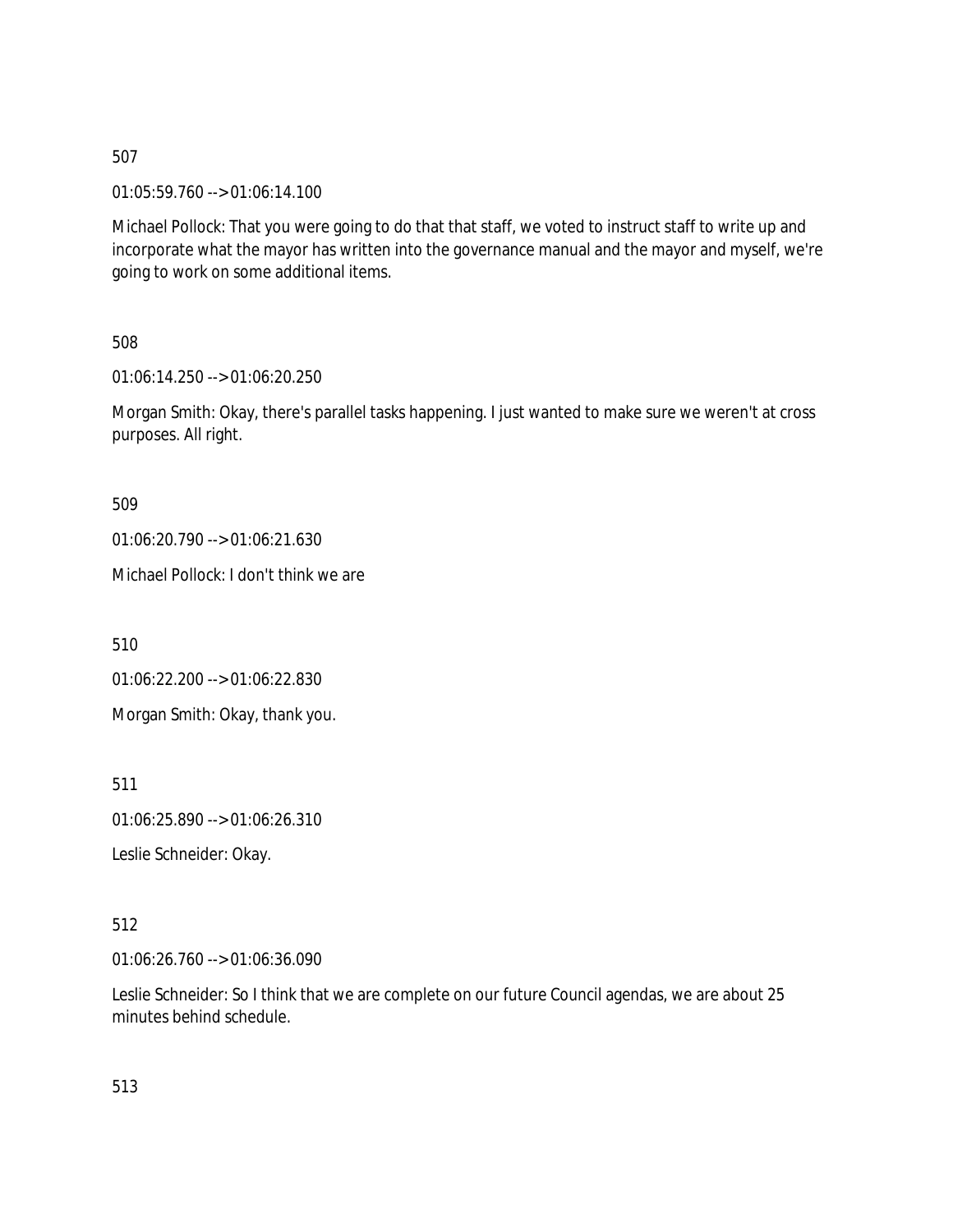01:06:37.530 --> 01:06:48.510

Leslie Schneider: So let's move into the primary content for tonight. Item six, A is the monthly update on 2020 revenue and expenses forecast.

514

01:06:49.110 --> 01:06:52.860

Morgan Smith: I'll be doing this item. I can make it relatively quick because

515

01:06:53.490 --> 01:07:04.770

Morgan Smith: There isn't very much new information to share just to place this conversation Council, we agreed to provide you with monthly updates for the remainder of this year, while we're so

516

01:07:05.280 --> 01:07:19.080

Morgan Smith: carefully monitoring the impacts from closures and other economic trends as a result of the coronavirus i'm going to share my screen now I have a very short presentation, and then I'd be happy to answer any questions. Are you ready for me to do that.

517

01:07:19.860 --> 01:07:21.270

Leslie Schneider: Yes, thank you. Okay.

518

01:07:25.530 --> 01:07:26.340

Morgan Smith: How's that look

519

01:07:27.360 --> 01:07:28.950

Leslie Schneider: No, I don't see it yet.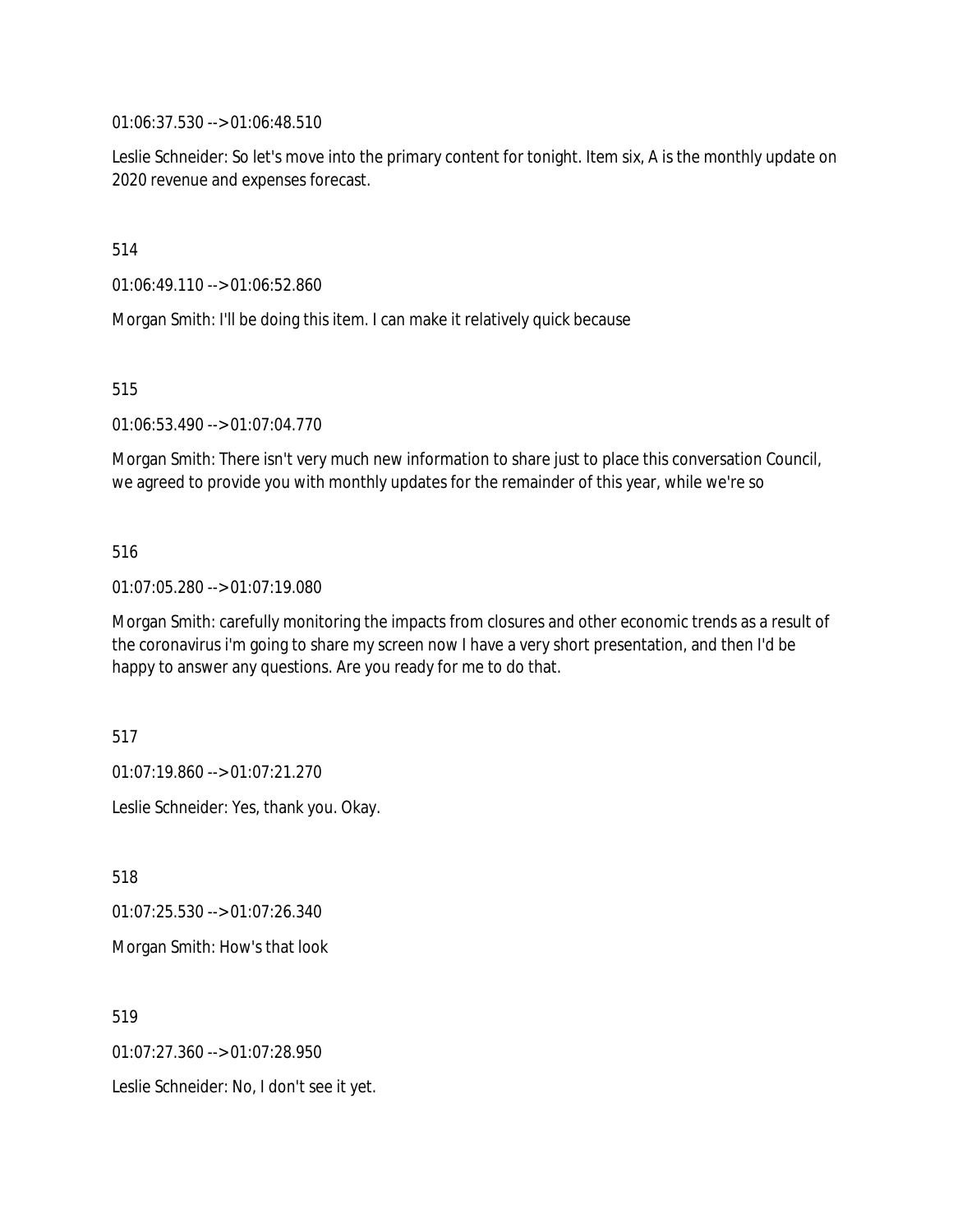520 01:07:36.360 --> 01:07:36.720 Leslie Schneider: No.

521

01:07:47.490 --> 01:07:48.330

Morgan Smith: I'll try again.

522

01:07:55.350 --> 01:07:57.570

Leslie Schneider: Uh huh. Now we're in business.

523

01:07:58.050 --> 01:08:02.460

Morgan Smith: Well, so much for going quickly. Okay, I'm gonna spin on from here.

## 524

01:08:06.210 --> 01:08:14.370

Morgan Smith: So again, this is the first of the month of the updates will be providing you if we have a need, we can update you more frequently.

525

01:08:14.640 --> 01:08:28.290

Morgan Smith: What we are writing tonight is a revenue with data through the end of May, when we worked with you in mid May we were basically had the benefit only of data through the end of April. So we've added in another four weeks or of information.

526

01:08:28.710 --> 01:08:36.120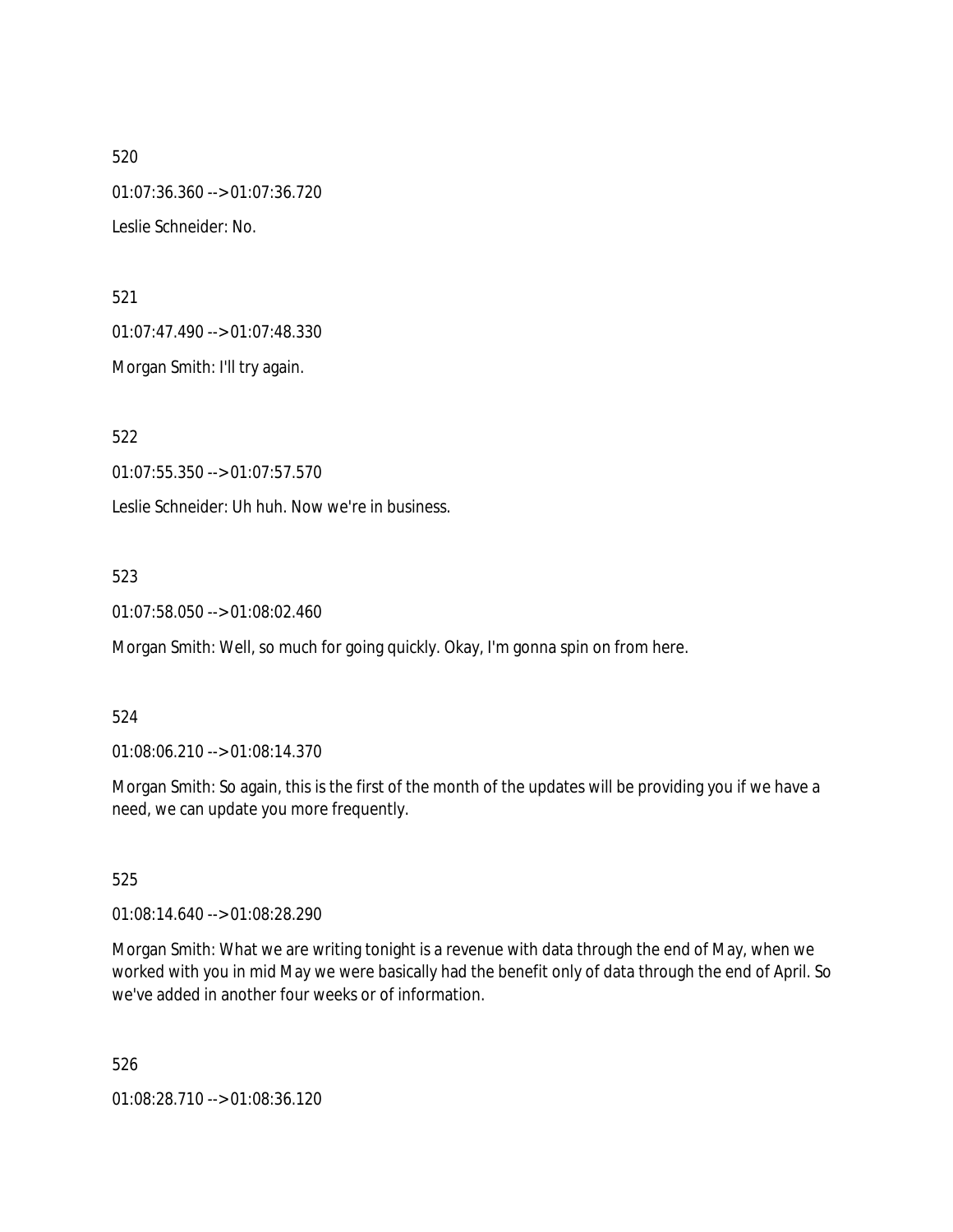Morgan Smith: And we just want to confirm that we moved ahead with implementing the plan. The spending and revenue plan that we talked about back then.

527

01:08:37.200 --> 01:08:44.190

Morgan Smith: So you're may 12 and then we spoke again on the 19th of financial presentations in the middle of that month promised these updates.

## 528

01:08:44.490 --> 01:09:02.430

Morgan Smith: And as, as was the case, then we're focusing primarily on tax supported non utility funds at this time, we don't see anything significant to change our starting position that the utility spending plans can remain largely unchanged, because their revenues have every made at plan.

## 529

01:09:03.900 --> 01:09:14.460

Morgan Smith: So speaking about the tax supportive funds. Right now the Q1 actually are very close to plan that was already the case when we work together in May, because we already understood those actual amounts

## 530

01:09:15.390 --> 01:09:25.290

Morgan Smith: And then Q2 today through May is also very close to what we forecast with you so not not not implying it's close to revenue but it's close to the forecasts that we built.

## 531

01:09:26.190 --> 01:09:31.290

Morgan Smith: And we went ahead and implemented the expenditure reductions and holds that we identified together in May.

## 532

01:09:32.100 --> 01:09:43.620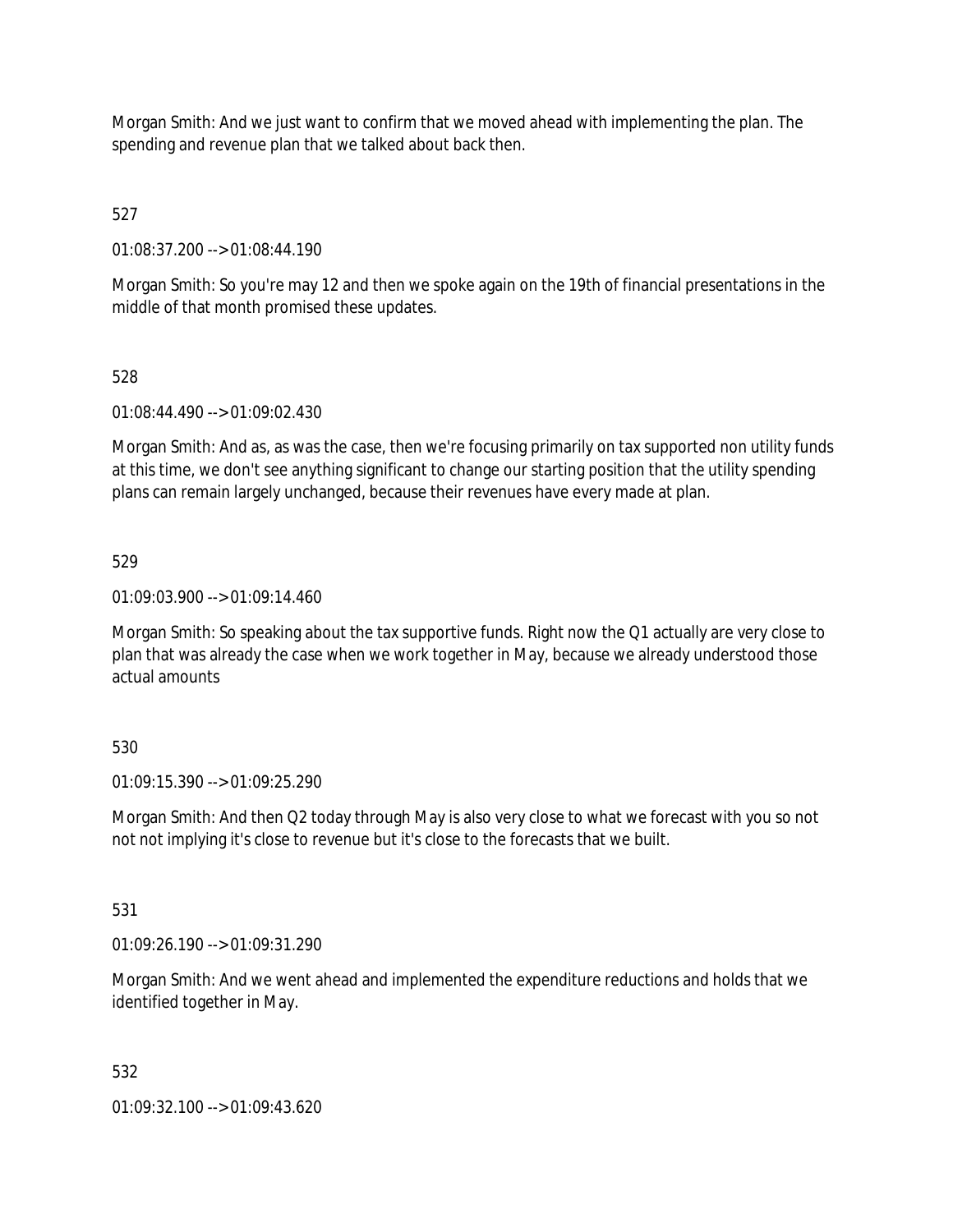Morgan Smith: That remains a forecast for revenue loss. This year of \$4.5 million, we propose to address that by holding our vacancies open

533

01:09:44.280 --> 01:09:48.180

Morgan Smith: Which we anticipate will generate a cost savings at \$1.3 million

534

01:09:48.480 --> 01:09:56.130

Morgan Smith: And we identified other spending decisions, some of which are work that that will will not happen. Some which is work or projects that will potentially be delayed.

535

 $01:09:56.460 \rightarrow 01:10:07.440$ 

Morgan Smith: And that accumulated another 1.5 \$1.4 million of current your savings and potentially that would leave a remaining gap of \$1.8 million, which we anticipate using fund balance to resolve.

536

01:10:09.150 --> 01:10:18.780

Morgan Smith: So this is the revenue forecast and this first column is our budget, the second column. And again, this presentation tonight does not really

537

01:10:19.980 --> 01:10:29.370

Morgan Smith: To the punch line does not really give us any meaningful alterations to what we talked about in May, but we're building a format that will be bringing forward. So if you see something that you'd like to

538

01:10:29.790 --> 01:10:37.770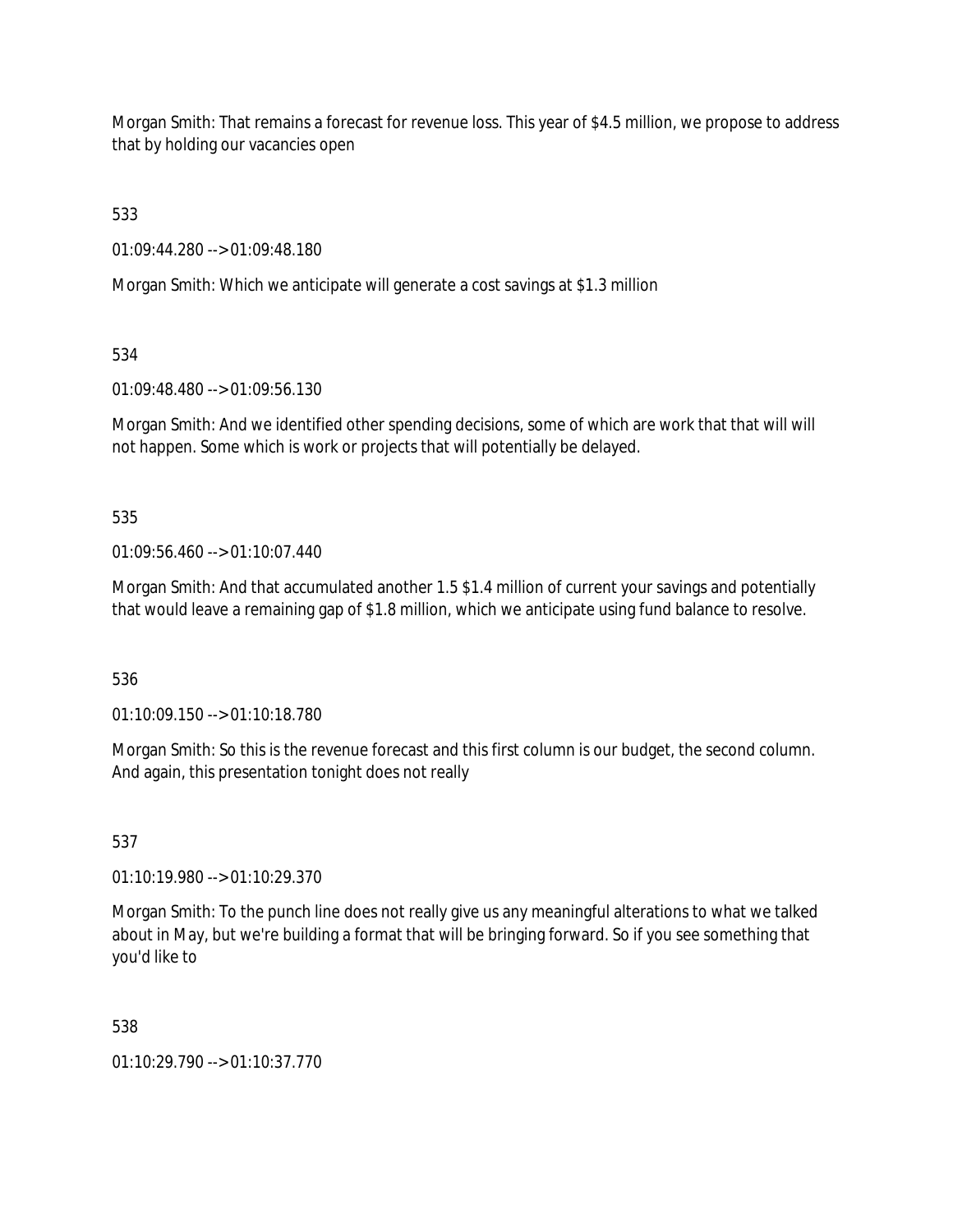Morgan Smith: Have a different presentation or have questions about that's helpful to know the second column is the forecast that was presented in May. That was our

539

01:10:38.310 --> 01:10:47.820

Morgan Smith: closest approximation of what we thought the year's performance would actually be in this. And the third column is the change that represented and the percent change.

540

01:10:49.860 --> 01:10:52.740

Morgan Smith: This is our update to that as of June.

541

01:10:53.850 --> 01:11:02.940

Morgan Smith: So the third column here is our original anticipated Q2 change. And the last column is the Q2 change that we now.

542

01:11:05.430 --> 01:11:18.570

Morgan Smith: Expect based on the additional few weeks of data and what you can basically see there is an it's an order to some degree of magnitude which is helpful property tax we still expect to be nearly entirely

543

01:11:19.140 --> 01:11:28.620

Morgan Smith: Complete in our anticipated collections sales tax. There's really not nothing in the data that came in, in the last month to change our forecast in a meaningful way.

544

01:11:29.190 --> 01:11:39.600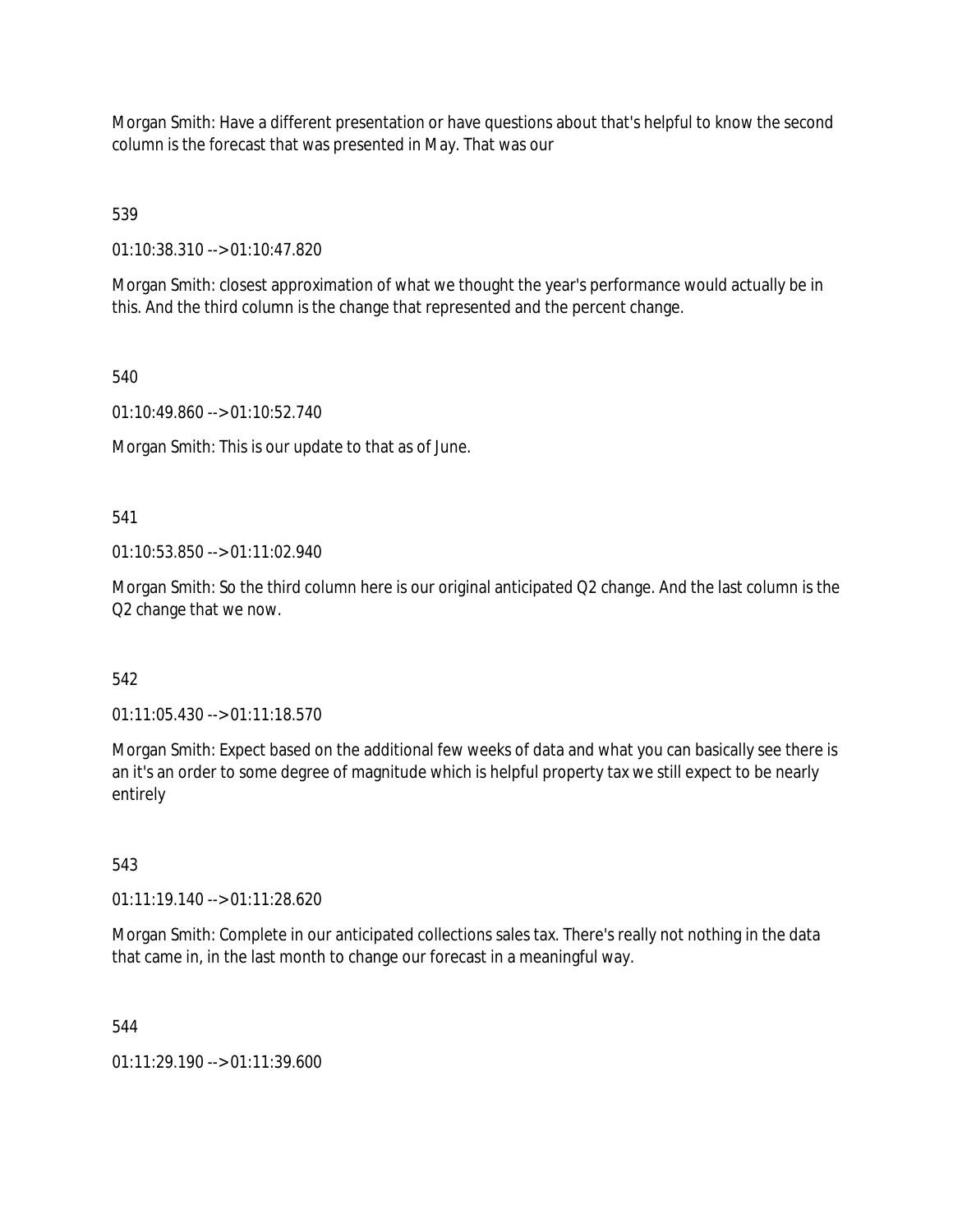Morgan Smith: The reek collections were a little less reduced than we anticipated so down 50% would be our Q2 forecast today, as opposed to down 65%

545

01:11:39.840 --> 01:11:45.960

Morgan Smith: I think you can see that anecdotally, and the fact that the housing market has has held up. We don't know if that will stay the case.

# 546

01:11:46.650 --> 01:11:54.120

Morgan Smith: But then you can see us you get into some of the smaller items utility taxes. We've seen a larger decrease than we forecast so

# 547

01:11:54.960 --> 01:12:10.110

Morgan Smith: Basically this is a list of puts and calls that together net to be about in the same place that we anticipated four weeks ago. So the upside of that is that we believe our revenue forecast for 2020 overall remains as it was presented in May.

548

01:12:13.620 --> 01:12:27.240

Morgan Smith: What we're going to start to see is that we're able to populate these Trent these charts in a more interesting way. So the sales tax, one is the one where one of the ones we're looking at most closely. If you can see my cursor this thicker.

549

01:12:28.770 --> 01:12:42.780

Morgan Smith: turquoise and Mike colors line is our current year. And so you can see that whereas historically we have gone up every year year over year. We're now falling back into

550

01:12:43.350 --> 01:12:52.770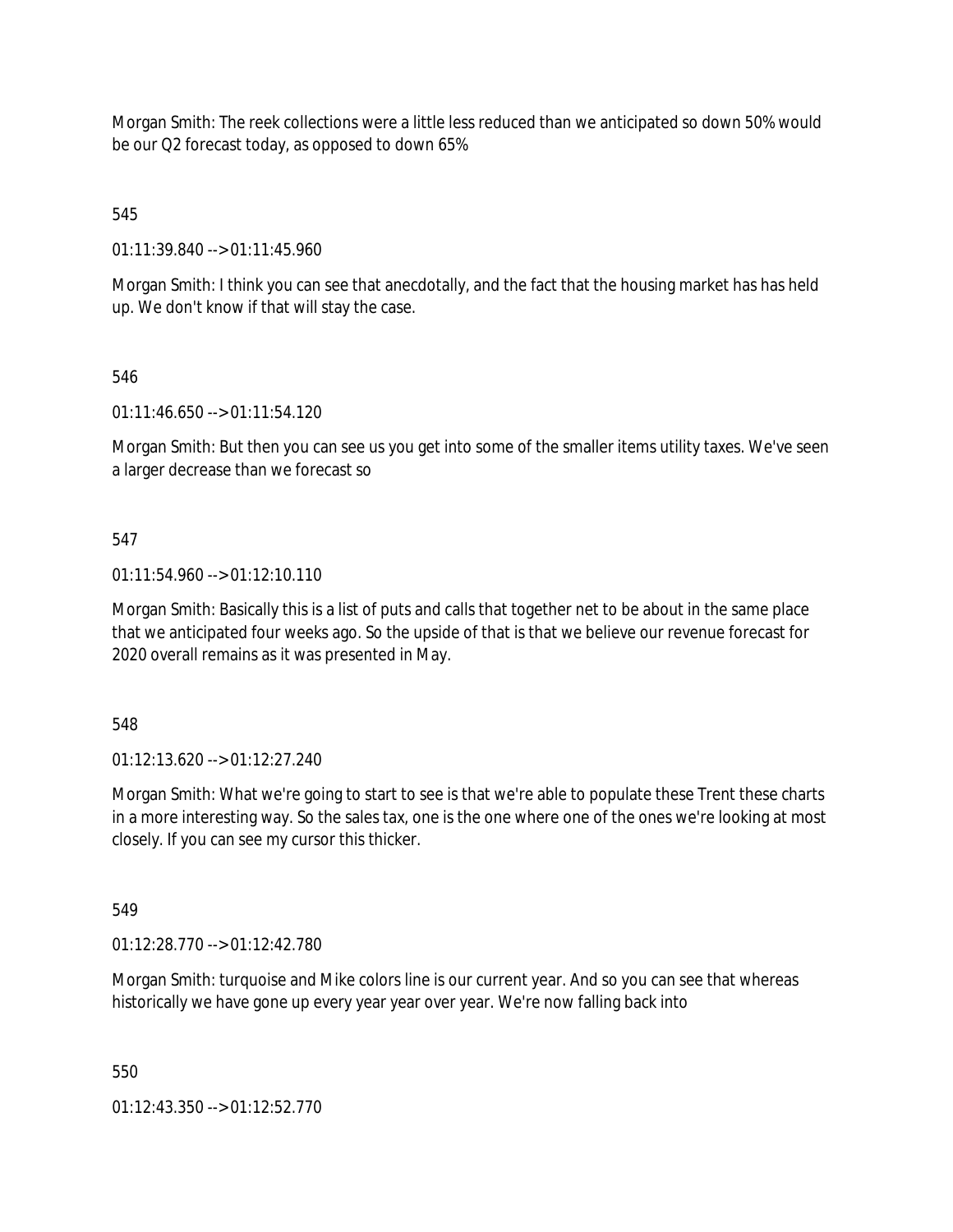Morgan Smith: A level of revenue that is lower than prior years and the question is, how low. Will that actually go the fact that the shapes in every year.

551

01:12:53.130 --> 01:13:04.410

Morgan Smith: Are similar to one another, has to do with the seasonality of our collections in a typical year again, we're not going to see that this year because our summer season is going to be hitting our retail sales are likely to behave very differently.

552

01:13:06.210 --> 01:13:20.820

Morgan Smith: Here's the repeat revenue. As you can see, significantly under our prior years and we anticipated that as you remember we forecast. A really extensive decrease there and we'll see how that plays out going forward.

553

01:13:23.190 --> 01:13:30.810

Morgan Smith: Property tax revenue you would expect this to look exactly as it does if our forecast holds that we anticipate receiving

554

01:13:31.410 --> 01:13:41.790

Morgan Smith: The full amount of our forecast revenues there. So, so far, we're tracking with that forecast successfully, which is important, since it's our single largest revenue source.

555

01:13:42.960 --> 01:13:51.600

Morgan Smith: And that's basically it for the information we wanted to bring to you tonight. Our next update is scheduled for the last business meeting in July and going forward from there.

556

01:13:53.490 --> 01:13:56.520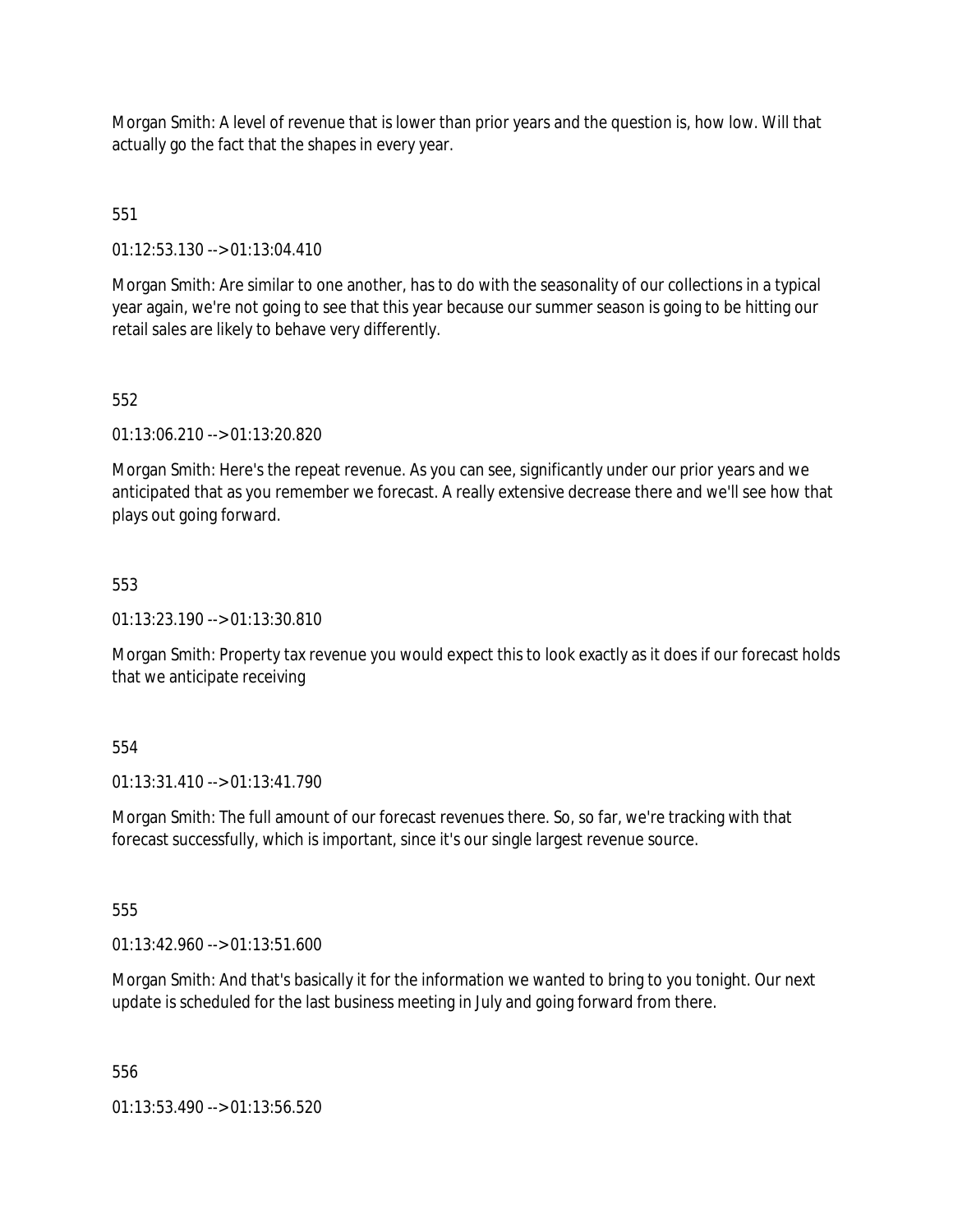Morgan Smith: Be happy to answer any questions. Great.

## 557

01:13:56.550 --> 01:14:06.330

Leslie Schneider: Thank you very much. Sure. Appreciate that. And it's great to see that we're sort of that we have that ability to look forward and that we're so far we're tracking with that.

## 558

01:14:08.130 --> 01:14:10.590

Morgan Smith: Yeah, and I don't want to. I don't want to put too much.

## 559

01:14:11.400 --> 01:14:21.750

Morgan Smith: Comfort in that it's it's simply four weeks more information. And as you'll recall from our previous discussions, some of our revenue trends have a significant lag. So those of us who

## 560

01:14:22.200 --> 01:14:34.650

Morgan Smith: Are really in the in the details in our finance department and I count myself and Ellen in this are really kind of waiting for another 30 to 60 days to pass to see how that some of those timing legs play through

## 561

01:14:35.070 --> 01:14:37.770

Leslie Schneider: Right. Great. Well, thank you very much.

## 562

01:14:38.790 --> 01:14:39.960

Leslie Schneider: I don't see any hands.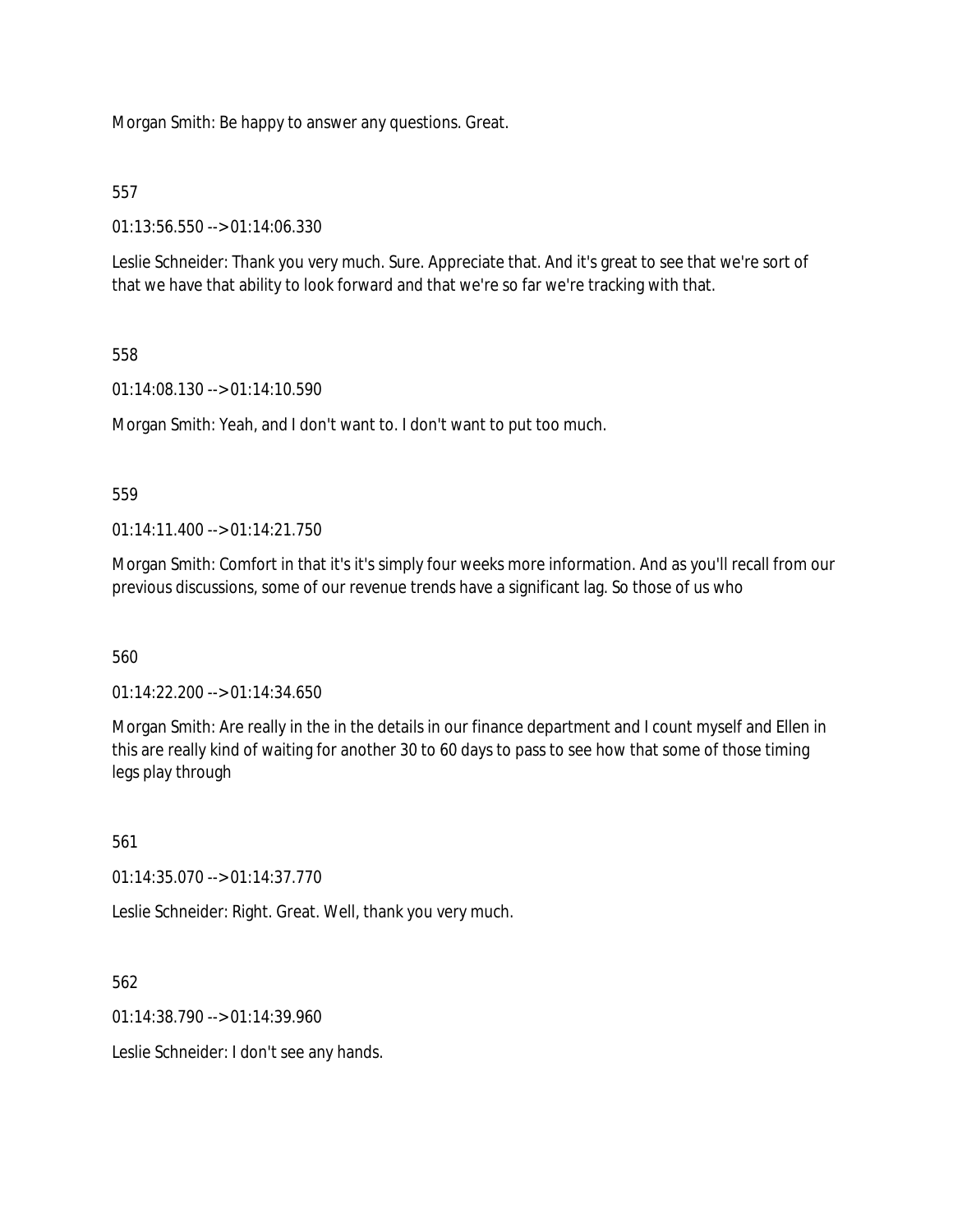01:14:39.960 --> 01:14:57.270

Leslie Schneider: Raised for questions. So with that, I think we can move on to item six be set right or so this is ordinance number 2020 dash 14 related to 20 21st quarter budget and updated capital improvement plans plan amendments.

564

01:14:58.740 --> 01:15:08.340

DeWayne Pitts: Good evening Council doin pits finance director, the agenda item in your packet this evening is a revised first quarter budget amendment that was already discussed with you on June 9

565

01:15:09.210 --> 01:15:24.180

DeWayne Pitts: There's a total of eight items for your consideration tolan a little under 1.7 million in adjustments all these items were approved in previous council meetings and recovered in the June 9 meeting, the only outstanding issue.

566

01:15:25.440 --> 01:15:36.360

DeWayne Pitts: On June 9 was the additional or final decision on how to proceed with the eagle harbor to project, which was decided last week on June 23 without I'm happy to answer any questions you might have.

567

01:15:38.490 --> 01:15:39.300

Leslie Schneider: Thank you doing

568

01:15:40.680 --> 01:15:42.750

Leslie Schneider: Deputy Mayor. You have a question.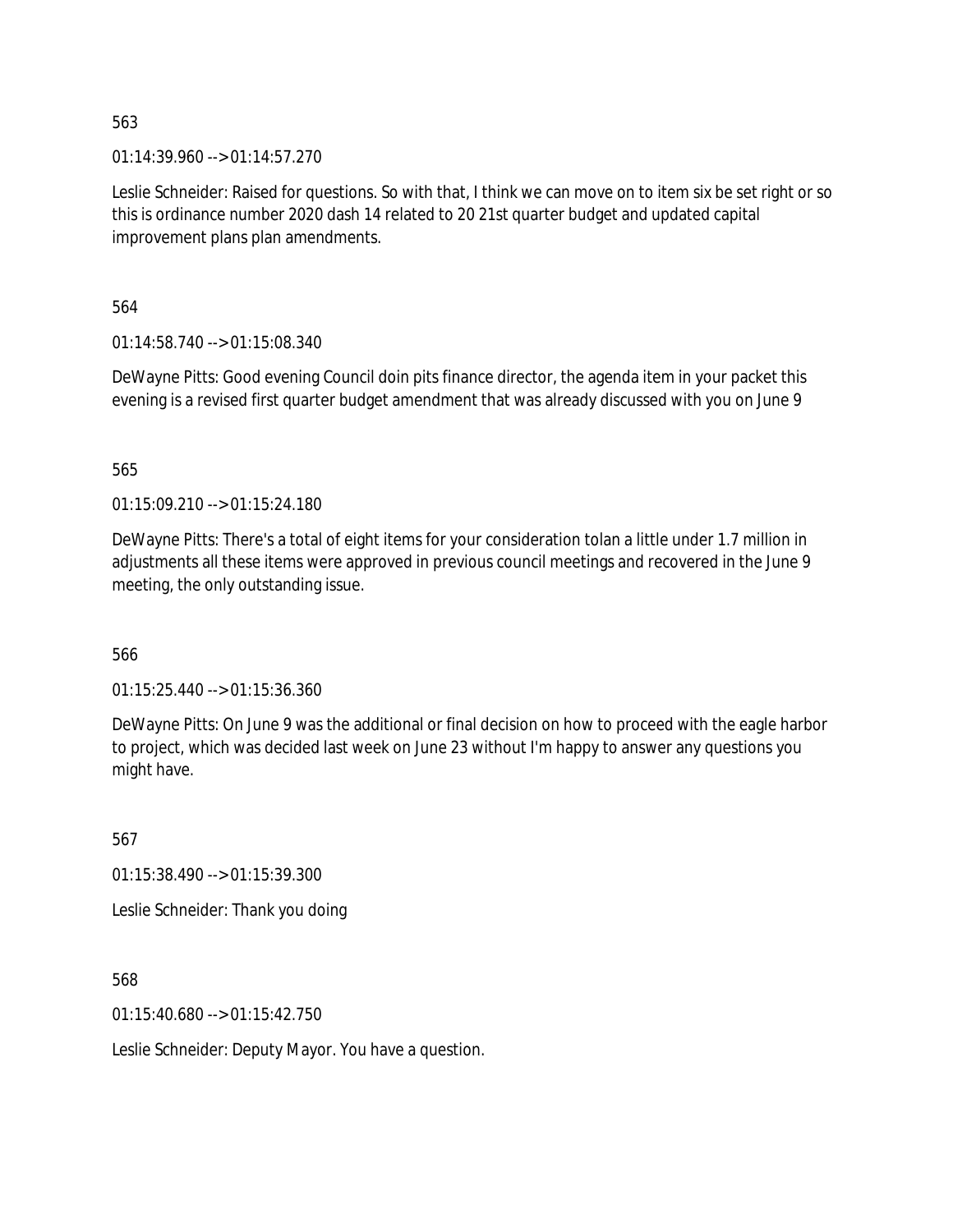01:15:43.710 --> 01:15:44.850

Rasham Nassar: I was going to put the motion on the

570

01:15:44.850 --> 01:15:45.390

Floor.

571

01:15:46.440 --> 01:15:59.850

Rasham Nassar: I moved to Florida for approval of the consent agenda on July 14 2020 ordinance number 2020 14 and the accompanying exhibit a amending the city 2020 modified budget and the related 2019 to 2024 update to the capital improvement plan.

572

01:16:01.290 --> 01:16:03.000

Leslie Schneider: Great, thank you. We have a second from

573

01:16:03.000 --> 01:16:04.290

Leslie Schneider: COUNCILMEMBER deets.

574

01:16:05.670 --> 01:16:07.710

Leslie Schneider: Is there any further discussion.

575

01:16:09.780 --> 01:16:11.880

Leslie Schneider: All right. All those in favor please say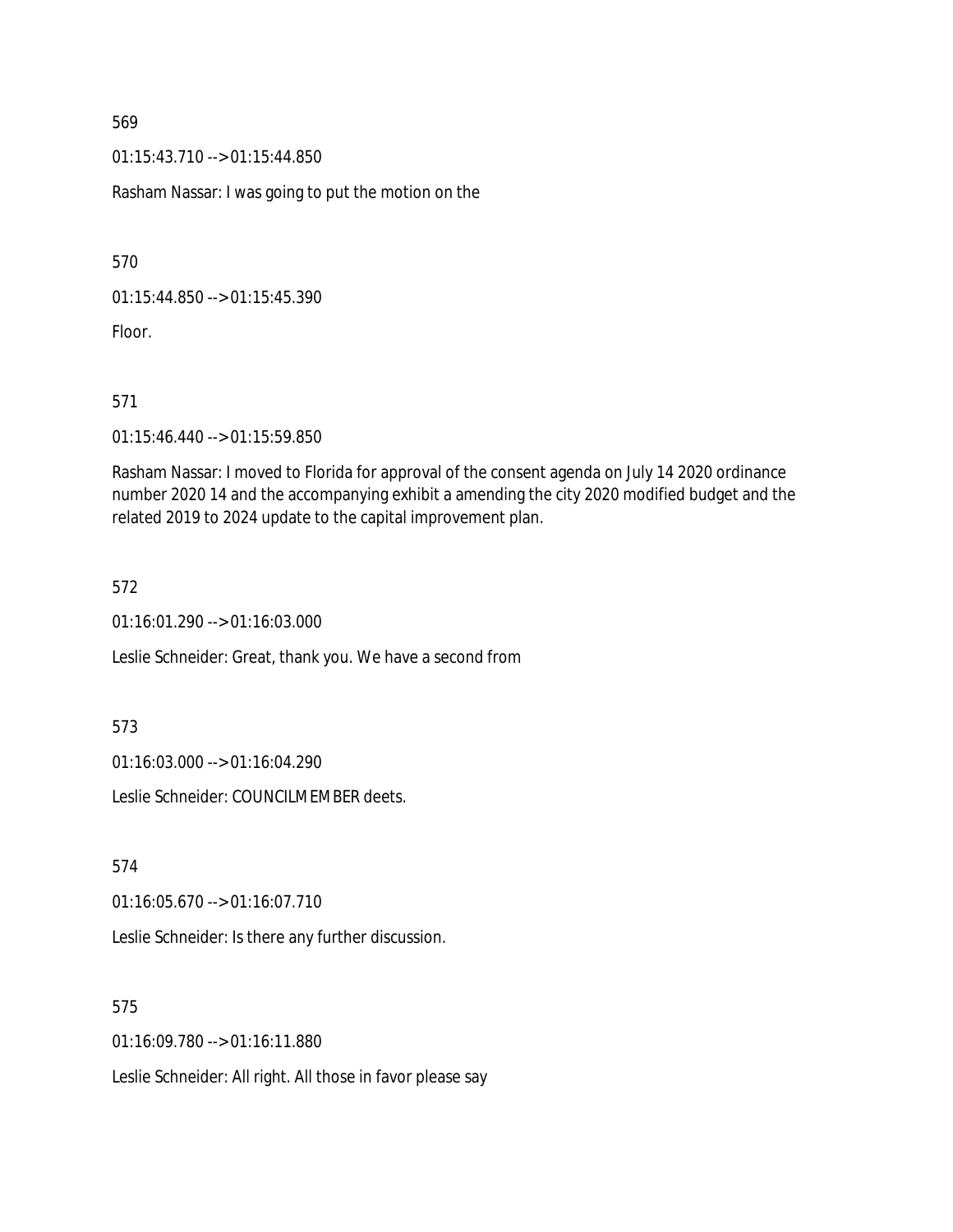576 01:16:12.450 --> 01:16:12.810 Hi.

577

01:16:15.000 --> 01:16:15.690

Leslie Schneider: And

578

01:16:16.050 --> 01:16:16.890

Any opposed.

579

01:16:19.170 --> 01:16:22.290

Leslie Schneider: All right, thank you. Doing that passes unanimously, okay.

580

01:16:22.350 --> 01:16:23.010

DeWayne Pitts: See you later.

581

01:16:23.430 --> 01:16:24.210

Leslie Schneider: All right. Thank you.

582

01:16:25.860 --> 01:16:33.480

Leslie Schneider: Okay, we are going on to item six, see this is cost allocation methodology overview for budget preparation.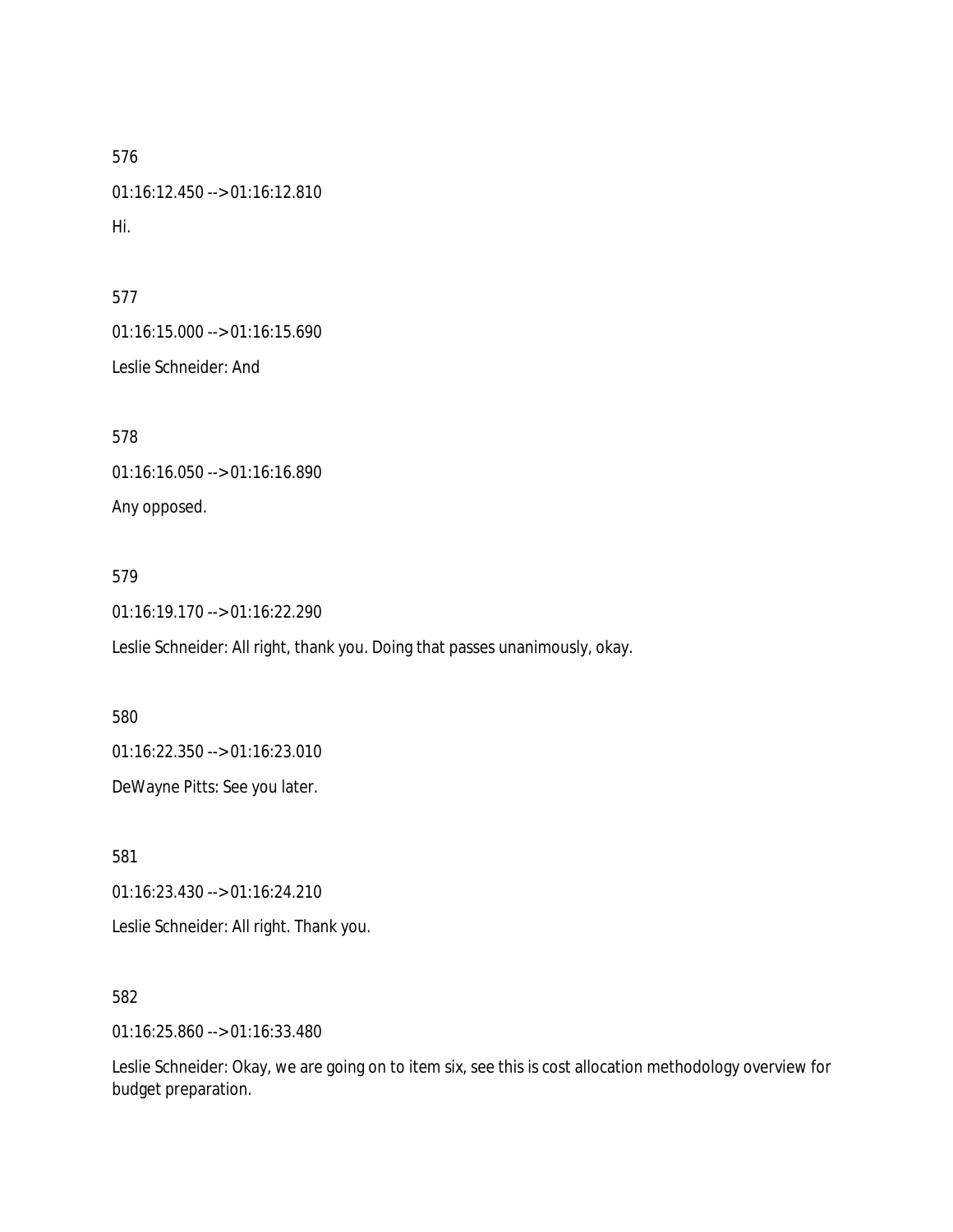01:16:34.980 --> 01:16:37.320

Leslie Schneider: And again with finance welcome Kim.

#### 584

01:16:37.950 --> 01:16:45.150

Kim Dunscombe: Hi, thank you. Good evening, Council Kim done scum budget manager. I'm going to go ahead and share my screen. Everyone's ready for that.

585

01:16:55.530 --> 01:16:58.020

Kim Dunscombe: Okay. Can everyone see my screen. Yes.

586

01:16:58.350 --> 01:16:59.400

Leslie Schneider: We can. Thank you.

#### 587

01:16:59.460 --> 01:17:04.890

Kim Dunscombe: Okay, great. So tonight I'm here to discuss our cost allocation methodology for our next biennium budget.

## 588

01:17:05.490 --> 01:17:11.400

Kim Dunscombe: First, I'm going to talk about our overall budget calendar and then I'm just going to dive straight into defining cost allocation.

589

01:17:11.850 --> 01:17:17.280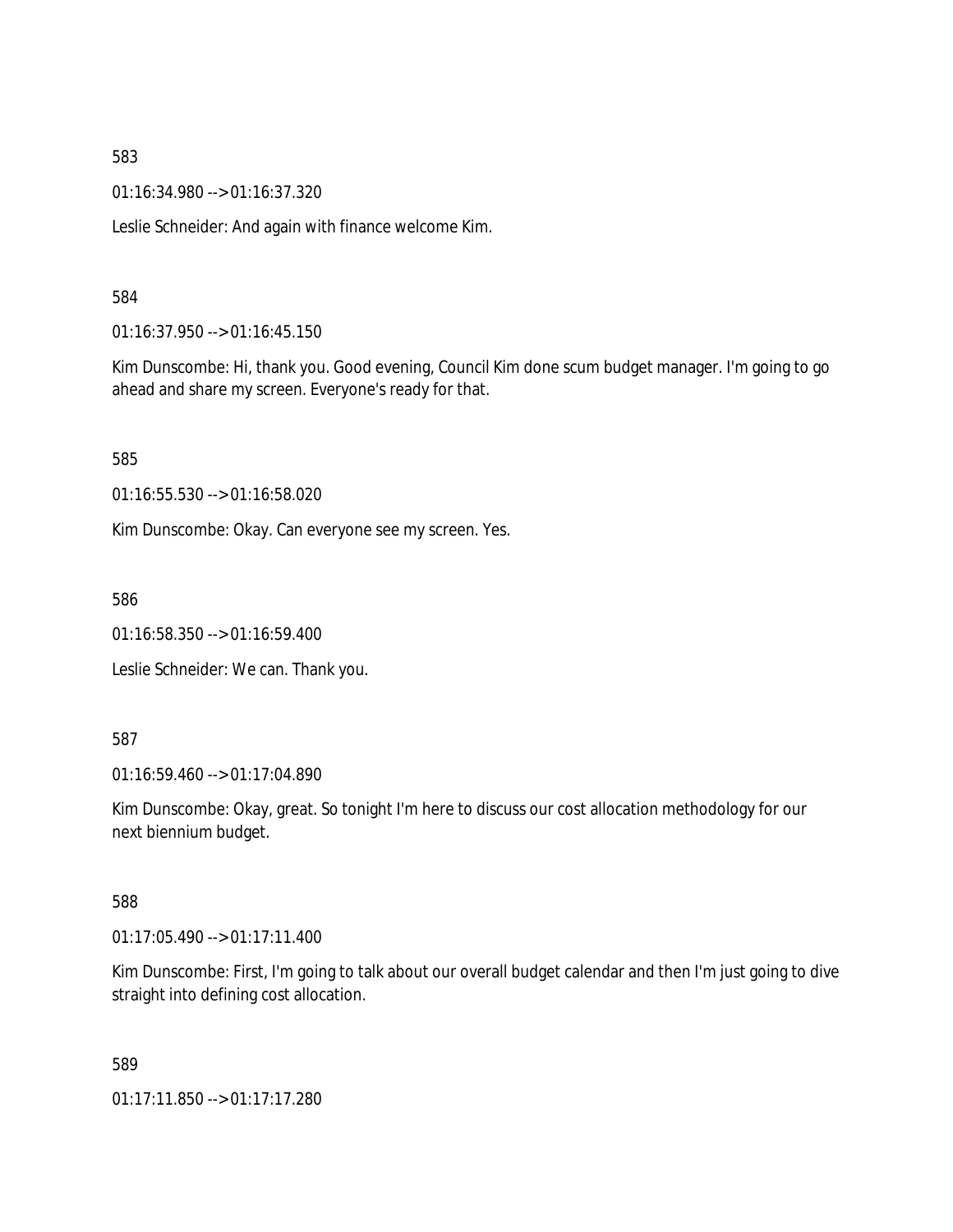Kim Dunscombe: And then talk for a couple minutes about what types of expenses we allocate here at the city and then

# 590

01:17:17.940 --> 01:17:33.360

Kim Dunscombe: I'll lead us through a couple of personnel examples because that is the largest expense that we allocate I'll touch on shared services and then the most exciting parts will compare our preliminary 2021 allocations to our current allocations.

# 591

01:17:34.380 --> 01:17:38.190

Kim Dunscombe: So please feel free to stop me along the way. Or you can wait until the end up to you.

# 592

01:17:42.480 --> 01:17:52.230

Kim Dunscombe: Okay, so our CP discussions have already started with a public works director Chris was Vicki on tonight we are here, focusing on our cost allocation plan and financial policies.

# 593

01:17:52.740 --> 01:17:57.750

Kim Dunscombe: And both of these items are pivotal to our budget development and they require your acceptance.

# 594

01:17:58.500 --> 01:18:05.820

Kim Dunscombe: Through the summer stuff is going to work hard at building a balanced budget and then on sep tember 22nd will present the proposed budget to Council.

# 595

01:18:06.360 --> 01:18:15.090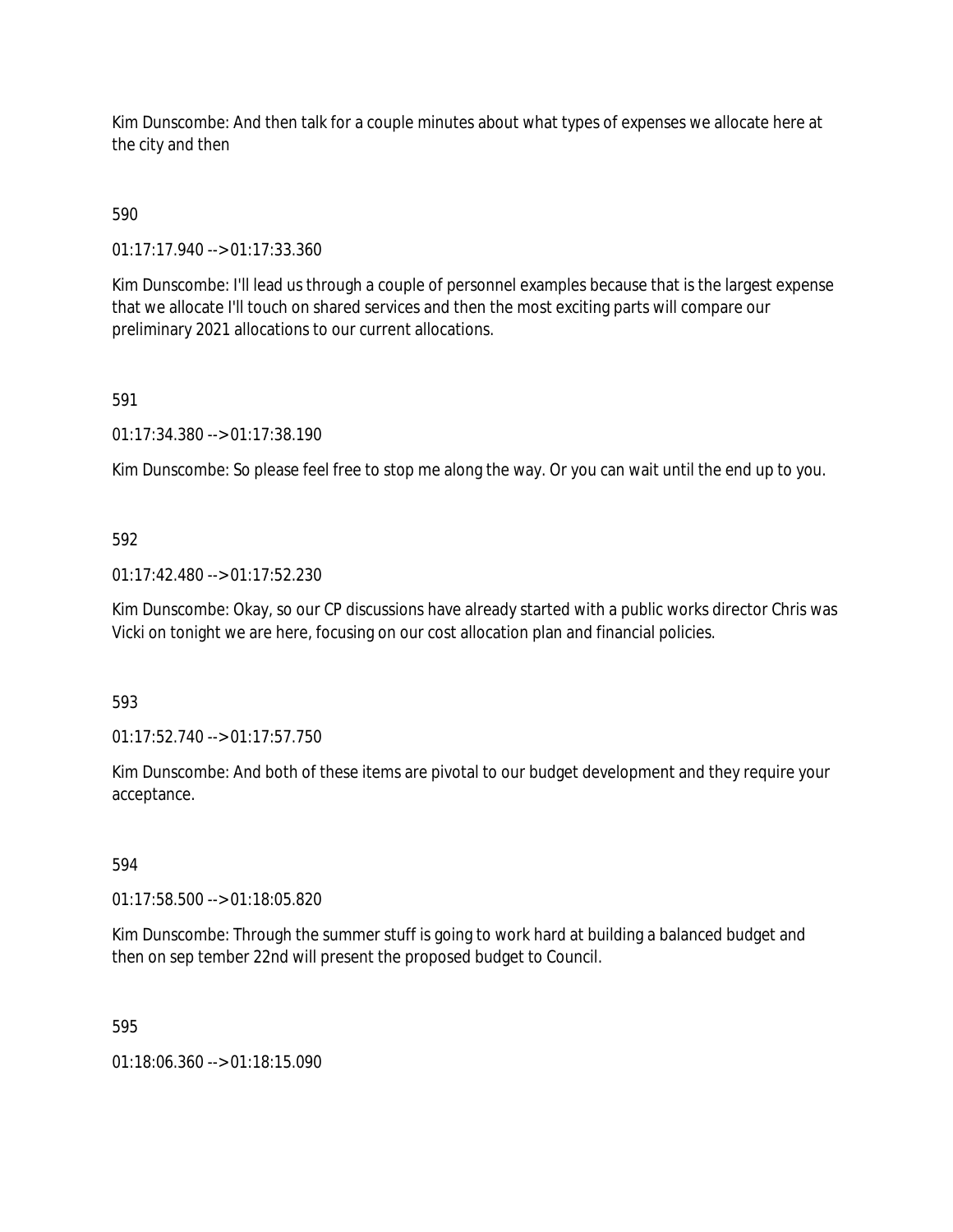Kim Dunscombe: And then over the next couple of months, October and November, we'll see each other a lot. And we'll continue our budget discussions and conduct all required hearings.

596

01:18:16.140 --> 01:18:24.180

Kim Dunscombe: And then finally we'll adopt a budget, we usually target for the city council meeting before Thanksgiving break, which is November 24 this year.

597

01:18:26.910 --> 01:18:28.380

Leslie Schneider: Excuse me, Kim for just a second.

598

01:18:29.610 --> 01:18:37.770

Leslie Schneider: Deputy Mayor. You've, you've got your hand up and I wasn't sure if you had a question that you wanted to have answered. Now, or if that was just a remnant. Okay.

599

01:18:40.320 --> 01:18:42.120

Leslie Schneider: All right, thank you. Kim. Please proceed.

600

01:18:42.600 --> 01:18:43.110

Alrighty.

601

01:18:45.420 --> 01:18:58.200

Kim Dunscombe: Okay, so what is cost allocation cost allocation is simply defined as the fair and equitable distribution of shared expenses across funds departments projects, whatever is applicable to your entity.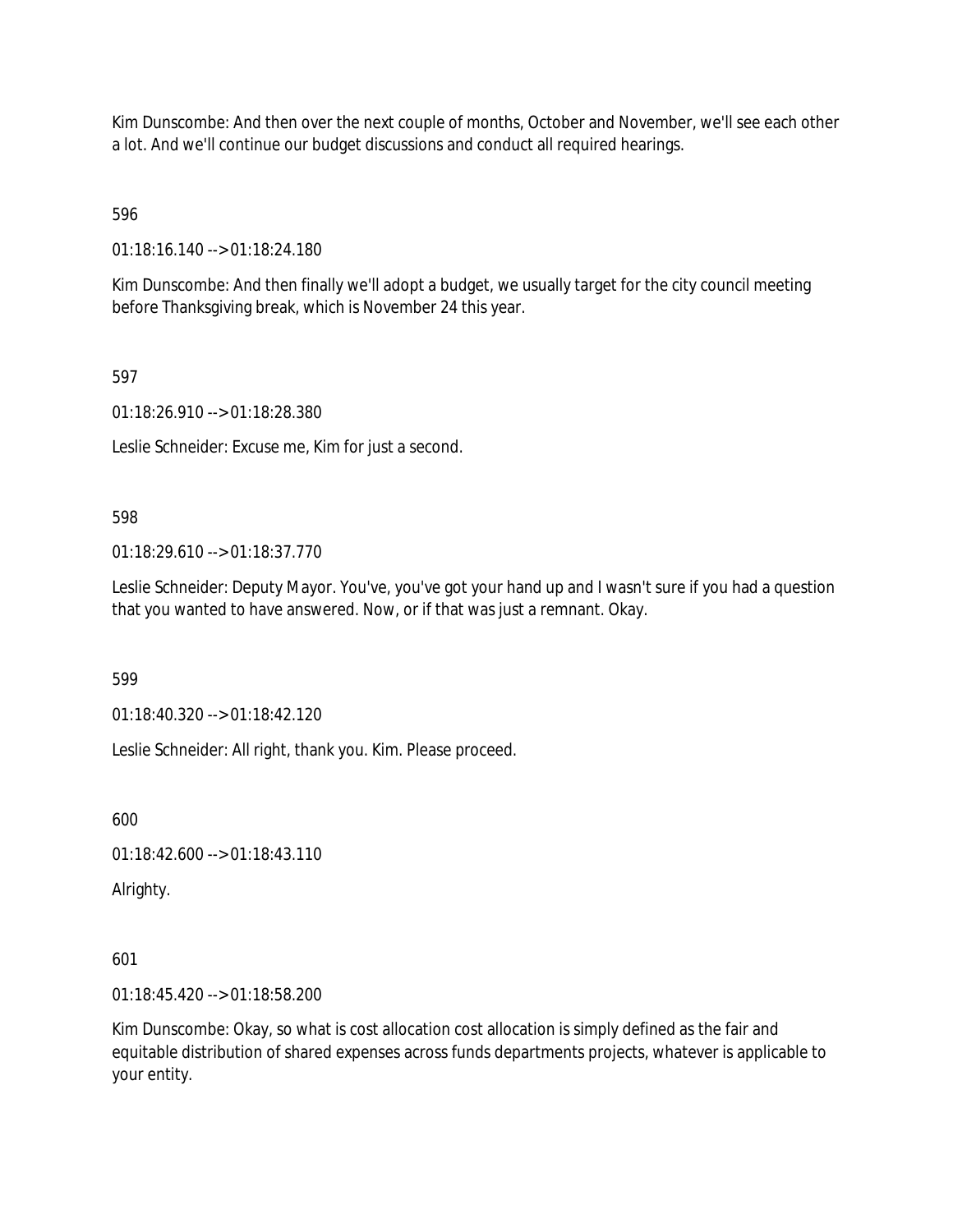01:18:58.830 --> 01:19:11.040

Kim Dunscombe: So at the end of the plan, what I want to achieve is to identify shared costs. Analyze the cost drivers and find quantitative data that supports the distribution of those costs across the funds.

603

 $01:19:11.850 \rightarrow 01:19:15.660$ 

Kim Dunscombe: These are policy choices and we follow best management practices.

604

01:19:16.320 --> 01:19:26.040

Kim Dunscombe: By seeking quantitative data, whenever we can, and we look at each position or shared service costs separately and we determine the most appropriate basis for that allocation.

605

01:19:26.880 --> 01:19:34.530

Kim Dunscombe: We apply this concept, the same manner across all of our city funds we update it often. And we have it very well documented.

606

01:19:38.430 --> 01:19:49.890

Kim Dunscombe: So what do we allocate here at the city we mainly allocate salaries and benefits. We do have allocations for Inner fund rent and insurance and to a much lesser extent, we have a handful of shared operating expenses.

607

01:19:54.840 --> 01:20:02.280

Kim Dunscombe: So talking about salary and benefit allocations. It's easier to start this conversation if I kind of separate the positions into department.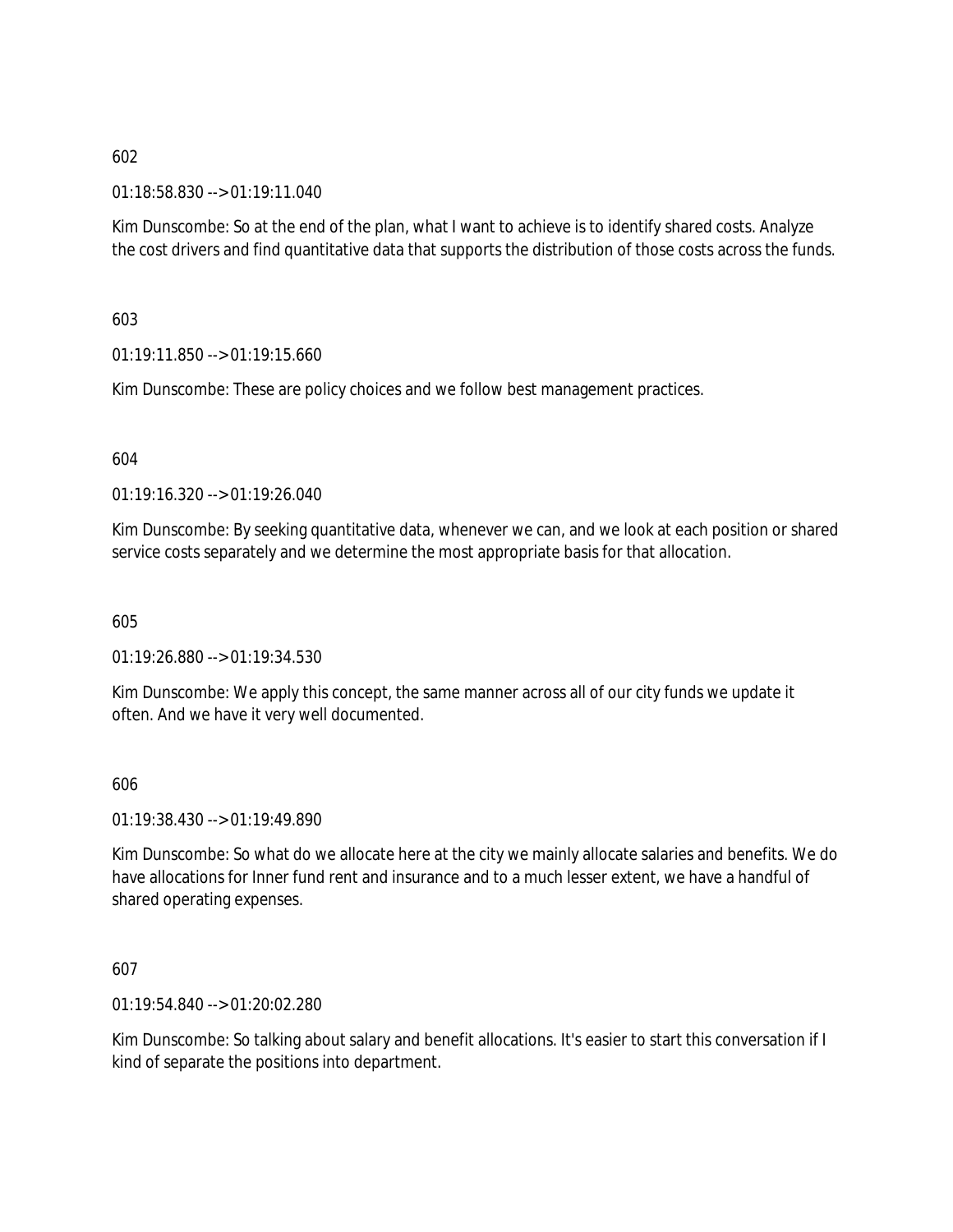01:20:02.760 --> 01:20:09.570

Kim Dunscombe: And that's not necessarily because we work in silos, but because the cost drivers of the work are relatively the same

609

01:20:10.170 --> 01:20:21.240

Kim Dunscombe: So for our planning and community development and our public works department. They have a mix of direct charging two projects and also using their derived allocations.

610

01:20:21.960 --> 01:20:26.100

Kim Dunscombe: The planning department labor is merely a function of our building and Development Services fund.

# 611

01:20:26.700 --> 01:20:35.850

Kim Dunscombe: Their allocations are based on types of permits issued field inspections and development permits, just to name a few. The allocations in this department.

# 612

01:20:36.540 --> 01:20:43.980

Kim Dunscombe: Are provided to us in a memo that comes from our building official and our planning manager and they are reviewed and approved by our

## 613

01:20:44.670 --> 01:20:53.730

Kim Dunscombe: Planning and Community Development Director. So in our public works department. They also have a mix of direct charging to projects and using their derived allocations.

614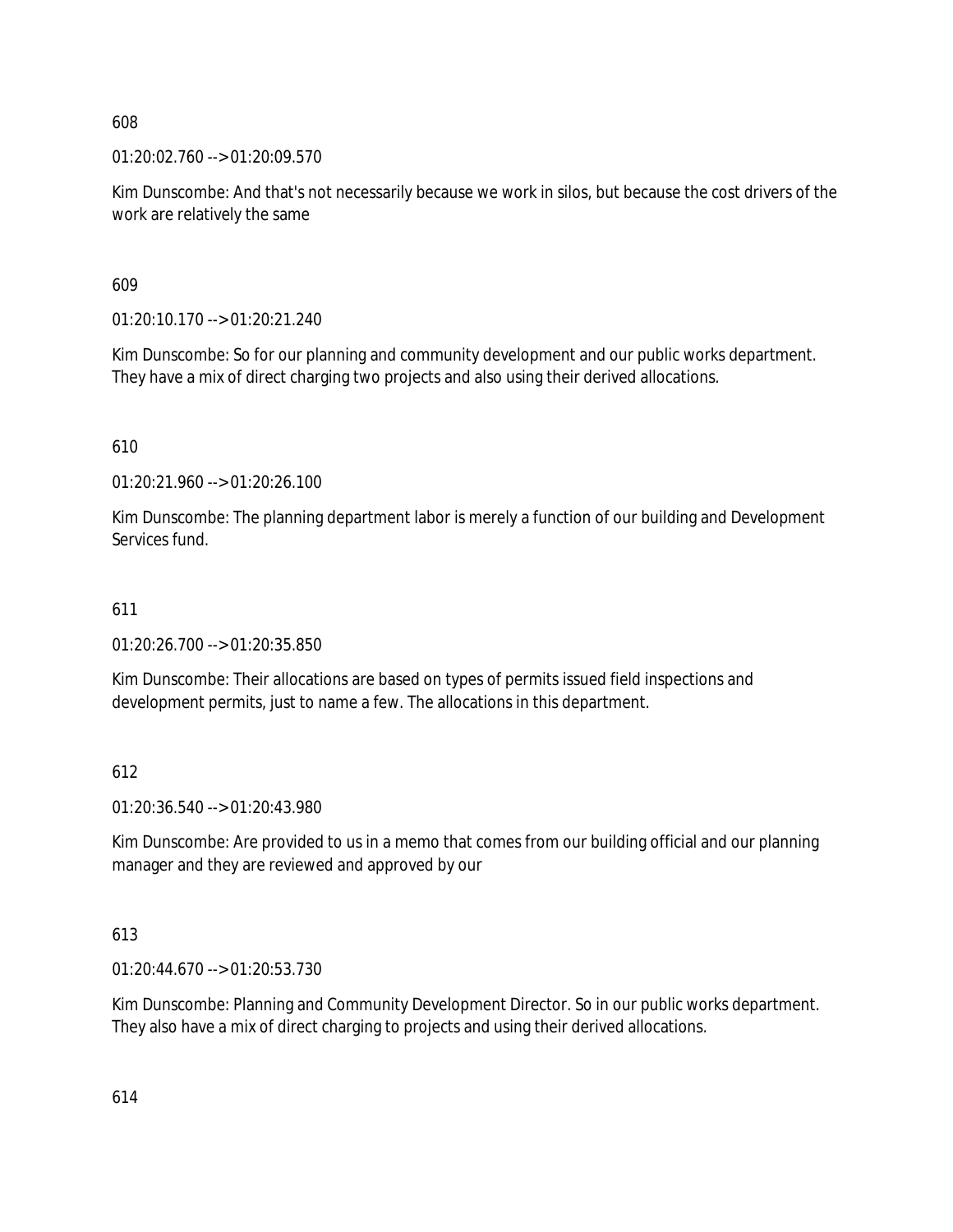01:20:54.150 --> 01:21:02.760

Kim Dunscombe: operations and maintenance and direct charge their time through our work order system. The work orders are created for like a specific activity or a task.

## 615

01:21:03.240 --> 01:21:14.700

Kim Dunscombe: Like filling potholes or working out at the de Kamp facility or our wastewater treatment plant, but they also do us from time to time. Some of their derived allocations.

## 616

01:21:16.470 --> 01:21:30.090

Kim Dunscombe: The Public Works admin and engineering department or divisions direct charge, most of their time to an operating project or capital project, but they also have overhead type administrative work where they will charge to their allocation.

## 617

01:21:31.290 --> 01:21:46.020

Kim Dunscombe: Executive finance and it personnel are your typical overhead departments and they mainly just use their derived allocations and then city council Municipal Court and public safety direct charge 100% of their salaries and benefits to the general fund.

## 618

01:21:50.670 --> 01:22:00.510

Kim Dunscombe: Okay, so to get into our first example I always choose our accounts payable position because I have a feeling that everybody kind of already understands what this work really entails.

## 619

01:22:01.020 --> 01:22:17.040

Kim Dunscombe: So what we do is we sit down with the employee and their supervisor and we quantify their time on a weekly, monthly, and or yearly basis. So for this particular position, it was determined that 72% of this employees time was spent booking AP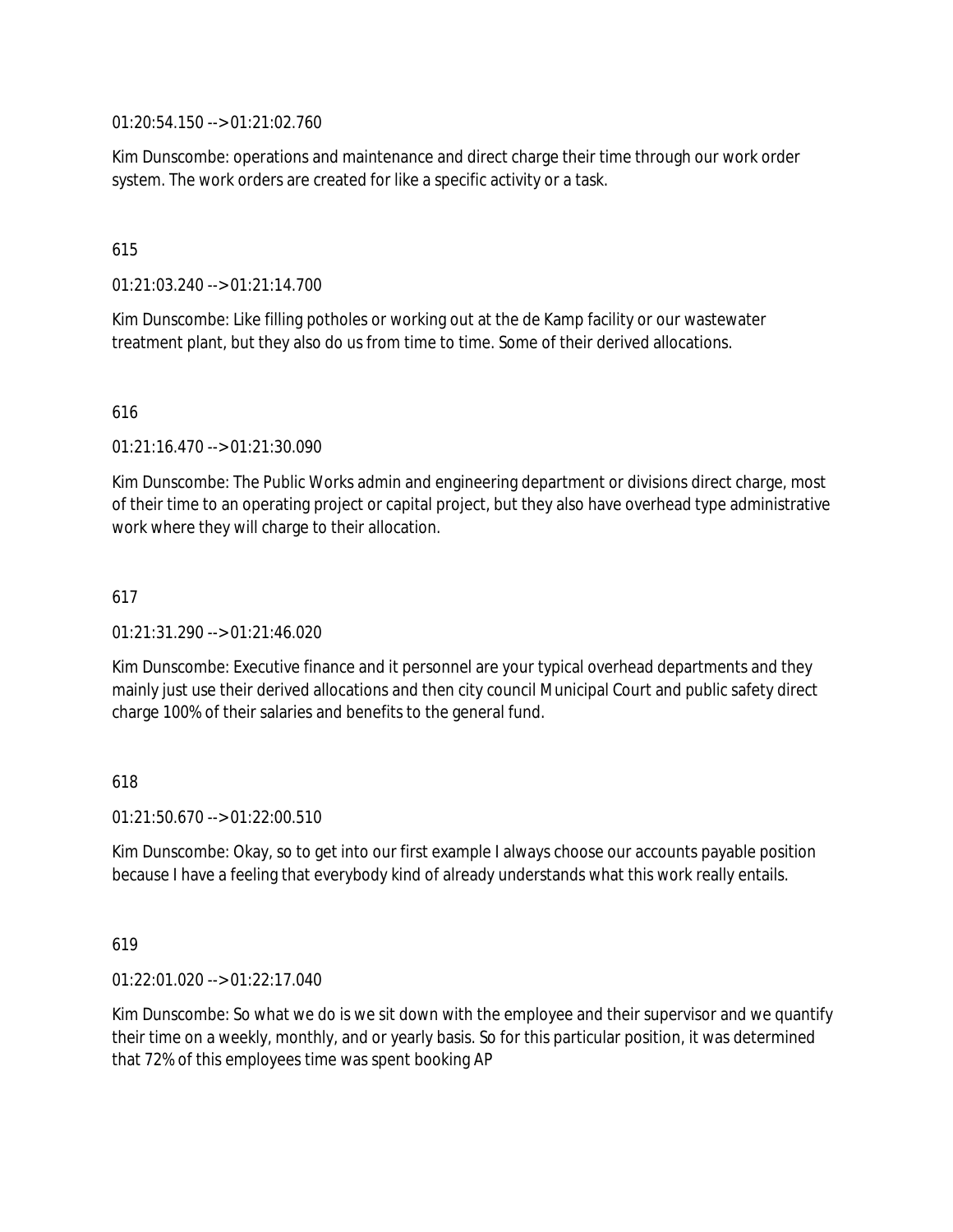01:22:17.700 --> 01:22:27.240

Kim Dunscombe: So what that means is that 72% of their salaries and benefits will be allocated by fund according to a three year average count of AP vouchers by fund.

621

01:22:28.380 --> 01:22:37.950

Kim Dunscombe: So this position also is the backup to the front desk, which opens up their allocation to cash receiving as well as the general customer service allocation.

## 622

01:22:39.630 --> 01:22:45.210

Kim Dunscombe: And then also the employee that currently fills this position is really smart and talented.

## 623

 $01:22:45.660 \rightarrow 01:23:00.510$ 

Kim Dunscombe: And so they also spend some of their time on an annual basis booking all the journal entries and completing schedule nine which is a debt service report that accompanies that cap so 3% of their salaries and benefits is according to an average of debt service.

624

01:23:05.340 --> 01:23:05.550

Leslie Schneider: Okay.

## 625

01:23:05.610 --> 01:23:16.320

Kim Dunscombe: So one of the other examples that I like to choose is from our engineering department these allocations are a little bit more of an art, but we still do have lots of history and allocation bases to count.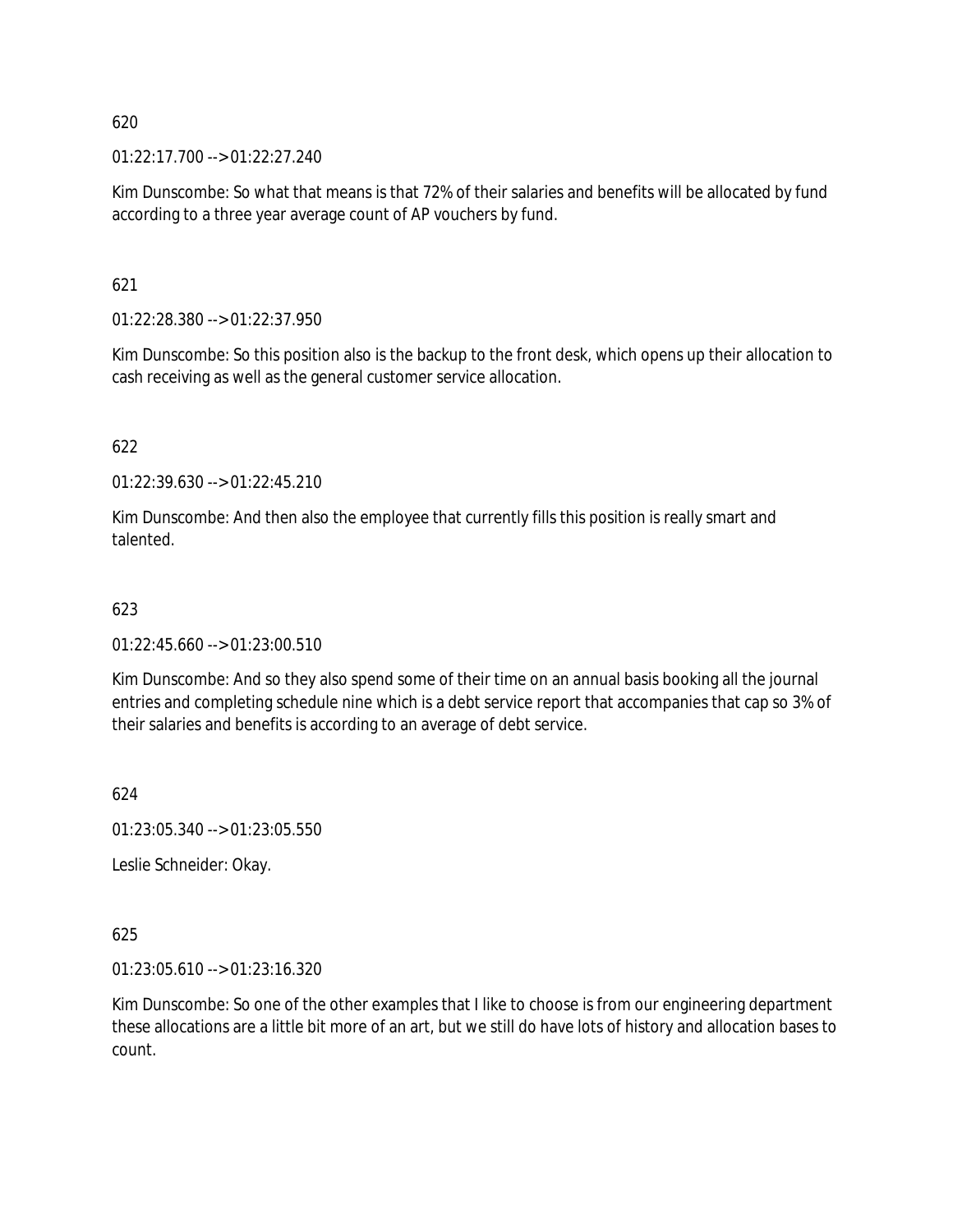01:23:17.520 --> 01:23:29.250

Kim Dunscombe: I will also note here though that these are supplementary. That's the IP is not 100% done for this biennium budget yet. So, these might move as the capital plan changes.

## 627

01:23:30.720 --> 01:23:41.700

Kim Dunscombe: Again will consult with the employee and their supervisor. And for this particular position the current and the currency IP. It was determined that the employee would work 40% of their time on capital projects.

## 628

01:23:42.240 --> 01:23:50.250

Kim Dunscombe: So 15% goes to the tax supported projects and 25% to see what projects. The remaining 60%

## 629

01:23:51.540 --> 01:24:03.090

Kim Dunscombe: Is going to be allocated according to their history of required administrative work as well as operating projects and the current work biennium as well as the work plan for the next biennium.

## 630

01:24:04.110 --> 01:24:14.430

Kim Dunscombe: So these are how the allocations work for engineering department now and for the next biennium. However, there is one little twist to add for that next.

## 631

01:24:14.820 --> 01:24:20.970

Kim Dunscombe: biennium that Christmas Vicki or public works director touched on in one of his last tip briefings.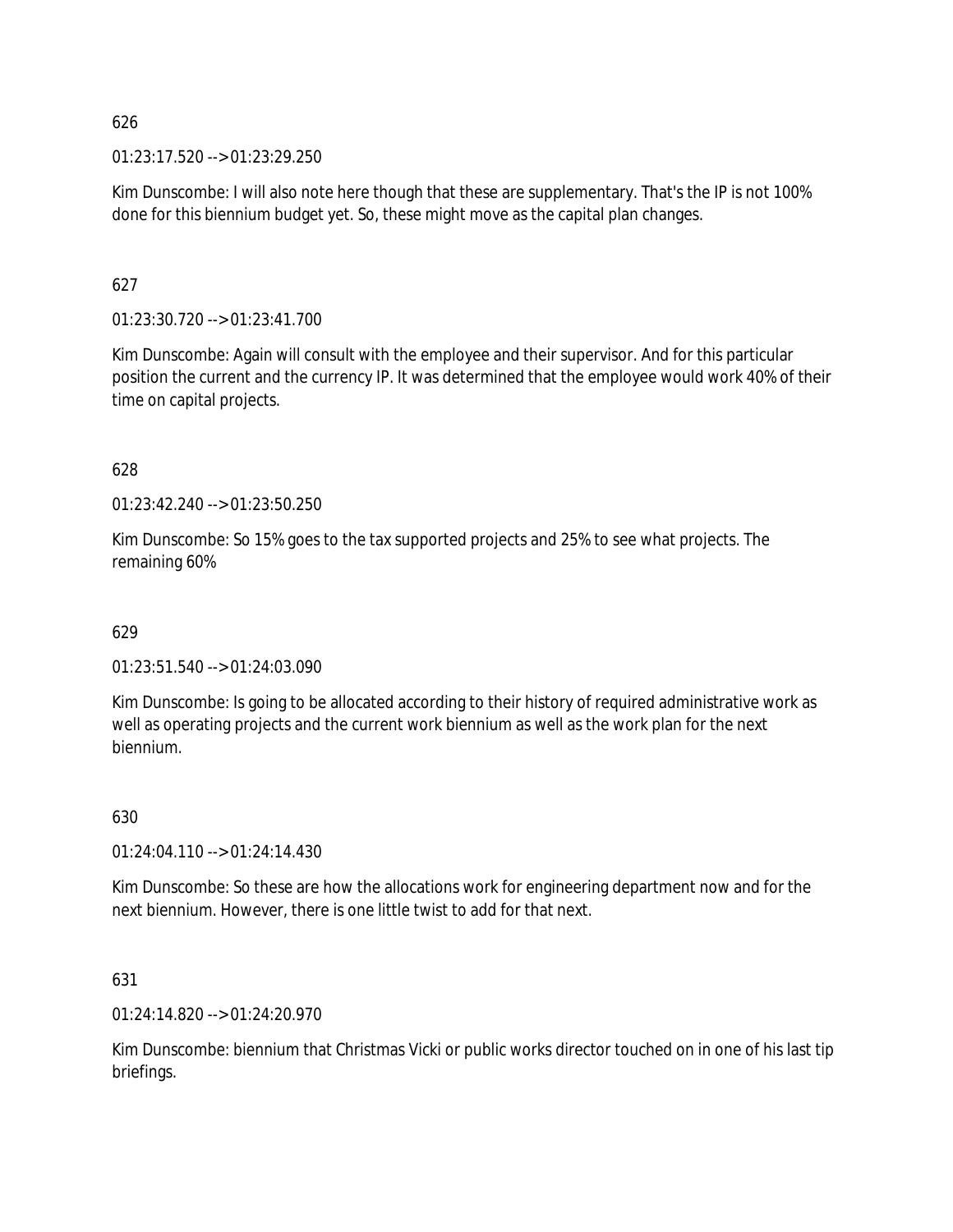01:24:21.540 --> 01:24:30.090

Kim Dunscombe: So in this next plan for capital projects for budgeting, the salary and benefit allocations right down to the capital project level.

633

01:24:30.630 --> 01:24:40.200

Kim Dunscombe: And those capital salaries and benefits will be included in the total project cost and shown in the CFP currently that those salaries and budgets.

634

01:24:41.010 --> 01:24:49.470

Kim Dunscombe: Are salary and benefits, excuse me expenses are budgeted in the correct corresponding fund, but not necessarily down to the project level.

635

01:24:49.830 --> 01:24:58.770

Kim Dunscombe: And this will be a little bit more apparent in the next slide or two when I show you a comparison of the 2021 allocations compared to our current allocations.

636

01:25:04.260 --> 01:25:13.110

Kim Dunscombe: Okay. Shared Services interface rent and insurance. So for rent. Here we're allocating the depreciation of our shared facilities.

637

01:25:13.620 --> 01:25:26.160

Kim Dunscombe: The calculation is based on two factors percent of total square footage occupied by each department in our shared facilities and how those fit within the department are allocated by fund.

638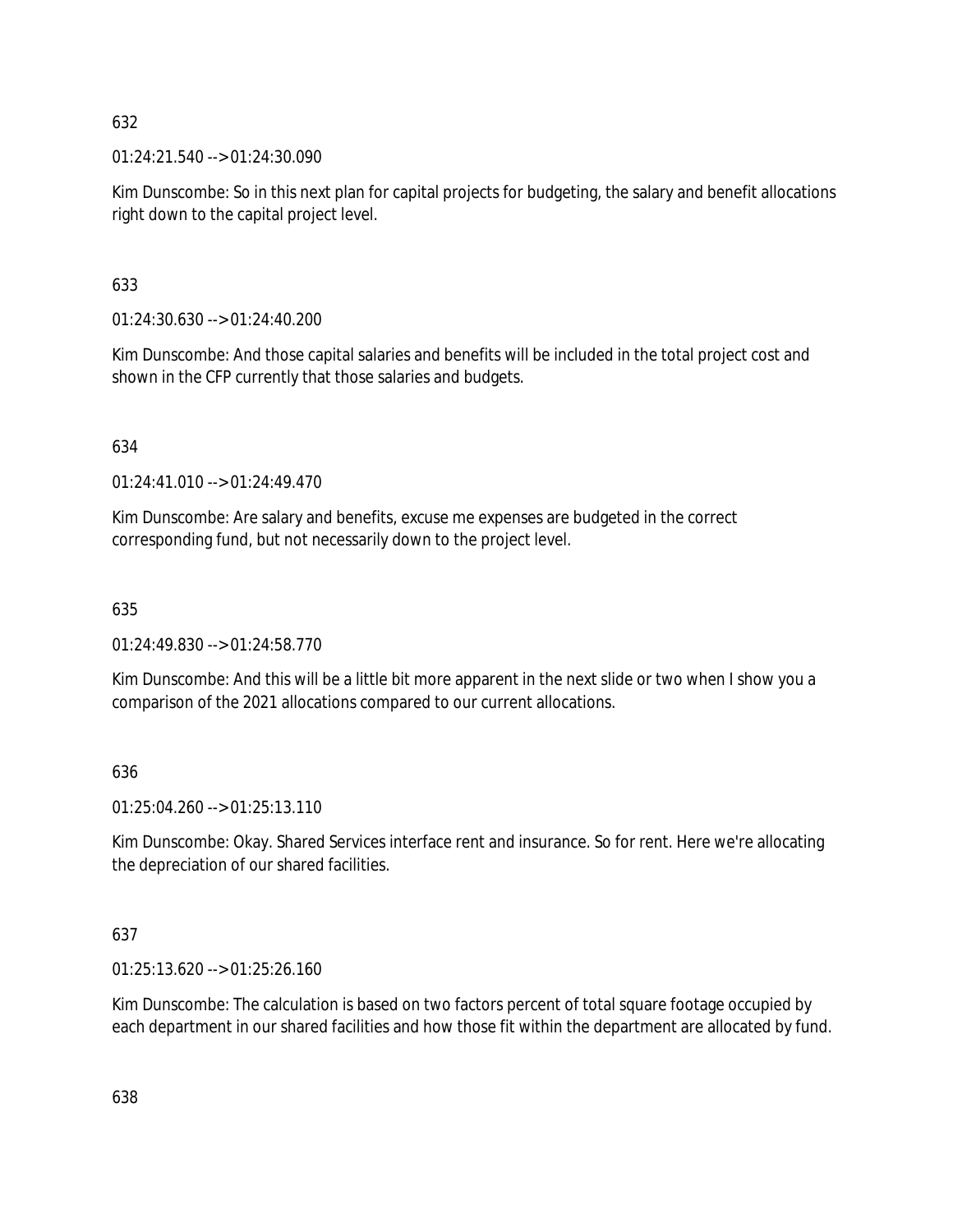01:25:27.510 --> 01:25:36.930

Kim Dunscombe: For insurance. We have a few other allocations Washington State Auditor's Office states that leading practice factors to use for insurance allocations.

## 639

01:25:37.380 --> 01:25:50.670

Kim Dunscombe: Are number of f t claims or loss history square footage property values of items insured and other risk factors. And so we use the majority of all those when we calculate our allocation.

640

01:25:54.960 --> 01:25:57.330

Kim Dunscombe: So how did all of this turned out for this year.

## 641

01:25:58.890 --> 01:26:07.050

Kim Dunscombe: So looking at the preliminary results, how the 2122 cost allocation plan compared to this years here are our biggest takeaways.

## 642

01:26:07.650 --> 01:26:21.060

Kim Dunscombe: The overhead departments. Their allocations are steady and stable across funds. The shift that we see here towards the general fund is due to the planning department focusing on long range topics such as affordable housing.

## 643

01:26:22.560 --> 01:26:33.780

Kim Dunscombe: And then, of course, new for this year. This is where we'll see that difference of the capital projects at the capital project level instead of just the fund. So you can see that additional three f t

644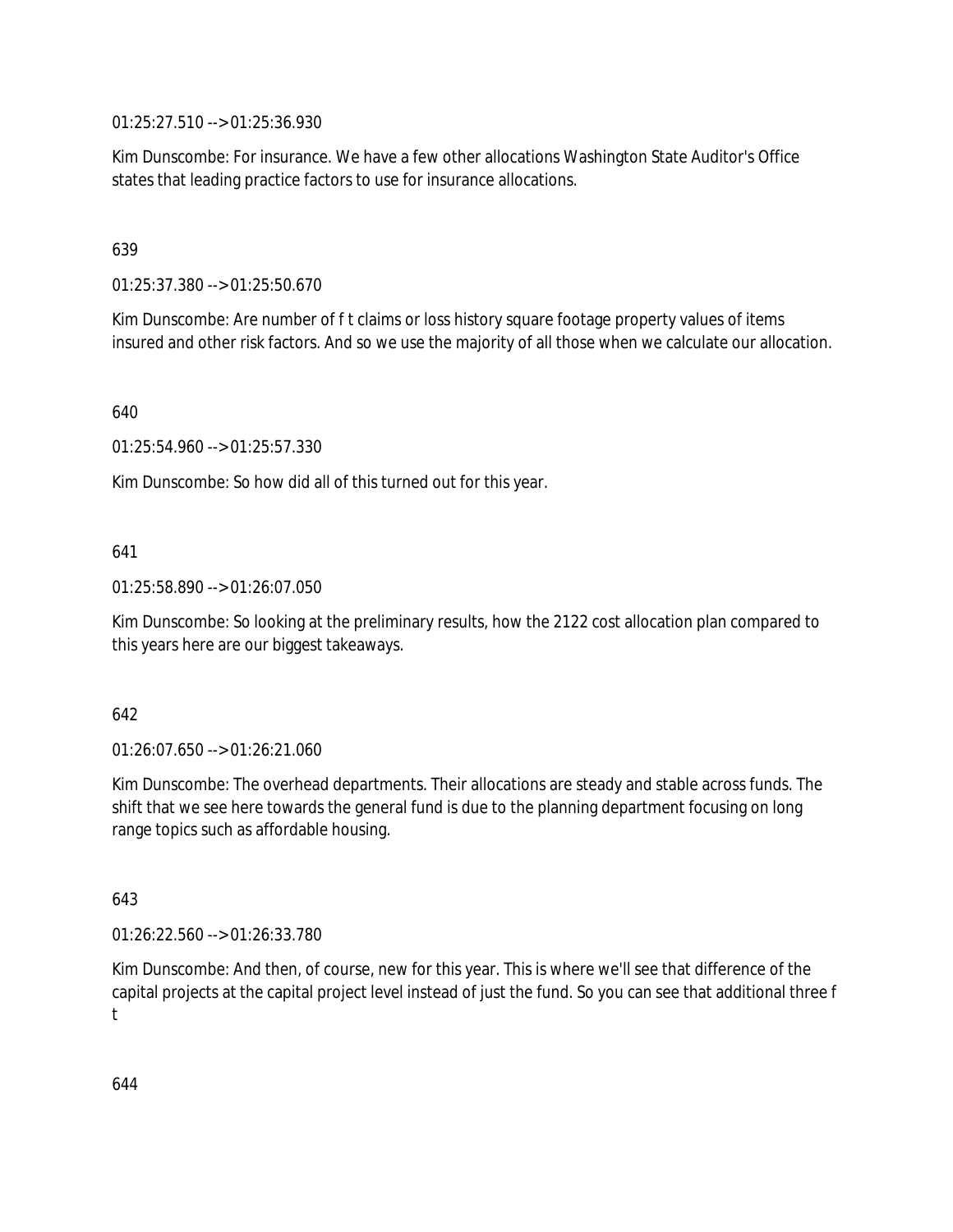01:26:34.590 --> 01:26:46.740

Kim Dunscombe: And these are for tax supported projects, the capital F T for the utility funds are already mixed in with the operating f t of the other notable shift here is

## 645

01:26:47.940 --> 01:26:57.030

Kim Dunscombe: A slight move in our own em department towards the stormwater fund. So over the past couple of years, we've had a few retirements in the OEM division.

646

01:26:57.720 --> 01:27:06.180

Kim Dunscombe: Specifically in our water crew. So we've had to do some succession planning there. So our swim crew was backfield for our water crew.

## 647

01:27:06.600 --> 01:27:20.700

Kim Dunscombe: And now our swim crew was able to move back to their normal, regular operations. And we also just kind of have a grilling swim infrastructure development impacts our stormwater fund and we have increased regulatory requirements to meet

## 648

 $01:27:25.290 \rightarrow 01:27:27.750$ 

Kim Dunscombe: This. These are just my talking points. Sorry.

649

01:27:30.090 --> 01:27:32.760

Kim Dunscombe: Okay, so here's the inner fund rent distribution.

650

01:27:33.990 --> 01:27:43.110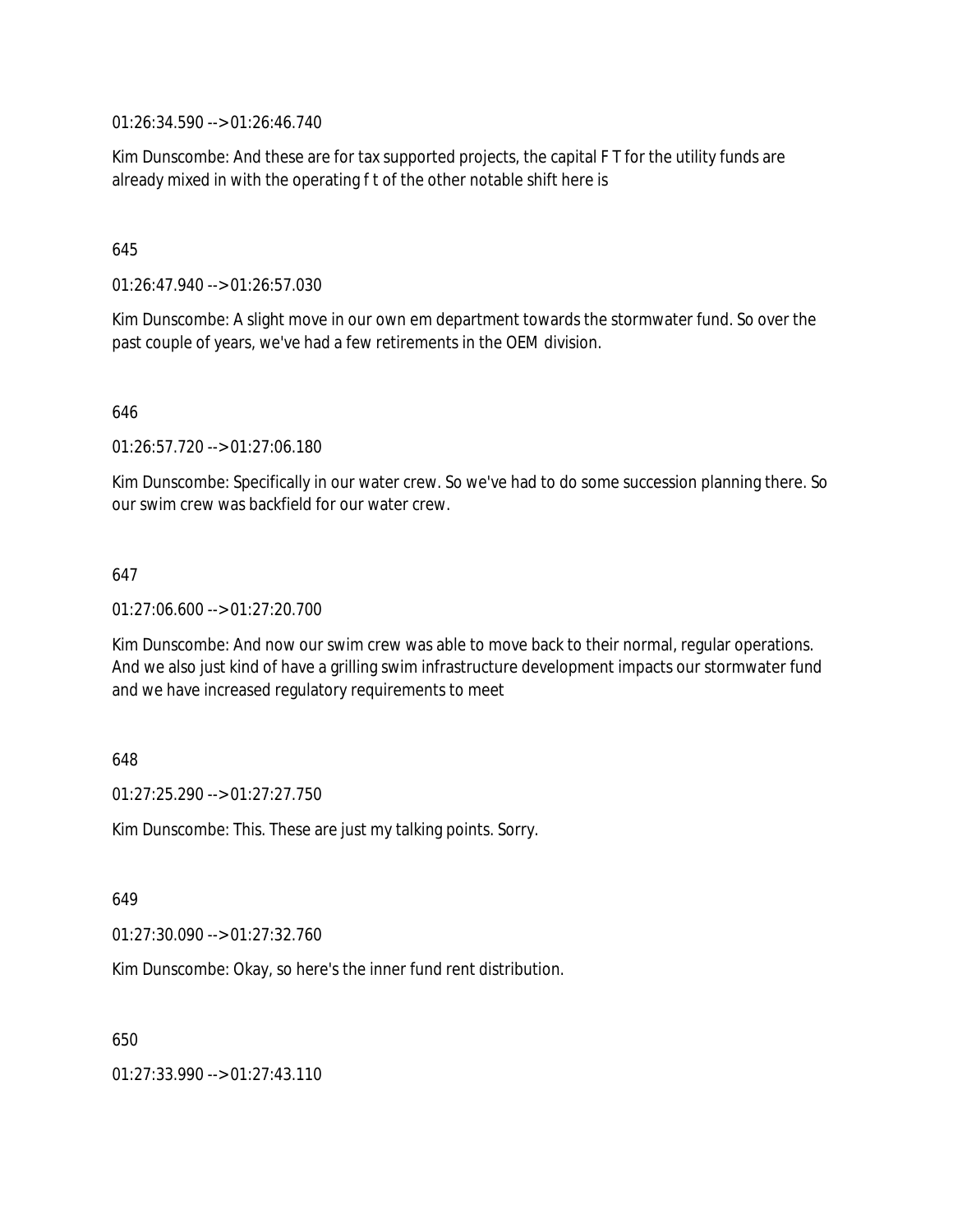Kim Dunscombe: As you can see, there's just a small move towards our tax supported funds and the corresponding decrease in our utility funds not much of a change here.

651

01:27:45.120 --> 01:27:49.470

Kim Dunscombe: And as we expect not much of a change in our insurance distribution, either.

652

01:27:51.060 --> 01:28:08.010

Kim Dunscombe: This allocation is primarily due to liability and 80% of it is based on f t and 20% is based on loss. So unless we see a real major swing and our f t you won't see a real big swing and our insurance distribution is either

# 653

01:28:08.610 --> 01:28:16.260

Kim Dunscombe: And I also just kind of want you to keep in mind that this is the budgeted allocation for the insurance premium payment.

654

01:28:17.550 --> 01:28:34.740

Kim Dunscombe: I am using the exact same data to that I booked the 2020 insurance payment in January to build my budget, but then when January 21 comes along, I will use all updated pertinent information. So this may change when it comes to book the actual

655

01:28:38.520 --> 01:28:43.350

Kim Dunscombe: Um, so here we are just reviewed the overall cost allocation plan and methodology.

656

01:28:44.040 --> 01:28:53.220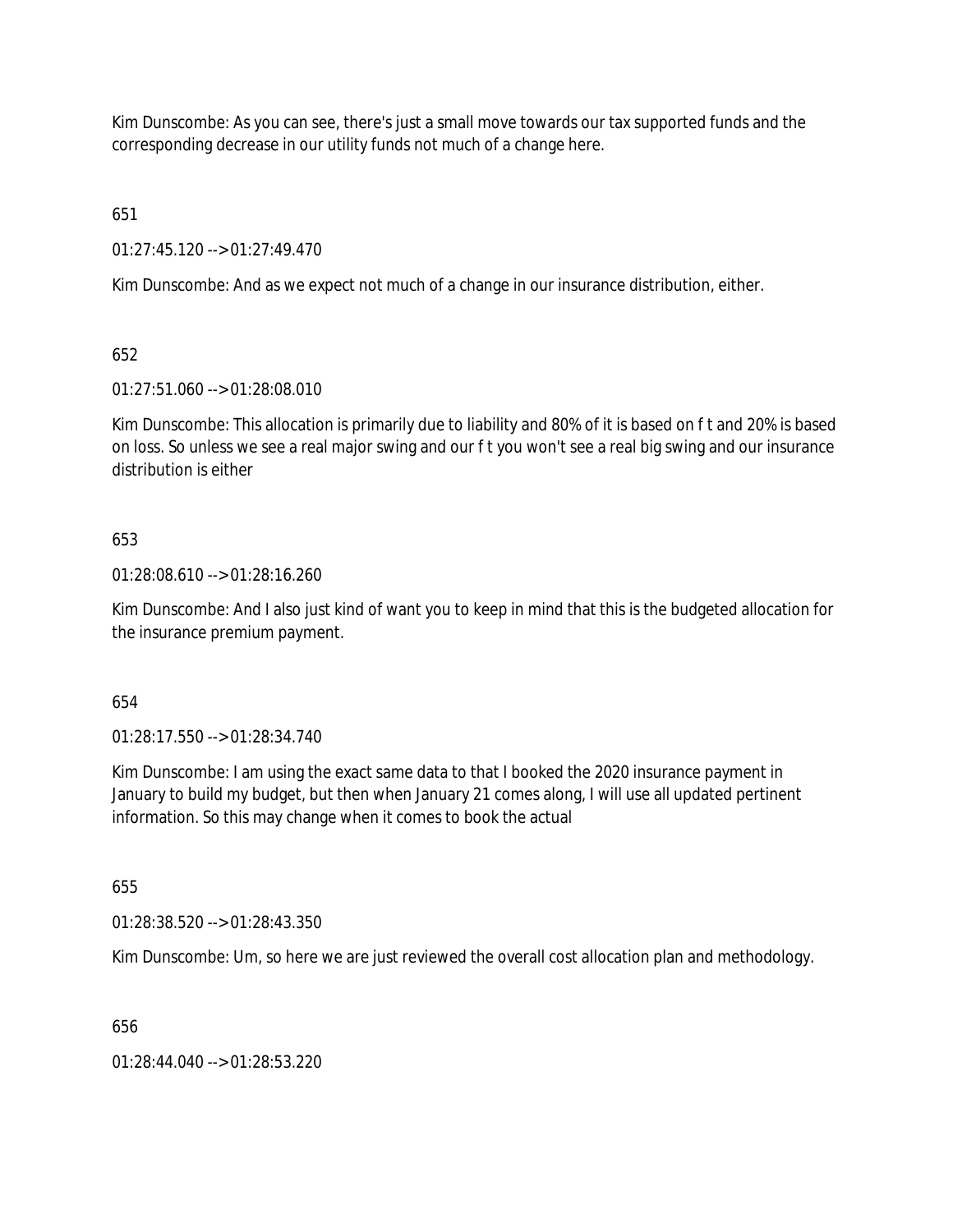Kim Dunscombe: Right now we are since it is the last day of June, we are using this preliminary data to start building our biennium budget tonight. We're here to

657

01:28:53.940 --> 01:29:03.330

Kim Dunscombe: Have your review and answer any of your questions and take any of your guidance and hopefully approve the cost allocation manual so that the staff can continue to move forward and build our budget.

658

01:29:07.140 --> 01:29:11.040

Leslie Schneider: That's all I have. All right. Thank you very much.

659

01:29:13.230 --> 01:29:16.380

Leslie Schneider: I am looking to see if there's any hands up for questions.

660

01:29:22.740 --> 01:29:23.850

Leslie Schneider: COUNCILMEMBER deeds.

661

01:29:26.430 --> 01:29:39.120

Joe Deets: Hi. Sorry, let me get move things around. Hi, Kim. It sounds like the main thing that I'm gathering this change and methodology, because there has been a cost methodology beforehand.

662

01:29:39.720 --> 01:29:45.720

Joe Deets: Is that this is more detailed, like you said, Actually, it's getting down to him to the budget or the project level.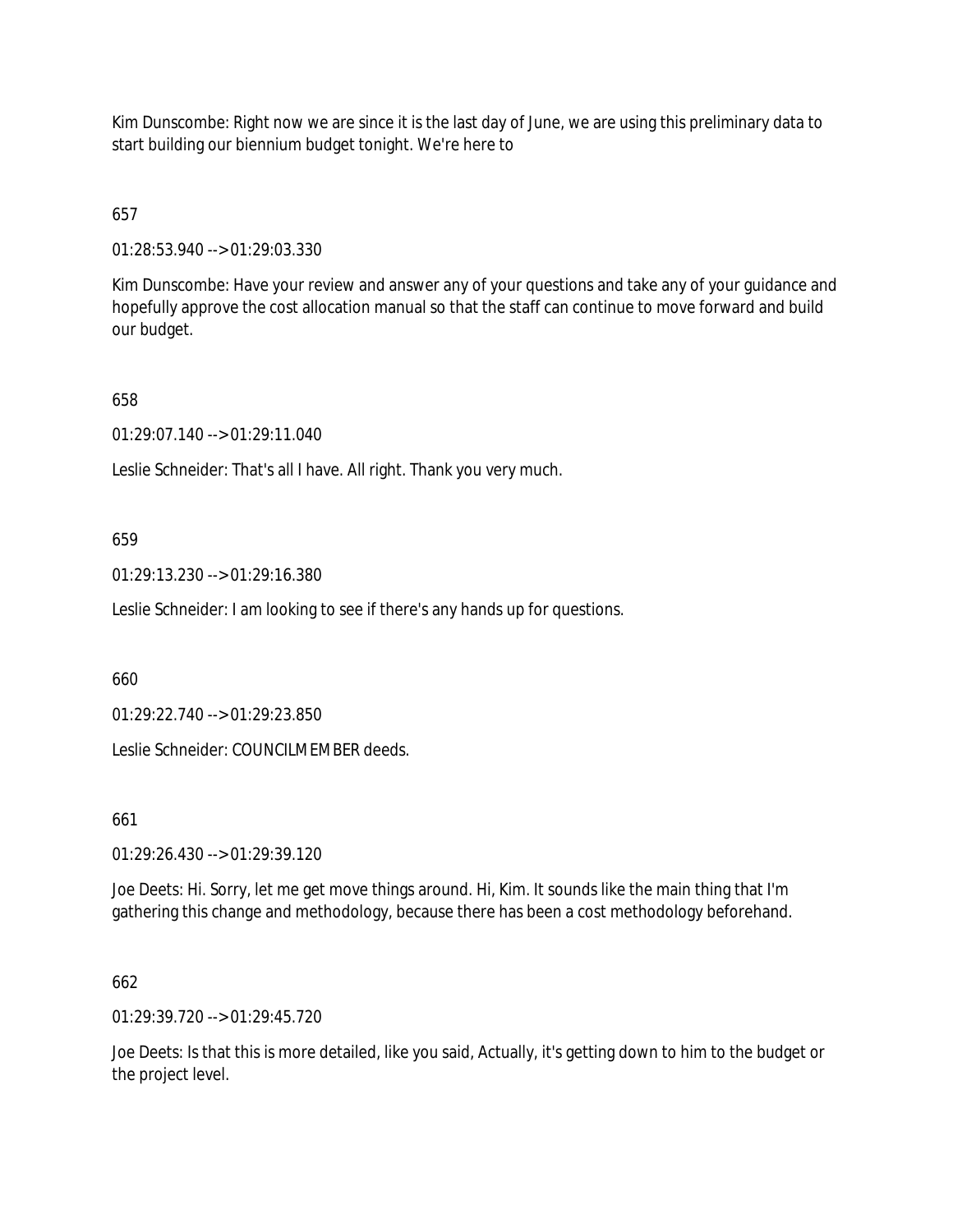01:29:46.170 --> 01:29:59.040

Joe Deets: So it's just it's just more of a maybe you guys have learned how to do this and better, and now you're just dialing it in even more which so no there's greater accuracy, accuracy, which sounds like a really good thing. Yep.

664

01:29:59.370 --> 01:30:02.790

Kim Dunscombe: You've got it. That's exactly right. We've been meaning to do this capital.

665

01:30:03.540 --> 01:30:09.870

Kim Dunscombe: Allocation at the project level for some time now, and now we just have a really great staff on hand that's able to do that.

666

01:30:10.110 --> 01:30:22.440

Kim Dunscombe: And we've had some history built up that is allowing us to be able to see the history and what we can actually allocate for different projects. So it's definitely a win. And it definitely takes a little bit more effort, but I think we're there.

667

01:30:23.250 --> 01:30:27.810

Morgan Smith: And Kim, if you don't mind. This is Morgan. If you could maybe share your screen at this point.

668

01:30:28.980 --> 01:30:35.400

Morgan Smith: And COUNCILMEMBER deets. I just want to you've been on the Council for a couple of years, and we're with us in the last budget cycle.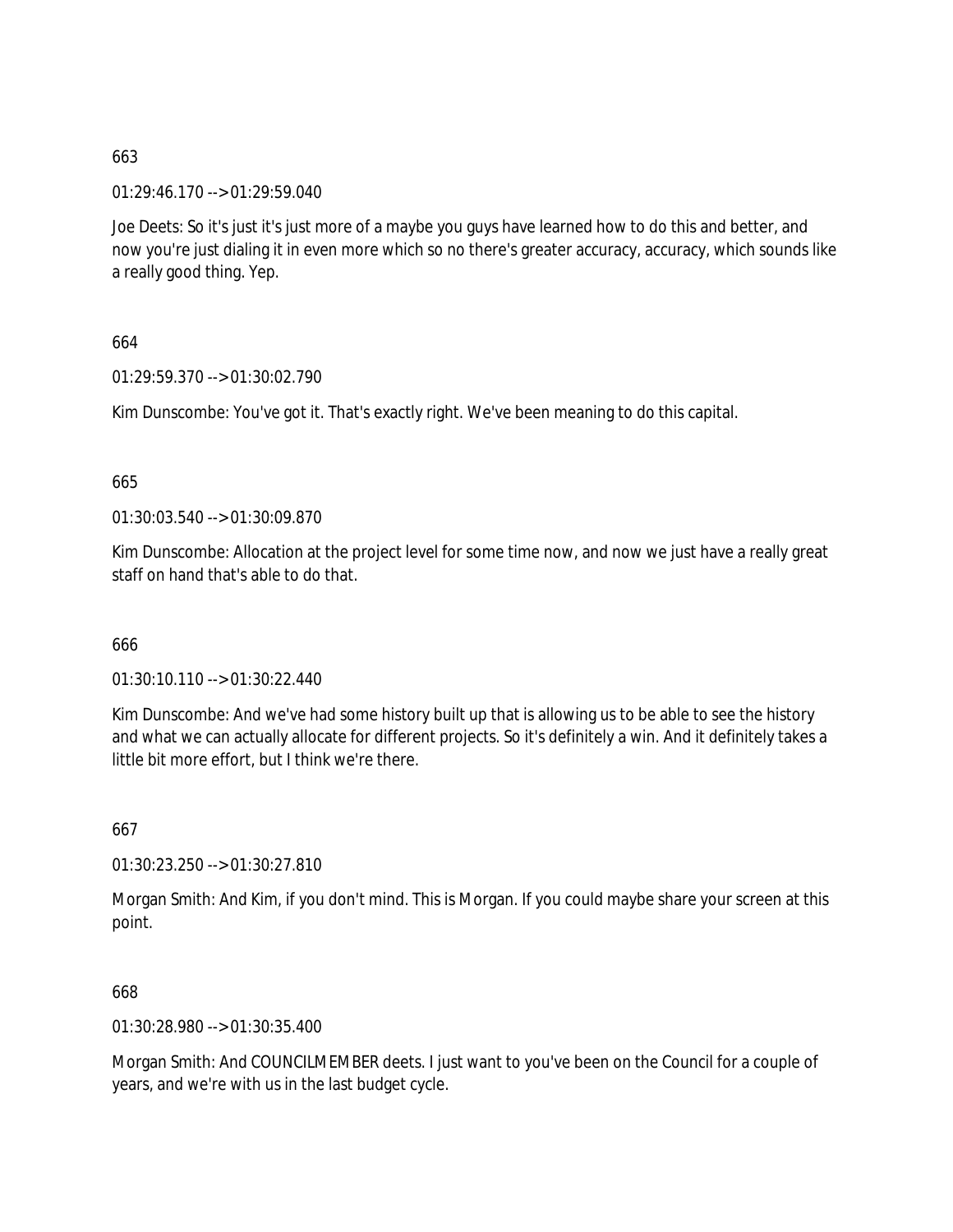01:30:36.330 --> 01:30:47.880

Morgan Smith: So I for other folks, though, I want to play some context, it's, it's our good fortune that our city invest a lot of energy in our cost allocation methodology. It's very technical. It's very detailed

670

01:30:48.810 --> 01:30:57.960

Morgan Smith: If you're not into it, it can be a little mundane, but what the value of Kim's presentation is that it gives people some insight into the fact

671

01:30:58.260 --> 01:31:02.610

Morgan Smith: That we really do get down to a level of precision that most small cities don't

672

01:31:02.940 --> 01:31:11.490

Morgan Smith: In determining these calculations and and allocating some of our shared personnel facilities and other costs across the different funds and so it's useful to remind

673

01:31:12.060 --> 01:31:21.240

Morgan Smith: Council members who are new to the process and also the general community about how that actually happens. And it's not just a wave or a guesstimate it's actually pretty methodical, so thank you for touching on that.

674

01:31:25.350 --> 01:31:26.310

Leslie Schneider: Council member Medina.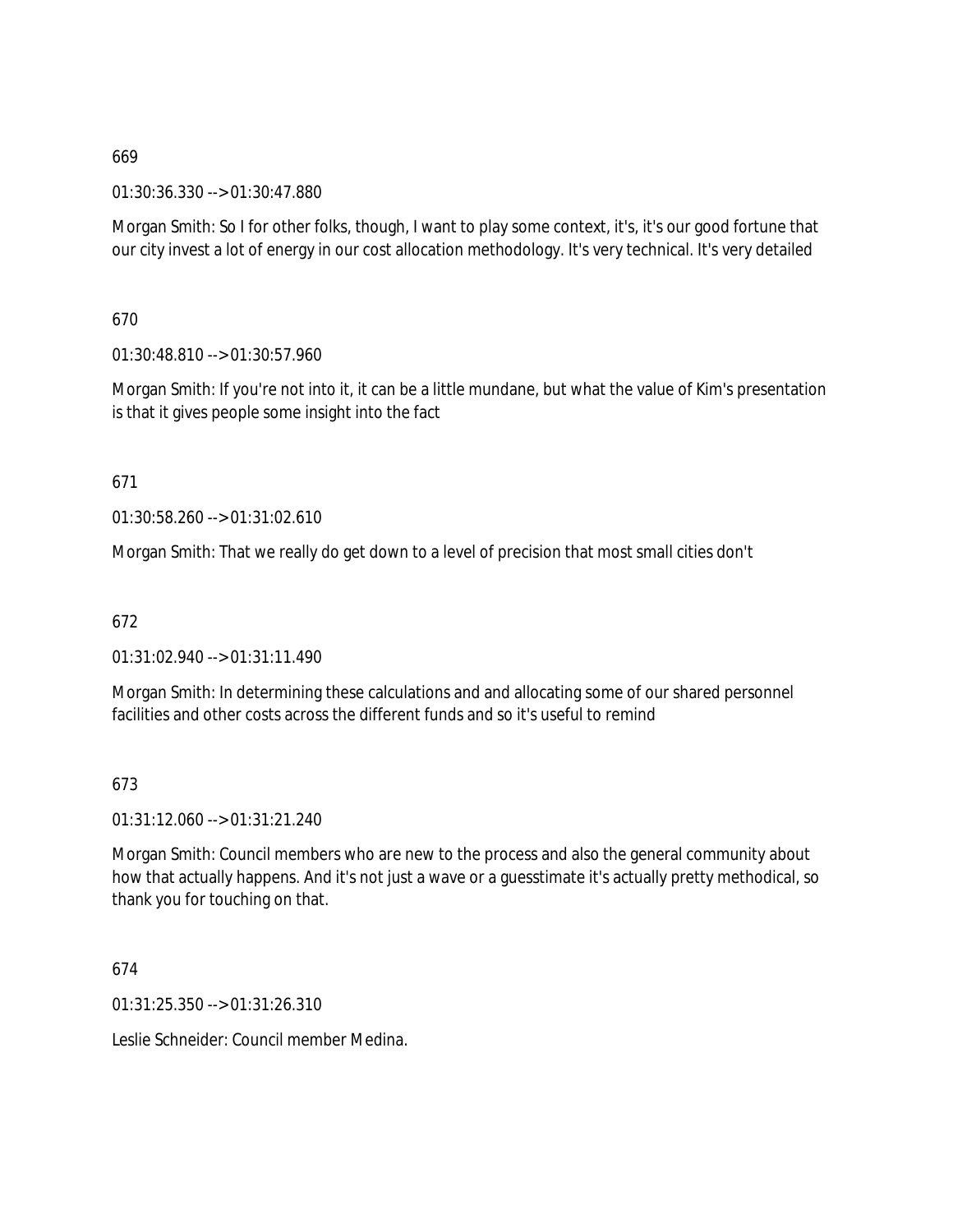01:31:26.970 --> 01:31:29.610

Kol Medina: Thank you. Thanks, Kim thanks presentation.

676

01:31:29.880 --> 01:31:39.960

Kol Medina: I've been very impressed with our cost allocation methodology. I think we do a great job. I know city puts a lot of time and effort into it.

677

01:31:40.980 --> 01:31:42.840

Kol Medina: I had one question about your presentation.

#### 678

01:31:43.320 --> 01:31:55.770

Kol Medina: Yeah, absolutely. A little bit of a tangent. It's not really about the allocation methodology itself, but you had this slide following and benefit allocations budgeted f t by fun for 2021 2022

679

01:31:57.210 --> 01:31:57.570

Kim Dunscombe: Yeah.

680

01:31:57.780 --> 01:32:07.380

Kol Medina: One of the columns is actual FDA 2020 and it says 135 50 and then preliminary 2021 FDA is the same number hundred 35

681

01:32:08.430 --> 01:32:19.950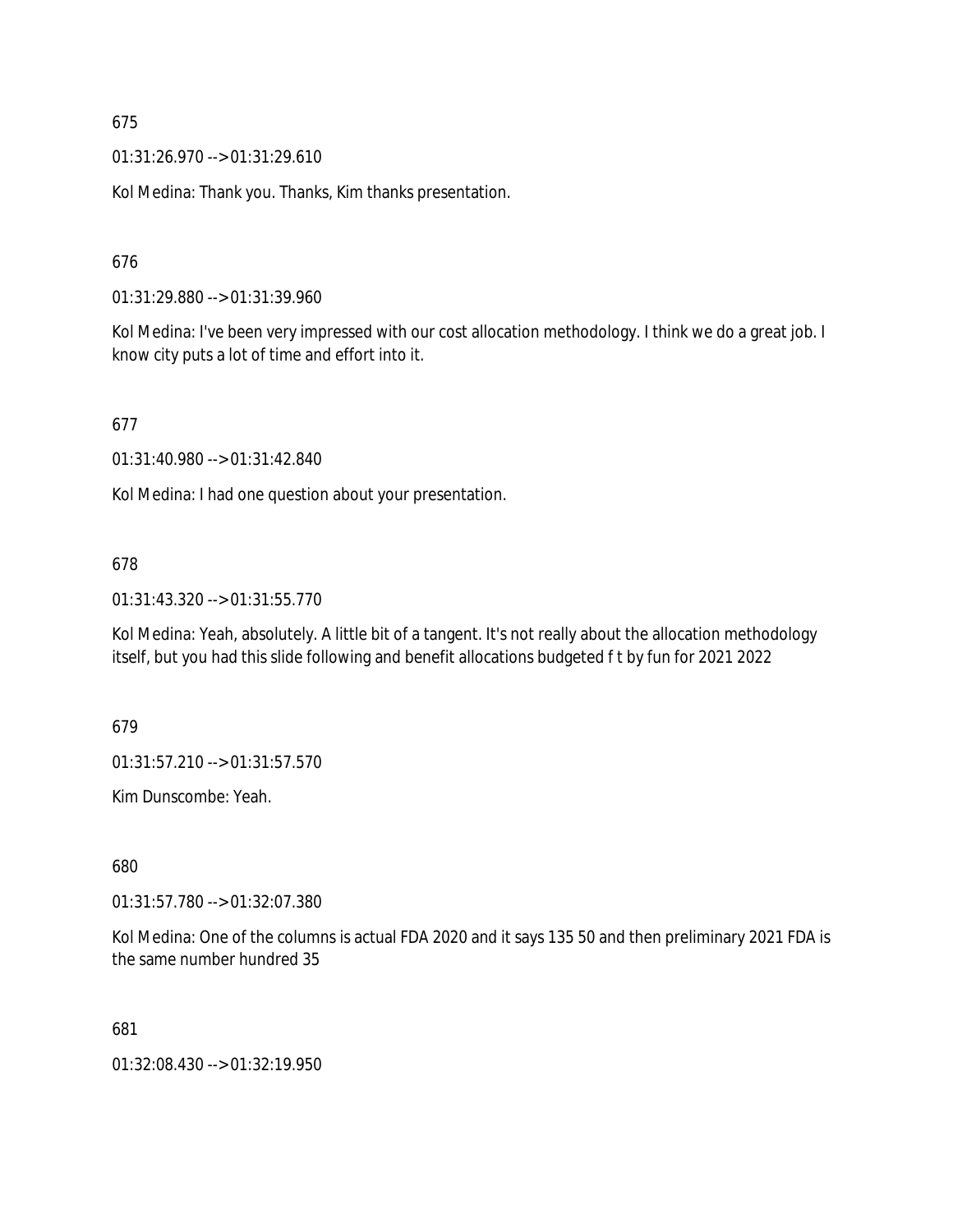Kol Medina: I said 50 135.5 yes I'm our actual FC for 2020 won't be 135.5 right because we're not feeling a bunch of positions.

682

01:32:20.460 --> 01:32:34.530

Kim Dunscombe: Yeah. This is, um, so that's an important thing for me to to call up so I appreciate your question. These are budgeted f t, so it doesn't actually reflect the number of people. We actually have on staff this these are just the allocations that we're going to build into our budget.

### 683

01:32:35.370 --> 01:32:37.830

Kim Dunscombe: Right. And so for right now, we're just going to assume

### 684

01:32:38.100 --> 01:32:42.360

Kim Dunscombe: That the same number of f t that we have in 20 we're going to carry over into

685

01:32:43.590 --> 01:32:45.720

Kim Dunscombe: As you know, that could totally change.

686

01:32:46.740 --> 01:32:50.460

Kol Medina: Well, that's where I was going with this. And again, it's not a cost allocation question but

### 687

01:32:51.660 --> 01:33:05.070

Kol Medina: It's just it looked like we were carrying forward the the base for current draft of the budget that you guys are working on is assuming, we'd have the same number of personnel and 2021 that we were supposed to have in 2020 but actually couldn't afford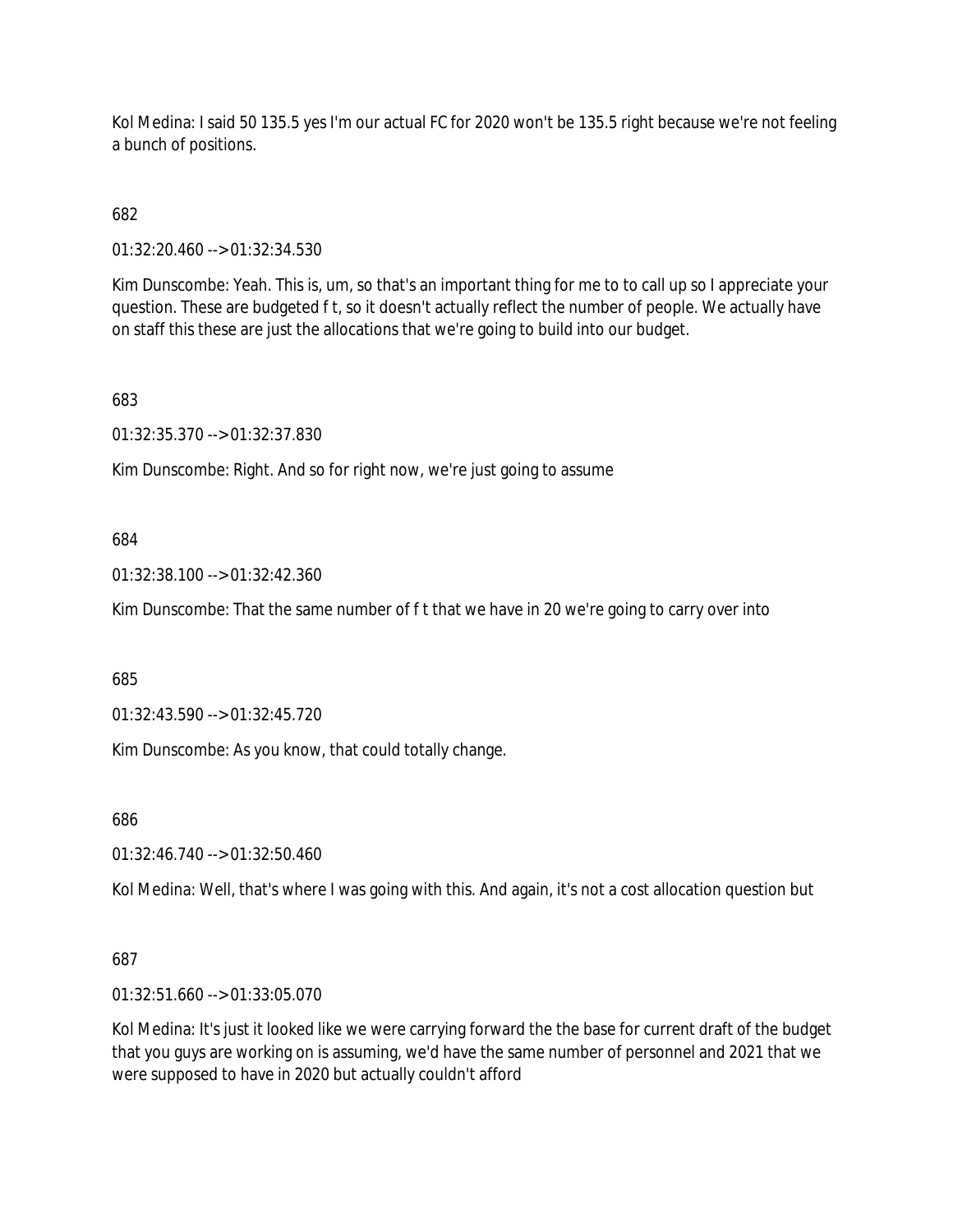01:33:06.210 --> 01:33:07.560

Kol Medina: At least as well as now.

689

01:33:07.830 --> 01:33:08.670

Morgan Smith: Yeah, and

690

01:33:09.090 --> 01:33:10.110

Kol Medina: You expect that will change.

691

01:33:13.560 --> 01:33:27.630

Morgan Smith: I guess a different way to express what's shown on that slide is how would the allocation across funds for each of these positions be different in 2021 based on current data. So you're always forward looking

### 692

01:33:28.710 --> 01:33:39.630

Morgan Smith: The allocations to be used in the budget for 2020 were calculated in the past what Kim and her team are doing now is coming up with how to how to split that position.

693

01:33:40.110 --> 01:33:52.530

Morgan Smith: Going forward, and so it's based on the positions that are on the books, but which positions will be included in the budget and at what level of f t overall and each department is a question to be determined as we move forward. So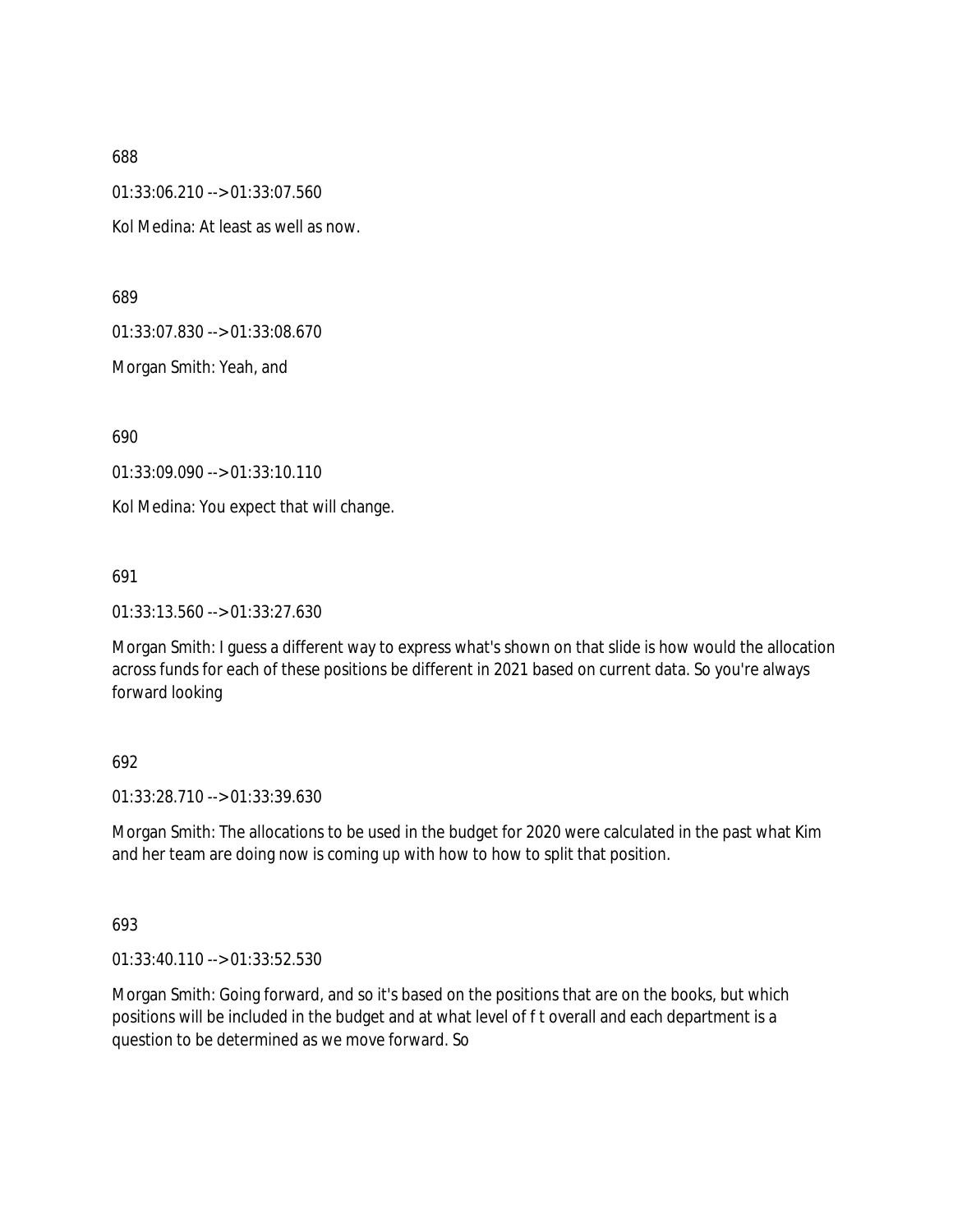01:33:53.220 --> 01:34:00.630

Morgan Smith: Her cost allocations are a level of precision down here versus what you're referencing again is, how many people can we afford to have

695

01:34:02.460 --> 01:34:03.090

Thanks, Morgan.

696

01:34:05.820 --> 01:34:06.360

Leslie Schneider: All right.

697

01:34:07.530 --> 01:34:08.460 Leslie Schneider: COUNCILMEMBER car.

698

01:34:09.960 --> 01:34:14.820

Christy Carr: Thank you. Thanks, Kim great presentation. I know you love the budget.

699

01:34:15.660 --> 01:34:18.030

Christy Carr: I just have a couple of questions out of

700

01:34:18.060 --> 01:34:22.860

Christy Carr: Curiosity really and I think you said it for my first question that staff doesn't work in silos.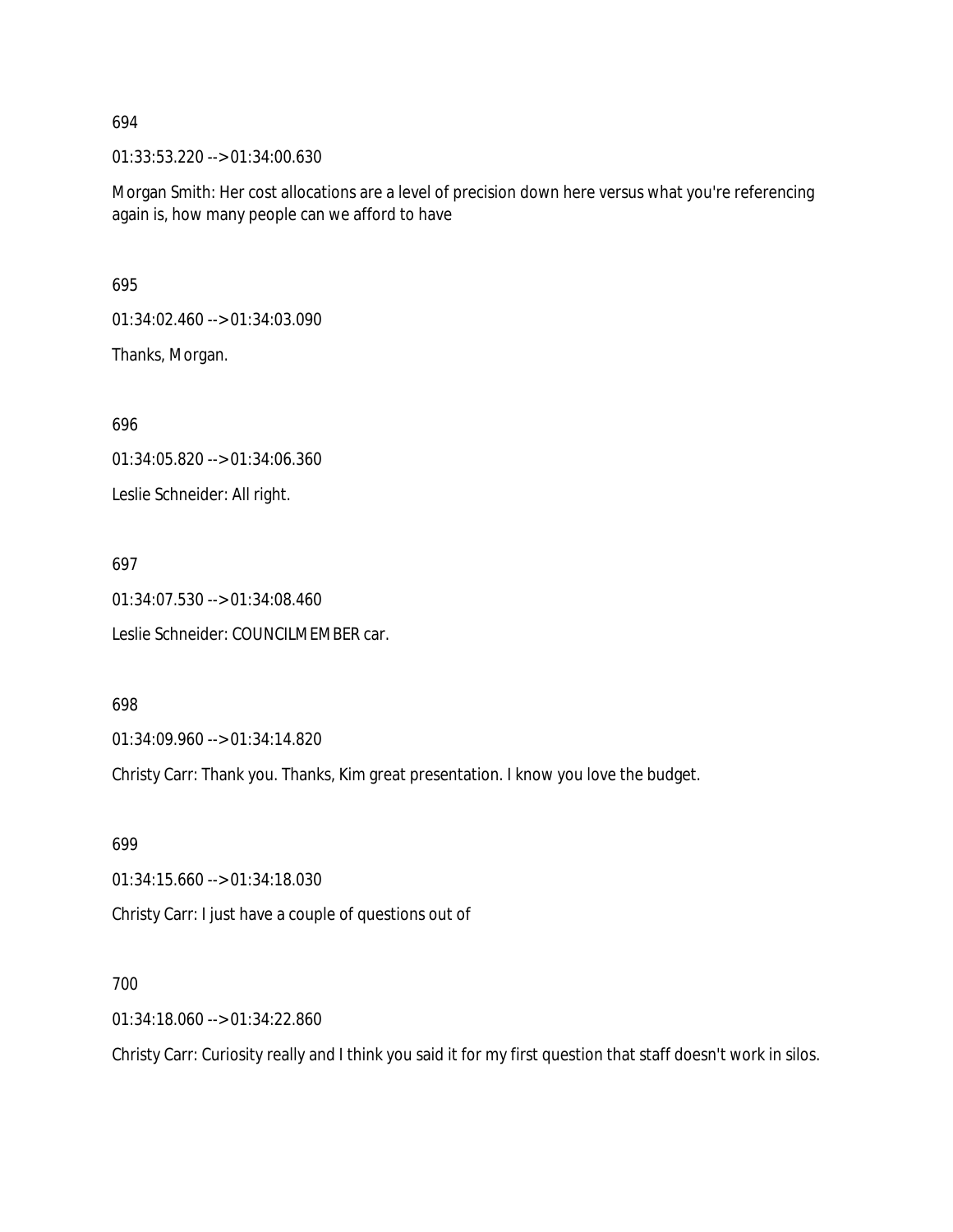01:34:24.570 --> 01:34:43.200

Christy Carr: And so could you just say it again. I guess that the way that the cost allocation is developed by staff and their supervisors that that doesn't it has enough flexibility built in that they don't work in silos, so that there can be some flexibility for collaboration among

702

01:34:44.850 --> 01:34:58.530

Christy Carr: Or between departments, say for an engineer to help write code or for a planner to help work on a non motorized project is that is that built in enough flexibility.

703

01:34:59.040 --> 01:35:04.260

Kim Dunscombe: Yeah, so I think you bring up an appointment, an important part that I've never really figured out how to

704

01:35:05.100 --> 01:35:09.660

Kim Dunscombe: Work that into this conversation because usually when I'm talking about cost allocation. I'm

### 705

01:35:10.230 --> 01:35:17.070

Kim Dunscombe: Usually talking about it from the budget perspective and not necessarily how people actually charge their time throughout the year.

### 706

01:35:17.610 --> 01:35:34.860

Kim Dunscombe: So no matter what the accounting side of the house is going to rule on this. If you're charging your time and you're doing a task. I'm going to have you in actual time in the payroll system charge your time appropriately. If the budget or the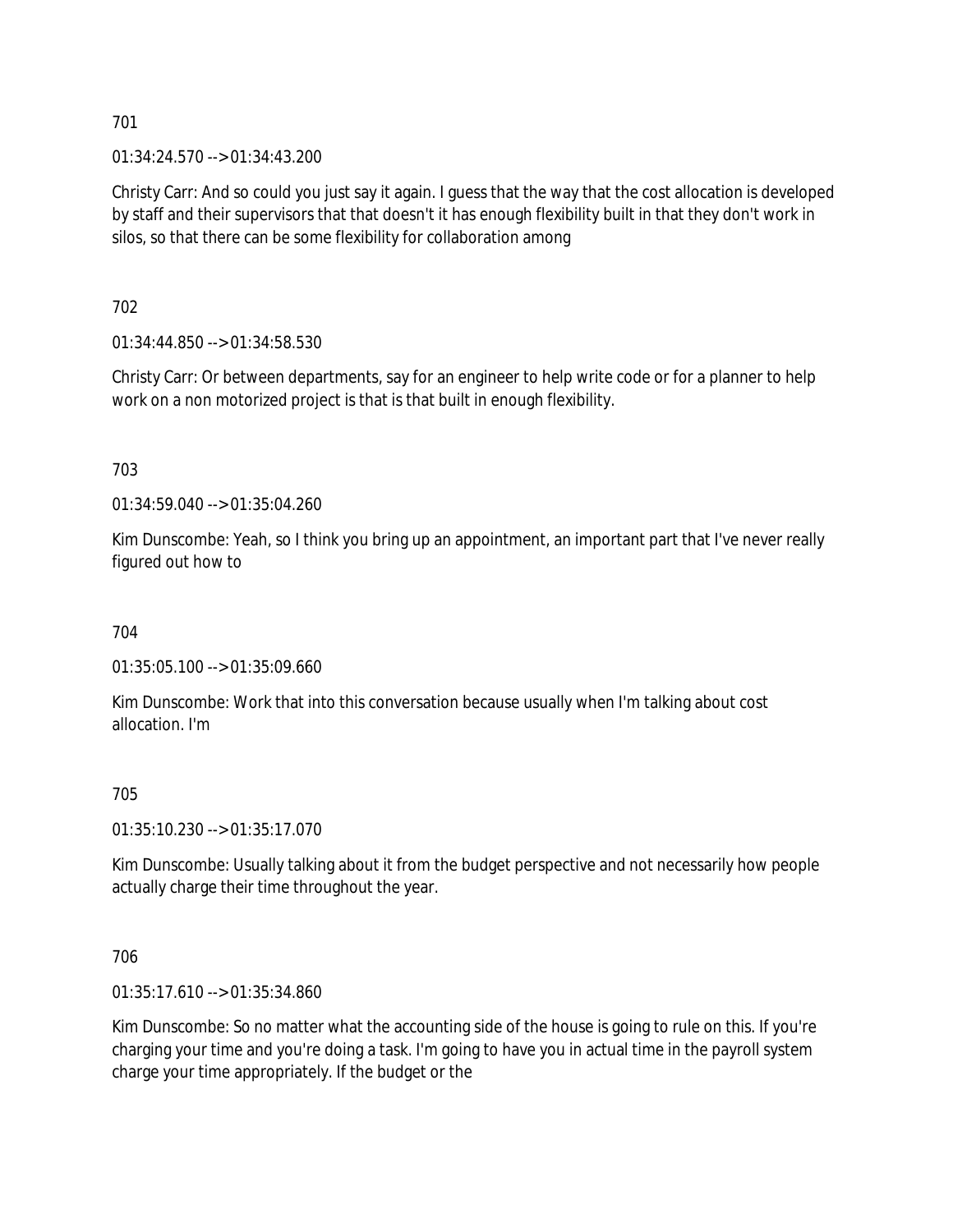01:35:35.880 --> 01:35:43.290

Kim Dunscombe: The allocation that I have for that for that particular position isn't correct. I will fix that at the end of the year.

708

01:35:43.680 --> 01:35:54.780

Kim Dunscombe: So on a day to day basis, everyone is always going to charge their time in this flexible manner. So, like you mentioned a lot of the engineers. Sometimes we'll go over and help our planning department.

709

01:35:55.230 --> 01:36:01.170

Kim Dunscombe: And there's a code for that. If that is not part of their allocation. I will fix that at the end of the year.

710

01:36:01.920 --> 01:36:08.370

Kim Dunscombe: But endure in real time, we will always direct charge their time to the code that is appropriate.

### 711

01:36:09.270 --> 01:36:15.270

Kim Dunscombe: Because it does have to be flexible and the accounting side of the house is going to rule over budget on this.

### 712

01:36:15.810 --> 01:36:25.230

Kim Dunscombe: So I'm, I'm not sure if that helps answer your question, but I just know that at the end of the year. I do this surcharge and rebate entry.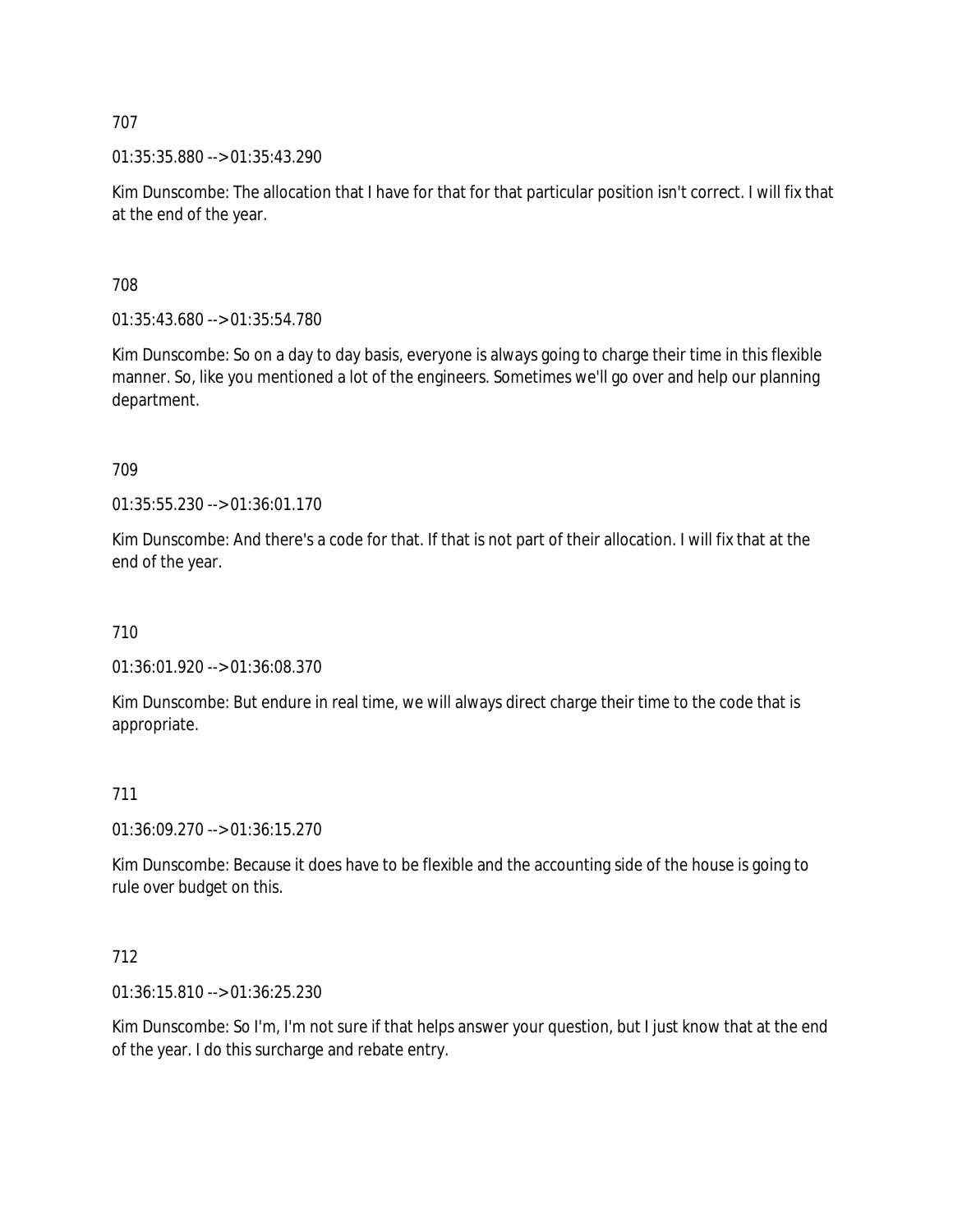01:36:25.620 --> 01:36:34.740

Kim Dunscombe: Where I look at your time and how you actually charged it over the year I'll compare it to your allocation that we, you know, derive through this budget process.

# 714

01:36:35.130 --> 01:36:46.830

Kim Dunscombe: If there's more than a 3% variance one way or the other. I'll do a journal entry to fix the allocation part of your time and make it reflect your actual charging over the year

# 715

01:36:48.330 --> 01:36:57.330

Christy Carr: Great, thanks. Yeah, I did see that rebate part. So that's where that gets handled. That's right. I just have one more question. Out of curiosity, in terms of

# 716

01:36:59.700 --> 01:37:05.910

Christy Carr: You mentioned that public works. Some of their staff, they do direct charge part of their time. And I'm wondering

# 717

01:37:06.510 --> 01:37:21.480

Christy Carr: From an accounting perspective, if there's any advantages or disadvantages of having planning staff who work on permits direct charge to say A permit number to have if you if the city's ever thought about that.

# 718

01:37:22.560 --> 01:37:30.720

Kim Dunscombe: I think about it all the time. I would love for the planning department to participate more indirect charging because then it becomes more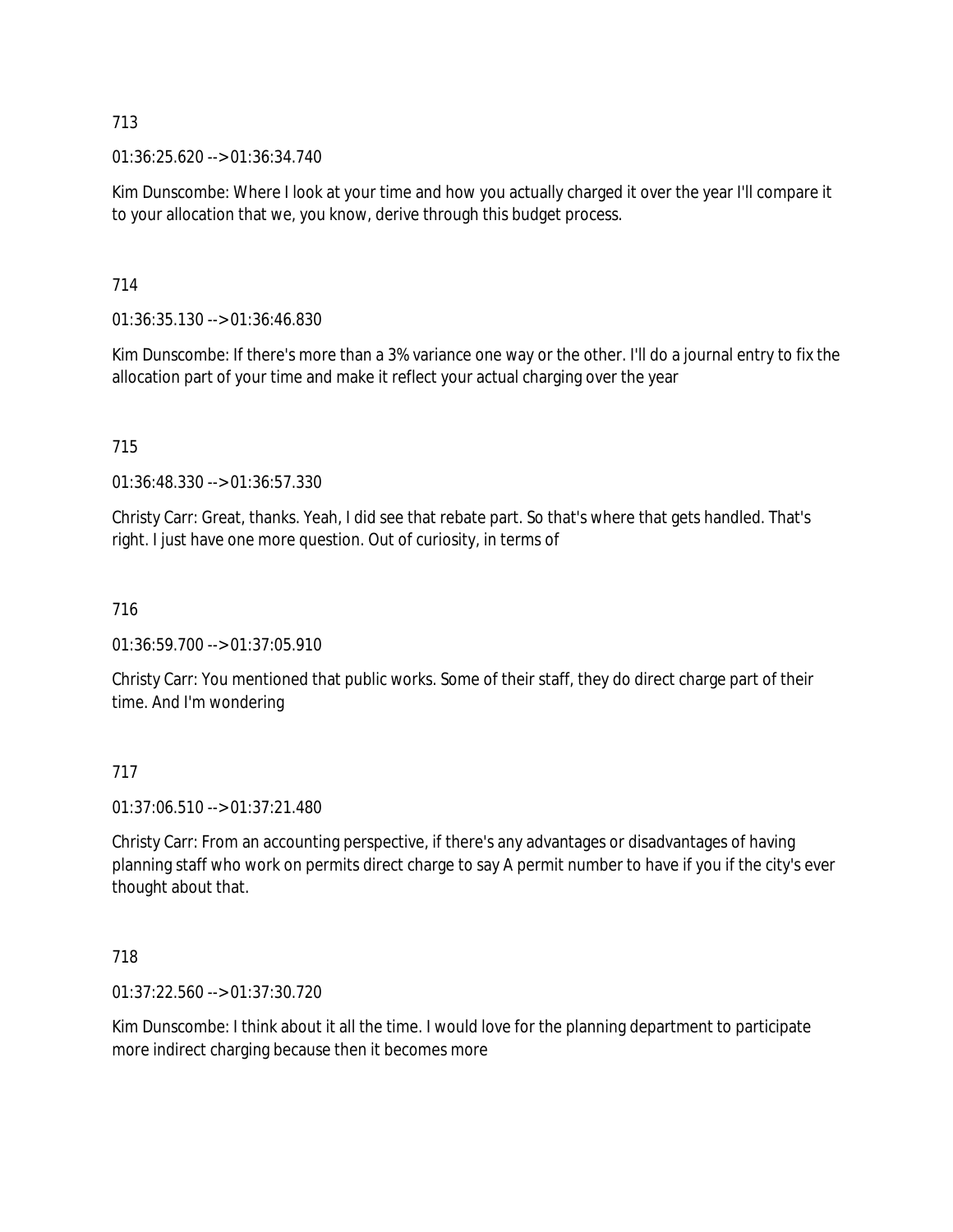01:37:31.590 --> 01:37:39.630

Kim Dunscombe: Of an allocation with a quantitative basis as opposed to more of an art where you kind of reflect on the things that you have done over a year.

720

 $01:37:40.050 \rightarrow 01:37:47.670$ 

Kim Dunscombe: So I know we have a couple of projects that are ongoing right now in the planning department where people are charging a lot more of their time. This is something that we're

# 721

01:37:48.420 --> 01:37:57.900

Kim Dunscombe: Kind of implementing a little bit more slowly in that department. For example, we have a hearing examiner project, which is specific and is funded by

# 722

01:37:58.890 --> 01:38:10.560

Kim Dunscombe: Fund 407 the building and Development Services Fund, as you know, we have two projects, projects 324 and 325 for our Strawberry Hill work. And so we have

# 723

01:38:11.370 --> 01:38:17.580

Kim Dunscombe: An employee. Now, who is charging to those projects on a direct basis as opposed to letting it go through their allocation.

# 724

01:38:17.940 --> 01:38:27.660

Kim Dunscombe: And then of course there was the comp plan, a couple years ago that most people used in direct charge their time to that one, I would like to see that on a more regular basis and our planning department. And I think we're working on that.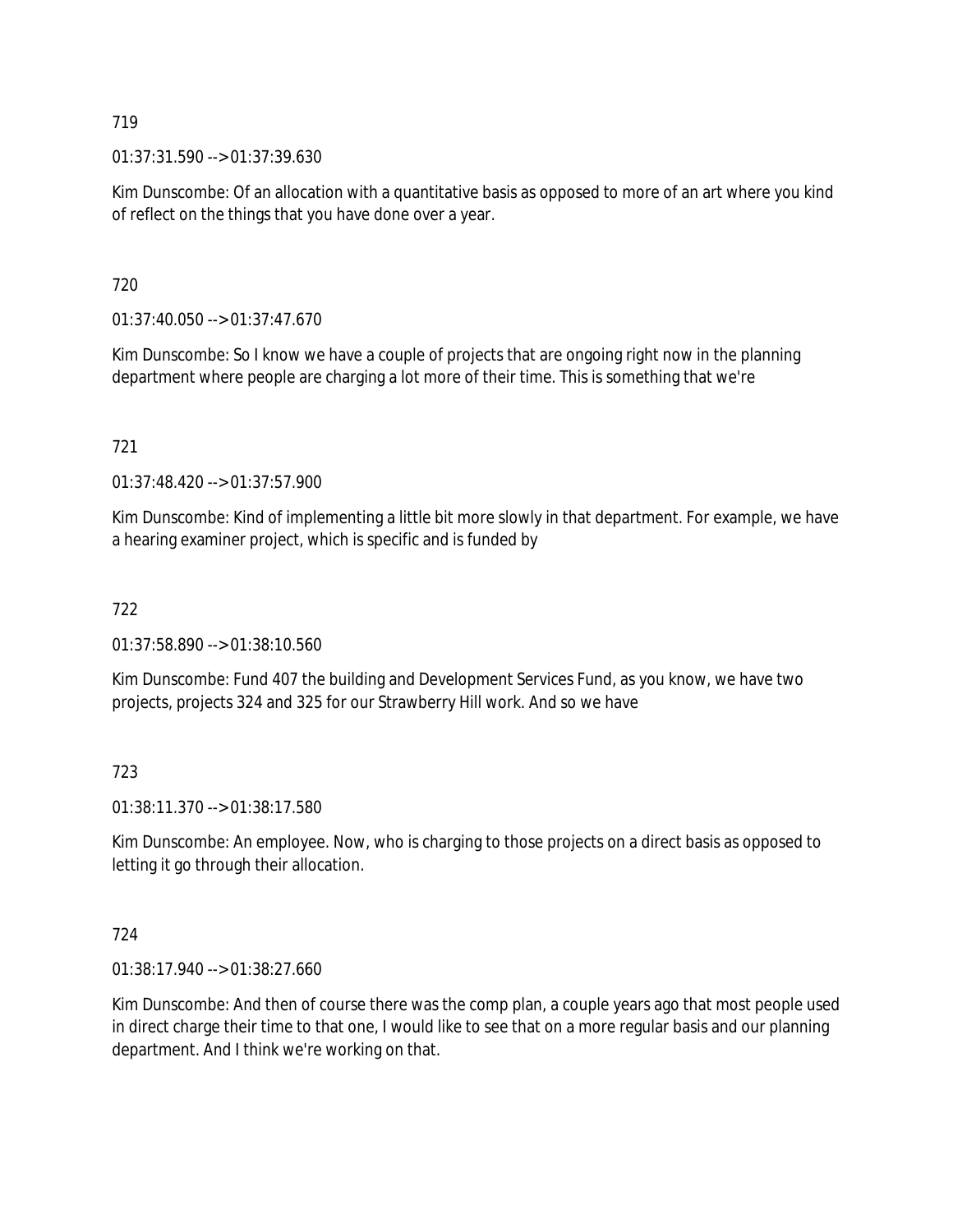01:38:28.620 --> 01:38:33.510

Morgan Smith: I'm going to jump into Kim, because I think one thing. Councilmember car may have been referring to is into

726

01:38:34.230 --> 01:38:42.600

Morgan Smith: Digital permits and the Council is going to have a briefing on the work on the fee study that's working its way to completion and that may be

727

01:38:43.110 --> 01:38:51.840

Morgan Smith: That may be a time and a place to discuss about the concept of direct charging to end up for individual permits as well. So depending on the level complexity or the

728

01:38:53.280 --> 01:38:54.750

Morgan Smith: Significance of the project. So

729

01:38:55.830 --> 01:38:57.900

Kim Dunscombe: Yeah, that'll be great. I'll love to see that.

730

01:38:59.280 --> 01:38:59.790

Christy Carr: Thank you both.

731

01:39:01.050 --> 01:39:03.690

Leslie Schneider: Yeah, thank you. So I remember a couple years ago, getting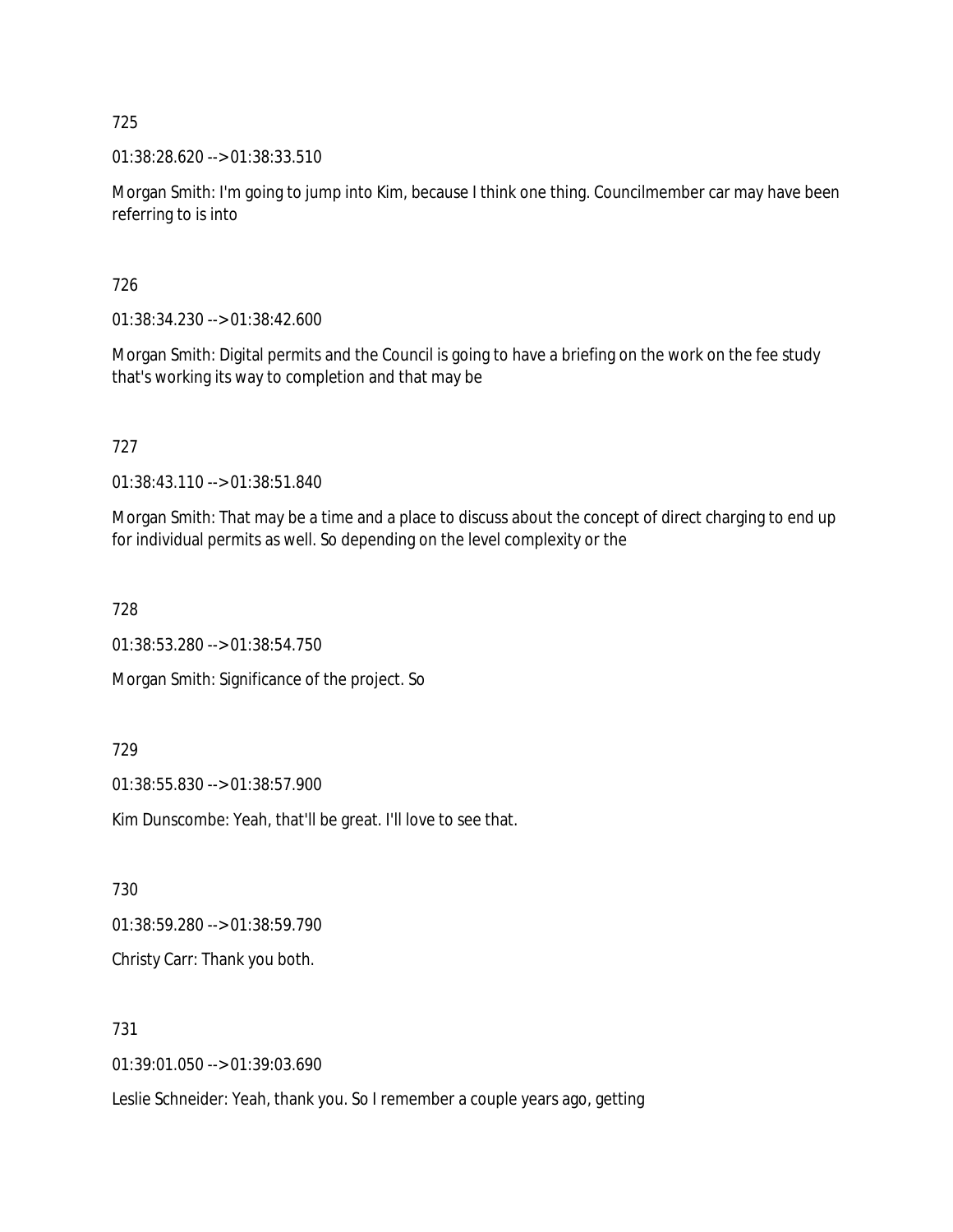01:39:05.760 --> 01:39:09.240

Leslie Schneider: And this has been sort of a definitely a

#### 733

01:39:10.920 --> 01:39:13.920

Leslie Schneider: So I really do appreciate it so

734

01:39:15.480 --> 01:39:23.100

Leslie Schneider: I see. Councilmember deets his hand up. And then if someone in the once their questions are taken care of. We could get emotion on the floor. Councilmember deeds.

735

01:39:23.400 --> 01:39:24.630

Joe Deets: That's just what I was going to do.

#### 736

01:39:25.530 --> 01:39:38.790

Joe Deets: Thank you, Mayor I moved forward for approval with the July 14 2020 consent agenda. The cost allocation methodology, as described in the cost allocation manual as provided with this agenda item.

### 737

01:39:40.740 --> 01:39:41.130

Christy Carr: Second,

### 738

01:39:42.210 --> 01:39:45.570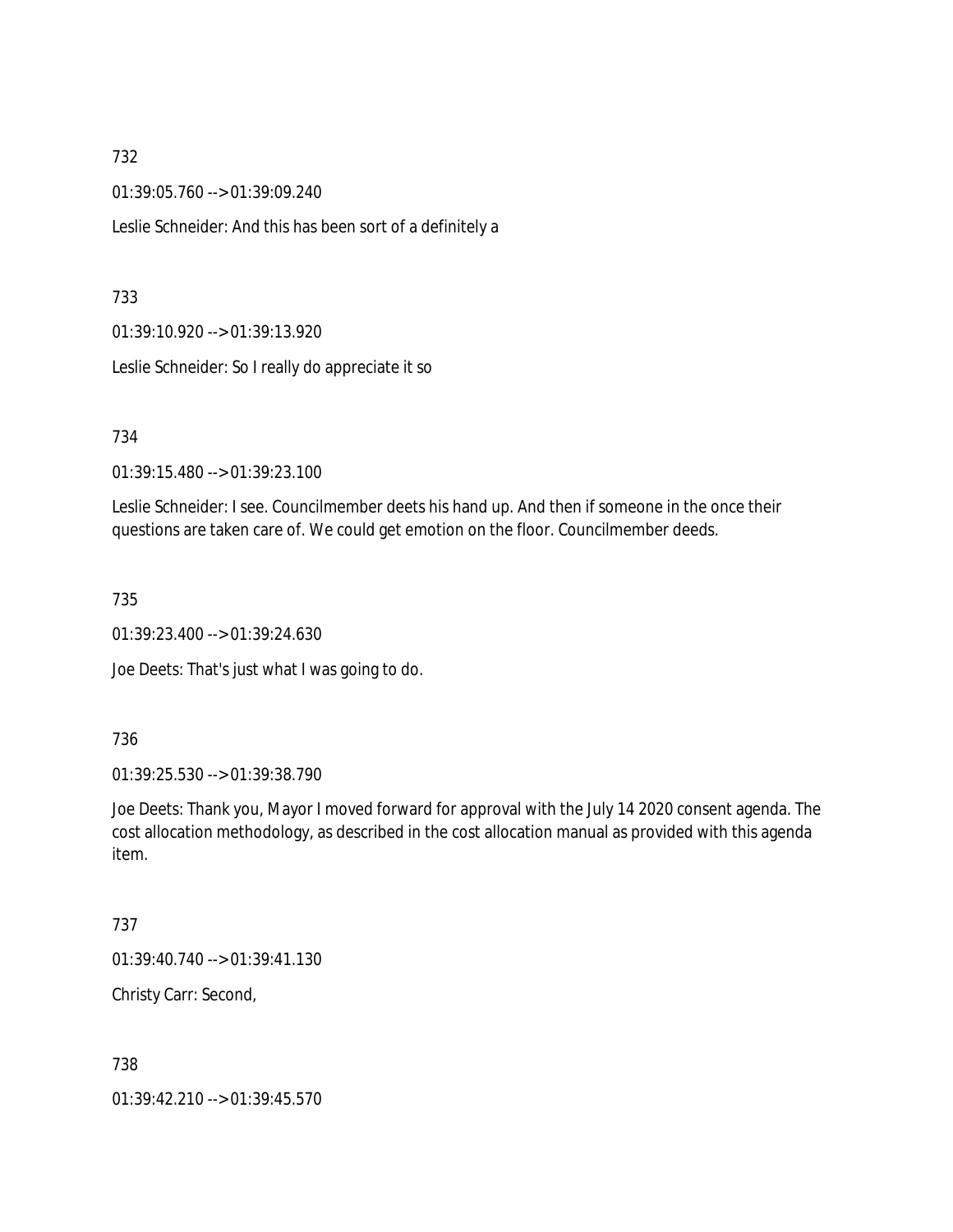Leslie Schneider: Council member card seconded. Any further discussion.

739

01:39:47.070 --> 01:39:47.490 Leslie Schneider: Great.

740 01:39:47.580 --> 01:39:48.930 Leslie Schneider: I'm all those in favor

741

01:39:48.990 --> 01:39:49.620

Leslie Schneider: please say aye.

742 01:39:51.450 --> 01:39:52.320 Leslie Schneider: Any opposed.

743 01:39:54.600 --> 01:39:57.810 Leslie Schneider: That passes unanimously. Thank you so much. Kim really appreciate it.

744 01:39:58.170 --> 01:39:59.400 Kim Dunscombe: Thank you enjoy your evening.

745 01:40:00.540 --> 01:40:01.050 Leslie Schneider: YouTube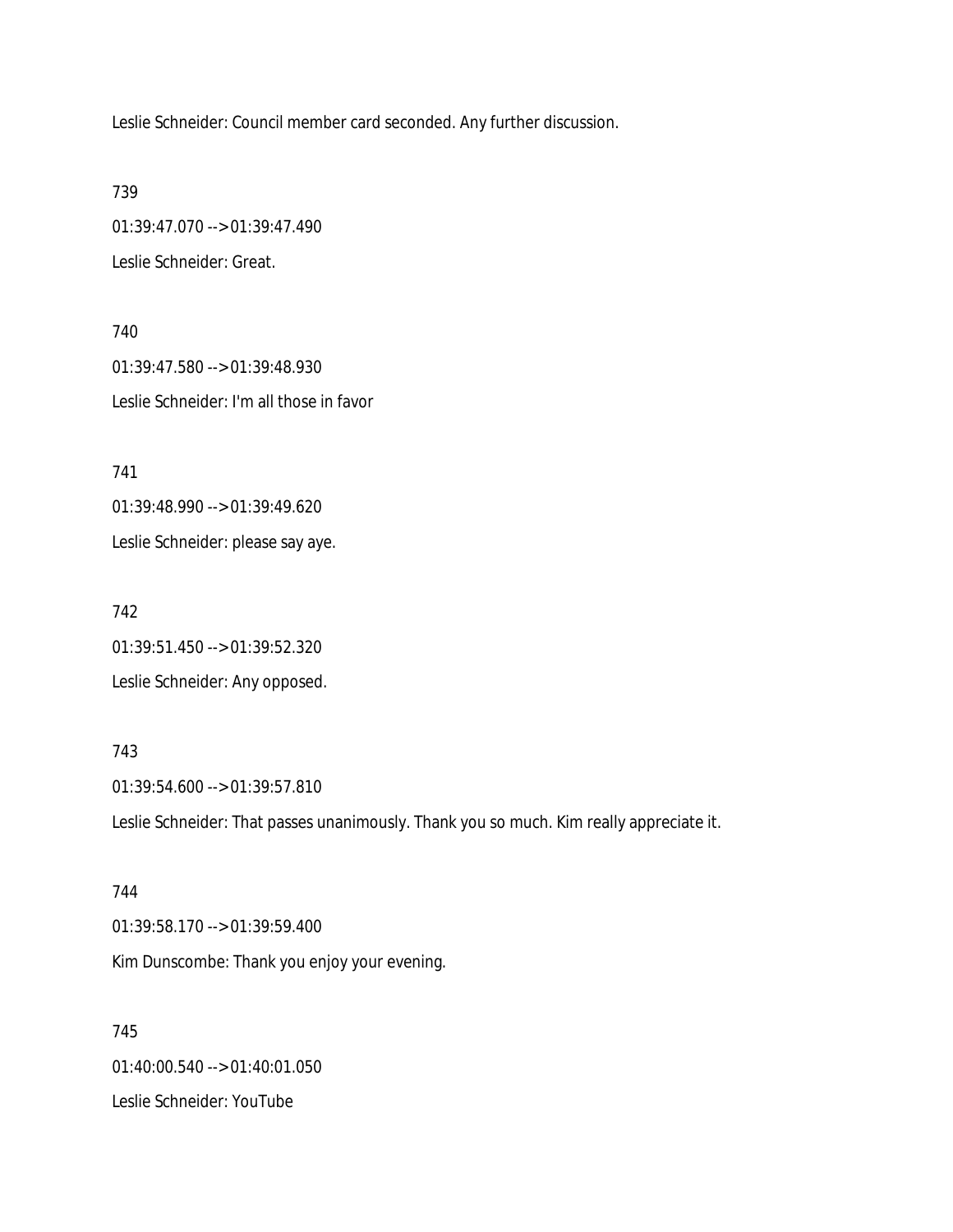01:40:02.310 --> 01:40:14.790

Leslie Schneider: Okay so we are moving on to item 60. This is resolution number 2020 dash oh eight updating city financial and budget policies.

747

01:40:15.810 --> 01:40:16.830

DeWayne Pitts: Again, everybody.

748

01:40:16.920 --> 01:40:19.050

DeWayne Pitts: I'm going to go ahead and share my screen if that's okay.

749

01:40:21.390 --> 01:40:22.440

Leslie Schneider: Yes, thank you.

750

01:40:22.530 --> 01:40:24.180

DeWayne Pitts: Good. Just give me a minute, please.

751

01:40:50.160 --> 01:40:53.040

DeWayne Pitts: Couple of little technical difficulties here. Hold on, please.

752

01:40:54.990 --> 01:40:57.180

Leslie Schneider: We do see your screen. So you might be success.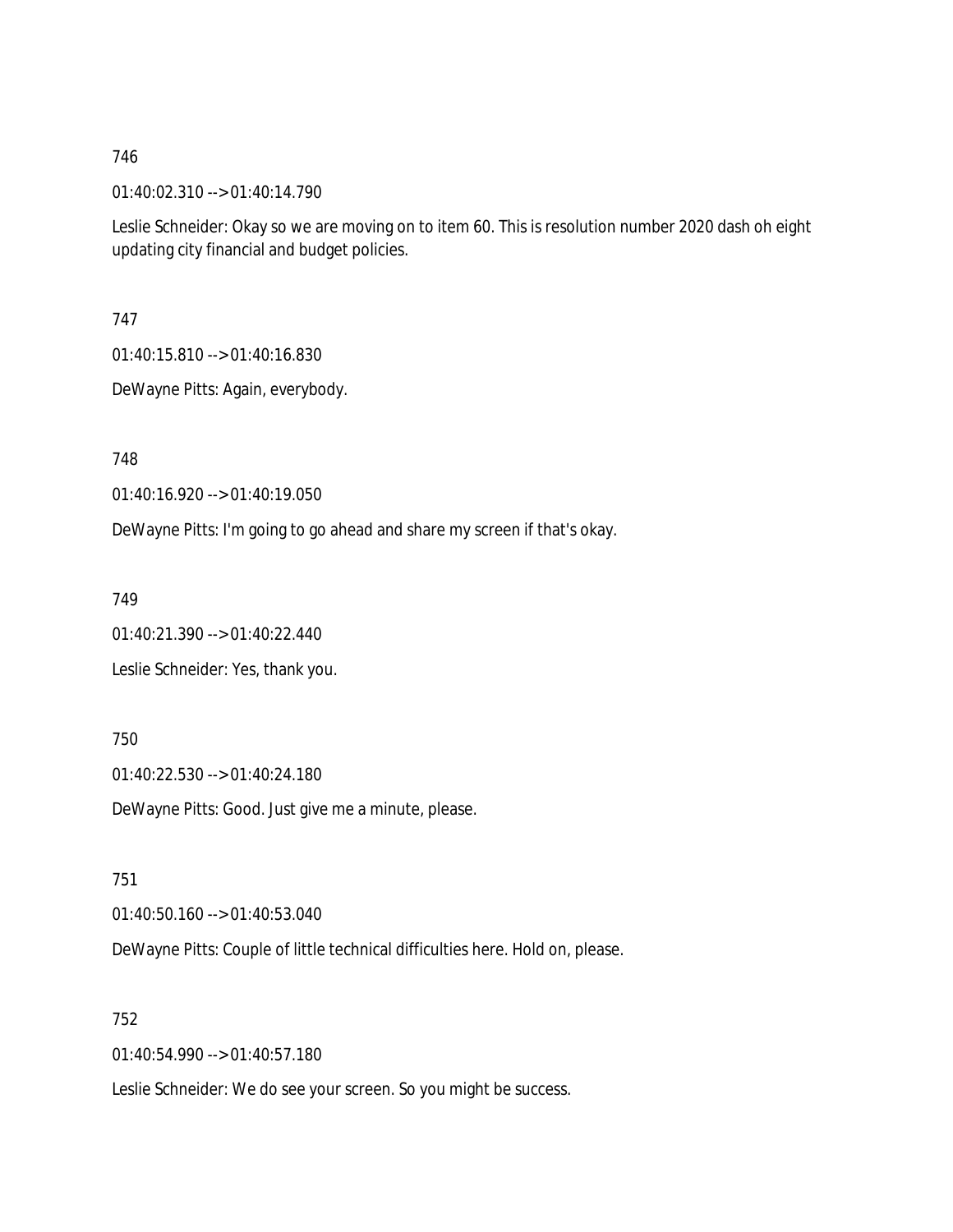01:40:57.690 --> 01:41:01.230

DeWayne Pitts: Great. It's gonna get Mars others.

754

01:41:35.880 --> 01:41:37.350

DeWayne Pitts: technical challenges here but

755

01:41:45.570 --> 01:41:49.830

DeWayne Pitts: All right, hold on just a minute, please. I'm gonna see if I can get a little technical assistance here. Thank you.

756

01:41:50.760 --> 01:41:51.630

Leslie Schneider: No problem.

757

01:42:10.140 --> 01:42:11.880

DeWayne Pitts: Alright, apologize about that.

758

01:42:15.990 --> 01:42:19.260

Leslie Schneider: It was fun seeing your technical support disappearing to that back wall.

759

01:42:40.800 --> 01:42:44.250

DeWayne Pitts: Still seem to be having some challenges here. So I'm just gonna have to go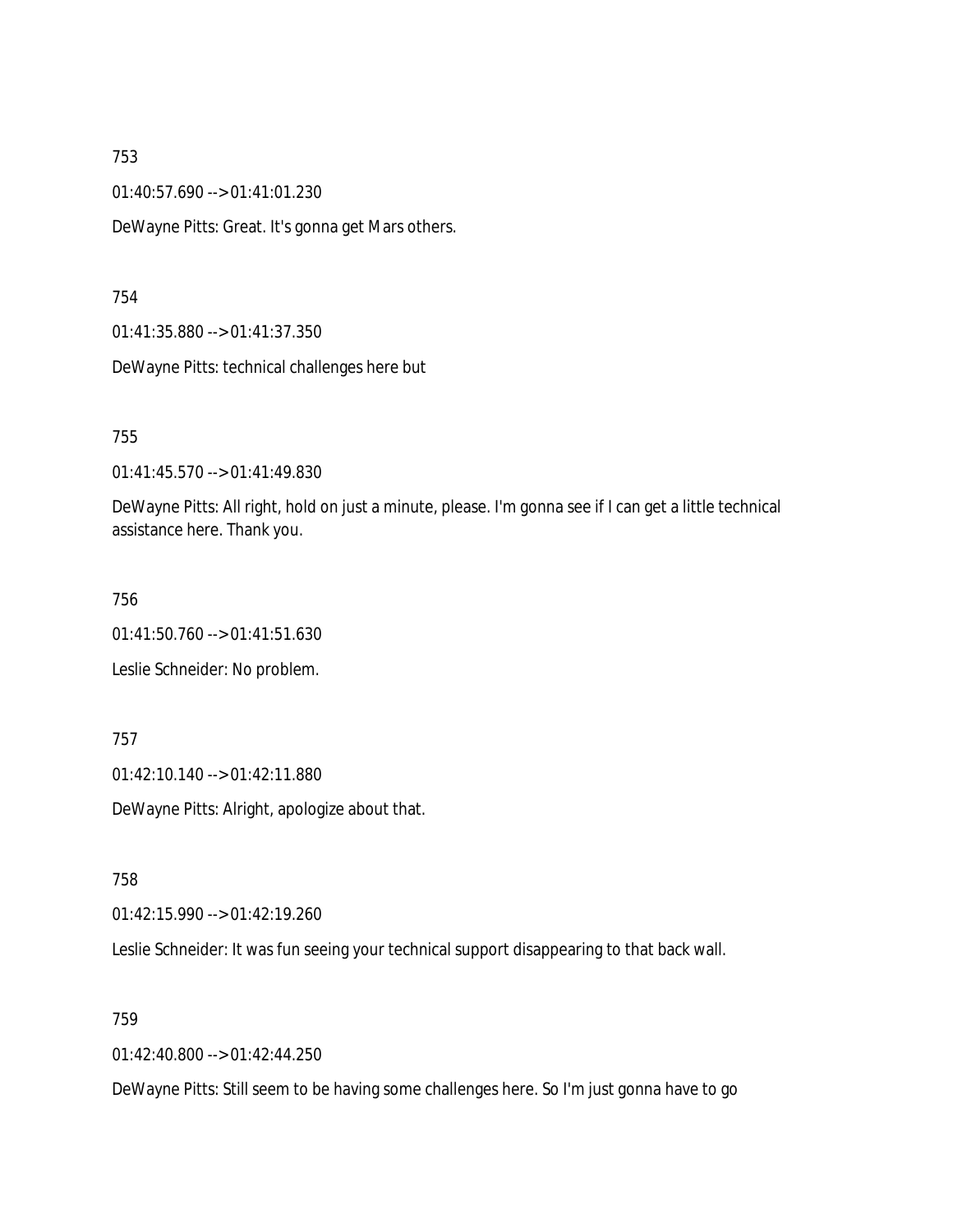760 01:42:45.510 --> 01:42:46.470 DeWayne Pitts: Alternative be

761

01:42:48.330 --> 01:42:58.860

Morgan Smith: Dwayne one thing. This is Morgan. One thing we could do that usually works better is to show the slides. If you're going to share screen in PDF format so we could maybe

762

01:43:00.420 --> 01:43:06.300

Morgan Smith: We could maybe skip on to a different topic and then come back and that would could give you time to put this into a PDF format.

763

01:43:08.550 --> 01:43:14.220

DeWayne Pitts: Okay, let me try one more quick thing here. If this doesn't work out, by all means.

#### 764

01:43:17.970 --> 01:43:23.880

DeWayne Pitts: All right, yeah. Yeah, I would agree with that. So I need to move forward. So I apologize for holding everybody up here.

765

01:43:24.300 --> 01:43:30.090

Morgan Smith: It's okay. So if you can share your screen. Maybe I can work with the mayor to pick a topic to move to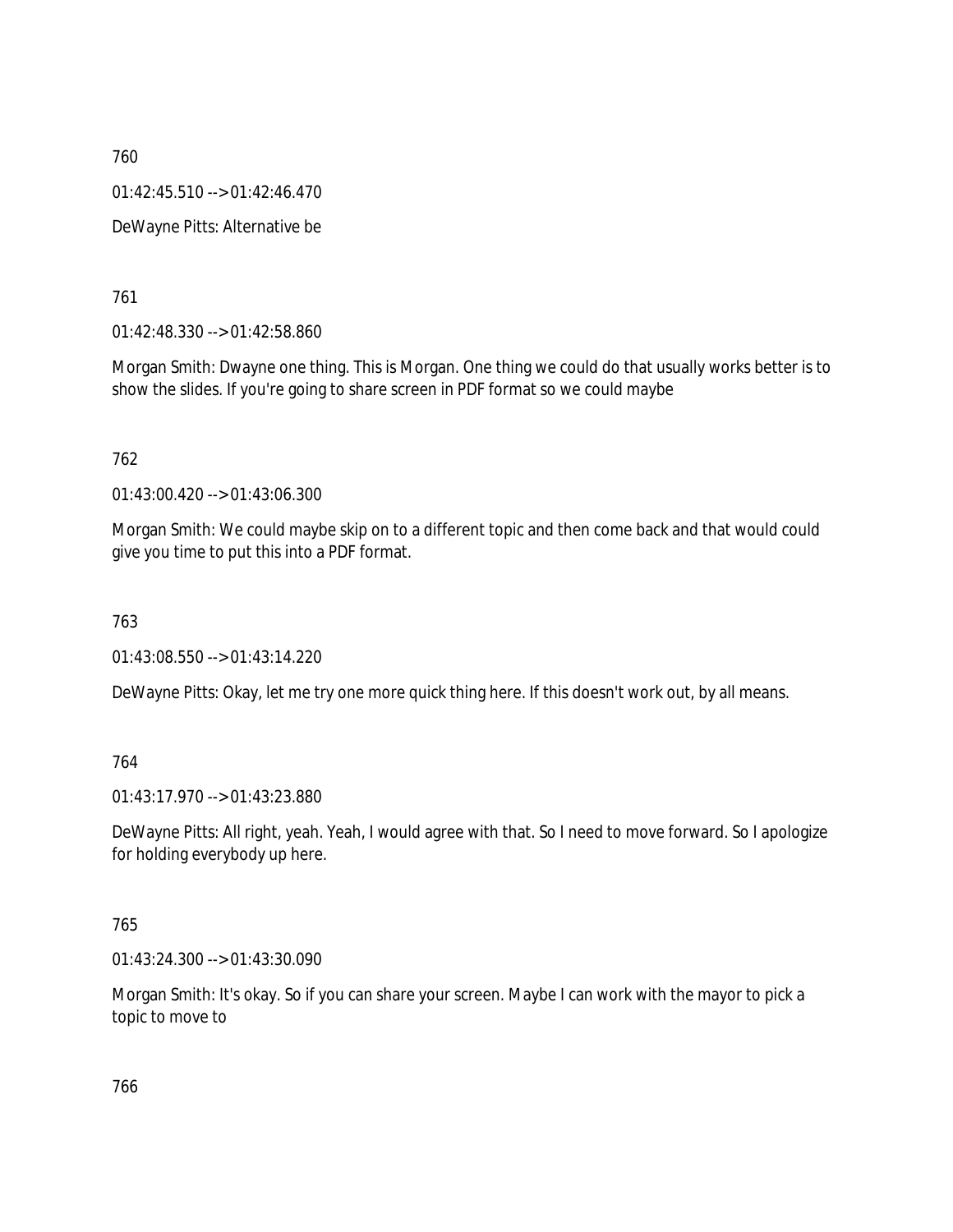01:43:33.090 --> 01:43:33.450

DeWayne Pitts: Okay.

767

01:43:35.670 --> 01:43:39.600

Leslie Schneider: Okay city manager. Sounds like you have a recommendation for something to move forward to

#### 768

01:43:39.900 --> 01:43:55.320

Morgan Smith: Well, we've got a number of finance topics. After this, or if doin is going to be working on fixing his presentation. We need to skip ahead a good bit. So I would suggest that we go on with the city council discussion, even though this was the exact outcome. I was hoping to avoid

769

01:43:57.060 --> 01:43:58.350

Morgan Smith: The best laid plans.

770

01:43:59.370 --> 01:44:13.980

Morgan Smith: And then I'll ask him to let us know when he's ready and if you don't mind. Once we complete whatever topic, Ron, if we can return back to finish off the staff items. I think that would be helpful, but that way we can conserve our time and keep keep moving forward work.

771

01:44:14.400 --> 01:44:22.830

Leslie Schneider: Sounds good. So we are skipping. Skipping forward to items seven eight feedback on governor's order related to face coverings.

772 01:44:22.860 --> 01:44:24.690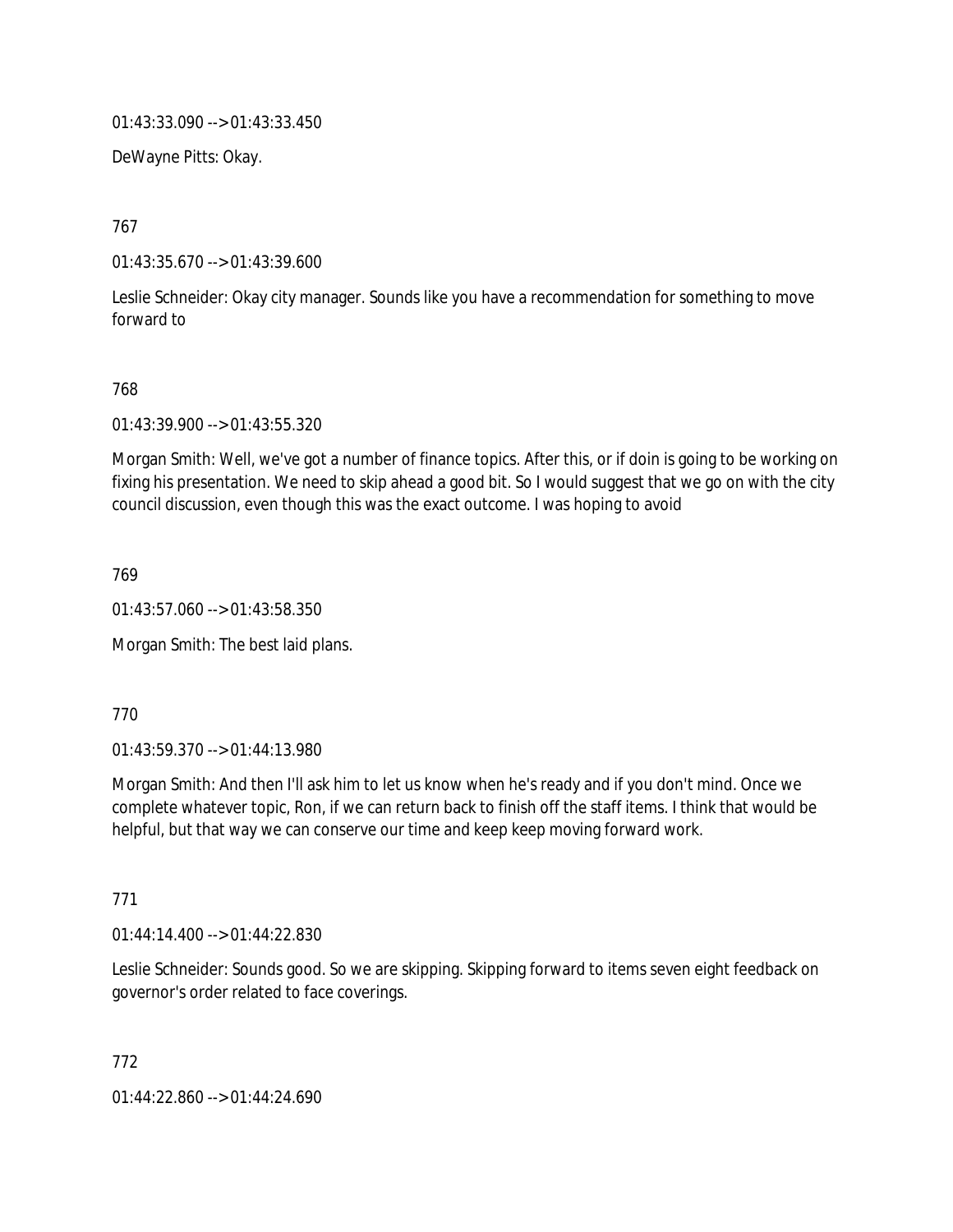Leslie Schneider: Council members I topless.

773

01:44:24.720 --> 01:44:26.250

Leslie Schneider: Pollock and car.

774

01:44:30.240 --> 01:44:36.660

Kirsten Hytopoulos: Well, I'm going to start to try to speak on the behalf of the three of us, but I think it's going to be each of us weighing a little bit because we didn't pull together and have a

775

01:44:37.080 --> 01:44:45.210

Kirsten Hytopoulos: Conversation about this yet, so I will give you my impressions. There were a couple emails exchange with our individual pressures, we didn't put anything together.

776

01:44:46.200 --> 01:44:55.620

Kirsten Hytopoulos: My impression was that we, none of us had seen any concerns anything concerning and the content of the governor's order. It's actually in fact an order by the

777

01:44:56.010 --> 01:45:02.130

Kirsten Hytopoulos: State Health Officer us chief health officer much with that. This position is called but it comes to help order.

778

01:45:02.970 --> 01:45:09.990

Kirsten Hytopoulos: That would, that would cause us to want to create an ordinance. At this time I do personally have some concerns over the fact that the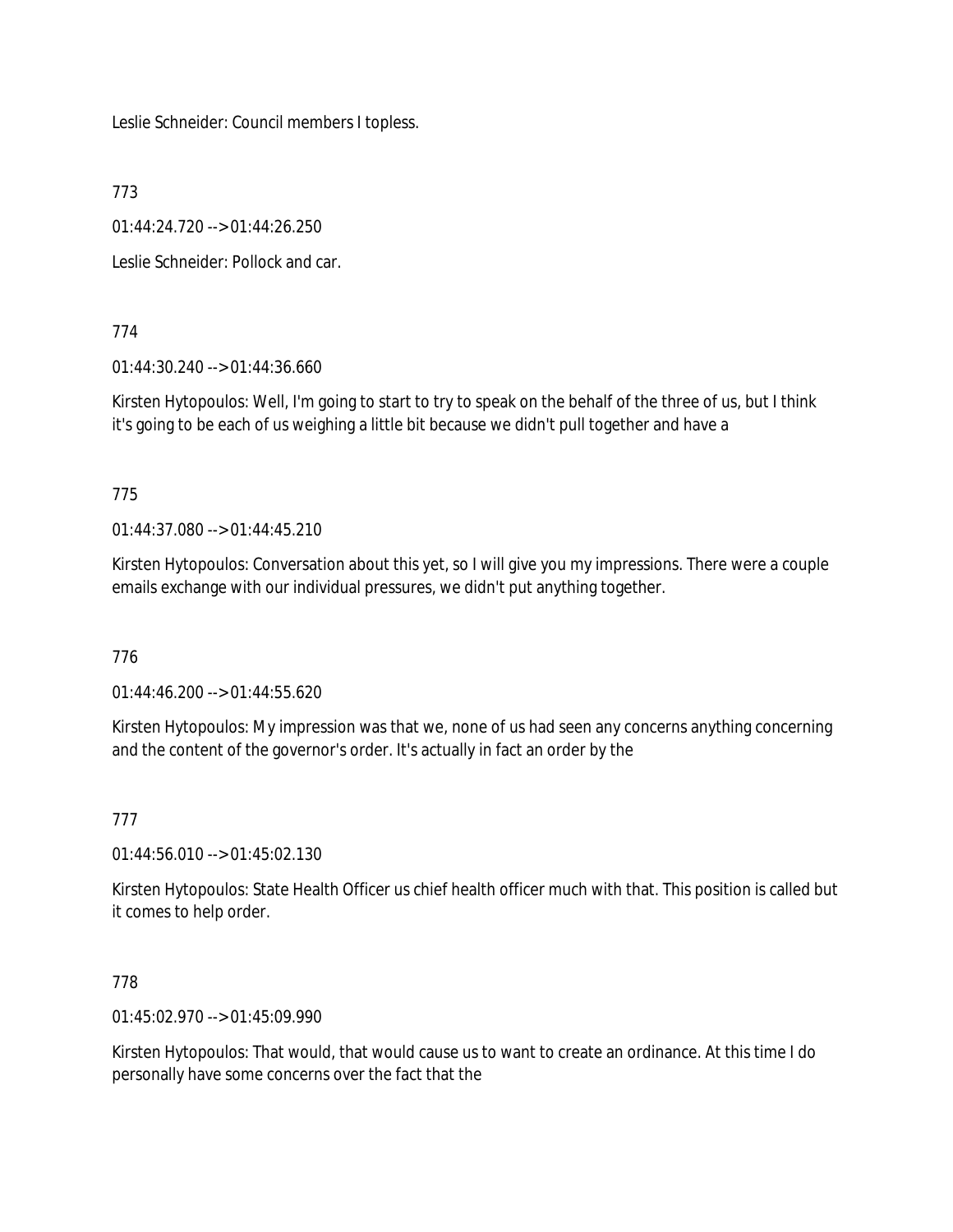01:45:10.320 --> 01:45:18.240

Kirsten Hytopoulos: It does not preclude facemasks with one way valves which basically allow people to just Excel their breath on everyone else while they are protected.

780

01:45:18.780 --> 01:45:26.130

Kirsten Hytopoulos: I'd like to monitor that and hope that that gets picked up by the governor's order. But otherwise, I think that it it covered a lot of what we were wanting to cover

781

01:45:26.550 --> 01:45:31.020

Kirsten Hytopoulos: And enforcement wise. My impression is that this is an issue that is in flux right now.

782

01:45:31.470 --> 01:45:36.570

Kirsten Hytopoulos: Between the state and the county between between the different law enforcement agencies, the governor's office.

783

01:45:36.870 --> 01:45:44.280

Kirsten Hytopoulos: And we're kind of watching a struggle happen as to whether and how it will be enforced and that our best bet. Maybe to kind of sit back right now.

784

01:45:45.210 --> 01:45:49.470

Kirsten Hytopoulos: Maybe ask. I do I talk to the city attorney. He may have something to weigh in on with this, but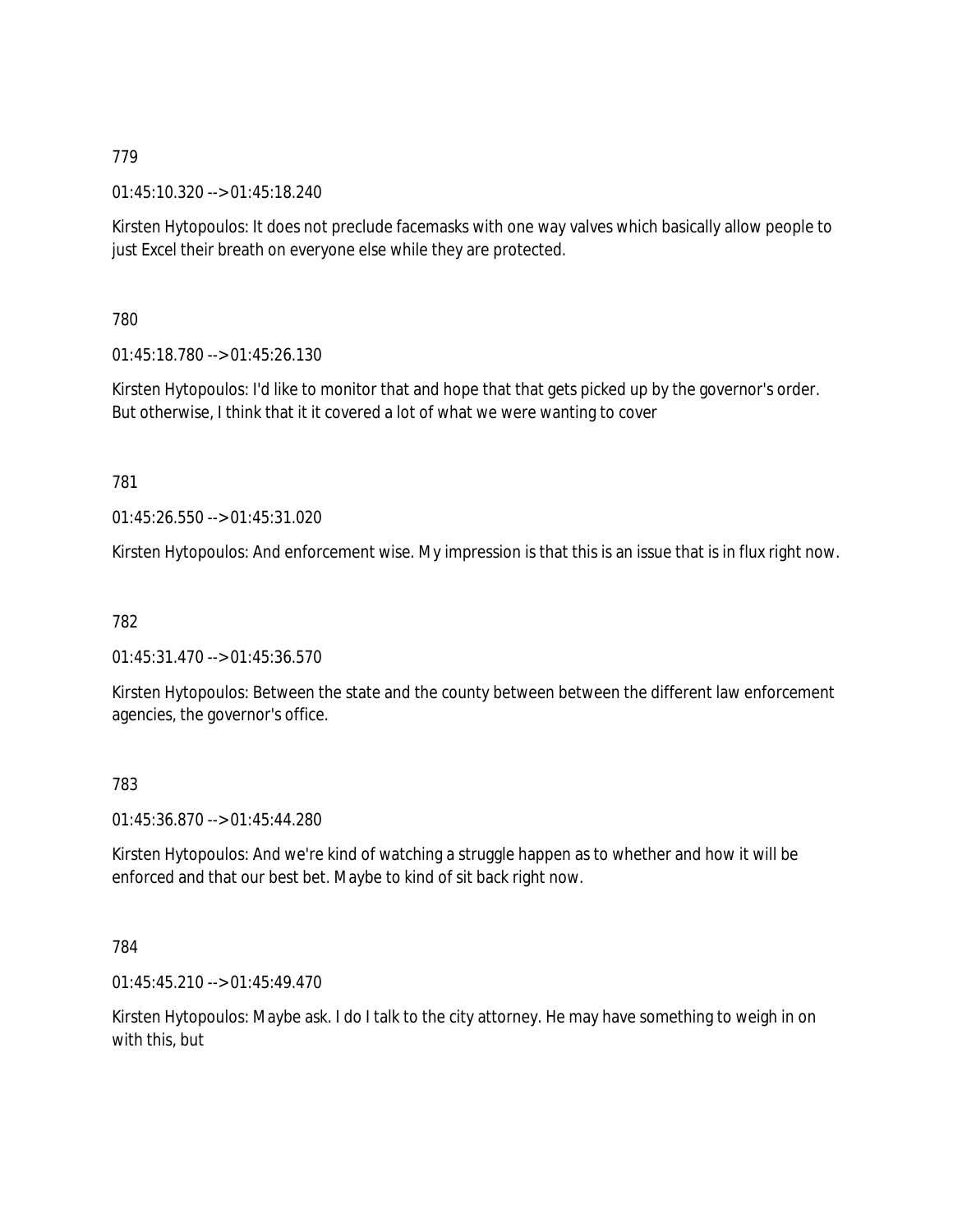01:45:50.130 --> 01:46:06.360

Kirsten Hytopoulos: Maybe ask our police chief to come back. Come see us next week and give his impressions of local enforcement. But for now, just to kind of take a wait and see. So that's my impression. I'm sorry that we didn't coordinate, but hopefully my fellow committee members can give their two cents.

### 786

01:46:08.100 --> 01:46:10.260

Leslie Schneider: Alright, that sounds good. Councilmember car.

787

01:46:11.250 --> 01:46:22.470

Christy Carr: Thank you. Yeah, thank you. Councilmember head topless. Those are basically my same two cents. So I don't really have anything to add. I think that we're really in a wait and see. And I would agree that

788

01:46:23.760 --> 01:46:30.480

Christy Carr: There really isn't other than your one point about the one way masks. There wasn't anything that I saw that really

### 789

01:46:31.890 --> 01:46:41.820

Christy Carr: Well, that we needed to have our own ordinance at this time. So we'll just wait and see. In terms of enforcement how other jurisdictions and how the state and county move forward.

790

01:46:43.470 --> 01:46:48.150

Christy Carr: At this point and and I did. I talked with the city attorney and the police chief as well and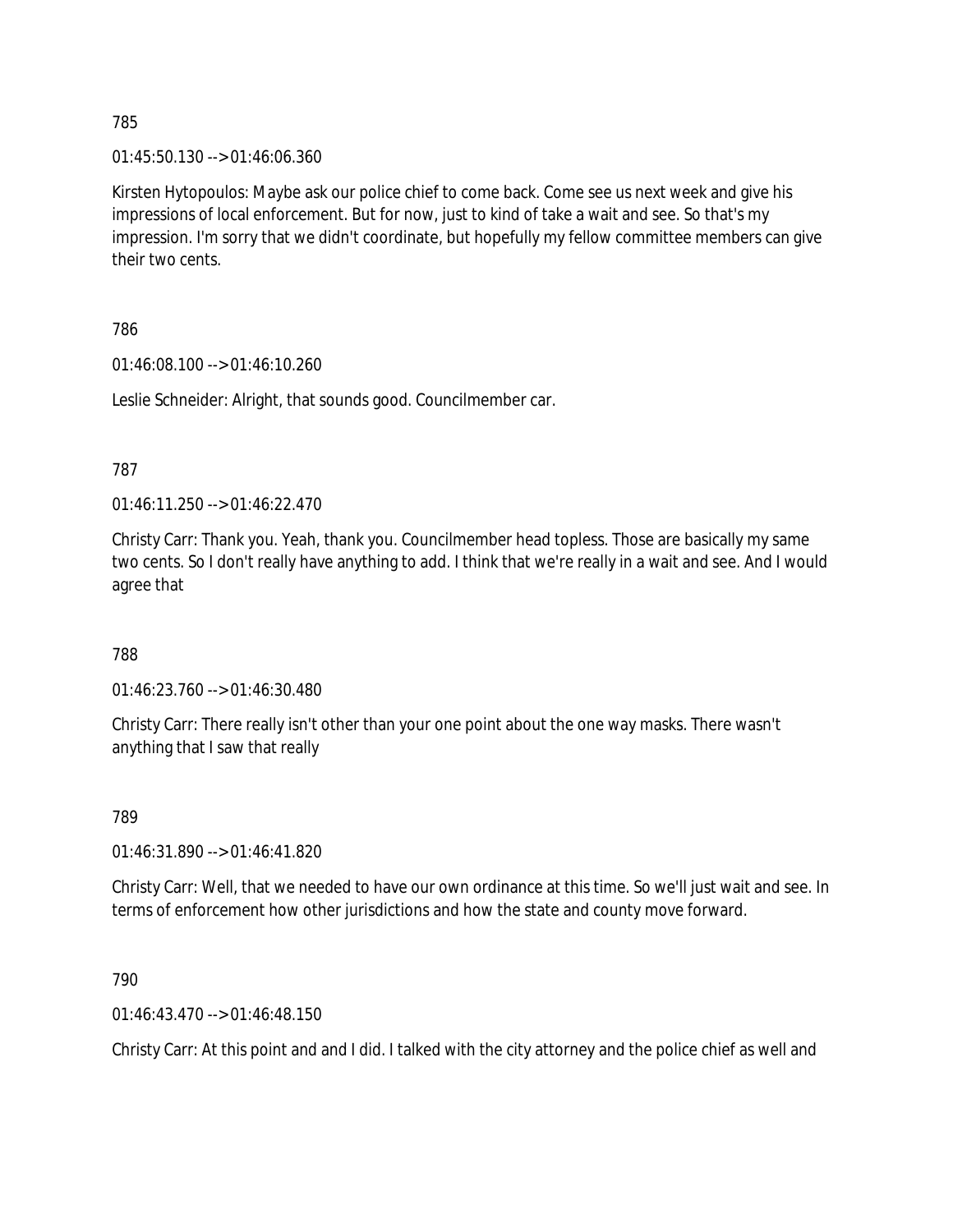01:46:49.590 --> 01:46:52.260

Christy Carr: Notice red flags were were raised there.

792

01:46:54.510 --> 01:46:56.730

Leslie Schneider: Great, thank you. Councilmember Pollock.

#### 793

01:46:59.760 --> 01:47:13.050

Michael Pollock: Yeah, I think that the one way valves issue is, is important. I think that this is a good time to really I view this whole thing as a training exercise.

### 794

01:47:13.650 --> 01:47:27.390

Michael Pollock: And I think it's a good time to figure out how to get people to wear masks, how to have people stay six feet apart I driven around watch. There's still people that aren't wearing masks out there and

### 795

01:47:28.050 --> 01:47:39.810

Michael Pollock: You know, we're not going to get 100% compliance. That's okay. But I also didn't see a lot of signage in downtown Winslow, and you know a lot of stores don't have things that say her six feet apart, you know, and

### 796

01:47:40.440 --> 01:47:46.920

Michael Pollock: Just not seeing a lot out there to remind people, I think that there's Simon I'm being patient so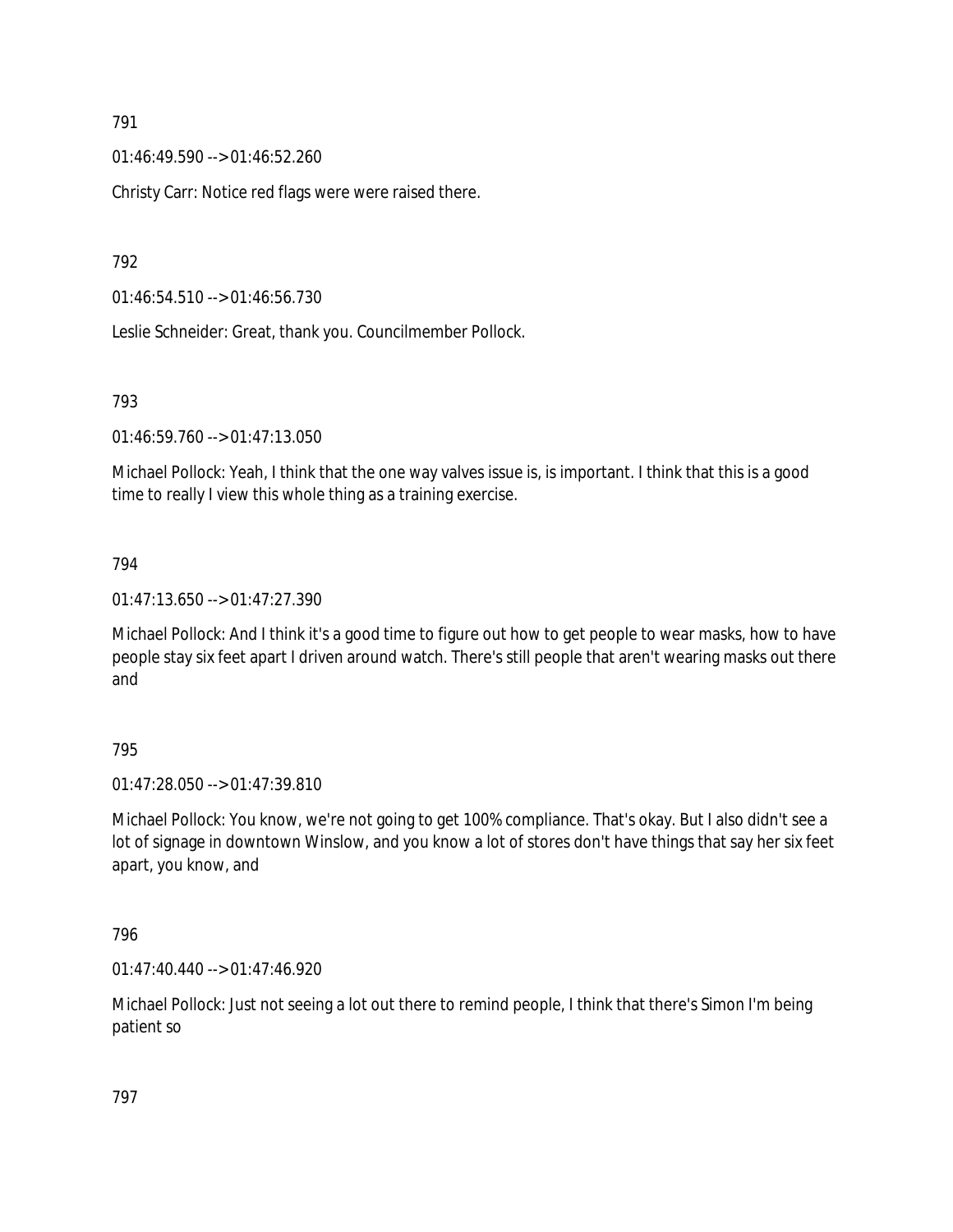01:47:48.090 --> 01:47:59.430

Michael Pollock: But I would like to see us move forward with constant, I call it education and call it training, training ourselves and training others. So it's moving in the right direction, but I just want to

798

01:48:00.300 --> 01:48:15.000

Michael Pollock: Emphasize that that's where I think that there needs to be more effort. And then the second one kind of tongue in cheek is are we going to build a governor for writing his or nuts for him since he adopted ours. I just, I'm just throwing it out there. If we can do that.

799

01:48:17.910 --> 01:48:20.160

Michael Pollock: I'm happy to go donation to the

800

01:48:21.630 --> 01:48:22.980

Michael Pollock: City Council so

801

01:48:24.930 --> 01:48:25.890

Michael Pollock: That was rhetorical

802

01:48:27.330 --> 01:48:29.520

Leslie Schneider: Thank you. Councilmember deeds.

803

01:48:29.610 --> 01:48:40.230

Joe Deets: Yeah. Thank you, Mayor well. Thank you colleagues for your critique and in catching that valve issue. I didn't catch that hopefully the governor will or his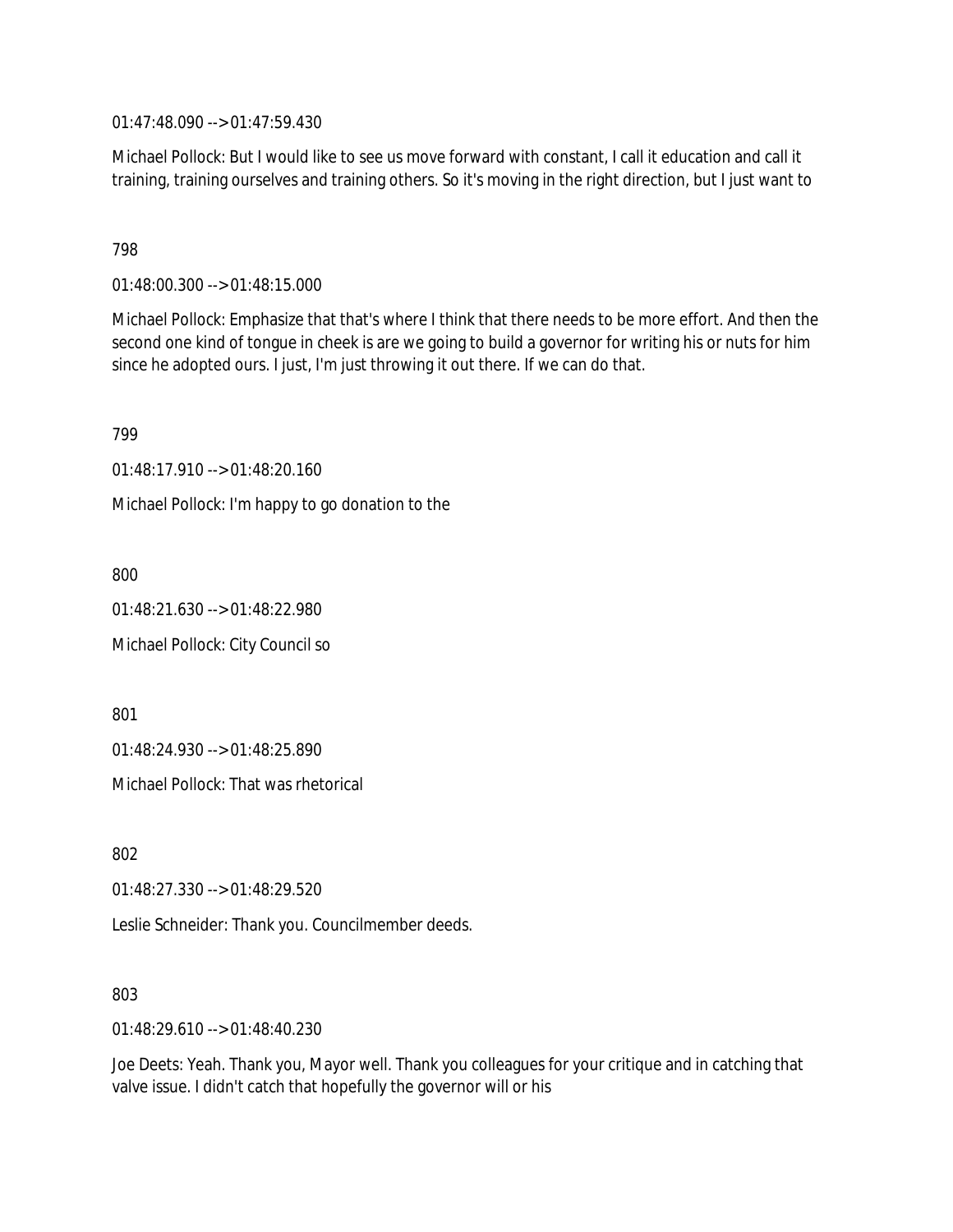01:48:41.220 --> 01:48:50.430

Joe Deets: Health chief will will catch that and fix that. Just a couple of questions. I really want to express my official concerns about enforcement.

805

01:48:51.300 --> 01:49:00.000

Joe Deets: I do not believe we should be using law enforcement for non criminal behavior. So this is really taking a philosophy from the different police

806

 $01.49.00$  720 -->  $01.49.15$  030

Joe Deets: Philosophy, that we do not use law enforcement for non criminal behavior. And so if that comes to us. I'm done. I mean, right now it's the governor's rule, but I'm just gonna say any action on this Council, I will not agree to that.

807

01:49:16.530 --> 01:49:26.370

Joe Deets: Second, I do want to emphasize the the messaging, the signage. I just took a trip yesterday to port towns and then drove through polls bow.

808

01:49:27.090 --> 01:49:33.240

Joe Deets: No consistent messaging. There's no consistent messaging on Bainbridge Poulsbo port Townsend anywhere in the state.

809

01:49:33.450 --> 01:49:41.430

Joe Deets: I brought this up with Congressman Kilmer who was going to talk to the governor about this. It makes a ton of sense that cross the state. We have a consistent message when we have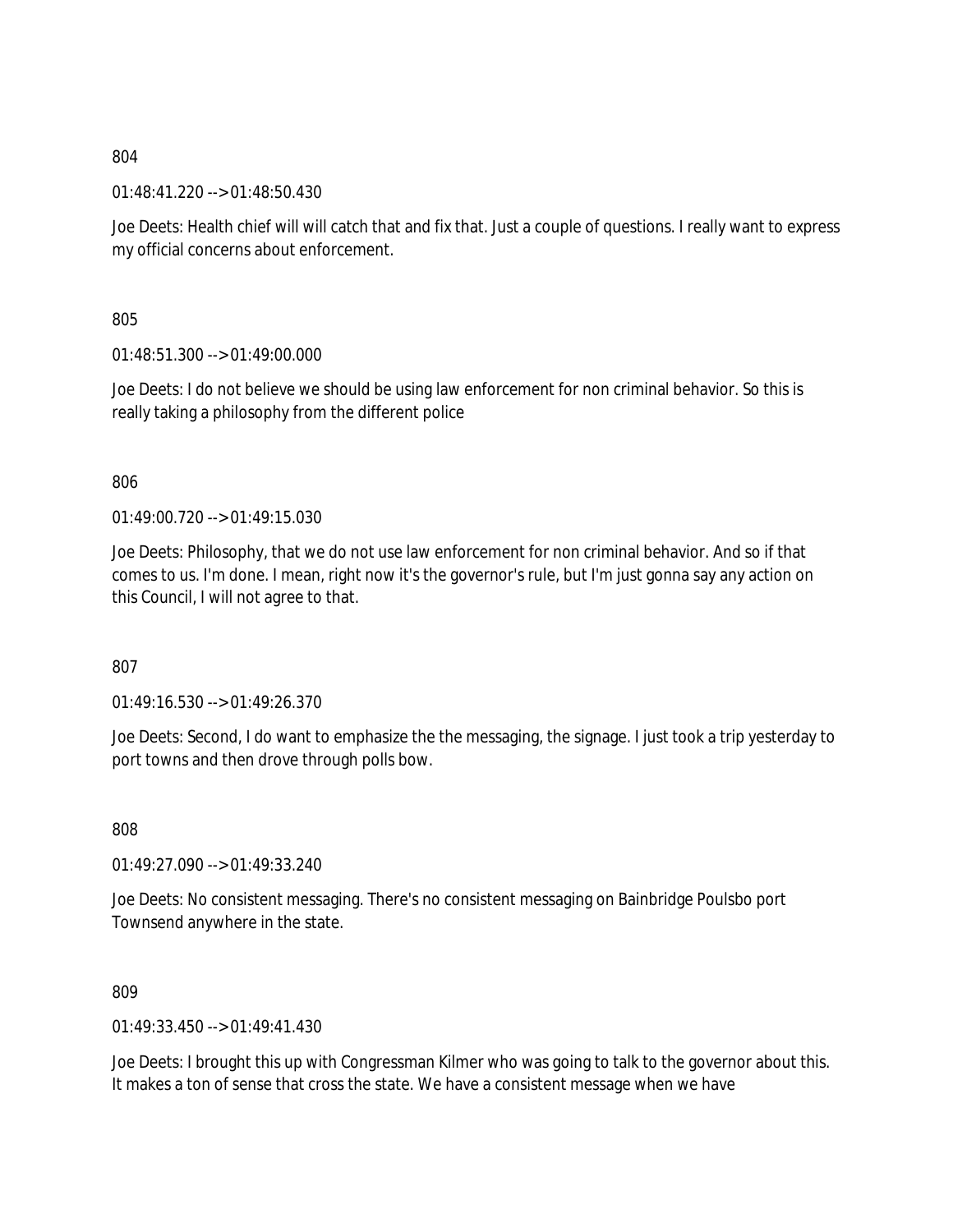01:49:41.670 --> 01:49:50.550

Joe Deets: A single mandate outside of Yakima County. So I totally endorse that. And it kind of goes into an issue that I brought up earlier.

811

 $01:49:50.970 \rightarrow 01:49:59.910$ 

Joe Deets: Might be last meeting that we'd be a bit more aggressive, if you will, on our education. I had brought up having some volunteers certified credentialed

812

01:50:00.780 --> 01:50:12.150

Joe Deets: With good training on how to provide education. So I know that wasn't didn't seem to go anywhere. But I'm going to bring that back folks because we are in a pandemic. We are in a

813

01:50:12.480 --> 01:50:19.020

Joe Deets: teetering and a depression, we need to take that extra step enforcement with law enforcement is not the answer. Thank you.

814

01:50:21.210 --> 01:50:22.230

Leslie Schneider: All right. Thank you.

815

01:50:23.520 --> 01:50:24.960

Leslie Schneider: COUNCILMEMBER high topless.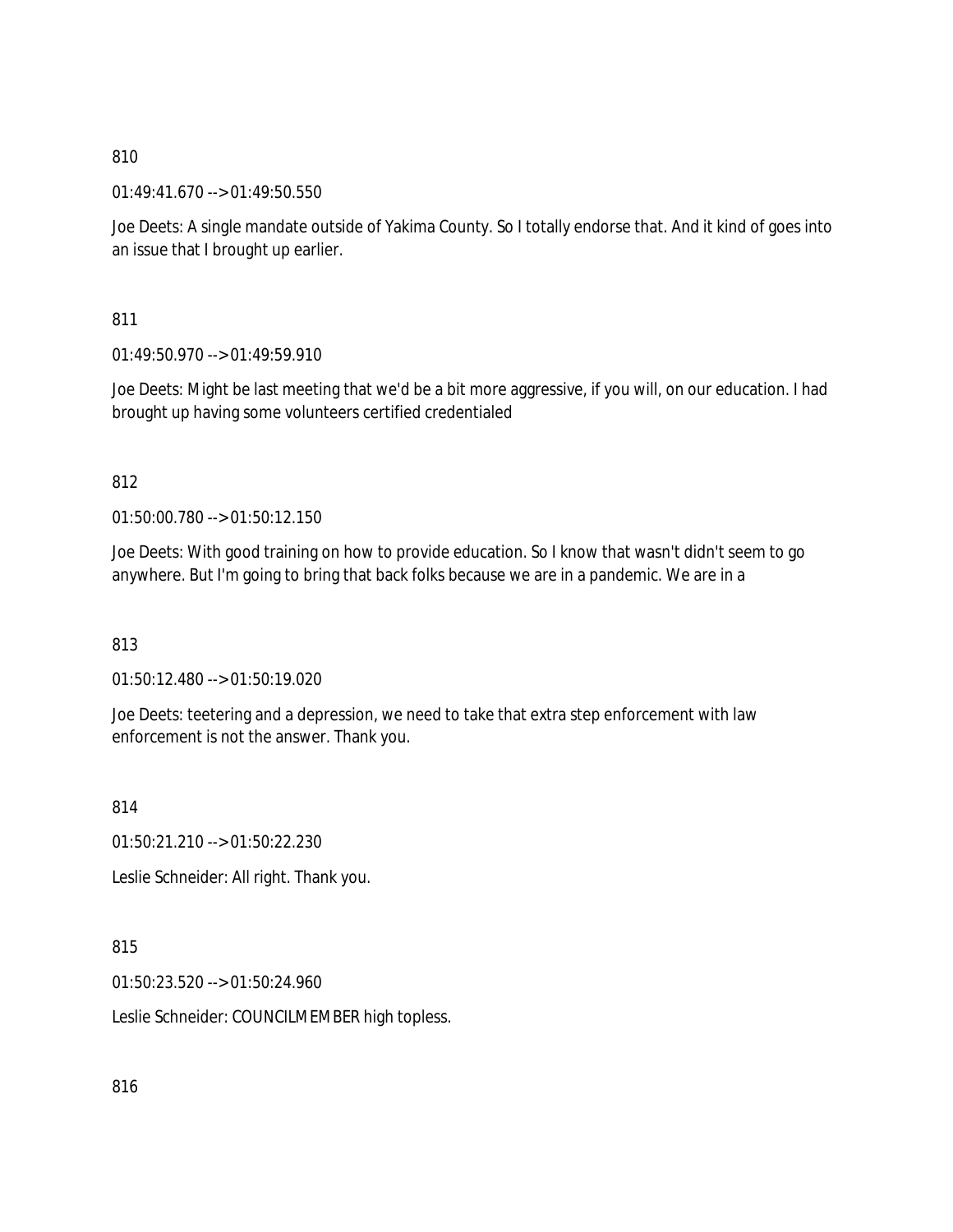01:50:27.240 --> 01:50:28.290

Kirsten Hytopoulos: I just wanted to throw out there that

817

01:50:28.290 --> 01:50:45.390

Kirsten Hytopoulos: I have actually asked call as a representative on the at the health district to please raise the issue of valves valve masks to see if we get any action at the county level. So if, if you remember to bring that up. That would be great, it would it would help pick it up our shoulders.

818

01:50:47.790 --> 01:50:49.260

Leslie Schneider: And kind of speaking to that.

### 819

01:50:50.520 --> 01:50:55.560

Leslie Schneider: COUNCILMEMBER Medina, we are receiving these talking points. And I'm just wondering

### 820

01:50:57.510 --> 01:51:07.800

Leslie Schneider: those talking points are not directly related to the governor's order or but I'm just, I don't know if you've noticed anything in those talking points that we could use

821

01:51:08.910 --> 01:51:12.240

Leslie Schneider: But I kind of agree that it would be great to have some common

### 822

01:51:13.380 --> 01:51:16.620

Leslie Schneider: You know, common signage common messaging from the governor's office.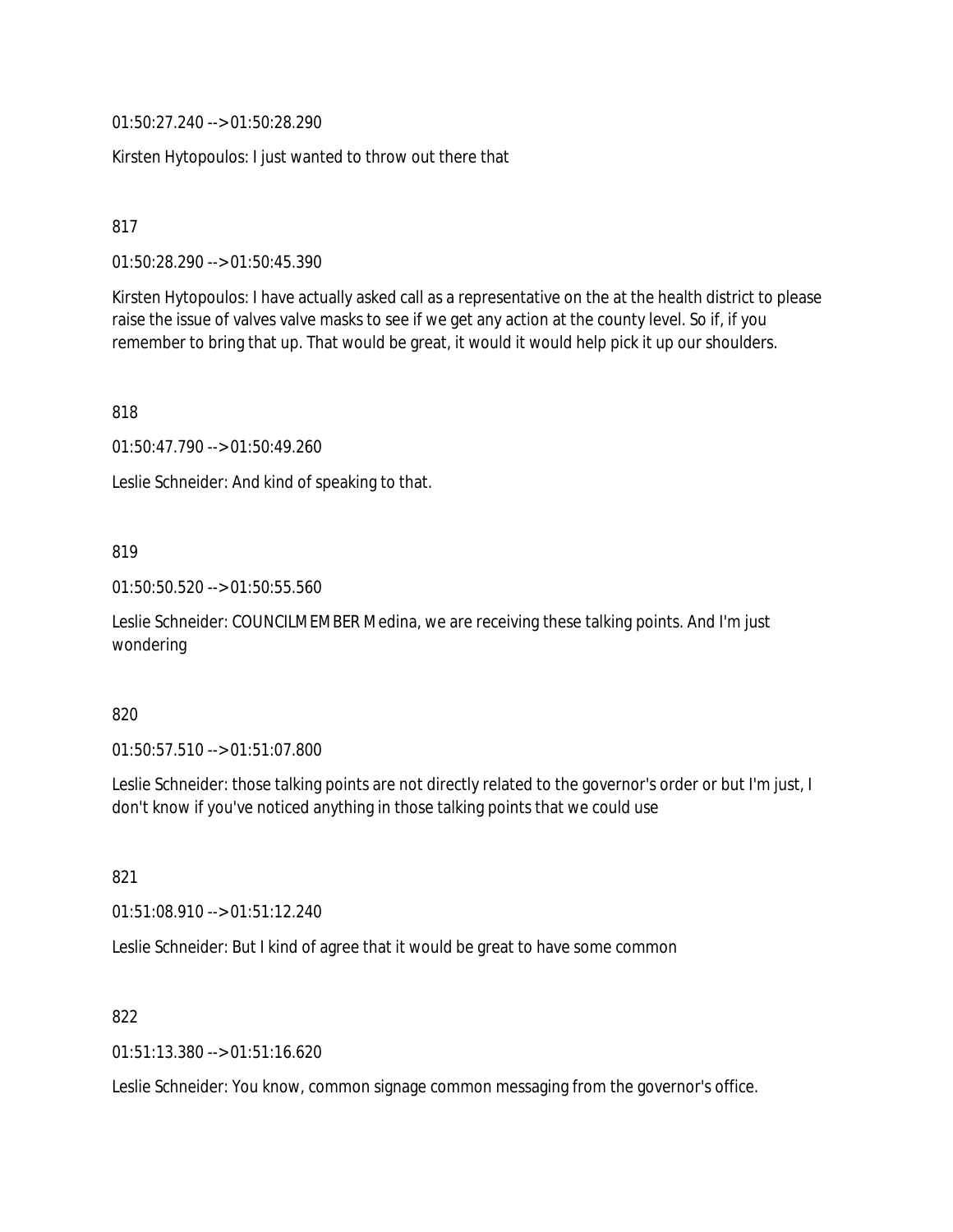01:51:19.980 --> 01:51:24.780

Leslie Schneider: And your hand is up next. So you don't have to comment on what I just said. You can find your own agenda.

824

01:51:25.950 --> 01:51:39.270

Kol Medina: And well, I don't, I intend to ask that question at the health board meeting next week would be great if our county health district or health officer could just use your authority to prohibit the use of these one way valve mass

825

01:51:40.950 --> 01:51:52.290

Kol Medina: So I tend to bring that up. I don't have an answer to your question about the messaging that messaging actually comes out of a division of the EEOC if you're thinking about the same messaging, not the health districts. So, and I don't know.

826

01:51:52.620 --> 01:51:52.950

Okay.

827

01:51:55.980 --> 01:51:56.880

Kol Medina: What I wanted to say was

828

01:51:57.960 --> 01:52:00.240

Kol Medina: I just wanted to remind folks listening to this that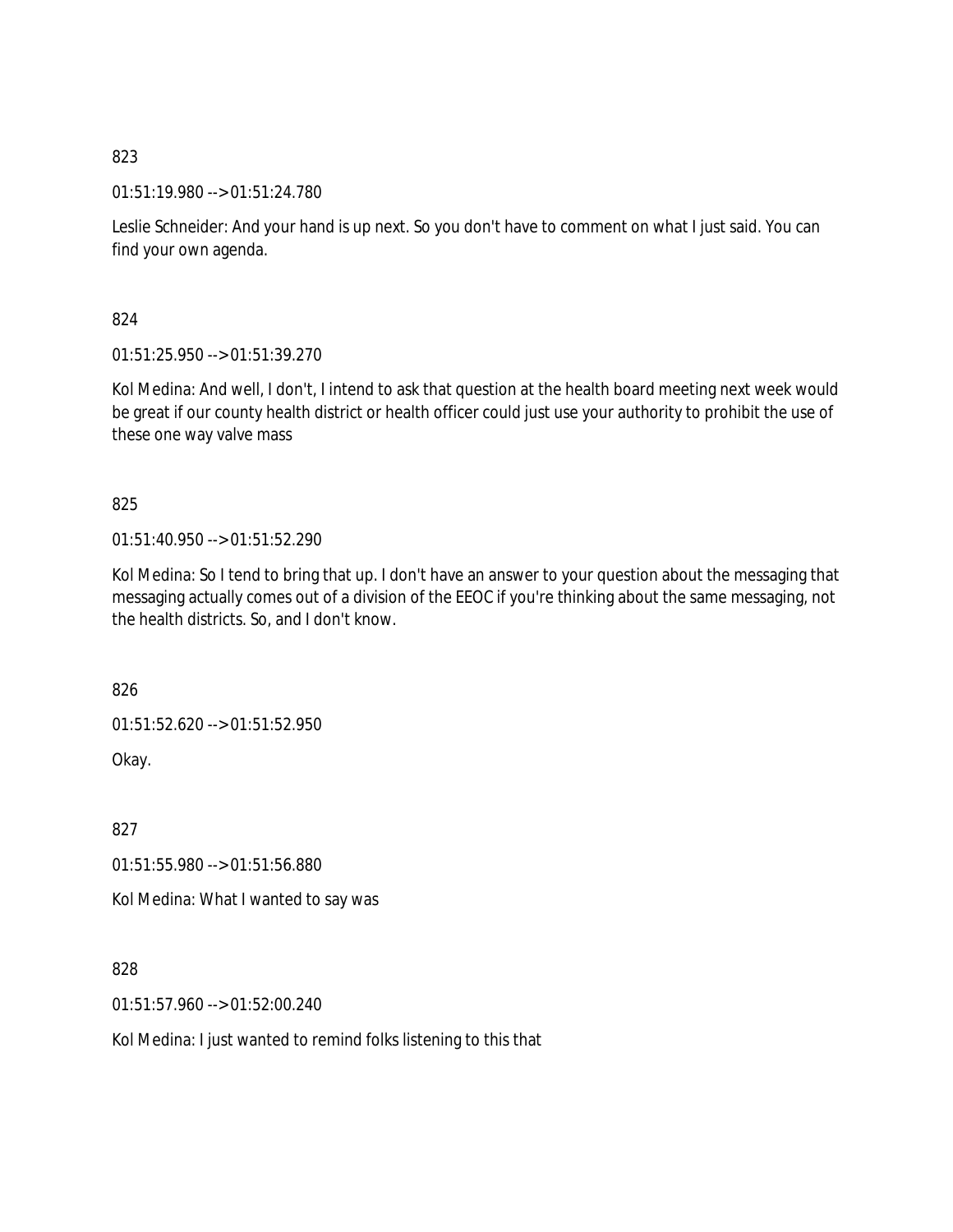$01:52:01.950 \rightarrow 01:52:09.450$ 

Kol Medina: The governor's order does provide exemptions from having to wear masks. So for people who are deaf and

830

01:52:10.350 --> 01:52:16.170

Kol Medina: can't communicate, if you're wearing a mask and for people who suffer from medical issues that given the way of them wearing a mask.

831

01:52:16.950 --> 01:52:23.910

Kol Medina: And and I fight this in myself, you know, I go, and I'm a human being I'm doing the right thing. I'm wearing my mask and go into a store.

832

01:52:24.720 --> 01:52:33.330

Kol Medina: And I'll see that person not wearing a mask and all like feeling rotation at them, or feel kind of self, self righteous and then I have to remind myself. Whoa, hold on.

833

01:52:34.140 --> 01:52:44.850

Kol Medina: They might very well have a very good reason to not be wearing a mask. And so I gotta like check myself on this. And I'm just wondering, my people out in the community. And I just saw sad thing today.

834

01:52:46.110 --> 01:52:47.430

Kol Medina: That was in the store this morning.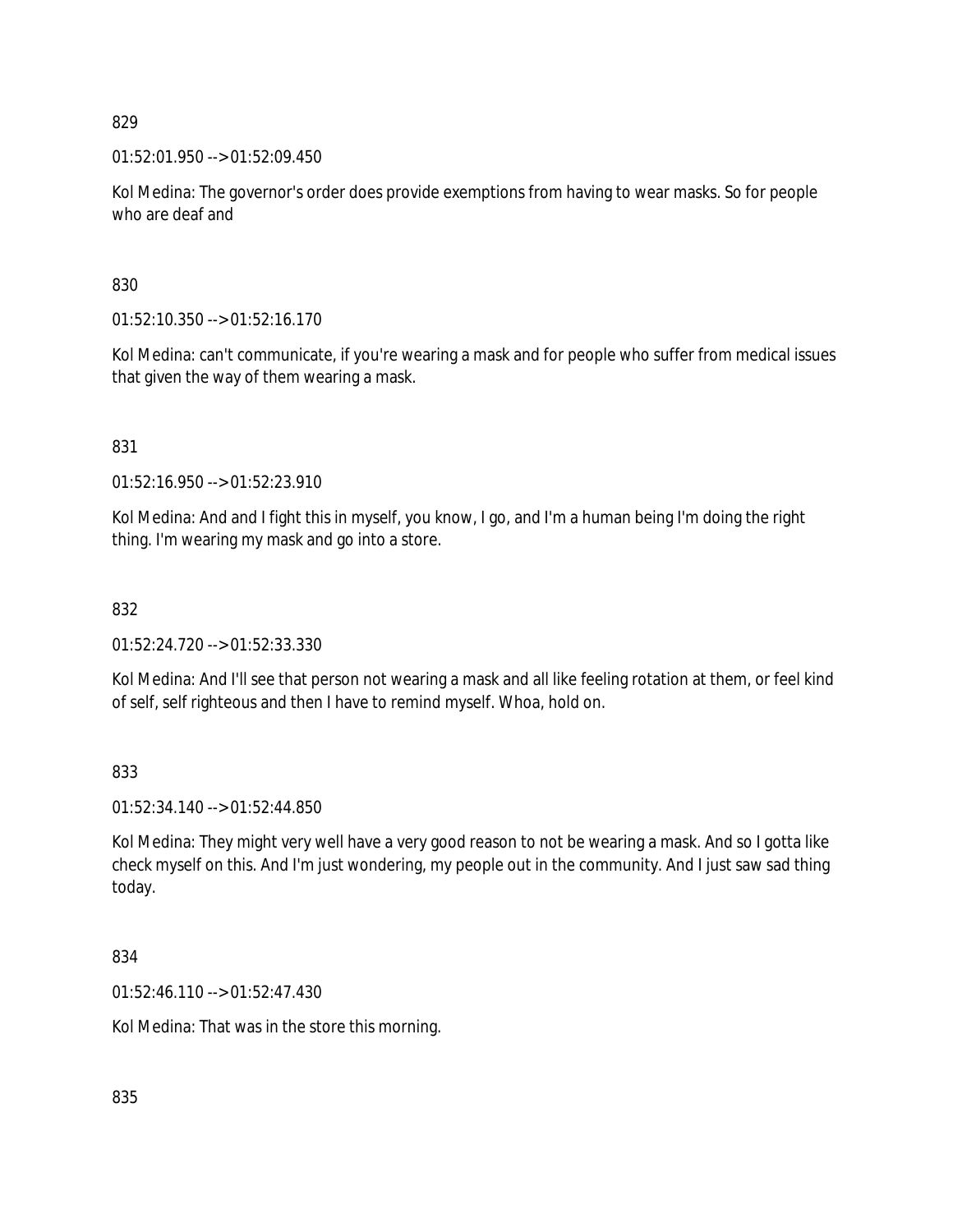01:52:48.780 --> 01:52:52.590

Kol Medina: And a guy came up to get in line to check out

836

01:52:53.700 --> 01:52:56.190

Kol Medina: And one of the clerks, they're kind of

837

01:52:57.570 --> 01:53:04.170

Kol Medina: Got his attention and kind of YELL OVER TO HIM. I don't mean gelled but kind of spoke loudly to him, Hey, you got to have a mask on in here.

838

01:53:04.980 --> 01:53:12.390

Kol Medina: And the guy said, I can't have a medical condition and I mean you can hear it in his voice. I'm sure he might have had COPD or something like yeah I mean I could

839

01:53:12.840 --> 01:53:21.240

Kol Medina: It seemed kind of obvious that he have a hard time we had a mask on and the store said no exceptions. If you don't put on a mask, you have to leave and you know he

840

01:53:21.720 --> 01:53:26.370

Kol Medina: He felt whatever negative emotions. He felt and display it and left and a half.

841

01:53:27.240 --> 01:53:35.880

Kol Medina: And that store. I saw the actually had a piece of paper there that said no exceptions. Everyone else wear a mask period and you know they can do that if they want to.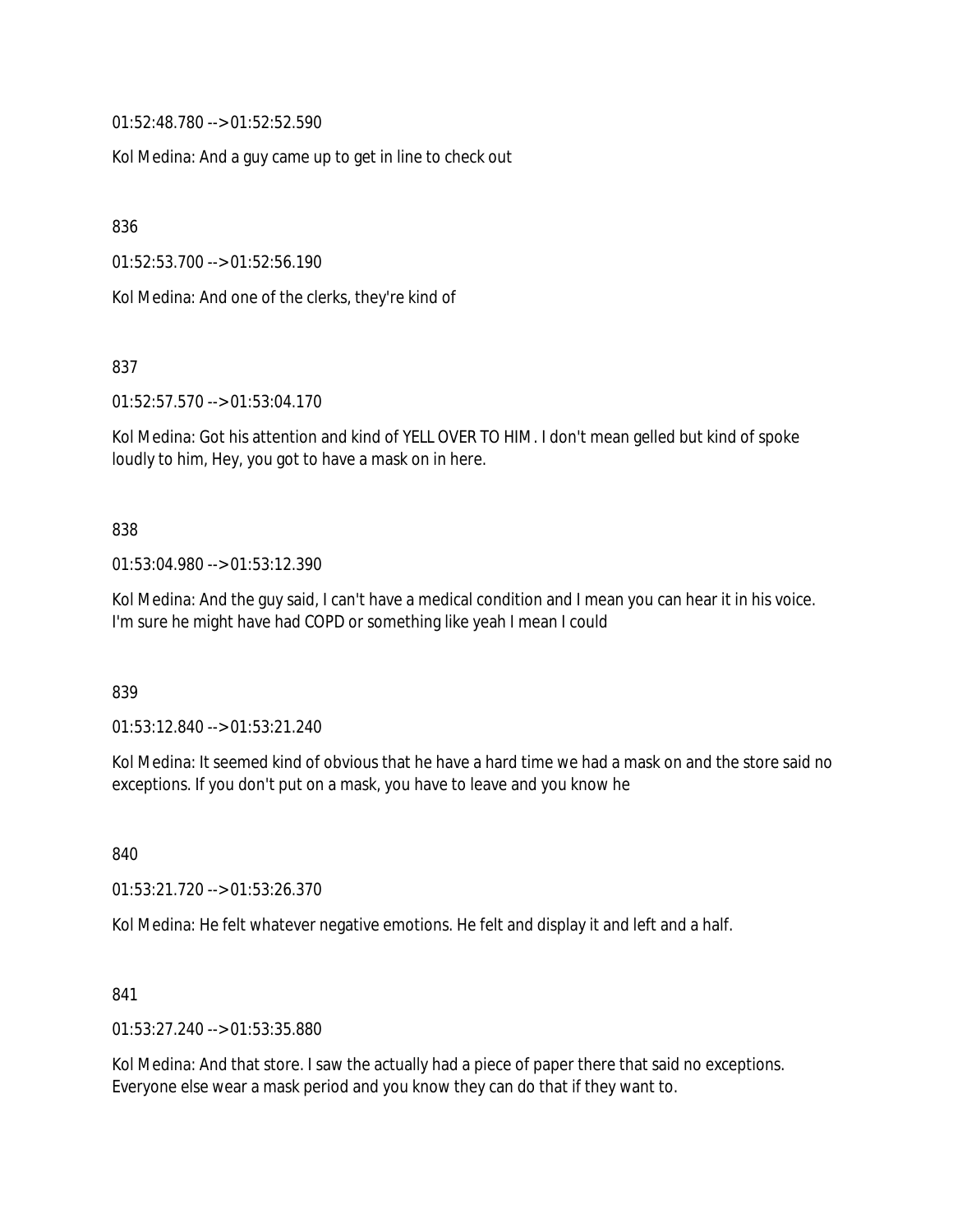01:53:36.690 --> 01:53:43.980

Kol Medina: But it just seems sad to me that someone who like clearly had a health issue was put in that position. And I just wanted to relate that people

### 843

01:53:46.920 --> 01:53:50.220

Leslie Schneider: Appreciate that. And I have seen some of the messaging saying that

844

01:53:51.570 --> 01:53:52.080

Leslie Schneider: You know,

#### 845

01:53:53.280 --> 01:54:01.260

Leslie Schneider: Because of that for us not to sort of go overboard on making our own suggestions about other people wearing masks council member policy.

### 846

01:54:04.680 --> 01:54:07.680

Michael Pollock: Cask is a mere Medina. Former member demon

### 847

01:54:08.940 --> 01:54:13.170

Michael Pollock: That's a really good point. And, you know, we are evolving.

848

01:54:14.280 --> 01:54:26.250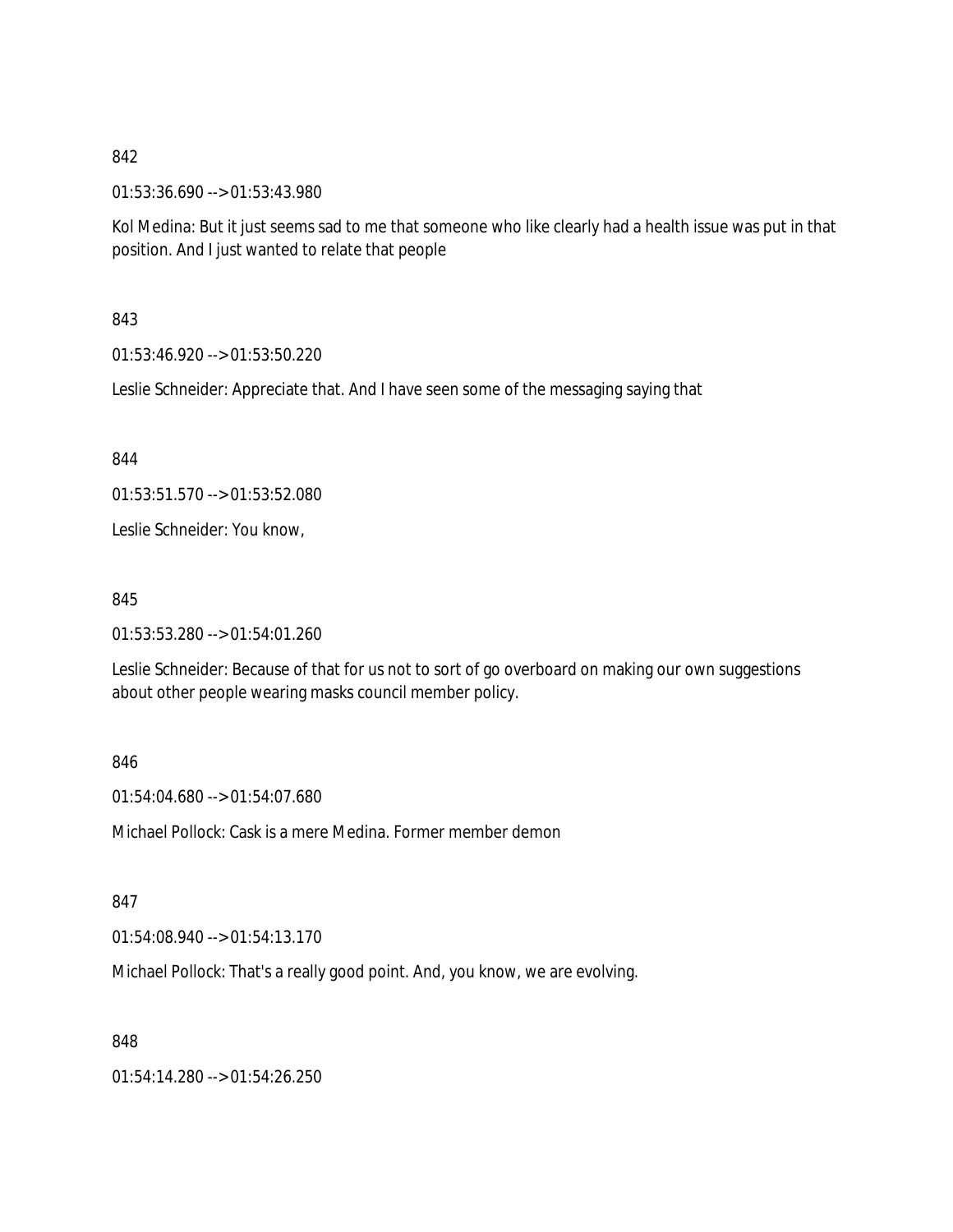Michael Pollock: And how to deal with this and you know there's things like paths that we do that we identify pets that have a special needs person that has a seeing eye dog or such

# 849

01:54:26.940 --> 01:54:39.180

Michael Pollock: So I think that there's ways to do that. And so that it can be clear that it's the person has an exception. So that's something that we need to evolve our thinking on what I wanted to speak to. There was

# 850

01:54:40.200 --> 01:55:00.810

Michael Pollock: No. So we passed this mouse ordinance or well the government. I guess we don't. And the issue has come up talking to a number of people in the retail industry they're worried about are we going to get shut down again, and they're sort of in fear and stuff. And so in terms of the economic

### 851

 $01:55:01.860 \rightarrow 01:55:16.110$ 

Michael Pollock: Angle of this. I feel like we really haven't touched that we've touched the health concerns and I am trying to think about how to develop the messaging that that it's not just that wearing masks creates a healthy

# 852

01:55:17.310 --> 01:55:29.220

Michael Pollock: Citizenry but it creates a healthy economy as well and that if people feel like they can go downtown or, you know, to any place and and be safe and we have

### 853

01:55:29.760 --> 01:55:39.120

Michael Pollock: Rules societal rules that we have agreed to. And people are following them. I think it's going to be good for the economy and if we can demonstrate, even if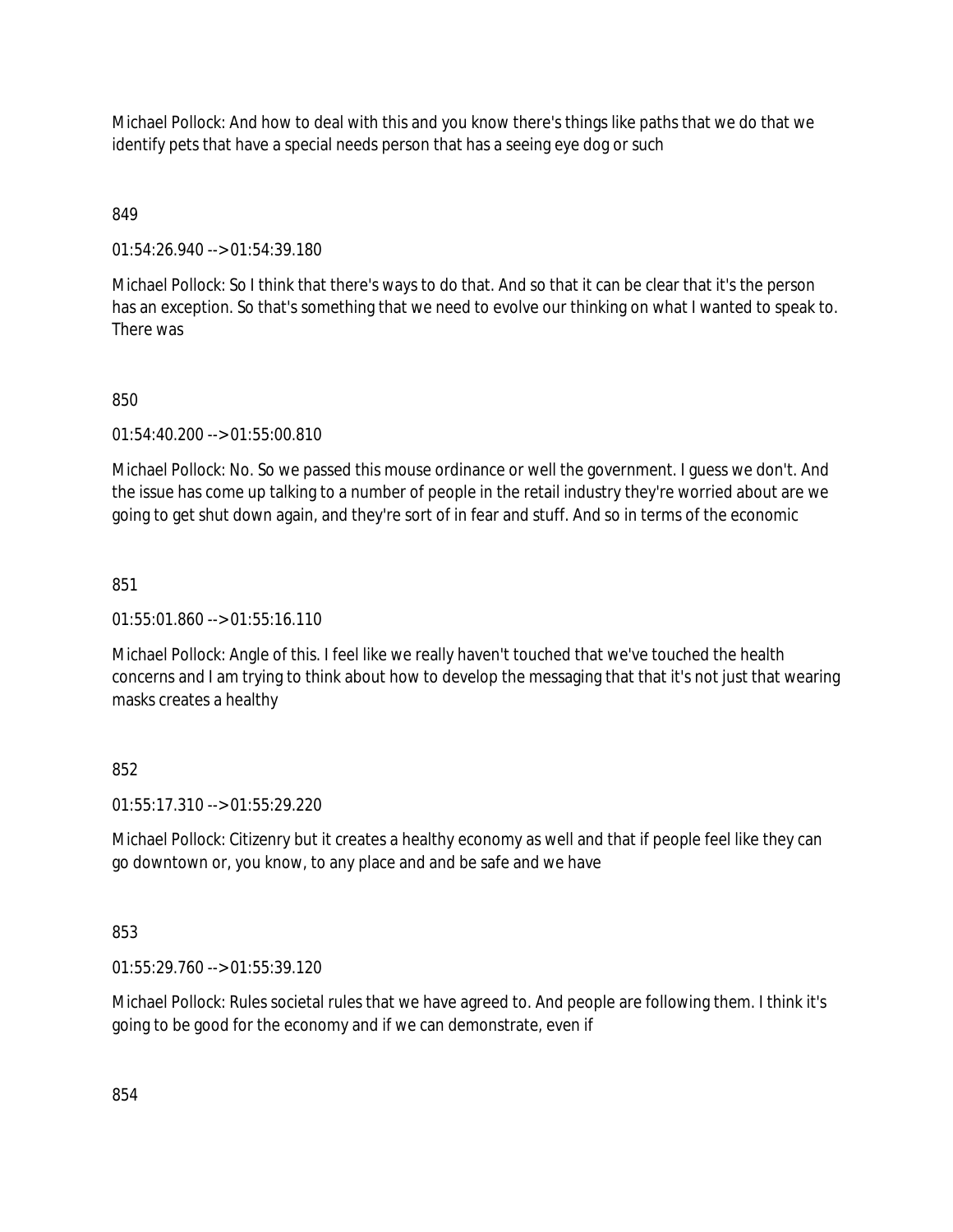01:55:40.890 --> 01:55:48.600

Michael Pollock: This viral expansion occurs, which is predicted to do in the fall that you know that. Keep in mind this is not the flu season right now.

855

01:55:49.230 --> 01:55:55.110

Michael Pollock: If we can demonstrate that we are wearing masks and we're doing all the things and we're keeping it from spreading and being violent

856

01:55:55.410 --> 01:56:00.150

Michael Pollock: I think that's going to be a big boon for our economy because we're going to be able to argue that we

#### 857

01:56:00.540 --> 01:56:11.550

Michael Pollock: Are dealing with this in a responsible way. And then our businesses should stay and and and kind of have that that in mind. And so I would like us to focus on that messaging.

#### 858

01:56:12.000 --> 01:56:20.220

Michael Pollock: And to do that and figure out how to do that. Somewhere in here and that wasn't part of our ordinance that was something that we talked about. But then move forward.

859

01:56:20.670 --> 01:56:29.160

Michael Pollock: And then the second thing is is just, you know, in terms of ideas and how to get our economy going in this the mask economy. I don't know the covert economy.

860

01:56:29.520 --> 01:56:41.970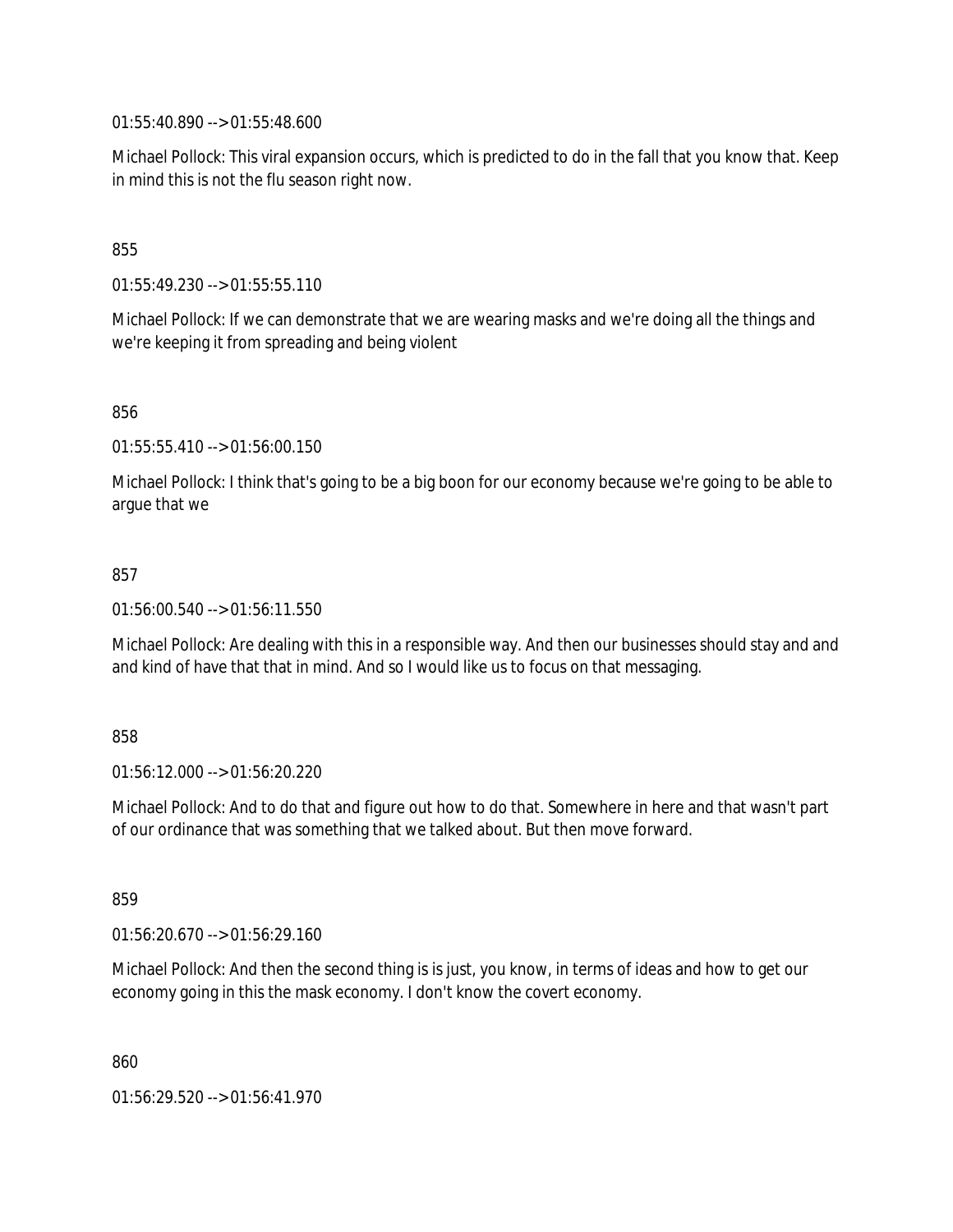Michael Pollock: And other places are shutting down their main streets in during the weekend. And so that's been proposed by some constituents as well. Can we shut down Winslow and and

861

01:56:42.660 --> 01:56:54.150

Michael Pollock: Close. Close it to cars and have people go around so that we can bring people out on the street. So there's that space in restaurants and places for people to enjoy.

862

01:56:54.540 --> 01:56:57.540

Michael Pollock: And a safe distance and kind of make it more of a

863

01:56:58.320 --> 01:57:06.300

Michael Pollock: safe and fun environment. So they've done that in San Diego granted the climates. A little warmer there, but they've done it and I've had great success.

864

01:57:06.660 --> 01:57:16.710

Michael Pollock: And it's something we have to accept that idea, but that we need to be thinking about ways to adjust our economy so that we can prosper in this

865

01:57:17.580 --> 01:57:29.160

Michael Pollock: Covert economy. So I don't know how we move forward with that, like I said, that wasn't part of the ordinance. I would love to hear from COUNCILMEMBER deeps if he's willing to talk about that.

866

01:57:30.570 --> 01:57:35.940

Leslie Schneider: So I just want us to be aware of that. We're way over our 10 minutes right now and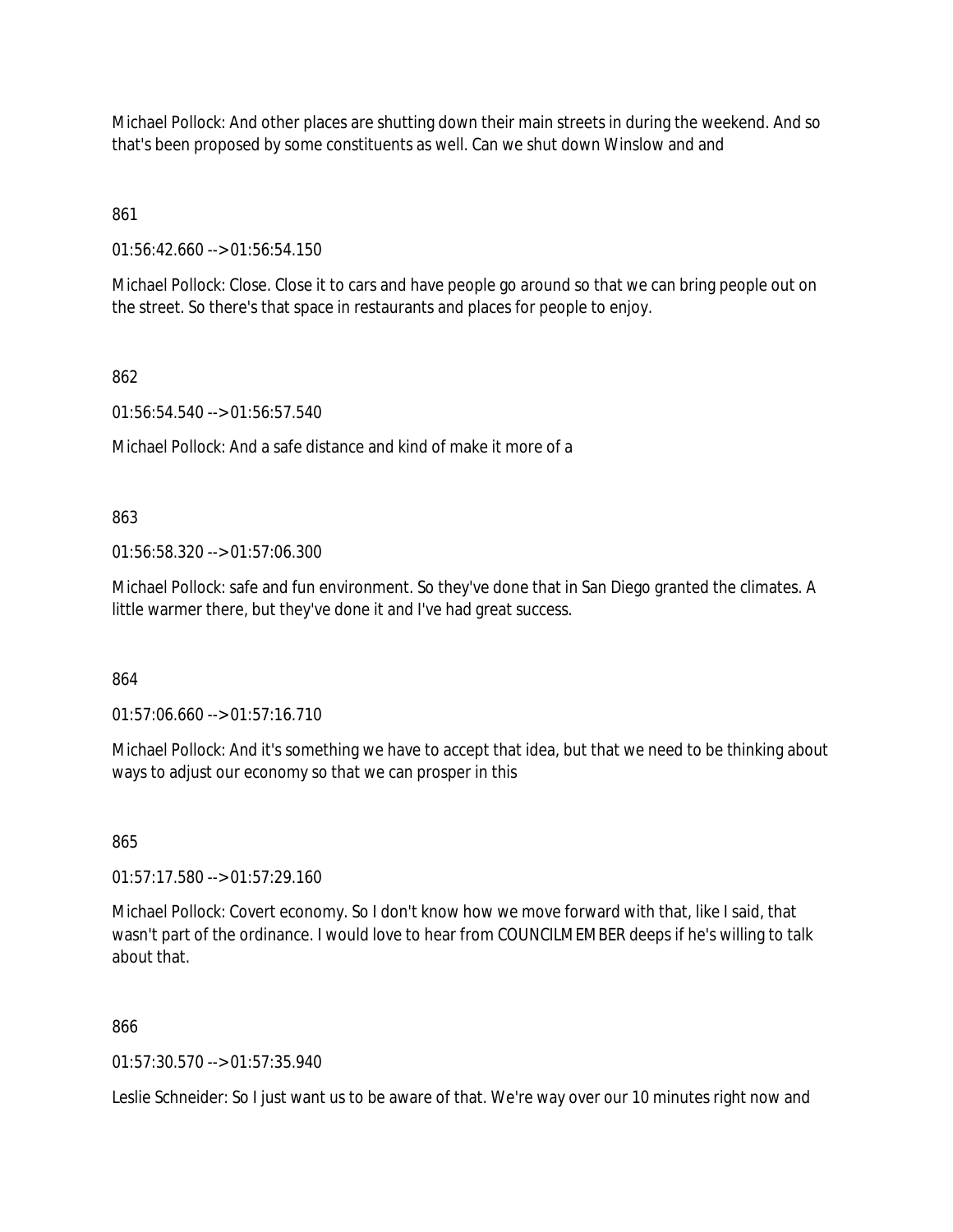01:57:36.780 --> 01:57:53.610

Leslie Schneider: And just to follow up. Councilmember Pollock that your idea is, it is one that has come up and COUNCILMEMBER deeds has brought it up and they're at this time is a huge push back from the business community itself. So I would prefer that we don't discuss that in this particular topic.

868

01:57:55.440 --> 01:57:58.980

Michael Pollock: Oh, can I, can I just clarify that. I guess I'm wondering is,

#### 869

01:57:59.190 --> 01:58:11.250

Michael Pollock: What is the next step in terms of the economic integration or robustness and that's that's all I'm asking. So I'm sorry about the wind up but that's what i or let's put it on the agenda for another time. But

870

01:58:11.790 --> 01:58:16.500

Leslie Schneider: Okay. Well, I think it's not part of this agenda item council member Hi topless.

### 871

01:58:19.890 --> 01:58:30.360

Kirsten Hytopoulos: Two quick things. One is, don't forget about and I'm not sure if if this qualifies under the under the current order, but there are face shields as an alternative for people who can't restrict their breathing so

### 872

01:58:30.720 --> 01:58:35.580

Kirsten Hytopoulos: Perhaps if that's at least that's a second best. I'm going to COUNCILMEMBER Medina's point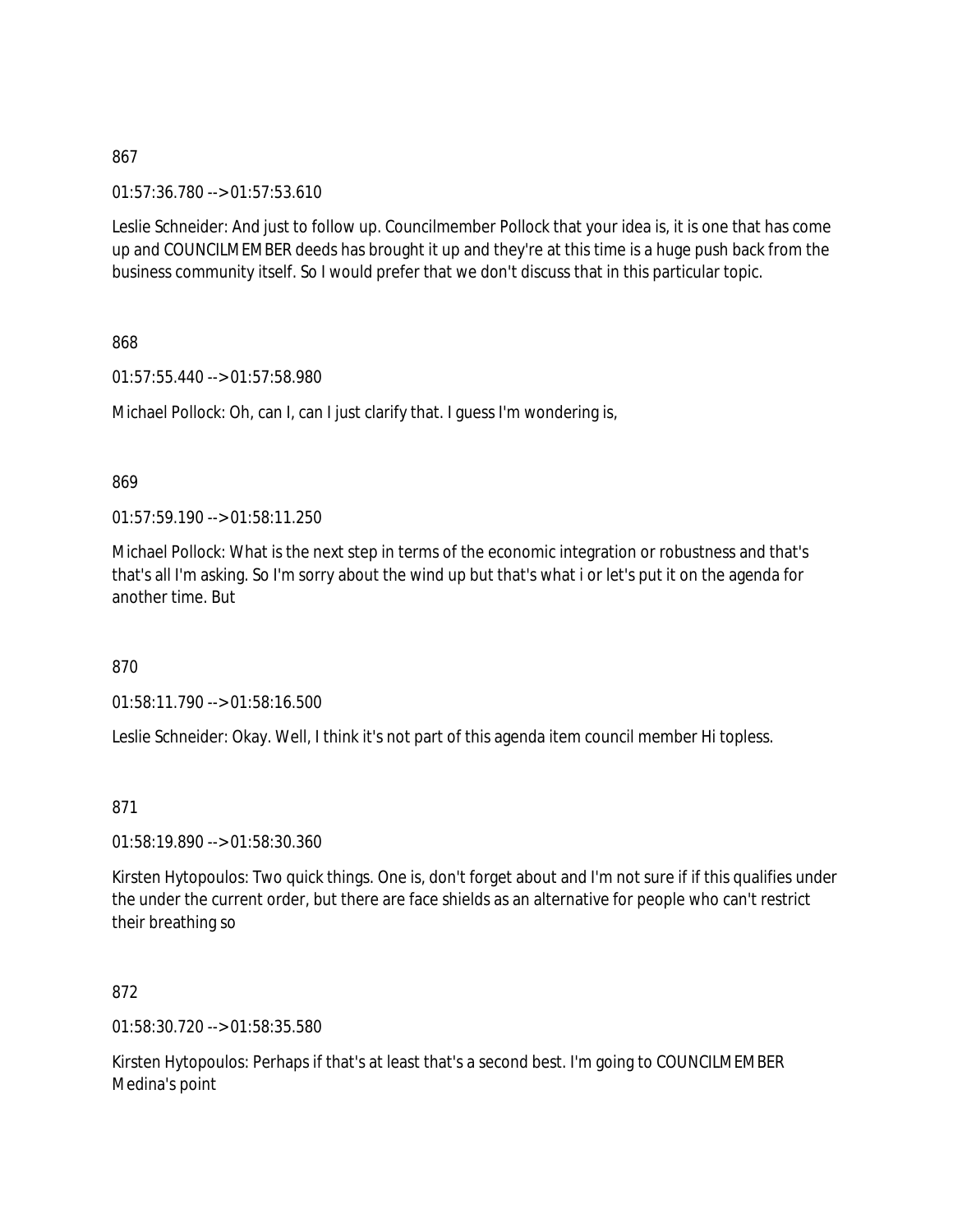01:58:36.660 --> 01:58:41.580

Kirsten Hytopoulos: And also, I just wanted to point out that, as far as where we stand, somebody was saying, You know what, we're going to blow up in the fall.

874

01:58:41.850 --> 01:58:57.930

Kirsten Hytopoulos: We have now exceeded as our as our seven year average. If you look at our curve and the state we have now exceeded our peak our original peak as far as new cases per day. So we are soundly in bad straits in the state. So, it will be sure everybody's tracking that the

875

01:58:59.250 --> 01:59:00.630

Michael Pollock: Average, not seven year

876

01:59:00.870 --> 01:59:04.650

Kirsten Hytopoulos: Sorry about that. Yes. Seven Day average. We're now past our original peak from

877

01:59:04.650 --> 01:59:05.280

Kirsten Hytopoulos: Months ago

878

01:59:06.840 --> 01:59:09.090

Leslie Schneider: Okay. Councilmember deeds, you have your hand up.

879

01:59:10.080 --> 01:59:11.880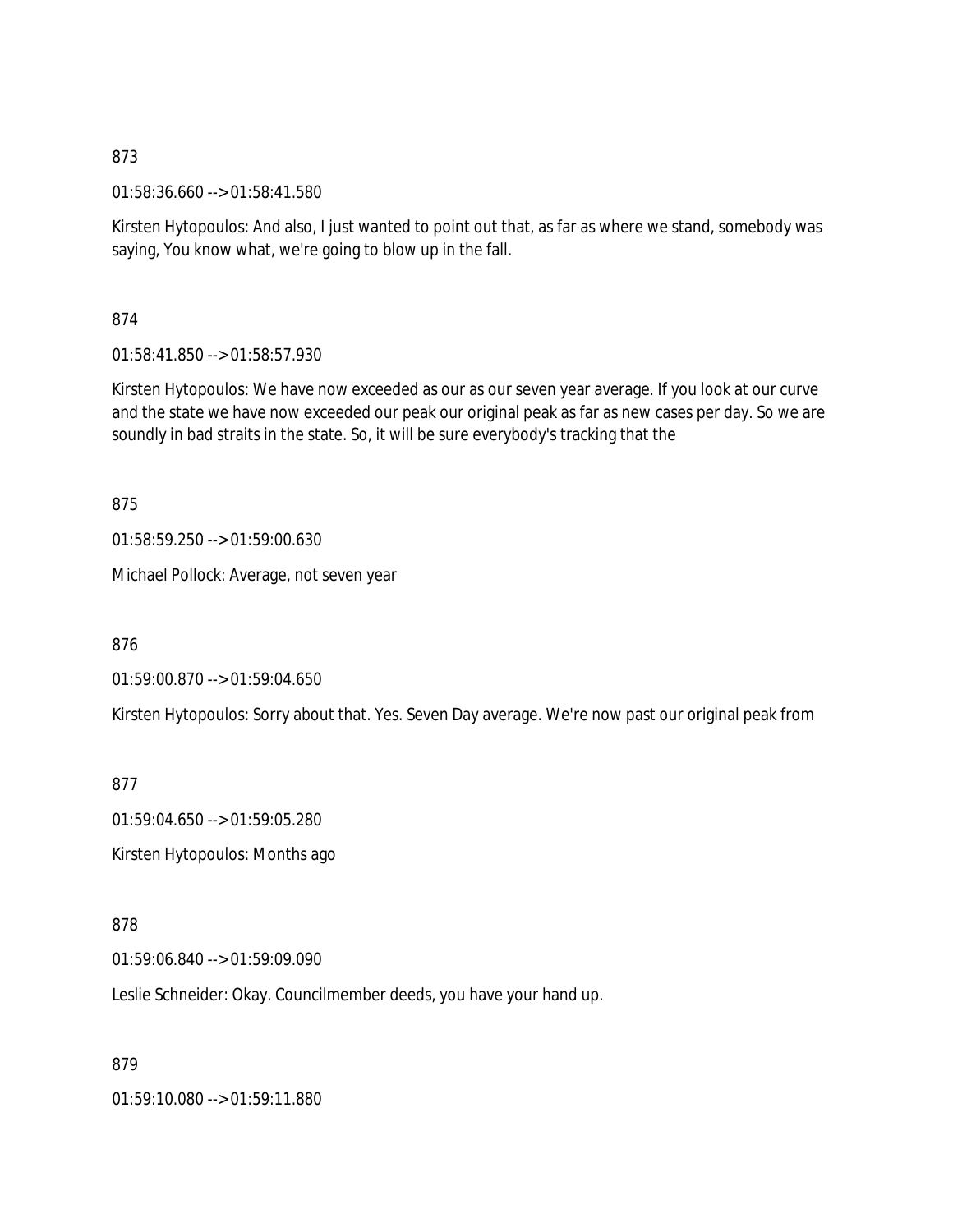Leslie Schneider: And I can draw this to a close.

### 880

01:59:12.090 --> 01:59:24.870

Joe Deets: Yeah, I, I don't want to. I have a lot to say on the subjects. I just wanted to say we're going to talk about cares funding and and and business development is a whole ball of wax so COUNCILMEMBER holic thank you for bringing this up. Trust me.

### 881

01:59:26.010 --> 01:59:34.440

Joe Deets: I want to have a full agenda on this, but this was a 10 minute chat about the governor's order. So maybe we'll do do this another time.

### 882

01:59:36.540 --> 01:59:39.030

Leslie Schneider: Sounds good. I'm city manager.

883

01:59:40.140 --> 01:59:41.430

Morgan Smith: I just wanted to

884

01:59:41.490 --> 01:59:55.800

Morgan Smith: Remind Council, I believe you have formed an ad hoc committee to work on economic response. And so maybe that is is where this discussion can find some footing and shape for the full Council to respond to and take up

885

 $01:59:57.030 \rightarrow 02:00:02.190$ 

Leslie Schneider: Yes, thank you. And we did meet this earlier this week we met yesterday morning.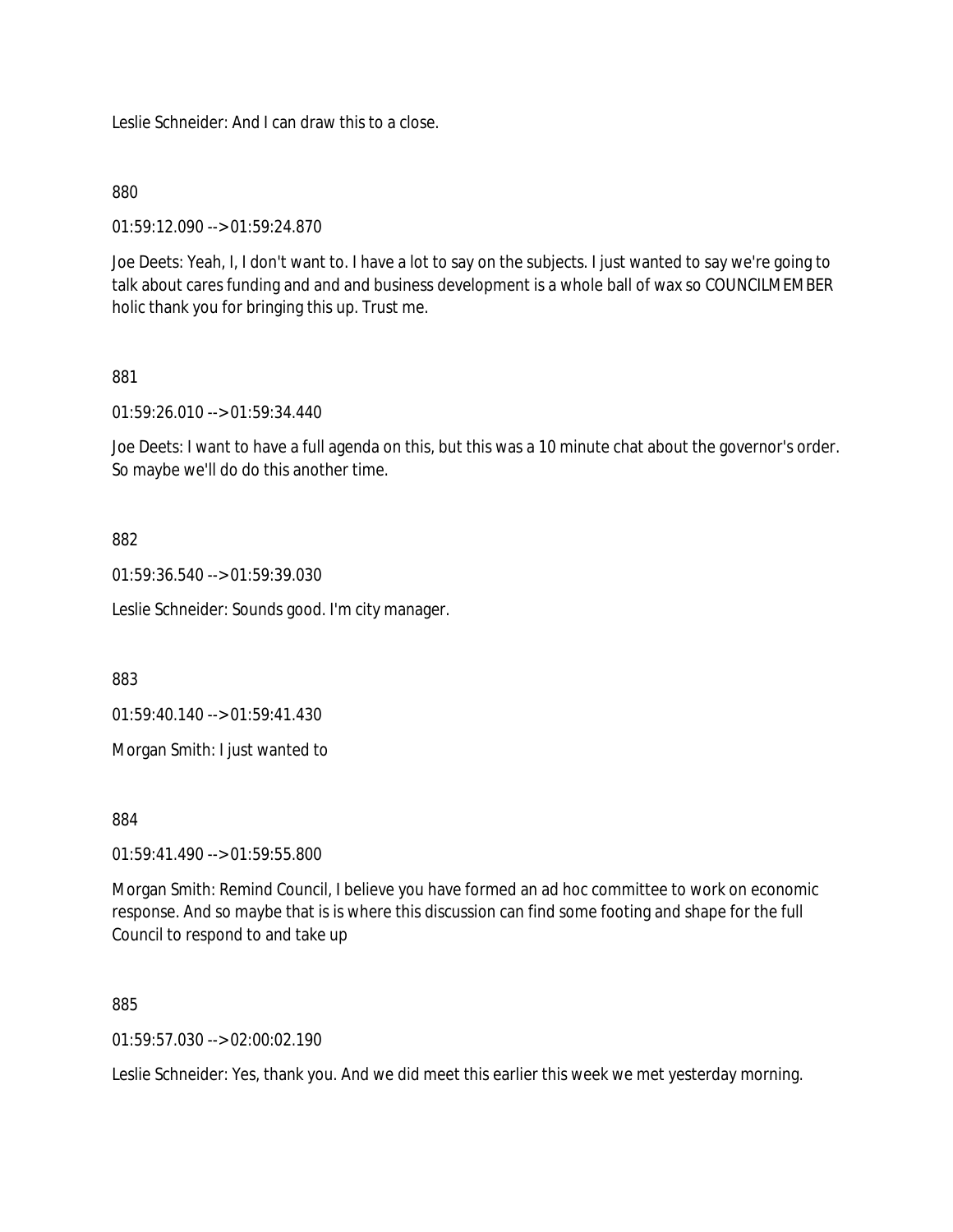02:00:03.810 --> 02:00:20.310

Leslie Schneider: Okay so great. I see that there are no hands raised right now and I'm not looking. But I don't think we have any action to take. This was just sort of a quick update. Is that right, okay. So how about city manager is doing good, and

887

02:00:20.790 --> 02:00:22.170 Leslie Schneider: Ready to go. Okay, so we

888

02:00:22.380 --> 02:00:26.100

Morgan Smith: Understanding is we're ready go back to six d

889

02:00:26.910 --> 02:00:27.210 Great.

890

02:00:28.230 --> 02:00:30.630

Leslie Schneider: Alright, sounds good. Resolution number

891

02:00:31.020 --> 02:00:34.440

Leslie Schneider: 2020 dash eight updating city financial and budget.

892

02:00:34.650 --> 02:00:37.590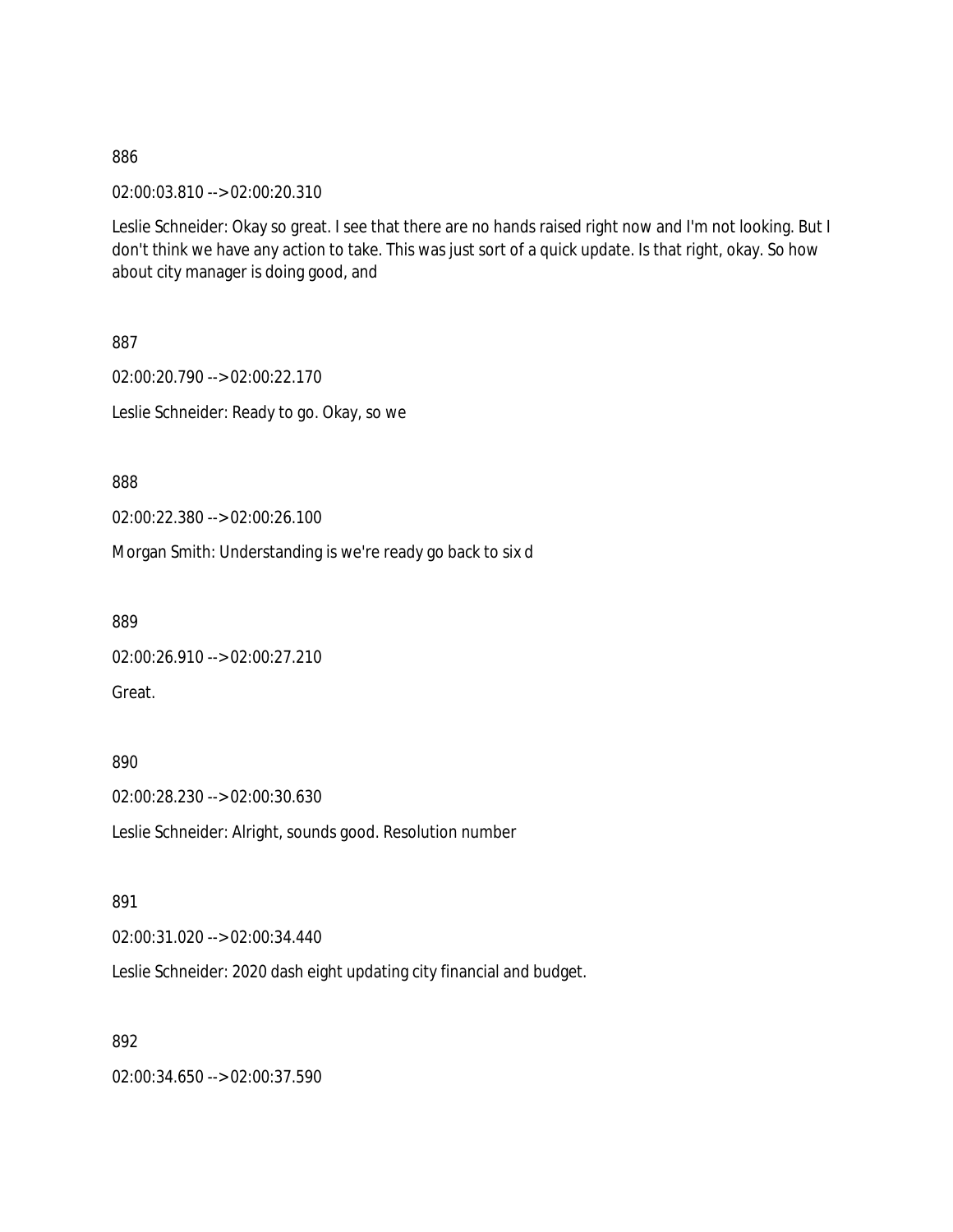Leslie Schneider: Policies Dwayne, thanks.

893

02:00:42.450 --> 02:00:47.010

DeWayne Pitts: Alright, let's try that again. Let me go ahead and share my screen.

894

02:00:54.210 --> 02:00:56.640

DeWayne Pitts: Okay, are we seeing everything now.

895

02:00:57.180 --> 02:00:58.410

Leslie Schneider: Looking good.

896

```
02:00:58.470 --> 02:00:58.980
```
Great.

897

02:01:03.780 --> 02:01:08.280

DeWayne Pitts: Okay hello again Council tonight we're going to spend some time discuss

898

02:01:09.570 --> 02:01:22.110

DeWayne Pitts: Discussing financial policies going to be using the term financial policies, but the discussion really encompasses both finance and budget policies. So please consider them together. For the purposes of this discussion.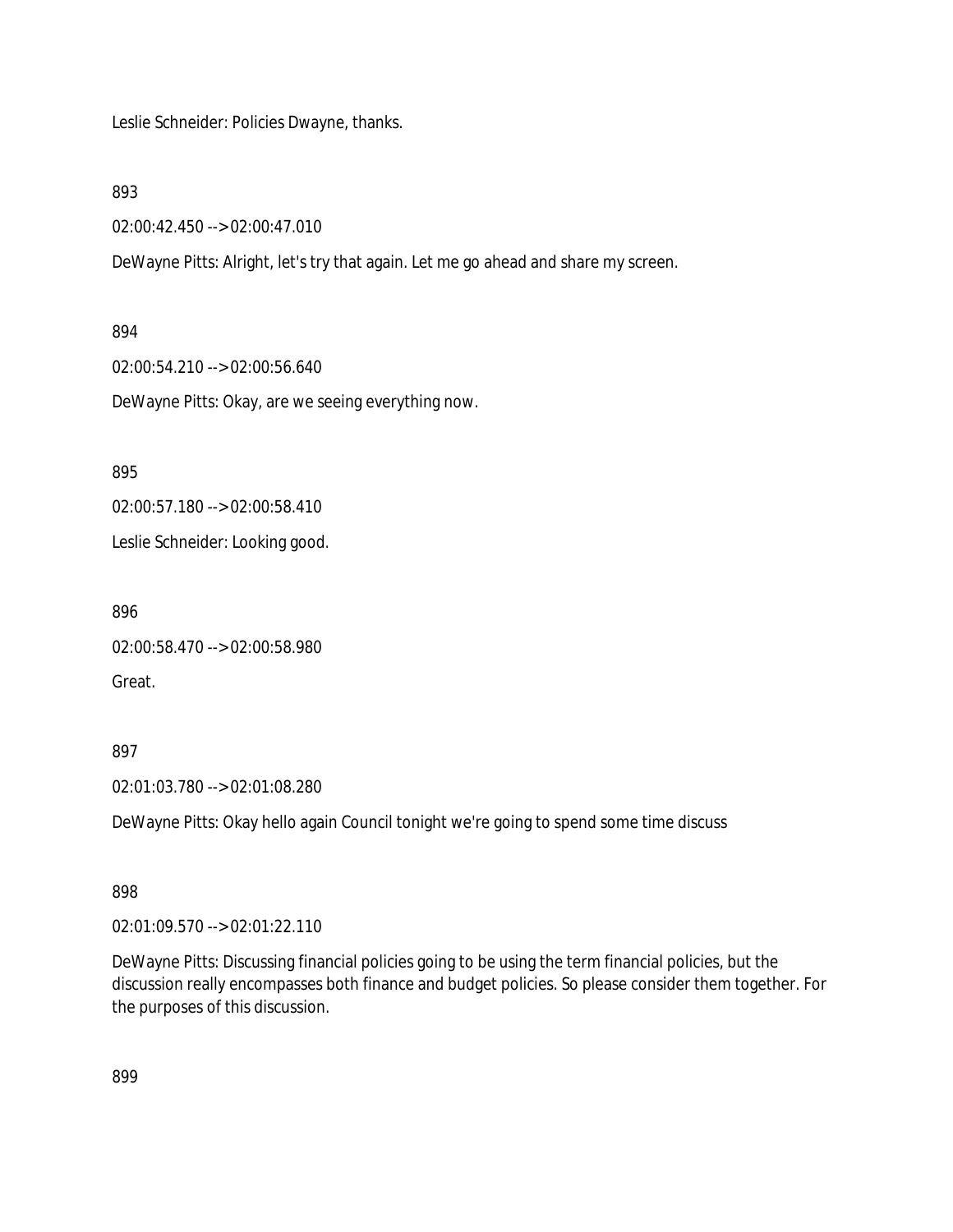02:01:22.890 --> 02:01:38.880

DeWayne Pitts: This item, along with the next two agenda items 60 which references debt policy and six f which references the equipment rental and revolving fun are being presented together in this presentation tonight, but with three separate resolutions for consideration.

900

02:01:40.050 --> 02:01:45.720

DeWayne Pitts: The goal of tonight's presentation is to provide background on why financial port policies are important.

901

02:01:47.220 --> 02:01:57.570

DeWayne Pitts: Discuss some recommended changes to our existing policies and if you agree approved the three separate resolutions that will incorporate the changes into the revised policies.

902

02:02:04.590 --> 02:02:05.010

DeWayne Pitts: Oops.

903

02:02:16.830 --> 02:02:24.960

DeWayne Pitts: Okay, before we get to the heart of the presentation in the next two slides I have attached a slightly different look to the budget calendar calendar than can presented earlier.

904

02:02:25.620 --> 02:02:34.680

DeWayne Pitts: Since Kim already covered this, there's no real reason to cover this. Again, it does provide a slightly different look to the calendar which some of you in our listening audience may find helpful.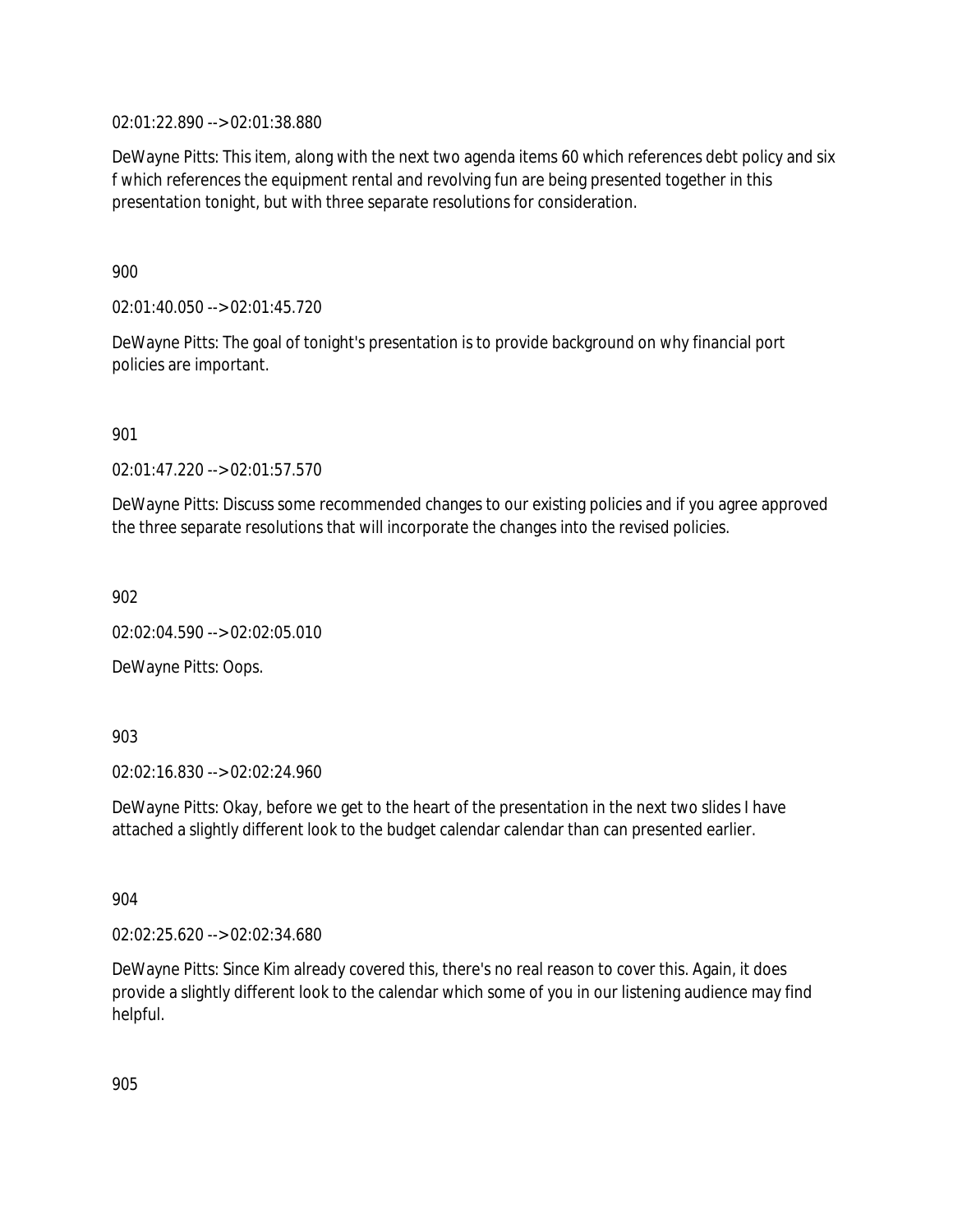02:02:47.460 --> 02:02:57.450

DeWayne Pitts: Okay. To start the discussion. I want to cover three main reasons, excuse me to cover the main reasons why we bring financial policies for your review at the start of every two year budget cycle.

### 906

02:02:58.200 --> 02:03:09.000

DeWayne Pitts: And summary financial policies which are adopted by Council provide the written guidance envision how the Council and staff approach discuss issues. I think of them.

907

02:03:09.660 --> 02:03:24.330

DeWayne Pitts: As our north star or compass that guides decisions for both Council and staff and provides the stability and continuity over the years as staff and elected officials turnover and move on to other things. Among the many benefits.

908

02:03:25.560 --> 02:03:35.280

DeWayne Pitts: They outline the vision for how we're going to manage our city resources they promote long term and strategic thinking they manage and reduce the risk to our fiscal health

909

02:03:36.090 --> 02:03:47.490

DeWayne Pitts: And they help the city comply with established business best practices identified by search organizations as a state auditor's office and and by the Government Finance Officers Association.

910

02:03:48.540 --> 02:03:52.830

DeWayne Pitts: And finally they support good bond ratings and reduce the cost of borrowing.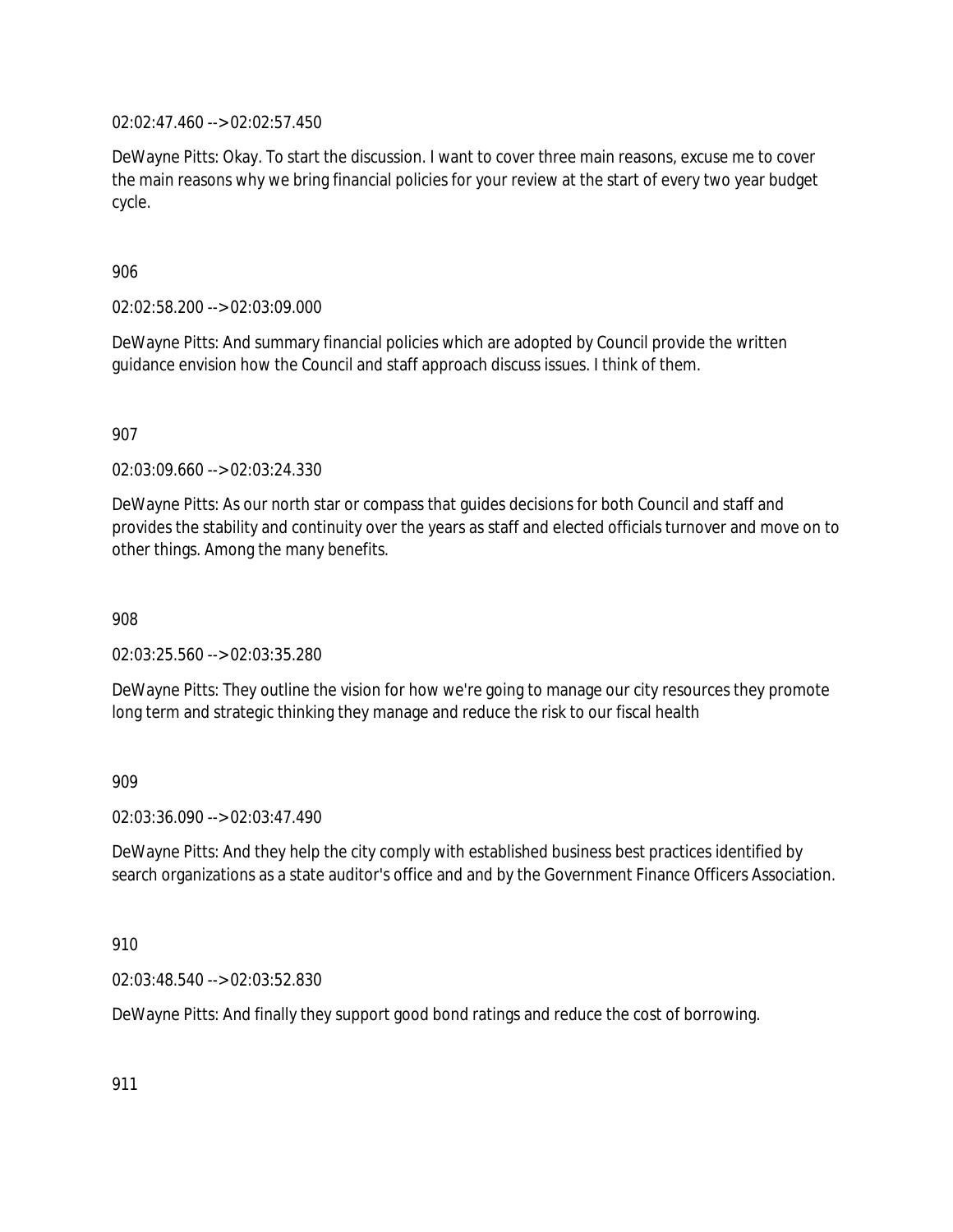02:03:53.250 --> 02:04:11.130

DeWayne Pitts: In fact, in our most recent Moody's rating increase to AAA and November, they listed a strong fiscal profile diverse revenue streams and low debt liabilities as the prominent reasons for the upgrade also specifically mentioning our 10 year forecasting tool and minimum fund balance policies.

# 912

02:04:17.490 --> 02:04:31.650

DeWayne Pitts: In this slide, I provided some examples of financial policies that are covered in various resolutions attached to your packet. We won't be discussing all of these tonight that only the specific changes to some of these which will be covered in the next slide.

### 913

02:04:35.370 --> 02:04:43.470

DeWayne Pitts: Okay, here are the other specific changes we're recommending allow me to go through each of these in detail and please keep in mind that all these changes.

### 914

02:04:43.830 --> 02:04:54.840

DeWayne Pitts: Have been included in the attached exhibit A's included with the three resolutions in your packet. The first item is to eliminate the priority based budgeting approach to generating the budget.

#### 915

02:04:55.830 --> 02:05:07.050

DeWayne Pitts: This approach started in 2014 as a method to translate the budget into prioritized programs. It's my understanding that Council asked to revisit this

### 916

02:05:07.380 --> 02:05:15.930

DeWayne Pitts: During the last budget cycle as council and staff found the approach, time consuming complicated and not as helpful as hoped this recommendation.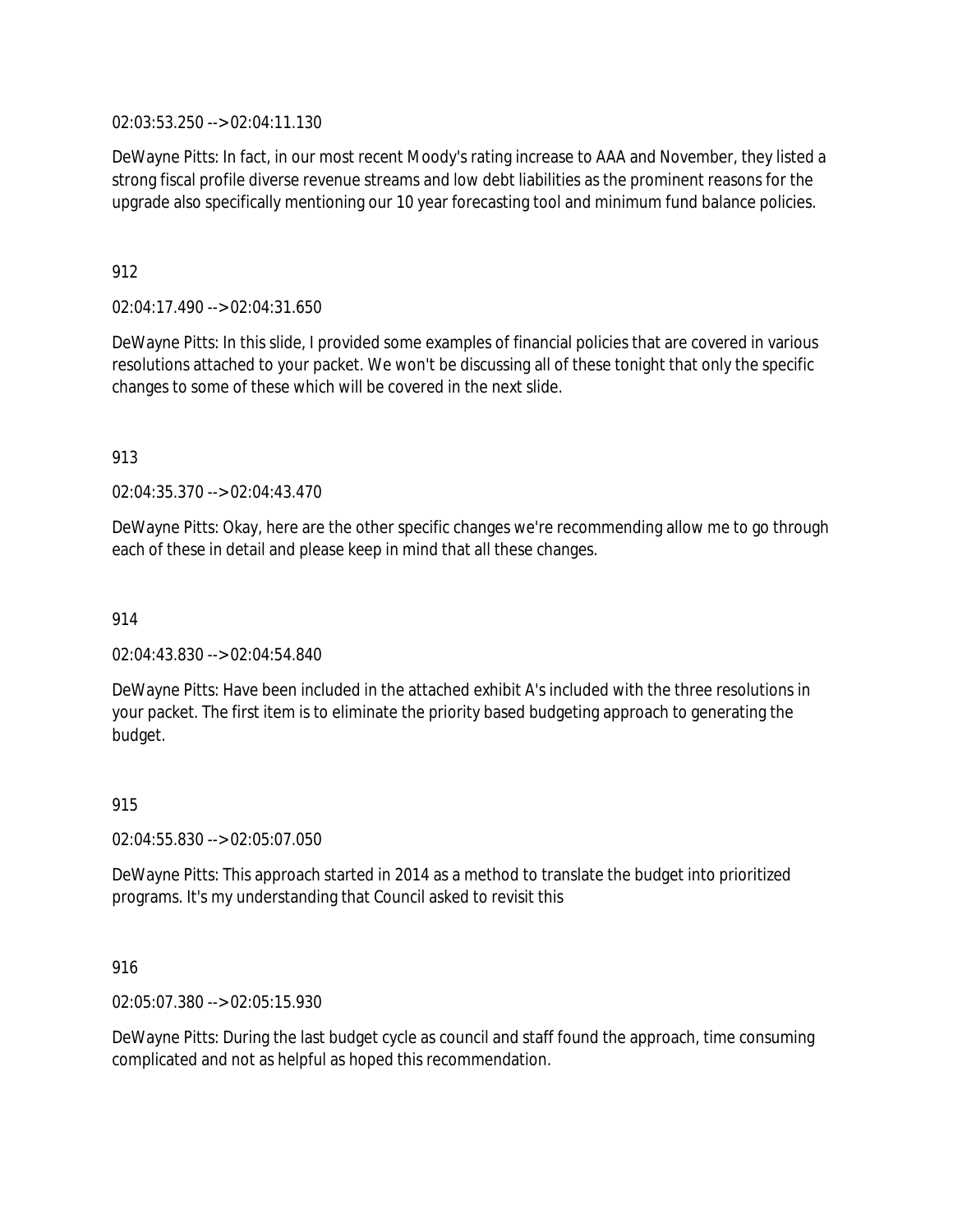02:05:16.410 --> 02:05:27.960

DeWayne Pitts: Eliminates priority based budgeting language from the policy and staff will instead use the Council identified goals from the Council retreat back in March and they were just reaffirmed earlier this month.

# 918

02:05:31.140 --> 02:05:36.030

DeWayne Pitts: The second change is to modify the language in the 25% general fund reserve policy.

## 919

02:05:36.750 --> 02:05:45.390

DeWayne Pitts: The way the policy currently reason is that the that the city general fund must maintain a 25% fund balance of ongoing revenues.

### 920

02:05:46.050 --> 02:05:53.760

DeWayne Pitts: As mentioned earlier, our date our debt rating agency mentioned our strong reserve policies is one of the considerations for a rate increase

### 921

02:05:54.330 --> 02:06:03.360

DeWayne Pitts: Or whatever the existing general policy doesn't take into consideration, any unforeseen catastrophic events or need should our balance ever fall below 25%

### 922

02:06:03.960 --> 02:06:11.220

DeWayne Pitts: Of the 25% requirement in my discussion with our city financial advisor, as well as with the State Auditor's Office.

923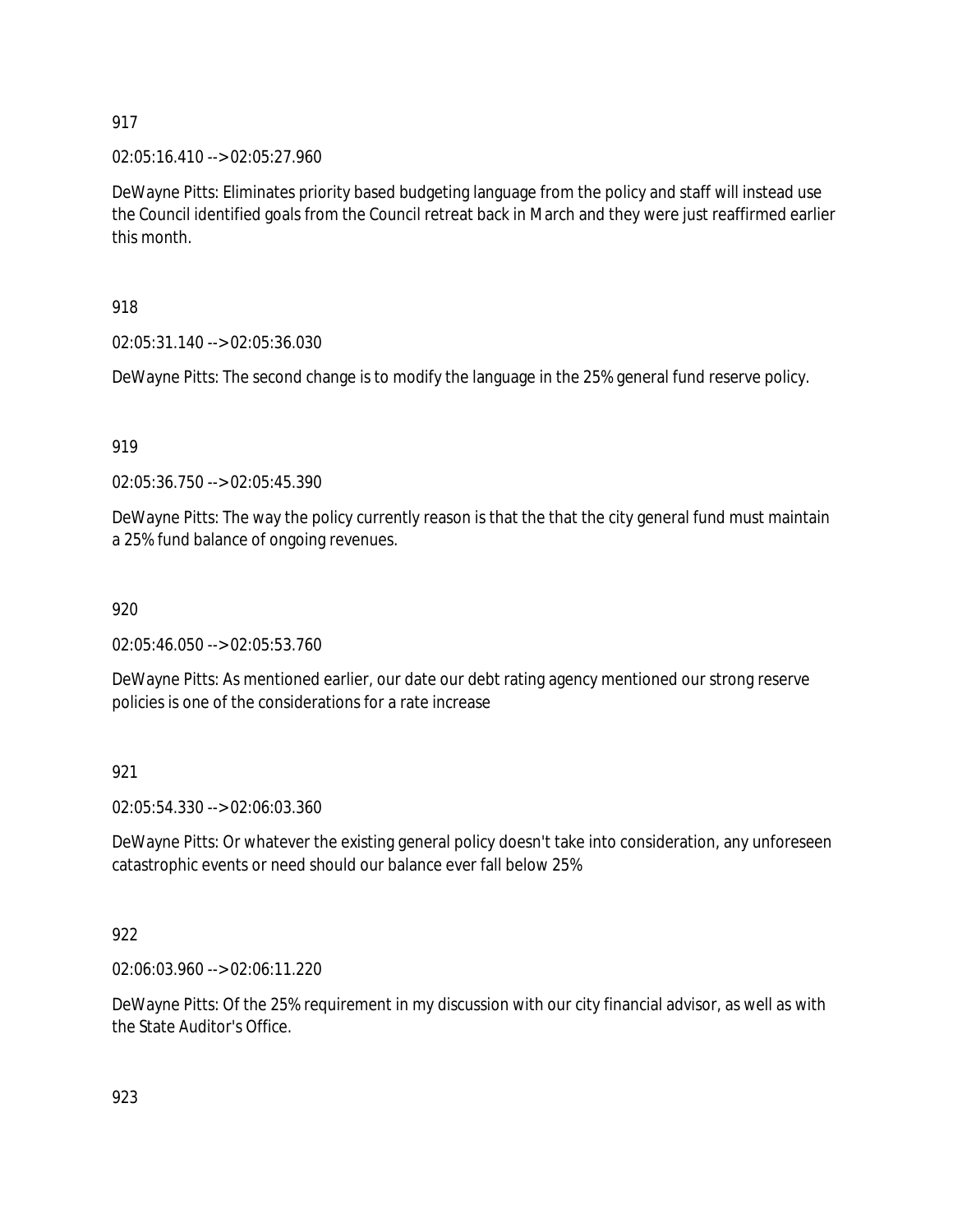02:06:11.610 --> 02:06:30.540

DeWayne Pitts: If we were to ever to be in a situation with required us to dip our reserves below the 25% bounce. We would then be violating our own policy and potentially risk audit findings as well as a decrease bond rating. Instead, we suggest retaining the 25% minimum threshold, but modify the language.

924

02:06:31.680 --> 02:06:36.480

DeWayne Pitts: In the policy to allow flexibility, if the if the need arises.

925

02:06:37.230 --> 02:06:49.110

DeWayne Pitts: We have added however mitigation language, such that if we did fall below the minimum fund balance and it was not a temporary situation, a plan to restore the balance would be included in the next adopted budget cycle.

926

02:06:50.070 --> 02:07:02.610

DeWayne Pitts: The third item establishes a written policy for equipment rental and revolving fund Equipment Rental and revolving fund is a requirement of all cities with a population over 8000

927

02:07:03.090 --> 02:07:11.100

DeWayne Pitts: For operating street departments and are usually expanded to include other departments, we set up a fund three years ago in 2017

928

02:07:11.580 --> 02:07:22.170

DeWayne Pitts: And this change provides written guidance of how the fund is to be governed the fourth item modifies a very obsolete debt policy which hasn't been updated since 2008

929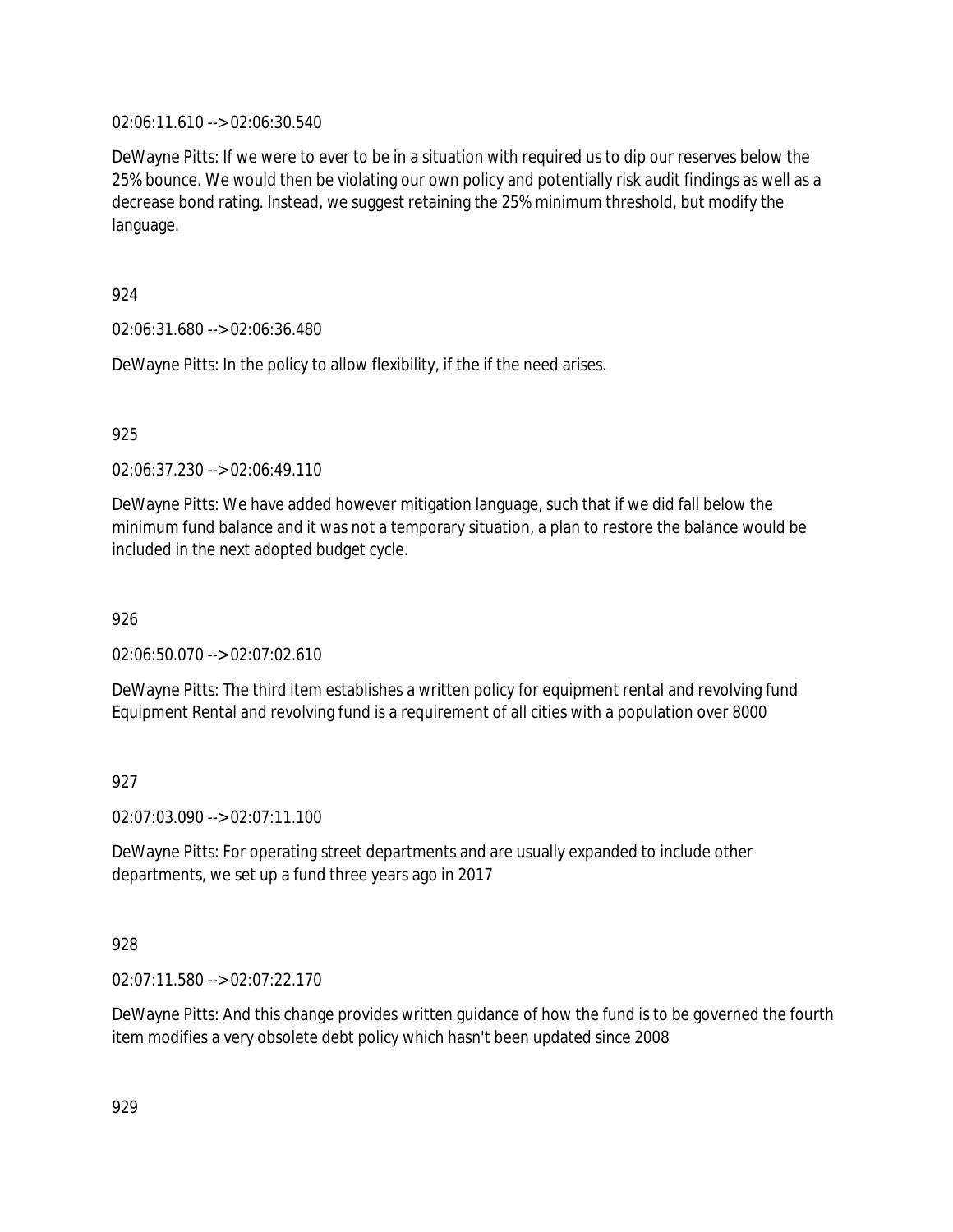02:07:22.890 --> 02:07:40.110

DeWayne Pitts: The new policy utilizes a best practice format suggested by the Washington treasures Association and gets rid of obsolete language, which includes references to a strong mayor and a finance committee. It also incorporates up to date RC W references that legal helped us modify

930

02:07:41.790 --> 02:07:46.260

DeWayne Pitts: And the last item requires the Council to approve all grants over \$50,000

931

02:07:46.770 --> 02:07:54.180

DeWayne Pitts: This requirements already in place as part of the recent procurement policy changes and updates that public works, brought to you last November.

932

02:07:54.750 --> 02:08:04.530

DeWayne Pitts: The only meaningful additional requirement is the stipulation that the \$50,000 threshold needs to consider this the city's in kind labor and calculating the \$50,000 amount

933

02:08:05.730 --> 02:08:06.990

DeWayne Pitts: Are there any questions so far.

934

02:08:10.530 --> 02:08:10.860

DeWayne Pitts: Okay.

935

02:08:17.400 --> 02:08:27.990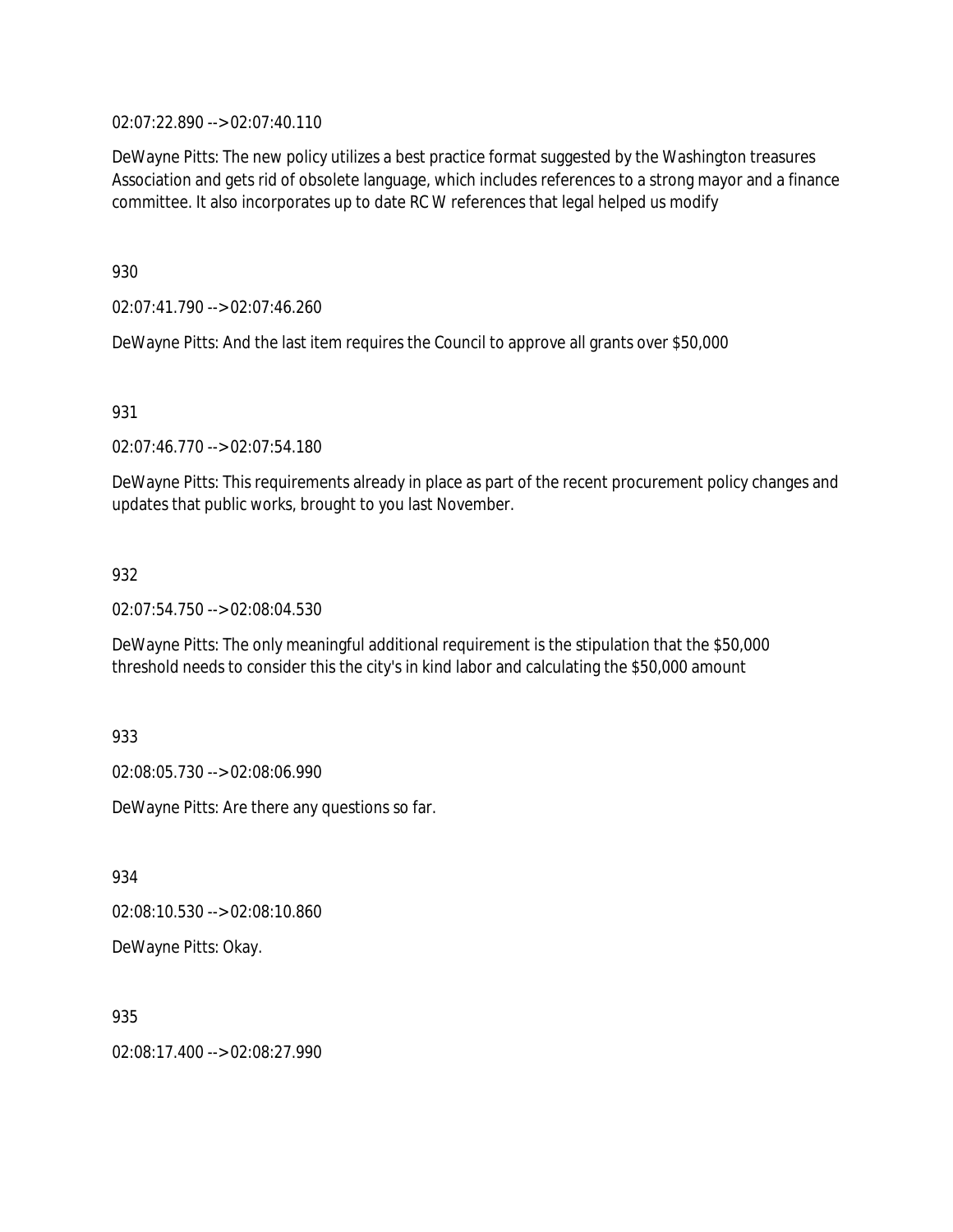DeWayne Pitts: Here are the examples of policies which are attached by reference to your packet tonight and other than the debt policy just discuss, we won't be discussing or updating them, excuse me at this time.

936

02:08:31.710 --> 02:08:44.970

DeWayne Pitts: If you're okay with the President of the suggestions as presented the next step would be to approve each of the three motions included in your packet and item 66 he and six out. And with that, I'm happy to answer any more questions you might have.

937

02:08:47.820 --> 02:08:49.590

Leslie Schneider: All right, thank you very much for that.

938

02:08:51.000 --> 02:08:52.140

Leslie Schneider: COUNCILMEMBER high top let's

939

02:08:53.850 --> 02:08:54.300

Leslie Schneider: Continue.

940

02:08:54.810 --> 02:09:05.220

Kirsten Hytopoulos: So a couple questions in case I may have missed this, but who who asked for the change to the 25% minimum fund balance, was that just discovered by talking to the auditor. Did you say, or we requested that

941

02:09:05.730 --> 02:09:14.940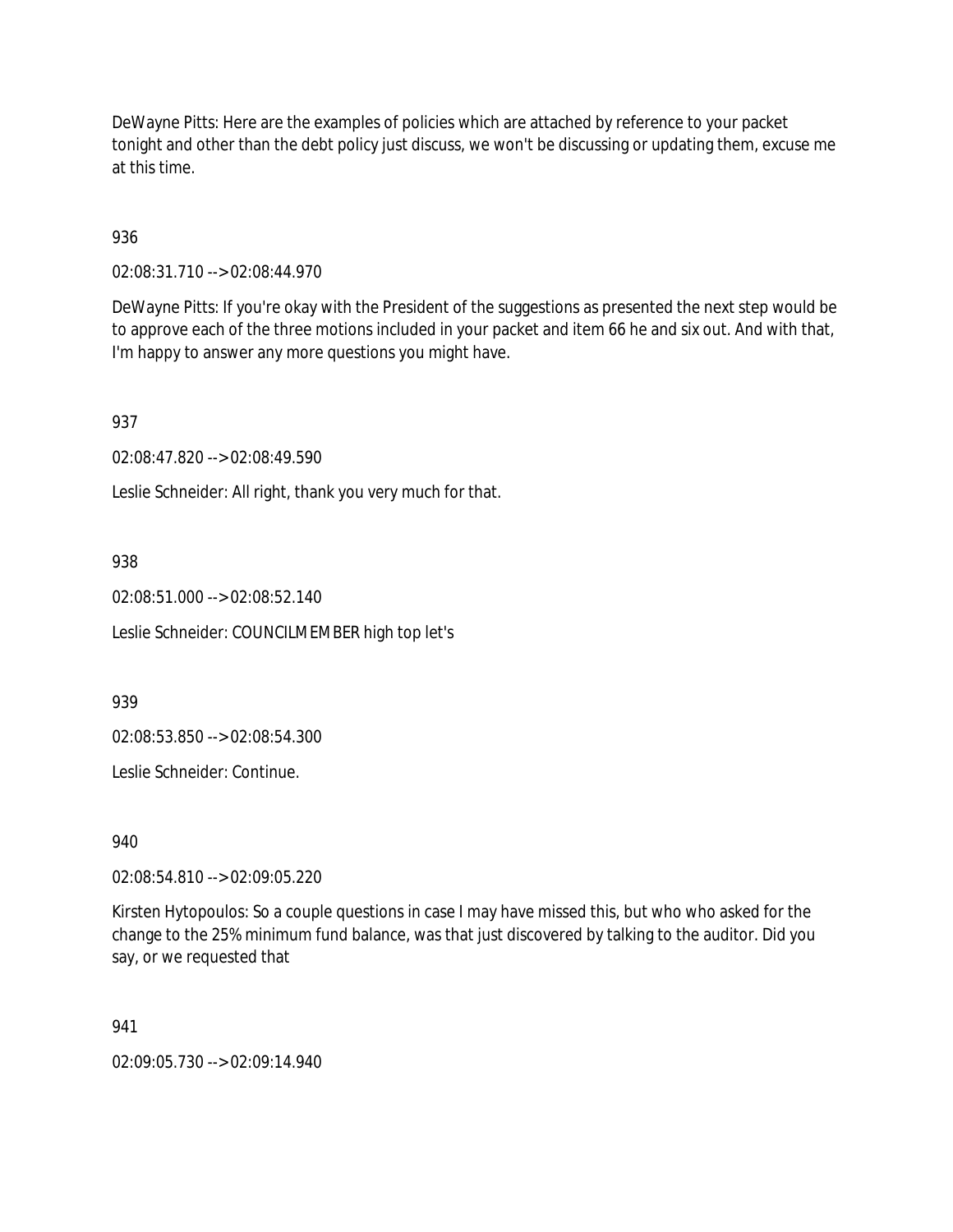DeWayne Pitts: It was actually something that we in finance had looked at and when we were going through our bond rating. Last year we were going through our policies with our financial advisor.

942

02:09:15.270 --> 02:09:21.570

DeWayne Pitts: And he had made the suggestion that we consider looking at that is something in case we ever were in a situation

943

02:09:22.650 --> 02:09:27.840

DeWayne Pitts: You know, like now where we are in there is a potential of something where we could fall below the bounce.

#### 944

02:09:28.860 --> 02:09:32.730

DeWayne Pitts: So this was something that was actually suggested by our advisor and

945

02:09:33.870 --> 02:09:36.540

DeWayne Pitts: I had considered and listen to it and I thought it was a good idea.

946

02:09:38.070 --> 02:09:49.290

Kirsten Hytopoulos: Okay. And I just say I'm wary, having come in and the Council that came into the financial mess in 2010 very wary about messing with our very strong financial policies.

947

02:09:50.310 --> 02:10:05.400

Kirsten Hytopoulos: So thank you for that. And then the medication was just I'm trying to stand so with it. It looked like there was no policy for grant approval over 50,000 and now it would be council and what what are we doing right now if there's not a policy with regards to the grants over 50,000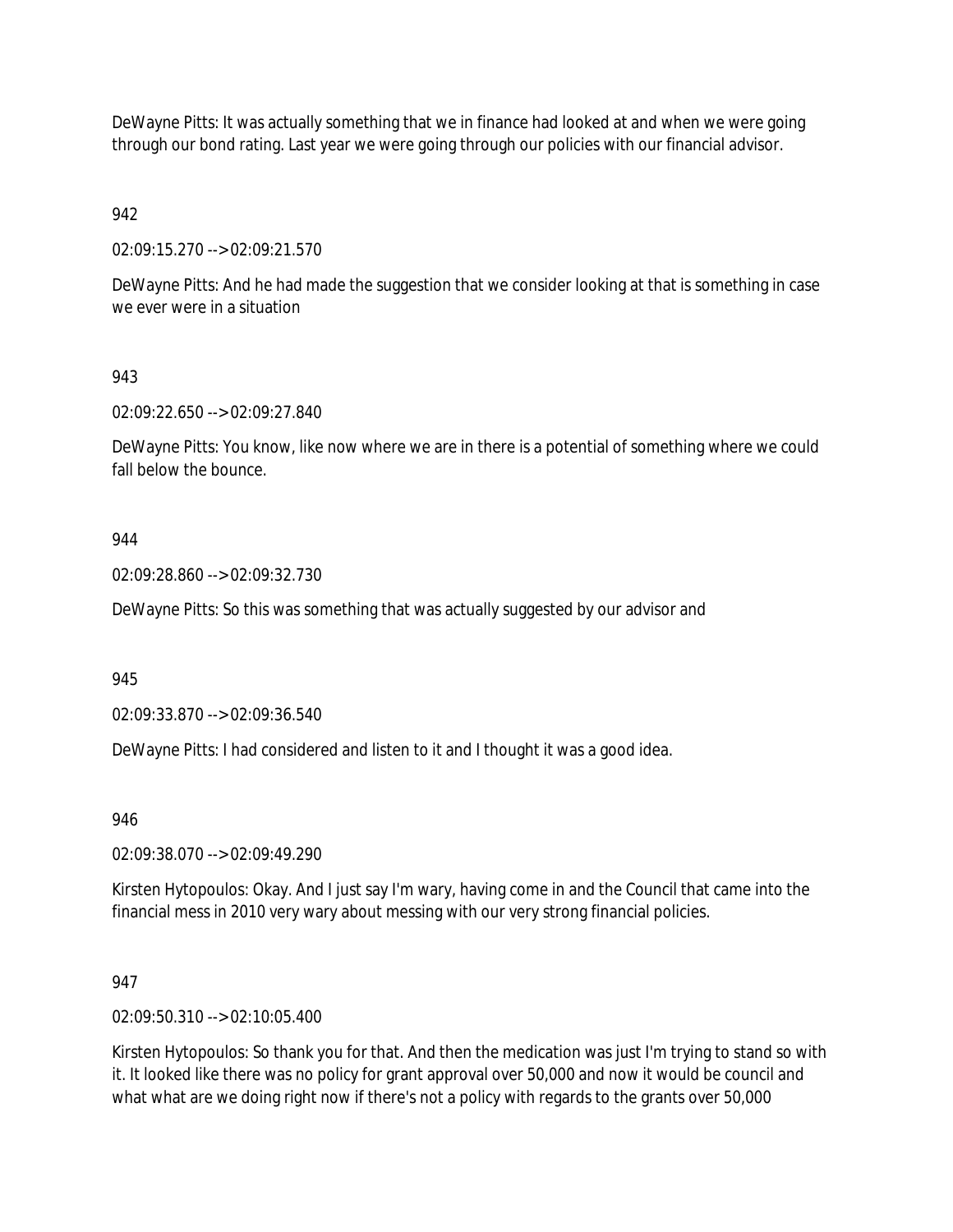02:10:06.360 --> 02:10:07.950

DeWayne Pitts: Morgan, did you want to answer that.

#### 949

02:10:09.510 --> 02:10:16.860

Morgan Smith: Yeah. One of the reasons, we'd like to codify this is that we have a lot of institutional practice around how we communicate with counsel about grants.

#### 950

02:10:17.220 --> 02:10:28.170

Morgan Smith: But we have discovered that we don't have that practice captured anywhere. And so one of the things we're trying to do is build some structure around how grants are handled so everyone can have

### 951

02:10:29.340 --> 02:10:36.000

Morgan Smith: Their expectations. So the \$50,000 threshold is intended to match the city manager signing authority.

#### 952

02:10:37.200 --> 02:10:44.730

Morgan Smith: And we're also trying to respond to some feedback not maybe right in this moment. But over the years from council of looking

### 953

02:10:45.000 --> 02:10:53.130

Morgan Smith: For ways to reduce the number of business items that come to council. So right now, our practices to come to see council approval for every grant that's applied for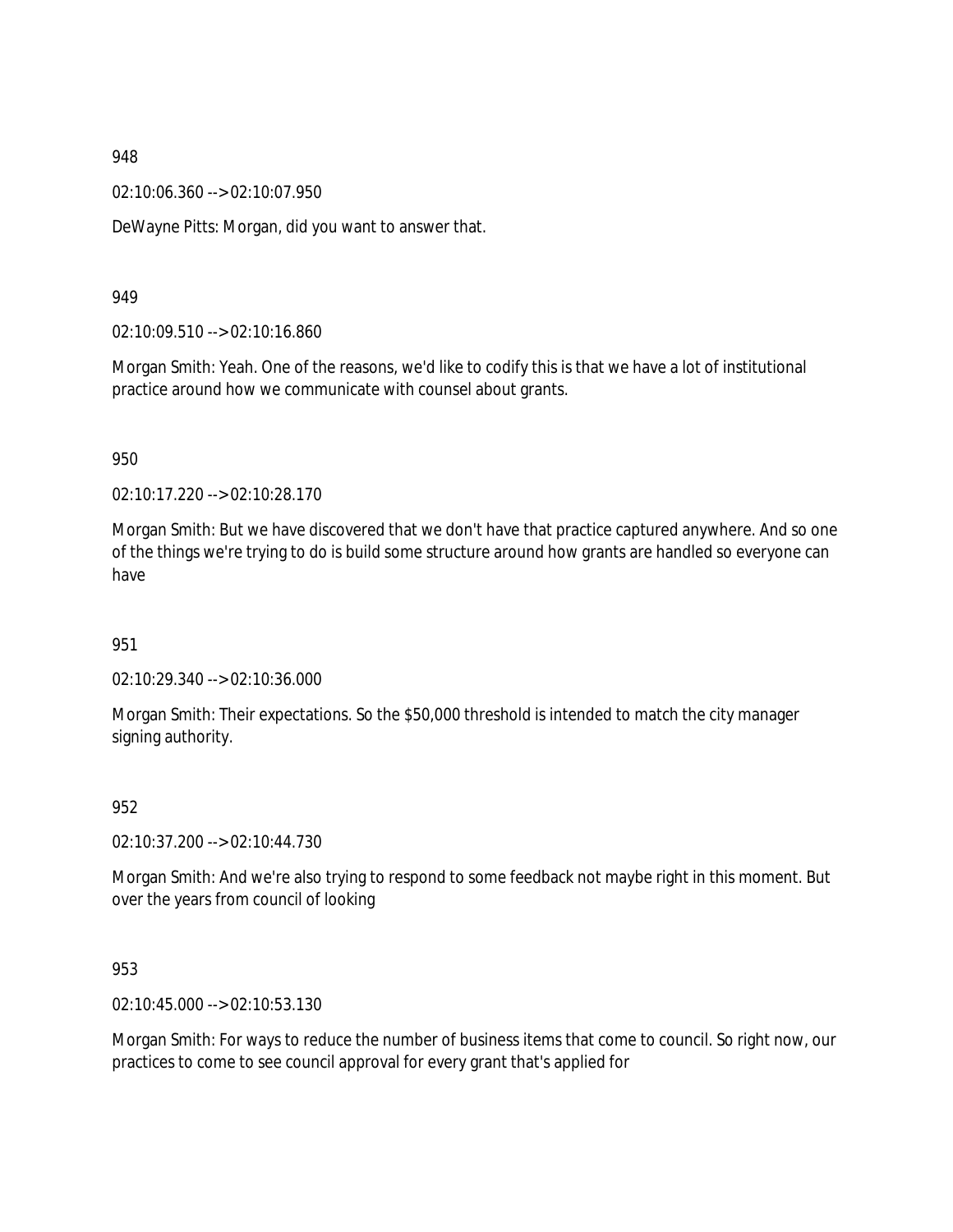02:10:53.550 --> 02:11:00.030

Morgan Smith: And that can range from small grants that the HTC identifies the store. Planning Committee Preservation Commission.

955

02:11:00.360 --> 02:11:11.850

Morgan Smith: Or it can be a storm water grants that we get, year after year that's, you know, maybe \$20,000 it's just understood that we're going to seek that grant and so staff is just looking for a baseline.

956

02:11:14.310 --> 02:11:27.870

Morgan Smith: All that can be codified, so that right now. What we're operating under is that every grant comes to council. The council approved every grant. And this idea would be to set a threshold. It's similar to the thresholds that exists for other expenditure items.

957

02:11:28.080 --> 02:11:33.690

Kirsten Hytopoulos: So, so I guess I'll just express that my concern and just try to imagine all kinds of who knows what outcomes would be

958

02:11:34.230 --> 02:11:45.210

Kirsten Hytopoulos: What what fight obviously with a grant that's under 50,000 what financial a direct or indirect financial obligations arena entering into in a particular situation based on that.

959

02:11:45.600 --> 02:11:58.590

Kirsten Hytopoulos: To accepting that 50,000 and of course also what policy potential policy decisions or particular specific decisions to the project level we're agreeing to we accept that those funds that we might not be happy to find out about later.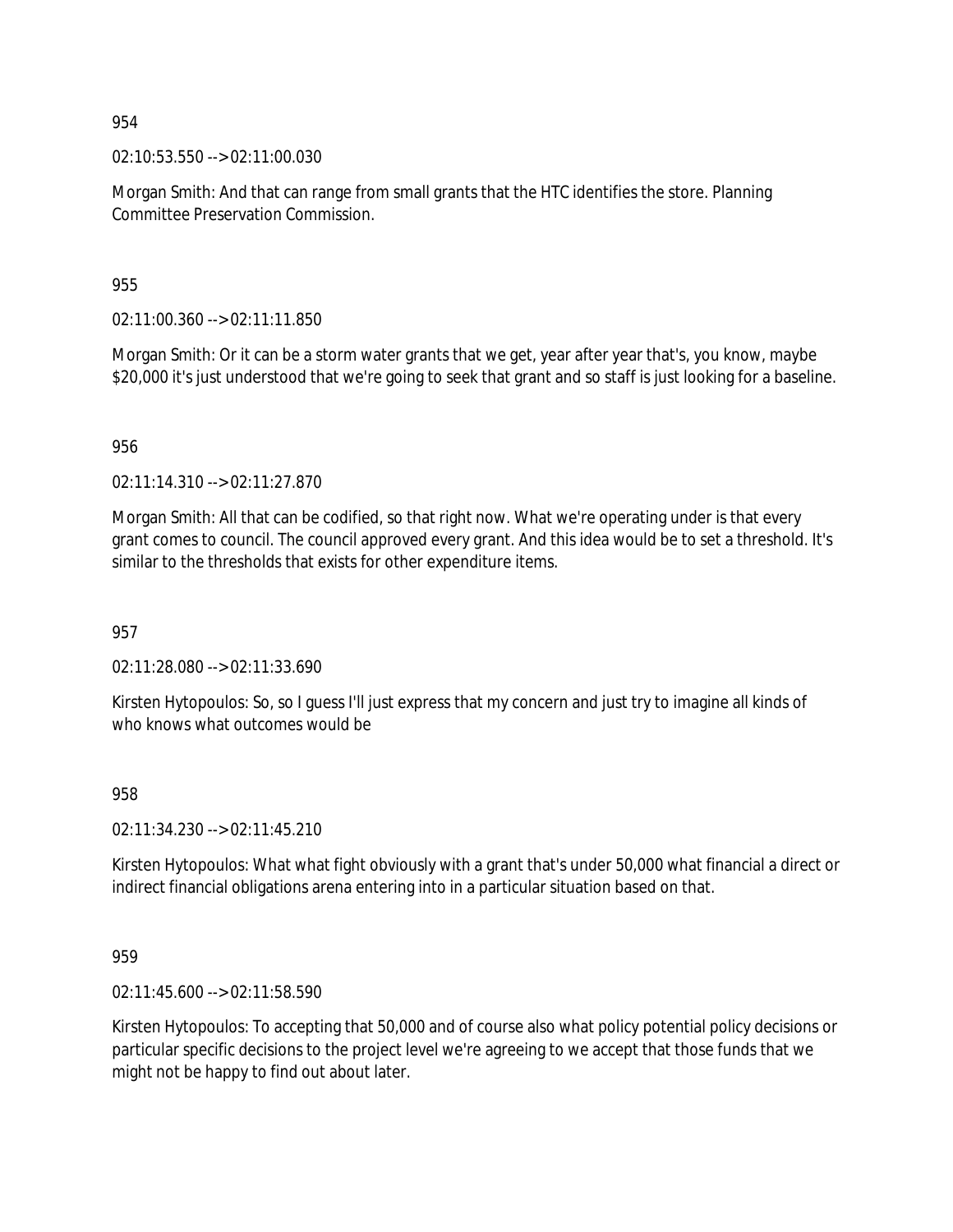02:11:59.010 --> 02:12:10.740

Morgan Smith: And I guess I'll speak openly and my experience on Council is that the challenge we have works the other direction. Is that Council will hear about or roll out self identify grants and say, let's go, let's go out for these grants.

961

02:12:11.160 --> 02:12:19.320

Morgan Smith: And that staff actually is often very alert to the fact that well that's different than what we're currently working on or that's going to involve

962

02:12:20.070 --> 02:12:31.410

Morgan Smith: A setting aside work or reporting requirements or or what have you. And we often don't have a good answer for why, why not to go after this grant funds. So I think there's checks and balances that work both ways on that.

963

02:12:32.310 --> 02:12:38.160

Morgan Smith: But the, the goal here is to clarify something because right now we have a lot of very

964

02:12:39.720 --> 02:12:48.390

Morgan Smith: In our mind as sort of zero tolerance practices where we bring every grant to counsel for acceptance ahead of time exactly to

965

02:12:48.930 --> 02:12:57.600

Morgan Smith: Answer Council direction from before I got here that was please don't let our work and our resources chase grant opportunities.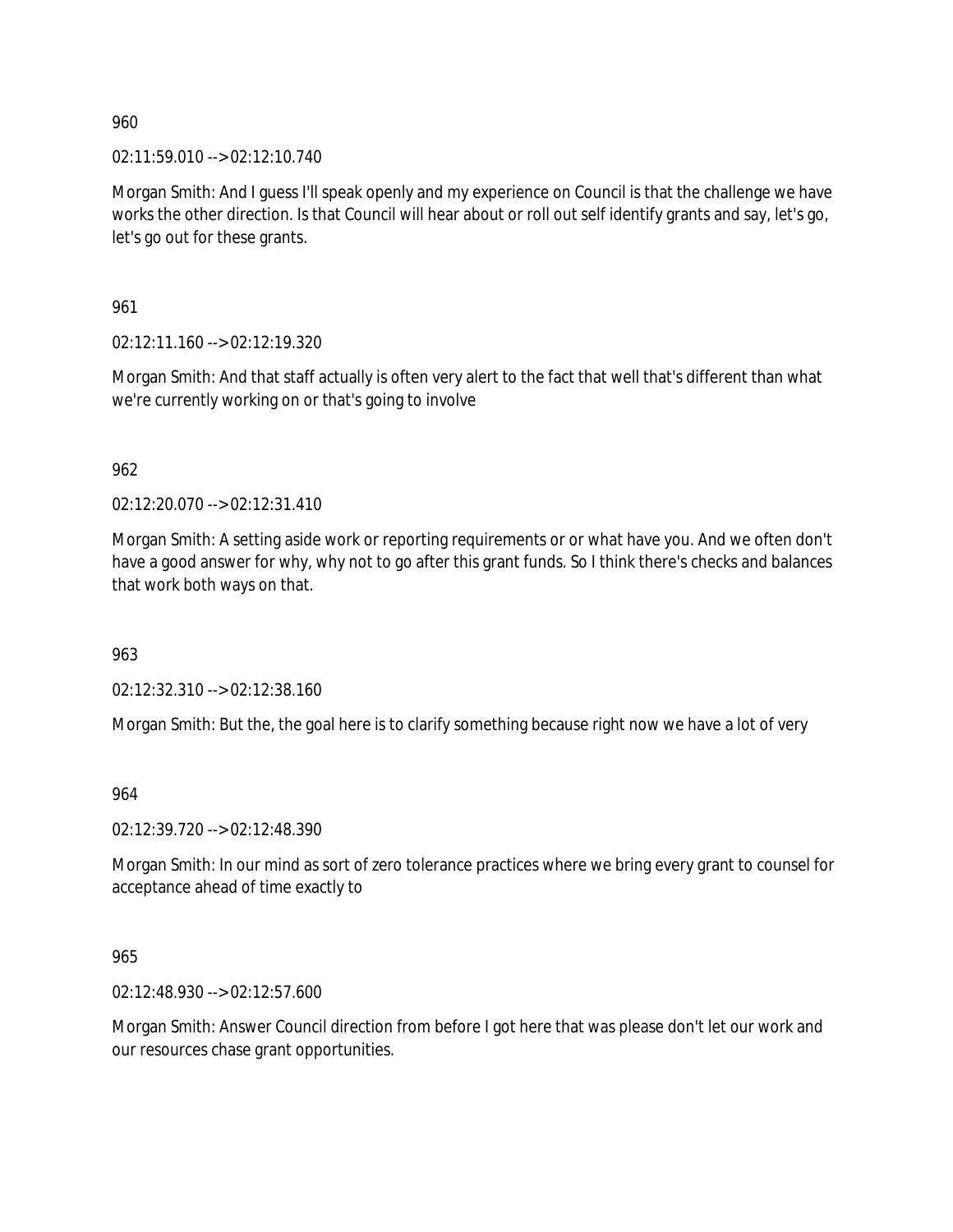02:12:58.470 --> 02:13:08.310

Morgan Smith: But I think all the finest Robin is seeking is some kind of threshold, because we also have feedback from council that says please reduce the number of items transactional to come here.

967

02:13:08.640 --> 02:13:23.940

Morgan Smith: I think one thing we were hoping to capture and I'm not sure if it came across in the presentation so Dwayne, I'm going to say it in words. And if it's not right, you're good. I'm going to rely on you to correct me was that we might be looking for a rule that if the grant.

968

02:13:25.110 --> 02:13:34.500

Morgan Smith: Expectation had been approved by Council saying something like this tip that would then up to \$50,000 reflect councils.

969

02:13:35.550 --> 02:13:45.840

Morgan Smith: Approval that we would be grant seeking around that project. And so if you think about how we now format the tip so that projects have a column that says grant eligible and what the anticipated amount is

970

02:13:46.230 --> 02:13:51.420

Morgan Smith: That by virtue of Council having adopted and improve that tip that then that would

971

02:13:52.260 --> 02:14:00.660

Morgan Smith: Reduce the requirement for staff to then come again to counsel individually and say, now we are submitting for this grant, is that OK with you, counsel.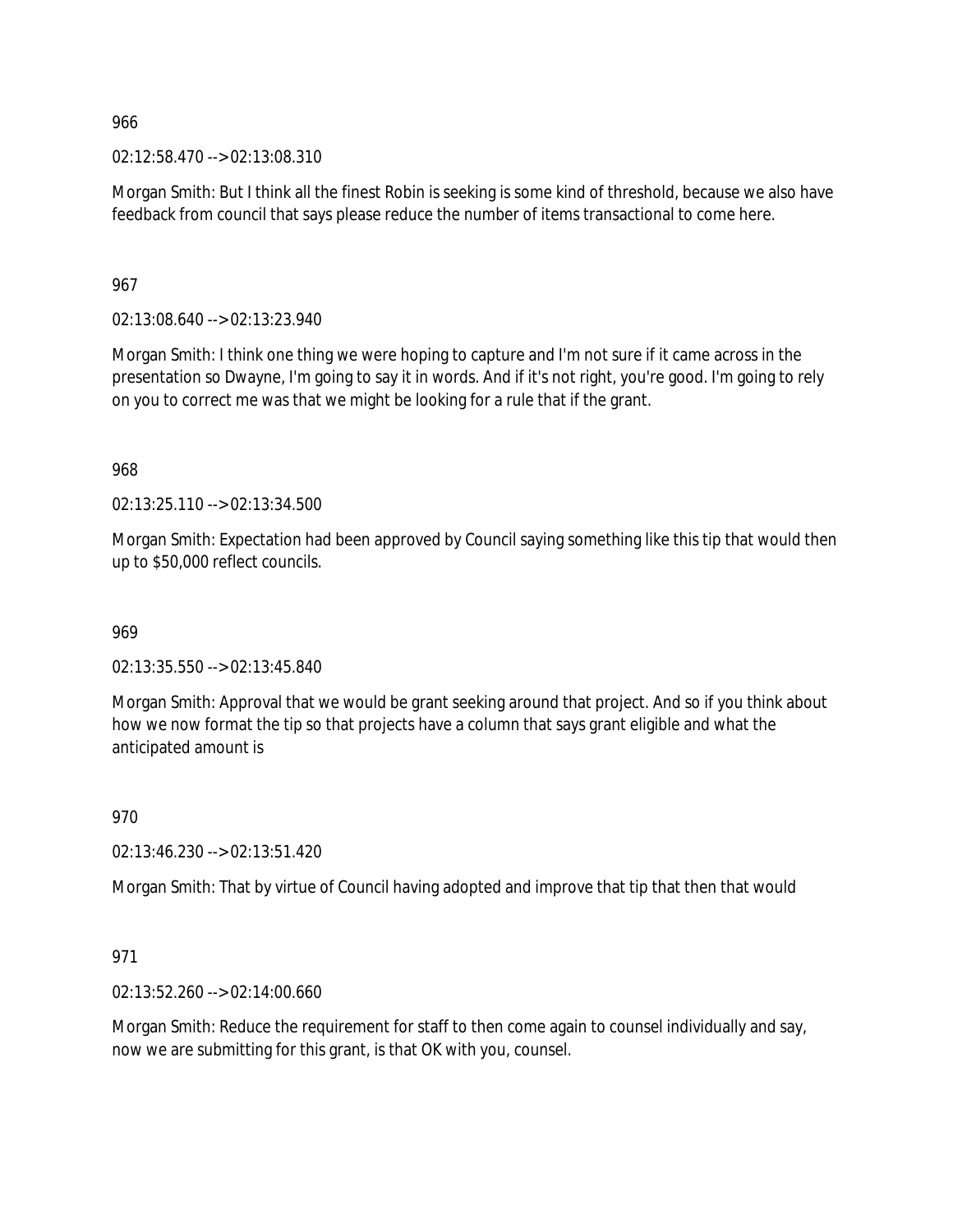02:14:00.960 --> 02:14:10.740

Morgan Smith: So that would be one way to kind of strike a balance between wanting to have a rule in some transparency, but also to save transactional time at Council meetings so

973

02:14:11.040 --> 02:14:14.580

Morgan Smith: We can certainly keep things the way they are. It's just that we're sort of silent on it.

### 974

02:14:15.210 --> 02:14:32.970

Morgan Smith: But we, we, who are here and not all of us will be here for much longer have this institutional awareness that count at one time councils expectation and request was that we come for every single grant. And I don't know that that expectation is, is still the same.

975

02:14:36.630 --> 02:14:37.950

Leslie Schneider: All right, I'm

976

02:14:39.540 --> 02:14:40.500

Leslie Schneider: COUNCILMEMBER deeds.

977

02:14:41.280 --> 02:14:55.440

Joe Deets: Thank you. I just want to echo quickly, my colleagues comments regarding the modifying the general fund minimum balance policy. I of course I totally understand it, of the circumstances where why we may want some

978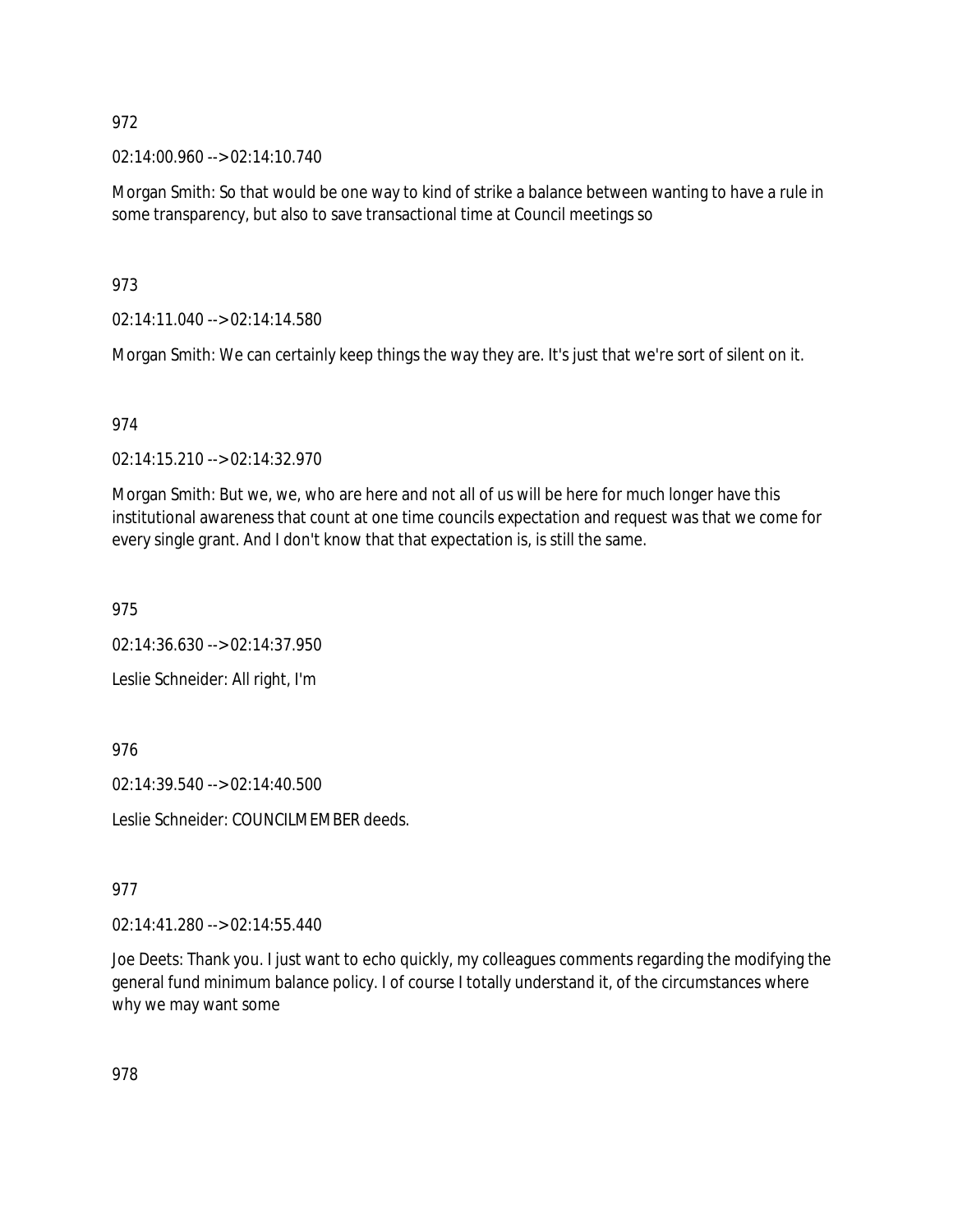02:14:56.610 --> 02:15:10.710

Joe Deets: Flexibility under the current circumstances, but are the city's finances are good, excellent shape and it was hard one as as certainly the city manager can attest. It was hard one. And we don't want to give up those games.

979

02:15:11.880 --> 02:15:30.300

Joe Deets: So I just want to echo that, that, that just, I don't want to say raise a flag with me, but it's just ever so discarding just just concerning to see that sort of creep in. So I just want to flag that I'm sure you guys are right there ahead of us. And so that's it.

980

02:15:30.900 --> 02:15:31.200

Leslie Schneider: Can

981

02:15:31.320 --> 02:15:40.020

Morgan Smith: I just to make sure that everybody hears this correctly because it is a sensitive and important topic. This was a recommendation that was developed and

982

02:15:40.260 --> 02:15:46.560

Morgan Smith: Crafted independent of the current situation and so number one I'd like to finance director to

983

02:15:47.190 --> 02:16:00.420

Morgan Smith: Confirm that it's not being generated because of any current conditions. And number two, Dwayne, do you have any expectation in terms of the cash flow projections, you have today that we will have trouble maintaining a 25% fund balance in the next 18 months.

984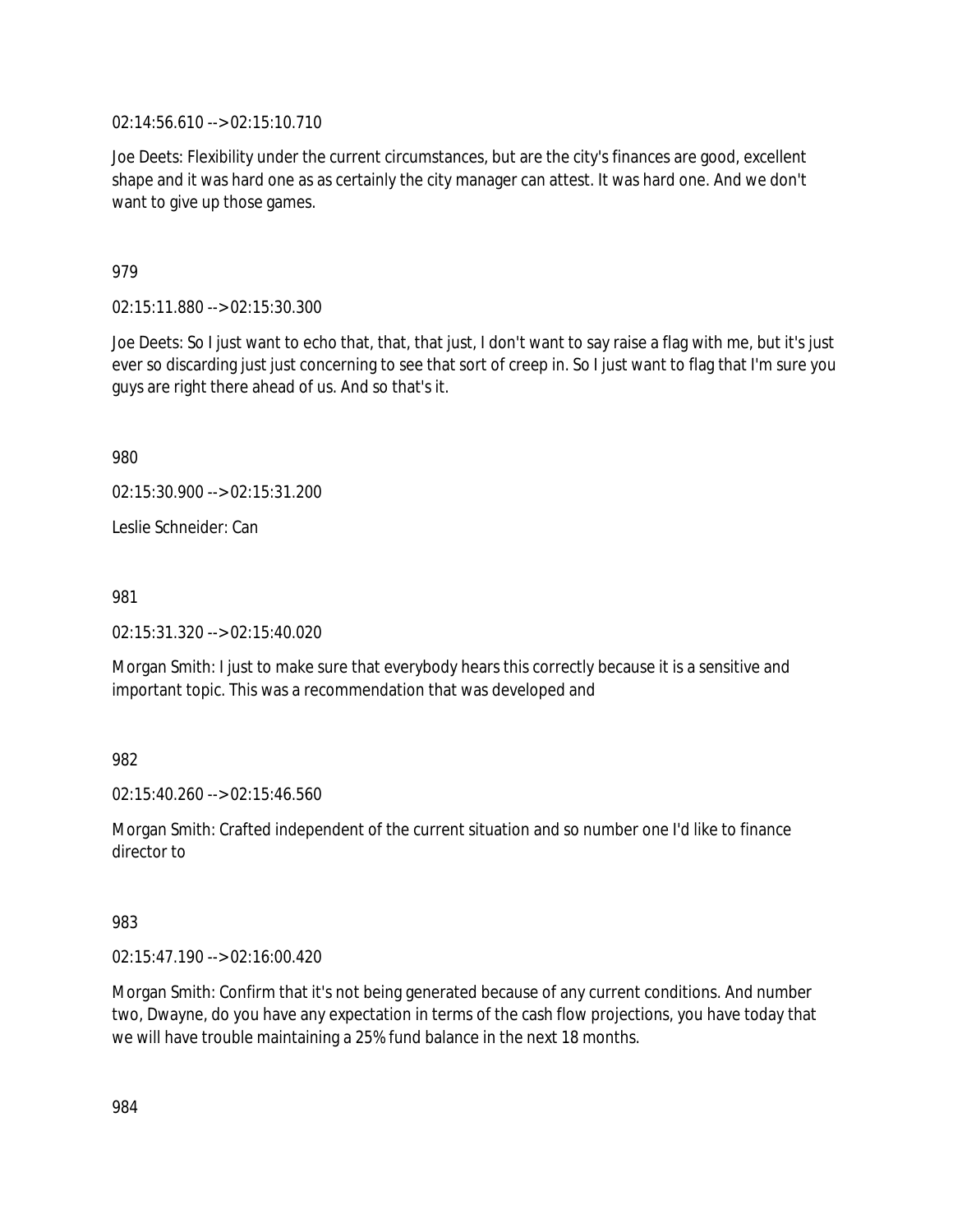02:16:00.720 --> 02:16:06.690

DeWayne Pitts: Not at all. The main thing I was trying to address here is when we went through our

985

02:16:07.710 --> 02:16:15.660

DeWayne Pitts: Our bond rating last year. One of the things, and as a former State Auditor myself it's better to have a policy that

#### 986

02:16:16.230 --> 02:16:24.780

DeWayne Pitts: You always maintain and how has a little bit of flex language. Should you ever get into a situation, a catastrophic event, I don't know, an earthquake or something like that.

#### 987

02:16:25.110 --> 02:16:31.980

DeWayne Pitts: Where we might need to get into dipping into that balance. And if you're violating your own policy, it puts you more at risk.

988

02:16:32.340 --> 02:16:38.370

DeWayne Pitts: And just to clarify, a part of the policy change is that if we ever for any reason whatsoever.

#### 989

02:16:38.670 --> 02:16:49.380

DeWayne Pitts: And as the finance director and a very conservative fiscally conservative person myself if we ever were to get below that it actually requires us to have a plan to get that balance back to where it's supposed to be.

990

02:16:50.910 --> 02:16:51.600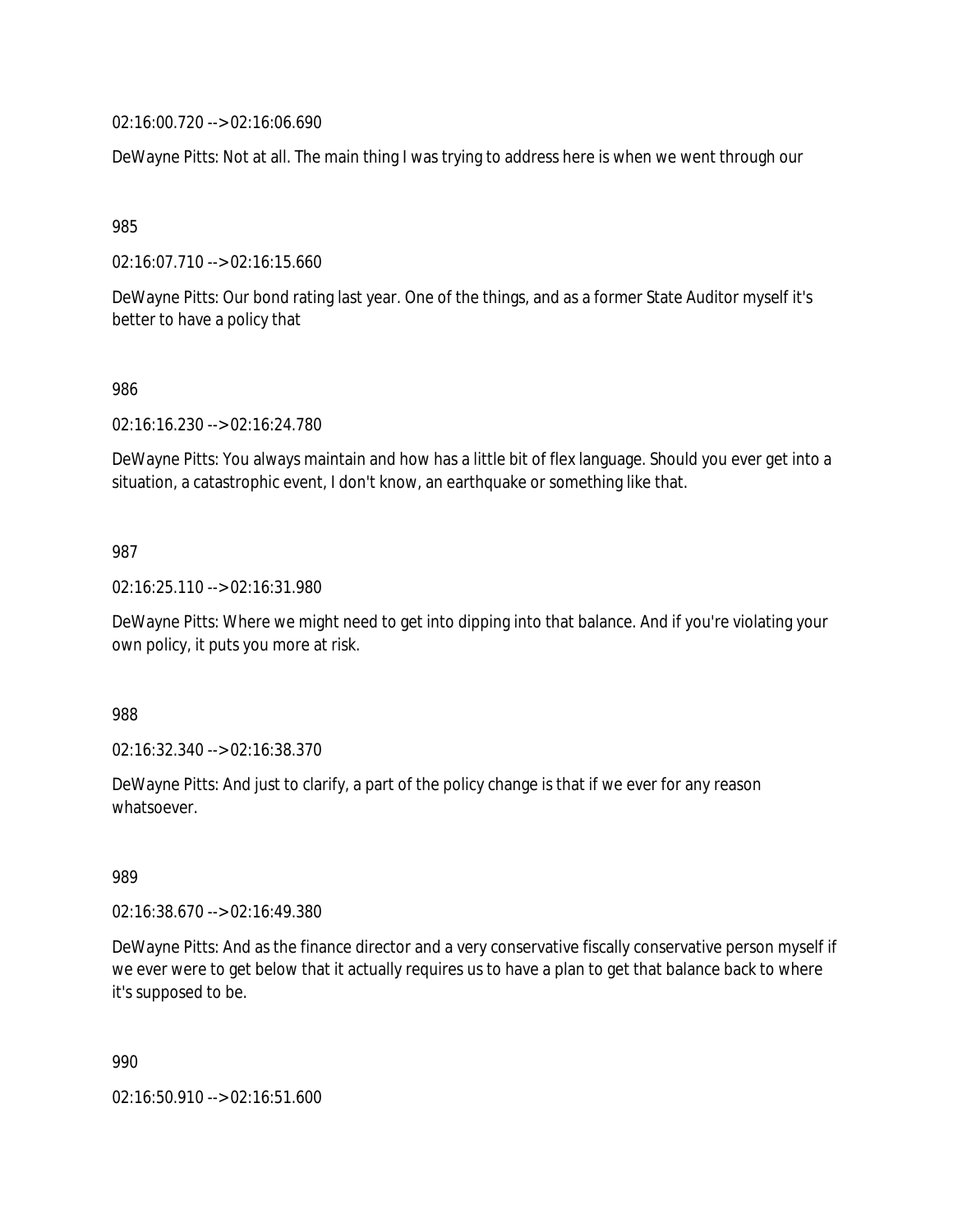DeWayne Pitts: So,

### 991

02:16:52.860 --> 02:16:59.370

DeWayne Pitts: You know, we took it. The, what it says is, right now it says shall maintain a balance of 25%

## 992

02:16:59.820 --> 02:17:17.160

DeWayne Pitts: And it's just being changed the suggestion is shall strive to maintain a balance of 25% and, in the event, it falls below that balance there needs to be a plan. If it's not something other than temporary there would need to be a plan in place to get that balance back up to the 25%

## 993

02:17:22.200 --> 02:17:24.630

Leslie Schneider: Okay, thank you. Councilmember Medina.

### 994

02:17:27.030 --> 02:17:29.400

Kol Medina: I raise my hand a comment on the same thing.

995

02:17:31.620 --> 02:17:47.010

Kol Medina: I don't like the strive to language. And I don't think the two bits of so anyone wants to follow along on page 100 of our packet it's highlighted in yellow understand correctly, all the language in yellow is new language, the new suggested language.

996

02:17:47.340 --> 02:17:48.450

That's correct, yeah.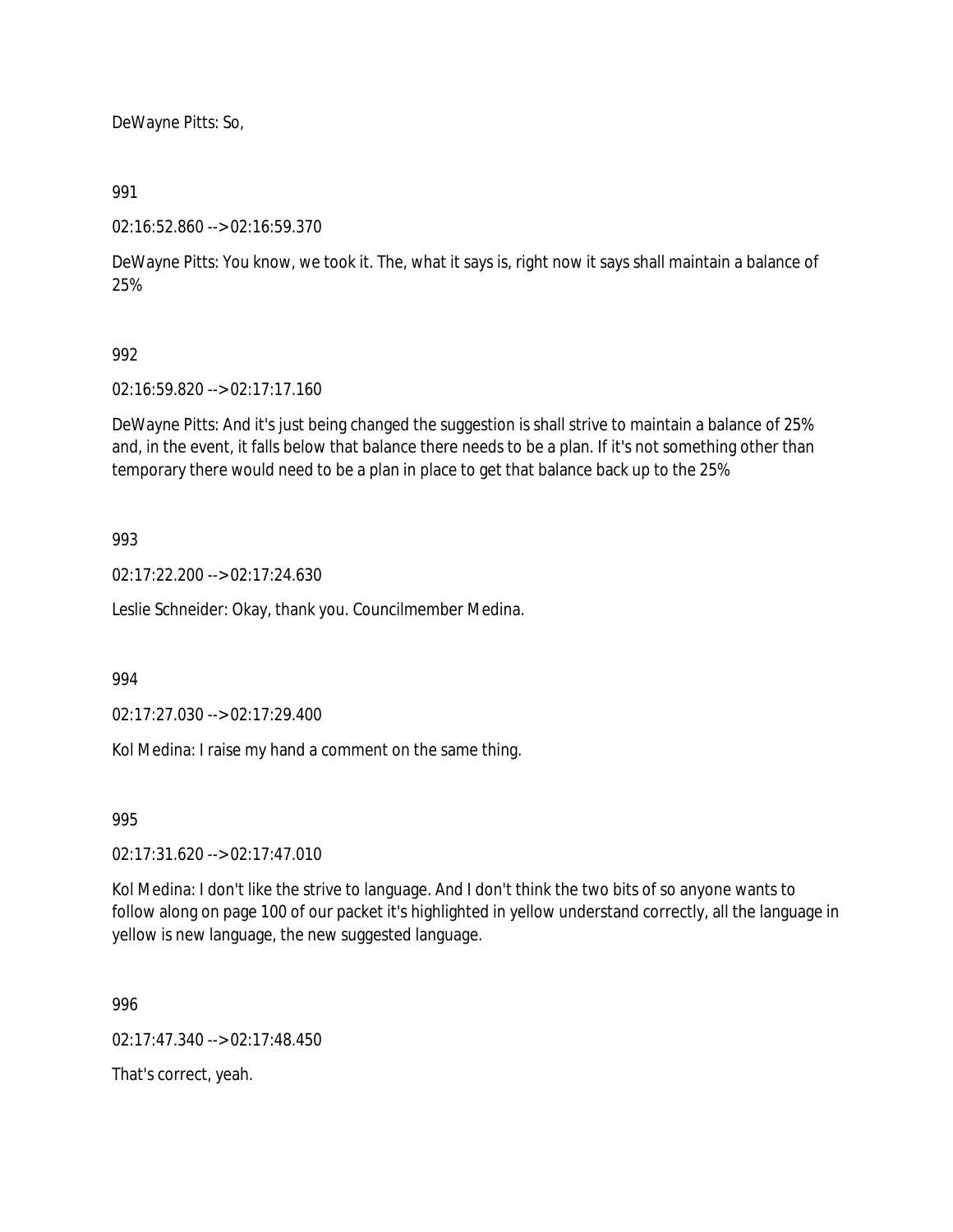02:17:49.830 --> 02:17:59.010

Kol Medina: I like the the part of the bottom in the event. The city's general fund balance falls below the minimum fund balance due to unforeseen changes to revenues or expenses.

998

02:17:59.610 --> 02:18:04.710

Kol Medina: Blah, blah, blah. I will make a plan to get it back. And those two things don't quite mirror each other.

#### 999

02:18:05.250 --> 02:18:13.920

Kol Medina: Like the second one is if there are unforeseen circumstances that caused it to fall below 25% then we'll get it back. That's referring to unforeseen circumstances.

1000

02:18:14.340 --> 02:18:20.250

Kol Medina: The first change isn't referring to unforeseen circumstances. It's just saying generally will just strive to do this.

1001

02:18:20.550 --> 02:18:35.730

Kol Medina: So it's no longer a requirement. I mean, you read that language if we put strive to in there, it is no longer a requirement. It just means we're striving to manage lots of various levels of striving so that those two don't quite match, I'd be more comfortable with something like

1002

02:18:37.320 --> 02:18:48.900

Kol Medina: Except for in an emergency situation, the city shall maintain a minimum fund balance and then those to kind of match, right, I mean, so that would feel better to me. So that's my suggestion.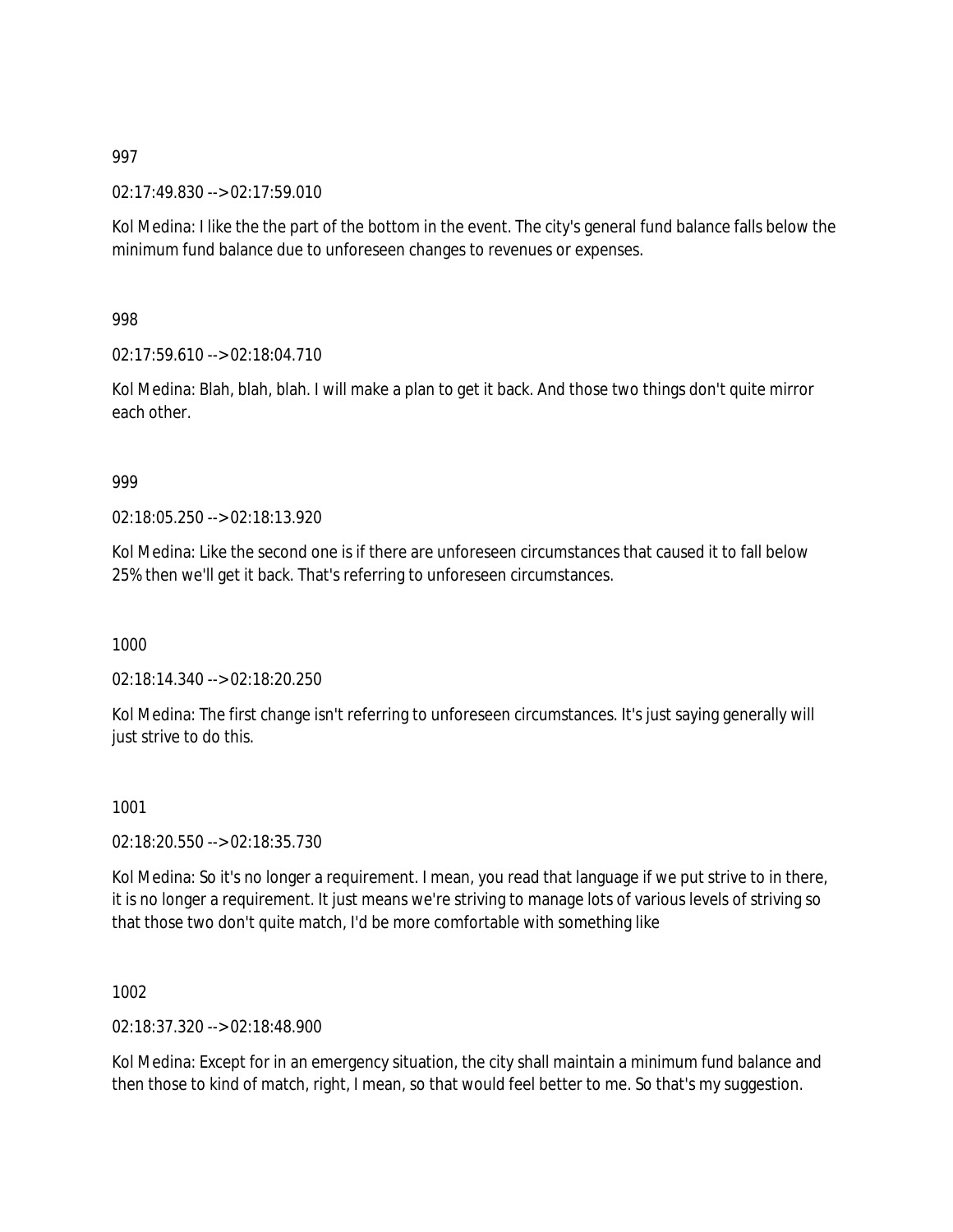02:18:50.970 --> 02:18:53.940

Leslie Schneider: And Dwayne, I don't know if if this would make sense, but

1004

02:18:54.720 --> 02:19:01.920

Leslie Schneider: You might have in mind some examples of that, aside from an emerging. You know, like an earthquake type of an emergency.

1005

02:19:02.220 --> 02:19:17.100

Leslie Schneider: Would you be able to give us any examples of the cases where really we would want to make use of that type of flexibility and wouldn't want to sort of dig ourselves, for our own policies, do you have anything like that that you could share with us.

1006

02:19:18.000 --> 02:19:33.510

DeWayne Pitts: Well, what I was thinking is at the time when I was considering changing this was a situation like an earthquake or something catastrophic that would require us potentially dip into our resources with very few alternatives to get the revenues back in a timely manner.

1007

02:19:35.250 --> 02:19:42.180

DeWayne Pitts: So that's what I was thinking of at the time when I consider rewriting this back in January or February, I'm

1008

02:19:42.570 --> 02:19:50.730

Morgan Smith: Good. I'm going to jump in and suggest that we're living out a great stress test of our requirements and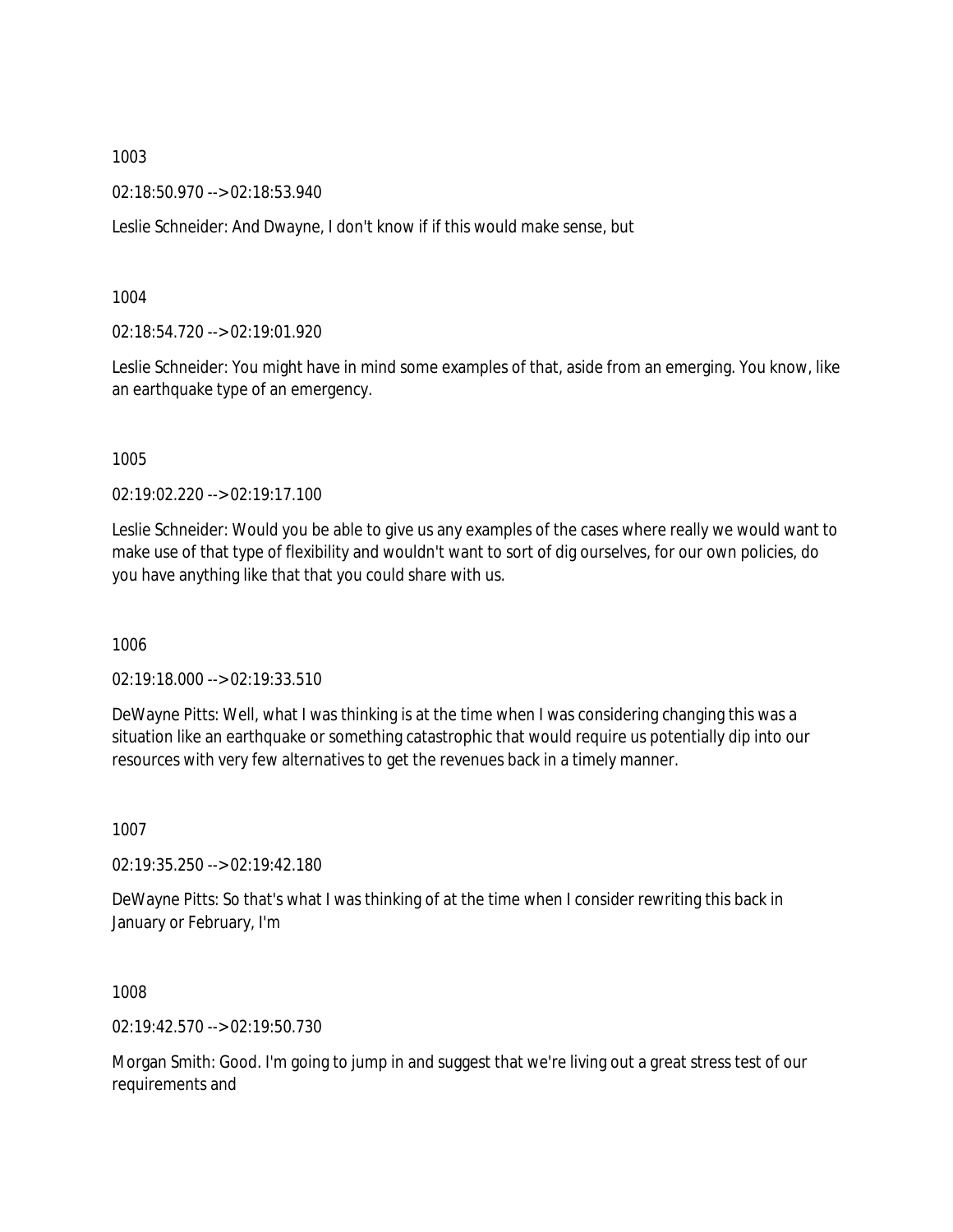02:19:51.690 --> 02:20:02.760

Morgan Smith: We have a policy that has worked for us for a while and it's working for us. In these conditions, and I think this is good feedback and the sense that I get from council is that if it isn't broken

1010

02:20:03.570 --> 02:20:11.430

Morgan Smith: Don't fix it. I've, I think I've mangled that but I appreciate the suggestion and I know why our financial advisor brought it forward.

1011

02:20:11.820 --> 02:20:18.510

Morgan Smith: But it's not one size fits all. And if this is language. This works for us and that and that continues to work for us and we don't

1012

02:20:18.780 --> 02:20:32.490

Morgan Smith: Want to at all conveyed. There's something about our current situation that's driving this change. I think it's something that we can just move past and take up the rest of the recommendations as presented and appreciate the feedback from council so

1013

02:20:33.780 --> 02:20:35.340

DeWayne Pitts: We're good. I'm happy to do that.

1014

02:20:36.060 --> 02:20:50.730

Leslie Schneider: Okay, so in our packet. It looks like we just have one sort of motion to move forward. And I thought you had mentioned a bunch of them. So, um, is are we moving forward all of them, maybe in half to an amended that to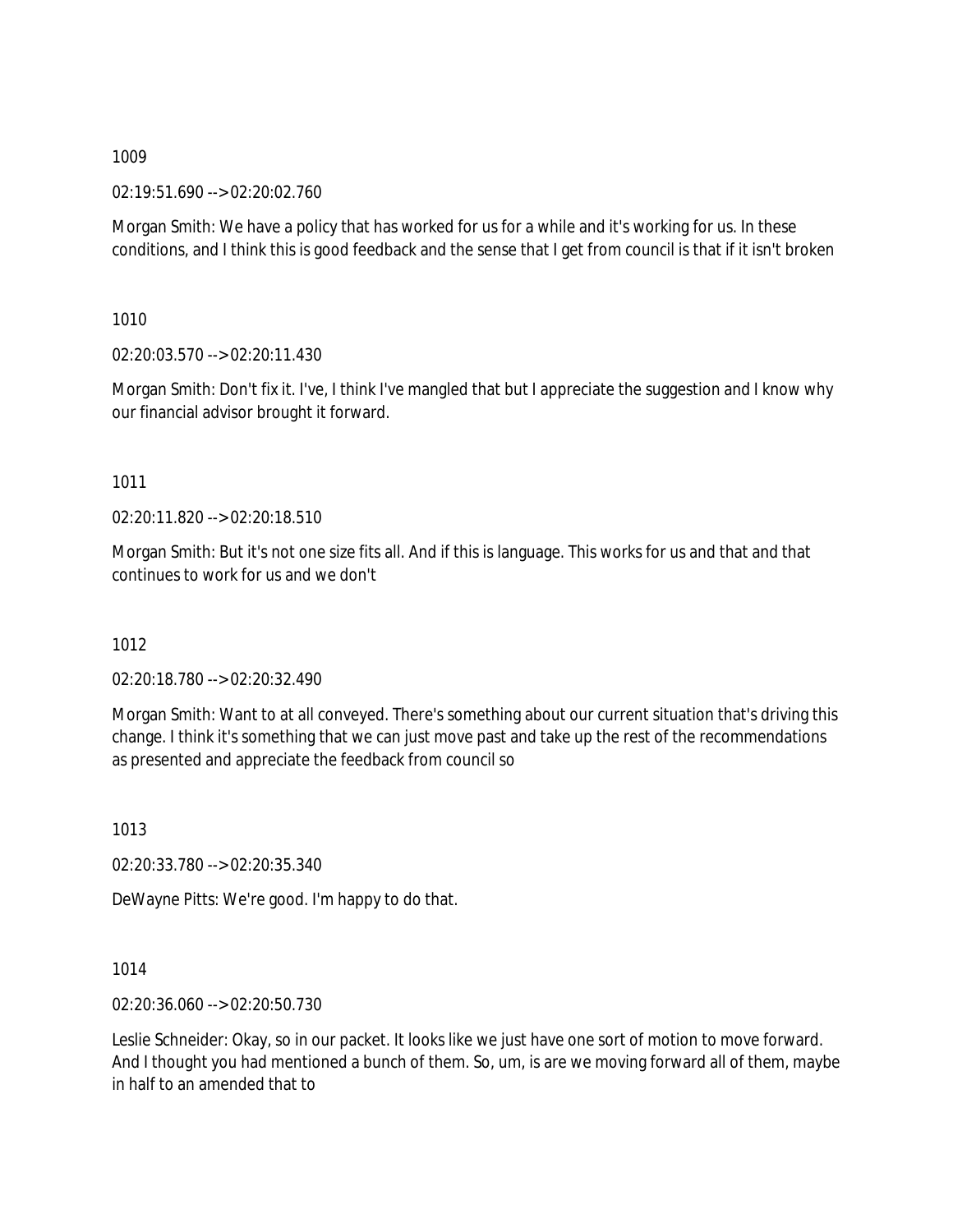02:20:52.710 --> 02:20:54.780

Leslie Schneider: No longer include this particular one.

1016

02:20:55.080 --> 02:21:06.330

DeWayne Pitts: Yeah, I think what we would have to do is we could move forward with items six E and six f and 60 would have to be rewritten and presented and brought to you at another point in time soon.

1017

02:21:08.100 --> 02:21:15.180

Morgan Smith: Yeah, I just, I don't. I'm sorry I don't have it pulled up is the motion to move it to you to approve it tonight or to move it to a future consent agenda.

1018

02:21:16.200 --> 02:21:18.360

DeWayne Pitts: It was to move it to a future consent agenda.

### 1019

02:21:18.600 --> 02:21:26.400

Morgan Smith: Well, why don't we just suggest moving it to a future unfinished business. And you can make the edits. Then, and that way it can be it can be accomplished on the same timeline.

1020

02:21:27.120 --> 02:21:27.450

Okay.

1021

02:21:30.210 --> 02:21:31.470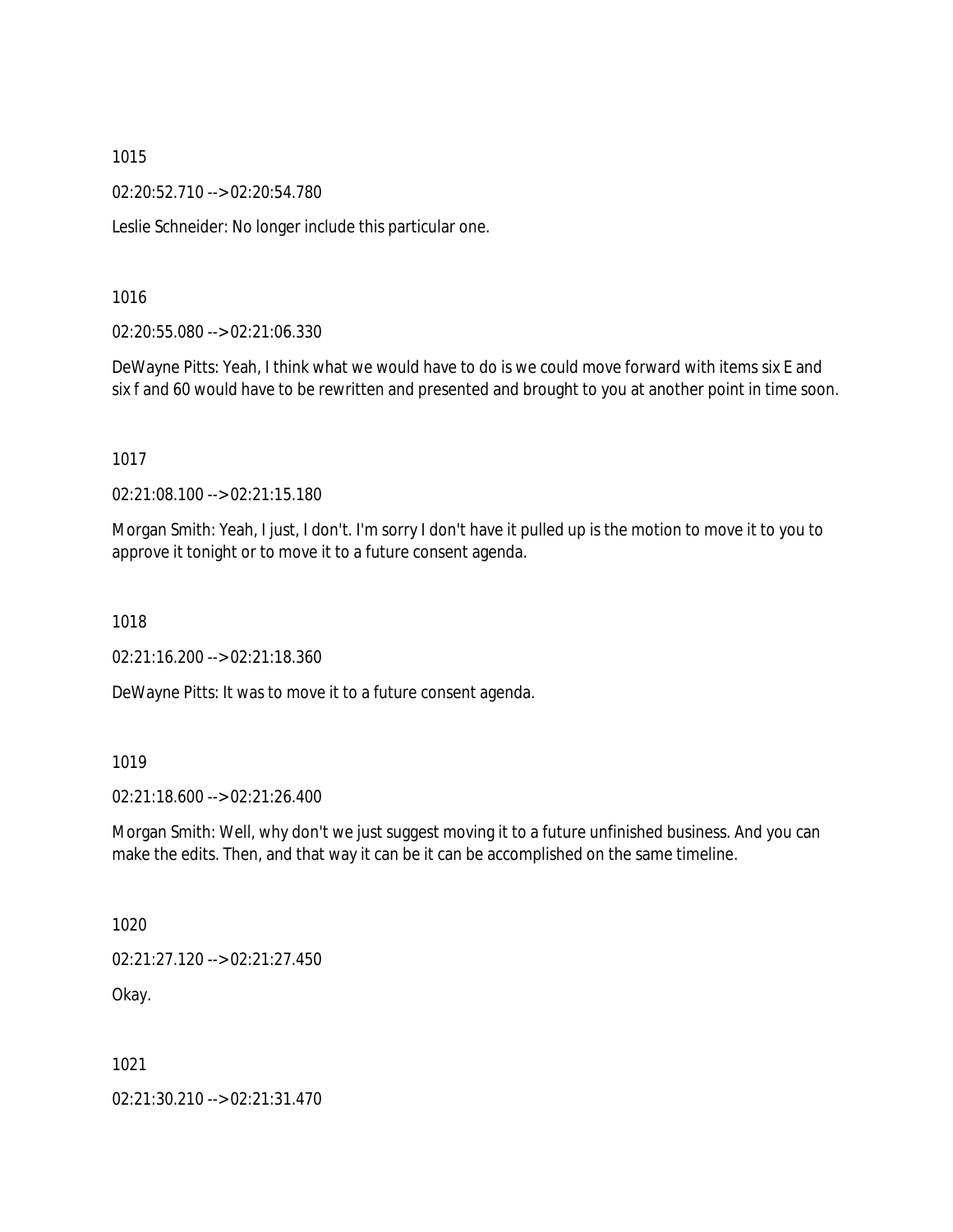Leslie Schneider: Okay. So moved.

1022

1024

02:21:35.490 --> 02:21:35.820 Morgan Smith: All right.

1023 02:21:35.850 --> 02:21:37.020 Leslie Schneider: If somebody would like to

02:21:39.720 --> 02:21:40.980 Leslie Schneider: Read second knew that 1025

02:21:41.220 --> 02:21:42.720 Leslie Schneider: Are moving too fast.

1026 02:21:42.750 --> 02:21:44.160 Kol Medina: Make the motion if you want

1027 02:21:44.670 --> 02:21:45.000 Great.

1028 02:21:47.610 --> 02:21:49.620 Kol Medina: I moved to for for approval.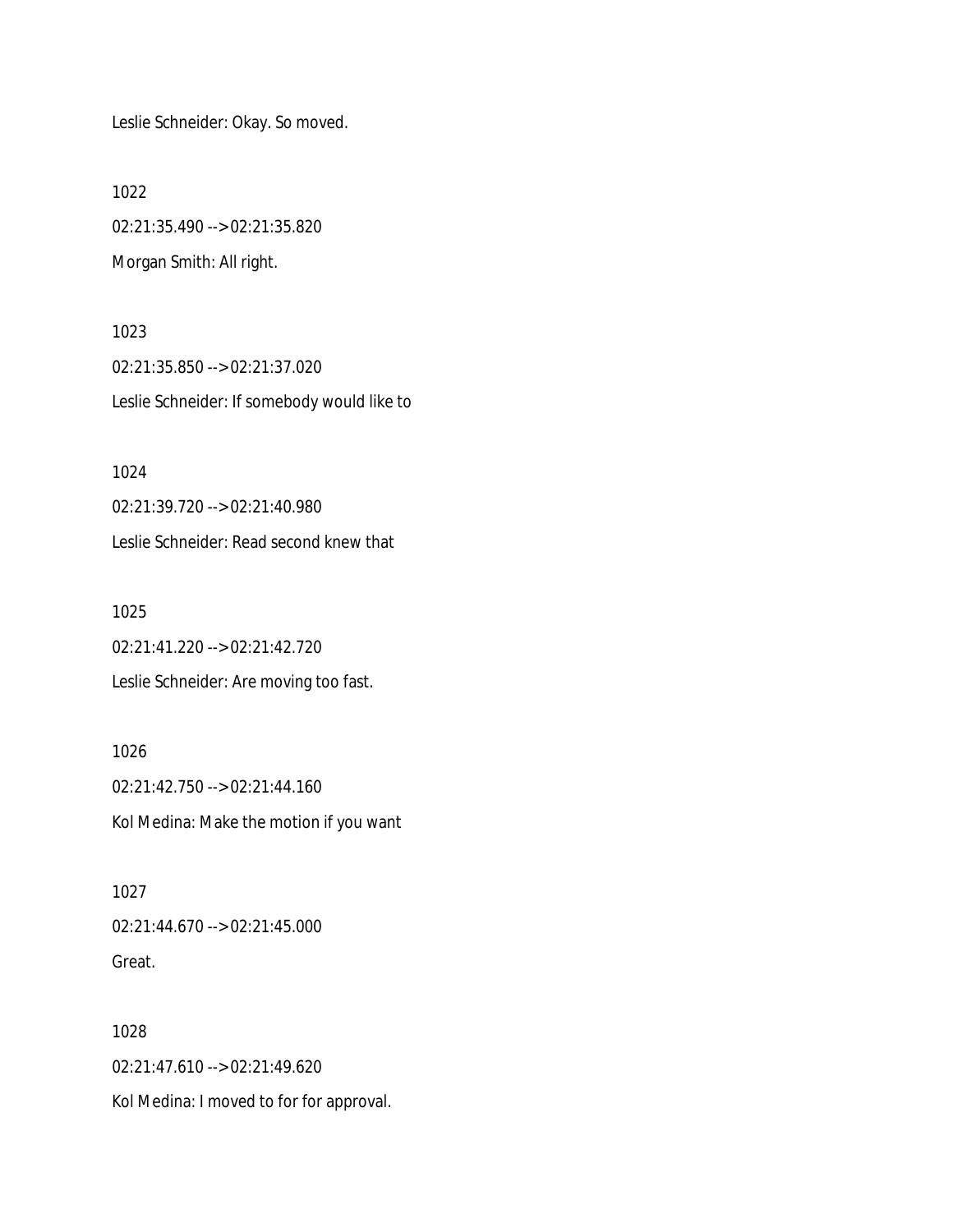02:21:50.730 --> 02:21:59.820

Kol Medina: I sorry I moved forward to unfinished business. On July 14 2020 resolution number 2025 08 million and updating the city's financial investment policies.

1030

02:22:01.650 --> 02:22:03.000

Leslie Schneider: Council member deed seconded.

1031

02:22:04.260 --> 02:22:07.920

Leslie Schneider: Any further discussion. All those in favor please say aye.

1032

02:22:08.340 --> 02:22:10.140 Leslie Schneider: All right, and

1033

02:22:10.260 --> 02:22:11.130

Leslie Schneider: Any opposed.

1034

02:22:12.210 --> 02:22:16.740

Leslie Schneider: That passes unanimously. Thank you, during the event and then

1035

02:22:18.060 --> 02:22:25.740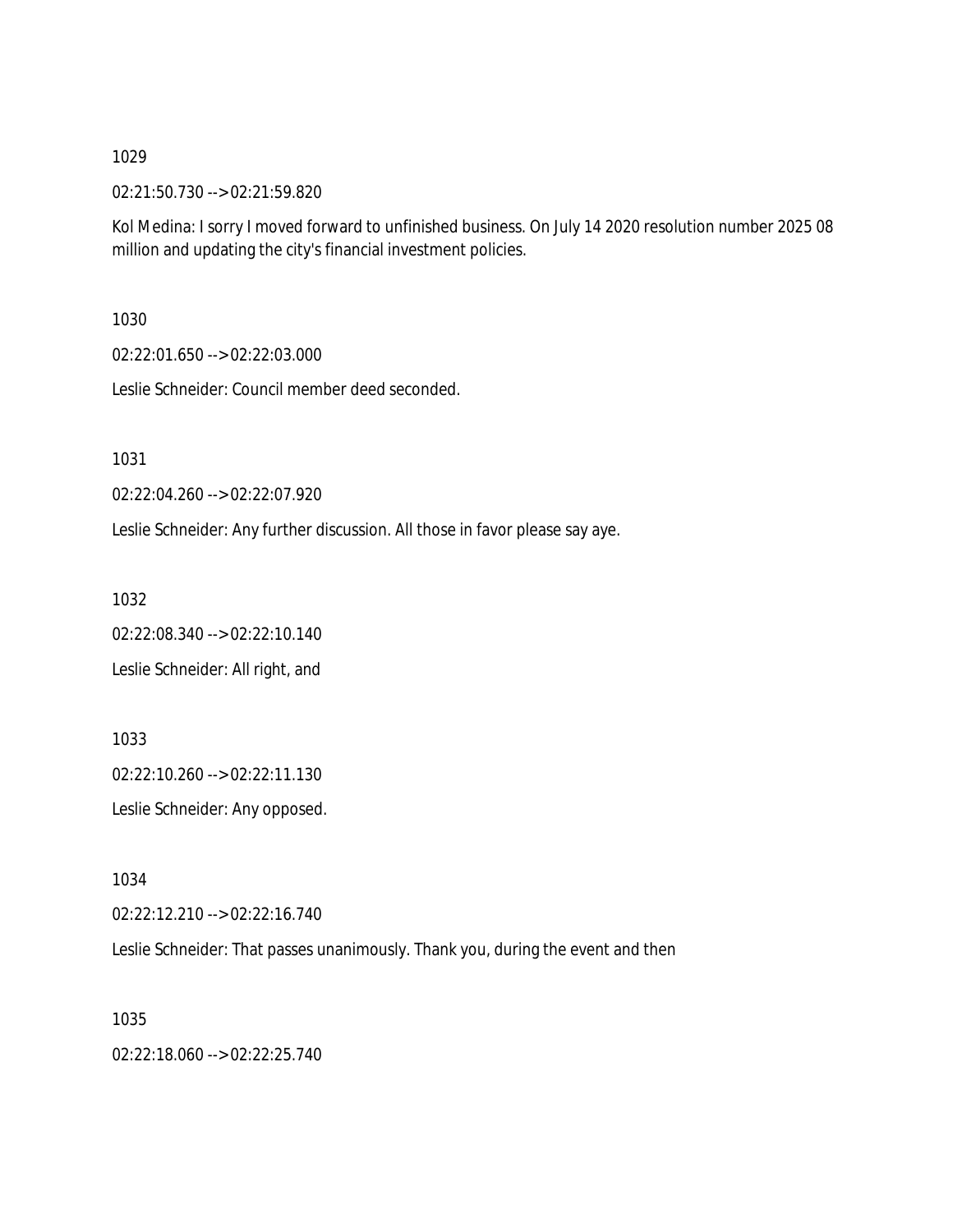Leslie Schneider: So the these others are all so 60 and six effort included in the presentation that you just made. So we're covering all of them at the same time.

1036

02:22:26.040 --> 02:22:26.550

DeWayne Pitts: That's correct.

1037

02:22:26.970 --> 02:22:33.330

Leslie Schneider: Okay, so it looks like we could get another motion on the floor for 64 items 60

1038

02:22:36.600 --> 02:22:40.440

DeWayne Pitts: Did we intend to bring all these back together at one time or

1039

02:22:43.890 --> 02:22:48.840

Morgan Smith: If there's no questions about the way they're written, they could just go to consent as planned. Correct.

1040

02:22:49.170 --> 02:22:51.510

DeWayne Pitts: Yeah 60 and six F. Correct. So

1041

02:22:51.540 --> 02:22:56.970

Morgan Smith: We're just waiting for council members to make the motions and and direct

1042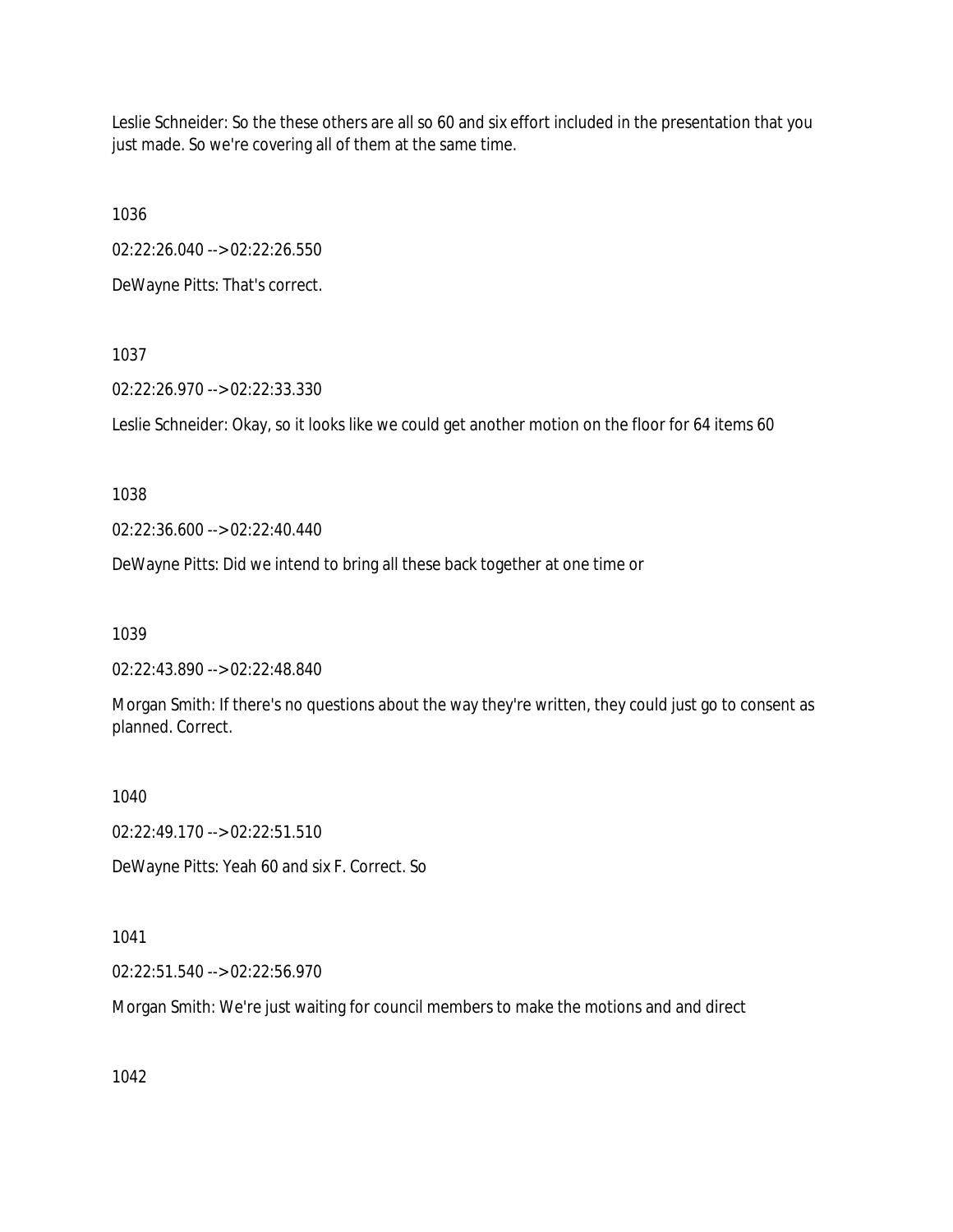02:22:57.270 --> 02:23:04.530

Leslie Schneider: Right, so we moved on to six he we've already been given the presentation on the updating the seas debt policy.

1043

02:23:05.040 --> 02:23:07.740

Leslie Schneider: And so there is emotion in the pocket.

1044

02:23:09.300 --> 02:23:15.690

Rasham Nassar: I moved forward. Resolution number 2020 dash 09 for approval with the July 14 2020 consent agenda.

1045

02:23:15.990 --> 02:23:16.410

Okay.

1046

02:23:17.670 --> 02:23:22.200

Leslie Schneider: All right. Any further comments, concerns, all those in favor please say aye.

1047

02:23:22.710 --> 02:23:29.880

Leslie Schneider: Aye. Any opposed passes unanimously and we're moving on to item six f is

1048

02:23:31.230 --> 02:23:38.790

Leslie Schneider: Resolution number 2020 dash 11 establishing Equipment Rental and Revolving Fund policy. Did we include this in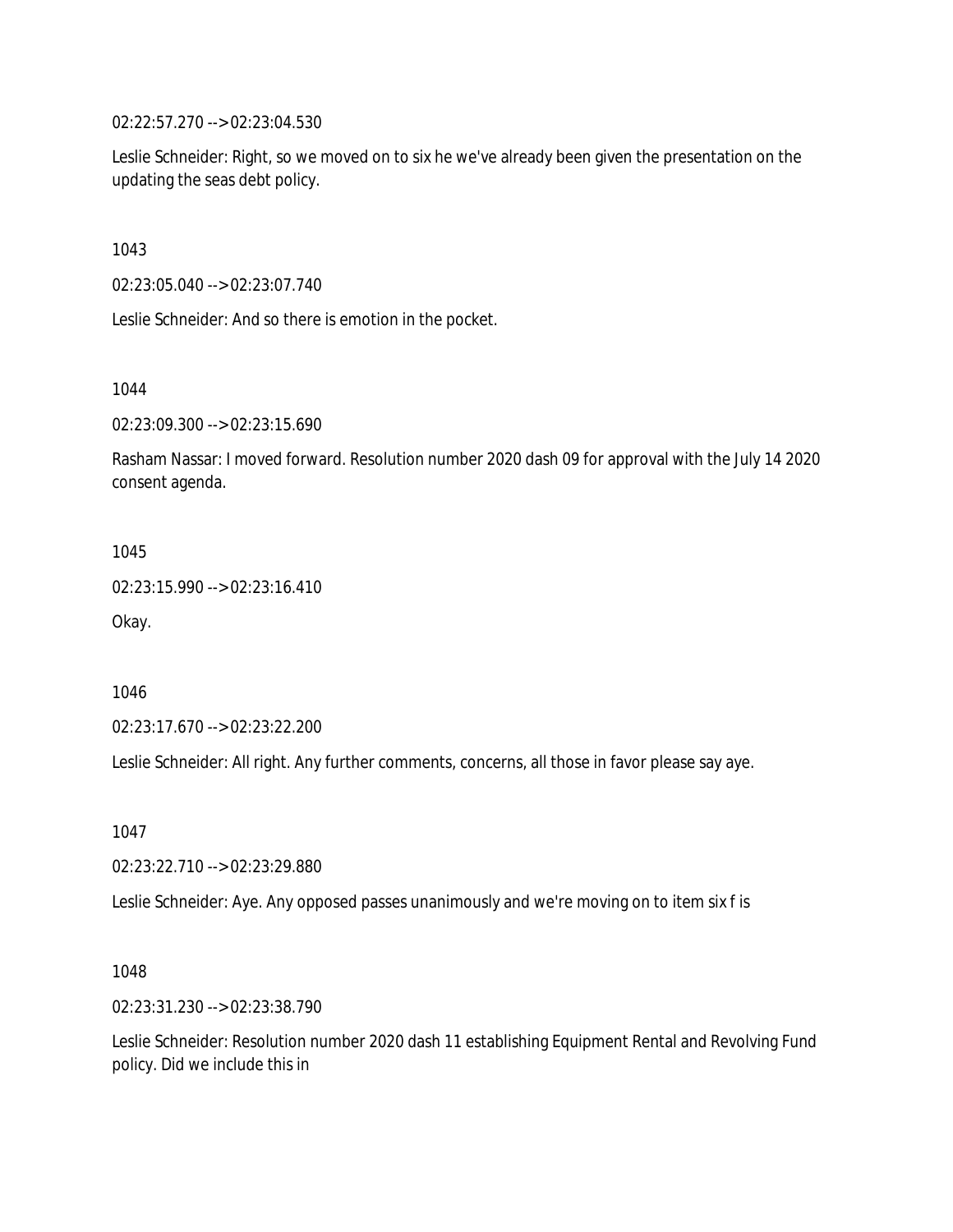02:23:40.170 --> 02:23:40.530 DeWayne Pitts: Yes.

1050

02:23:42.150 --> 02:23:42.720 Leslie Schneider: Yes.

1051

02:23:46.410 --> 02:23:48.330 Leslie Schneider: Okay, so

# 1052

02:23:49.980 --> 02:23:52.170

Leslie Schneider: There is a recommended motion in the packet

1053

02:23:54.060 --> 02:23:55.950

Leslie Schneider: Deputy Mayor, did you want to try that one to

1054

02:23:56.580 --> 02:24:06.990

Rasham Nassar: Divorce for approval with the consent agenda on July 14 2020 resolution number 2020 dash 11 establishing the city's Equipment Rental and Revolving Fund policy, as presented

1055

02:24:07.410 --> 02:24:10.320

Leslie Schneider: That good that's been seconded by COUNCILMEMBER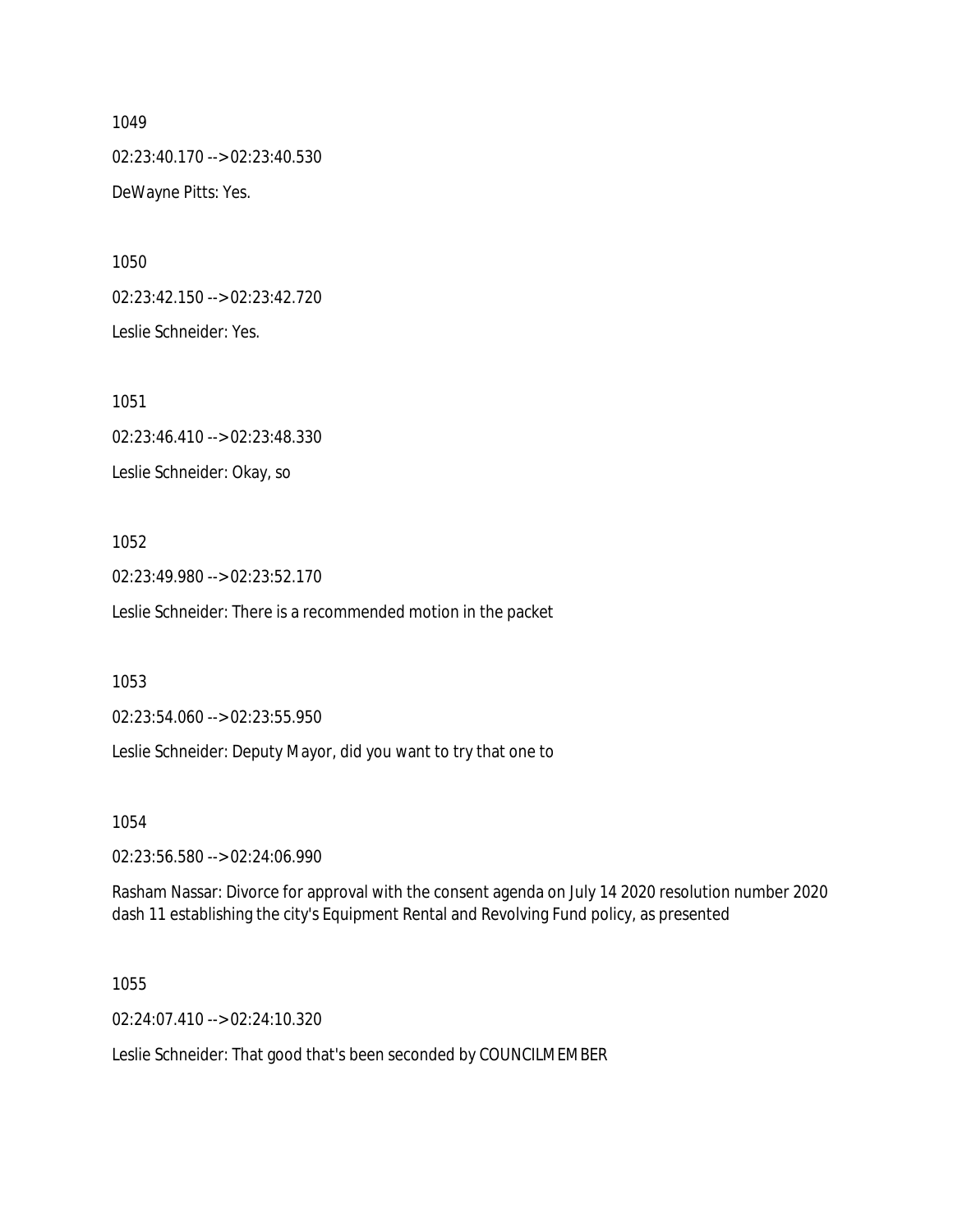02:24:10.320 --> 02:24:12.690 Leslie Schneider: Medina. Any further comment.

1057

02:24:13.440 --> 02:24:15.120

Leslie Schneider: All those in favor please say aye.

1058

02:24:15.990 --> 02:24:17.940 Leslie Schneider: Aye. Any opposed.

### 1059

02:24:19.350 --> 02:24:21.480 Leslie Schneider: That passes unanimously. Thank you.

1060

02:24:22.890 --> 02:24:23.670

Leslie Schneider: Alright.

1061 02:24:26.280 --> 02:24:28.170 Leslie Schneider: So we are now on to

1062 02:24:29.310 --> 02:24:32.070 Leslie Schneider: Item six g, which is the

1063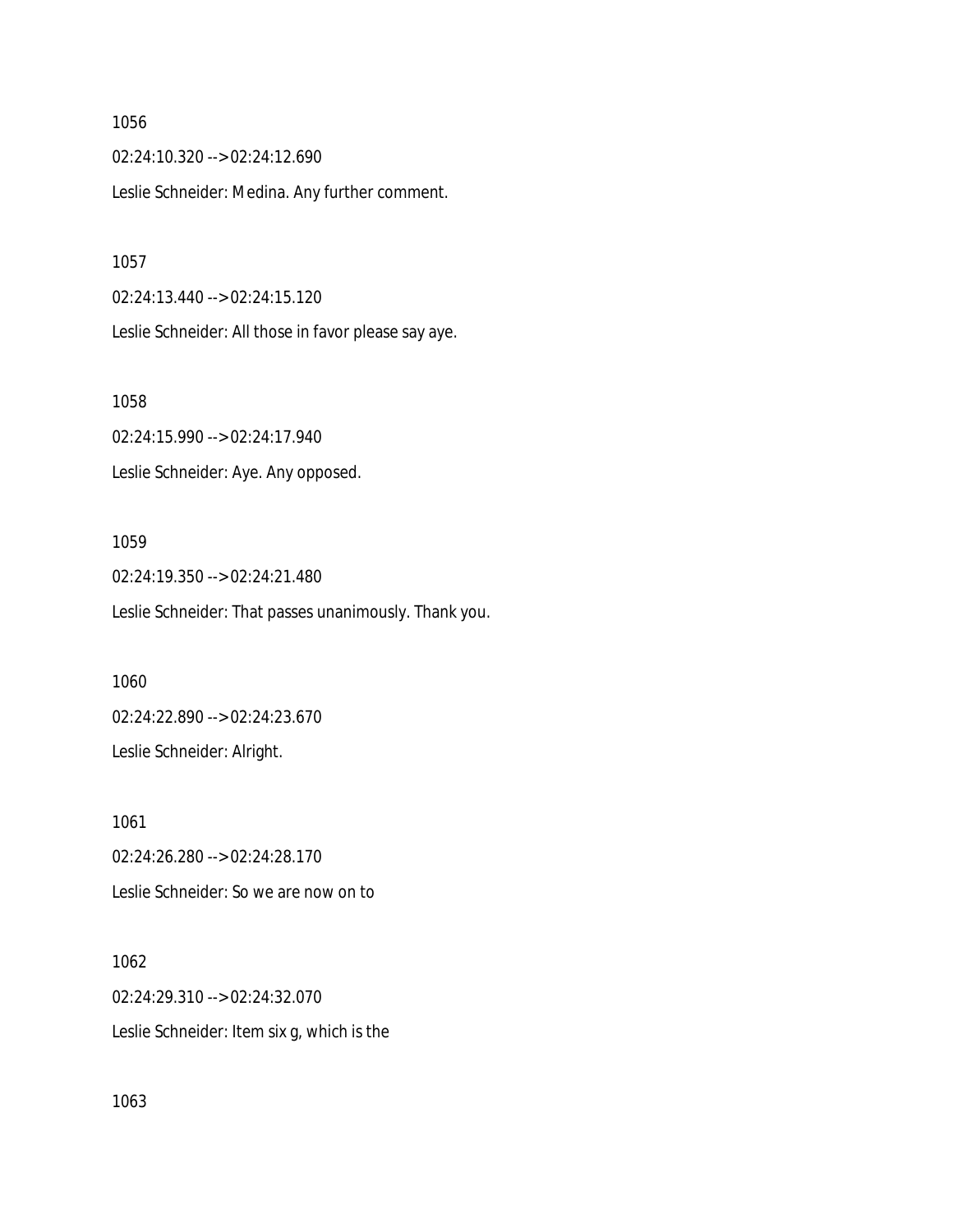02:24:33.270 --> 02:24:42.720

Leslie Schneider: Federal coronavirus aid relief and economic security, otherwise known as the cares act a grant briefing and grant accepted again with finance.

1064

02:24:43.110 --> 02:24:45.510

DeWayne Pitts: Okay, let's going to try and share our screen again here.

1065

02:24:50.820 --> 02:24:51.750

DeWayne Pitts: We're gonna move

1066

02:24:59.370 --> 02:25:00.360

DeWayne Pitts: Everybody can see that

1067

02:25:01.260 --> 02:25:02.520

Leslie Schneider: Yes, thank you.

1068

02:25:04.320 --> 02:25:09.540

DeWayne Pitts: Okay, tonight we're going to spend some time discussing the cares act provide some background and history.

1069

02:25:10.020 --> 02:25:16.440

DeWayne Pitts: And give an estimate of eligible city expenses and discussing potential other eligible non city costs.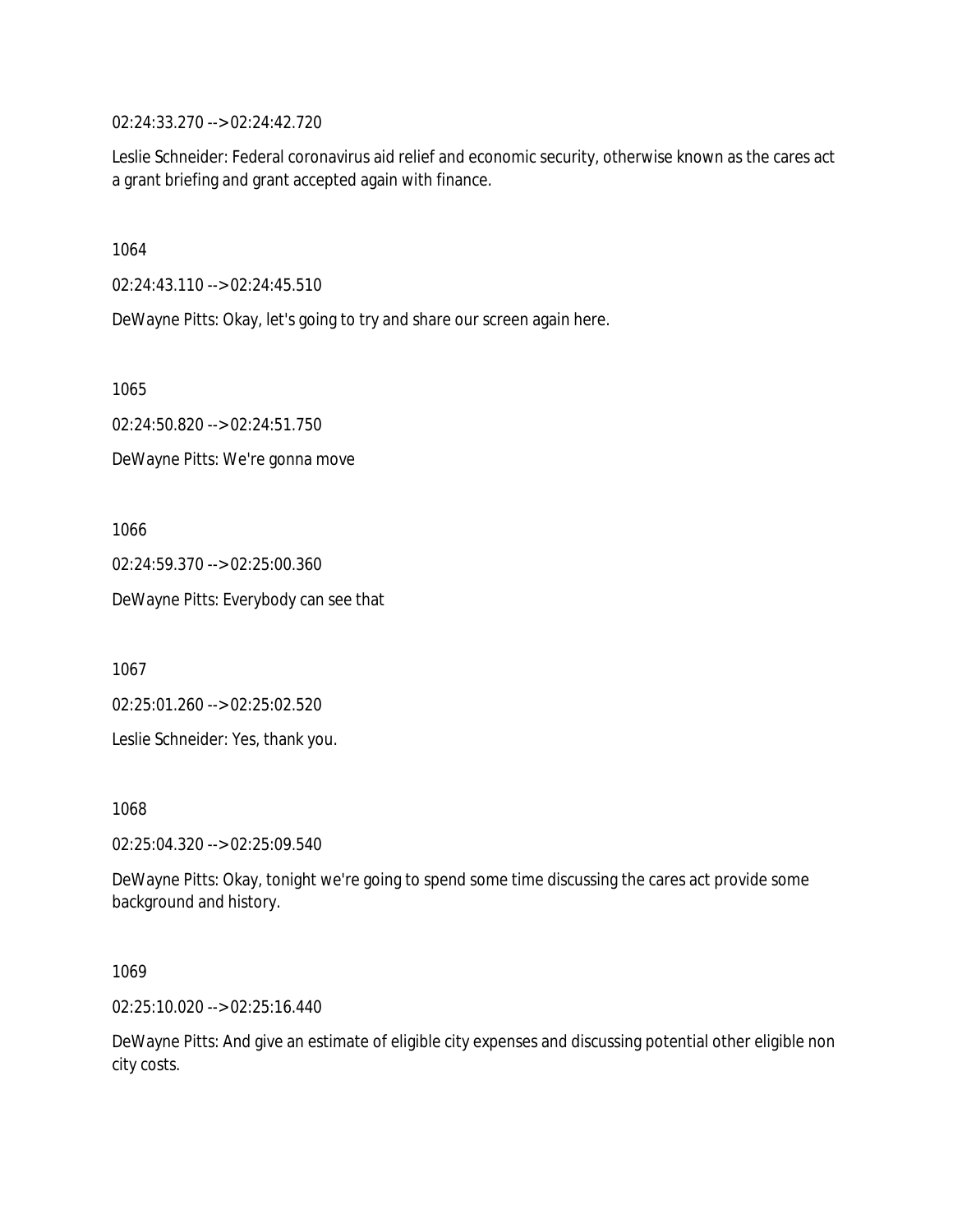02:25:17.220 --> 02:25:29.520

DeWayne Pitts: Will also be asking at the end of this presentation for you to make a motion accepting the cares Award from the state. And lastly, will be will offer a recommendation for the use of the funds and consider steps for follow up.

1071

02:25:37.140 --> 02:25:49.080

DeWayne Pitts: The coronavirus aid relief and Economic Security Act or cares as part of a \$2.2 trillion federal aid package that was passed and signed into law march 27 2020

1072

02:25:50.250 --> 02:25:59.100

DeWayne Pitts: It is intended to address the economic fallout of the October covert 19 pandemic. This slide gives a high level breakdown of how the monies are allocated.

1073

02:25:59.970 --> 02:26:10.530

DeWayne Pitts: As you can see from the slide. There are a variety of pots of money. I've only highlighted the highest dollar amounts in the package. So this list is not a complete breakdown of the Assistance Plan.

1074

02:26:11.520 --> 02:26:20.400

DeWayne Pitts: The amount underlying of the hundred and \$50 billion is the amount allotted for all state and local governments and the amount that we're going to be talking about tonight.

1075

02:26:32.250 --> 02:26:43.830

DeWayne Pitts: Slide prevents shows the stage share of the hundred and \$50 billion shown on the previous slide, and gives a further breakdown of how the funds are distributed amongst cities and counties.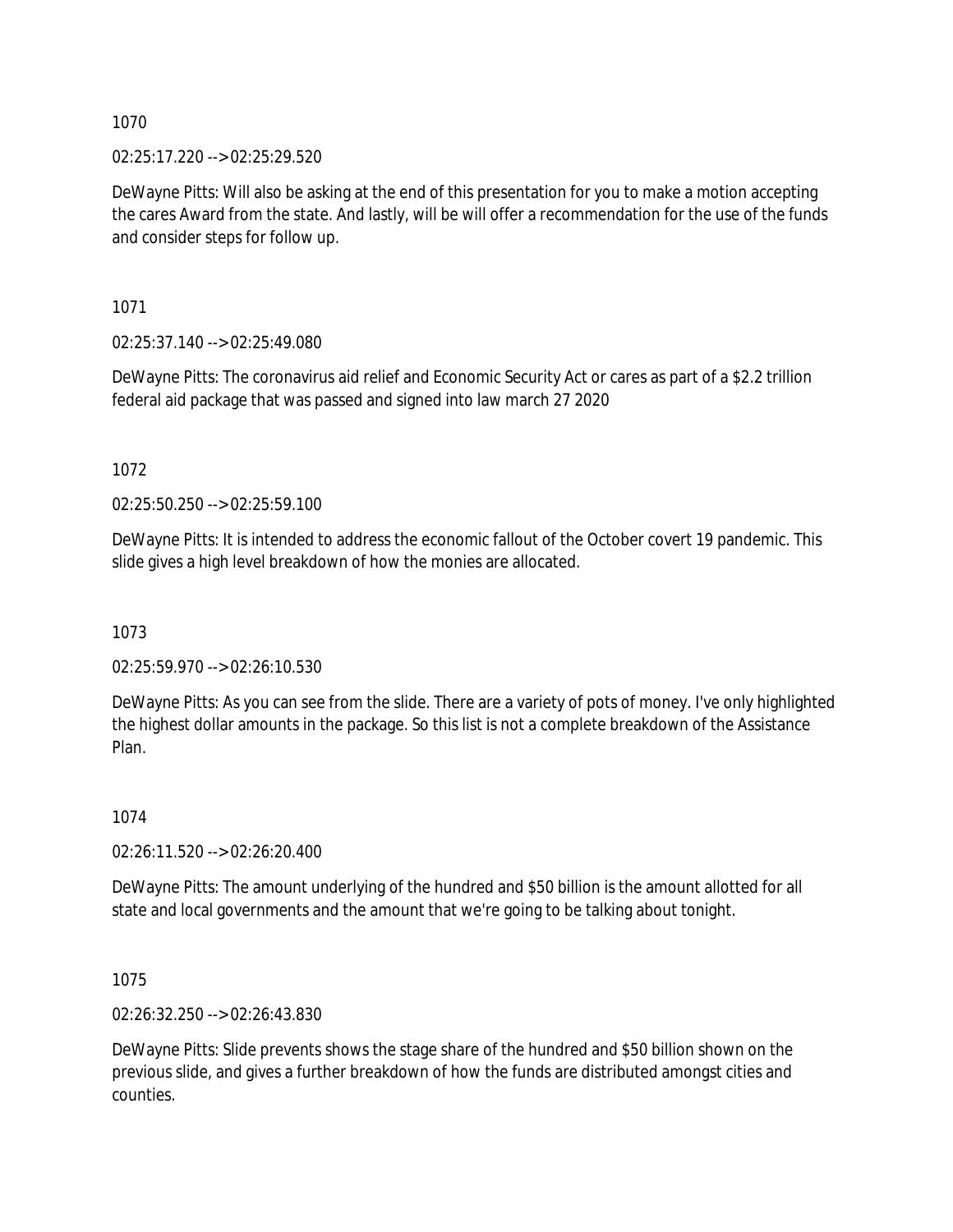#### 02:26:45.690 --> 02:26:50.730

DeWayne Pitts: There will be two organizations that will be administering the monies one federal in one state.

1077

02:26:51.150 --> 02:26:57.720

DeWayne Pitts: On the federal side, the US Department of Treasury is accounting for the funds writing the rules around how the funds are to be spent.

1078

02:26:58.110 --> 02:27:04.890

DeWayne Pitts: And administering awards to the state as well as the largest cities and counties with populations over 500,000

1079

02:27:05.520 --> 02:27:17.490

DeWayne Pitts: On the state side Washington State Department of Commerce will administer the amounts, the state received from the feds and the funds and award to smaller cities and counties, such as kits out County and Bainbridge Island.

1080

02:27:18.720 --> 02:27:29.280

DeWayne Pitts: The city of Seattle, as well as the large counties and populations over 500,000 were directly awarded from the feds about 785 million or 27%

1081

02:27:29.670 --> 02:27:48.540

DeWayne Pitts: Of the total \$3 billion. This leaves about 2.2 billion for the state. The state, then a lot of 300 million of this amount to cities and counties with populations, less than 500,000 with the remaining 63% or 1.9 billion of the 3 billion remaining with a state.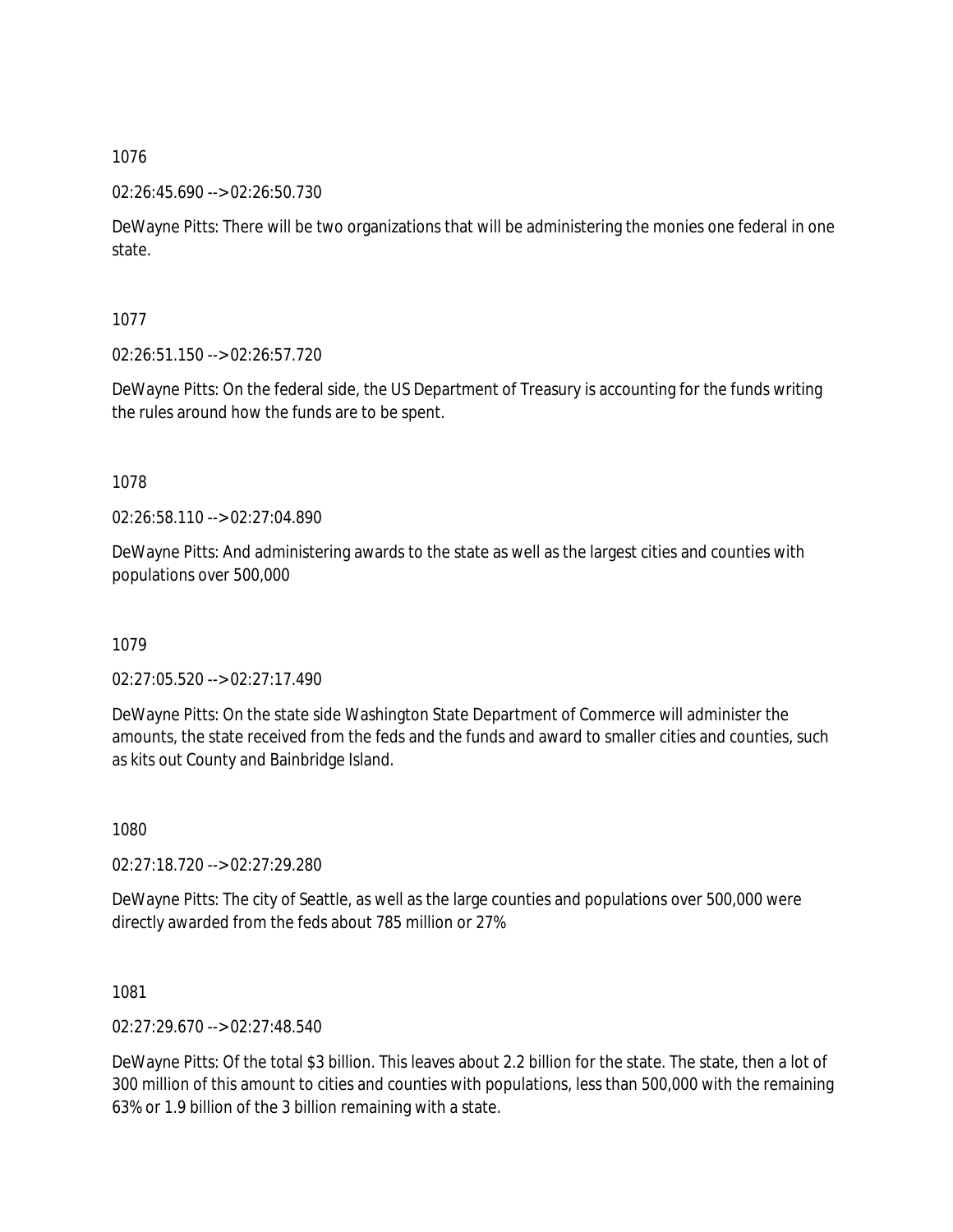02:27:50.220 --> 02:28:00.450

DeWayne Pitts: And interesting side note is that the Federal language guidelines actually recommends the state share 45% of the state monies with local governments have less than 500,000 population.

1083

02:28:02.010 --> 02:28:05.820

DeWayne Pitts: The distribution amount showed above however came out prior to this guidance.

1084

02:28:06.600 --> 02:28:17.730

DeWayne Pitts: Being released from the federal government, there's been no word from the state if it will reconsider the distribution amount. It seems unlikely at this point as the grant period only runs through October 31 of this year.

1085

02:28:24.510 --> 02:28:33.120

DeWayne Pitts: Pain beer, excuse me Bainbridge will be receiving hit share from 300 million pot of money, we just spoke about the timeline on this grant is tight.

1086

02:28:33.570 --> 02:28:47.490

DeWayne Pitts: Eligible monies must be claimed for eligible cost between March 1 and October 31 of this year and other words our last claim to the state can be sent no later than October 31 for costs already incurred.

1087

02:28:48.120 --> 02:29:04.140

DeWayne Pitts: These funds are subject to audit and includes any funds, the city might distribute to any other entities. If money is shared with other entities, the responsibilities of ensuring compliance with the state audit row, excuse me with state audit standards rest with the city.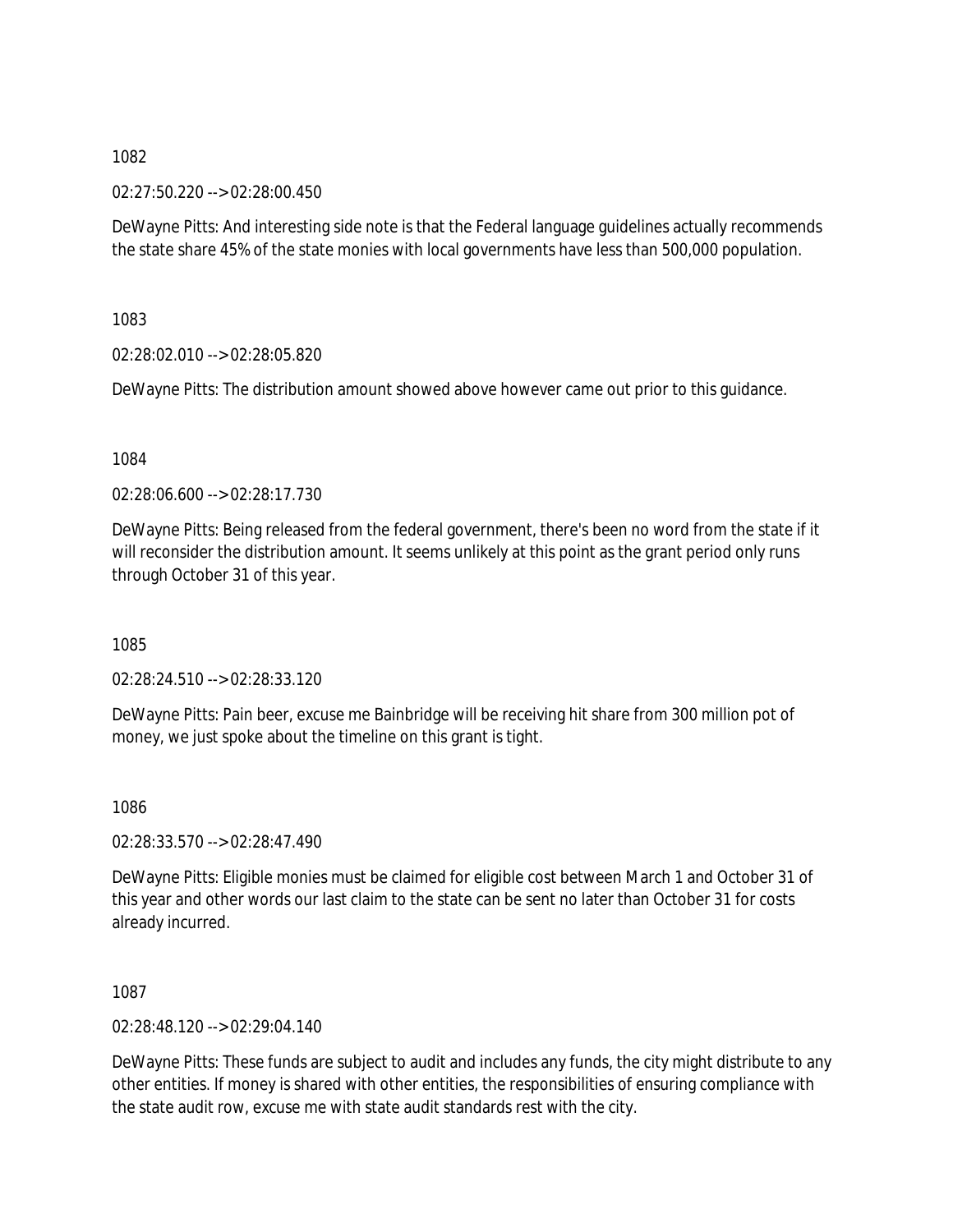02:29:10.380 --> 02:29:24.300

DeWayne Pitts: City of Bainbridge Island will receive 730 \$5,600 and small counties less than 500,000 population received about \$55 per capita cities were awarded \$30 per capita.

1089

02:29:25.020 --> 02:29:36.210

DeWayne Pitts: This is a reimbursement grant, which means that Bainbridge will only receive funds after it sends claim expenses to the state for eligible reimbursements the monies are not given up front in a lump sum.

1090

02:29:37.290 --> 02:29:53.100

DeWayne Pitts: As an FYI kits app COUNTY WILL RECEIVE \$14.8 million and cares funds. It's my understanding that about 1.3 million of this amount is planned to be shared with the kids out health district, which I believe covers their share of the estimated eligible costs.

1091

02:30:00.000 --> 02:30:12.840

DeWayne Pitts: The State Department of Commerce came up with five criteria that will be applied to all the expenses claimed against the grant award for the funds those criteria are the expenses connected with a coven 19 emergency

1092

02:30:13.860 --> 02:30:30.120

DeWayne Pitts: Expenses necessary expenses not filling a shortfall and government revenues and expenses not funded through another budget line item allotment or allocation AS OF MARCH 27 2020 and lastly expense wouldn't exist without

1093

02:30:31.260 --> 02:30:39.600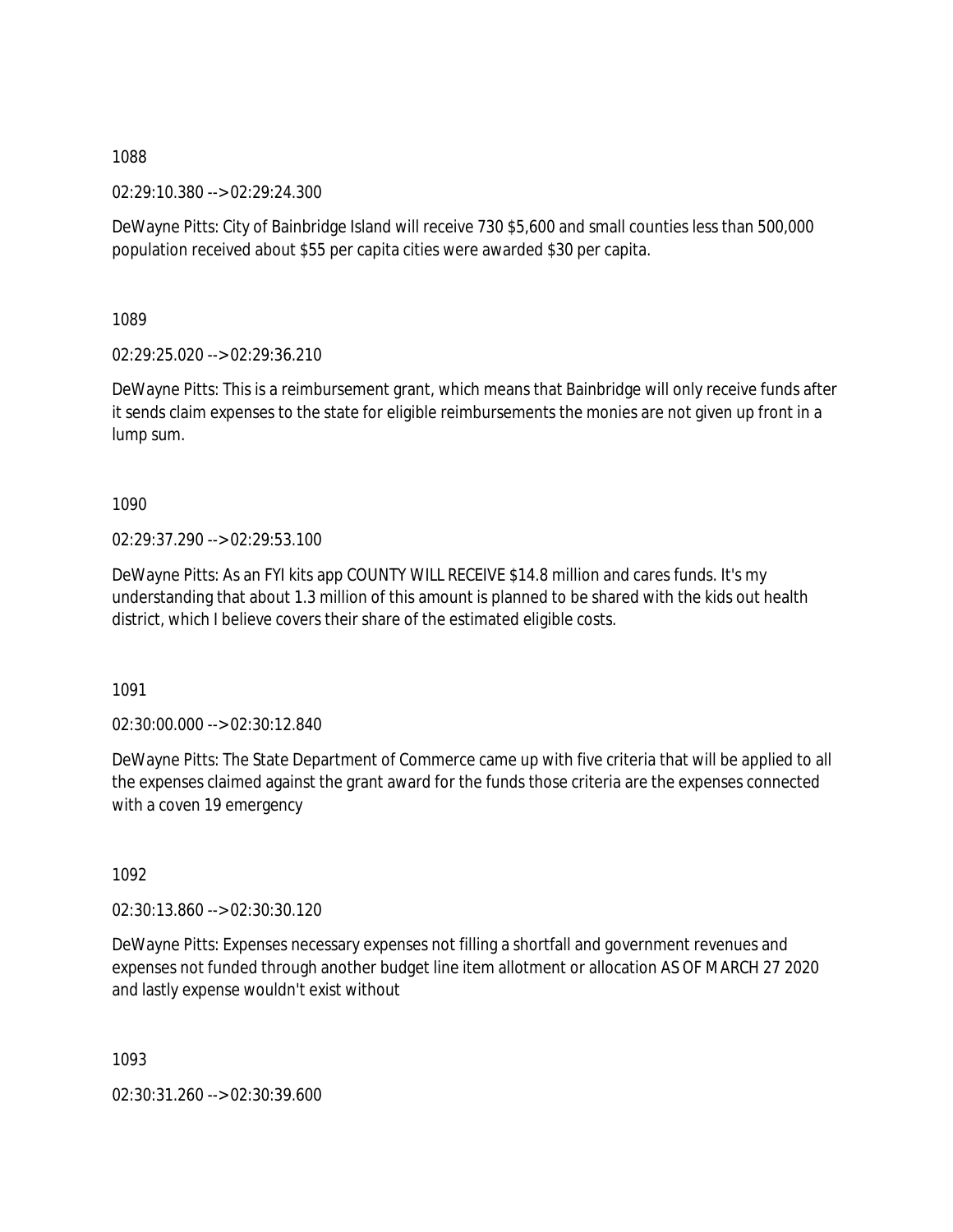DeWayne Pitts: Or would be for a substantially different purpose. The first two tests are pretty straightforward. The last three or a little more nuance.

1094

02:30:39.990 --> 02:30:43.770

DeWayne Pitts: It will be discussing more in detail. The next section on eligible costs.

1095

02:30:44.220 --> 02:30:52.020

DeWayne Pitts: But to clarify on number four. Number five federal guidance says that a cost was not accounted for the most recent approved budget.

1096

02:30:52.380 --> 02:30:58.800

DeWayne Pitts: If the cost is for a substantially different use from any expected use of funds before coven 19

1097

02:30:59.580 --> 02:31:11.370

DeWayne Pitts: Commerce has made it very clear that each jurisdiction has a responsibility to define what substantially different means giving the city considerable more authority and flexibility than normal grant programs.

1098

02:31:17.280 --> 02:31:25.860

DeWayne Pitts: Okay. Now that we've covered the background and introduction, we're going to spend some time discussing the types of eligible costs and how we might consider spending the award.

1099

02:31:26.820 --> 02:31:37.140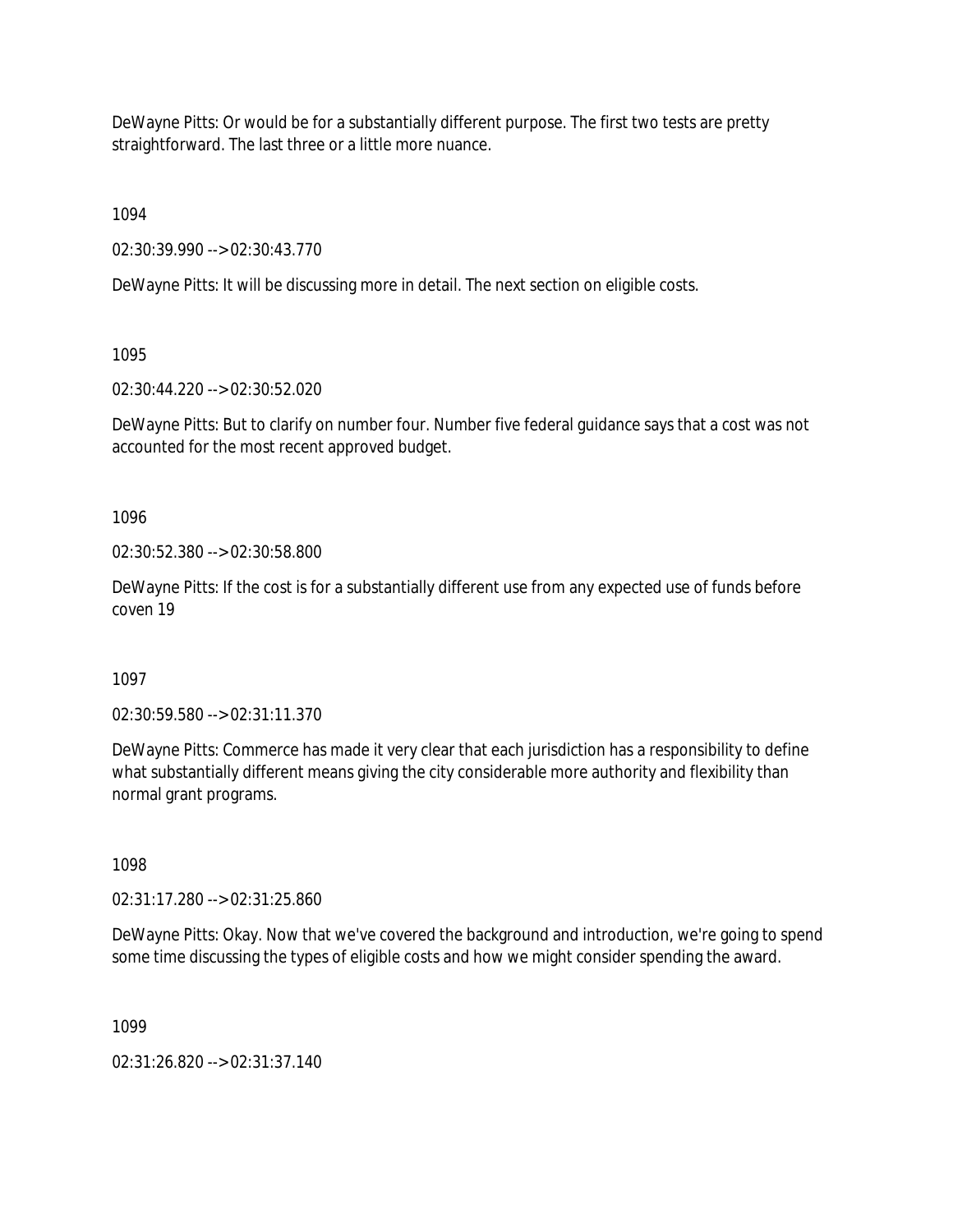DeWayne Pitts: The next few slides will cover the types of costs that are eligible for him or reimbursement. We took the liberty of breaking them into buckets in order to make it a little easier to track.

# 1100

02:31:38.010 --> 02:31:51.360

DeWayne Pitts: From there we will summarize the estimated costs and recommended recommended distribution of eligible costs. This slide shows the type of facility improvements equipment, supplies and cleaning costs that are eligible eligible

1101

02:31:52.560 --> 02:32:06.060

DeWayne Pitts: So includes telework infrastructure and equipment facility improvements such as plexiglass partitioning and repairs and the acquisition of personal protective equipment such as mask love sanitizers yields, etc.

### 1102

02:32:07.590 --> 02:32:21.870

DeWayne Pitts: Note that the telework and infrastructure costs as well as the facility improvements in the first two bullet points are intended to deal with the compliance with state orders to protect employees from the public and the, excuse me, and the public from virus transmission

### 1103

02:32:31.860 --> 02:32:40.050

DeWayne Pitts: This slide, the next discusses the types of personnel and service costs that are eligible, the cost shown include the new code health specialists.

### 1104

02:32:40.680 --> 02:32:51.330

DeWayne Pitts: Police over time and the maintenance labor on building and other improvements as well as the treatment plant operator. We hired out of retirement to ensure the plant was covered in the event. Someone gets sick.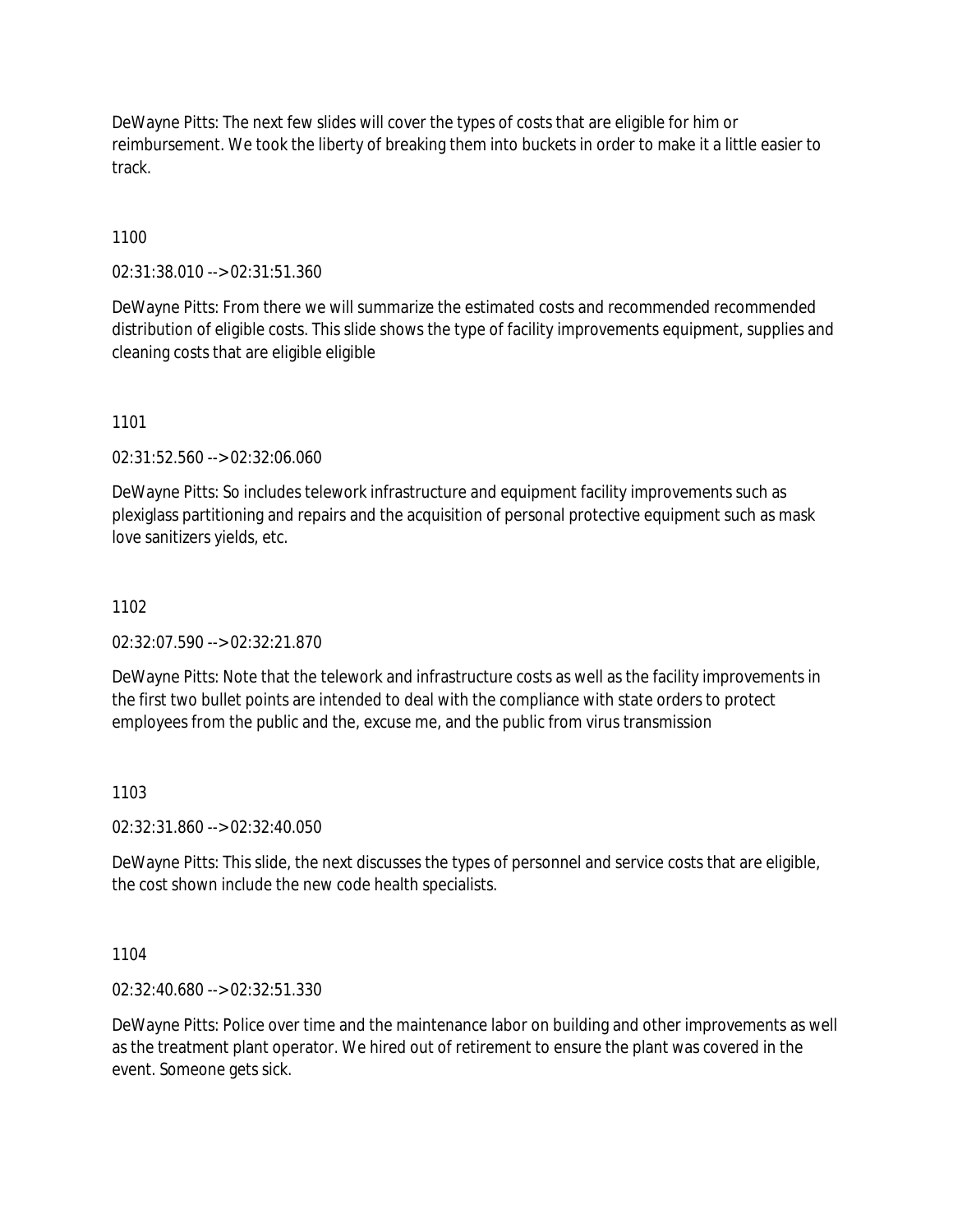### 02:32:52.080 --> 02:32:56.640

DeWayne Pitts: Additional deep cleaning costs for our billing custodial work is also something that we can claim.

1106

02:33:01.050 --> 02:33:16.950

DeWayne Pitts: City staff time for the emergency operations center is also eligible the salary and benefit costs are for employees who worked in the OC that were budgeted. However, since they were diverted for a substantially different functions they become a cost that is eligible

1107

02:33:23.820 --> 02:33:33.270

DeWayne Pitts: Up to now, we've been discussing city eligible costs. Now we will turn our attention to economics assistance for the Community and the Government and governmental partners.

1108

02:33:33.930 --> 02:33:41.970

DeWayne Pitts: The economic assistance to support community members, such as the program. The city has been placed with the helpline house is an eligible expense.

### 1109

02:33:42.390 --> 02:33:51.810

DeWayne Pitts: The good news about using this available program is that we already have a contract and the system administering these funds in place would be easy to move forward with claiming these costs.

1110

02:33:56.520 --> 02:34:07.290

DeWayne Pitts: Some other eligible costs include assistance to other local governments who would otherwise not receive funds. We're going to talk a little bit about some of the specifics on this a little bit later.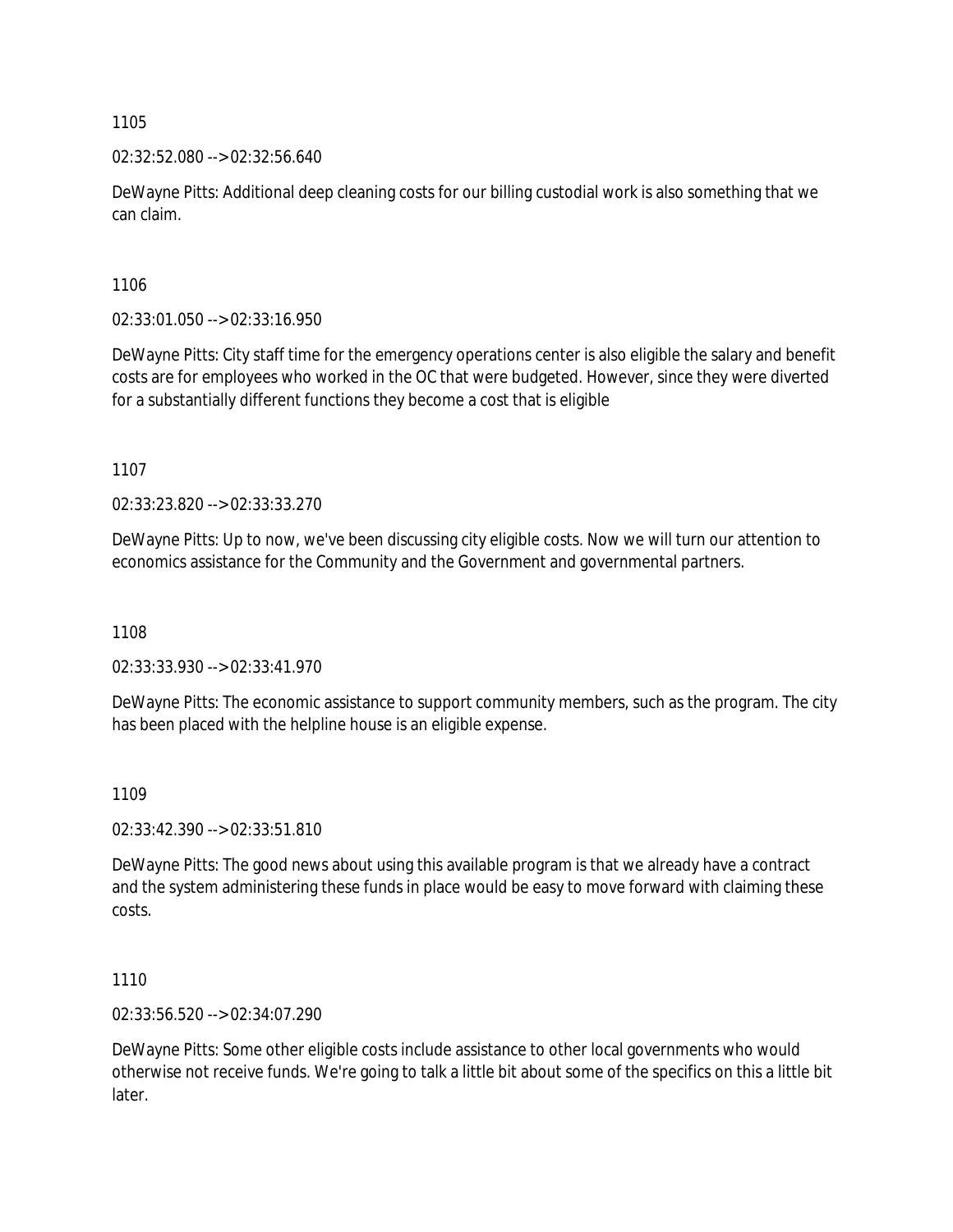02:34:08.850 --> 02:34:19.440

DeWayne Pitts: The expenditures related to the provision of grants to small businesses to reimburse the cost of business interruption caused by closures is also eligible

1112

02:34:20.340 --> 02:34:36.060

DeWayne Pitts: Note that governments have latitude to discern what is eligible for small business grants money spent on this should meet the spirit of the grant intent which is to reimburse businesses for expenses incurred due to the shutdown not revenue last

# 1113

02:34:47.010 --> 02:34:54.540

DeWayne Pitts: Okay. So this slide in the next few are going to summarize our estimate of city costs through October that we believe qualify for reimbursement

# 1114

02:34:55.260 --> 02:35:07.800

DeWayne Pitts: We have sorted them into one cost that we're not in our budget as of March 27 into those that are in the budget. Well, but we're diverted to the coven pandemic and does qualify for reimbursement

### 1115

02:35:08.730 --> 02:35:16.080

DeWayne Pitts: amount shown in this slide summarizes all the unbudgeted facility improvements supplies and equipment costs.

1116

02:35:23.700 --> 02:35:38.340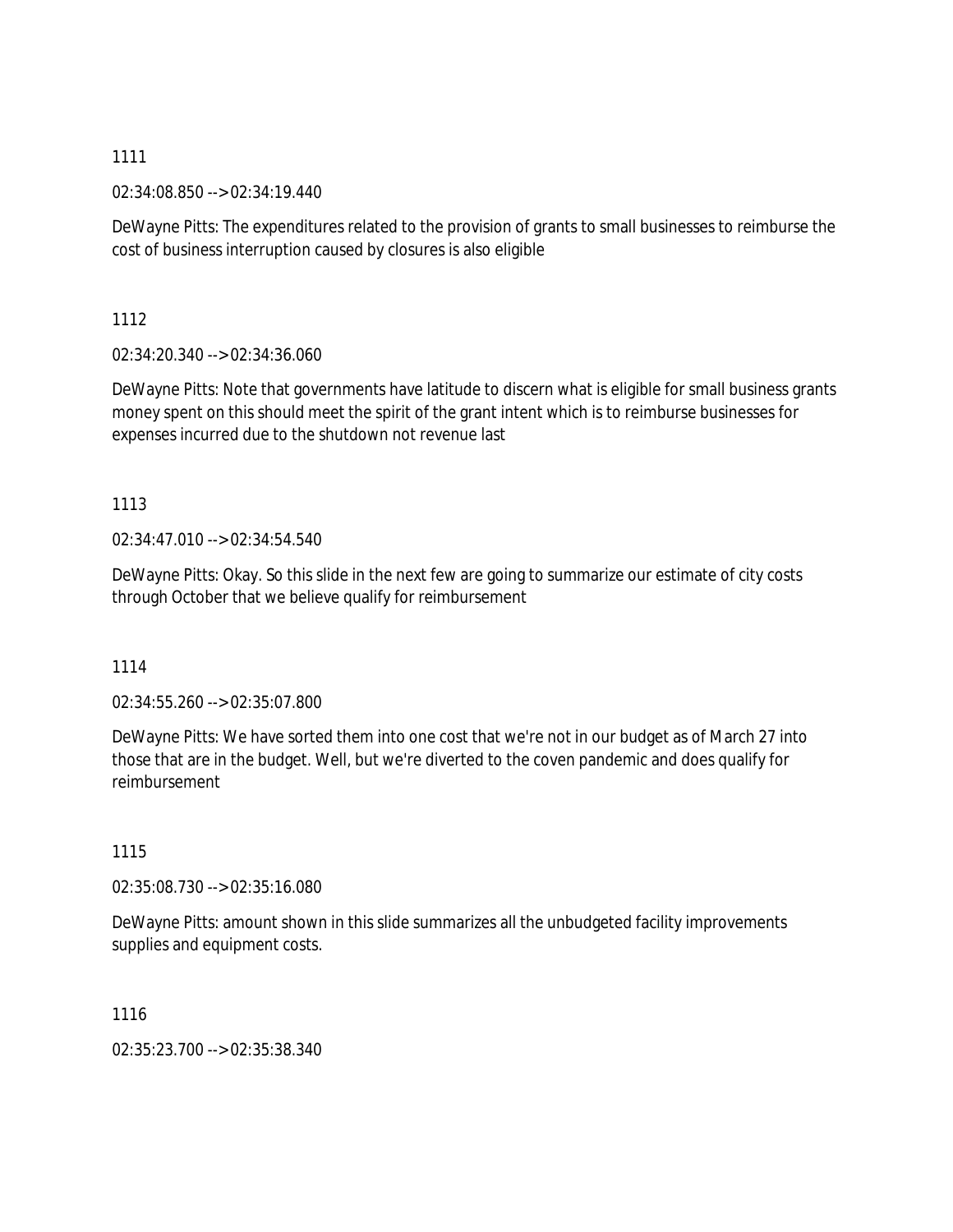DeWayne Pitts: 120 \$4,000 amount breaks out the code salary and benefit response costs that were not part of our budget. It includes the wastewater treatment plant backup position police overtime and the Caribbean safety officer position.

1117

02:35:44.910 --> 02:35:56.250

DeWayne Pitts: The \$60,000 amount shown here is the contract is for the contract revision to help line House approved by Council in April of this year for economic assistance due to cove it

1118

02:36:04.260 --> 02:36:16.470

DeWayne Pitts: And next, here are the costs that we've already included in the wages and benefits line of our budget, but have been diverted to a substantially different use for coven. This includes the EEOC and public works facility work.

## 1119

02:36:22.050 --> 02:36:27.030

DeWayne Pitts: Finally, we summarize the estimate of our city eligible unbudgeted and budgeted costs.

1120

02:36:27.540 --> 02:36:32.940

DeWayne Pitts: The first two lines provide for the unbudgeted costs that are not accounted for anywhere in our budget.

1121

02:36:33.360 --> 02:36:50.070

DeWayne Pitts: And the third line of 260 8000 shows the amount that was included in our budget, but was diverted to respond to respond to coven 19 and as you can see that there are more costs that are eligible than, than the 730 \$5,000 grant award can cover.

1122

02:36:57.570 --> 02:37:14.460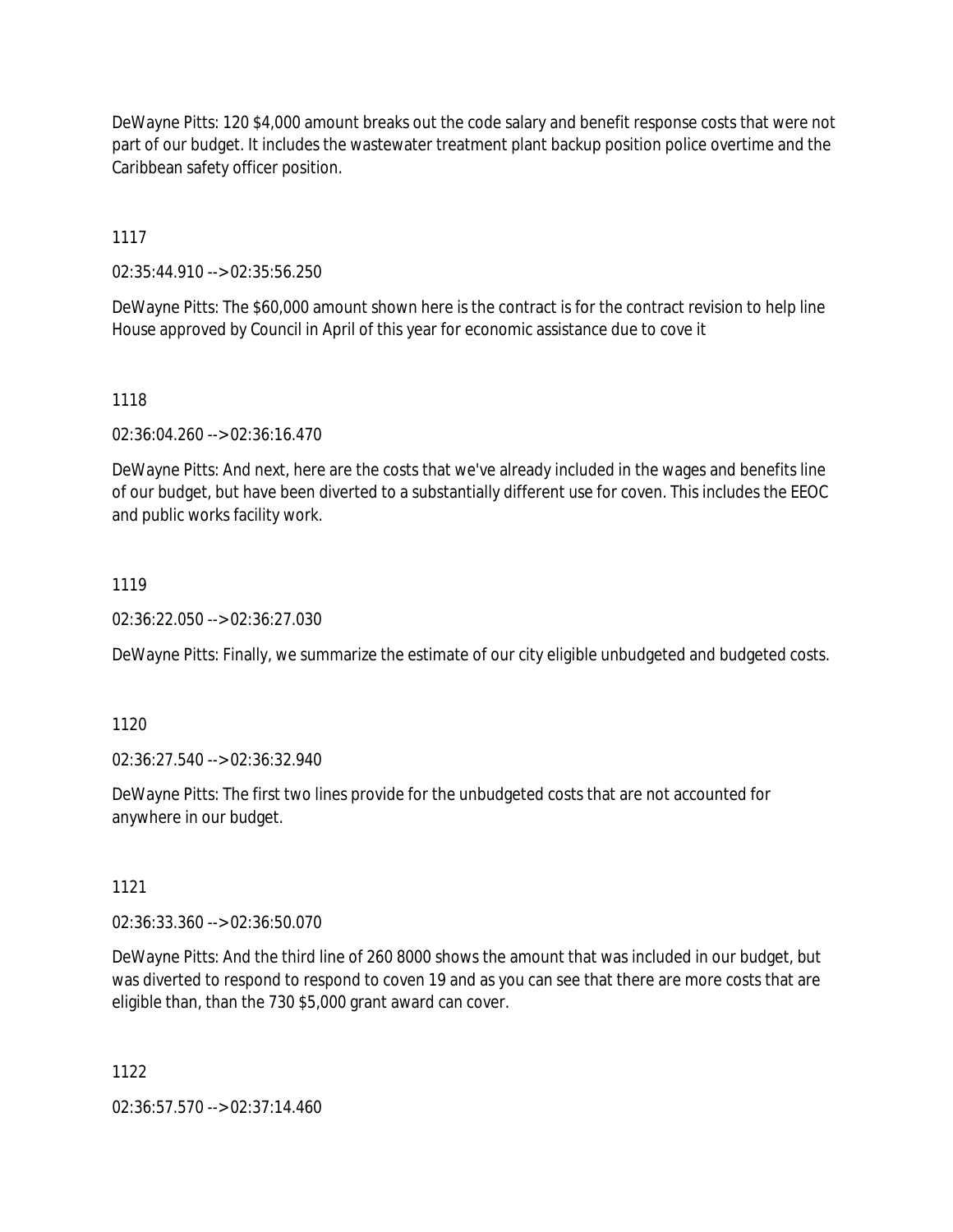DeWayne Pitts: There's some other considerations of the separate local governments on Bainbridge the parks department, the parks department is the only one that I'm aware of that will not receive cares monies through one of the other parts of available of money available. Excuse me.

1123

02:37:15.720 --> 02:37:22.200

DeWayne Pitts: I've reached out to the fire department and the school district and they are pursuing separate avenues of the cares act.

### 1124

02:37:22.890 --> 02:37:32.460

DeWayne Pitts: That are applicable to direct responders and education that really leaves parks, as the major local government entity which, to my knowledge has no direct funding from cares

### 1125

02:37:33.270 --> 02:37:40.470

DeWayne Pitts: Most cities receiving funds would include parks as part, excuse me, Parks and Recreation as a part of their reimbursement requests.

1126

02:37:47.340 --> 02:38:01.590

DeWayne Pitts: For our recommendation staff would like to apply 480 6000 of the 730 \$5,000 allocation to support the city's planned and unbudgeted expenses related to the impacts of coven 19

1127

02:38:02.970 --> 02:38:19.320

DeWayne Pitts: This equates to about 66% of the total award are about \$19 and 82 cents of the \$30 per capita Ruiz, we received and about 60% of our eligible \$814,000 city eligible expenses.

1128

02:38:27.390 --> 02:38:37.710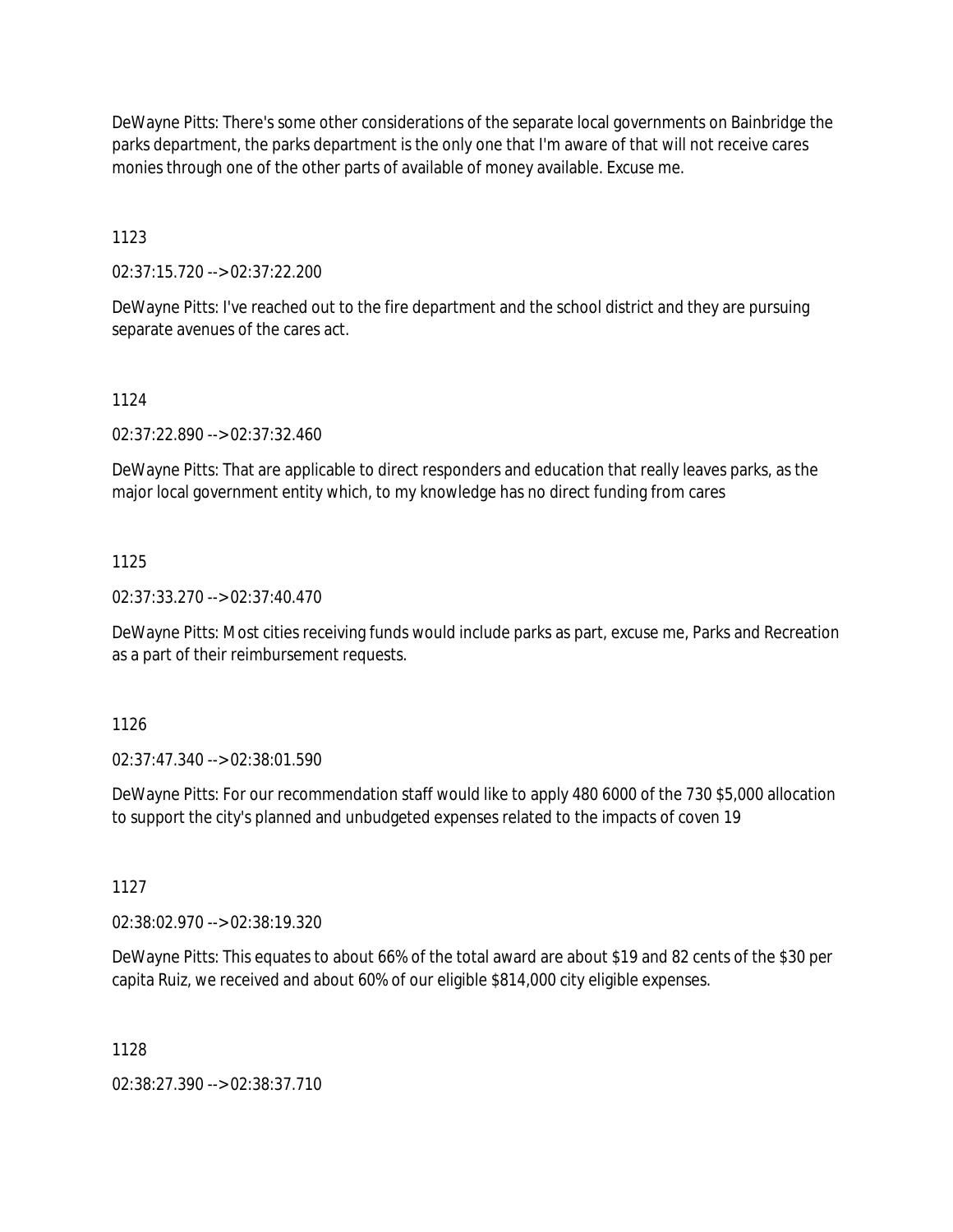DeWayne Pitts: The remaining mount staff is recommending that we share 240 9000 of the 730 \$5,000 grant through collaboration with local government.

1129

02:38:38.160 --> 02:38:50.010

DeWayne Pitts: And other partners and or small businesses who are not otherwise eligible for grant funding is equates to over 34% of the total award or about \$10 and 15 CENTS PER CAPITA.

1130

02:38:54.300 --> 02:39:06.270

DeWayne Pitts: To sum it all up, we're recommending 480 \$6,000 to be allotted for city costs while the remaining portion of 240 9000 be considered for community partners.

## 1131

02:39:06.960 --> 02:39:18.660

DeWayne Pitts: The 240 \$9,000 recommendation for the for the local community partners includes the \$60,000 amount for the helpline House Council approved in April.

1132

02:39:29.310 --> 02:39:42.390

DeWayne Pitts: So tonight, the next steps would be to approve the motion in your packet accepting the grant cares grant and to get your feedback on our recommendations and I'm very happy to answer any questions you might have at this point.

1133

02:39:44.070 --> 02:39:48.210

Leslie Schneider: Thank you very much tween on getting married. You've got your hand up.

1134

02:39:53.430 --> 02:40:06.330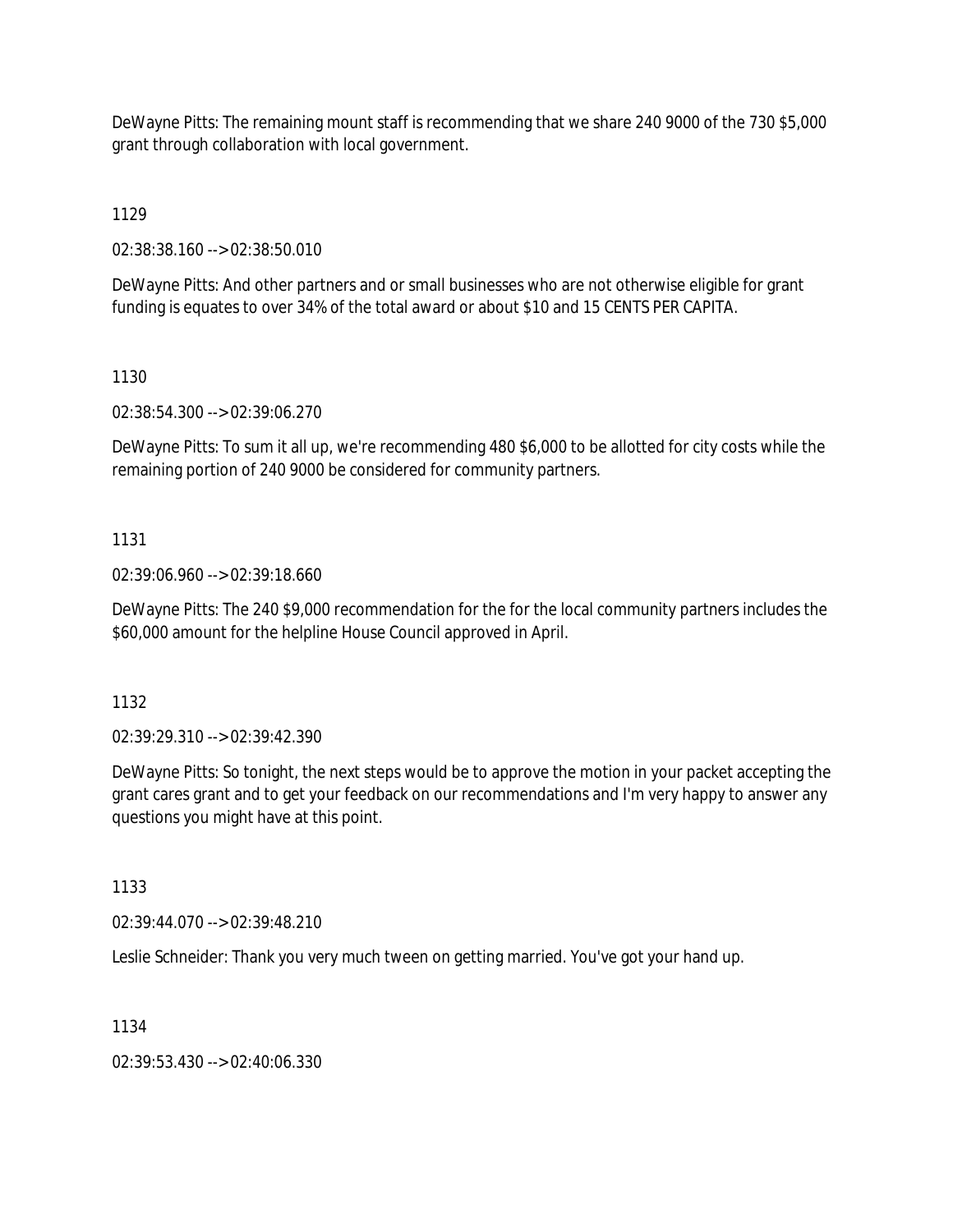Rasham Nassar: Yeah. Thank you. Thank you for that presentation presentation finance director pits and a lot of us have been looking forward to this. And I'm glad we're finally having this conversation tonight. Um, my question is related to the

1135

02:40:07.740 --> 02:40:09.750

Rasham Nassar: Really funding for small businesses.

1136

02:40:10.770 --> 02:40:16.560

Rasham Nassar: Is that has that amount has not been carved out yet. Correct. Is that something that we're we're kind of looking for feedback on tonight.

1137

02:40:17.220 --> 02:40:32.220

Rasham Nassar: Yes. Okay. I you mentioned that there would be some criteria attached to what businesses would would be eligible for the funding. And you mentioned the spirit of the cares funding act in itself to kind of guide that the distribution of those

1138

02:40:32.880 --> 02:40:37.590

Rasham Nassar: Support funds. I'm just wondering if you if if there's any

1139

02:40:39.420 --> 02:40:43.860

Rasham Nassar: I don't know, thought or consideration or, or, you know, as to how to approach that

1140

 $02:40:45.750 \rightarrow 02:40:55.020$ 

Rasham Nassar: In an equitable manner. I don't necessarily want to use that that blanket term I'm, what I'm trying to suggest is that there are businesses that might need it more than others.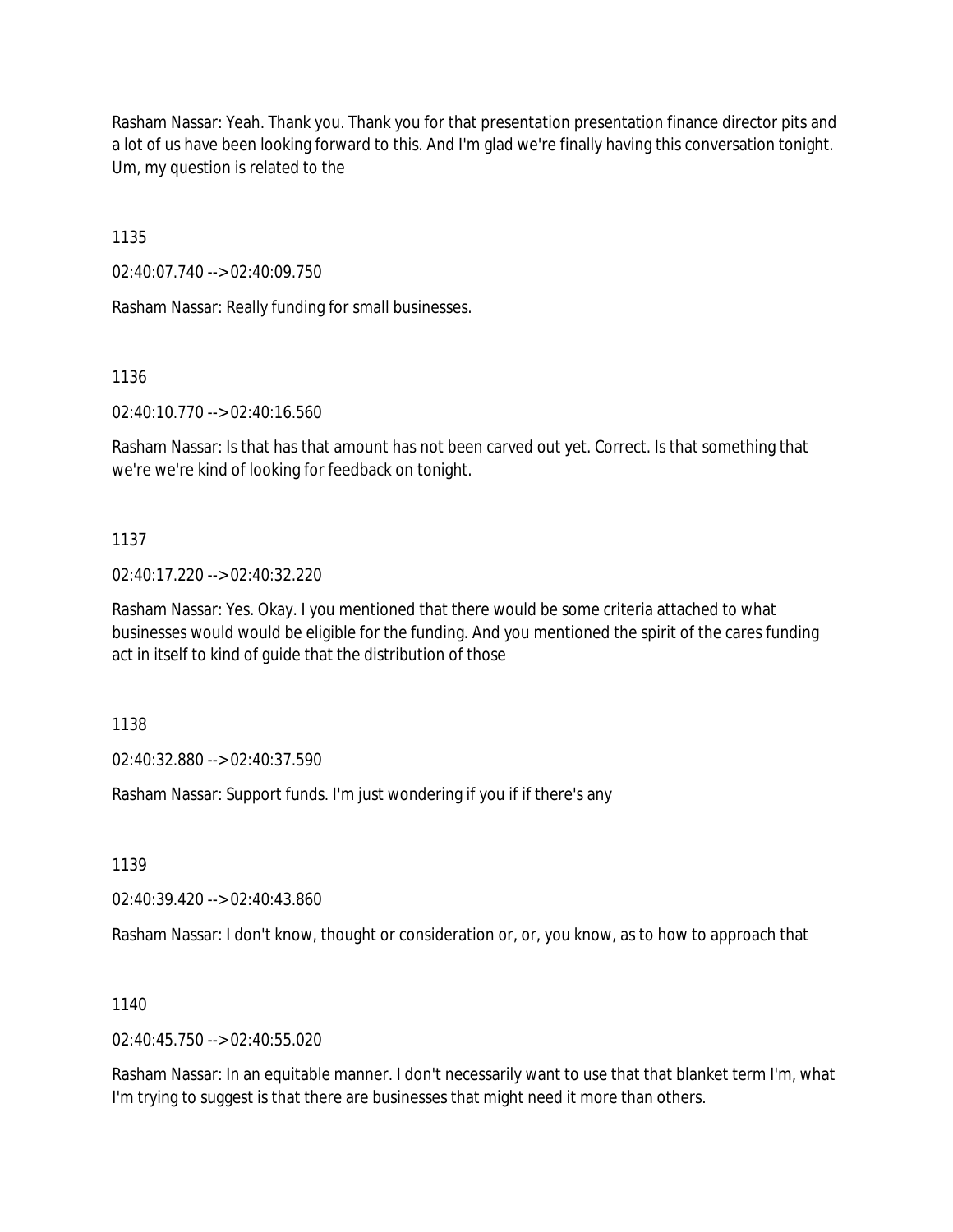02:40:55.410 --> 02:41:06.660

Rasham Nassar: And might need more than others. And how do we make sure that the funding is going to the businesses that actually need them the most businesses that are serving as the sole means or livelihood for a family.

1142

02:41:07.200 --> 02:41:16.620

Rasham Nassar: You know, if you kind of catch, catch my drift. That's been a concern, that's been raised to me by a small business owner in Winslow, and I thought I would just pass the inquiry along

1143

02:41:17.130 --> 02:41:33.660

Morgan Smith: So I'm going to jump in. I think this is a really important implementation issue. So I doubt if we decide to Ali if Council prefers to allocate some of this money towards a grant program that will be able to problem solve the specifics of that tonight.

1144

02:41:34.800 --> 02:41:40.020

Morgan Smith: Because there are a lot of questions like that and we would be building a grant program that does not exist today.

1145

02:41:40.920 --> 02:41:49.470

Morgan Smith: One way to shortcut. Some of that decision making, would be to join some of the other kids at municipalities, who are who are putting together a program to have a shared approach.

1146

02:41:50.430 --> 02:41:56.820

Morgan Smith: But to do that, we'd have to be willing to kind of join in with their perspective on on how to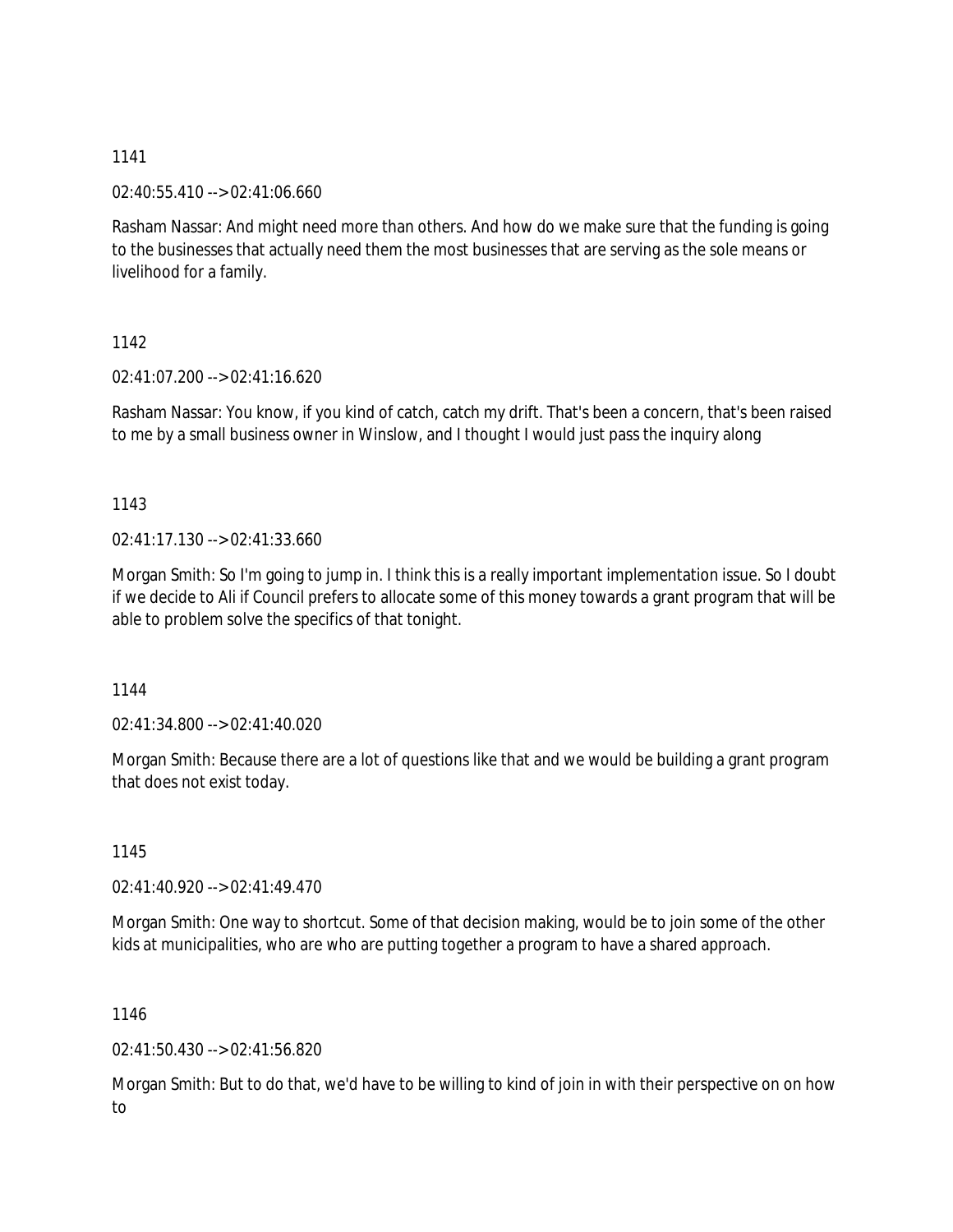### 02:41:57.210 --> 02:42:01.590

Morgan Smith: Prioritize the use of the funds, but I think those are those are really good and important questions.

1148

02:42:01.920 --> 02:42:13.920

Morgan Smith: But there are questions that we can't answer right now because that's a program that doesn't exist. So we would be taking this money to build a new program and make decisions about who who would receive the funds and under what circumstances.

1149

02:42:16.290 --> 02:42:32.430

Leslie Schneider: Right. And the, the task force for the economic development or economic recovery is approaching that a little bit, we are reaching out to mayor Becky Erickson to find out how her grant program is

1150

02:42:33.750 --> 02:42:46.920

Leslie Schneider: Is proceeding. And I know from listening into some other conversations that port orchard has a good set of criteria. So we can learn from these other jurisdictions and then sort of craft our own uniquely Bainbridge approach.

1151

02:42:49.620 --> 02:42:52.410

Leslie Schneider: So COUNCILMEMBER deets. Would you like to

1152

02:42:52.890 --> 02:43:01.920

Joe Deets: Yeah. Sure. Thank you. And thank you, the way, and this is I, I've been looking forward to this presentation. Ever since I heard about the cares act.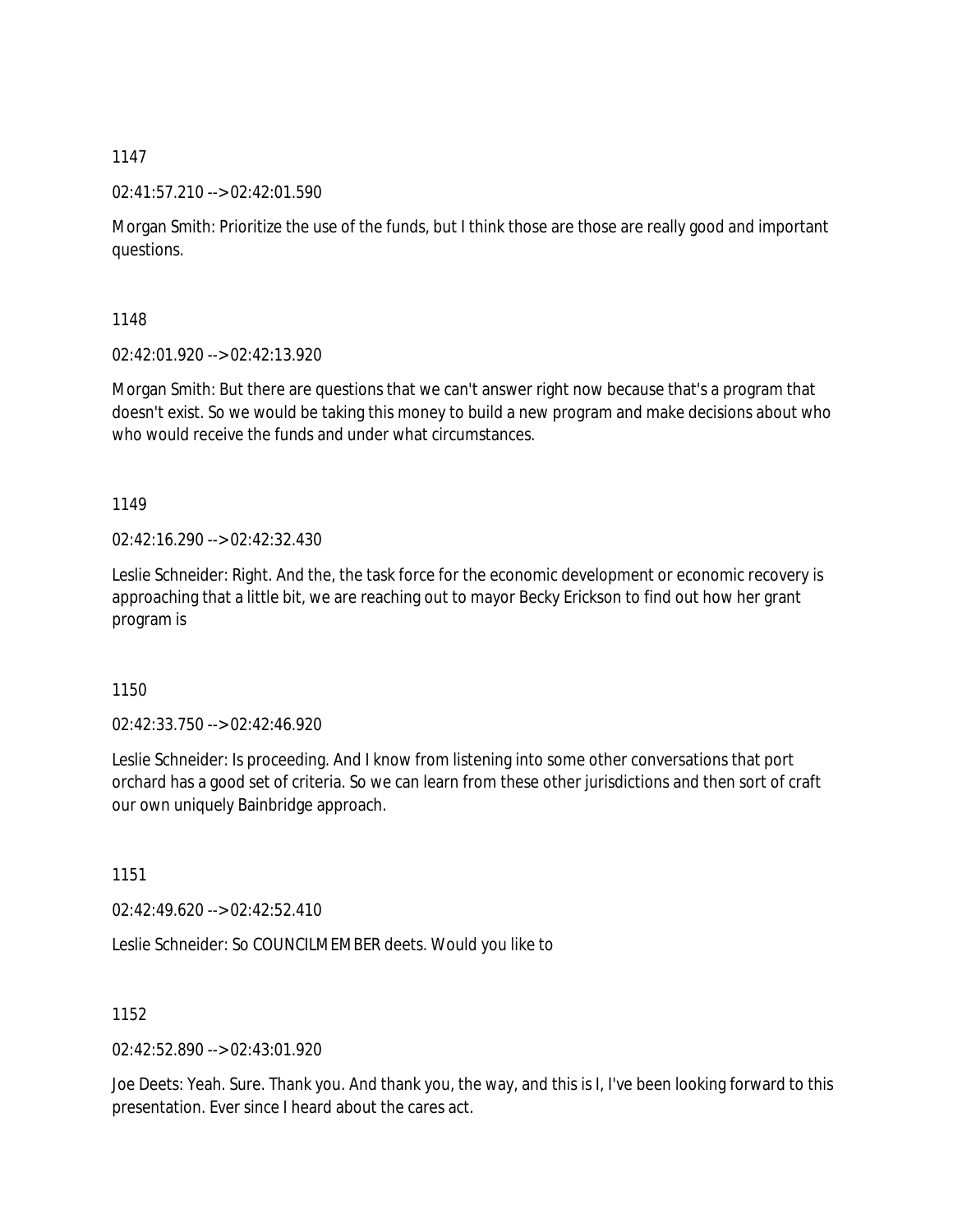02:43:03.660 --> 02:43:15.780

Joe Deets: Out a few weeks ago. So, well, I think, as we can see 730 5000 only go so far. And so, in most of that I don't have a problem with the general allocation.

1154

02:43:16.230 --> 02:43:29.580

Joe Deets: You know i i trust city eligible costs and of course how planning house. I would agree that we need to help parks. So when you boil it down. We're talking about not 735,000 provided

1155

 $02.43.29.940 -5.02.43.41.520$ 

Joe Deets: My colleagues agree with me, but more of \$189,000 how's that going to be allocated between parks and business so suddenly we're not talking about a whole lot of money, frankly, so

1156

02:43:42.600 --> 02:43:50.520

Joe Deets: I've been thinking a lot about this and I'll just say I happen to be somewhat aware about the grant program statewide and

1157

02:43:52.260 --> 02:44:01.440

Joe Deets: I could just say it's very problematic from administrative side and from an equity side. So I just want to say that I don't want to get into a debate on this right now, but just tell you

1158

02:44:02.730 --> 02:44:11.370

Joe Deets: My I have really strong reservations about going down that path. Meanwhile, there are some things that we can do spend money that is very equitable, that helps.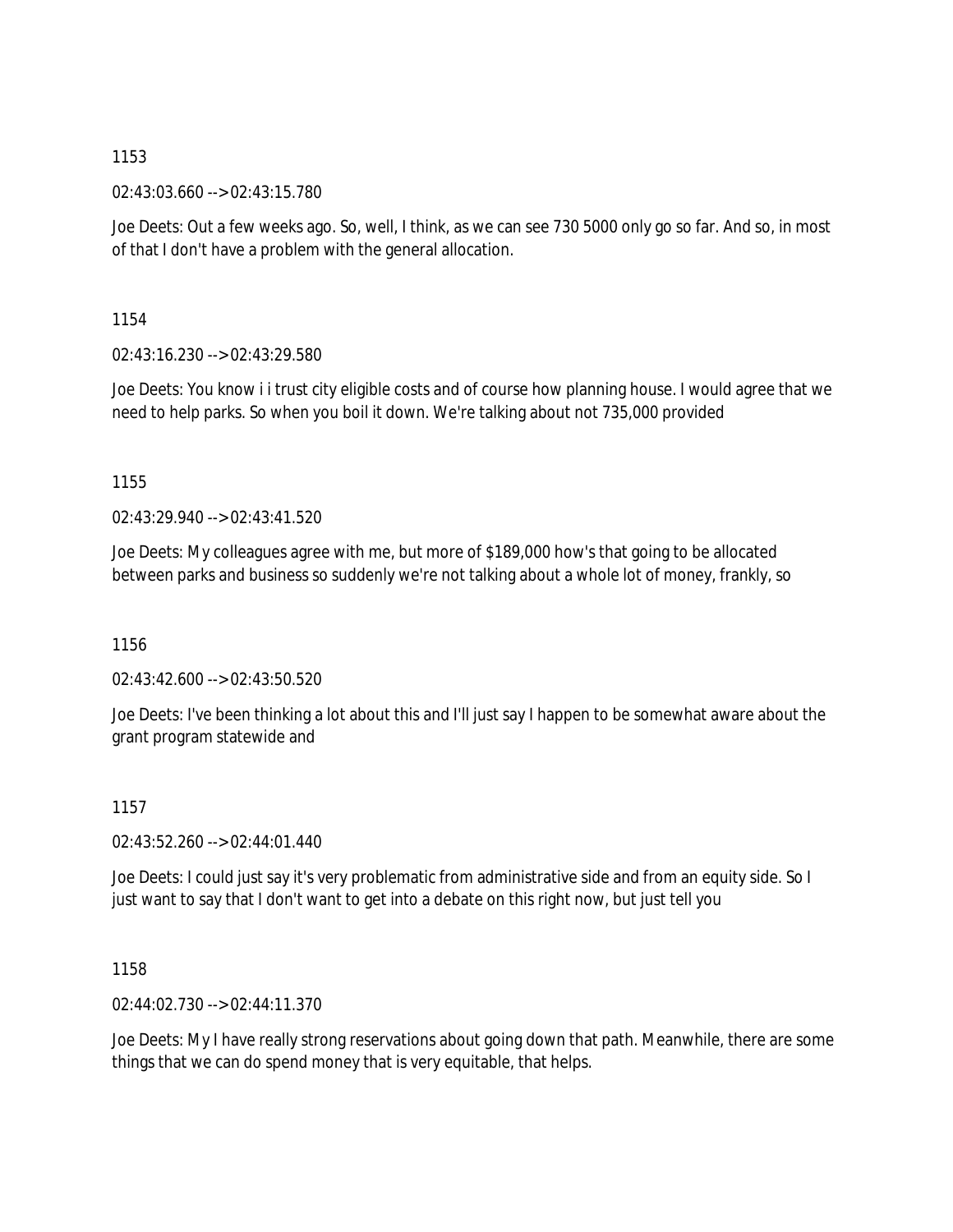02:44:11.760 --> 02:44:16.020

Joe Deets: All businesses and frankly, everyone in the community. And so this is something that

1160

02:44:16.440 --> 02:44:23.100

Joe Deets: Myself, the mayor and and COUNCILMEMBER Medina have been working with as well as members of the business community, so

1161

02:44:23.490 --> 02:44:32.100

Joe Deets: This isn't the time to enter into that presentation, but I'm really looking forward to having that conversation because there's some things that we can do that actually don't.

## 1162

02:44:32.730 --> 02:44:43.110

Joe Deets: Cost a whole lot of money that have immense value. So I'm happy to go into more details. I'm not trying to be mysterious, but I'm not sure if that's what we

# 1163

02:44:43.590 --> 02:44:52.680

Joe Deets: Want to do that tonight. What I would recommend folks is that we approve this and then we set aside an agenda topic of really how to

1164

02:44:53.460 --> 02:45:06.060

Joe Deets: Probably would be the time for us to give a presentation of the work we've been doing and what would be a way forward, and I would recommend we do this as soon as possible. Because really, time is of the essence, as all things covered related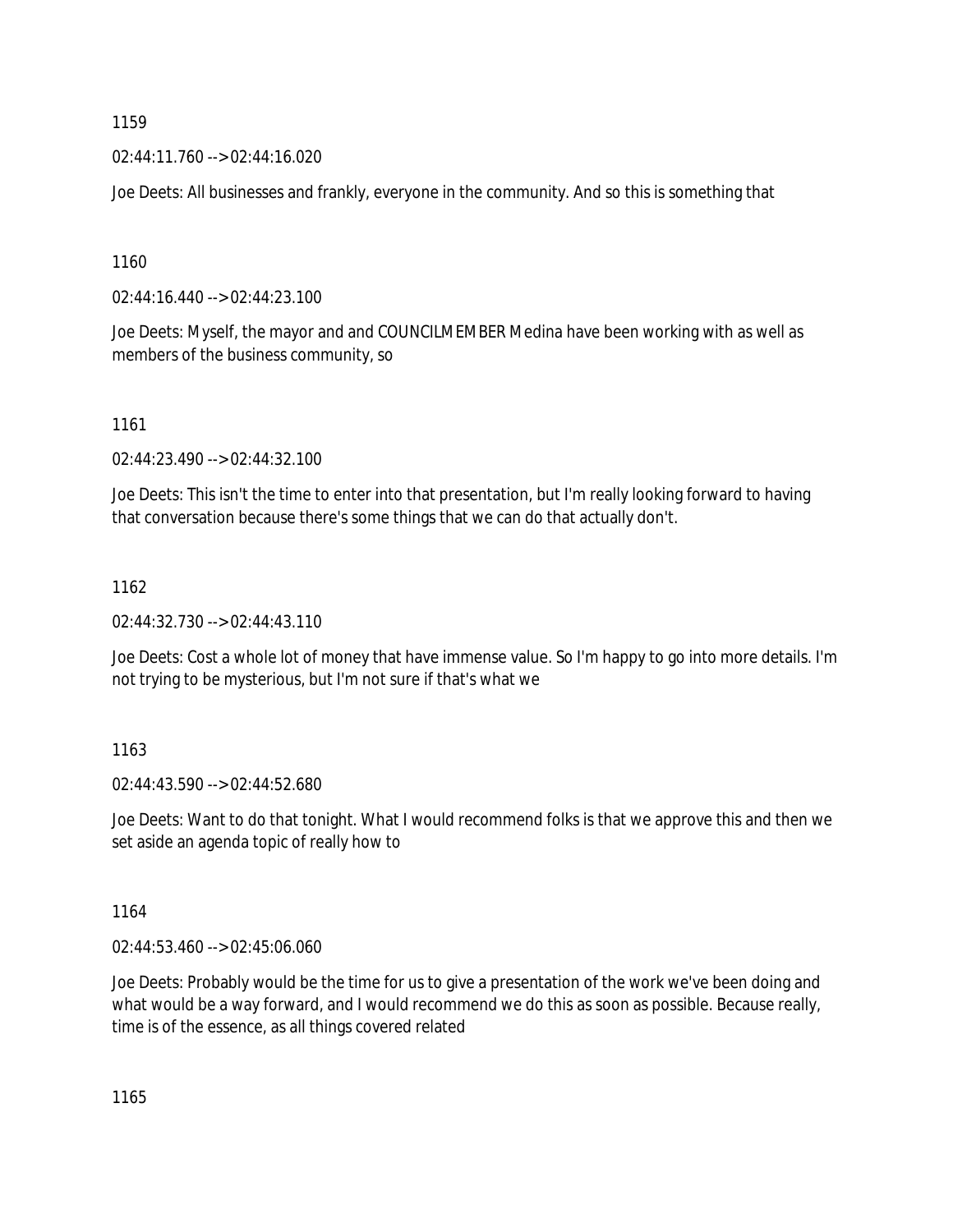02:45:08.790 --> 02:45:11.550

Leslie Schneider: Great, thank you. I'm Deputy Mayor

1166

02:45:13.290 --> 02:45:29.760

Rasham Nassar: So I thank you. Councilmember deeds and for your comments. I appreciate that clarification and also it's good to be reminded that you, as well as mayor Schneider and counselor Medina are on a subcommittee. Is that a formal subcommittee that the Council formed. I'm wondering if

1167

02:45:30.840 --> 02:45:41.340

Rasham Nassar: In terms of next steps we approve this tonight. Is it appropriate for that subcommittee to to take a deep dive into this as such that the next time it comes back to counsel, there's some recommendations attached

1168

02:45:43.650 --> 02:45:45.990

Rasham Nassar: I would be supportive of that. I don't know how others feel

1169

02:45:48.480 --> 02:45:59.820

Leslie Schneider: I mean it sounds good to me. I agree. I think that's kind of been our intention. So COUNCILMEMBER Dietz has is maintaining a long list that we've been discussing and updating so

1170

02:46:01.110 --> 02:46:02.760

Leslie Schneider: It will be ready with that presentation.

1171

02:46:03.630 --> 02:46:16.680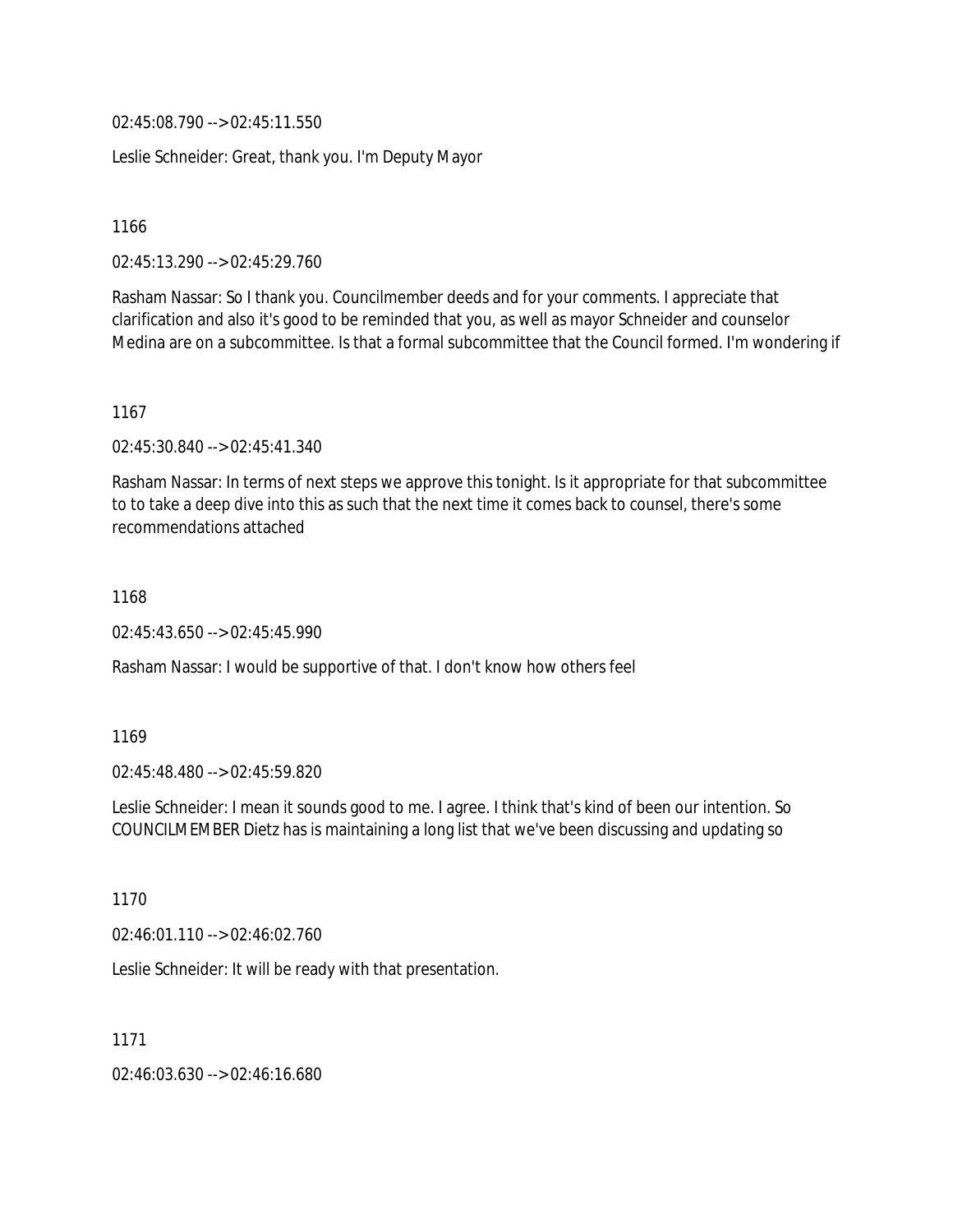Rasham Nassar: Well, that's great. And I'm really, I just want to reiterate my thanks to all of you for, you know, for staying focused on this and keeping this on your radar. It's really important. It's really important to a lot of folks in the community. So thank you for pulling this way.

1172

02:46:18.390 --> 02:46:21.330

Leslie Schneider: You're definitely welcome COUNCILMEMBER Medina.

1173

02:46:23.010 --> 02:46:23.520

Kol Medina: Thank you.

1174

02:46:24.810 --> 02:46:31.080

Kol Medina: I agree. As a consumer, dude said about four x, we're being asked to do tonight and I'm

1175

02:46:32.250 --> 02:46:43.230

Kol Medina: I feel okay with the breakdown has been presented to us by city staff and I'm happy to approve. Move forward with that, which I think is the primary question tonight and but then the secondary question out of

1176

02:46:45.090 --> 02:46:56.040

Kol Medina: The out of the insane. A question in my mind is out of the hundred 89,000 how much of that might we want to apply to some sort of small business relief or program or whatever that looks like.

1177

 $02.46.57.150 \rightarrow 02.47.03.720$ 

Kol Medina: And it makes sense to me to ask the three of us on this little task force to bring back recommendations around how we use that money.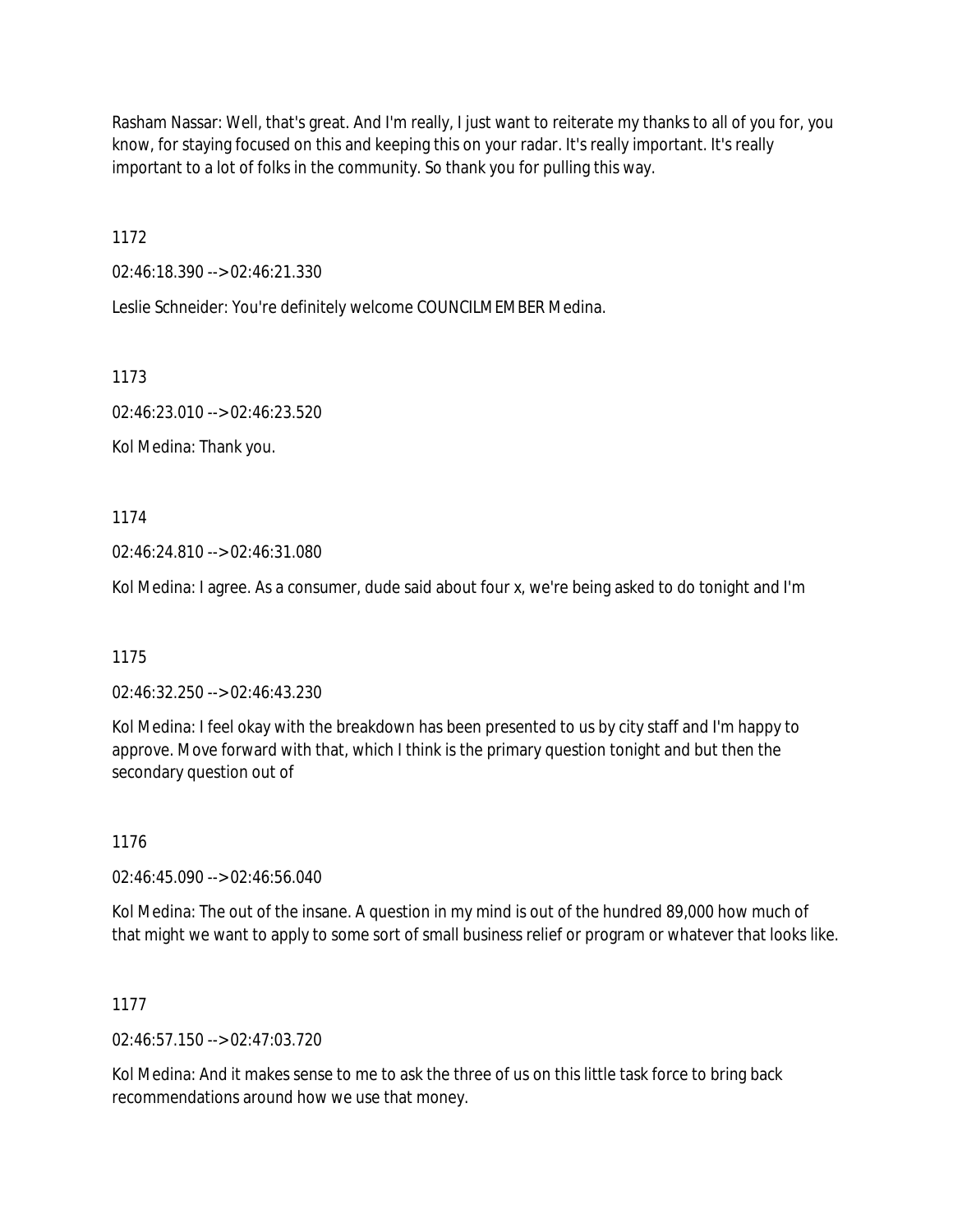02:47:04.890 --> 02:47:14.340

Kol Medina: But I would look to the Council first to have a discussion about how much of that money would be going towards business stuff and how much of it would be going to the parks district.

1179

02:47:15.360 --> 02:47:21.720

Kol Medina: So I don't think that I don't know how to make that decision. I don't think the three of us can make that decision. I think the Council needs to weigh in on that decision.

1180

02:47:22.950 --> 02:47:24.660

Leslie Schneider: Right, and I think the city manager.

1181

02:47:26.040 --> 02:47:28.440

Leslie Schneider: Had an idea. I mean, I

# 1182

02:47:30.030 --> 02:47:36.270

Leslie Schneider: It sounds like you have some sort of thought about how much would the parks department might need.

### 1183

02:47:39.360 --> 02:47:43.140

Leslie Schneider: And would be the impression that I know the answer to that question because I

1184

02:47:44.040 --> 02:47:48.690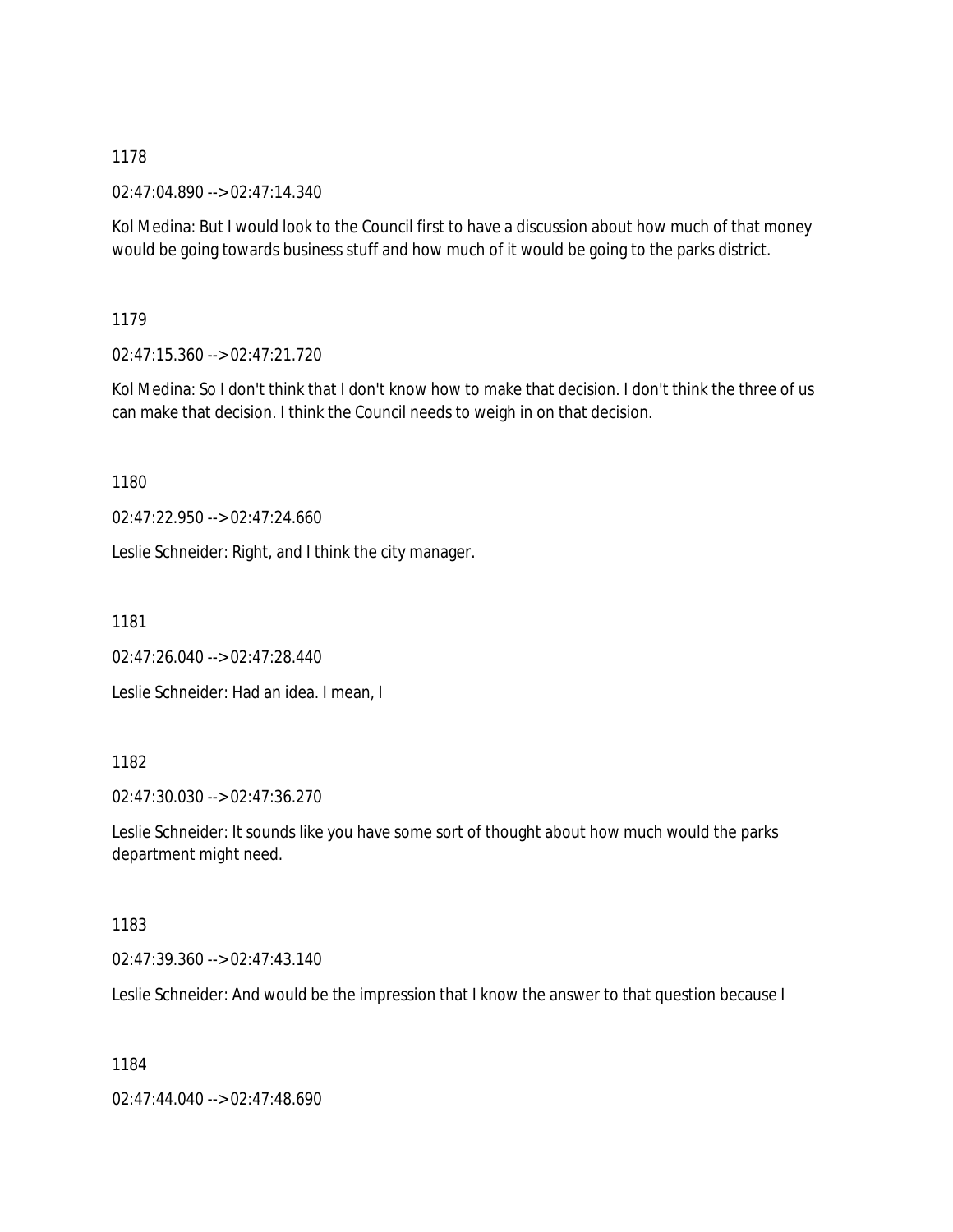Morgan Smith: Definitely more than \$189,000. I just want to back up a little bit here.

## 1185

02:47:49.110 --> 02:47:58.260

Morgan Smith: The we don't always bring forward to staff recommendation I wanted to do that in this case to sort of help shape the conversation because I think we have a shared understanding

## 1186

02:47:58.500 --> 02:48:03.180

Morgan Smith: After our presentations in May, that we have a pretty significant fiscal challenge ahead of us as a city.

1187

02:48:03.630 --> 02:48:17.580

Morgan Smith: And so I thought it was appropriate to make a recommendation that started by explaining that we could demonstrate city expenses north of the allocation and just submit for those and retain that money to help offset our revenue loss.

1188

02:48:18.030 --> 02:48:26.040

Morgan Smith: But what felt more in alignment with the goals that Council is expressed to try and provide some community mitigation was to

1189

02:48:27.090 --> 02:48:27.810

Morgan Smith: Recommend

1190

02:48:27.900 --> 02:48:35.550

Morgan Smith: That we take the portion of the funding that match our own budget and expenses, because if we don't do that. We just make our own hole bigger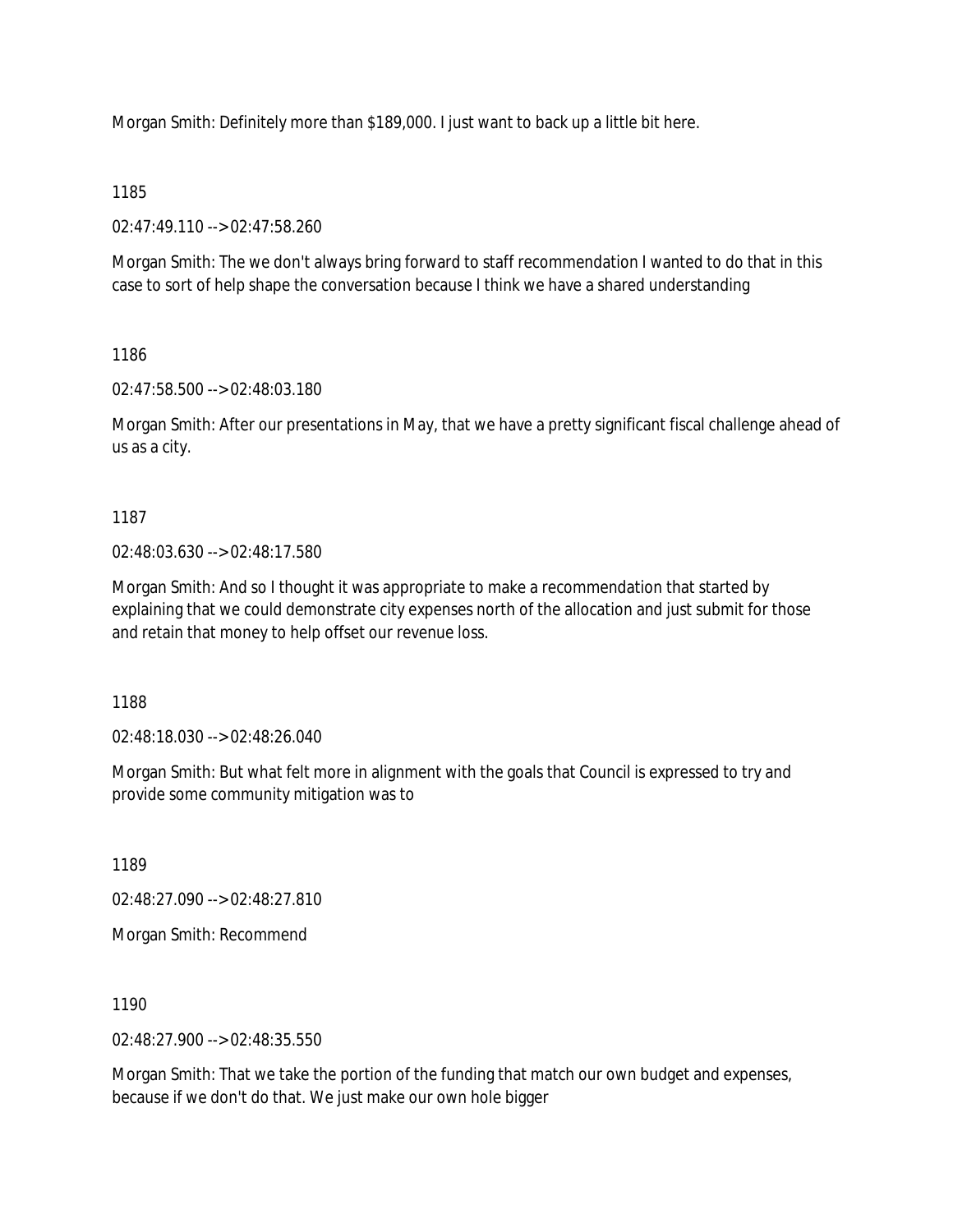02:48:36.030 --> 02:48:40.350

Morgan Smith: But to not seek that we would keep the funds that we could apply for

1192

02:48:40.920 --> 02:48:52.260

Morgan Smith: For budgeted personnel costs. Just because those people got spent used in different ways. So I think you guys understand that. I just want to make that explicit. So our recommendation is just that it's a recommendation.

1193

02:48:52.530 --> 02:49:04.860

Morgan Smith: If Council follows the recommendation that does leave to to a third of the funds to support the community \$60,000 of which we've already pushed forward to help line house in an important way.

1194

02:49:05.280 --> 02:49:26.160

Morgan Smith: And then there's this hundred and \$89,000 left. I don't have a particular guidance for you that if you were to split that 199 writing and half just as a exercise, then you'd be giving parks about \$4 per resident as a frame of reference. I think in some ways that gesture is more

1195

02:49:27.270 --> 02:49:32.430

Morgan Smith: More to represent the partnership between the agencies than it is going to change their fiscal outcomes.

1196

02:49:33.240 --> 02:49:38.130

Morgan Smith: But I do think it matters to acknowledge that our city is structured in a way that most Washington cities aren't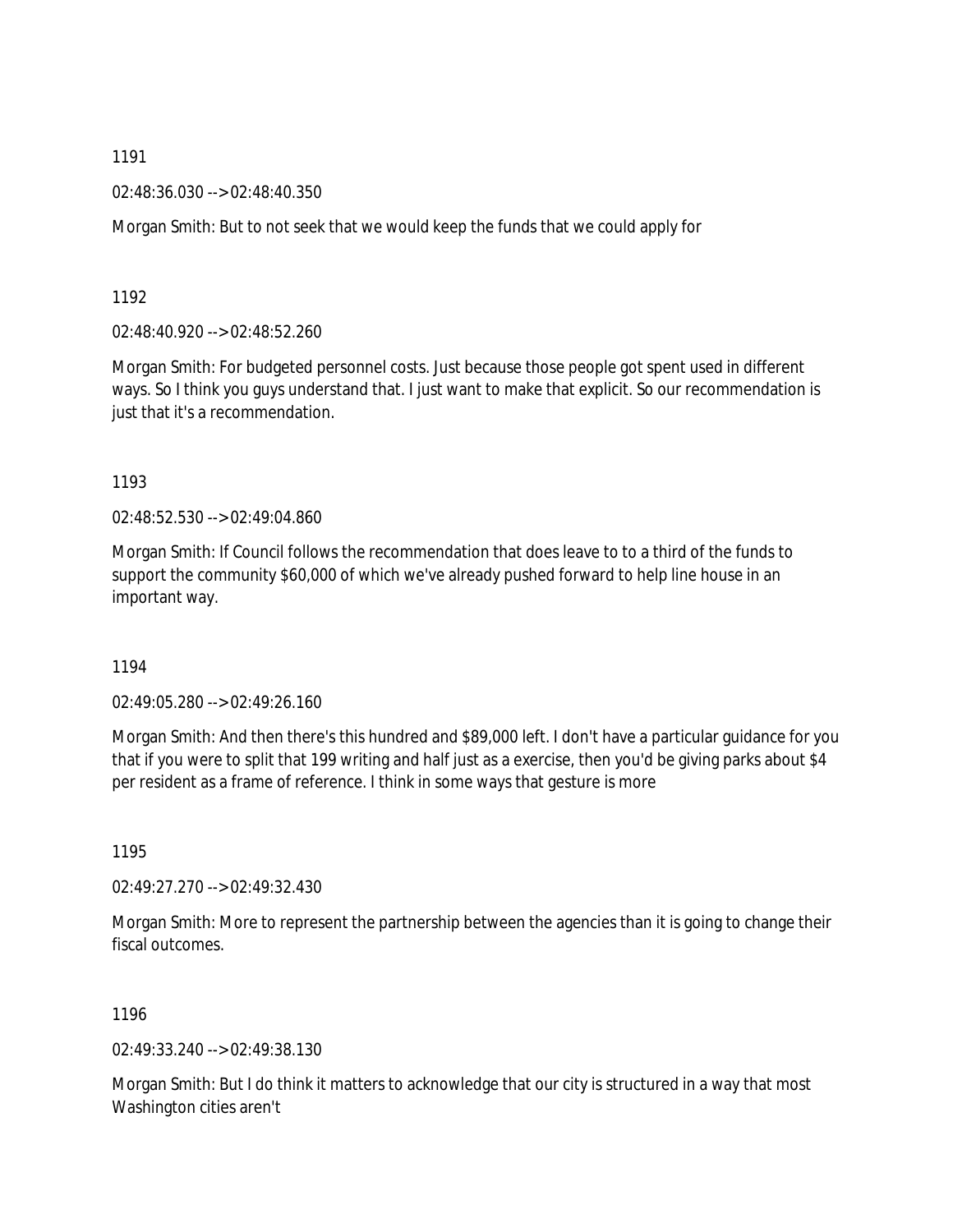02:49:38.430 --> 02:49:41.940

Morgan Smith: Most Washington cities have parks and recreation within their city structure.

1198

02:49:42.240 --> 02:49:54.450

Morgan Smith: And so the losses from those programs and those user fees, which are significant would be somewhat offset because they be housed in a city, so I thought it it mattered to us as a community to introduce that idea.

1199

02:49:54.930 --> 02:50:01.530

Morgan Smith: And again, if you split it 5050 that'd be one approach, but there's any, any other options on that continuum.

1200

02:50:03.030 --> 02:50:05.670

Leslie Schneider: Great, thank you. Councilmember I topless.

1201

02:50:07.440 --> 02:50:09.120

Kirsten Hytopoulos: Was going to ask it to the extent

1202

02:50:09.120 --> 02:50:14.100

Kirsten Hytopoulos: That you can ascertain what their what their need is what their what their reimburse double

1203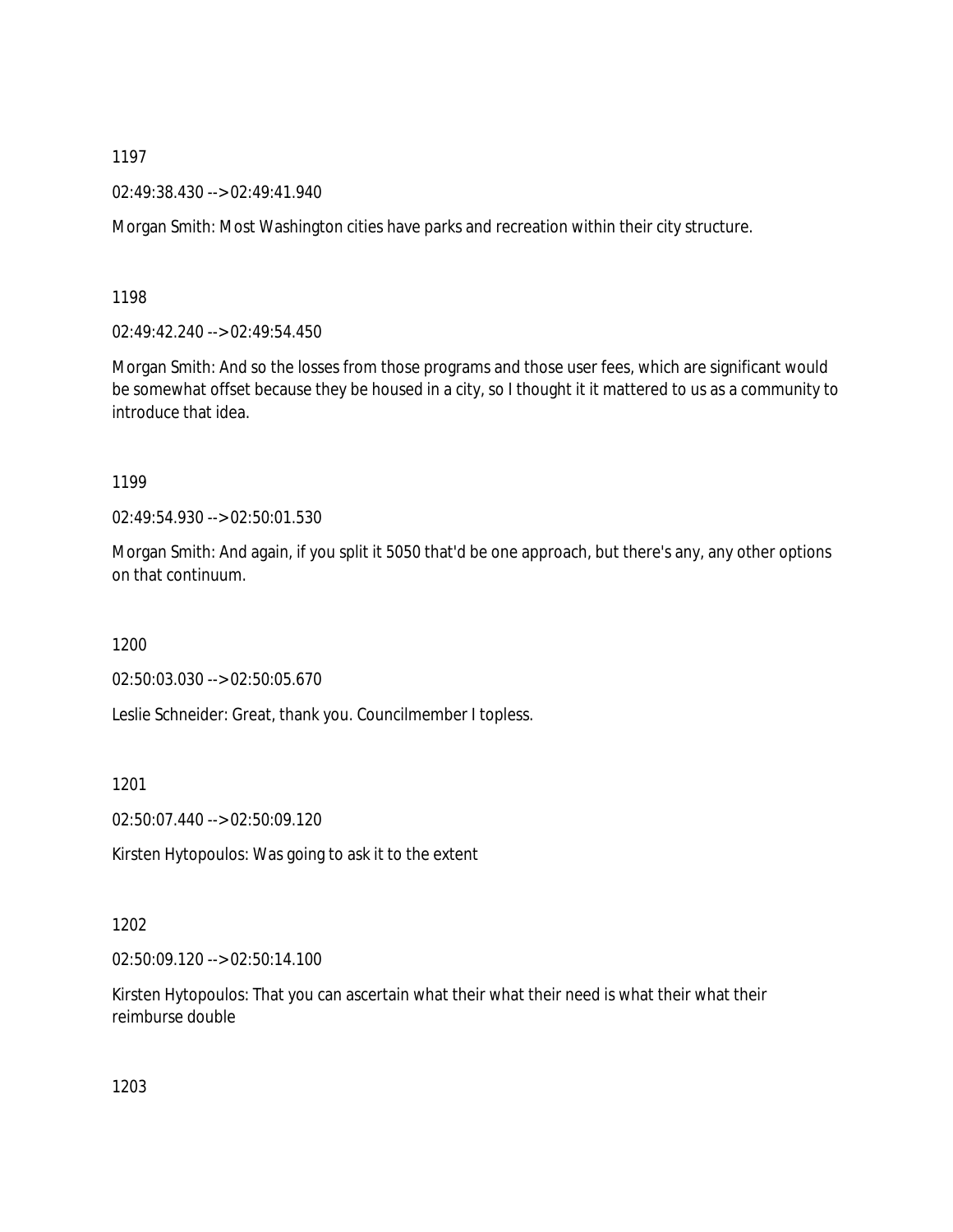02:50:14.490 --> 02:50:22.530

Kirsten Hytopoulos: losses are maybe that would help you this, the committee determine that. And then, I don't know, it's, it's much bigger hole in the business community, but

1204

02:50:22.980 --> 02:50:33.180

Kirsten Hytopoulos: And so I guess my question would be if if if does this apply also to government entities, this idea that it's not for lost revenue, it's lost its for expenses due to

1205

02:50:33.600 --> 02:50:44.790

Kirsten Hytopoulos: Closure so for example for parks, it's not going to be all of their last fees for summer programs and children's programs and all that. It's going to be the cost. They've incurred to meet the

1206

02:50:45.210 --> 02:50:45.780

Morgan Smith: Equipment and

1207

02:50:45.840 --> 02:50:48.120

Morgan Smith: Facilities retrofits and things like that. Yeah.

1208

02:50:48.420 --> 02:50:54.990

Morgan Smith: Okay, to develop a ballpark on that if they have that and provide that as as input to councils thinking

1209

02:50:55.260 --> 02:50:57.750

DeWayne Pitts: And I actually reached out to parks.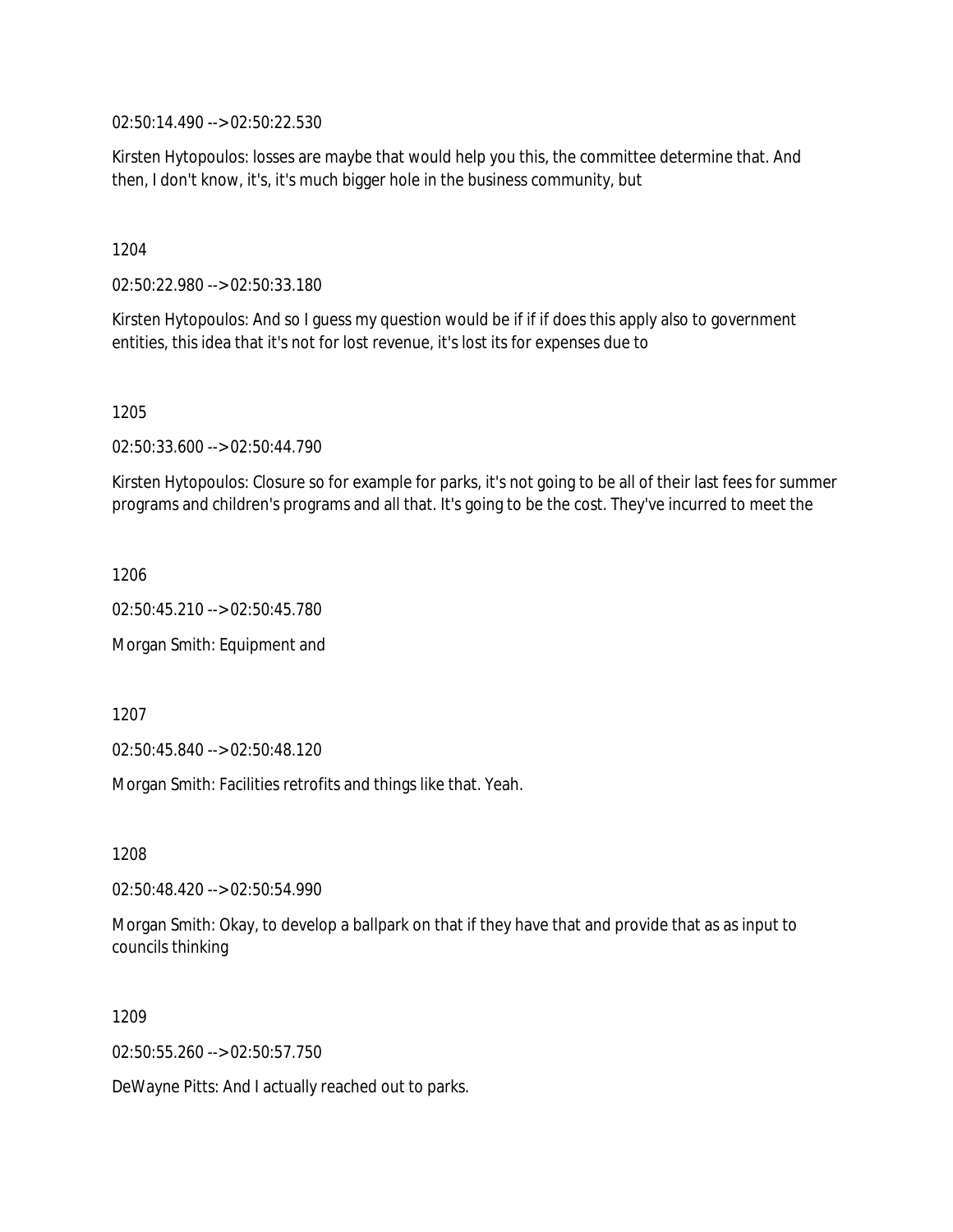02:50:57.840 --> 02:51:14.400

DeWayne Pitts: On that topic to find out what they felt that they're eligible city eligible costs were thus far. I don't know what their projections are for the rest of the year. But what they come up with so far is at least \$20,000 that they feel is eligible and that's through the end of May.

1211

02:51:16.020 --> 02:51:17.370 DeWayne Pitts: You know, I can tell them

1212

02:51:17.700 --> 02:51:30.780

Morgan Smith: I would just, I would just stop the speculation there because that represents a period where they were basically entirely closed so I'd rather just ask them to. I think it's a great question and important one. I'd rather ask them the question and let them answer so

1213

02:51:33.630 --> 02:51:34.200 Leslie Schneider: All right.

1214

02:51:36.150 --> 02:51:37.170

Leslie Schneider: COUNCILMEMBER deets.

1215

02:51:42.420 --> 02:51:44.250

Joe Deets: Sorry, I apologize. Um,

1216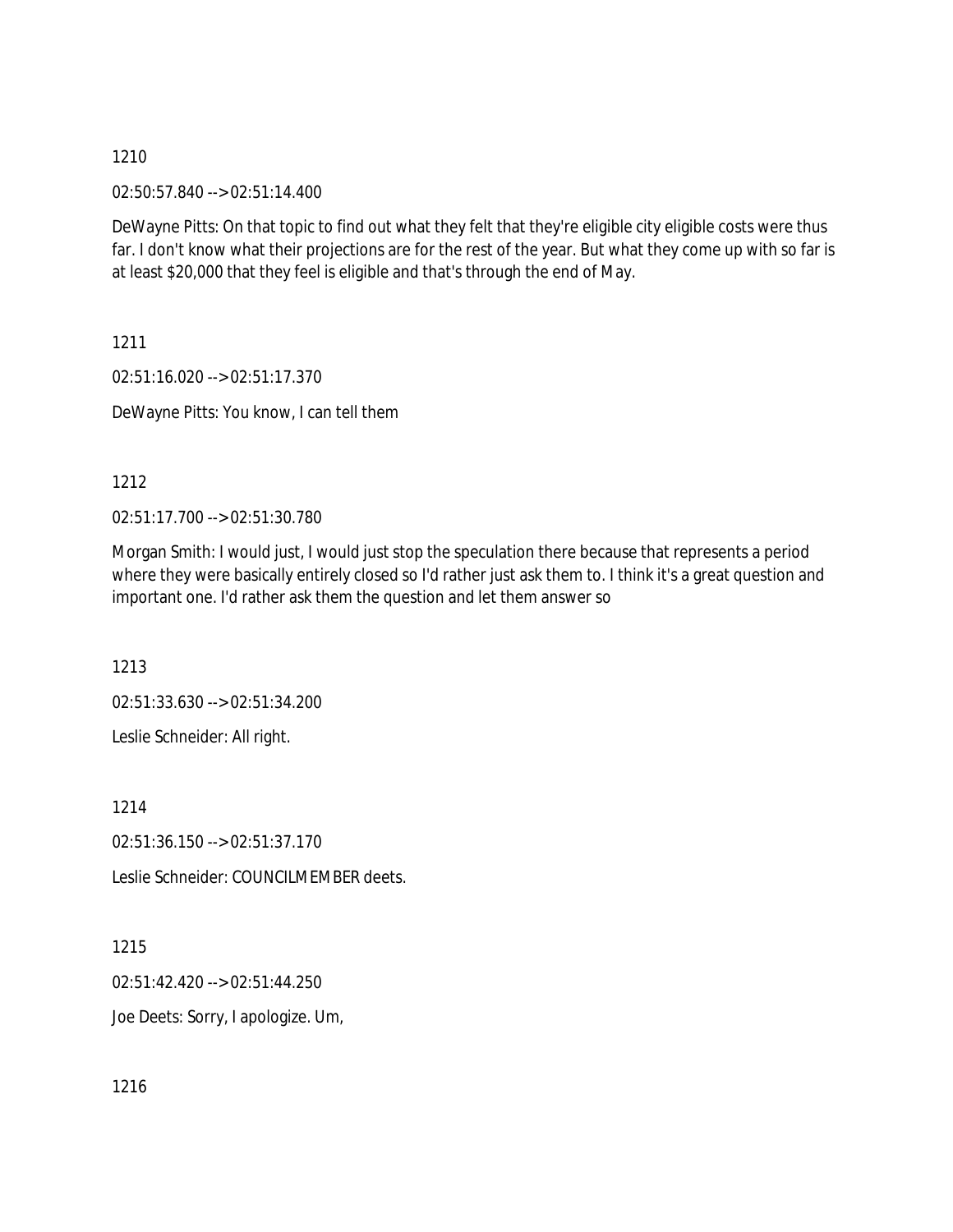02:51:45.630 --> 02:51:49.170

Joe Deets: Yeah, I'd be interested to see more data. But if it, if anything,

1217

02:51:50.430 --> 02:52:00.480

Joe Deets: But I would expect to see is the need far exceeds available supply of funds will be my expectation. So in issues like this when we have to

1218

02:52:01.200 --> 02:52:20.310

Joe Deets: Mom, very good competing choices, if you will. I fall back to split the difference that seems to be fair, if you will, but I would be interested in hearing what parks has to say. But assuming it's a substantial amount. My suggestion would be that we just split that one that 189

1219

02:52:21.570 --> 02:52:23.130

Joe Deets: between business and parks.

1220

02:52:24.240 --> 02:52:32.880

Joe Deets: And everyone and and I might do as far as the business. My philosophy is going to be the spread the band benefits is wider net as possible.

1221

02:52:33.900 --> 02:52:48.270

Joe Deets: As opposed to maybe some discrete businesses because I just want to tell you it's having some inside knowledge on the state side it's extremely difficult to allocate funds and do it in a cost effective manner.

1222

02:52:49.530 --> 02:53:00.540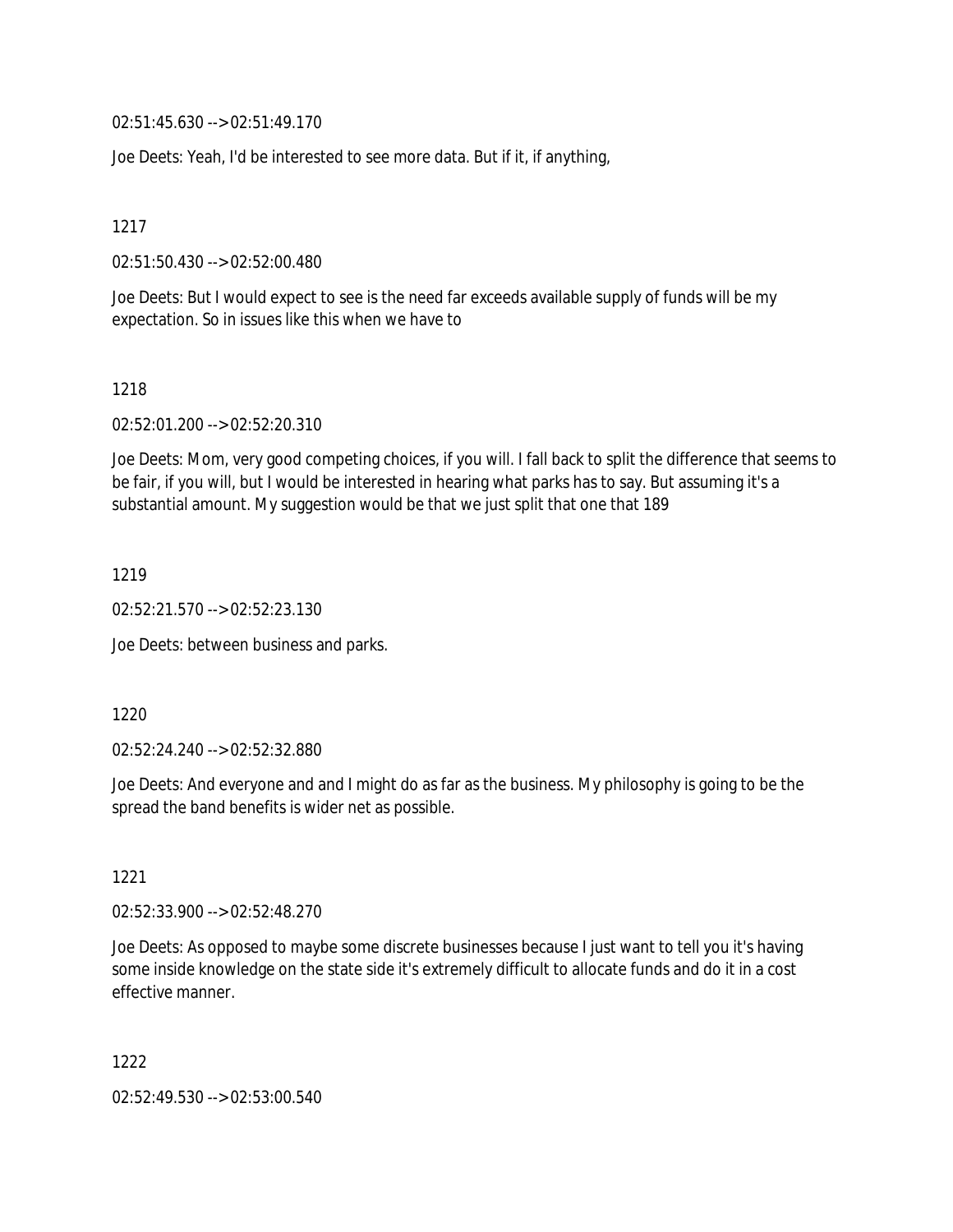Joe Deets: It's just is and i i actually honestly prefer that we don't go down that path. But there are monies that ways we can spend the money that would be an immense value to the businesses, I, I can tell you that

1223

02:53:02.730 --> 02:53:11.850

Leslie Schneider: All right, so I'm COUNCILMEMBER Medina, you are asking, sort of, for some guidance from council with regards to how to split it and

1224

02:53:12.330 --> 02:53:23.490

Leslie Schneider: COUNCILMEMBER Dietz has certainly chimed in on that. I don't see any other hands up. Do you feel comfortable for our group moving forward to sort of make a proposal and city manager would you like

### 1225

02:53:24.810 --> 02:53:27.750

Morgan Smith: If I could just make a simplifying assumption to that we don't

1226

02:53:28.800 --> 02:53:32.220

Morgan Smith: kill ourselves with math exercises. I think the

1227

02:53:33.000 --> 02:53:45.000

Morgan Smith: Point of there's a universe of costs. I think for the 735. Why don't we just assume that what we're talking about is an allocation of 530 \$5,000 towards the city's direct expenses.

1228

02:53:45.480 --> 02:53:56.010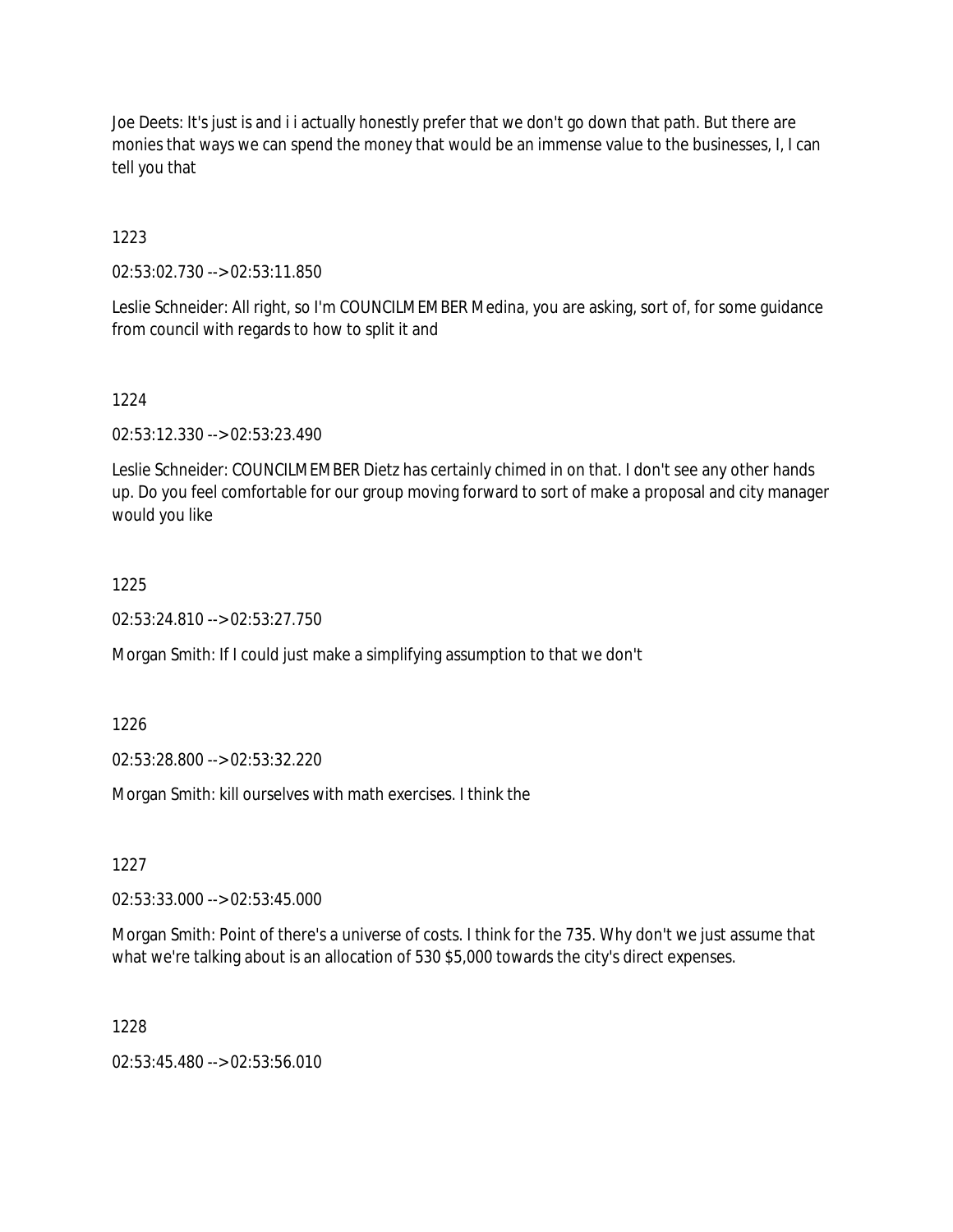Morgan Smith: And the remaining \$200,000 for this community support of which 60s. Our sorry 260 of which 60 has already been spent.

1229

02:53:56.580 --> 02:54:09.000

Morgan Smith: So that would leave \$200,000 for to be determined. I think rather than dealing with a 189 number where it's just not worth the complication if what you're doing is you're building new programs so

1230

02:54:09.690 --> 02:54:13.230

Kol Medina: I was about to start talking about \$94,500

1231

02:54:16.950 --> 02:54:17.910

Morgan Smith: And I don't want that.

1232

02:54:20.790 --> 02:54:23.760

Kol Medina: So back to what you were asking, I think, asking me

1233

02:54:24.060 --> 02:54:28.020

Kol Medina: There. I think that's probably the best we can get at this moment, we're not going to get a decision.

1234

02:54:29.070 --> 02:54:42.960

Kol Medina: I assume the rest of council would feel the same way I did that we wouldn't make a final decision on how to split that until we do get some information from Parks if for no other reason, then, like, if that 20,000 were accurate. And I'm not saying it is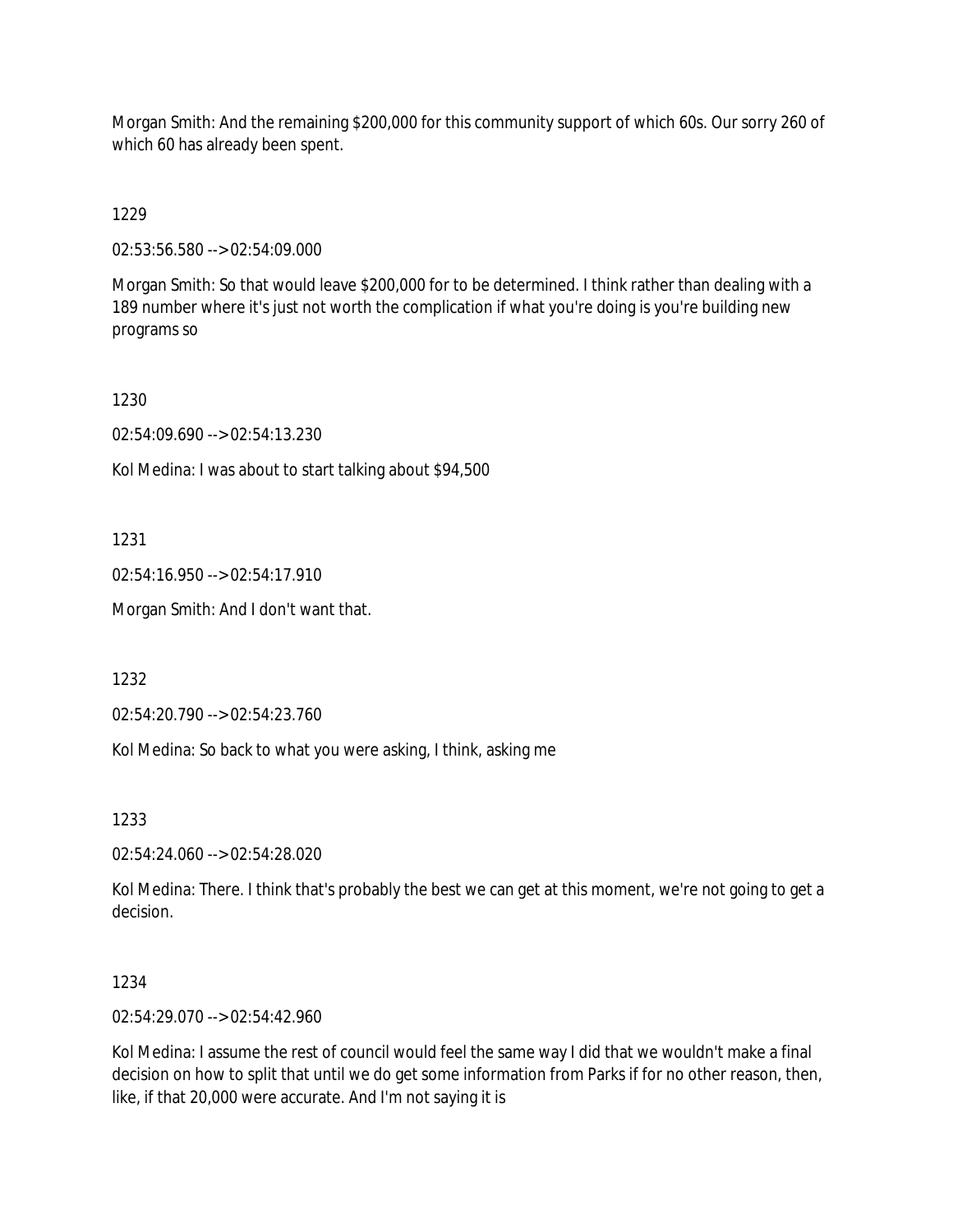02:54:44.160 --> 02:54:51.450

Kol Medina: Maybe they couldn't actually justify 100,000 and we couldn't give them 100,000. So I think, I think we need to get that number before we make our decision.

1236

02:54:51.870 --> 02:54:59.190

Kol Medina: But I think the three of us can proceed with making some recommendations, kind of on the basis of what we know now and be flexible as we move forward.

1237

02:55:00.870 --> 02:55:03.780

Leslie Schneider: That's great. So there is a recommended motion in the pocket.

1238

02:55:05.460 --> 02:55:06.630

Joe Deets: Happy to make the machine.

# 1239

02:55:07.320 --> 02:55:12.660

Joe Deets: I moved to accepted ratify the federal coronavirus aid relief and economic security.

1240

02:55:13.050 --> 02:55:24.150

Joe Deets: At grant from the Washington State Department of Commerce in the amount of \$735,600 as executed by the acting city manager on June 2 2020

1241

02:55:29.280 --> 02:55:32.610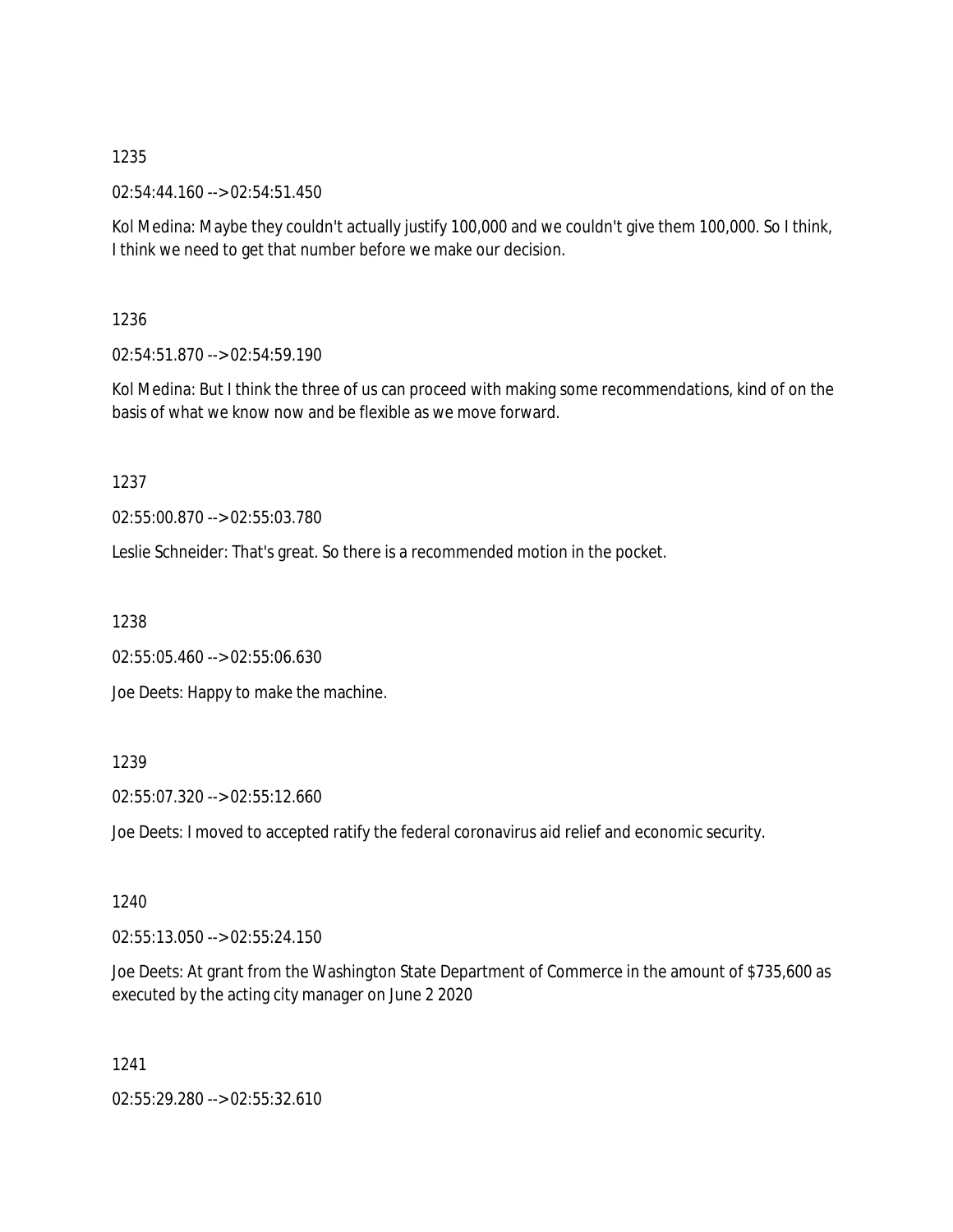Leslie Schneider: Thank you Mary second did that. Thank you very much. Any further

1242

02:55:33.900 --> 02:55:35.340

Leslie Schneider: COUNCILMEMBER Medina. Did you

1243

02:55:36.120 --> 02:55:37.020

Leslie Schneider: Have more comments.

1244

02:55:37.140 --> 02:55:54.030

Kol Medina: I just want to say one quick thing I wanted to thank our city manager for the recommendation. She brought forward. I'm sure if I were in her shoes, there would have been a strong part of me that wanted to keep all that money for the city.

1245

02:55:55.290 --> 02:56:01.350

Kol Medina: Because the city can justify it. The city is out more than that because of this crisis, but

1246

02:56:02.910 --> 02:56:07.140

Kol Medina: That's how our process works. And we've been talking about this for a few months.

1247

02:56:07.500 --> 02:56:15.810

Kol Medina: In little baby steps and I think she's listened to the things that we as Counselors have been saying about we'd like to have some of that money used for the business community and some for other purposes.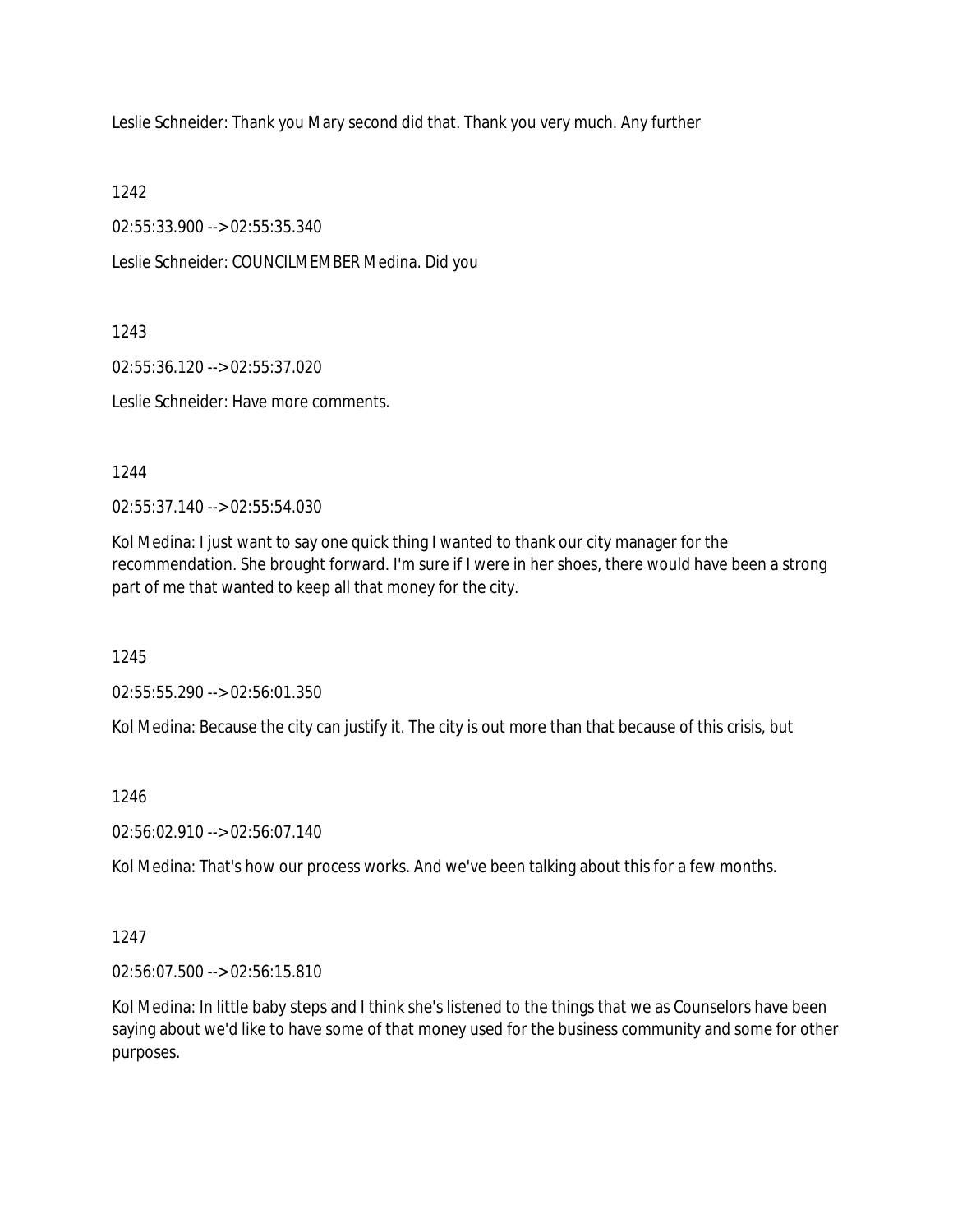02:56:16.260 --> 02:56:18.960

Kol Medina: And she's incorporated that into a recommendation. And so I just

1249

02:56:19.440 --> 02:56:27.600

Kol Medina: Whatever purpose. I want to say just kind of a moment of trust that like this shows that our city staff is listening to us and they brought forward something that they felt

1250

02:56:28.020 --> 02:56:34.890

Kol Medina: complied with our wishes, as we've kind of nebulously talked about them, while also helping the city. So thank you for that.

1251

02:56:36.270 --> 02:56:41.610

Leslie Schneider: Yes, thank you for staying that I absolutely agree. Alright, so you have

1252

02:56:42.330 --> 02:56:46.500

Morgan Smith: To interrupt that those nice comments but part of it falls from our very clear.

1253

02:56:47.910 --> 02:56:55.170

Morgan Smith: Priority in part of our emergency response plan to support and mitigate the economic effects of this emergency so

1254

02:56:56.130 --> 02:57:04.620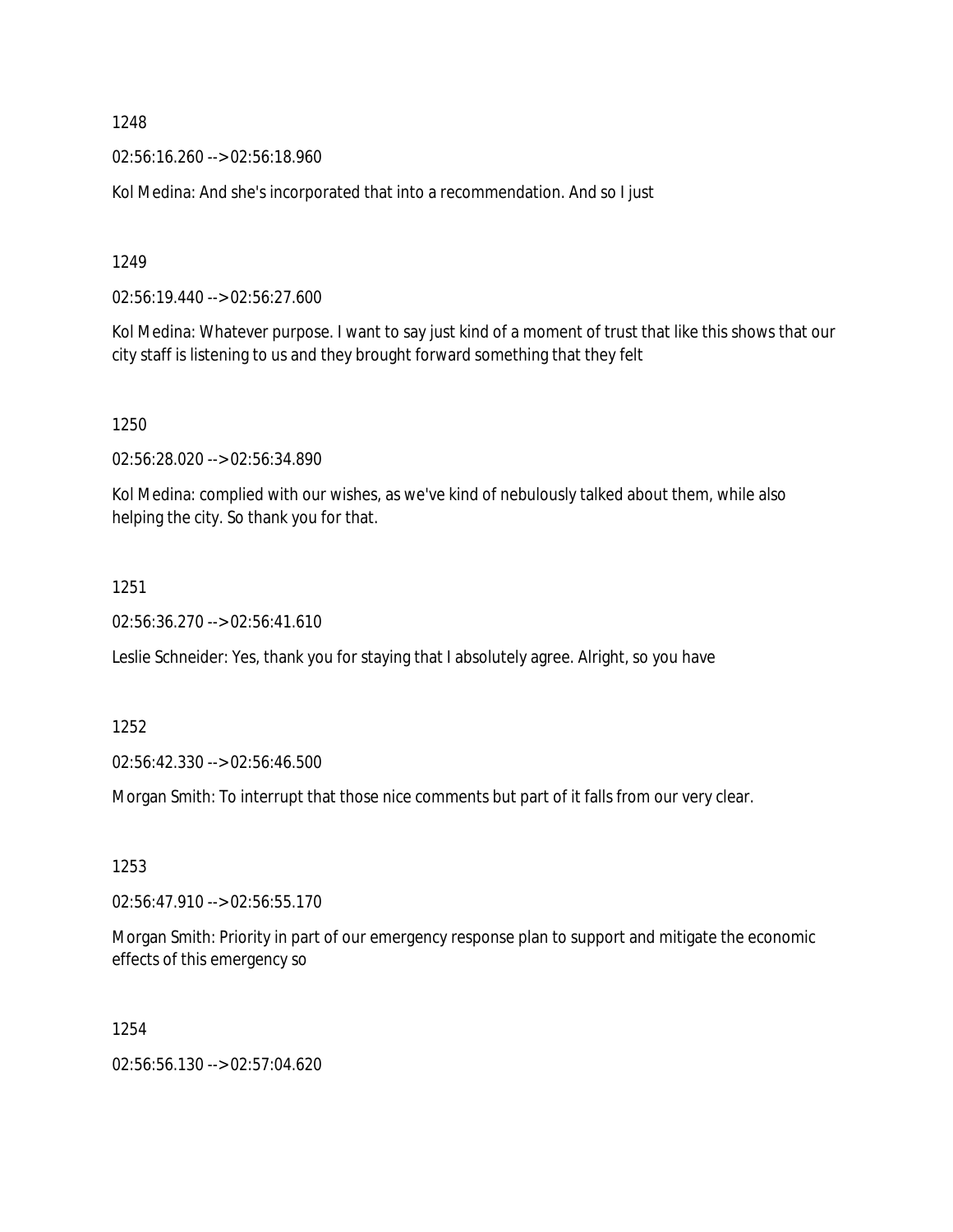Morgan Smith: Your impulses and preferences in that direction are exactly aligned with what the work of the city and its emergency response role is doing so.

1255

02:57:05.070 --> 02:57:14.130

Morgan Smith: It would be great if the public health aspects became lesser and we only had the economics to worry about. Right now, we're still in a situation where both are very critical. So

1256 02:57:16.020 --> 02:57:16.470 Leslie Schneider: Thank you.

1257

02:57:17.730 --> 02:57:23.460

Leslie Schneider: Okay, so we have a motion and a second. Is there any further. Any further discussion.

1258

02:57:24.720 --> 02:57:27.600

Leslie Schneider: All right. All those in favor please say

1259

02:57:28.290 --> 02:57:29.100

Kol Medina: All right, all right.

1260

02:57:30.030 --> 02:57:31.410

Leslie Schneider: And any opposed.

1261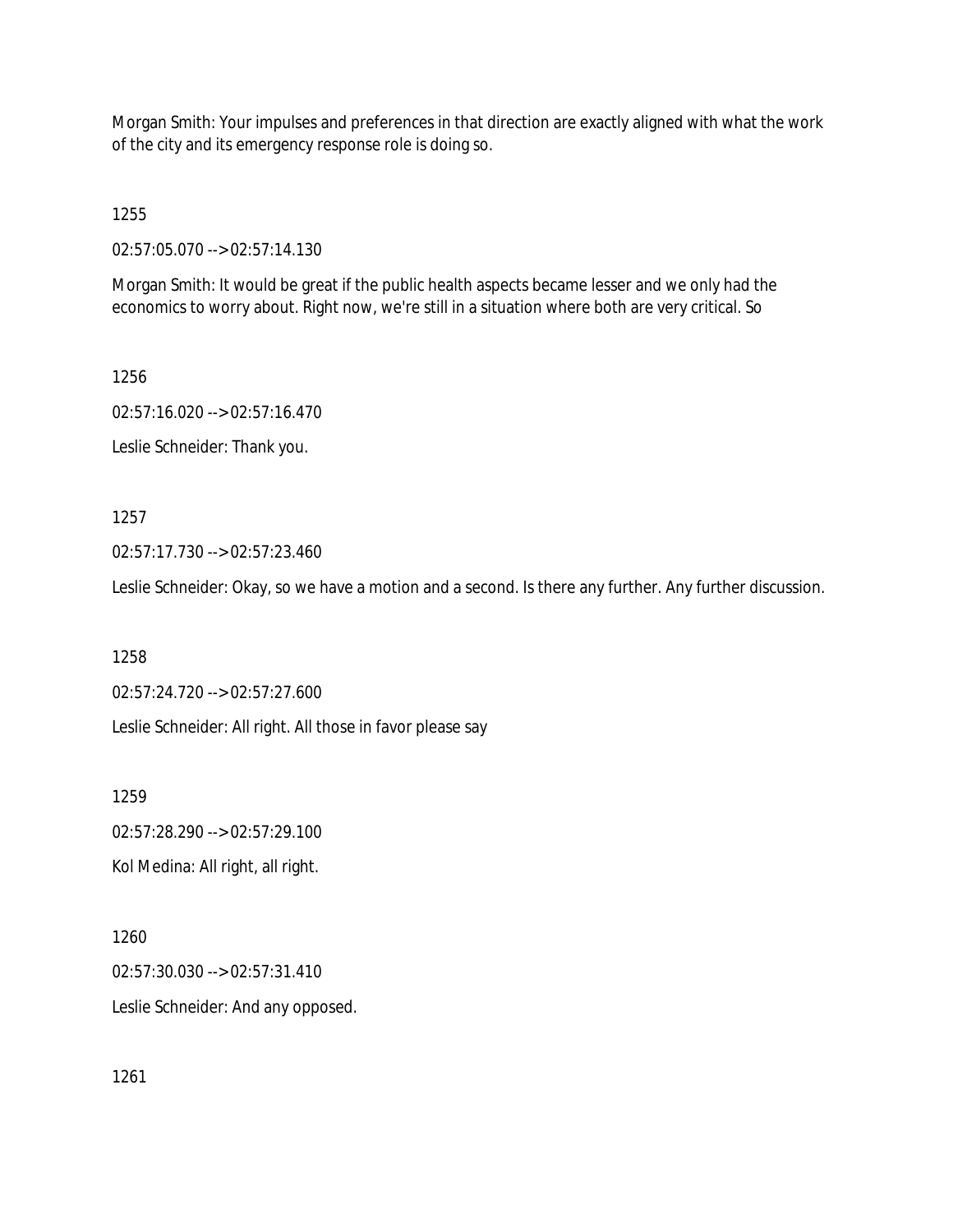02:57:33.330 --> 02:57:41.340

Leslie Schneider: That passes unanimously. Thank you very much. Thank you. I'm Dwayne, thank you so much for that presentation and city manager.

1262

02:57:42.450 --> 02:57:46.650

Leslie Schneider: And really appreciate the deep preparation that went into all of these

1263

02:57:48.060 --> 02:57:52.800

Leslie Schneider: Finance issues that are now now get to go forward in the in the budgeting process.

1264

02:57:53.250 --> 02:58:06.030

Morgan Smith: And so I'll work with Mayor, the Deputy Mayor, we only now have three July meetings, but I'm going to assume that at one of either the second or third meeting, you're going to want to provide time for the ad hoc to report back on this.

1265

02:58:06.120 --> 02:58:07.620

Morgan Smith: Is that. Thank you. Okay.

1266

02:58:08.190 --> 02:58:16.410

Leslie Schneider: Yeah, I want to chicken. It is now nine o'clock, and we've been at this for three hours. Do we want to take a five minute break.

1267

02:58:17.490 --> 02:58:23.280

Leslie Schneider: Alright, so at 905 let's be back. Thank you all very much.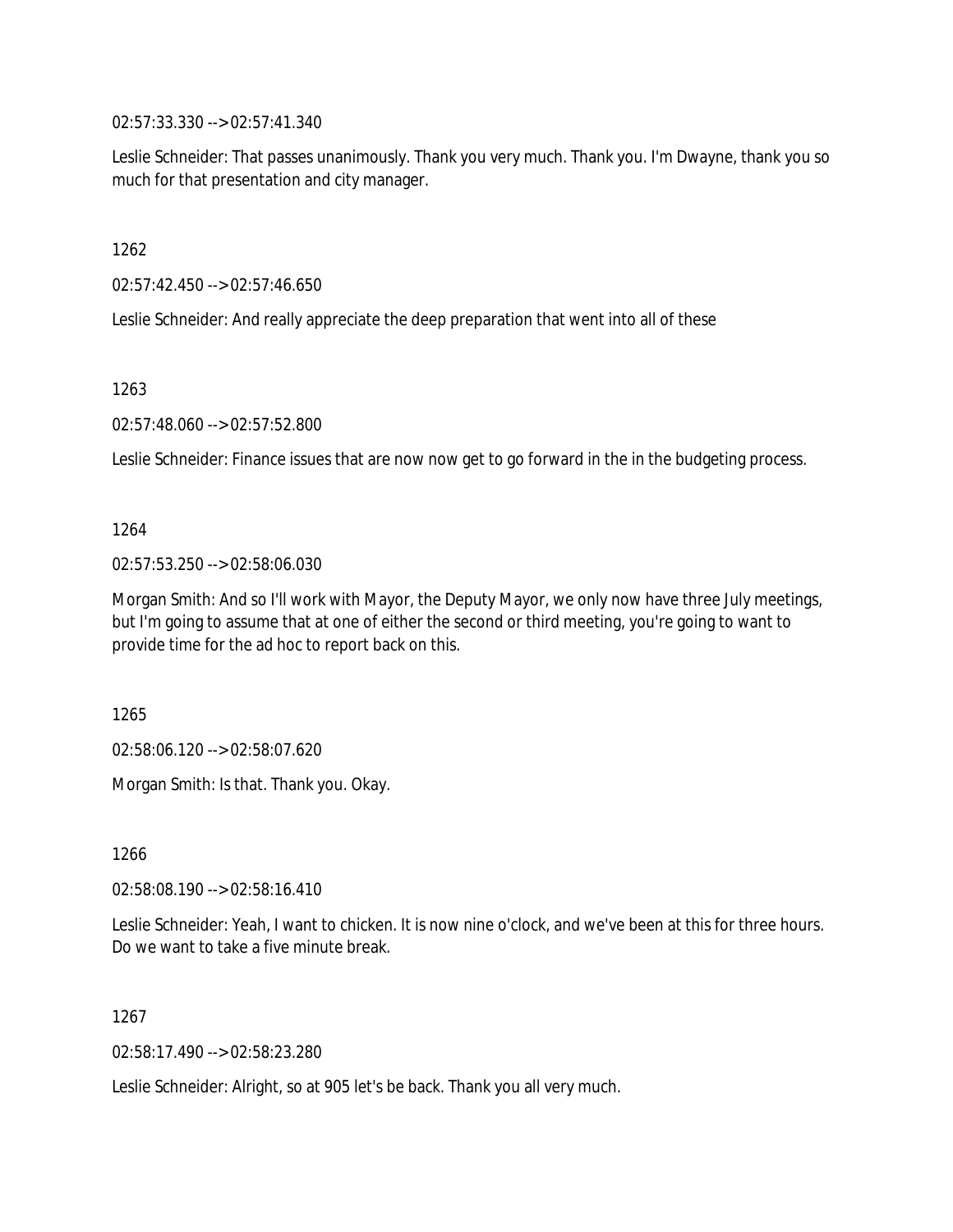1268 02:59:53.850 --> 02:59:54.960 Leslie Schneider: So let's see.

1269

02:59:58.650 --> 03:00:03.720

Leslie Schneider: Deputy Mayor and council member Pollock. If you're back. There we go.

1270

03:00:08.700 --> 03:00:12.420

Leslie Schneider: So we have where we are in our agenda here is

1271

03:00:13.710 --> 03:00:21.750

Leslie Schneider: We have two more items seven be and seven. See, and we already know that there's going to be some for the good of the order

1272

03:00:25.110 --> 03:00:39.420

Leslie Schneider: And we are at 905 and our government is supposed to be at 905 so I would guess that we are probably more than an hour out from what is on on this agenda.

1273

03:00:40.560 --> 03:00:56.280

Leslie Schneider: So, let us move on to item seven be consideration of revisions to the city's Code of Conduct and Ethics program and COUNCILMEMBER hi topless. I appreciate all the work that you've put into this and and also being willing to get this sort of bumped

1274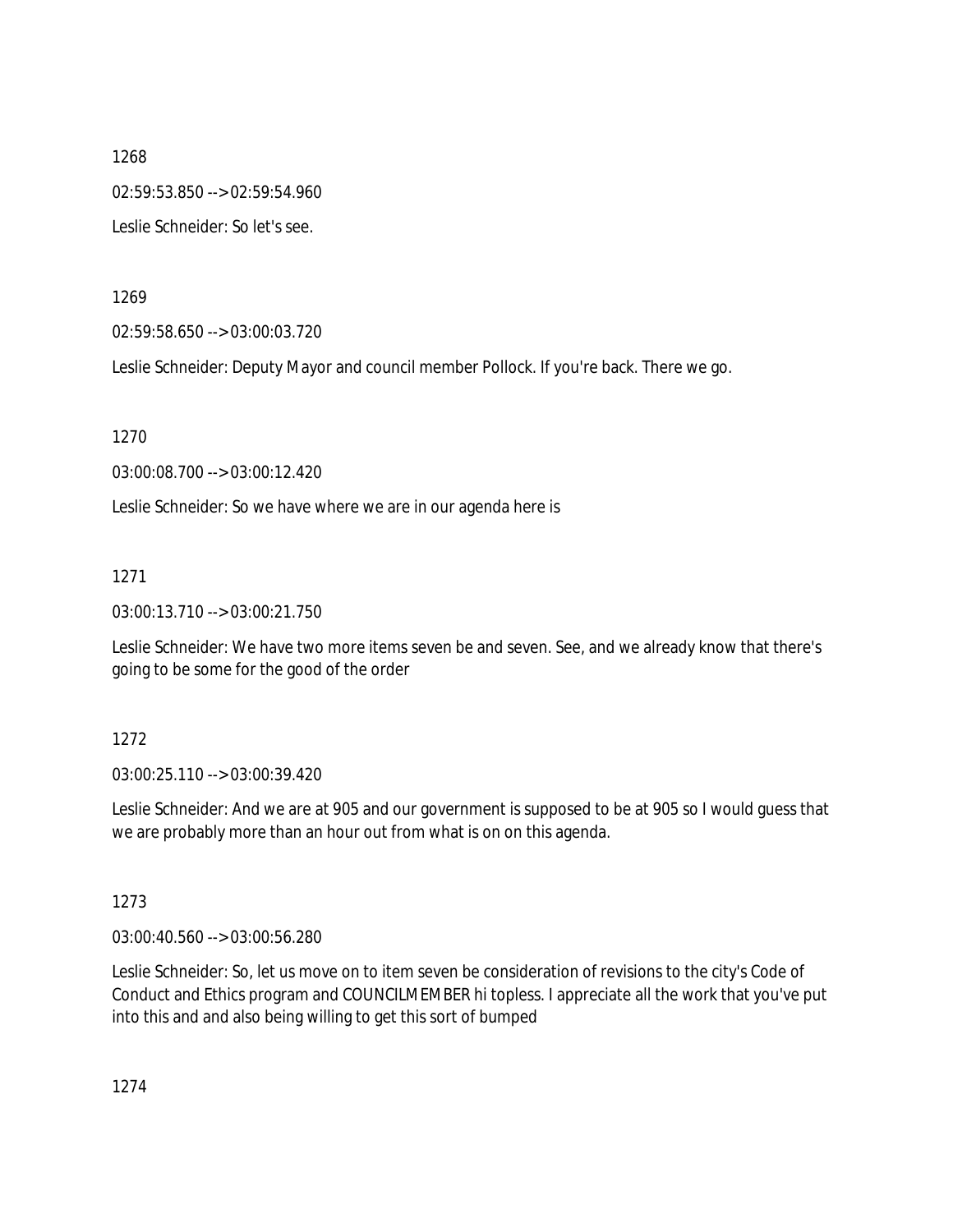03:00:57.420 --> 03:01:04.440

Leslie Schneider: Because we've had really long agendas in the past. So thank you for both of those. And let's let's get this done.

## 1275

03:01:06.090 --> 03:01:17.700

Kirsten Hytopoulos: Okay, great. Well, I'm going to try to balance being as thorough as possible for just for the sake of the community. If nothing else, but also being succinct since everybody I know would like this to be sustained.

1276

03:01:18.810 --> 03:01:25.590

Kirsten Hytopoulos: So I thought what I would probably do is just kind of run over overview of what I was trying to accomplish here. I sure hope you've all read it.

1277

03:01:26.820 --> 03:01:30.030

Kirsten Hytopoulos: And that you're ready with any questions. Any questions clarifications, you need

### 1278

03:01:31.380 --> 03:01:41.250

Kirsten Hytopoulos: But bottom line is, I would say I approached this and I think probably many of us would have if we tried to undertake another revision yet another revision of this program. It's been revised many times over the years.

1279

03:01:42.180 --> 03:01:50.610

Kirsten Hytopoulos: With a desire to completely remove Article one code of conduct complaints, create a new code of conduct a more robust code of conduct somewhere.

1280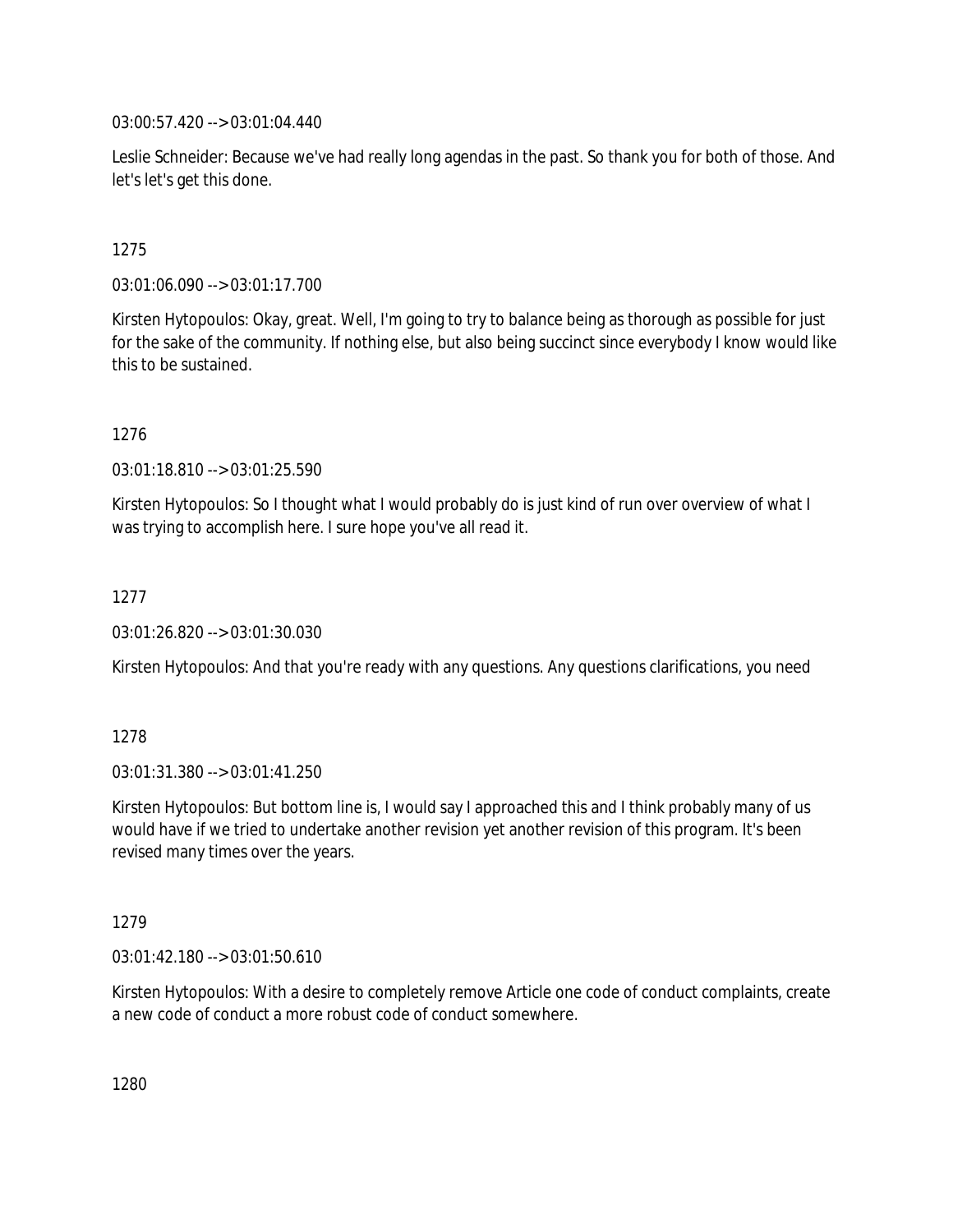03:01:50.910 --> 03:01:56.400

Kirsten Hytopoulos: A better process that was more appropriate for code of conduct and just have an ethics program for the ethics committee.

1281

03:01:57.180 --> 03:02:06.540

Kirsten Hytopoulos: Since that's something that would have been just far too much for me to undertake by myself and we do not have that capacity right now as an as a as a as a council.

1282

03:02:06.990 --> 03:02:14.910

Kirsten Hytopoulos: What I've tried to do is I've tried to do a couple of things. I've tried. I've tried to address what I saw as the, the remaining concerns from last year's revision.

1283

03:02:15.300 --> 03:02:20.760

Kirsten Hytopoulos: And I that I believe most or all of you agree with most or all of these. And those were

1284

03:02:21.270 --> 03:02:32.040

Kirsten Hytopoulos: The continued confusion between ethics and conduct complaints. So the way that we are just about to launch at the beginning of this year, the, the newly revised program.

1285

03:02:32.370 --> 03:02:40.470

Kirsten Hytopoulos: Continue to call caught code of conduct complaints ethics complaints, which I think was just an oversight and drafting and really needed to be addressed.

1286

03:02:40.950 --> 03:02:47.460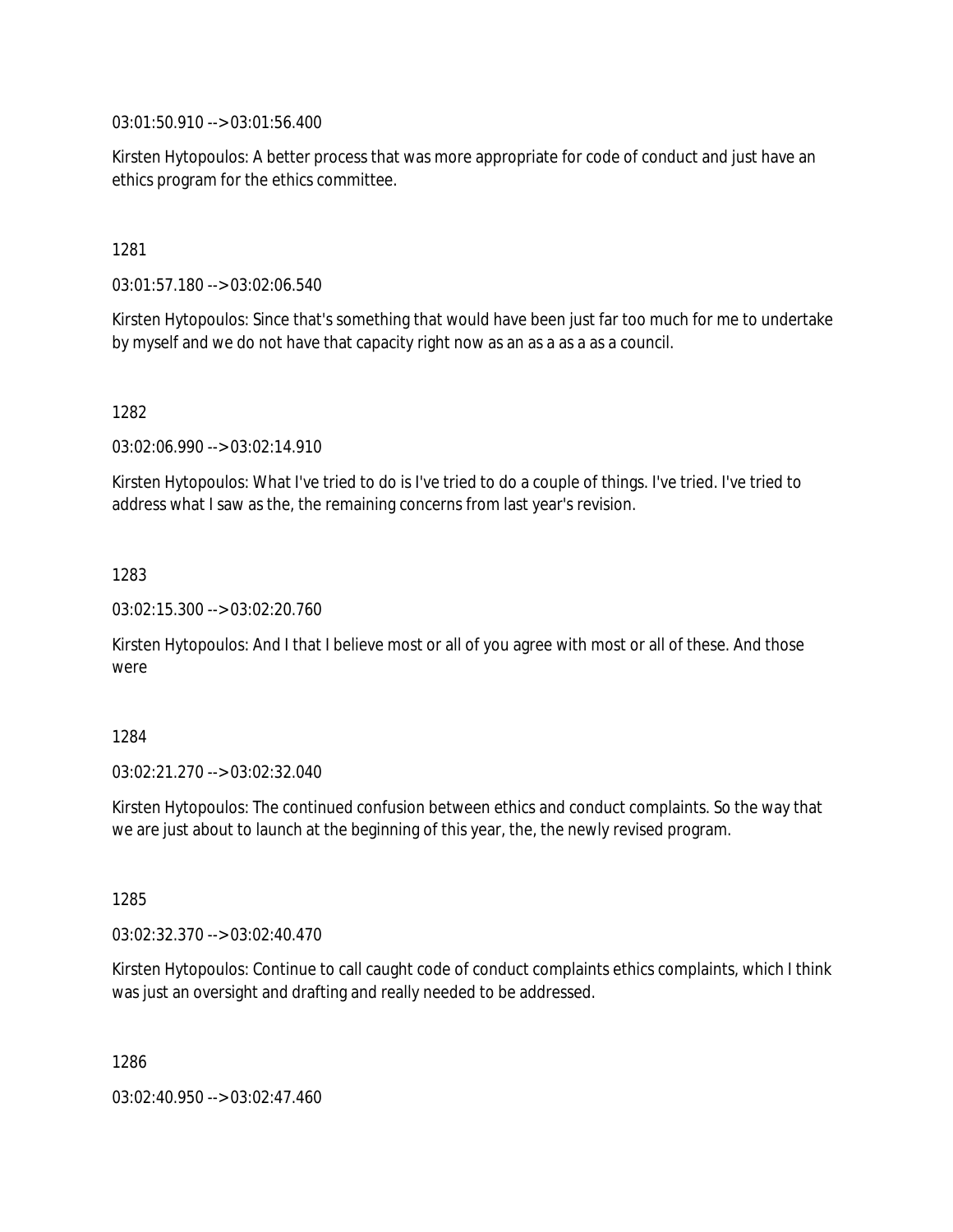Kirsten Hytopoulos: It also the program continue to run both types of complaints code of conduct and code of ethics Article one article two

1287

03:02:47.850 --> 03:02:52.950

Kirsten Hytopoulos: Through the same process, in a sense, they were it would they were contained within the same series of

1288

03:02:53.640 --> 03:02:57.840

Kirsten Hytopoulos: Paragraphs describing the process and of course different outcomes would happen, depending

### 1289

03:02:58.170 --> 03:03:06.840

Kirsten Hytopoulos: But they were really still integrated and for again with the goal of trying to get this clarity that there's code of conduct which is behavioral type stuff.

1290

03:03:07.260 --> 03:03:17.100

Kirsten Hytopoulos: Well, you know, behavior on fit and be fitting a council person, perhaps, or committee member. And then there's ethics, which is which is which is kind of a serious outcome at the other end. And it's really illegal.

1291

03:03:17.550 --> 03:03:23.700

Kirsten Hytopoulos: Illegal issue. And so I've attempted to separate the two of those as much as possible, get clarity with that.

1292

03:03:25.470 --> 03:03:33.840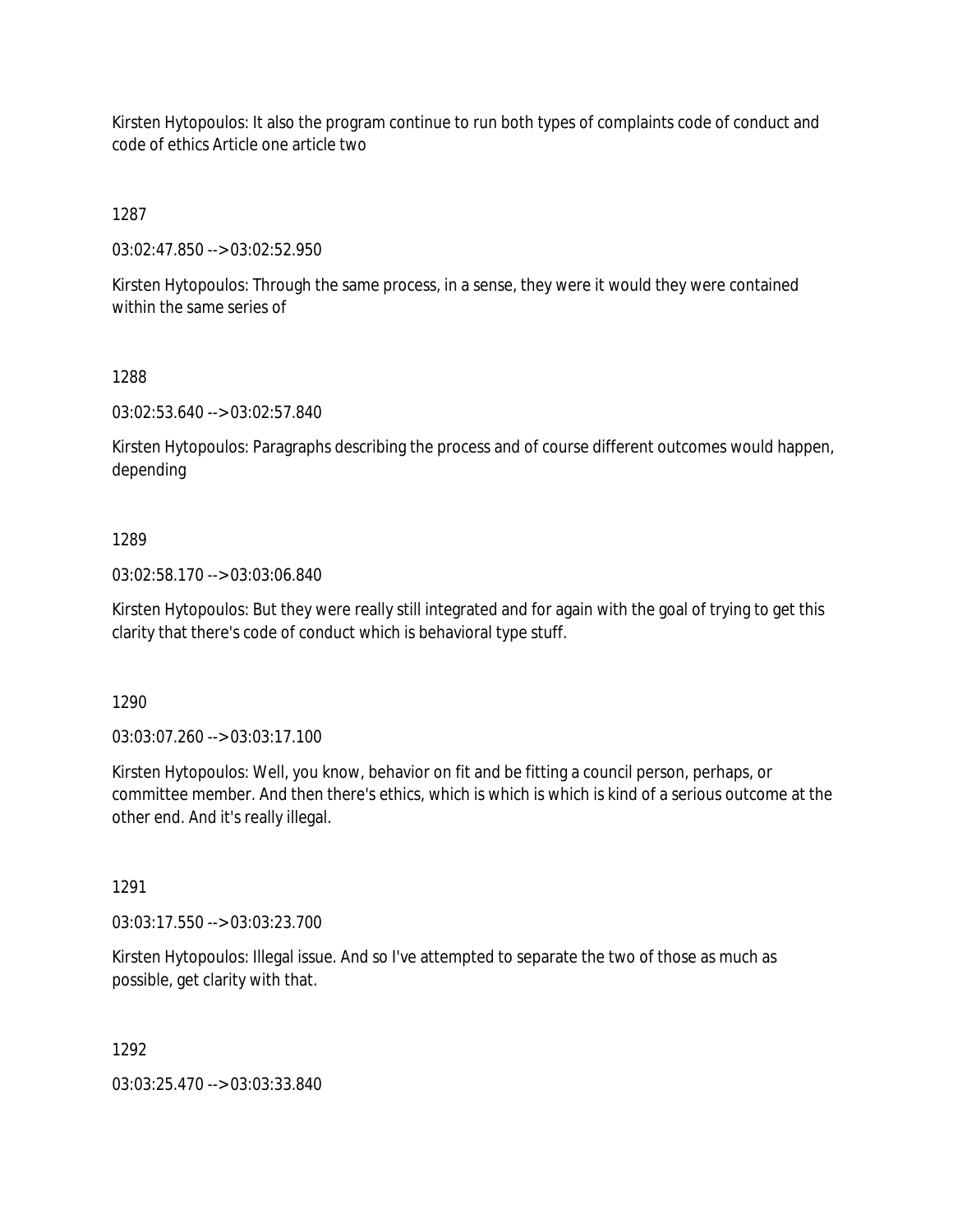Kirsten Hytopoulos: I also attempted to address the fact that would have come out of the last revision was a funneling of all code of conduct complaints to mediation.

1293

03:03:34.320 --> 03:03:44.040

Kirsten Hytopoulos: I think in part and with over the concern that you know getting these opinions about behavior that is behavior that's just

1294

03:03:44.790 --> 03:03:51.120

Kirsten Hytopoulos: You know, Article one conduct behavior versus ethics complaints and having a publish on the city website potentially a public end

1295

03:03:51.600 --> 03:04:00.570

Kirsten Hytopoulos: under the rubric of ethics was a real concern, how do we how do we handle these more. How do we handle these differently and what last year's Council came up with was was mediation.

1296

03:04:01.140 --> 03:04:07.320

Kirsten Hytopoulos: And one problem is is that some of these complaints aren't really mediate double so if and so I've tried to make that distinction

1297

03:04:07.650 --> 03:04:19.290

Kirsten Hytopoulos: If I come forward and I complain that council member, a has said something to me in an email or in a public forum or something and offended me has done something that is fronted me has caused me distress.

1298

03:04:19.710 --> 03:04:26.580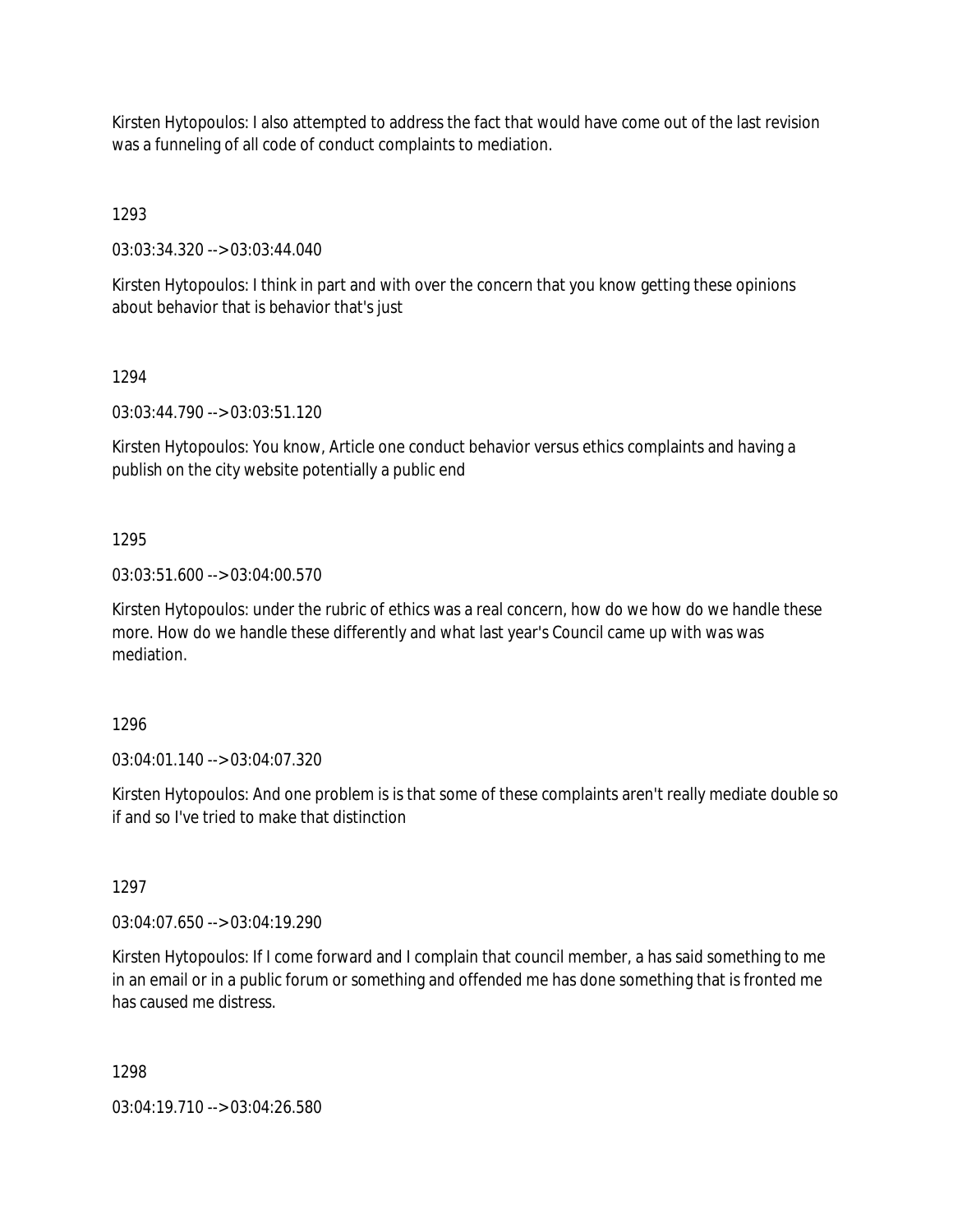Kirsten Hytopoulos: That's mediated because that that's a situation where I can, I can go with council member, a to have a mediation.

1299

03:04:27.090 --> 03:04:33.360

Kirsten Hytopoulos: But if I come forward and I say that the Council member has made the decision or a couple of council members have done something

# 1300

03:04:33.690 --> 03:04:45.390

Kirsten Hytopoulos: That I think is harmful to the process to the integrity of the city you to this higher could have higher general general public situation as opposed to a clear object me or subject, you know, directed at me.

# 1301

03:04:45.750 --> 03:04:55.590

Kirsten Hytopoulos: How's that mediator. So that was kind of a problem in the process, there wouldn't be parties to mediate, am I going to go and reportedly represent all the people in the community and mediate

# 1302

03:04:56.130 --> 03:05:03.630

Kirsten Hytopoulos: So what what my proposed revisions have done has left in mediation as the assumption for that sort of interpersonal stuff.

1303

03:05:04.140 --> 03:05:22.050

Kirsten Hytopoulos: But then provided an another option for that more general type of complaint, which is also what the original program already where the richer program already funneled in code of conduct complaints where someone refuse to participate mediation, they already went to an advisory opinion.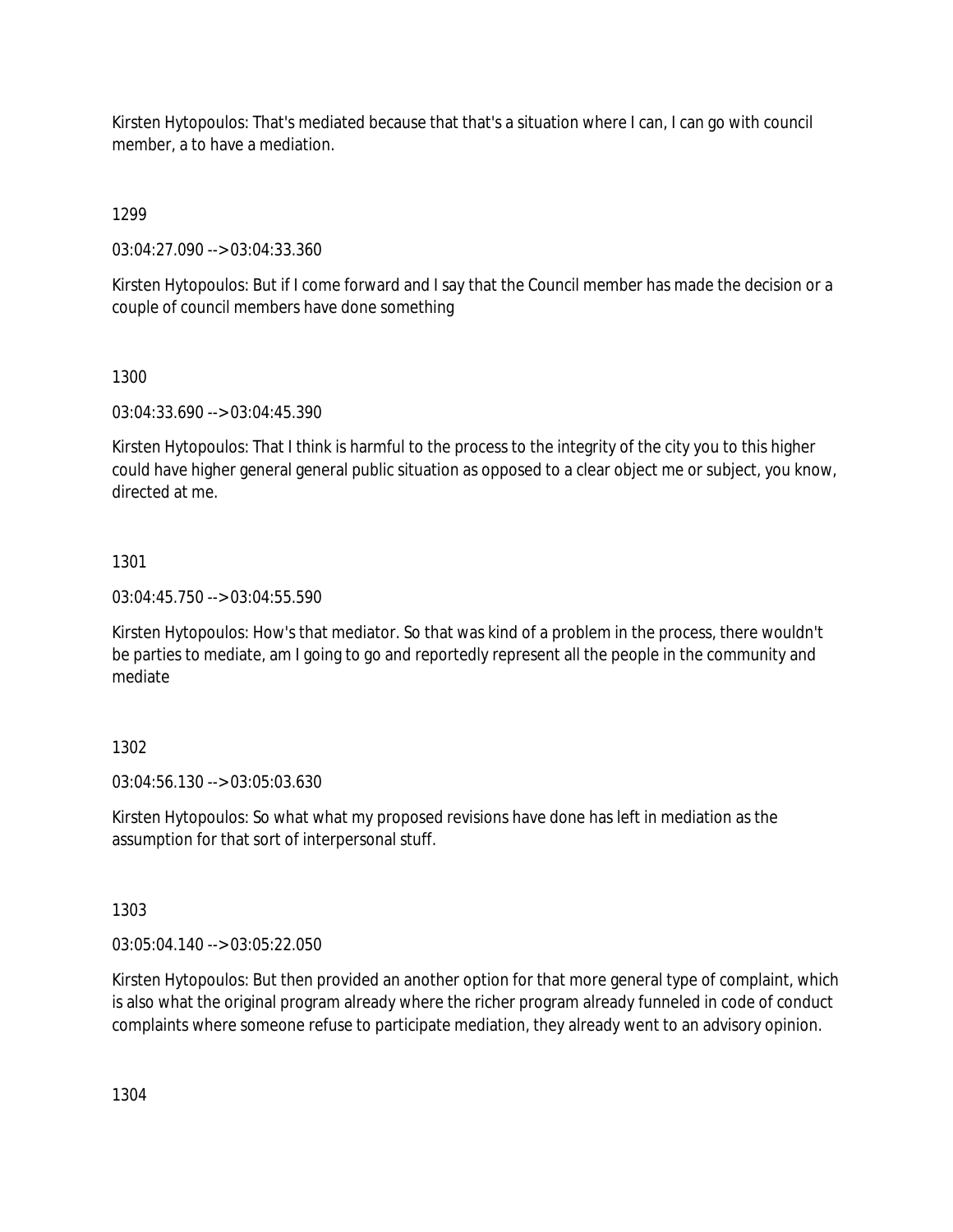03:05:23.130 --> 03:05:40.710

Kirsten Hytopoulos: To be determined by the the ethics board and they were to be advisor opinions for educational purposes only. So another clarification, I made is that when an advisory opinion is is is issued by the ethics board because it's for

1305

03:05:42.030 --> 03:05:49.290

Kirsten Hytopoulos: Solely for educational purposes that this would be published without the complaint and without the response on the city website.

1306

03:05:49.710 --> 03:05:55.410

Kirsten Hytopoulos: And without names of the complainant or the subject of the complaint. So this truly is a

## 1307

03:05:55.980 --> 03:06:09.060

Kirsten Hytopoulos: Our opinion is that if a council member does these things then we think that is a, you know, to a citizen in this circumstance we think that is a violation of the code of conduct. That's what it would look like, um,

1308

03:06:10.410 --> 03:06:11.400

Kirsten Hytopoulos: Let me see here.

1309

03:06:14.190 --> 03:06:21.270

Kirsten Hytopoulos: Another thing that I clarified was what happens when the program already assumed that

1310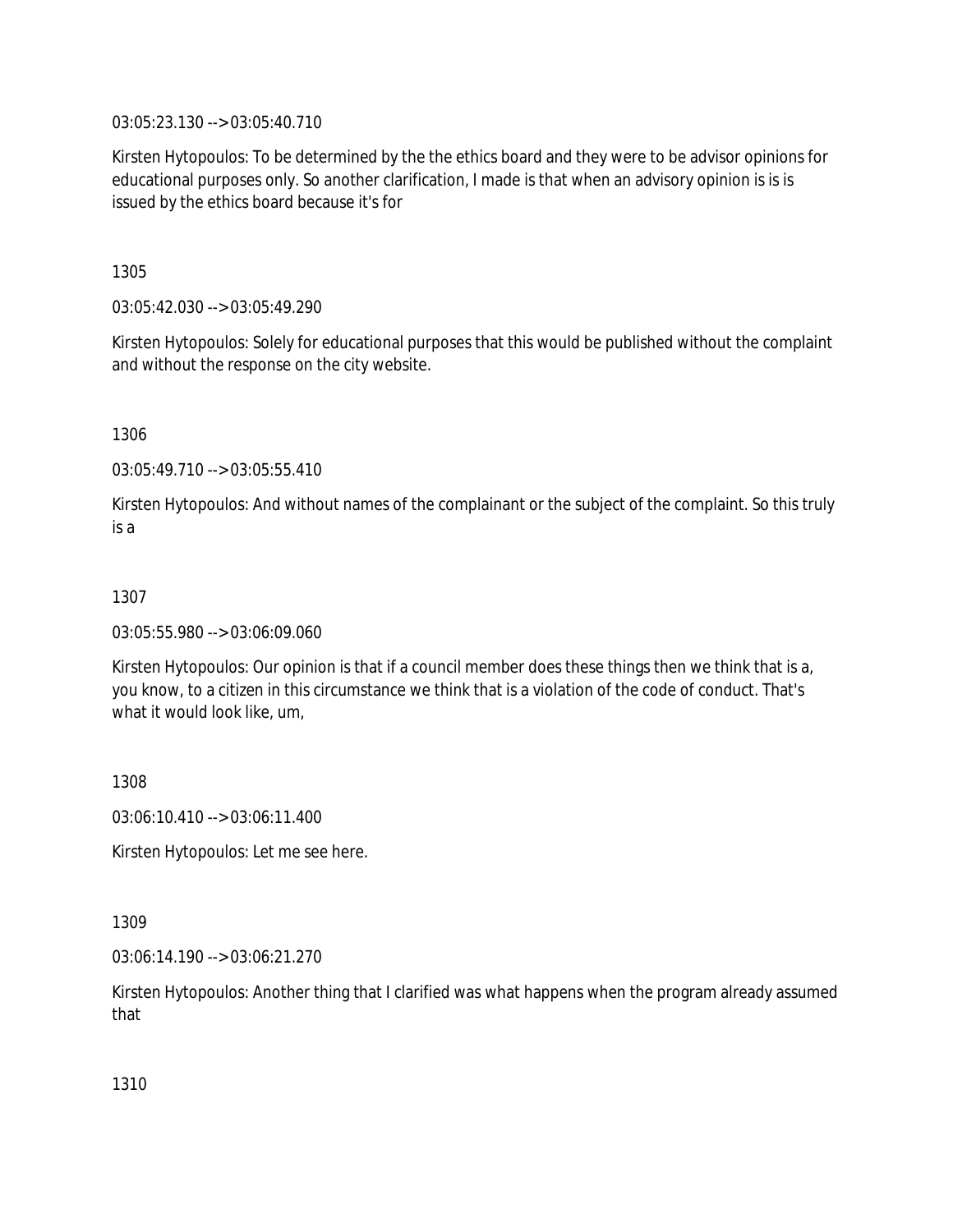03:06:21.750 --> 03:06:30.420

Kirsten Hytopoulos: That when a complaint comes in of either type. The there's a preliminary determination by the ethics board as to whether there really isn't anything here at all for them to do is this.

1311

03:06:30.660 --> 03:06:37.230

Kirsten Hytopoulos: Do they not find the facts to be credible, does this just on its fate is it's already been addressed somewhere else.

1312

03:06:38.760 --> 03:06:45.870

Kirsten Hytopoulos: Anyway, there's a number of circumstances which they would simply dismiss. So what other changes I've made tried to clarify what a dismissal looks like.

1313

03:06:46.320 --> 03:07:00.330

Kirsten Hytopoulos: And have called for the ethics board to to co create probably with the assistant city attorney, the city attorney some sort of dismissal form that would explain why these things why something was dismissed under which of the bases. It was dismissed.

1314

03:07:03.150 --> 03:07:10.170

Kirsten Hytopoulos: I think another change that it's somewhat minor and it cold call call that last time since I left the question in the comments.

1315

03:07:10.590 --> 03:07:24.630

Kirsten Hytopoulos: Was that there was a place. There was a reference to referring if the ethics board feels that something might be actually illegal that they're reviewing that they refer it to the appropriate authorities and we've clarified that that would be the city attorney in the circumstance.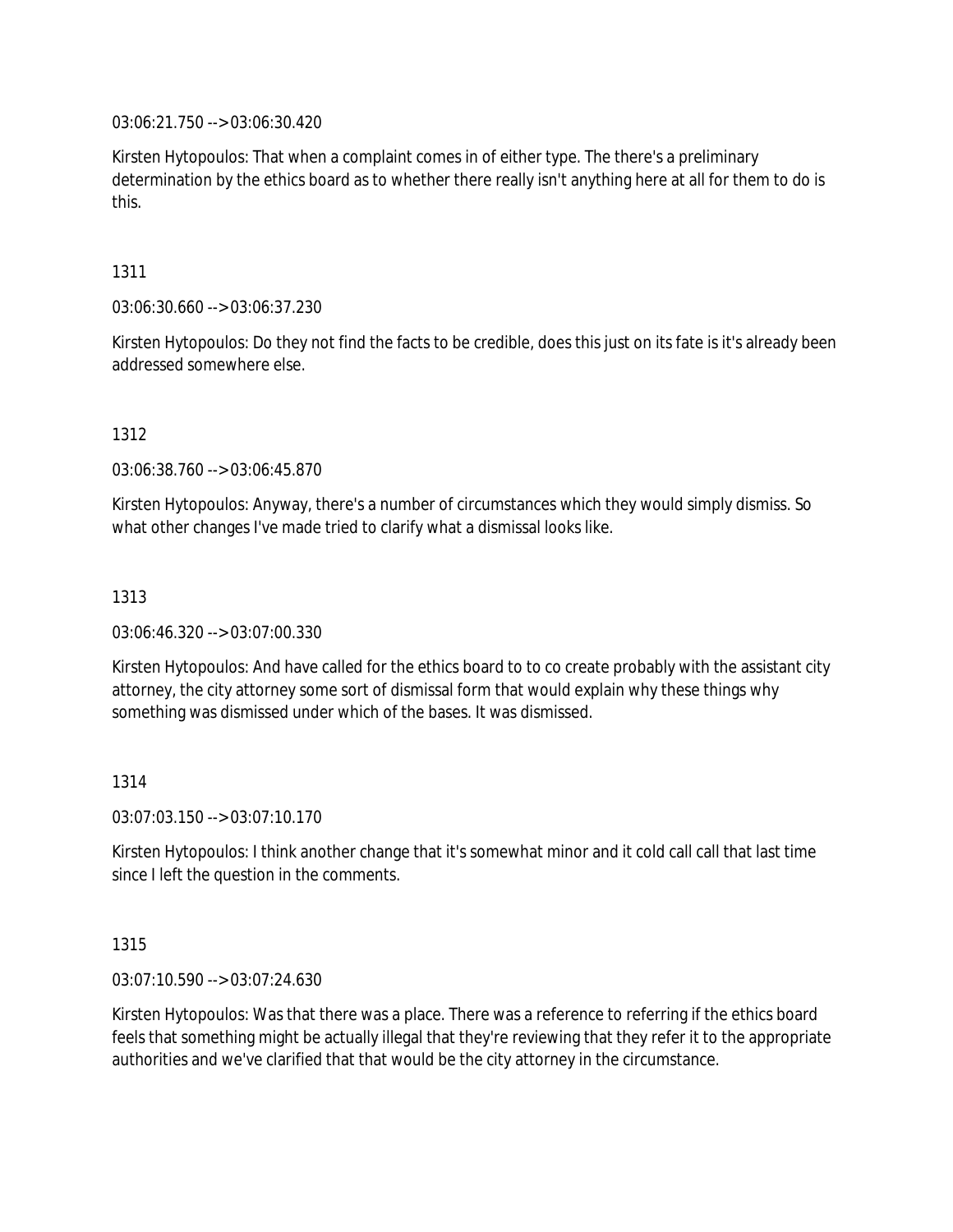1316 03:07:26.430 --> 03:07:27.210 Kirsten Hytopoulos: And

1317 03:07:33.480 --> 03:07:33.810 Kirsten Hytopoulos: Yeah.

1318

03:07:34.410 --> 03:07:36.270

Rasham Nassar: Just a quick question. Sorry to interrupt, but

#### 1319

03:07:36.960 --> 03:07:39.750

Rasham Nassar: The Attorney. Did you mean deputy city attorney or

#### 1320

03:07:39.810 --> 03:07:47.610

Kirsten Hytopoulos: Oh, the if somebody if the ethics board thought that something that was being reported, was it was a crime, for example, or something illegal activity, they would report it.

#### 1321

03:07:47.640 --> 03:07:55.200

Kirsten Hytopoulos: To the city attorney who would then decide whether there was something action when I if Joe wanted to speak to that. I'm not sure if that's important.

1322

03:07:55.740 --> 03:07:56.340

Rasham Nassar: Article to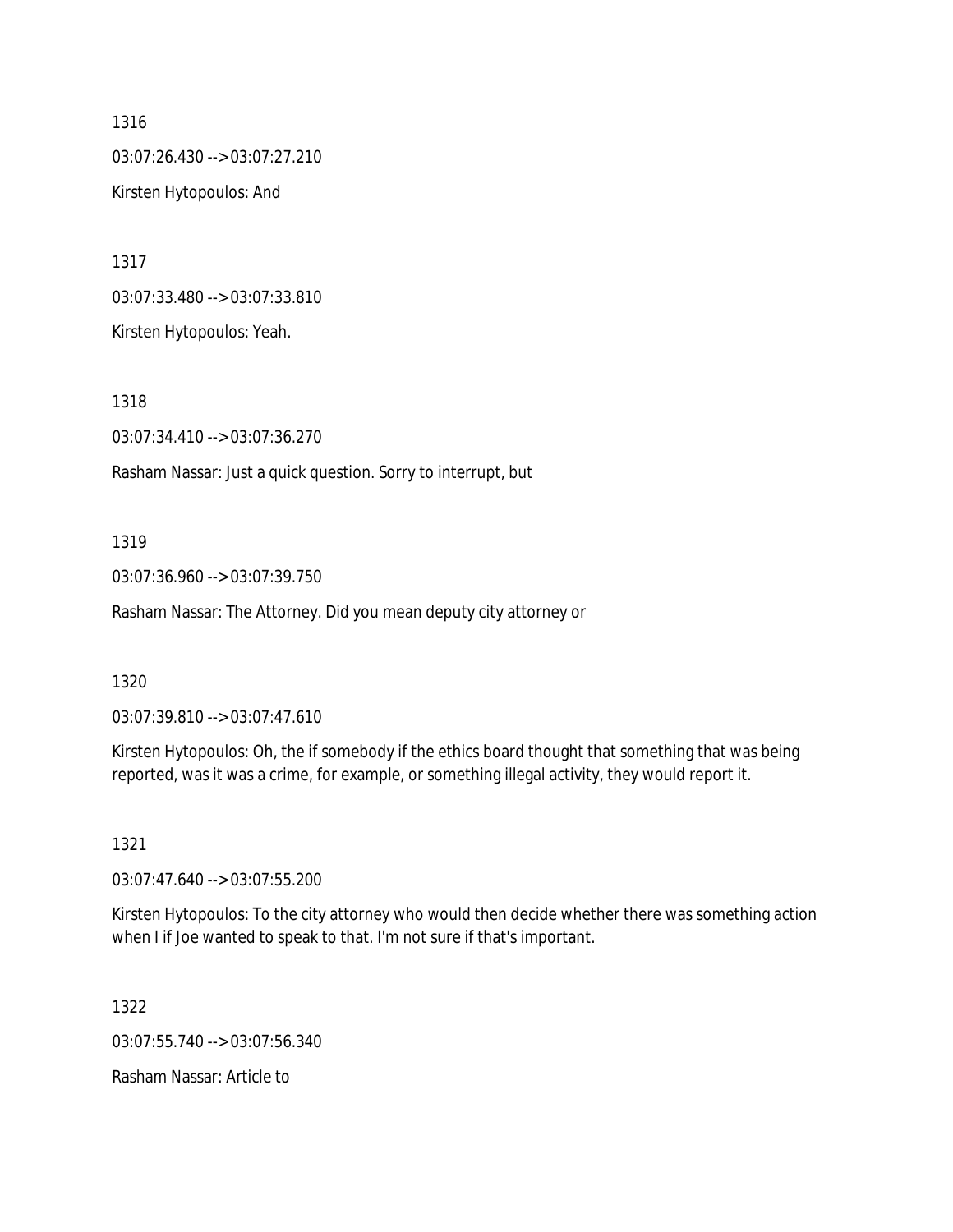03:07:57.690 --> 03:08:06.270

Kirsten Hytopoulos: Anything so anytime the reviewing any kind of fact pattern if they got it in their head that, you know, wow, this sounds like this is actually a crime or something.

1324

03:08:06.840 --> 03:08:12.870

Kirsten Hytopoulos: What what the code set or with the program said, as they would report it to the appropriate authorities, which to me.

1325

03:08:13.320 --> 03:08:28.140

Kirsten Hytopoulos: Made me concerned they would think they should go out and contact the police or, you know, the ag and instead what's appropriate would be to contact the city attorney to make a determination as to whether there needs to be a referral. There's a decision point. Yeah.

1326

03:08:30.510 --> 03:08:32.280

Kirsten Hytopoulos: Yeah, that one is on

1327

03:08:36.960 --> 03:08:38.700

Kol Medina: Page 260 of the packet

1328

03:08:39.450 --> 03:08:40.500

Rasham Nassar: Of the program.

1329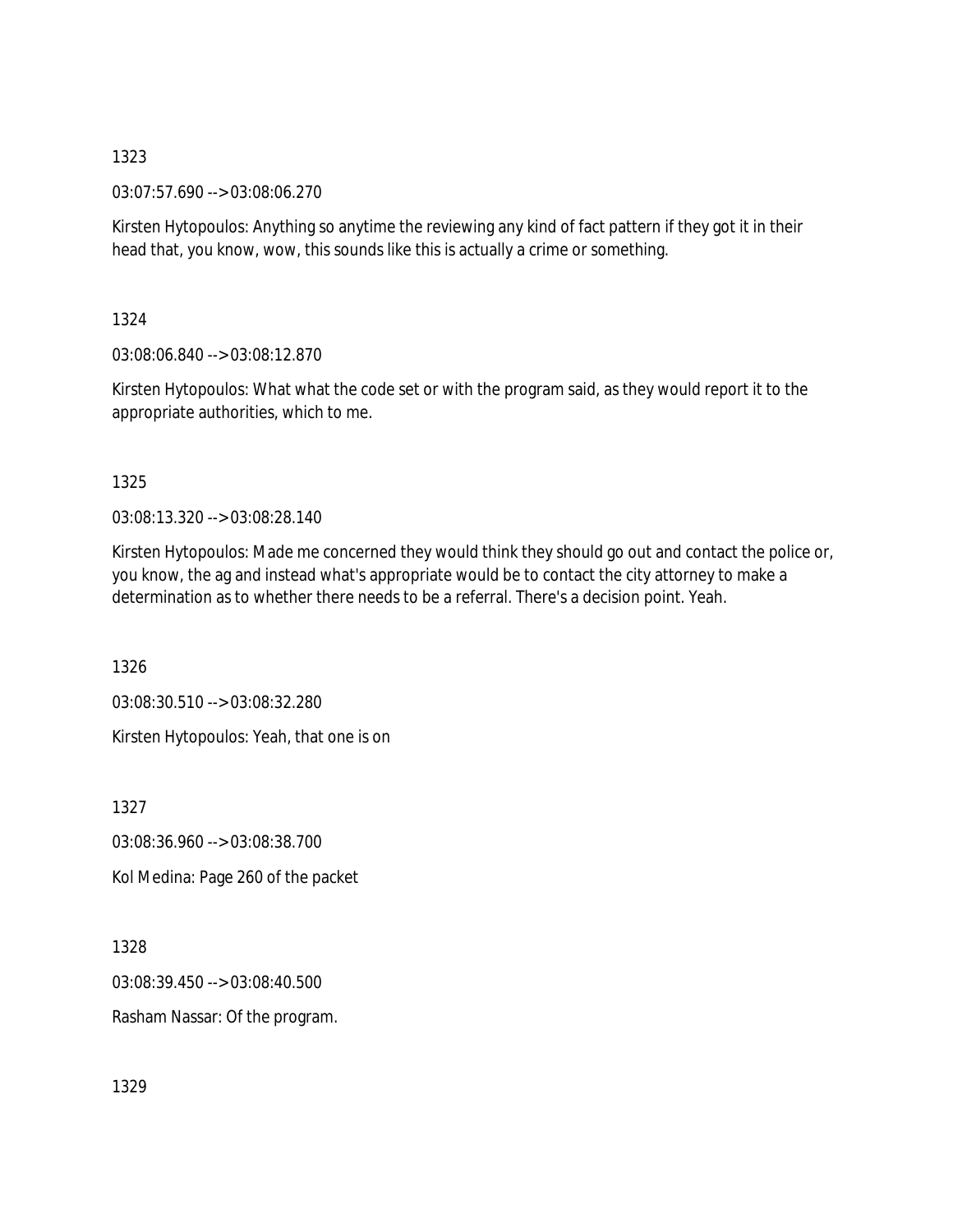03:08:40.740 --> 03:08:44.280

Kol Medina: Of the packet and page 21 of the actual thanks

1330

03:08:47.370 --> 03:08:47.820

Yeah.

1331

03:08:50.760 --> 03:09:01.830

Kirsten Hytopoulos: Okay. And then I think I mean aside from a number of clarifications, which I tried to describe with comments. So if you looked at the red line version that should help you see all the changes and understand why.

### 1332

03:09:02.220 --> 03:09:10.470

Kirsten Hytopoulos: Then the other important changes and either they turn the see attorney or deputy attorney can please fill in, if I if I when I complete I've missed something.

1333

03:09:11.760 --> 03:09:28.530

Kirsten Hytopoulos: But I did, I did change the section regarding the seeking of advisory opinions by someone sitting on Council on a commission about their own behavior or about the behavior of another Council person or another member of the committee member to to

1334

03:09:29.580 --> 03:09:37.500

Kirsten Hytopoulos: To state that those advisory opinions when they're sought voluntarily like that would not be published would be published without the

1335

03:09:38.970 --> 03:09:51.330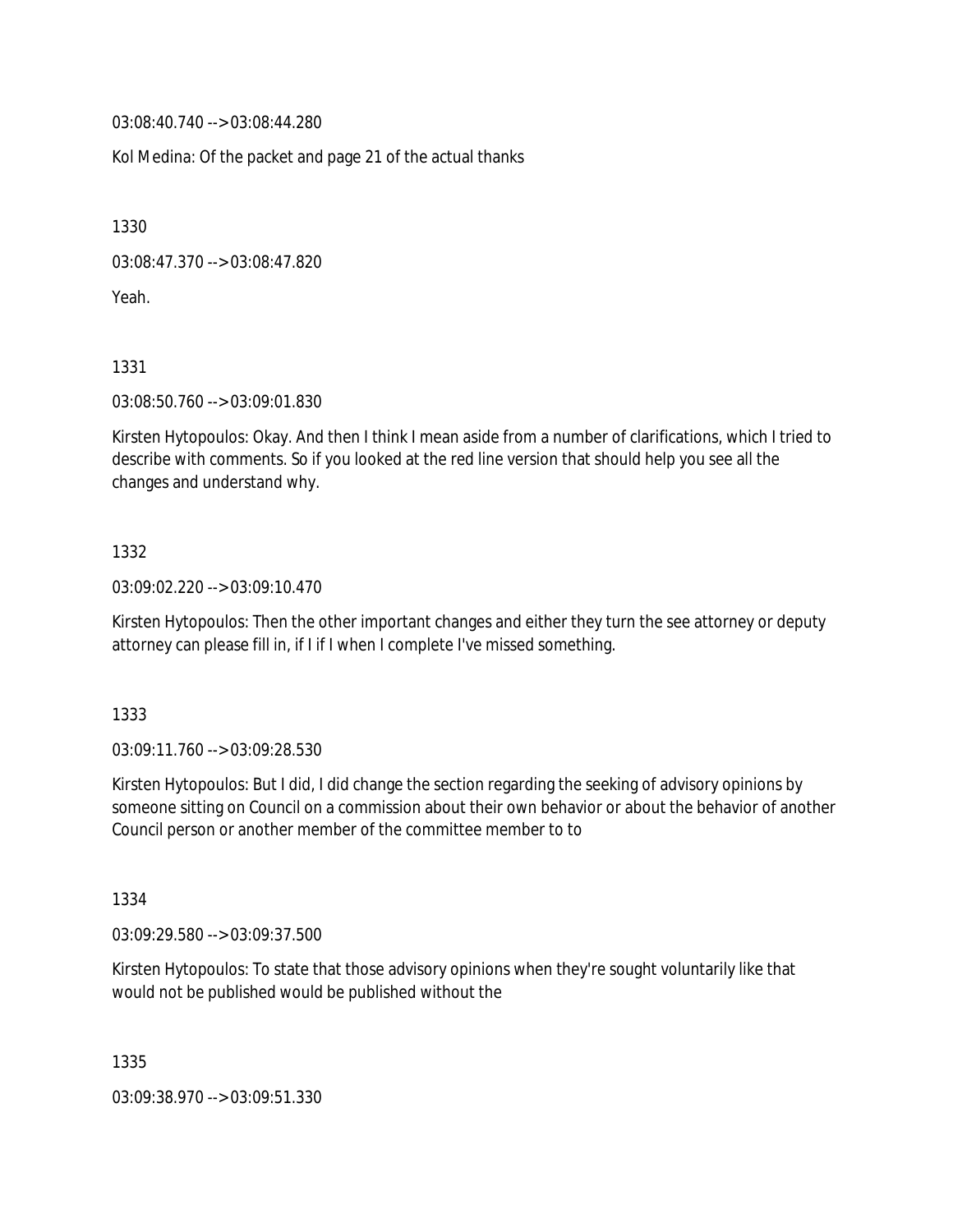Kirsten Hytopoulos: Names of the subject and the requesting party unless those unless they both agreed. The idea there is to try to encourage people to ask questions and not worry about the consequences if if I asked.

1336

03:09:51.840 --> 03:10:00.690

Kirsten Hytopoulos: Hey, did council member so and so and like I as a COUNCILMEMBER council or so. So you haven't created ethics, you don't have an ethics violation here. And the answer is no.

1337

03:10:01.590 --> 03:10:09.510

Kirsten Hytopoulos: You know, am I going to be, am I going to hesitate to do that because I wouldn't want to be accusing somebody if that makes sense. So

### 1338

03:10:10.950 --> 03:10:16.680

Kirsten Hytopoulos: And I think that's it, other than the final question that I left open to Council as to whether or not we want when we want to

1339

03:10:17.160 --> 03:10:25.200

Kirsten Hytopoulos: Review this because it was set to expire, which sends a very bad message to the ethics board who that was, that was previously seated.

1340

03:10:25.740 --> 03:10:38.190

Kirsten Hytopoulos: And I would prefer it not simply expire. But I'd also prefer that we assume that this is so flawed, probably, and we might want to have a scheduled check in to say, is this working, what are we getting out of this.

1341

03:10:39.300 --> 03:10:46.650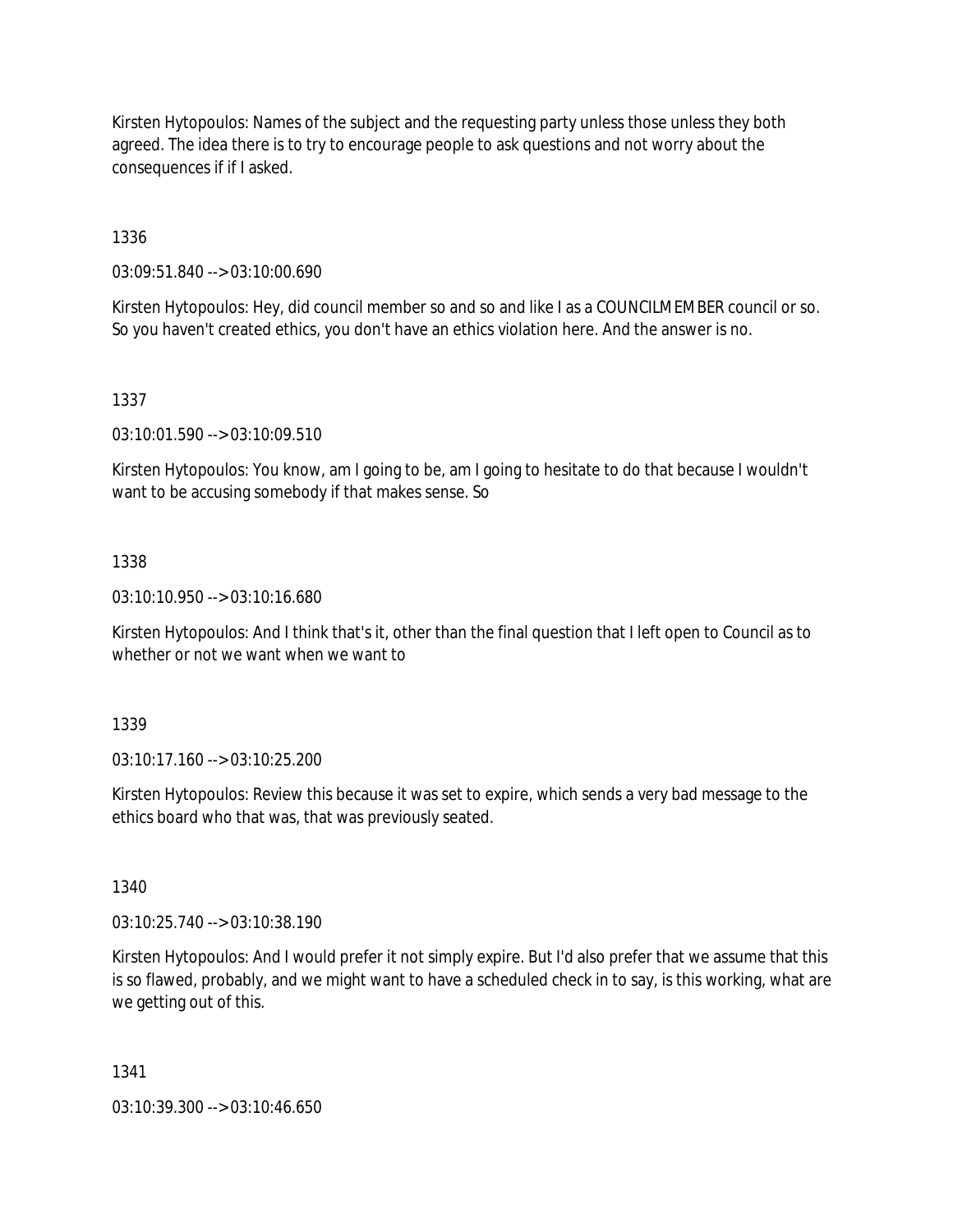Kirsten Hytopoulos: And. And again, I'd love to hear from the city. The city attorney or deputy city attorney if you thought that I've met. I did not highlight something significant

1342

03:10:47.940 --> 03:10:54.300

Joe Levan: We go first. Robbie, then you can add a couple points if you'd like. Just to make clear to the Council and I'm

# 1343

03:10:55.440 --> 03:11:01.650

Joe Levan: Going to spend a lot of time in this right now, but so that comes from right topless spent a lot of time scrubbing through the the program.

## 1344

03:11:02.070 --> 03:11:07.920

Joe Levan: And offering recommendations and revisions then then Robbie. And I worked with with her were there were questions.

# 1345

03:11:08.400 --> 03:11:15.570

Joe Levan: And where we had questions just to provide clarification. So the change of the revisions or changes with our

# 1346

03:11:16.350 --> 03:11:27.600

Joe Levan: Consultation in terms of trying to address any issues that were unclear. So we think the way it's written is clear and captures the intensive County. Councilmember hi topless. One thing to make clear is that

# 1347

03:11:28.740 --> 03:11:33.120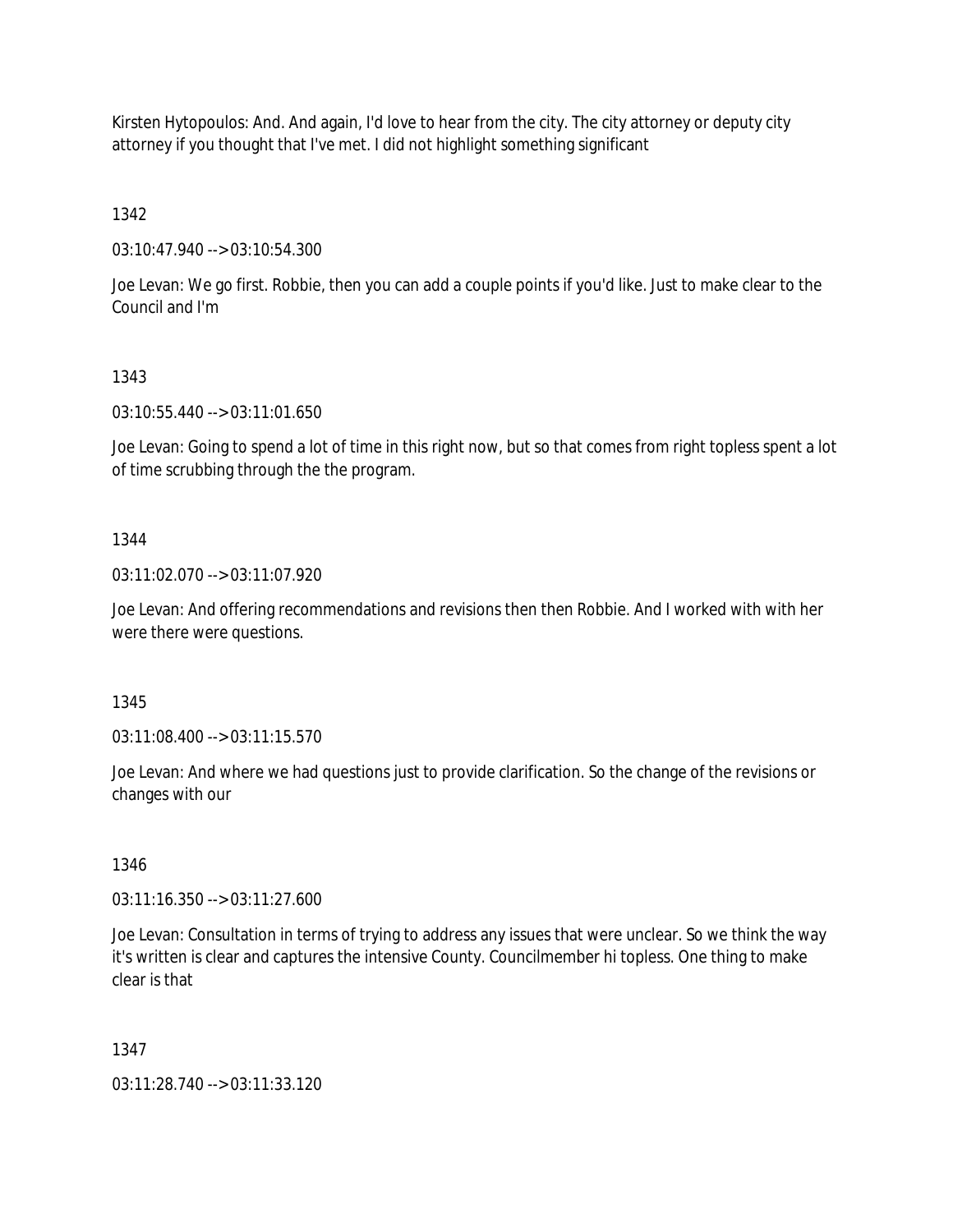Joe Levan: In terms of the issue that came up previously about publication of

## 1348

03:11:34.380 --> 03:11:46.920

Joe Levan: Opinions or otherwise and names not being publicized being part of that, of course, on a under a public records request, people can make requests for records, but this was this was about what it would be published.

## 1349

03:11:47.760 --> 03:11:56.700

Joe Levan: On the ethics program website, basically. So that was kind of a distinction that was made to not have some of this posted on the website.

## 1350

03:11:57.600 --> 03:12:13.320

Joe Levan: Because the idea was to have it be more educational I think is what customer I topless was was after. Another thing to note is that, and then one of them, the mediation option there in terms of the advisory opinions, there is an option for mediation.

### 1351

03:12:14.880 --> 03:12:23.460

Joe Levan: And where if there's a if that that option is taken and customer her topless, you can correct me if I did not describing this based on your intent.

### 1352

03:12:24.000 --> 03:12:39.900

Joe Levan: But if that if, if the parties do go to mediation than mediation occurs, not in the process then stops at that point, there's no further process. There's no appeal or it doesn't go any further than that. I think that was part of it to encourage mediation and to resolve it through mediation.

1353

03:12:41.520 --> 03:12:48.180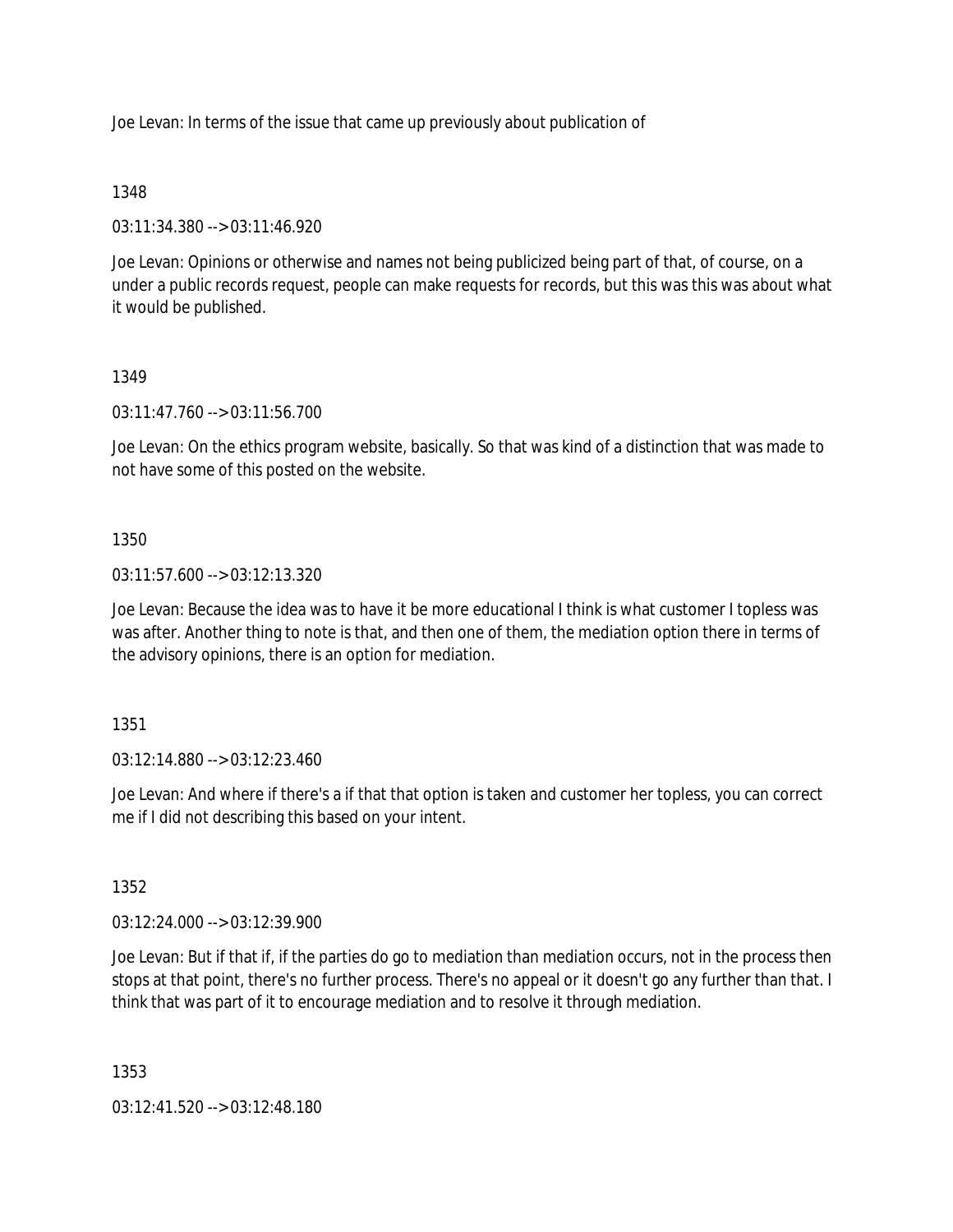Kirsten Hytopoulos: It declared right that's not a change that was that was passed by Council as of last year as well, just for the public sake.

1354

03:12:48.360 --> 03:12:48.720

Yeah.

1355

03:12:50.100 --> 03:12:53.910

Joe Levan: So, so those are kind of points I wanted to highlight probably did you have anything else to highlight

1356

03:12:56.070 --> 03:13:01.200

Robbie Sepler: The only thing to highlight goes to the last question raised by COUNCILMEMBER high topless about

1357

03:13:01.950 --> 03:13:10.590

Robbie Sepler: An annual review of the Code of Conduct and Ethics program right now, the draft doesn't participate that they're being an annual report from the ethics board.

1358

03:13:11.040 --> 03:13:26.520

Robbie Sepler: And and that would include any recommendations, they have for changes to the program. So that's already one thing that's included in one avenue for annual review of the program. Otherwise, I think I was topless and the city attorney summarize the proposed changes.

1359

03:13:27.210 --> 03:13:28.080

Kirsten Hytopoulos: And of course,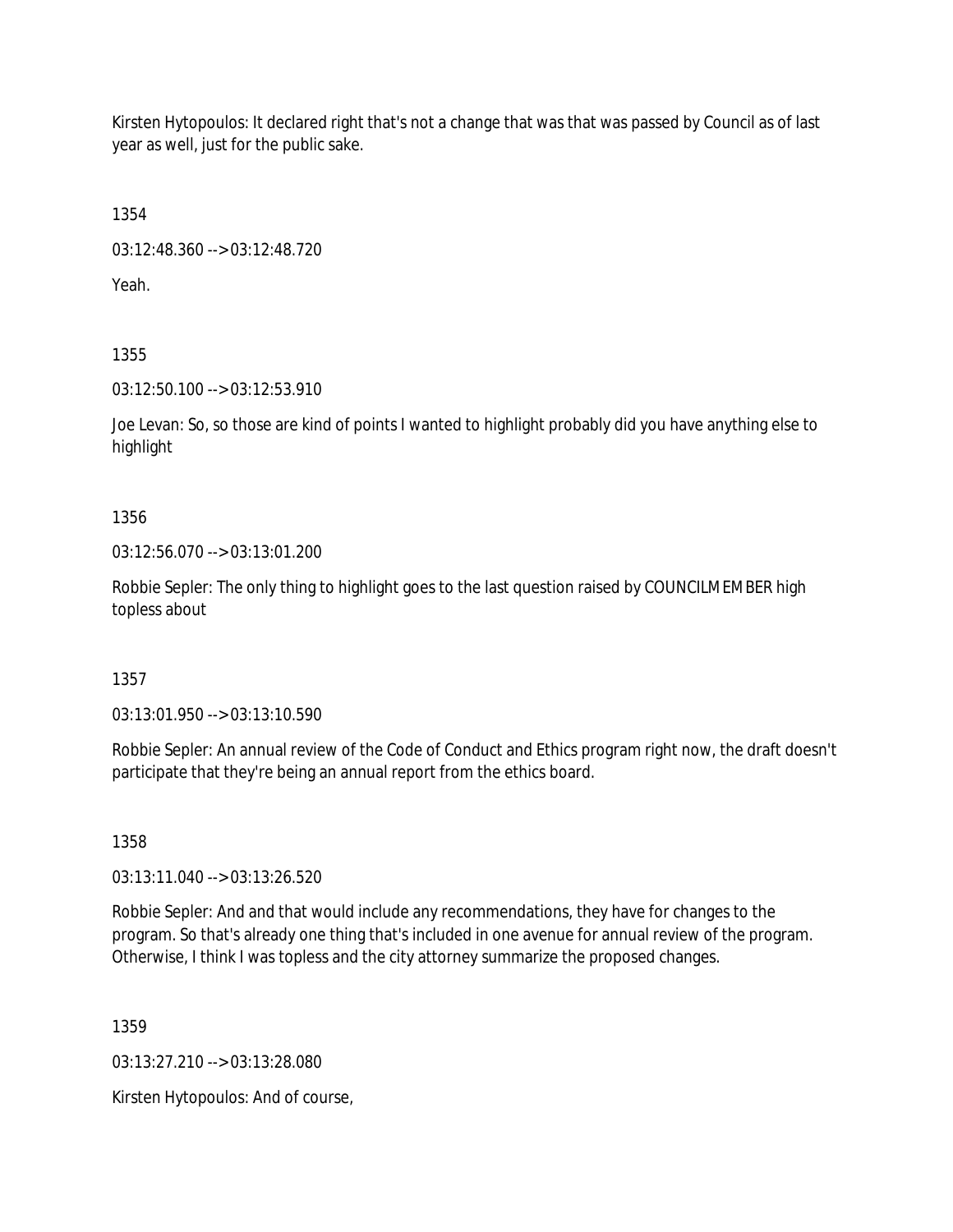03:13:29.130 --> 03:13:36.150

Joe Levan: He's just one other note is that to counsel them. And as far as question to the way that we've kind of worked through this over the last few years.

1361

03:13:36.600 --> 03:13:43.620

Joe Levan: Is that the deputy city attorney's is the resource for and yet the attorney for the ethics board itself.

# 1362

03:13:44.160 --> 03:13:51.150

Joe Levan: And then I'm city attorney on the city attorney for the city as an entity, but also to the to the resource for the Council.

# 1363

03:13:51.540 --> 03:14:01.500

Joe Levan: Related to questions to come in about the ethics program itself so that there's some some separation there so that the and Robbie works directly with the ethics board.

## 1364

03:14:02.280 --> 03:14:10.770

Joe Levan: When it exists here right now we only have one of these ethics board member but when it, when it exists to provide to go to their meetings as necessary to assist them and to

# 1365

03:14:11.400 --> 03:14:21.870

Joe Levan: Part of what's going to happen with this to would be some some new forms will have to be created and work left to be done to implement what's being recommended which will will work with the export to do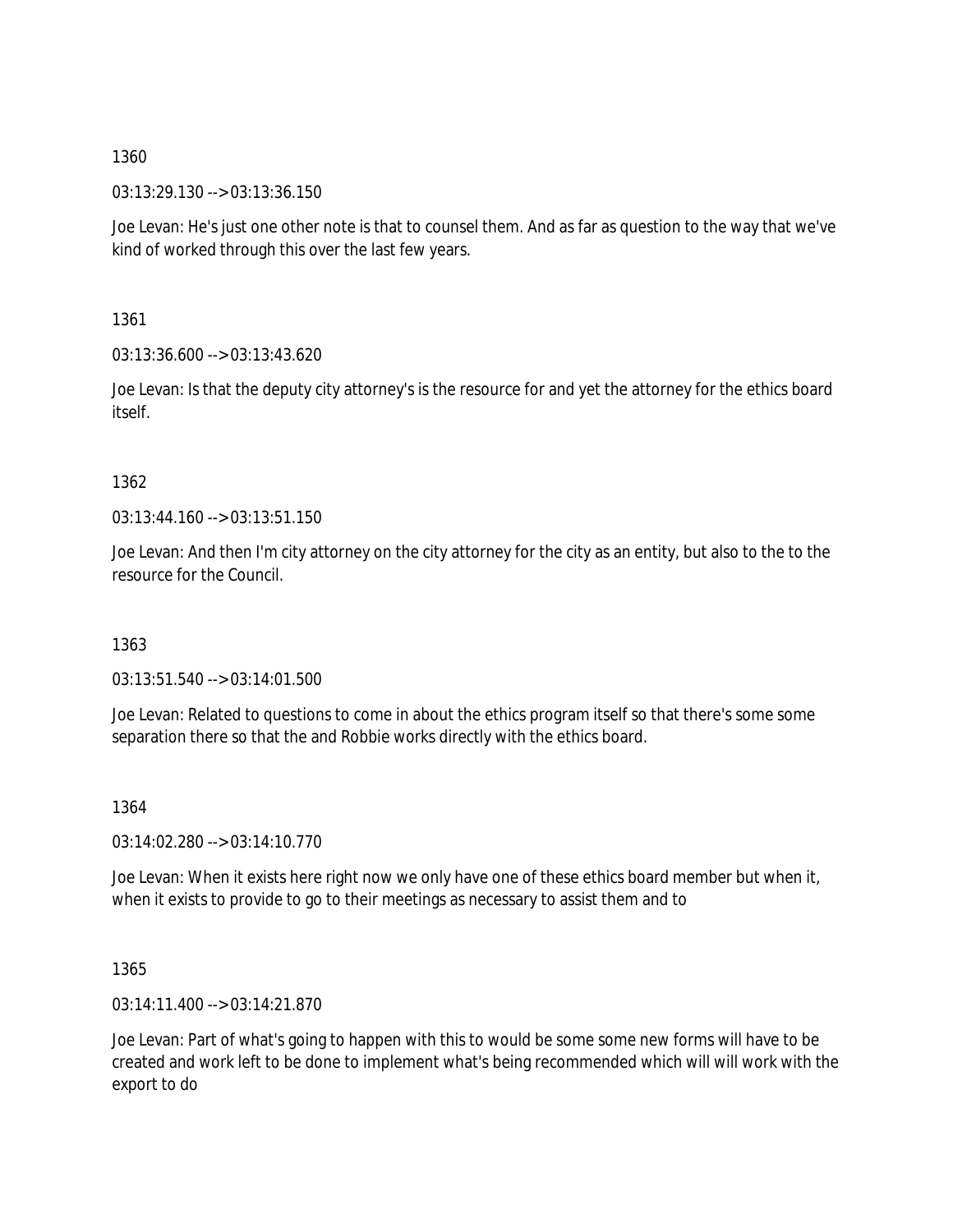03:14:22.830 --> 03:14:28.260

Leslie Schneider: I just asked for a quick clarification, Robbie. I think I heard you say that what's in

1367

03:14:29.010 --> 03:14:38.400

Leslie Schneider: In this proposal right now is that on a yearly basis. The ethics board themselves would come forward with any suggested changes. And so, therefore, that constitutes

1368

03:14:38.790 --> 03:14:46.710

Leslie Schneider: Sort of a yearly review and we don't need to bake in anything more than that. I mean, we could, if we come up with it. But that's what you're saying.

1369

03:14:47.070 --> 03:14:54.390

Robbie Sepler: I apologize for any confusion. What I'm saying is that in the ethics board that's currently ethics program that's currently in effect.

1370

03:14:54.690 --> 03:15:05.250

Robbie Sepler: There is already the avenue for an annual report from the ethics board which will include any recommendations, they have for changes to the Code of Conduct and Ethics program.

1371

03:15:05.760 --> 03:15:21.450

Robbie Sepler: And I was mentioning that just in terms of the question. Last question raised that counts number high top list, which is whether or not to still include an expiration date on the Code of Conduct and Ethics program which is set to expire expire in February.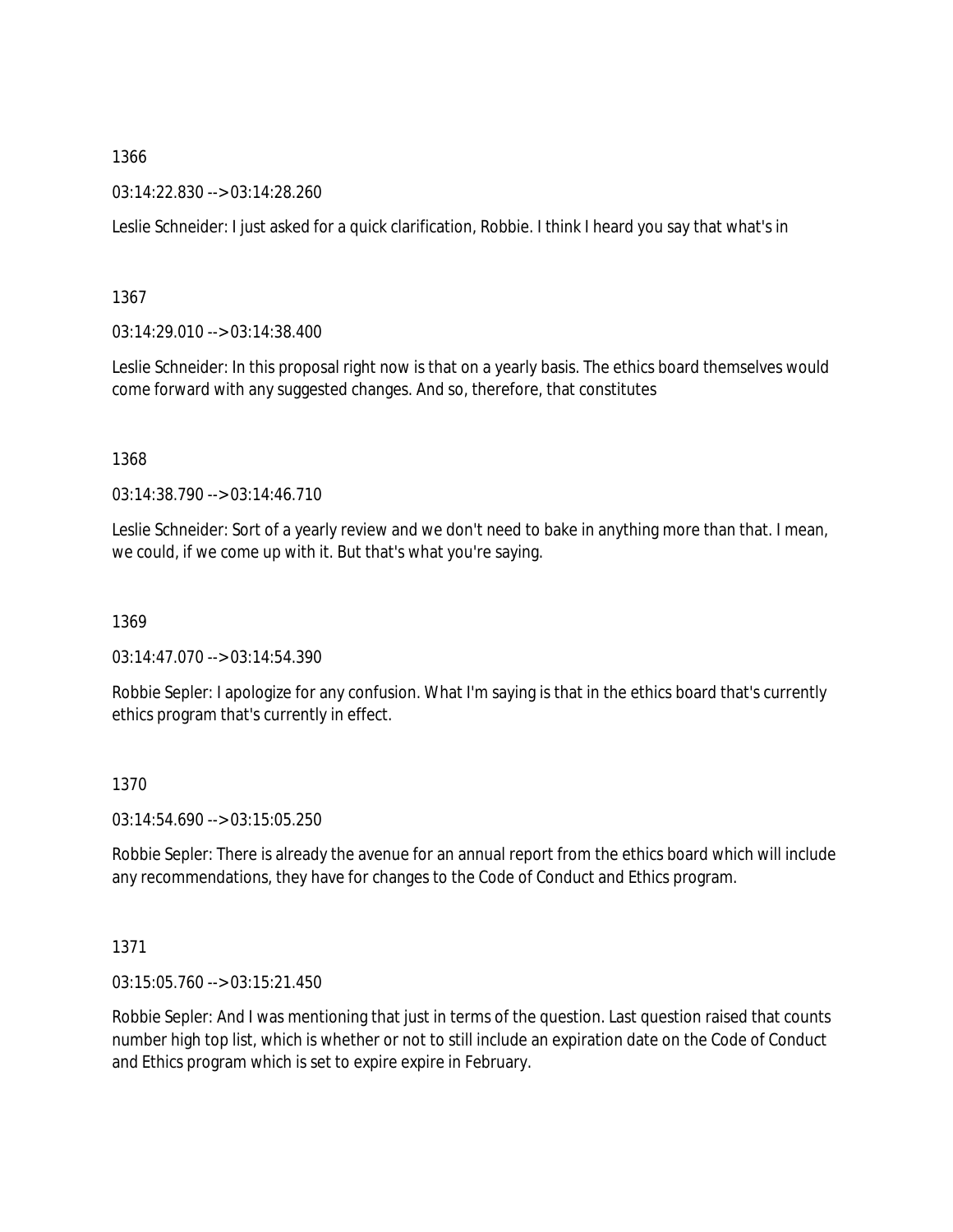03:15:23.070 --> 03:15:32.010

Robbie Sepler: But if that is not not needed. I was just raising that there is already one of these one way for an annual review contemplated under the program that as it currently exists.

1373

03:15:32.370 --> 03:15:33.030

Leslie Schneider: Great, thank you.

1374

03:15:33.180 --> 03:15:40.710

Kirsten Hytopoulos: So for further clarification. I did not make any revisions to that section. So that's intact and just a couple more comments before we, before

## 1375

03:15:41.430 --> 03:15:48.090

Kirsten Hytopoulos: We talk amongst ourselves that I wanted to be clear for the public because I just didn't bother hitting some of the stuff that's also in there already.

1376

03:15:48.480 --> 03:16:02.730

Kirsten Hytopoulos: And that is that when there really is an ethics violation. When the ethics board feels that there's an article to ethics violation that will still go to the Harry exam or for full process and and there will be very public action from that point on.

# 1377

03:16:03.120 --> 03:16:09.600

Kirsten Hytopoulos: And so, you know, again, it's a very clear that there's no attempt here to not publish that sort of behavior.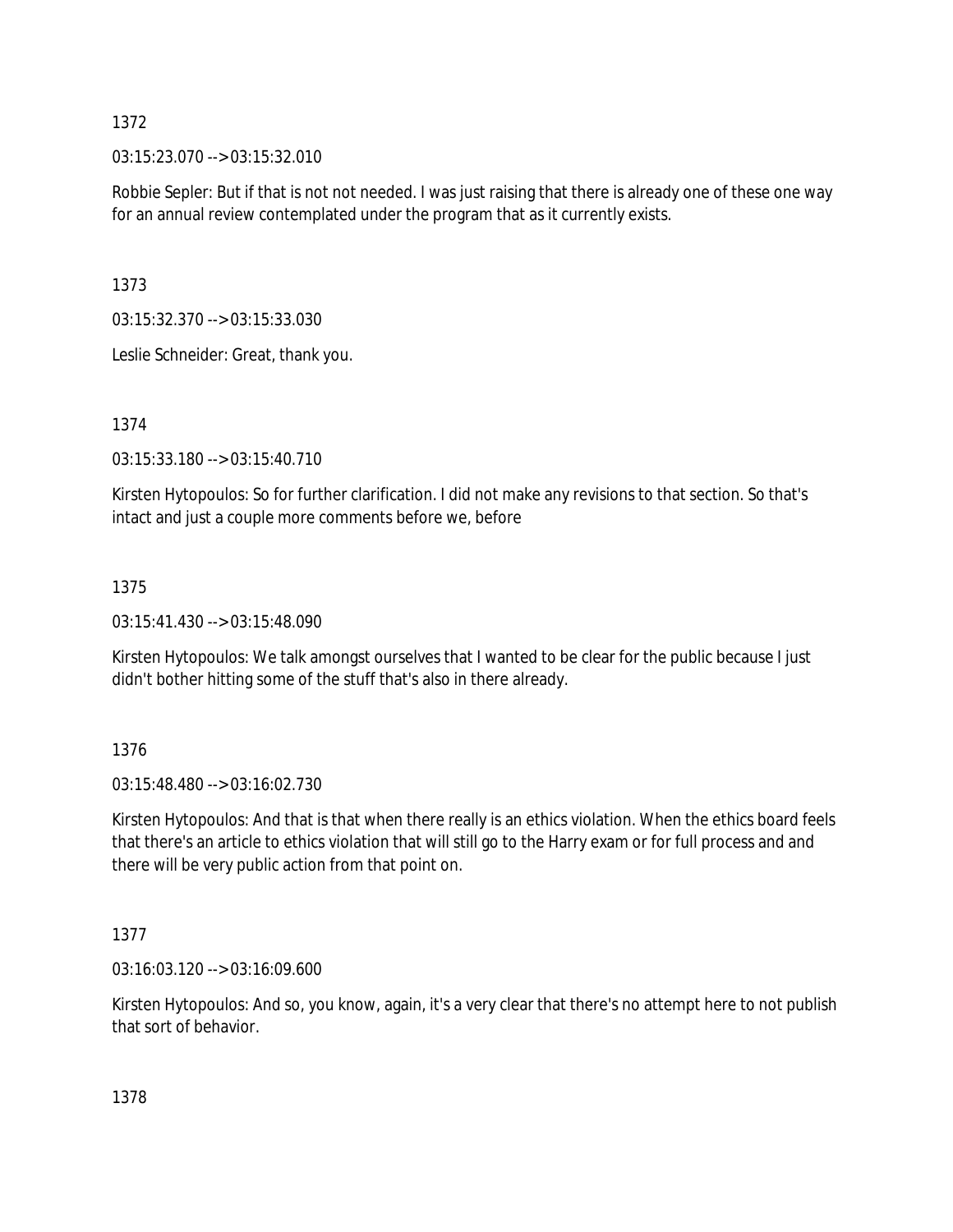03:16:10.320 --> 03:16:15.150

Kirsten Hytopoulos: And also, again, to reiterate what what Joe is hitting out which i think that

1379

03:16:15.900 --> 03:16:18.690

Kirsten Hytopoulos: It'd be interesting to hear from everybody else but I'm on Council.

1380

03:16:19.050 --> 03:16:25.680

Kirsten Hytopoulos: But I think our goal and not publishing isn't to avoid the transparency that we have the Public Records Act. People can

1381

03:16:25.920 --> 03:16:31.950

Kirsten Hytopoulos: People are curious can just constantly do public records request and find out all about what's happening on the it with the ethics board.

1382

03:16:32.220 --> 03:16:45.900

Kirsten Hytopoulos: But we're just not participating in the publication. I think the worst case scenario of complaints that aren't founded on on facts or are alleging and actual violation and participating and publishing that on our city website.

1383

03:16:46.590 --> 03:16:49.080

Leslie Schneider: Okay, great. Thank you. Councilmember geeks.

1384

03:16:50.850 --> 03:16:52.620

Leslie Schneider: You're on mute. Yeah.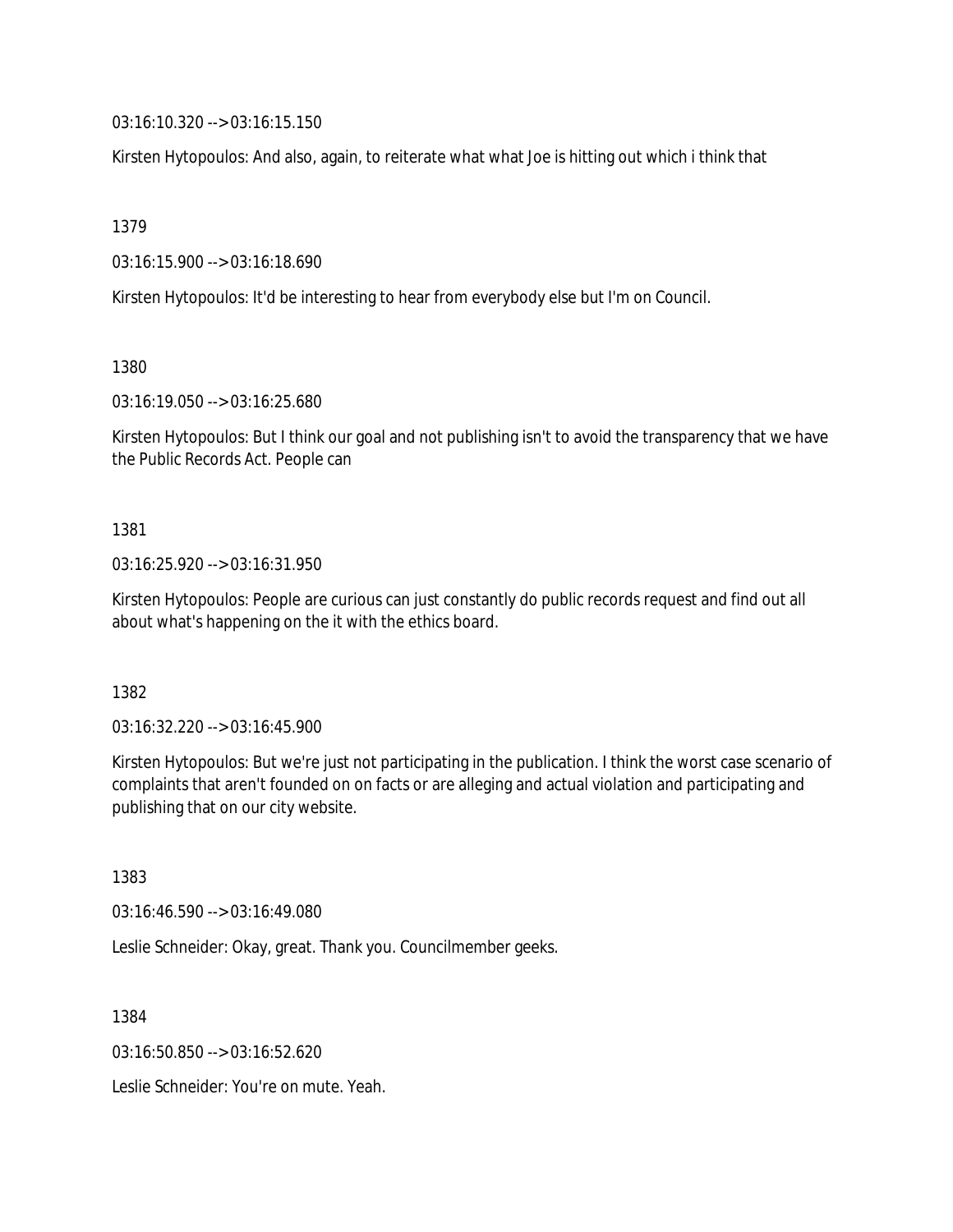03:16:52.650 --> 03:17:01.530

Joe Deets: Sorry, this all these other hands up. And, okay, well, I'll be brief. First off, Kirsten, thank you so much for this. This was a ton of work to do and

1386

03:17:02.850 --> 03:17:09.390

Joe Deets: We did a lot of work on the ethics program last year and I won't editorialize why we did, but we tried our best and

1387

03:17:09.810 --> 03:17:22.440

Joe Deets: And that's what we got. And so I really appreciate you diving in. I just want to tell you that very much ethics has been very important. I was on. I was at the sports chair for two years before I came here. So I do have

1388

03:17:23.490 --> 03:17:30.810

Joe Deets: I think you answered my question about the the anonymous issue. I just had some concerns about that but

1389

03:17:31.590 --> 03:17:37.710

Joe Deets: I think you've answered that. And plus the Plan Review. I don't mind having something explicit because

1390

03:17:38.640 --> 03:17:43.080

Joe Deets: You know how things can just sort of slide, no matter what we have is a program and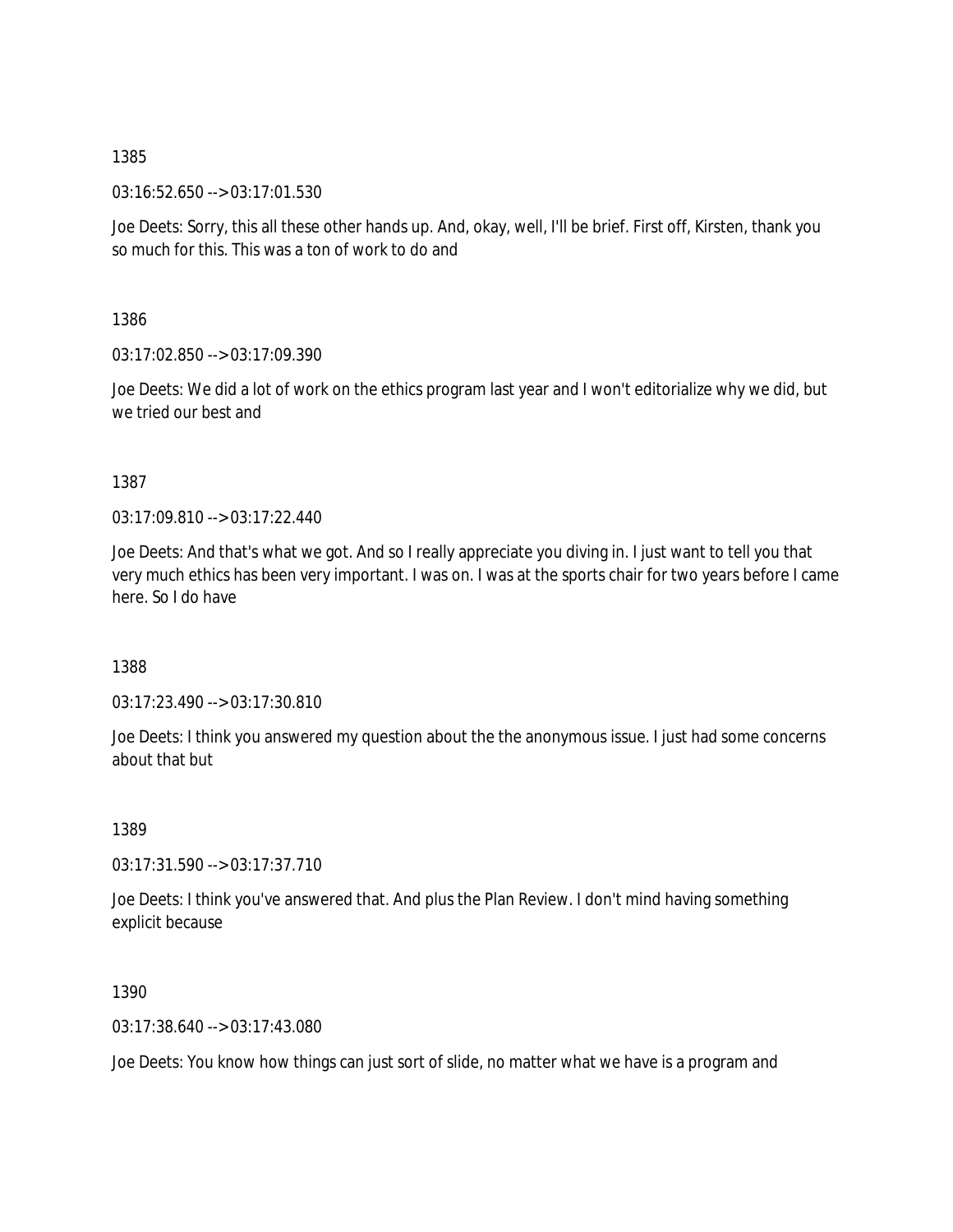$03:17:43.500 \rightarrow 03:17:52.590$ 

Joe Deets: And frankly, that was why the expiration date. It wasn't to expire the ethics program. It was to force us to do something about it. So just to be clear.

1392

03:17:52.800 --> 03:18:06.660

Joe Deets: That was. It was really kind of a poison pill to counsel to get as button gear and and do something about the ethics program after this quote new program has been around. So, but any case the work you've done, I would be very happy to

1393

03:18:07.380 --> 03:18:18.600

Joe Deets: Take the expiration putting the Plan Review, but I would like it kind of enforced on us as a council member that council members that we need to review this not just pass it to

1394

03:18:19.350 --> 03:18:27.690

Joe Deets: The ethics board just just my suggestion. And just one other thing kind of funny English tweak. I read this a couple times, it just

1395

03:18:28.500 --> 03:18:40.080

Joe Deets: kind of bothered me a little bit, it's it's us under the article one section see principles obligation obligation to the public, just bear with me for a second. I'll read this.

1396

03:18:40.620 --> 03:18:49.410

Joe Deets: Following the highest standards of public service council members and members of city committees and Commissions Act to promote the public good and preserve the public's trust.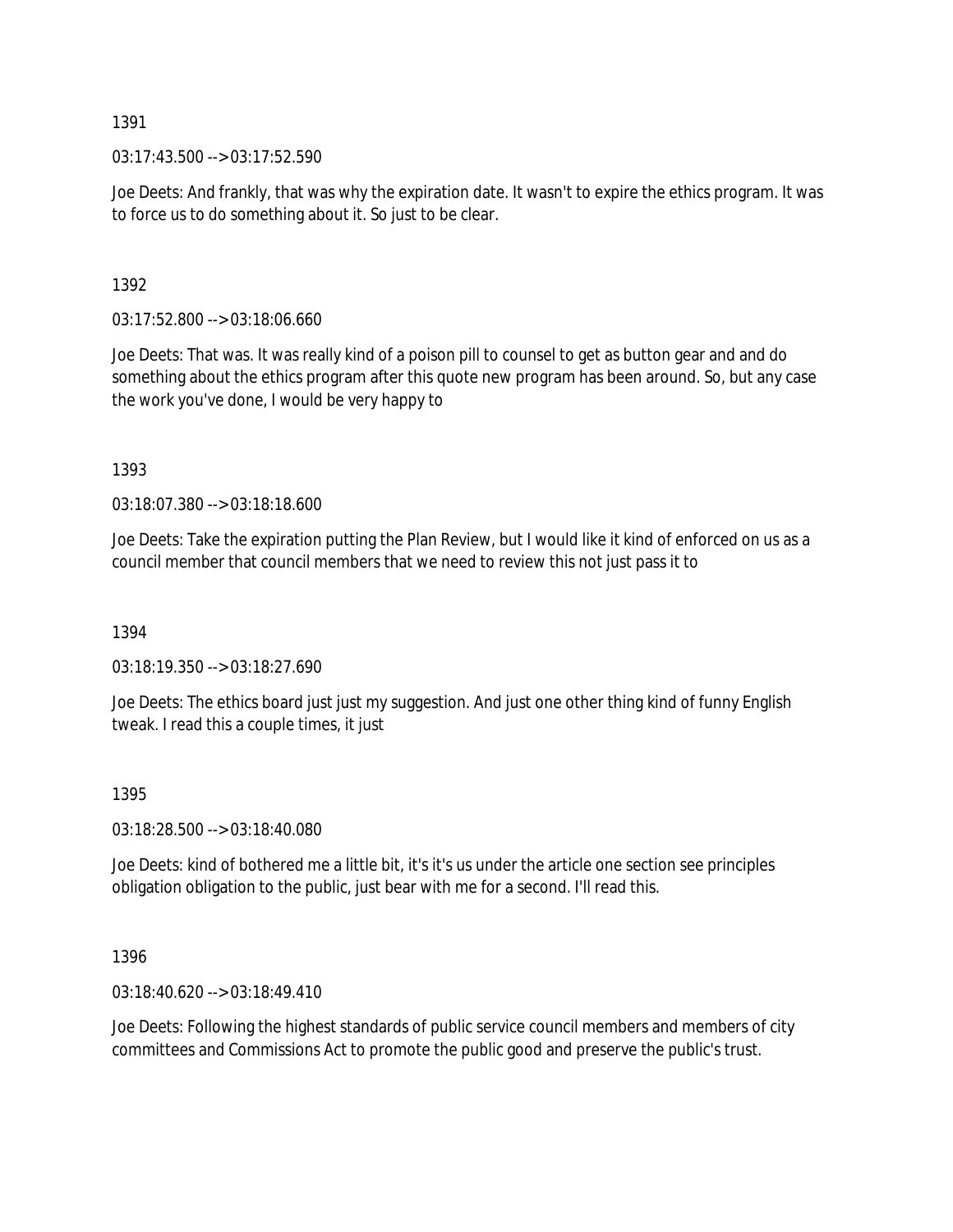03:18:50.220 --> 03:19:03.060

Joe Deets: So far so good this in practice this principle look like transparency and honesty in all public statements and written communications. It's the statement this principle looks like.

1398

03:19:03.870 --> 03:19:25.500

Joe Deets: I sounds really weird and almost, you know, it doesn't look like it, it needs to be. So just a very clarification, could we instead of, say, look, this principle looks like transparency, maybe does maybe it's not, you know, but if we just say this something along the lines of principle embraces

1399

03:19:26.730 --> 03:19:30.600

Joe Deets: transparency and honesty, just to be very forthright there so

1400

03:19:32.250 --> 03:19:37.770

Kirsten Hytopoulos: What I'd say Joe is, I didn't even try to touch the wording of the code of conduct, because I think it's pretty awful.

1401

03:19:38.730 --> 03:19:52.560

Kirsten Hytopoulos: I would suggest that we put out there, regardless of where this goes. At some point, we should be. We should be rewriting that we should also be removing it. But somebody pointed out to me that there's nothing talk about no you know

1402

03:19:53.580 --> 03:20:02.910

Kirsten Hytopoulos: racial equity lens. There's nothing. There's no direct language. I don't believe there's anything direct in the code of conduct with regards to any sort of discriminatory behavior or language.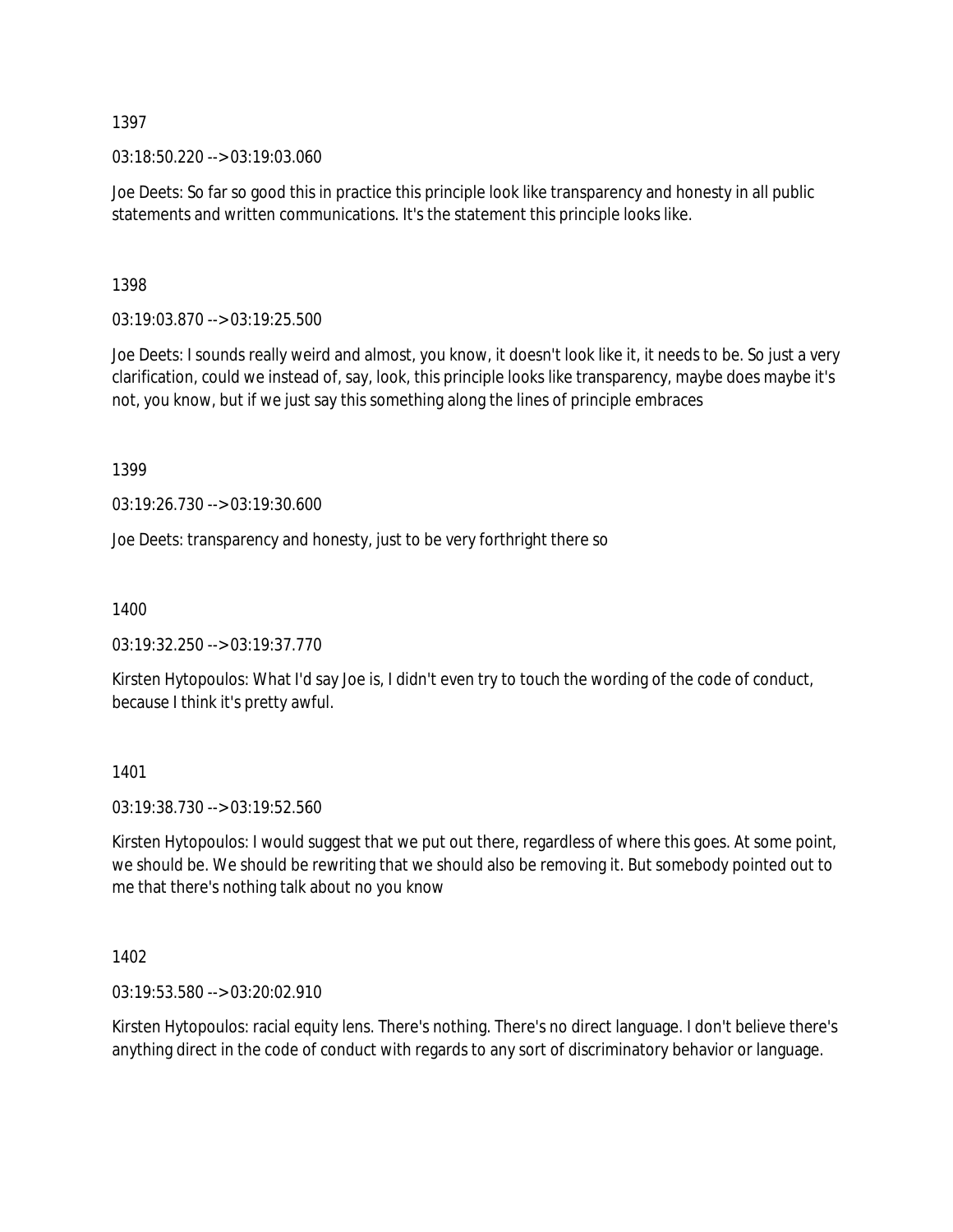03:20:03.390 --> 03:20:13.350

Kirsten Hytopoulos: Or or treatment of any particular class of people. I don't think so. I mean, it's a pretty it's devoid of clarity, it's kind of, I'm sorry because somebody wrote it and I don't know if they're in the room.

1404

03:20:14.550 --> 03:20:17.910

Kirsten Hytopoulos: I have to say, I think it's a it's an adequate and so

1405

03:20:18.960 --> 03:20:23.160

Kirsten Hytopoulos: It needs to be revamped and I didn't touch it, I just worked on the process now.

1406

03:20:24.570 --> 03:20:32.850

Joe Deets: It's not, it's not a big issue, but it just, it struck me as odd and and if I was a public and I was reading this, I would say that's a weird way of putting it.

1407

03:20:32.850 --> 03:20:39.000

Joe Deets: So, but I agree there's there's more to it than that. Otherwise, so anyway, thank you very much again.

1408

03:20:40.080 --> 03:20:41.040

Joe Levan: And to that point.

1409

03:20:41.070 --> 03:20:51.720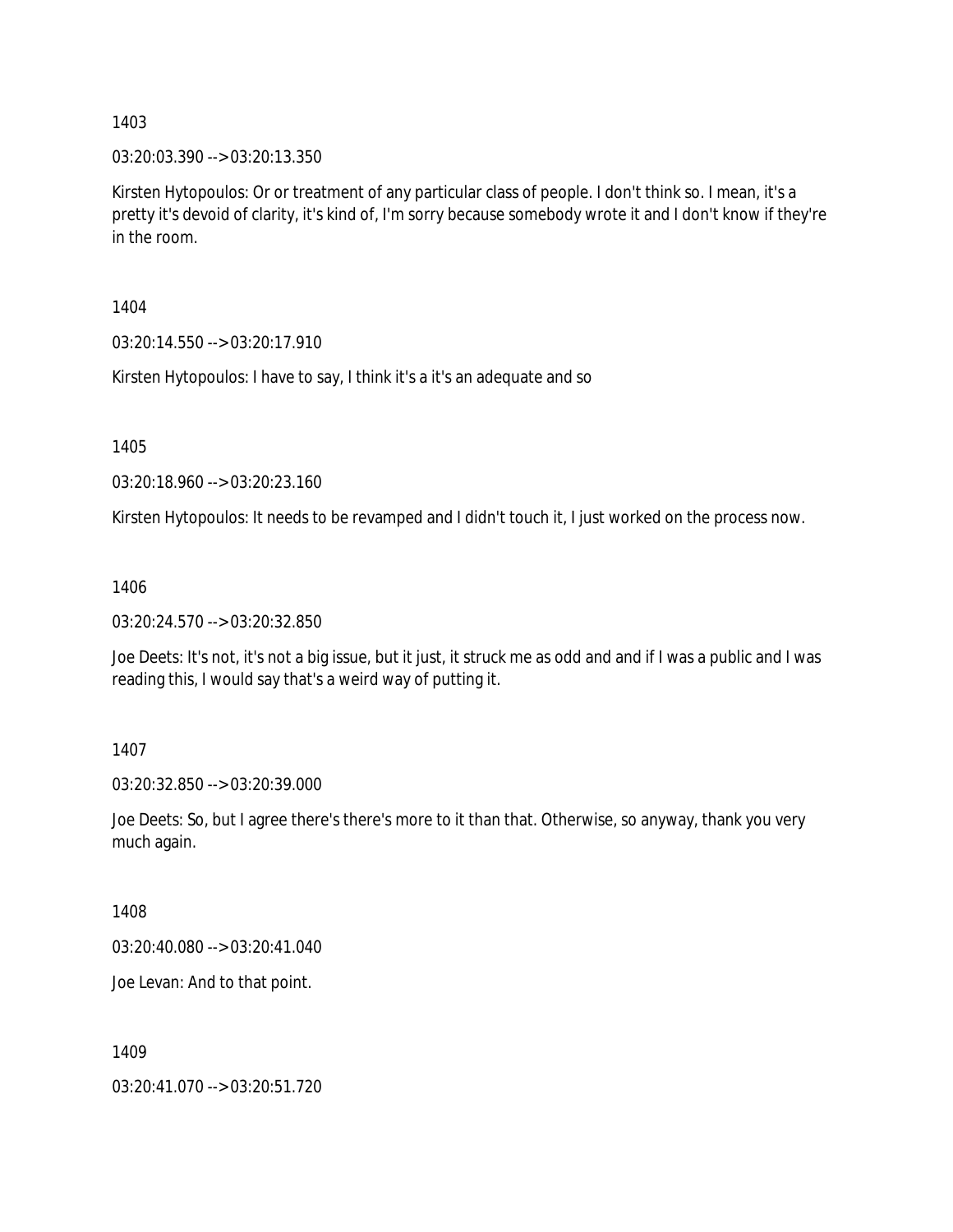Joe Levan: Real quick, I think part of this is a that that language has been that way for several years. I think it was a maybe potentially a what it was was was drafted before my time.

1410

03:20:52.230 --> 03:21:02.760

Joe Levan: as kind of a more of a conversational tone or something. I mean, it's but it's certainly something that could be revised, for sure. I mean, if it's a base of what you're comfortable with.

1411

03:21:05.070 --> 03:21:06.420

Leslie Schneider: All right. Councilmember Medina.

1412

 $03:21:11.190 \rightarrow 03:21:26.970$ 

Kol Medina: And put my hand up before Casper indeed spoke, but I think basically I just wanted to say what he said. I appreciate all the work here answer my topless and I've said a prayer meetings and this came up that I agree with all the changes, I'd be happy to have us in front of us and

1413

03:21:28.620 --> 03:21:31.410

Kol Medina: vote yes on a motion to approve it, as amended.

1414

03:21:33.450 --> 03:21:45.180

Kol Medina: And we can just do that. And then that question of, you know, how to, how do we come back to this. Do we force ourselves to come back in 12 months or we need to have explored or whatever that question was still be out there.

1415

03:21:45.690 --> 03:21:52.590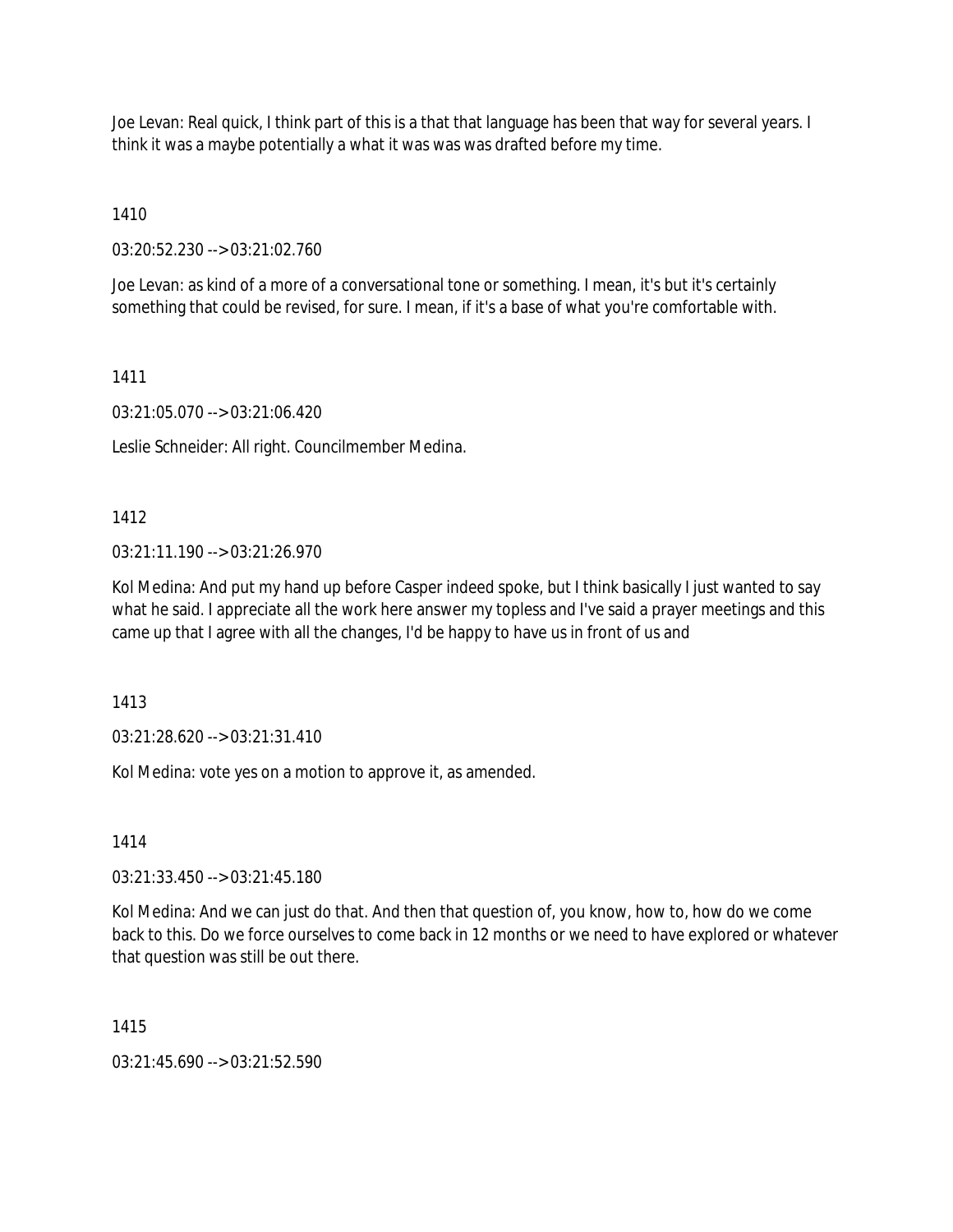Kol Medina: And we can then try to answer that question. But in the meantime, I'd be happy to do is to approve it with the amendments you made. So thank you.

1416

03:21:54.330 --> 03:21:55.380

Leslie Schneider: Great, thank you.

1417

03:21:55.650 --> 03:21:56.970

Leslie Schneider: COUNCILMEMBER Pollock.

1418

03:21:59.820 --> 03:22:07.350

Michael Pollock: Yeah, thank you for the work. Councilmember hotel pillows and we've talked about this offline and

1419

03:22:08.490 --> 03:22:12.600

Michael Pollock: I think there's some good progress. I do have concerns about it.

1420

03:22:13.710 --> 03:22:24.750

Michael Pollock: I'm not really comfortable with it in its current form, I, I think my specific concerns are. I think some I shared with you is that that

1421

03:22:25.290 --> 03:22:34.500

Michael Pollock: There's a lot of qualitative language in there, and particularly around Article one, but also just in general about it and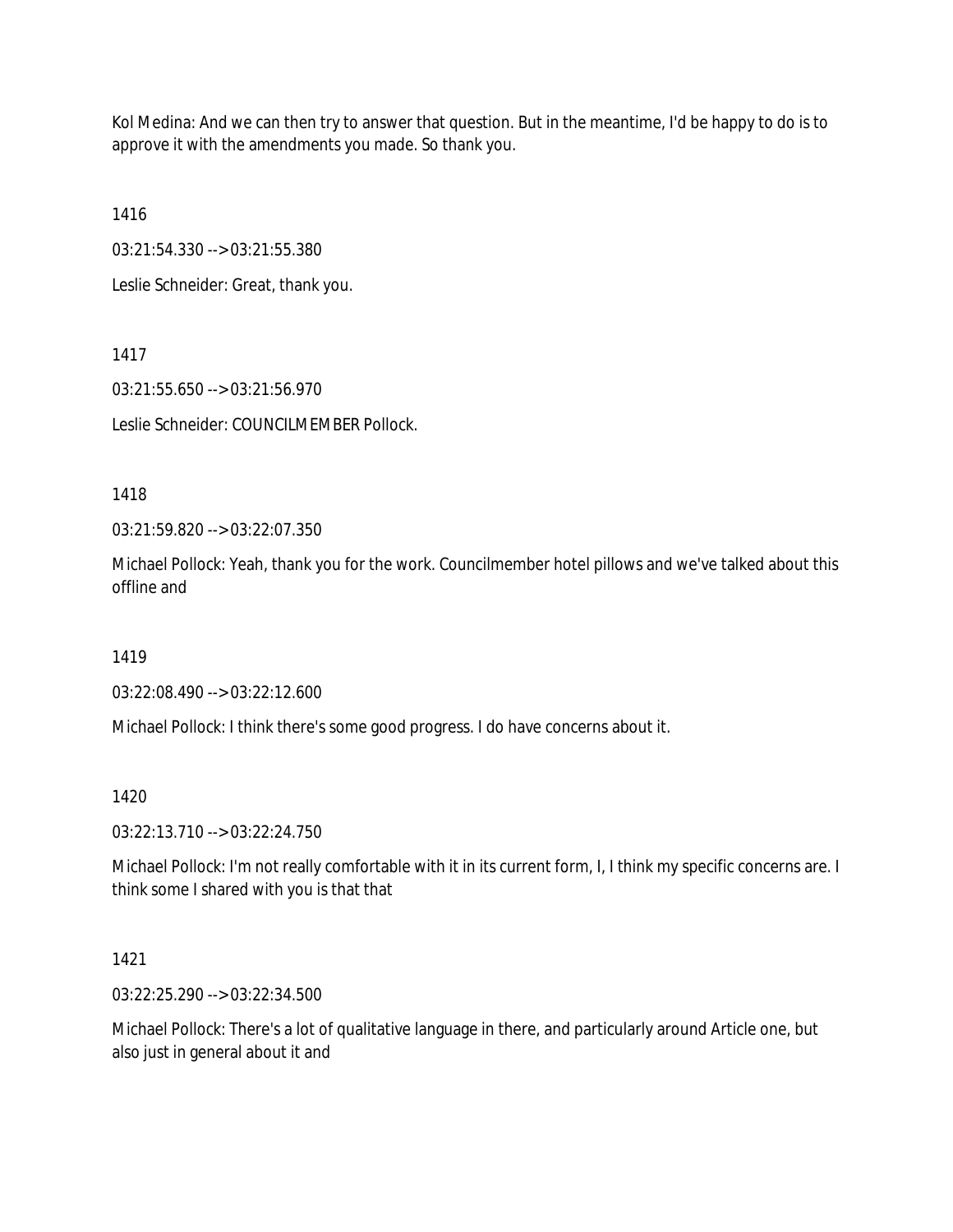03:22:35.100 --> 03:22:47.640

Michael Pollock: I find it problematic because I'm looking at it from an applicant or somebody that wants to follow these rules, right. I want to follow them. I want to know when I'm on the right side of the wrong side and and

1423

03:22:48.240 --> 03:23:08.250

Michael Pollock: It's, it's, we use only defined terms are vague language. It really makes it challenging to know where that is. And so things like like what was just quoted honesty and transparency. Well, yeah, I know who's, who's, who's not for that. But it doesn't really say what that looks like.

1424

03:23:09.330 --> 03:23:20.070

Michael Pollock: I mean, honestly, as somebody joke to me. They said that she said honesty seriously you guys are politicians, so you know that's um yeah let's kind of

1425

03:23:21.240 --> 03:23:29.130

Michael Pollock: tongue in cheek. But what does that mean, what is honest evening, and we're going to get a complaint file because we weren't honest, you're going to

1426

03:23:29.460 --> 03:23:37.380

Michael Pollock: Get a complaint filed because they're not transparent. I mean, it's fine, as long as we define those terms and a reasonable person can

1427

03:23:37.770 --> 03:23:43.770

Michael Pollock: Could look at it and say, Yeah, I'm on this side of the line or I'm on the other side of the line. So, um,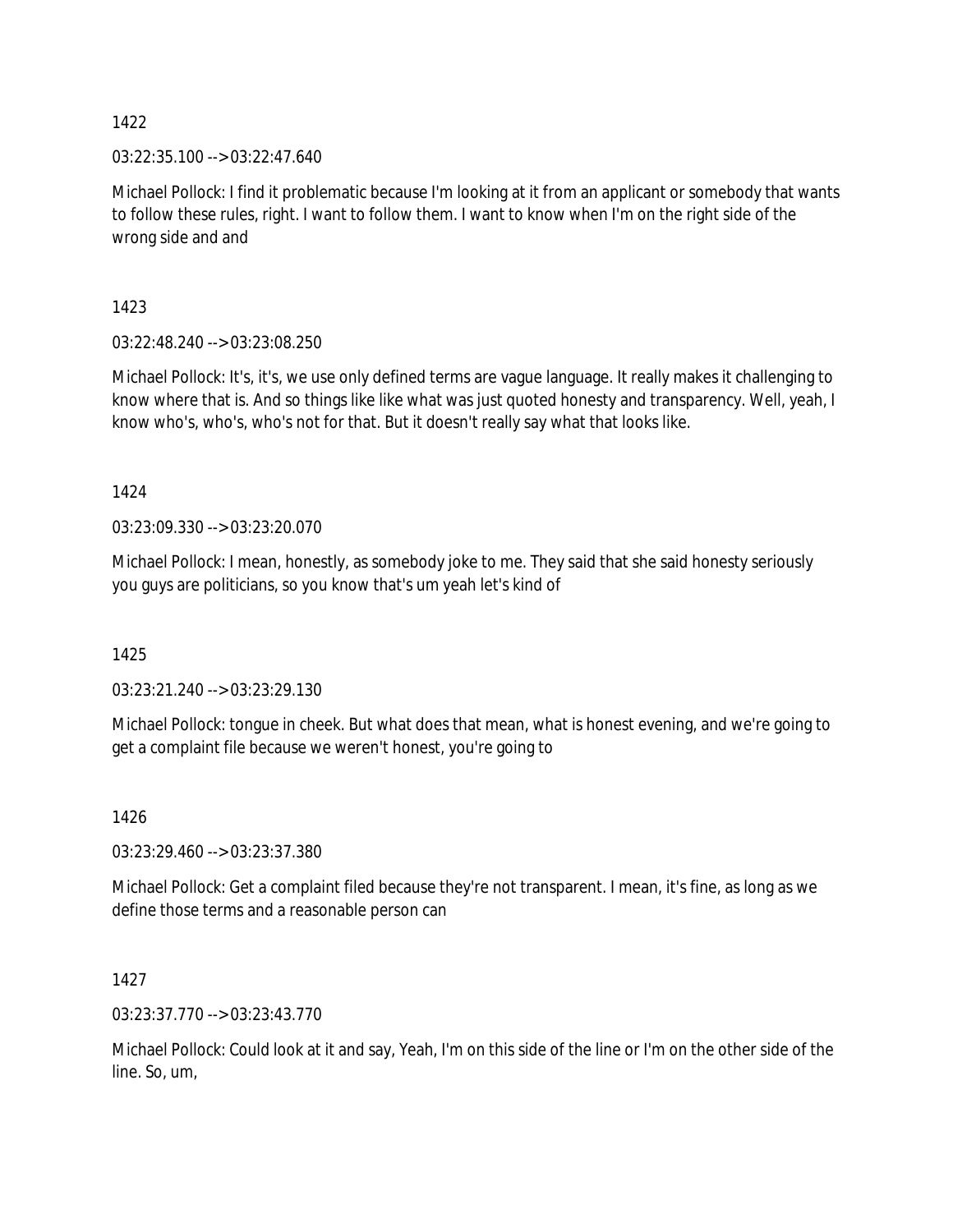03:23:44.460 --> 03:23:51.660

Michael Pollock: You know there's going to be some gray. But there's a lot of gray and what's written right now. So that's one. The second one is, is that

1429

03:23:52.530 --> 03:23:58.050

Michael Pollock: The whole process. I mean, I appreciate that you put the work in and and I think we're making progress, but

1430

03:23:58.950 --> 03:24:08.220

Michael Pollock: I'm looking for something that there's at least somebody out there somewhere else is done and we talked about the Seattle ethics program. There's the

1431

03:24:08.700 --> 03:24:19.260

Michael Pollock: City ethics.org is an organization they put out a model ethics program. And so there's really language. There's people that have thought about it and I am

1432

03:24:20.100 --> 03:24:31.620

Michael Pollock: I would like to put language or make the language that we have consistent with something else out there, or at least compare it to to that and make sure that we're kind of

1433

03:24:33.420 --> 03:24:35.280

Michael Pollock: We have a program that functions.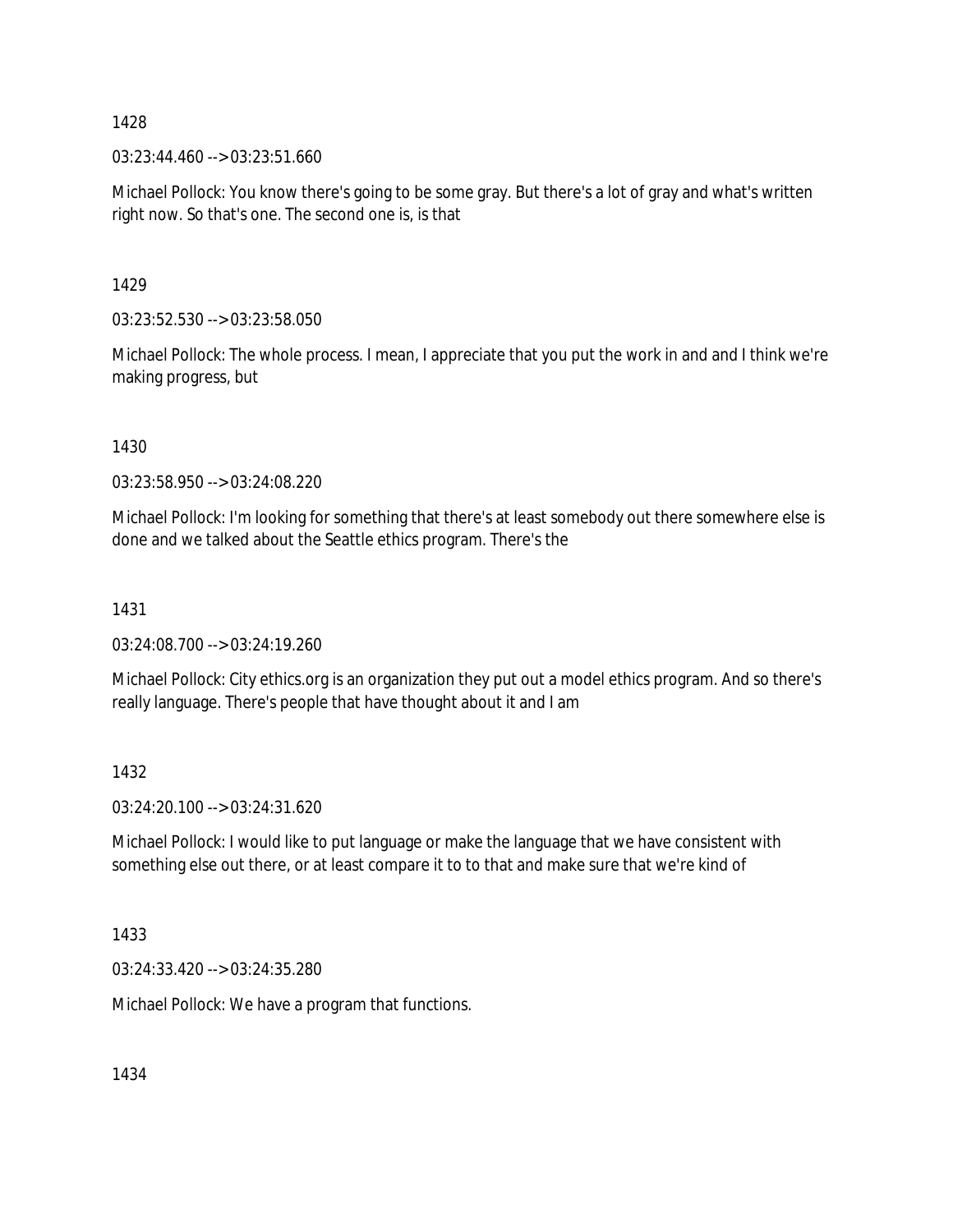03:24:36.480 --> 03:24:38.940

Michael Pollock: So that's just to two comments.

1435

03:24:40.050 --> 03:24:44.160

Michael Pollock: And I, and then the third is really about the more fundamental one which is

1436

03:24:45.660 --> 03:24:54.300

Michael Pollock: Really relates to the way we have a conversation about these issues and how to address these

#### 1437

#### 03:24:55.200 --> 03:25:01.050

Michael Pollock: Before they become ethics complaint, because as you pointed out, when it becomes an ethics complaint. It's a public record.

#### 1438

03:25:01.410 --> 03:25:17.400

Michael Pollock: And it's, it's something that's there and it can be weaponized I think we're all aware that it can be weaponized and we talked before about an arm bud and somebody or some sort of mediator, where if there's an issue we can we can

#### 1439

03:25:19.740 --> 03:25:34.950

Michael Pollock: Go to that person and discuss it. And I say that because there's as I mentioned earlier, there's a number of things that happened this past week there's been things that have happened between us between us council members, and I would like an opportunity to

1440

03:25:35.070 --> 03:25:38.550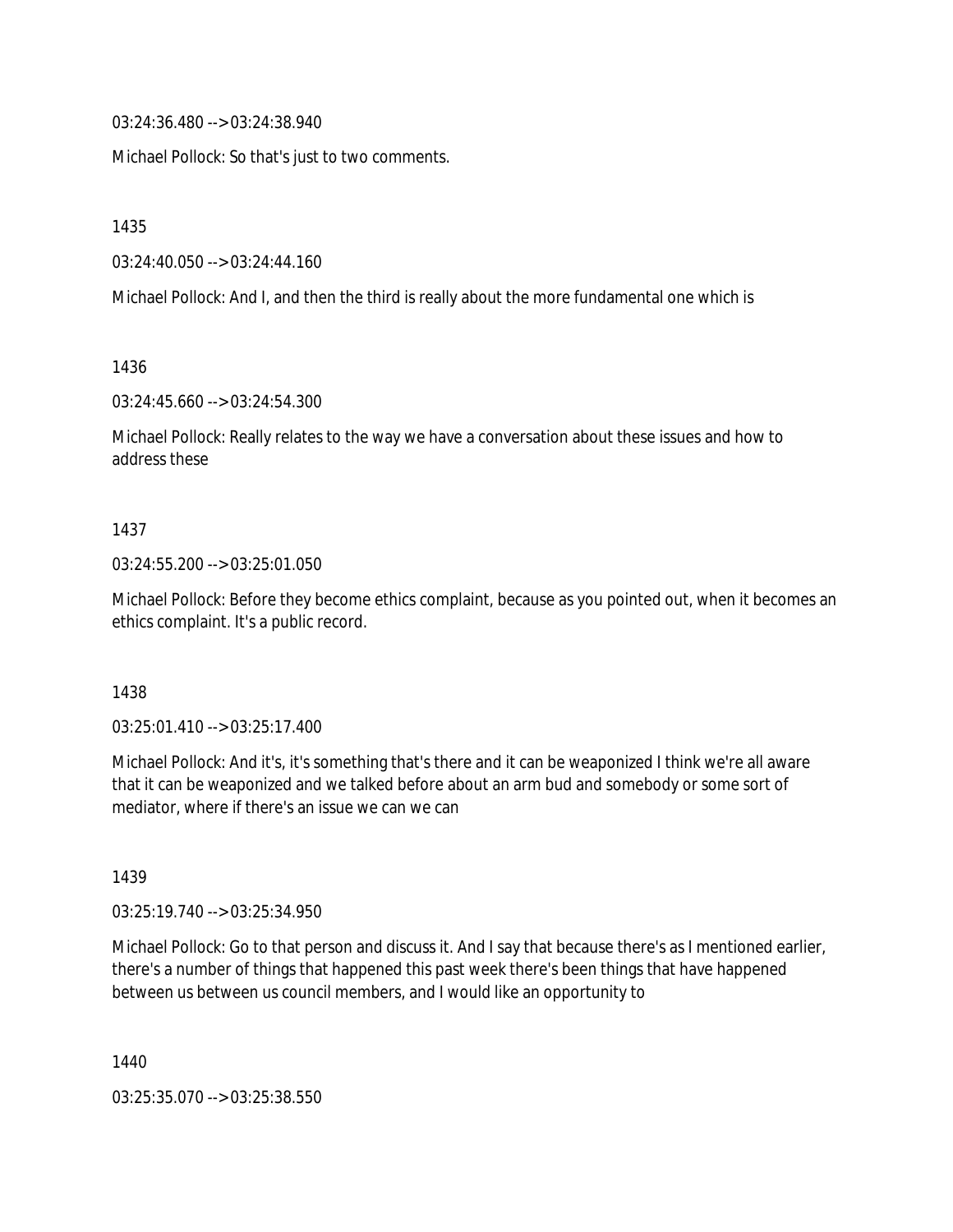Michael Pollock: And I think it would be beneficial for not just council members, but for

## 1441

03:25:38.700 --> 03:25:52.080

Michael Pollock: Members of the public to be able to talk to someone in a mediated situation before it gets to that we're going to file an ethics complaint I have to file an ethics complaint to get your attention.

## 1442

03:25:52.530 --> 03:26:05.310

Michael Pollock: I don't want to do that. I would really like to have that mediation opportunity in there. And to me that's either we get an ethics officer or we get an arm or both, both, you know, all of the above.

## 1443

03:26:06.000 --> 03:26:09.180

Michael Pollock: So I would really like to get that in there.

### 1444

03:26:10.080 --> 03:26:21.030

Michael Pollock: You know and i and i mean these are difficult things I want to, I want to give you an example of one, you know, earlier counseling topless. He said, Yeah. These are difficult. We have to have these conversations so

#### 1445

03:26:21.960 --> 03:26:33.180

Michael Pollock: As an example, you know, and bear with me. And this might be hard to hear. For some of you, but bear with me. So last. This is pertains to last year before I was on the Council.

1446

03:26:35.100 --> 03:26:47.280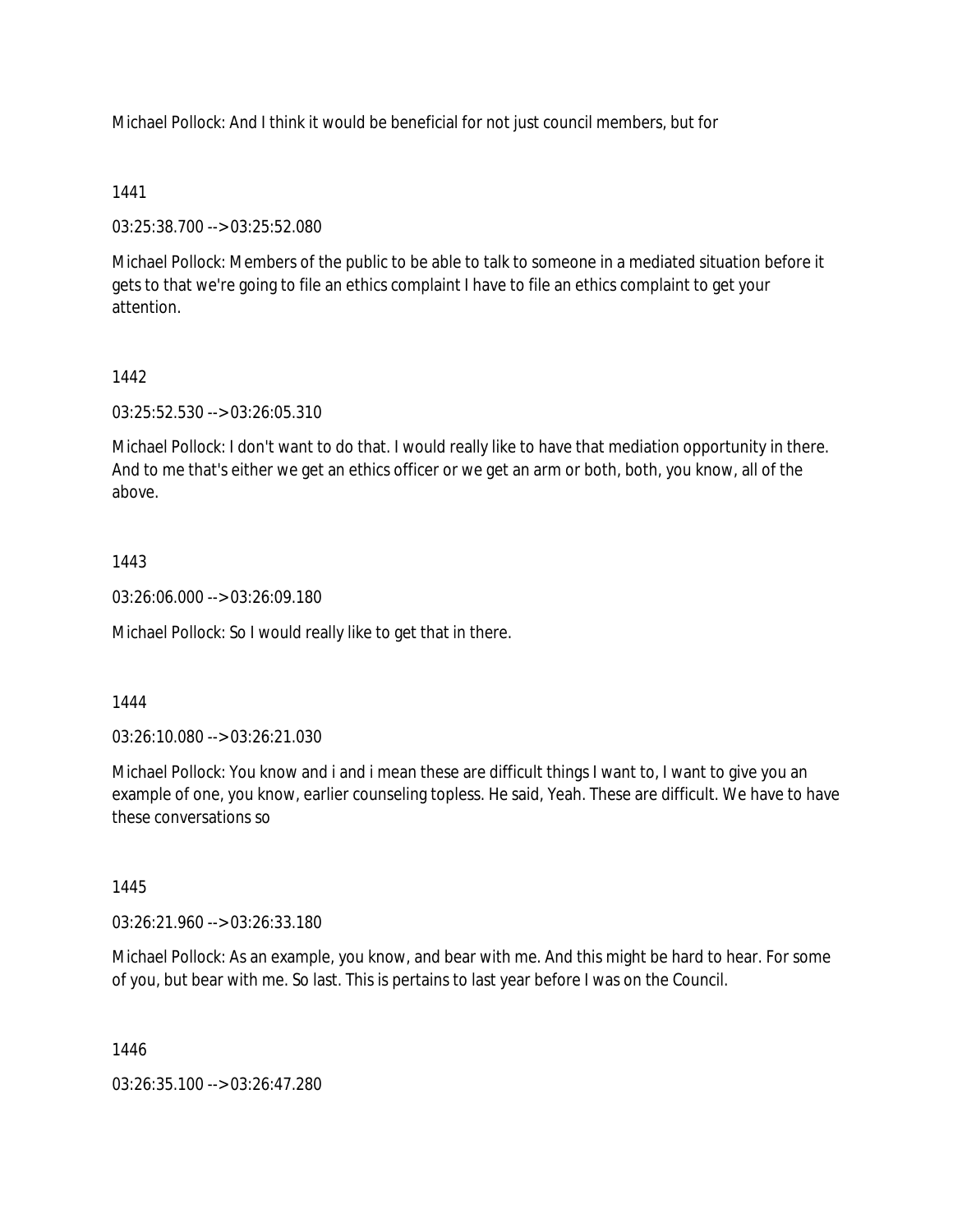Michael Pollock: My opponent during the race. Use the city not city managers, take the Colby connects and they had a little 250 page or word

1447

03:26:48.360 --> 03:26:59.610

Michael Pollock: Little discussion of a campaign issue, and they had their face on on it, the little picture of them on it and it went out on the Friday before the election.

# 1448

03:27:00.240 --> 03:27:11.580

Michael Pollock: Okay, so we looked at that, you know, I was running a campaign, then I was like, you know, they seem kind of like BS seemed like it was the city helping out the the my my opponent.

# 1449

03:27:12.240 --> 03:27:33.450

Michael Pollock: Who was an incumbent. And, you know, people were pretty ticked off about it and and it, it didn't turn out to matter. Obviously I prevailed, you know, and did quite well. But there was an issue there. And so I'm looking at that and and I'm thinking, well, the way I would you know among

1450

03:27:35.160 --> 03:27:49.860

Michael Pollock: Friends are among people you know that when I saw resolve the issue is, I would go and talk to the city manager who, you know, arguably, that was a use of public resources and supportive of a specific persons campaign.

1451

03:27:50.370 --> 03:27:59.670

Michael Pollock: It's arguably in violation of public disclosure campaign rules. So, you know, I don't really know who's responsible for that, but it's an issue.

1452

03:27:59.940 --> 03:28:16.830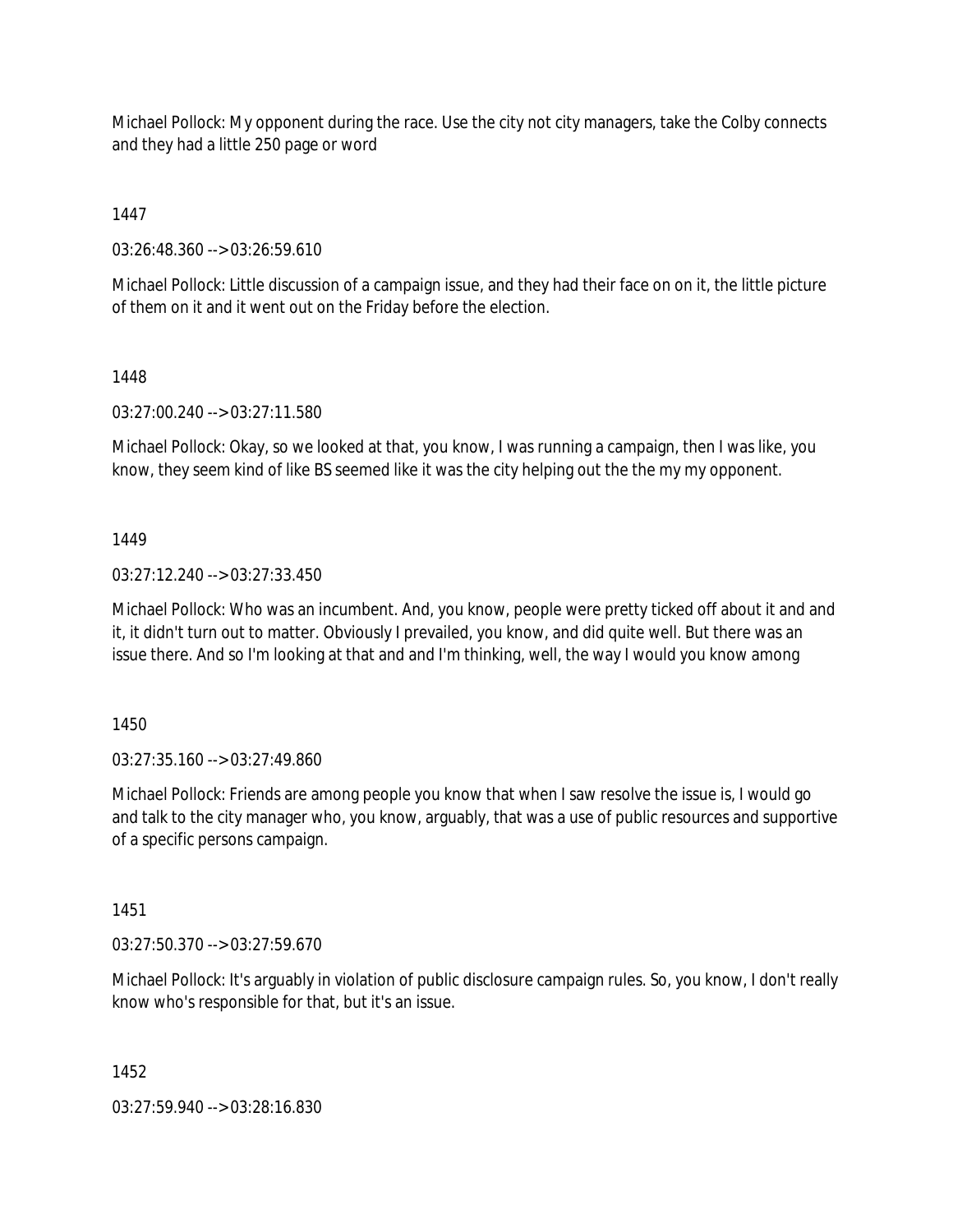Michael Pollock: And I would like you know it's been filed and it's all I'm saying this now because it's all in your emails. There's been an email and we've all received it that there's been a PTC complaint file and and I'm looking at this, how do we how do we resolve that the person that filed it

1453

03:28:17.910 --> 03:28:33.570

Michael Pollock: felt like they had no other recourse. There was no way to communicate. And so that's where it is. I would really prefer that we have some way to communicate in this case with the city manager and with the with the once. Now, a former council member

1454

03:28:34.590 --> 03:28:54.090

Michael Pollock: To to discuss this offline and to avoid it becoming a public record that's available to everybody. It's essentially, you know, an ethics complaint of a sword, and then and then that same count or former council member. Now today we got an A mailbox a

1455

03:28:55.230 --> 03:28:55.830

Michael Pollock: Lawsuit

1456

03:28:57.720 --> 03:28:58.260

Kirsten Hytopoulos: Worker.

1457

03:28:58.650 --> 03:29:01.170

Kirsten Hytopoulos: With we're going to create a warder

1458

03:29:01.500 --> 03:29:12.780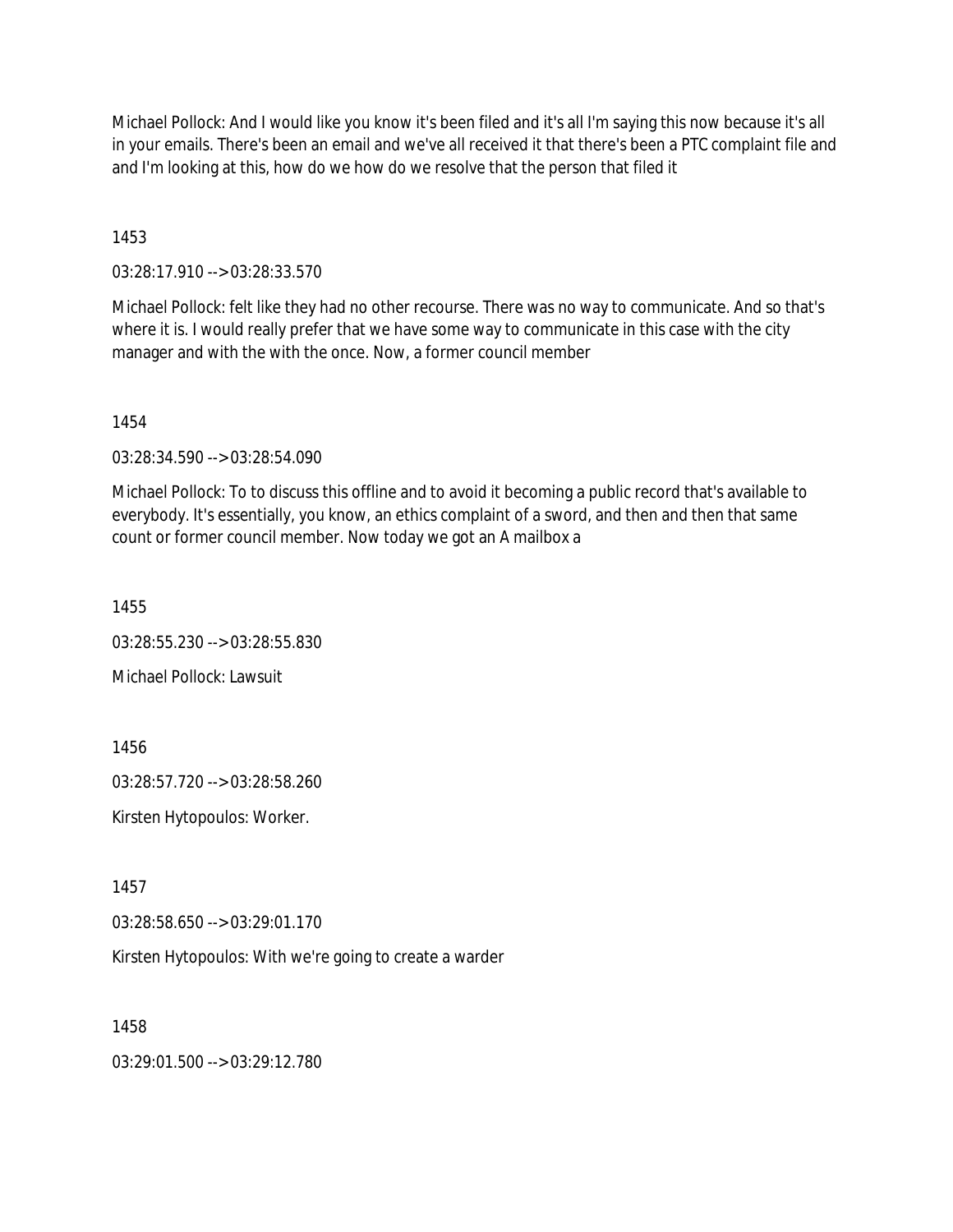Michael Pollock: No, no, let me let me finish. So the point is is that these things are going on because people feel like they don't have a way to communicate with them offline.

1459

03:29:13.080 --> 03:29:19.860

Michael Pollock: And and and that there's no recourse. And then with the lack of an ethics program right now and the lack of an ethics board.

### 1460

03:29:20.190 --> 03:29:35.100

Michael Pollock: They are even more frustrated. So yes, this is hard to hear. Councilmember hi topless. But these are the facts and and we have created. I think just an awful awkward situation. So I'm really advocating

### 1461

 $03:29:35.460 \rightarrow 03:29:49.350$ 

Michael Pollock: That we develop some way to avoid those sorts of situations and allow people to communicate in a way that doesn't involve a big public conversation about it to see if we can

1462

03:29:50.100 --> 03:30:02.580

Michael Pollock: nip it in the bud. So, you know, the arm but seems like the way to go. We know we could call it the nip it in the bud men or something. I don't care. But something so that we can have

1463

03:30:03.480 --> 03:30:15.420

Michael Pollock: A communication dispute resolution of some sort. In our efforts program before we get to the stage where it has to be go public in the public record so

1464

03:30:17.700 --> 03:30:25.380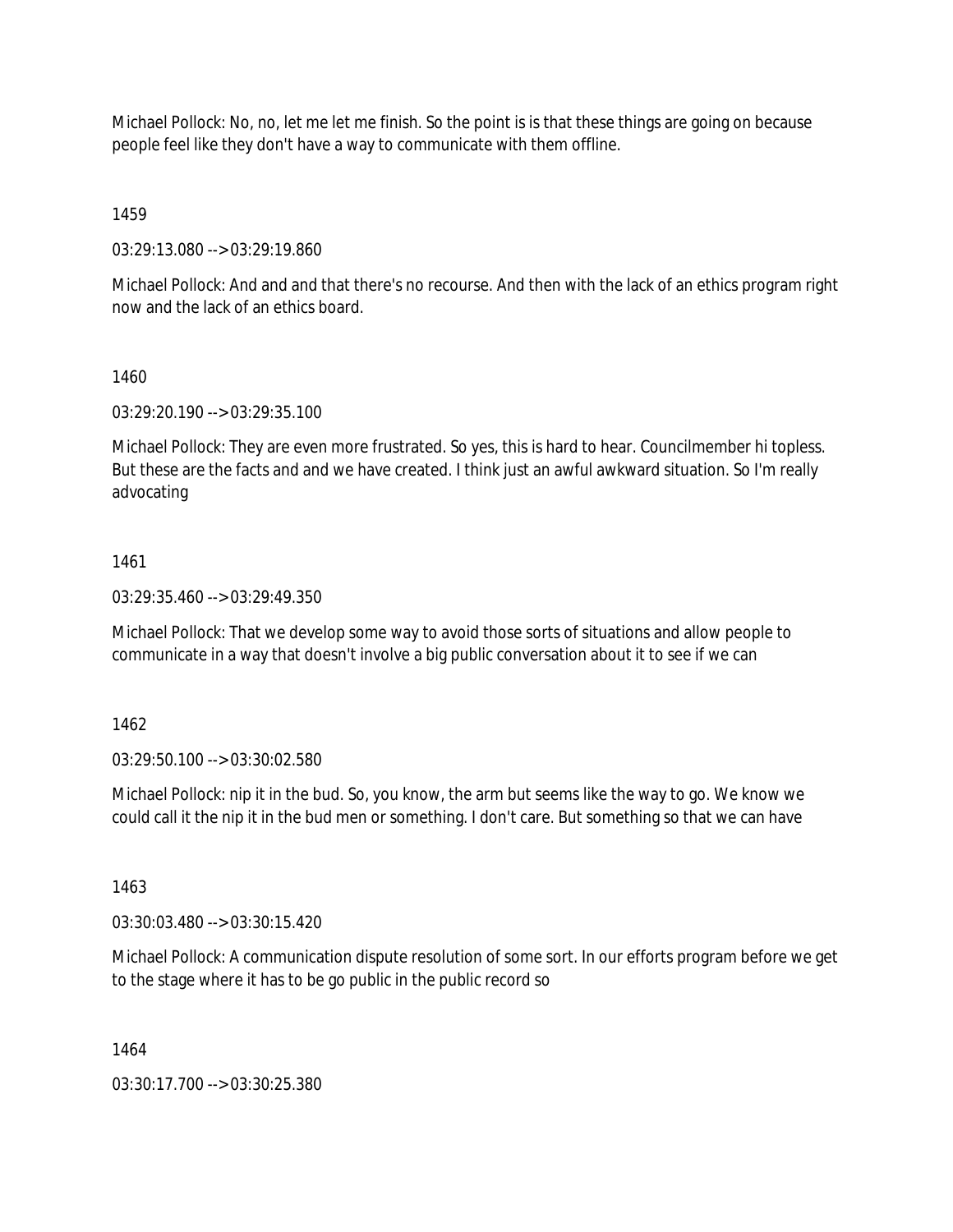Kirsten Hytopoulos: I would like to request that we were able to stay on the subject of the passage of this program and not get into the what really is the next item.

1465 03:30:26.430 --> 03:30:27.000 Kirsten Hytopoulos: And and

1466 03:30:27.390 --> 03:30:27.930 Kirsten Hytopoulos: You know,

1467

03:30:28.170 --> 03:30:29.640

Michael Pollock: Nothing, nothing. I'm just

1468

03:30:30.000 --> 03:30:31.080

Kirsten Hytopoulos: Managed to get into

1469

03:30:31.080 --> 03:30:37.500

Kirsten Hytopoulos: gabs again awesome in this topic and we're talking about this program. Okay. And so, as you know,

1470

03:30:38.070 --> 03:30:38.520

Kirsten Hytopoulos: I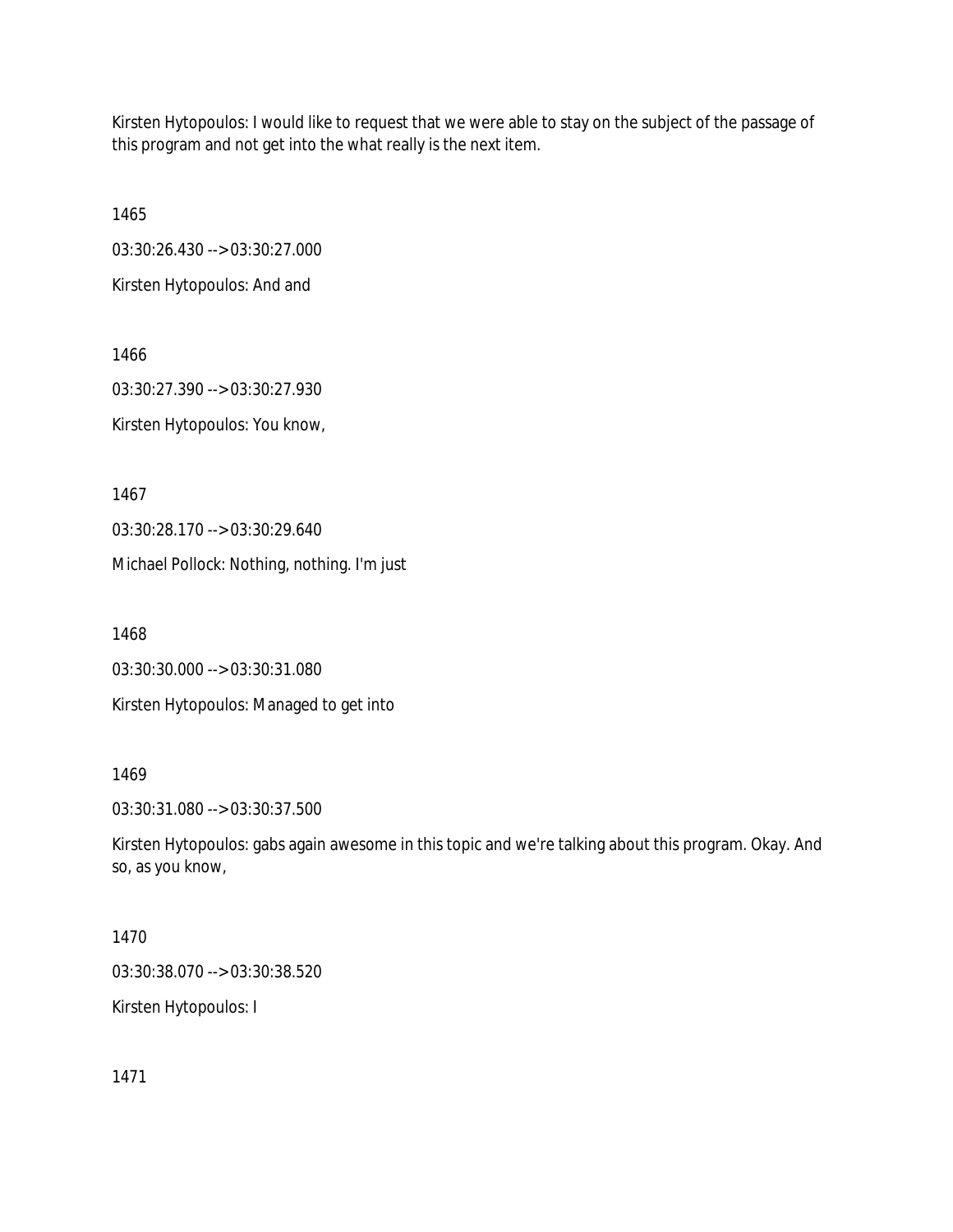03:30:38.640 --> 03:30:41.250

Michael Pollock: Hear your stable of the kind of thing.

1472

03:30:41.520 --> 03:30:46.290

Leslie Schneider: Remember Pollock, you were on for more than five minutes.

1473

03:30:46.560 --> 03:30:50.340

Leslie Schneider: And and i started typing a long ways into it.

### 1474

03:30:51.840 --> 03:31:04.770

Leslie Schneider: I'm going to say the same thing that COUNCILMEMBER hi topless is is which we need to stay on this topic and I didn't hear in what you were saying a specific amendment to the proposal that we could vote on tonight.

1475

03:31:06.240 --> 03:31:07.260

Michael Pollock: And clarify them.

1476

03:31:07.680 --> 03:31:12.750

Leslie Schneider: And and COUNCILMEMBER high topless already said that you know she is her

#### 1477

03:31:14.370 --> 03:31:23.190

Leslie Schneider: Her proposal here, this, this, the work that she's done on this is not fixing all the problems in it. It's just fixing some high level problems that were sort of fit.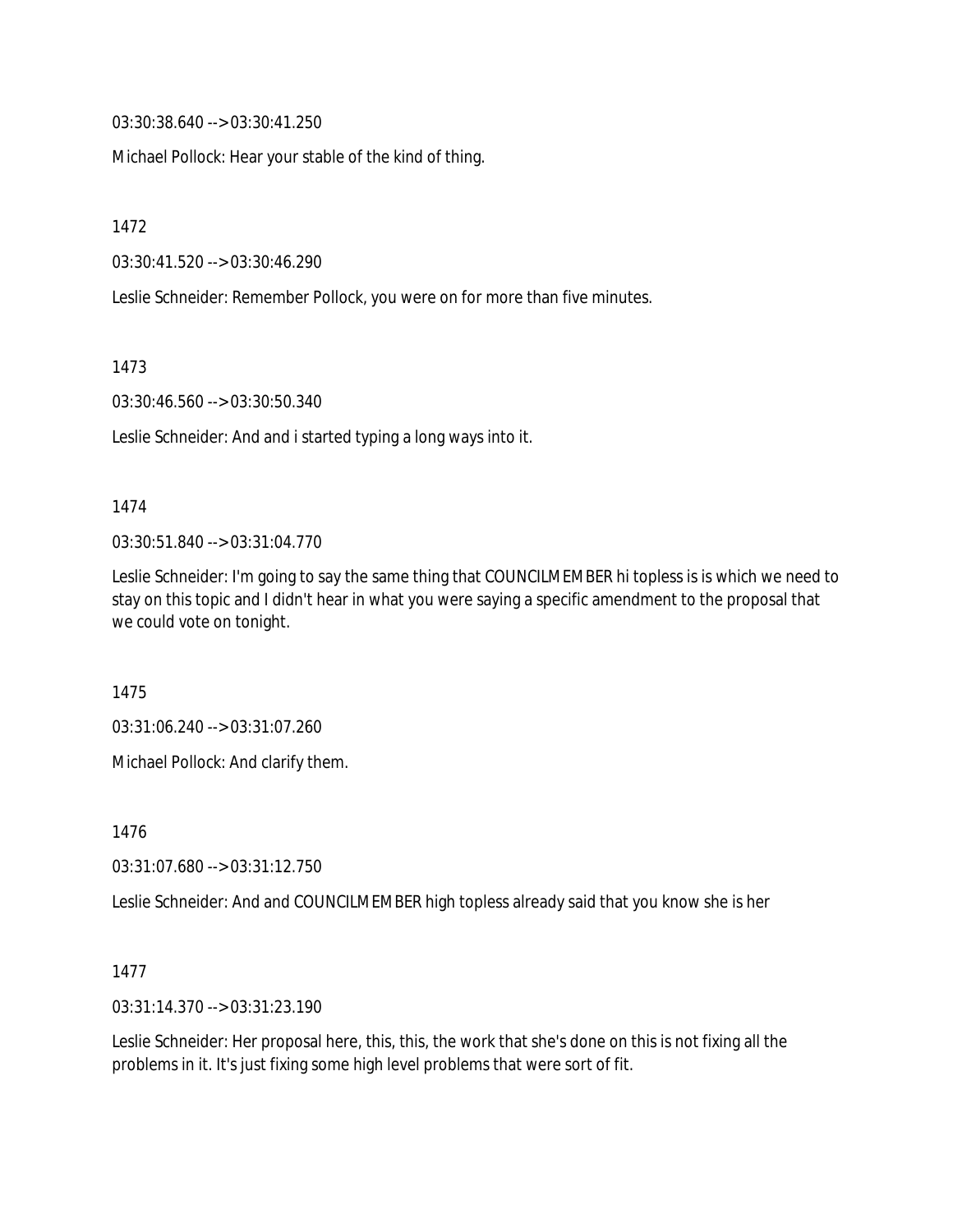03:31:24.240 --> 03:31:28.380

Leslie Schneider: That could get us on a track to where we could try this program out so

1479

03:31:31.140 --> 03:31:43.590

Leslie Schneider: We have other people on the list with hands raised. Now, including the city manager. So I would like to move on to Deputy Mayor and bizarre and then the city manager.

1480

03:31:45.900 --> 03:31:52.110

Rasham Nassar: I i would love is any manager to respond at this point in time. I think it's relevant to a counselor politics.

1481

03:31:54.360 --> 03:31:55.920

Leslie Schneider: Okay, thank you.

1482

03:31:57.060 --> 03:31:58.860

Rasham Nassar: Oh, is that a no.

1483

03:31:59.370 --> 03:31:59.880

Rasham Nassar: Duty manager.

1484

03:32:00.180 --> 03:32:02.010

Morgan Smith: I'm sorry I hit the wrong button I'm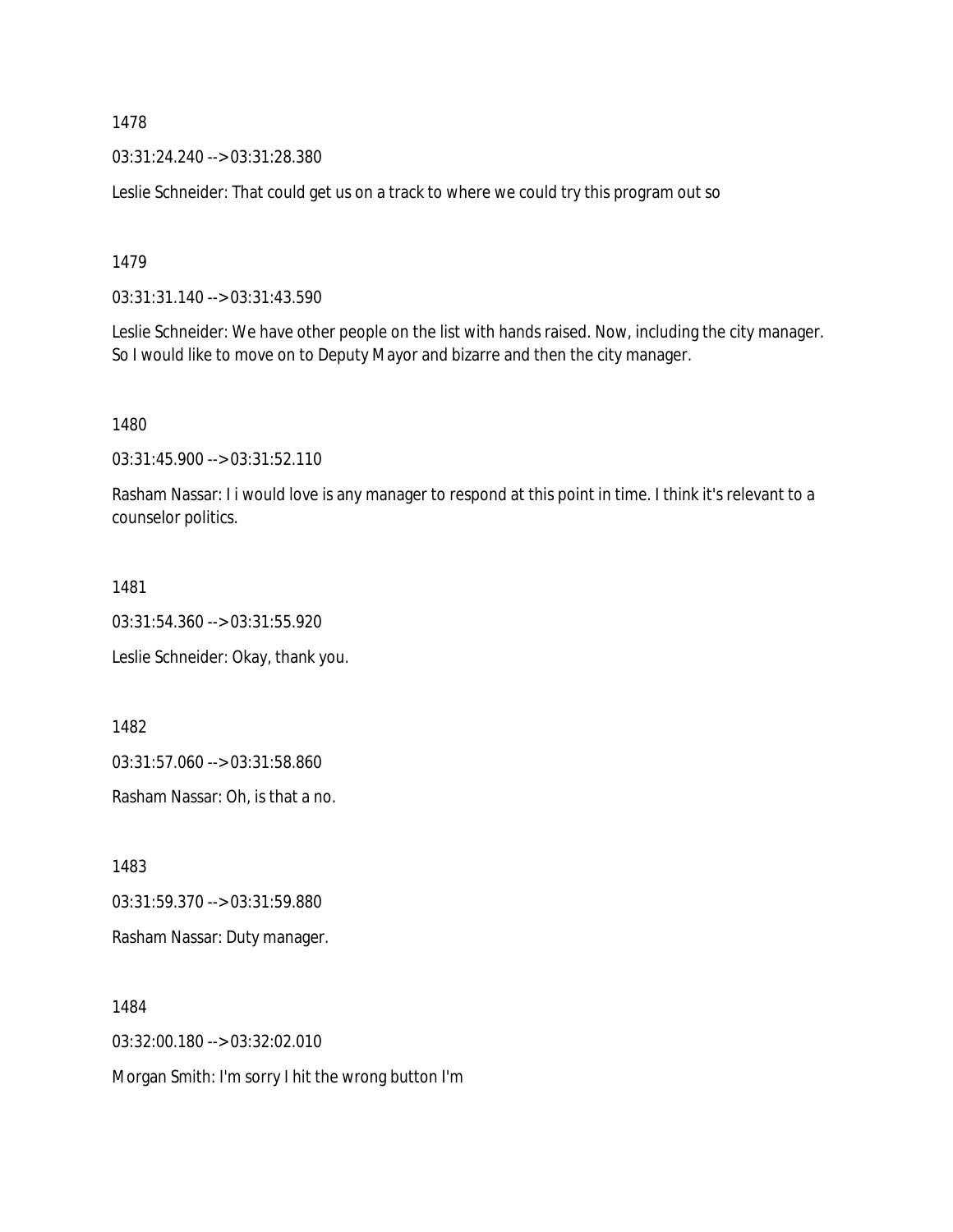03:32:03.360 --> 03:32:16.230

Morgan Smith: Not sure what my responses. I'm greatly troubled by that. What I heard is some allegations about some things in terms of the situation you described, and how you described it.

1486

03:32:17.040 --> 03:32:24.570

Morgan Smith: What I think you're not privy to because you weren't on the Council and what now the community is not privy to is that we actually had a written list.

1487

03:32:25.290 --> 03:32:39.660

Morgan Smith: Rotating the council members that would do that introductory 200 word thing that was established eight months ahead of time and in hindsight, I guess we could have said that if you are up for election that year that you should not have had your

1488

03:32:40.680 --> 03:32:46.890

Morgan Smith: Return in the fall and going forward. I think the Council didn't decide how many months ahead of time. They want to cut that out.

1489

03:32:47.250 --> 03:32:59.520

Morgan Smith: But there were certainly no intent to use it as a as a platform for a council member who was running and I really object to characterizing it like that, at length, without giving me or other staff and opportunity to explain the circumstance.

1490

03:33:02.610 --> 03:33:03.780

Leslie Schneider: Okay so we are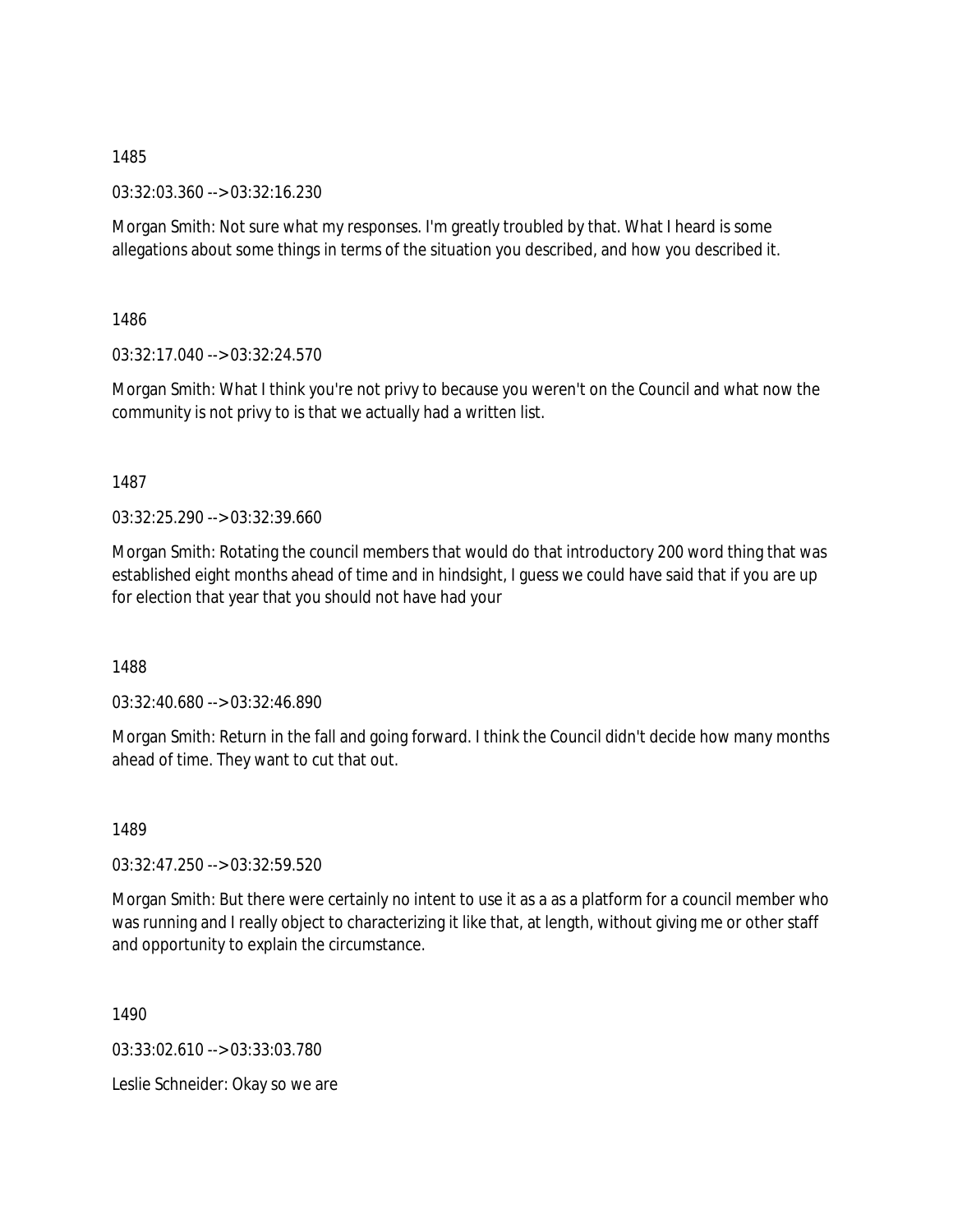03:33:05.070 --> 03:33:10.260

Leslie Schneider: We're 35 minutes into this 20 minute item and we're

### 1492

03:33:11.370 --> 03:33:17.190

Leslie Schneider: Going to be going as late as we need to go to get through our other agenda item as well. So COUNCILMEMBER nisar

1493

03:33:17.910 --> 03:33:18.360

Rasham Nassar: Okay.

1494

03:33:18.420 --> 03:33:28.530

Rasham Nassar: Hi there. Thank you. I just want to call our collective attention to what just happened here. This is exactly why.

## 1495

03:33:29.760 --> 03:33:37.530

Rasham Nassar: These kinds of complaints, the program that we currently have the structure that we currently have in the process that we currently have does not work.

## 1496

03:33:38.820 --> 03:33:44.520

Rasham Nassar: COUNCILMEMBER Pollock was just relaying communications that we were received by the full Council.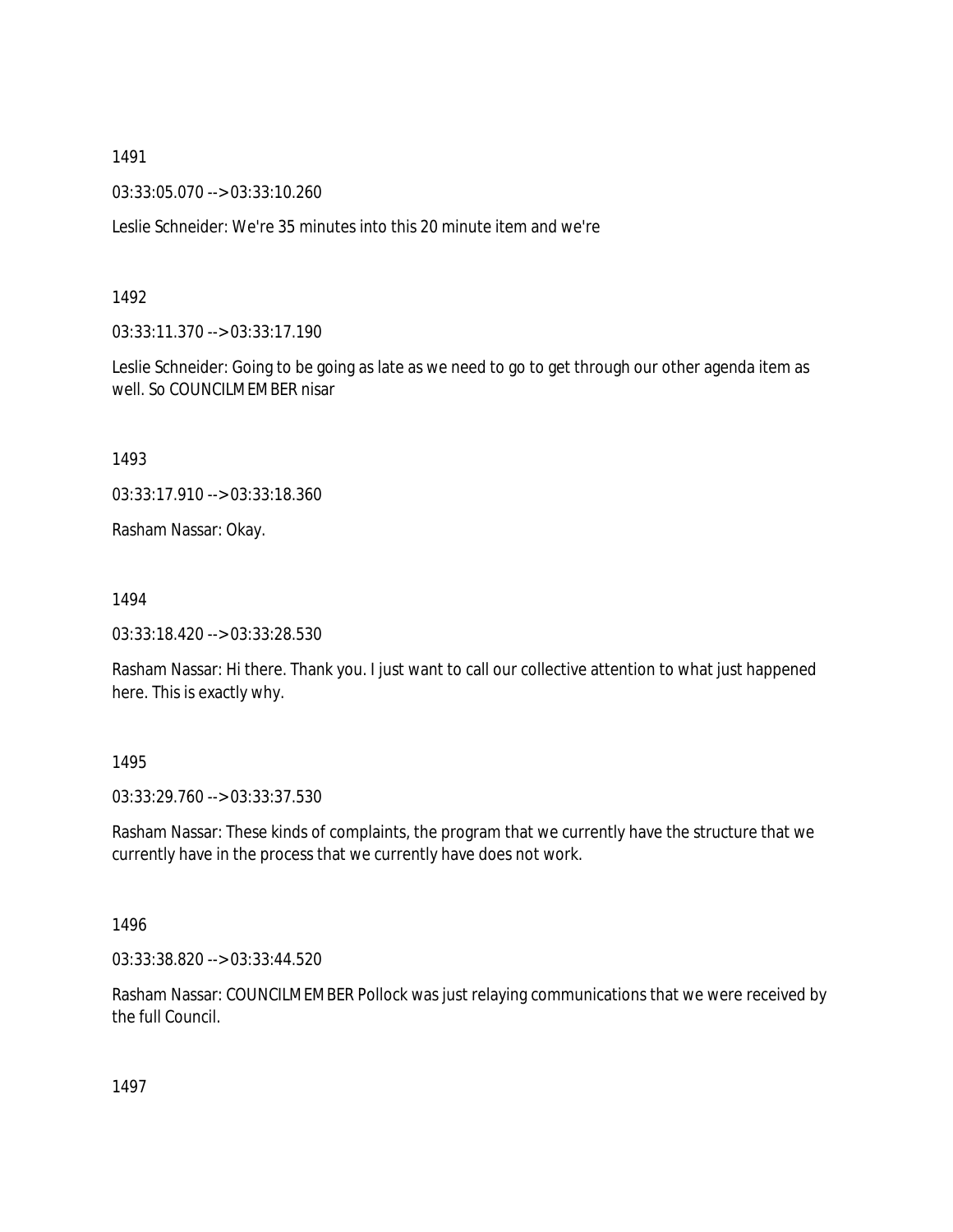03:33:45.750 --> 03:33:59.610

Rasham Nassar: As an example, in support for amendments of the ethics program that we are considering. And we're considering it as we consider passage of the amendments that Council right topless has presented in her draft tonight.

1498

03:34:00.510 --> 03:34:11.610

Rasham Nassar: The question is for the Council is do we do we want to proceed with these amendments to the ethics program at this time, or do we want to

1499

03:34:12.240 --> 03:34:20.730

Rasham Nassar: Put move this along to a different another discussion in favor of radical proposing more radical changes or Amendment. So the ethics program.

1500

03:34:21.270 --> 03:34:27.570

Rasham Nassar: One of the proposals that I heard in counselor Pollux comments was to develop and I'm

1501

03:34:28.380 --> 03:34:36.300

Rasham Nassar: Not going to say it right and ombudsman program in lieu of having a I believe that Article one complaint process.

1502

03:34:37.020 --> 03:34:47.220

Rasham Nassar: being handled through the ethics board through an ethics board at all is to establish a place where citizens could come ere their complaints council members can air the complaints and concerns.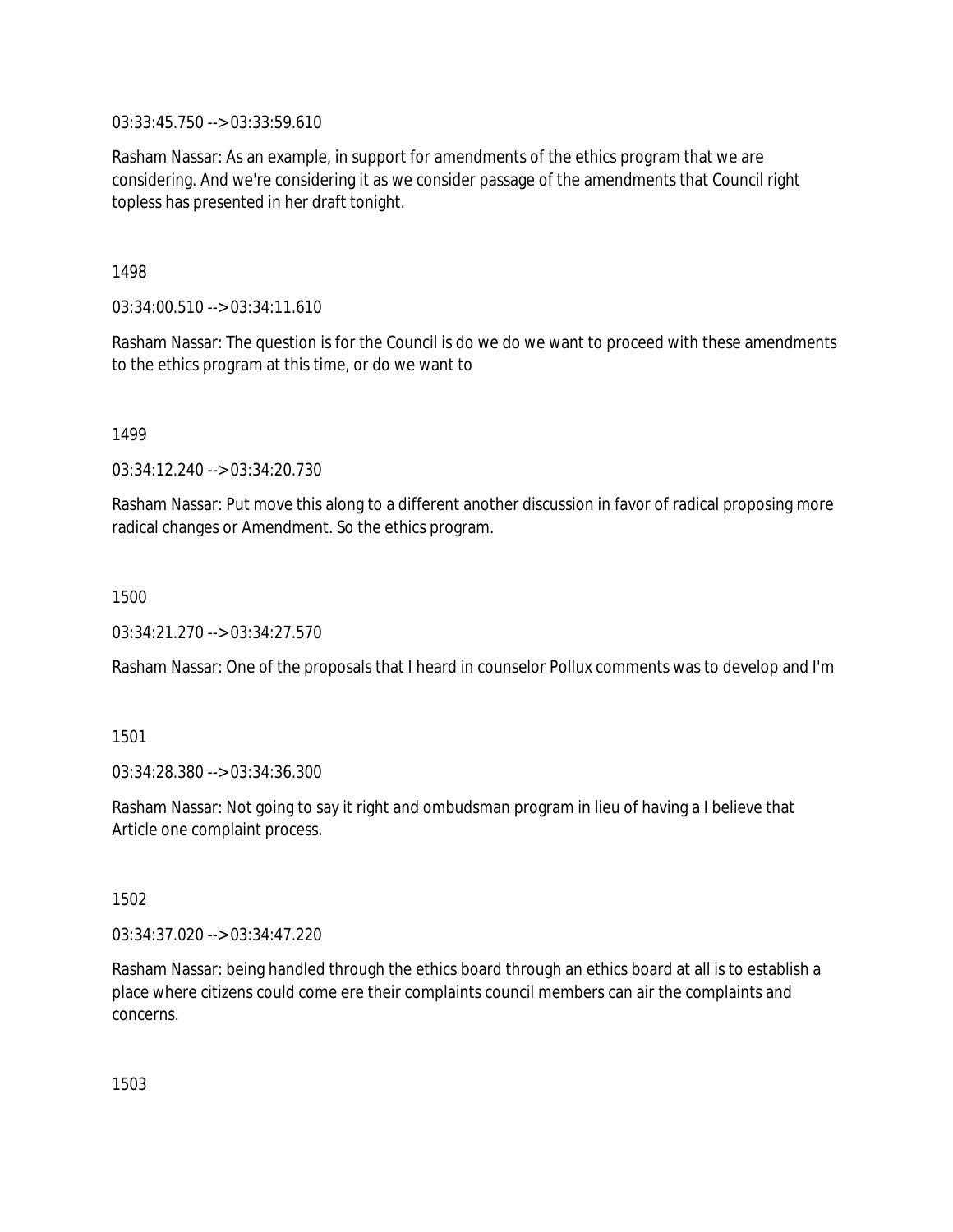03:34:47.460 --> 03:34:53.850

Rasham Nassar: And then it would be productively and professionally handled so as to avoid what has what we have

1504

03:34:54.570 --> 03:35:05.490

Rasham Nassar: In front in front of us today, which is our gaps and communication, where we have citizens that have complaints concerns over whatever level of ethics violations. They may be

1505

03:35:05.880 --> 03:35:18.060

Rasham Nassar: And they don't necessarily have a way to air those concerns. Nor do we, I mean, we're talking about discussing complaints or concerns related to one another's conduct during for good at the order at a meeting that is now.

1506

03:35:18.420 --> 03:35:25.710

Rasham Nassar: Going to, you know, trend well past 10 o'clock at night. So I hope that we stay focused on that because it's absolutely relevant to this discussion.

1507

03:35:26.580 --> 03:35:35.370

Rasham Nassar: Now, personally, I would. I would. I want to ask. I want to see what appetite. This Council has for radically amending the ethics program.

1508

03:35:35.700 --> 03:35:50.070

Rasham Nassar: To cut Article one entirely in favor of instituting an ombudsman at the city that could serve as a resource a general resource remembers the public, I believe staff as well and council members and then the ethics board would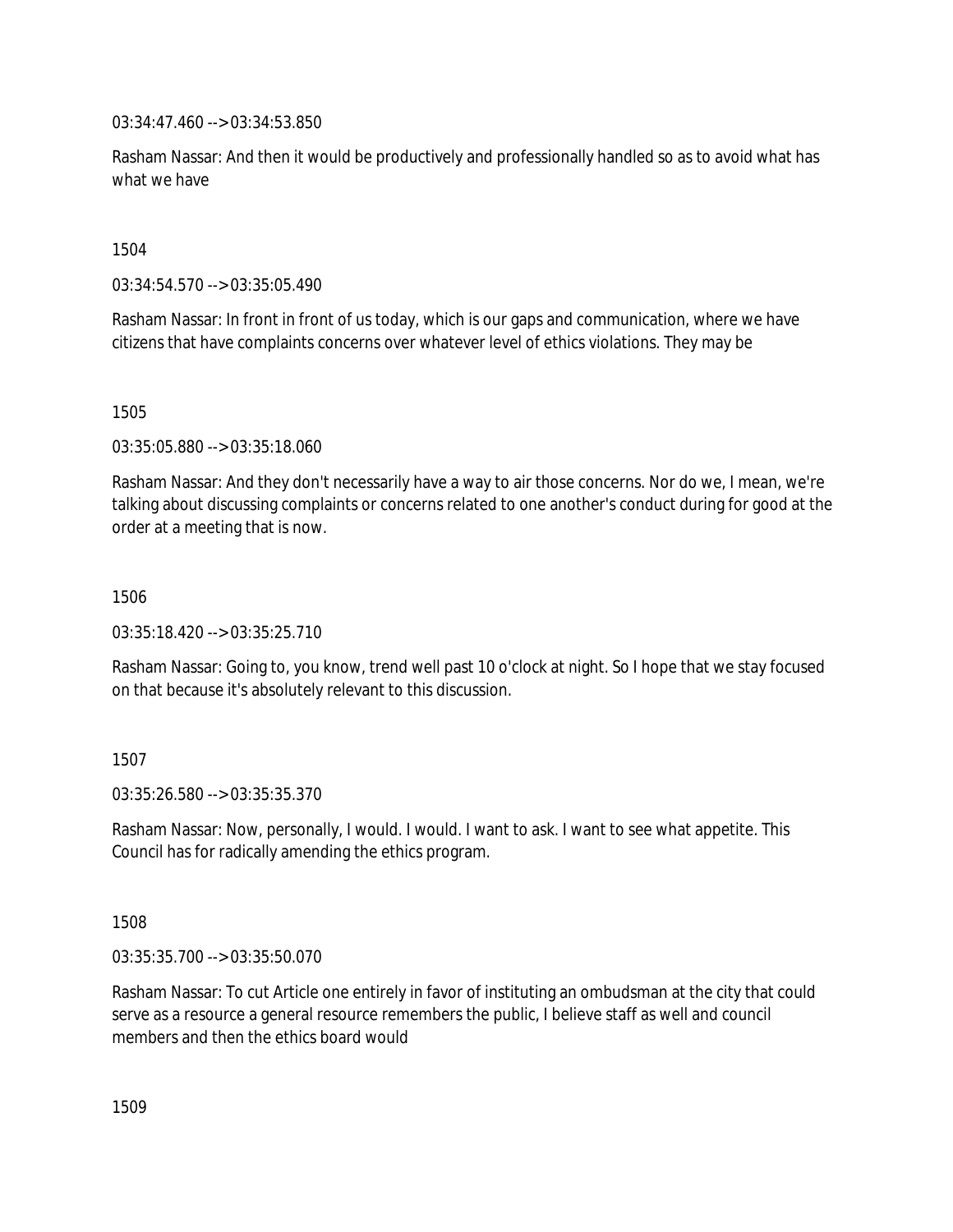03:35:51.150 --> 03:35:57.150

Rasham Nassar: Their function would be preserved in terms of handling the article to complaints and that process for the hearing examiner would be maintained.

1510

03:35:57.750 --> 03:36:06.300

Rasham Nassar: And that's my preferred path forward. And if there is, majority of Council that would like to head in that direction.

1511

03:36:06.780 --> 03:36:15.930

Rasham Nassar: I would suggest that since we have, I believe we have the ethics board member number appointments pending through July 31

1512

03:36:16.380 --> 03:36:32.040

Rasham Nassar: And then interviews in August and then see that it's September 1 IS RIGHT. IS THAT ISN'T THAT THE TIMELINE FOR THE for all other committees and commissions ahead not helpful generally that we we have time, I think, to conduct those changes, at least, at least to

1513

03:36:33.180 --> 03:36:41.550

Rasham Nassar: Melbourne institute the on buds program. But there's enough time for us to pick up this discussion if that is the direction that Council wants to head and then we can just postpone making these changes to me.

1514

03:36:43.590 --> 03:36:59.310

Leslie Schneider: So I want to share that I remembering that we have is one of our council priorities and ombudsman that I just for we didn't discuss it recently, but it is on that list. So I don't think that these are mutually exclusive conversations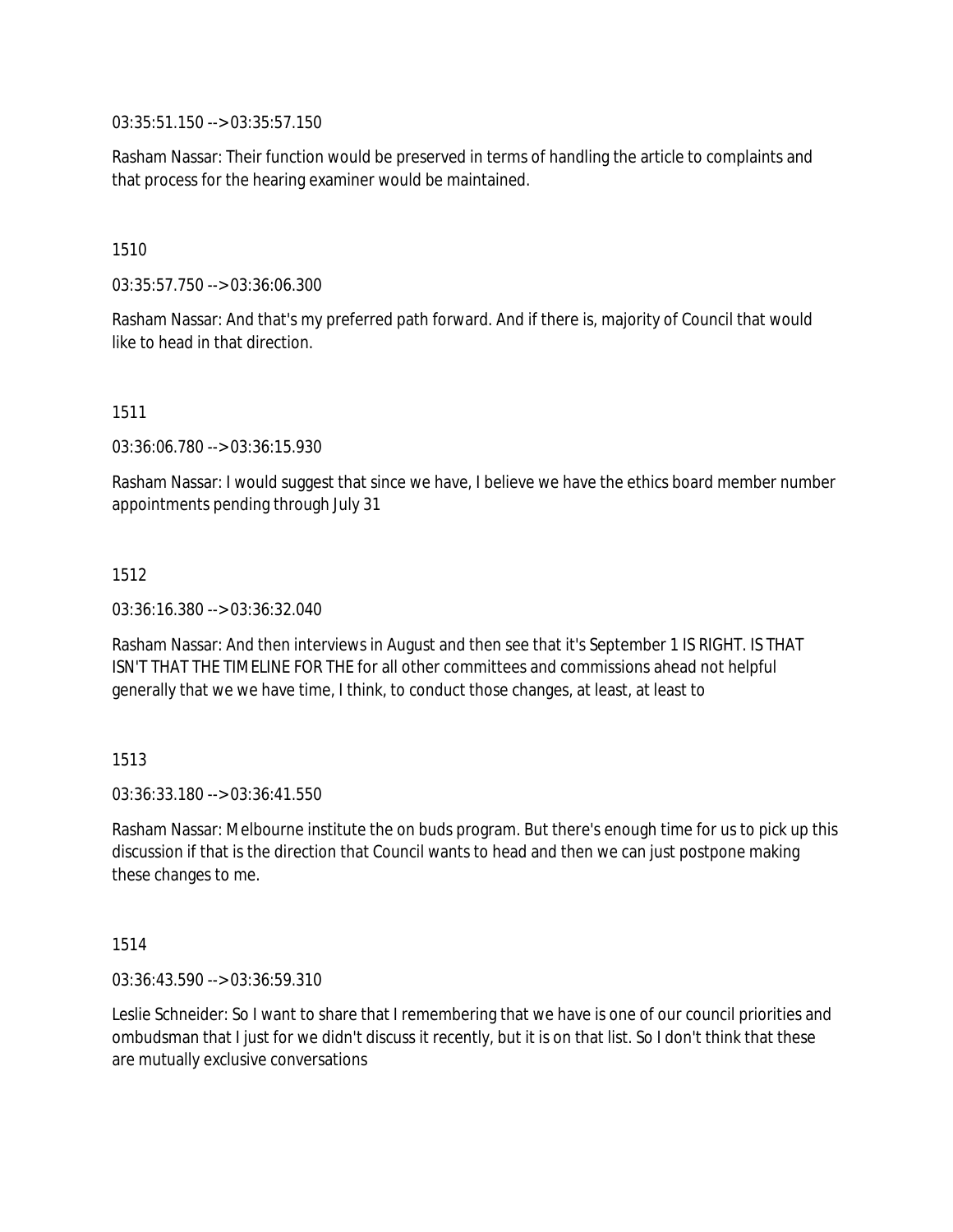$03:37:01.620 \rightarrow 03:37:15.810$ 

Leslie Schneider: Anyway, let me go on to COUNCILMEMBER deets. And if we all could consider that we do need to come to it. We need to call the question. And if we don't end up with a majority of this moving forward.

1516

03:37:17.250 --> 03:37:28.500

Leslie Schneider: You know, we can postpone it, but I also don't see that we have on our work plan, the ability to spend a lot of time working on adding something adding something new. So COUNCILMEMBER deeds. Yeah.

1517

03:37:28.830 --> 03:37:32.340

Joe Deets: I think America. Well, the perfect is the enemy of the good folks.

1518

03:37:33.600 --> 03:37:40.350

Joe Deets: What our colleague has done is taken a program that probably none of us likes that we passed last year.

## 1519

03:37:40.950 --> 03:37:52.440

Joe Deets: And she made it better, but I have issues with it as well. But I also have even greater issues if we delay implementing this anymore. Folks, we cannot

1520

03:37:53.190 --> 03:38:06.270

Joe Deets: I think if you want to talk about a stain on Council if we continue to delay that for a perfect program which ain't gonna happen. Let's I want to move forward with this now but continue to revise this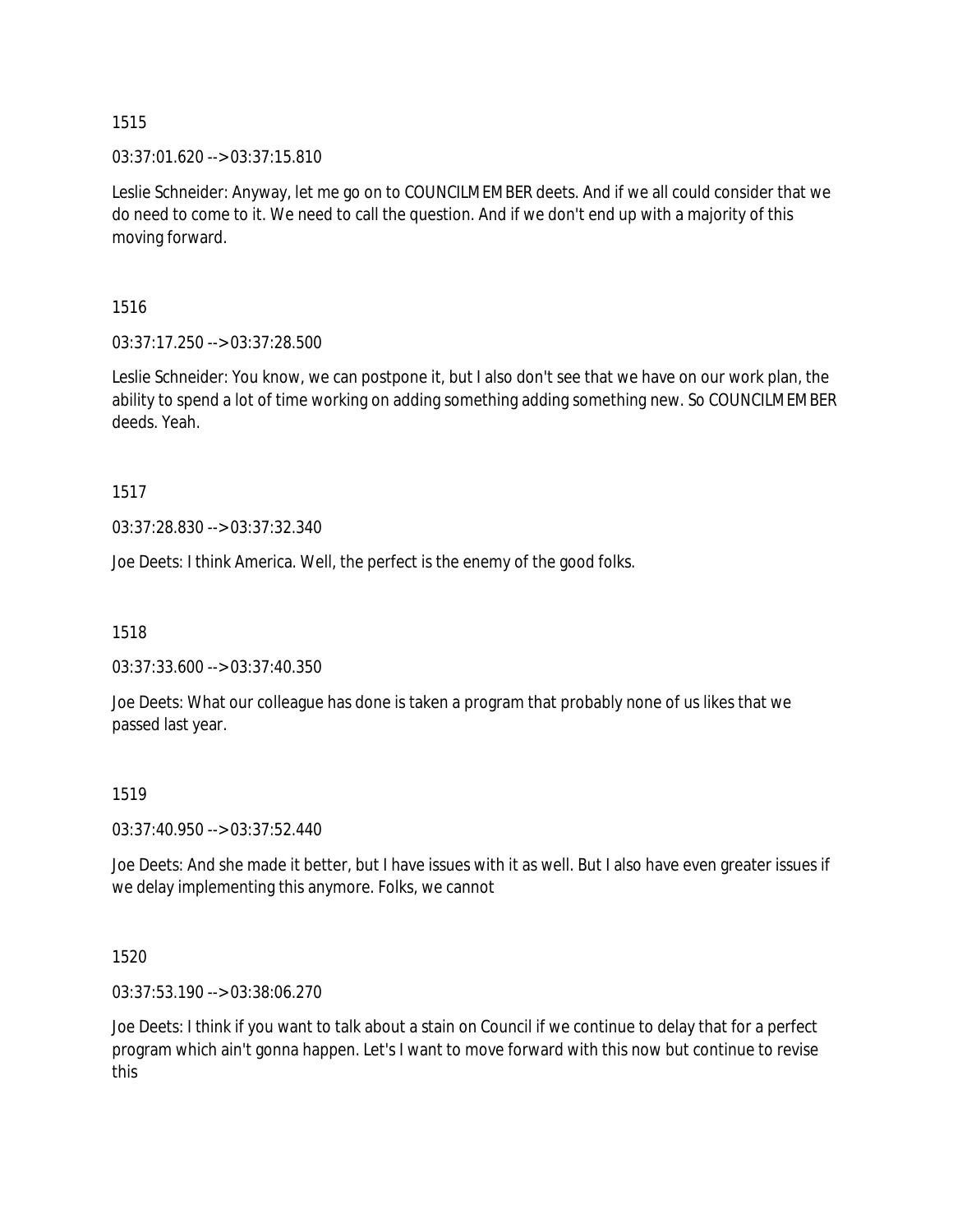03:38:07.470 --> 03:38:20.550

Joe Deets: Really seriously if we delay this anymore. We have a lot to answer to. I am in favor of at least certainly considering an admin for odd. Sorry, I had the same problem pronouncing it is my colleague

1522

03:38:20.970 --> 03:38:32.730

Joe Deets: So I'm in favor of moving forward with this with the understanding that, you know, this isn't perfect. It certainly is not perfect. Nice. But let's get something going on this now because it needs to be done as soon as possible.

1523

03:38:34.500 --> 03:38:36.930

Leslie Schneider: Right, thank you. Councilmember hi topless.

1524

03:38:37.770 --> 03:38:49.440

Kirsten Hytopoulos: Yeah, earlier I was trying to respond to Michael's comments about Ombudsman, etc. And you know that's that's what I do for a living. I'm a mediator and I absolutely understand and Michael you and I've talked about this multiple times the past and

1525

03:38:49.800 --> 03:38:59.850

Kirsten Hytopoulos: We did start to talk about this as a as a as a full body at a retreat and we started talking about getting about finding an ombudsman or some sort of have a coordinator facilitator.

1526

03:39:00.360 --> 03:39:10.620

Kirsten Hytopoulos: I think that we probably most or all of us agree that the perfect program would be to remove the again like I said, the beginning. Remove Article one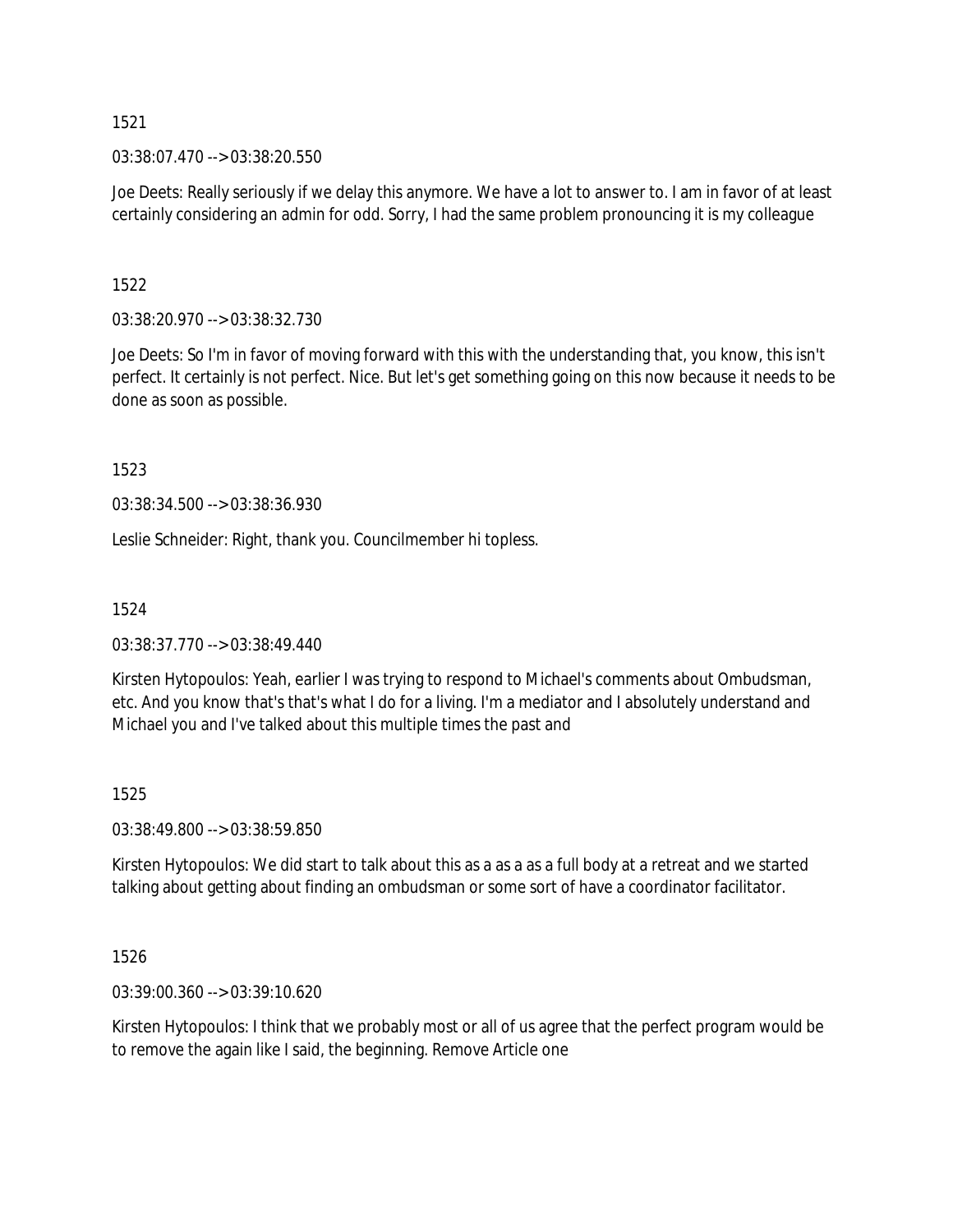03:39:11.010 --> 03:39:20.760

Kirsten Hytopoulos: Create a good solid, you know, valid code of conduct funnel that through an alternative dispute resolution process that actually makes it people feel heard,

1528

03:39:21.150 --> 03:39:24.930

Kirsten Hytopoulos: But also doesn't isn't weaponized able to the extent that we can do that.

1529

03:39:25.500 --> 03:39:33.180

Kirsten Hytopoulos: And that's, that's our longer term goal, but we're balancing that right now against the fact that we have been without an ethics board for months.

## 1530

03:39:33.660 --> 03:39:43.080

Kirsten Hytopoulos: And I absolutely agree with Joe, I mean, and we've had. We've had people throwing out allegations over the last week or two about filing ethics complaints left and right.

## 1531

03:39:43.410 --> 03:39:48.180

Kirsten Hytopoulos: So we need to give people the ability to do that because right now there's nothing there.

## 1532

03:39:48.840 --> 03:39:55.350

Kirsten Hytopoulos: So for better for worse, and we'll find out how it works, which is why I would also absolutely say I don't want to an expiration date.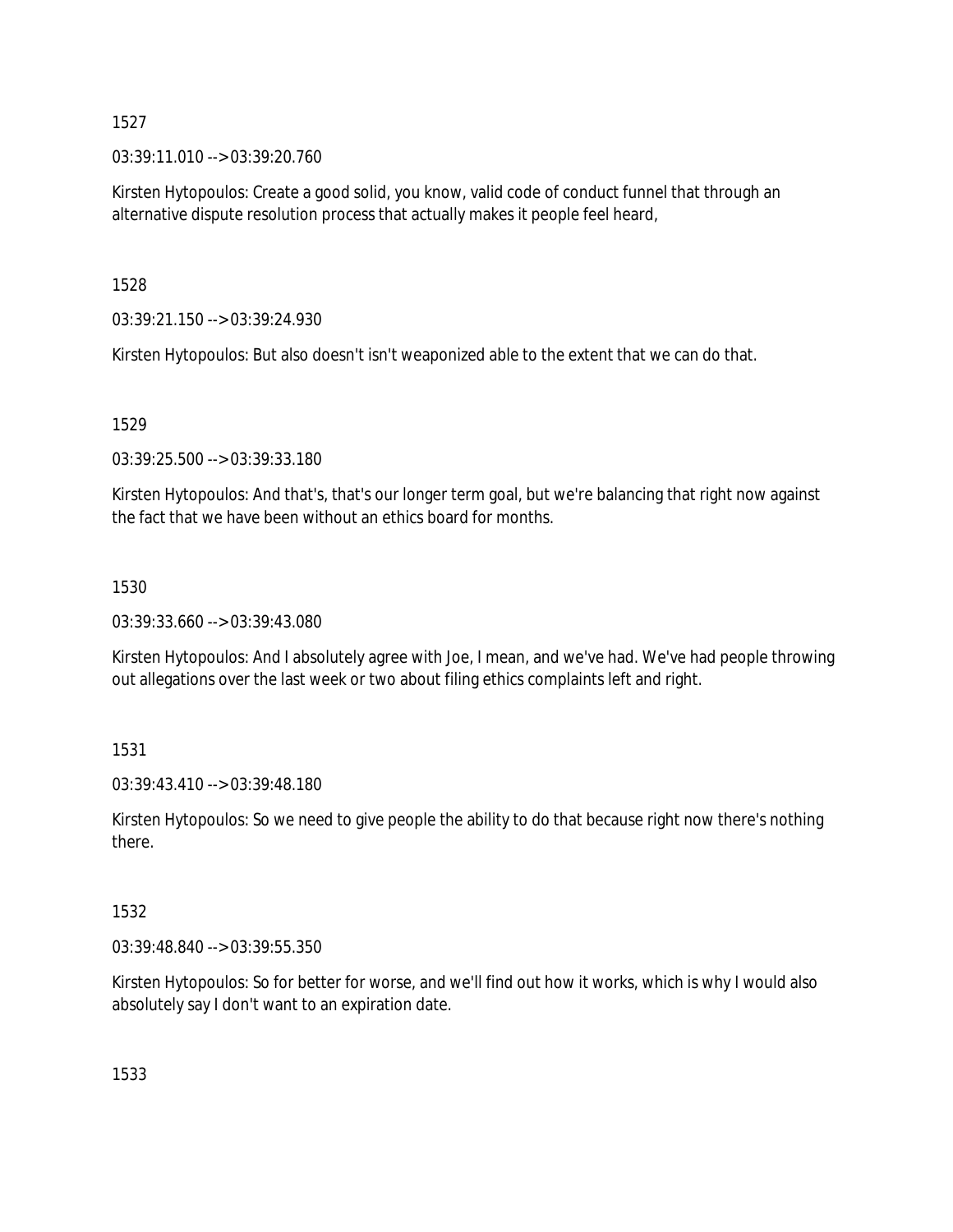03:39:55.710 --> 03:40:02.100

Kirsten Hytopoulos: But I do think what a proactive work plan item to review it ourselves. So it doesn't look like a year from now.

## 1534

03:40:02.460 --> 03:40:14.550

Kirsten Hytopoulos: We don't like the program because we need it because it's working or something. And we don't like the effect of it. We just need to check in on it because it is imperfect. Right. And then in the coming year. We're going to have to prioritize

1535

03:40:14.970 --> 03:40:21.990

Kirsten Hytopoulos: And it's going to take a year from now, or whether we can actually get to it. It's going to take a lot of work from all of us to do.

1536

03:40:23.250 --> 03:40:31.320

Kirsten Hytopoulos: A code of conduct that we can buy into. It's not something that I think you're going to want one council member to bring a revision back on, or maybe even even a

## 1537

03:40:31.680 --> 03:40:39.090

Kirsten Hytopoulos: Subcommittee, and I and Michael to go to your point, I wasn't finding codes of conduct all over in different municipalities, I was funny ethics codes.

## 1538

03:40:39.840 --> 03:40:44.280

Kirsten Hytopoulos: Just like what we were told by last year's Council was told by the experts that came in.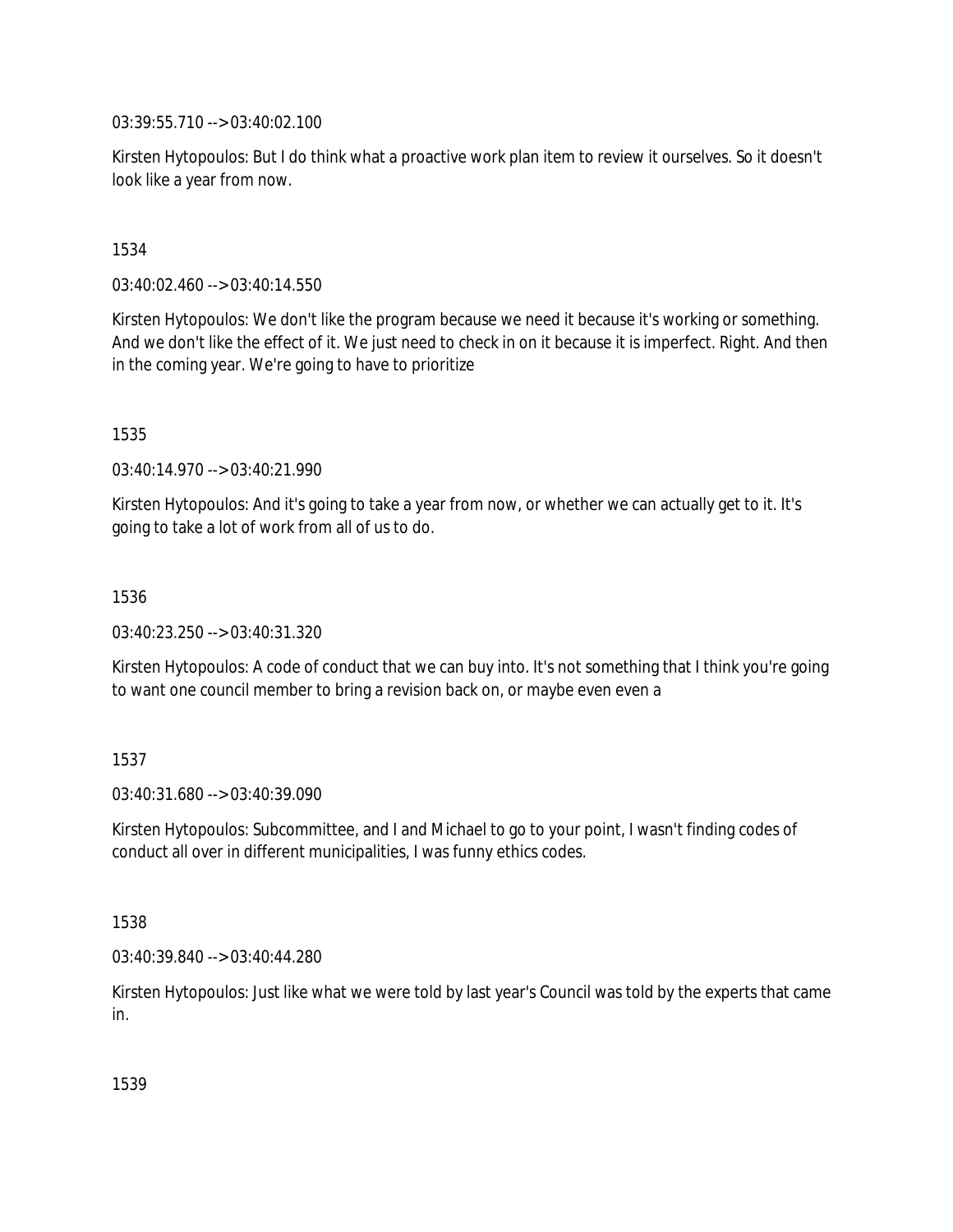03:40:44.700 --> 03:40:54.870

Kirsten Hytopoulos: The vast majority VAST MAJORITY OF WASHINGTON municipalities don't have a code of conduct. They have hardcore ethics code. So we're trying to do something special, as usual.

1540

03:40:55.650 --> 03:40:58.380

Kirsten Hytopoulos: And if we're going to do it. Well, we're going to have to spend the time on it.

1541

03:40:58.770 --> 03:41:06.240

Kirsten Hytopoulos: So I hope we can move on and adopt this. This is a hopefully better than what we were about to do in February.

1542

03:41:06.570 --> 03:41:16.200

Kirsten Hytopoulos: To get us through the point where we can do it even better. And the last thing I would throw in is just that I did just so you know, I did run this this by our remaining or ethics board member

1543

03:41:16.770 --> 03:41:24.570

Kirsten Hytopoulos: Who said she didn't see any problems with it. And so I did give her too much, you know, I did give to her that respect to to present this to her and asked for her input.

1544

03:41:25.050 --> 03:41:36.030

Kirsten Hytopoulos: So anyway, I'm hoping we can move this forward. And I guess that I would move that we do that, that we that we asked us, that we direct I move that we direct the

1545

03:41:37.020 --> 03:41:46.320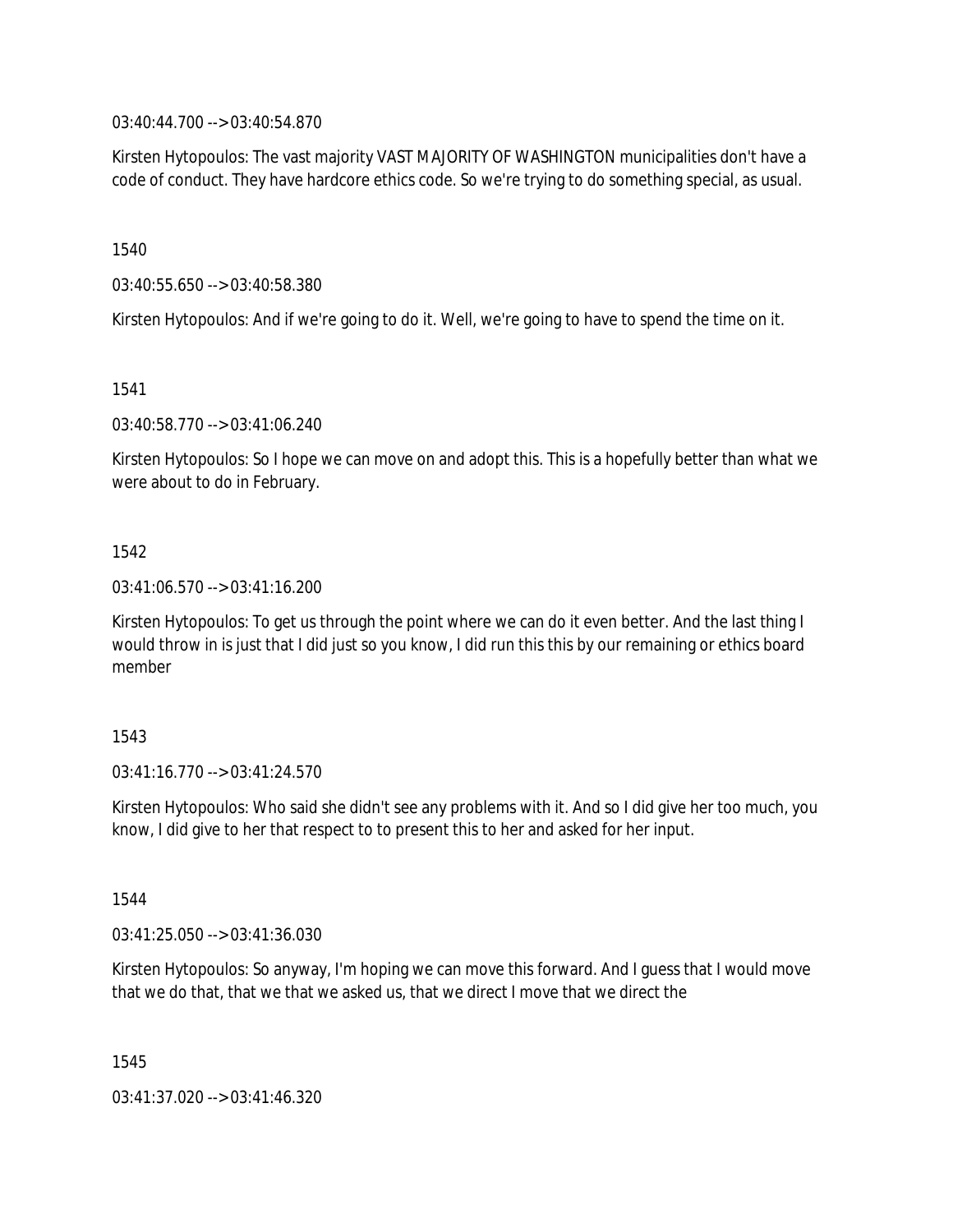Kirsten Hytopoulos: City Attorney city deputy attorney to come back with the final version of what you've been presented with today with the remaining minor

1546

03:41:48.270 --> 03:41:49.770

Kirsten Hytopoulos: Formatting etc needs to be done.

1547

03:41:51.480 --> 03:41:52.200

Kol Medina: I second that.

1548

03:41:53.490 --> 03:41:59.070

Leslie Schneider: Okay, I'm COUNCILMEMBER Medina, I'll give you the second and then you also have your hand up.

## 1549

03:42:01.260 --> 03:42:13.920

Kol Medina: I was just going to make the motion, I agree with everything that COUNCILMEMBER dates and I thought it was said and to your question. Cancer Awareness are no I don't have an interest in not moving forward with this, and instead

1550

03:42:14.790 --> 03:42:22.860

Kol Medina: launching into another full fledged redesign of the whole ethics code. We did that last year. Majority of the Council.

1551

03:42:24.360 --> 03:42:26.010

Kol Medina: voted on it last year.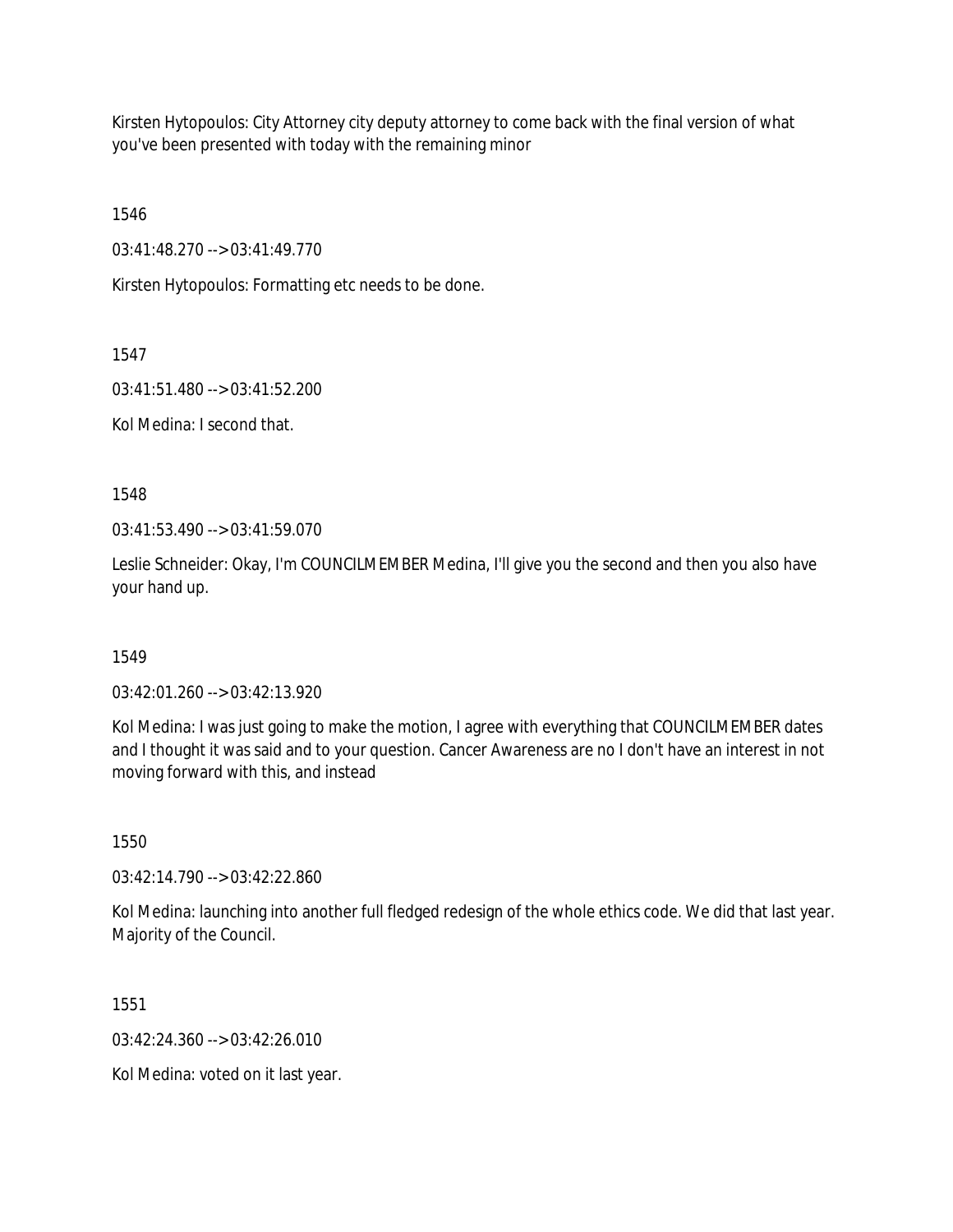03:42:27.030 --> 03:42:31.860

Kol Medina: And I'm not open that box again least not right now.

## 1553

03:42:34.050 --> 03:42:41.880

Leslie Schneider: Okay. We have a motion and a second. So I'm going to it. Any further discussion and Deputy Mayor, you've got your hand up.

1554

03:42:42.090 --> 03:42:50.670

Rasham Nassar: For question. And so this is on page 15 and this is a question for counsel overhead tablets and relating the article one

1555

03:42:52.530 --> 03:42:58.620

Rasham Nassar: If the ethics. It's the ethics board determines that the complaint is reasonably credible at the facts, a sort of the complaint if true,

1556

03:42:59.130 --> 03:43:15.420

Rasham Nassar: would constitute a violation of the code of conduct and then it goes on. I don't see any insertion there of allowing or providing for the person individual being accused to provide a response. During that stage prior to the ethics board.

1557

03:43:17.610 --> 03:43:24.090

Rasham Nassar: Making a determination as to whether it the complaint constitutes a violation of the code of conduct or not.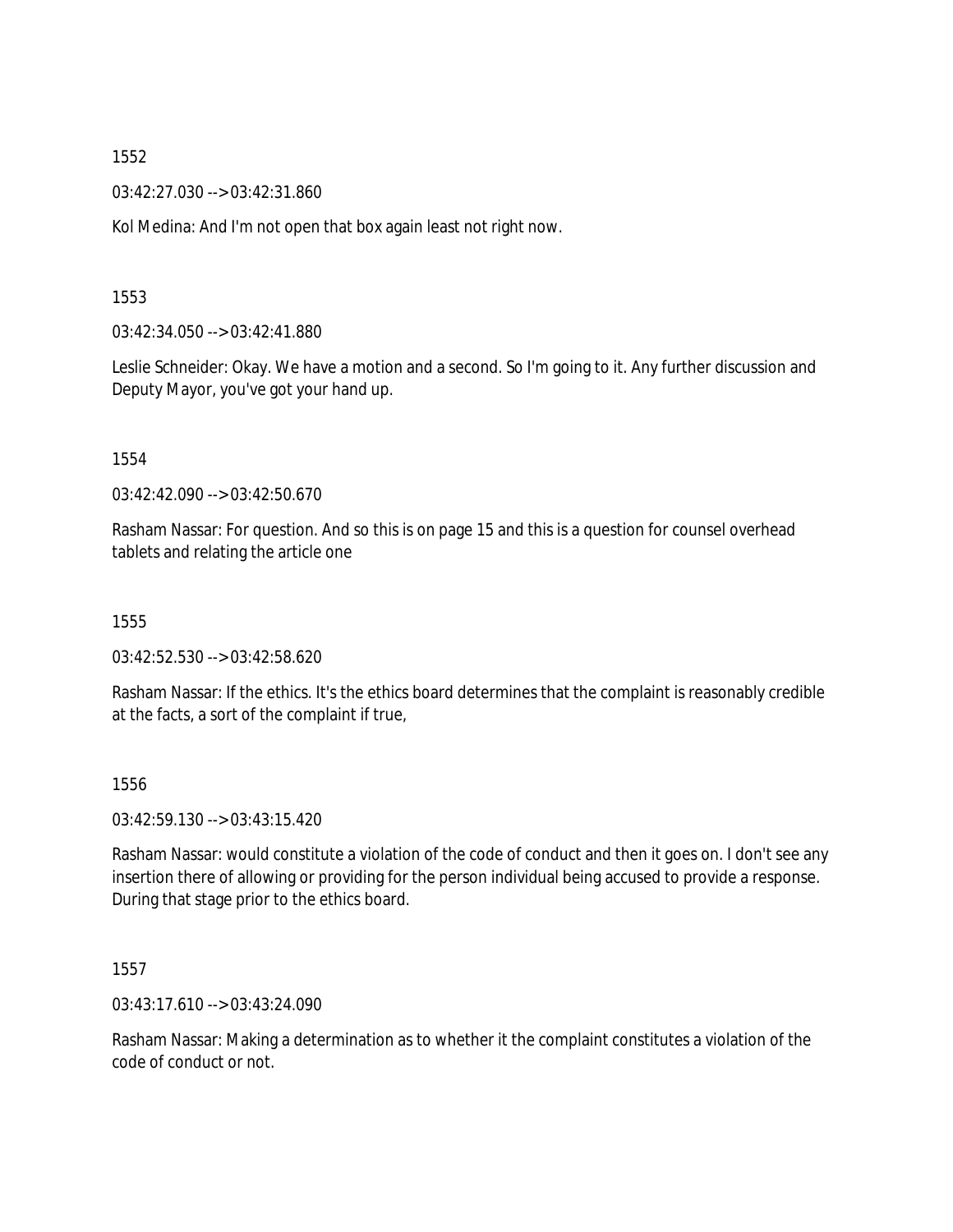03:43:26.160 --> 03:43:38.040

Kirsten Hytopoulos: Um, I think, and I don't know because I actually didn't change any of that timing and lesson. And certainly, so I don't know if the deputy city attorney can help out with that. I think that

1559

03:43:39.090 --> 03:43:43.290

Kirsten Hytopoulos: Might I think part of the reason maybe because the media because that was a mediation.

1560

03:43:44.400 --> 03:43:55.440

Kirsten Hytopoulos: It was originally the program. I'm the refining or revising always went to mediation and so I don't think there was a response. Am I correct. And do you know the answer that Robbie

1561

03:43:55.890 --> 03:43:56.820

Robbie Sepler: I do know the answer.

1562

03:43:57.000 --> 03:44:07.020

Robbie Sepler: Right under the current version of the program that's in effect there isn't the opportunity to provide a response. During the threshold analysis before record reconciliation.

1563

03:44:07.500 --> 03:44:24.480

Kirsten Hytopoulos: But there is, am I right. And if I may need help finding it. If this if the in the revisions if now that there is either mediation, which is the end of the process or their it heads towards advisory opinion there is the opportunity for better response at that point. Am I correct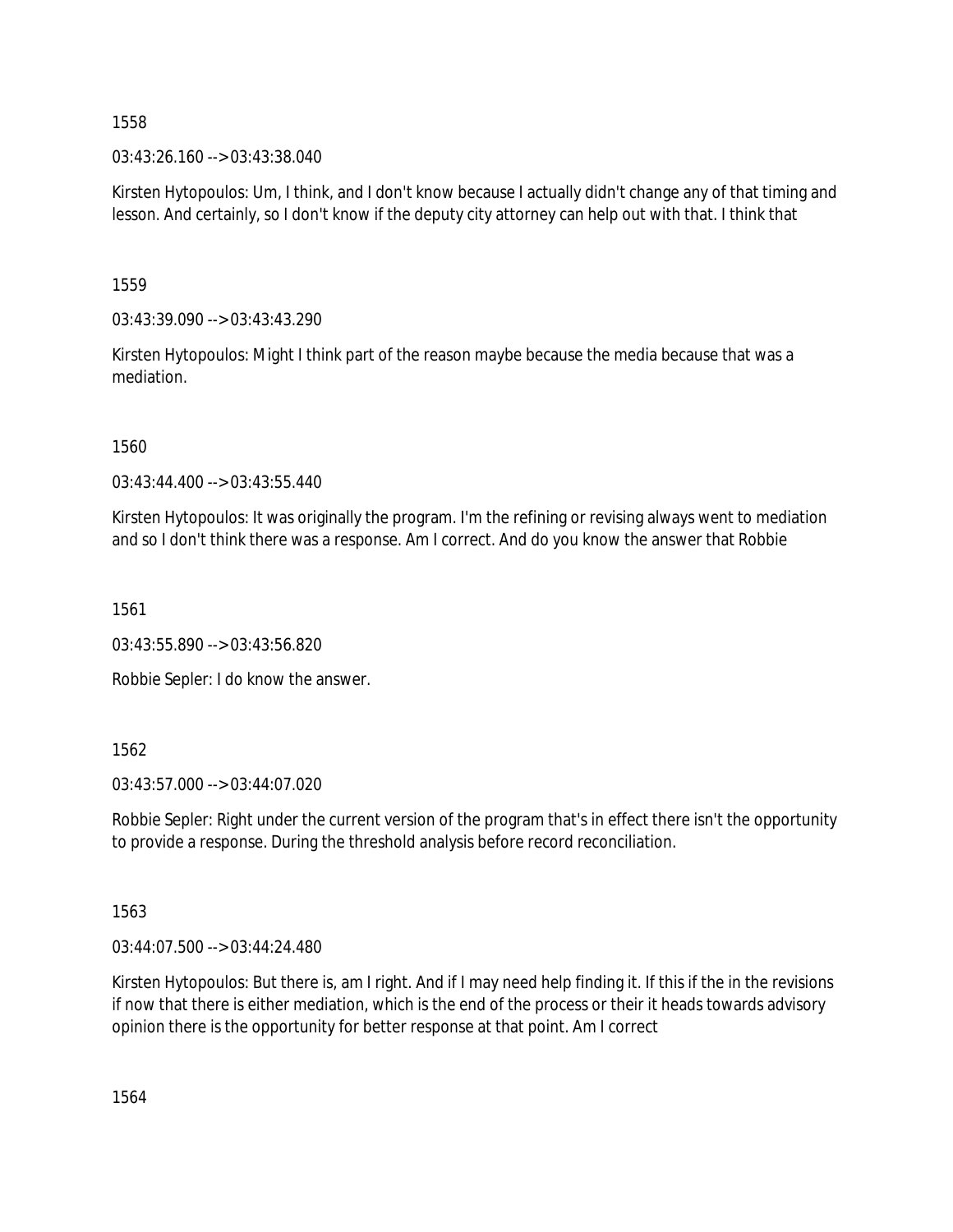03:44:26.340 --> 03:44:38.520

Robbie Sepler: Correct. And that was also that's also the case under our current program as well. That hasn't changed. If the article one complaint gets to an advisory opinion issued by the ethics board there will be the opportunity to provide a response.

1565

03:44:40.770 --> 03:44:51.390

Rasham Nassar: We're talking about mediation here. So if, if the, let's say the PERT the individual being accused neglects to show for the mediation or refuses to

1566

03:44:54.930 --> 03:44:55.140

Rasham Nassar: And

1567

03:44:55.170 --> 03:45:01.140

Rasham Nassar: Then does as the program is written, does it then. Is it, are they then effectively excluded from providing a defense.

1568

03:45:02.130 --> 03:45:08.790

Rasham Nassar: From the moment they are charged until because it could because enter authorizes the ethics board to just issue the

1569

03:45:09.720 --> 03:45:16.350

Rasham Nassar: advisory opinion, but at what point does the ethics board required to are obligated to consult with the person

1570

03:45:16.950 --> 03:45:28.020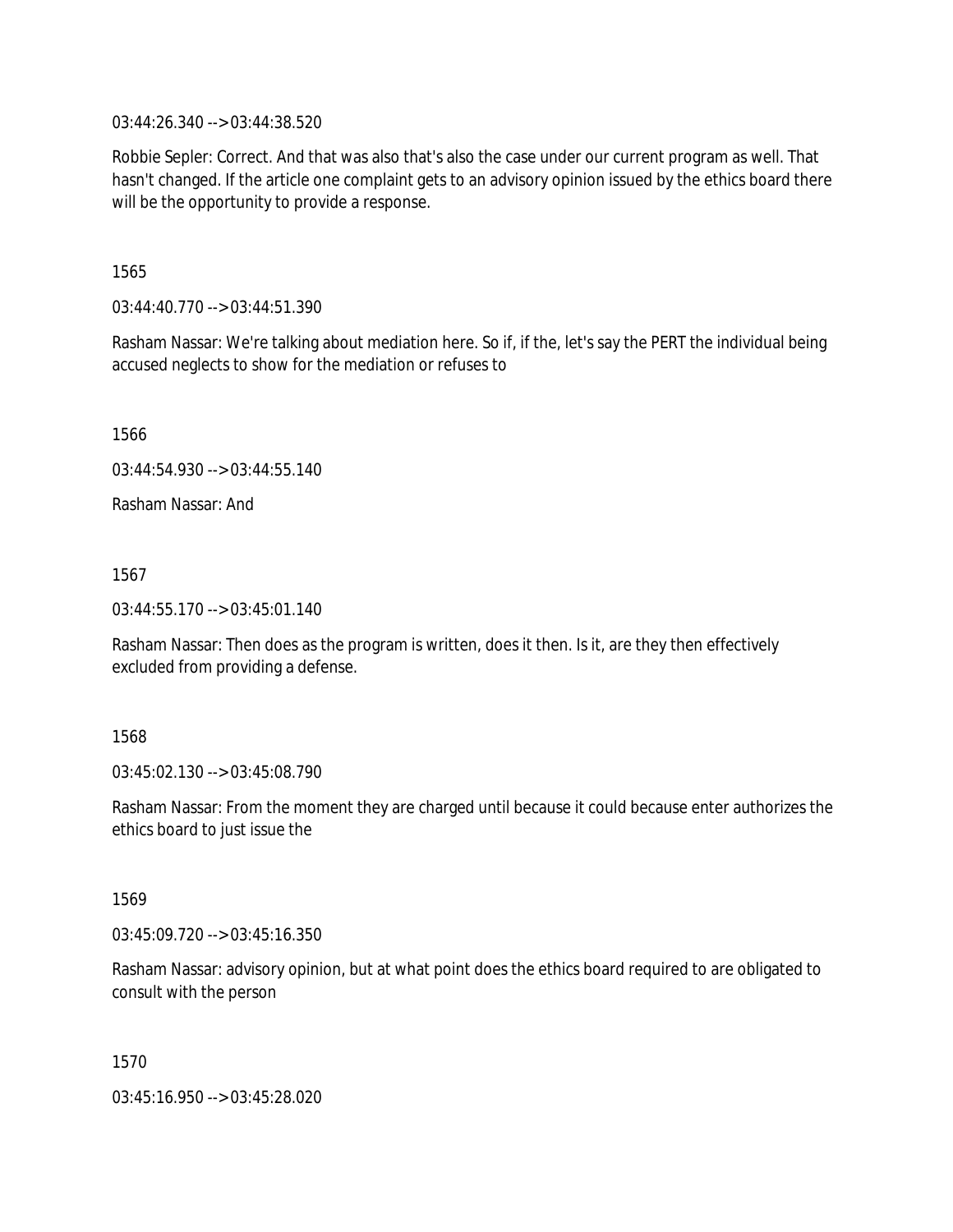Rasham Nassar: Against him the complaint has been filed if if they take if they make a decision that they're not going to participate in the mediation. Now, this came up. This was something that we discussed at length. Last year, the year before.

1571

03:45:28.710 --> 03:45:37.740

Rasham Nassar: Related to due process Robbie. If you remember, and we have a long discussion about due process and we were. We actually had a discussion on due process scheduled

## 1572

03:45:38.070 --> 03:45:45.060

Rasham Nassar: For a council meeting and I think we just kept postponing it and then it fell off the list of things to talk about. So, so I'm coming.

## 1573

03:45:45.720 --> 03:45:56.310

Robbie Sepler: So it can swim or I'm sorry, it's on page 20 of the red line version. It's, um, towards the top of that page whenever it does get to the ethics board for an advisory opinion.

1574

03:45:56.760 --> 03:46:05.250

Robbie Sepler: That the ethics port provides the respondent with a reasonable period of time to provide that response. So in this scenario, scenario that you're describing, if the

1575

03:46:07.170 --> 03:46:20.370

Robbie Sepler: respondent didn't agree to do reconciliation under the current program, it would go to an advisory opinion and the maturity ethics board would elicit a response from the responded and

1576

03:46:20.430 --> 03:46:26.790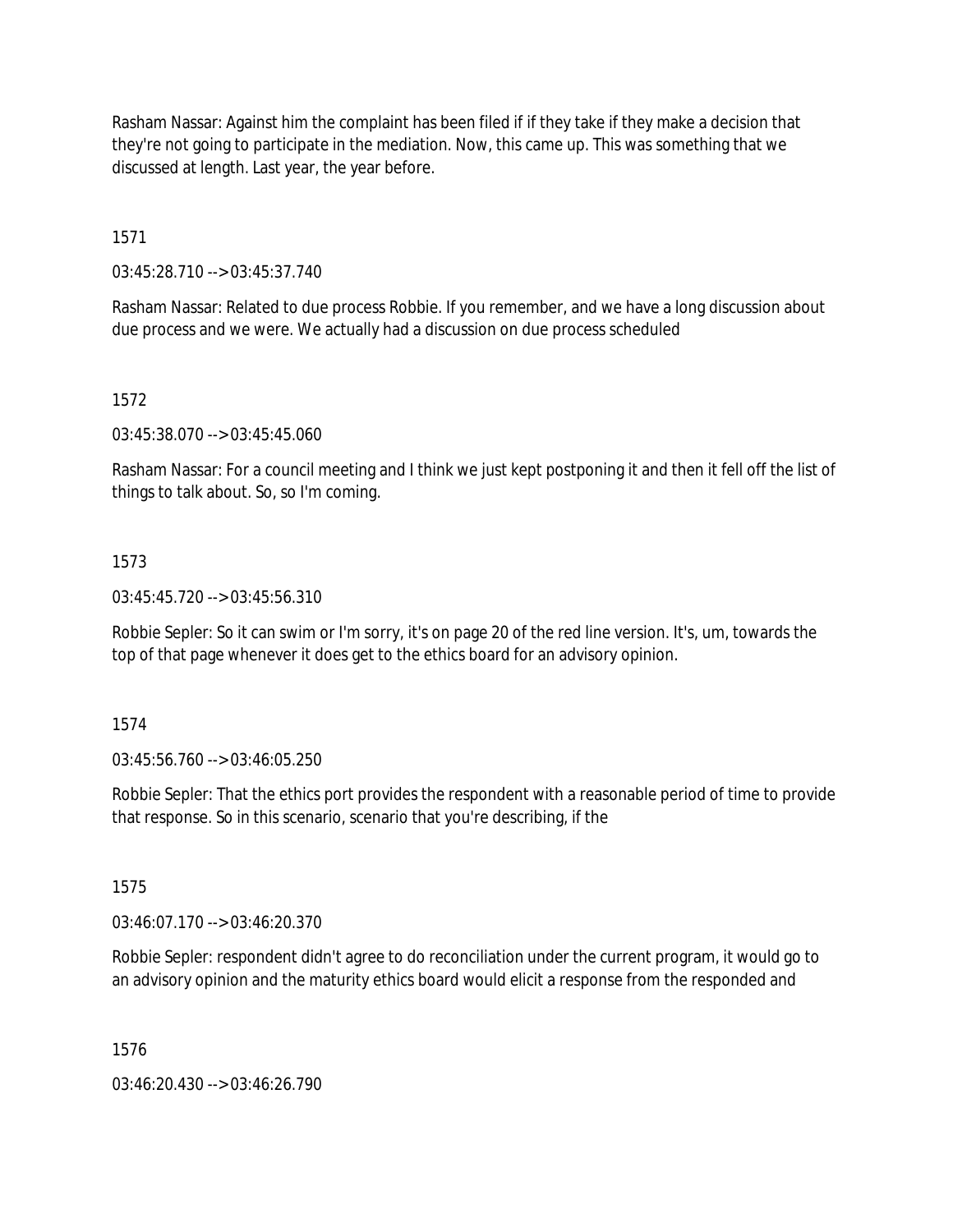Kirsten Hytopoulos: Actually, it's on it. That's actually the same provision for Article one Article two of the top of 16

1577

03:46:28.200 --> 03:46:32.100

Kirsten Hytopoulos: And it's it. That's what an article to I think Russia was asking about article to

1578 03:46:32.490 --> 03:46:32.850 Kirsten Hytopoulos: Write an

1579

03:46:33.120 --> 03:46:34.560

Rasham Nassar: Article one specifically

1580

03:46:34.620 --> 03:46:36.600

Kirsten Hytopoulos: Oh, OK. Sorry. Yeah. Okay. Sorry.

1581

03:46:39.780 --> 03:46:42.960

Leslie Schneider: Okay, um. Councilmember Pollock.

## 1582

03:46:46.200 --> 03:46:54.990

Michael Pollock: So again I want to thank you for the hard work on it. I can support somewhat reluctantly moving this forward.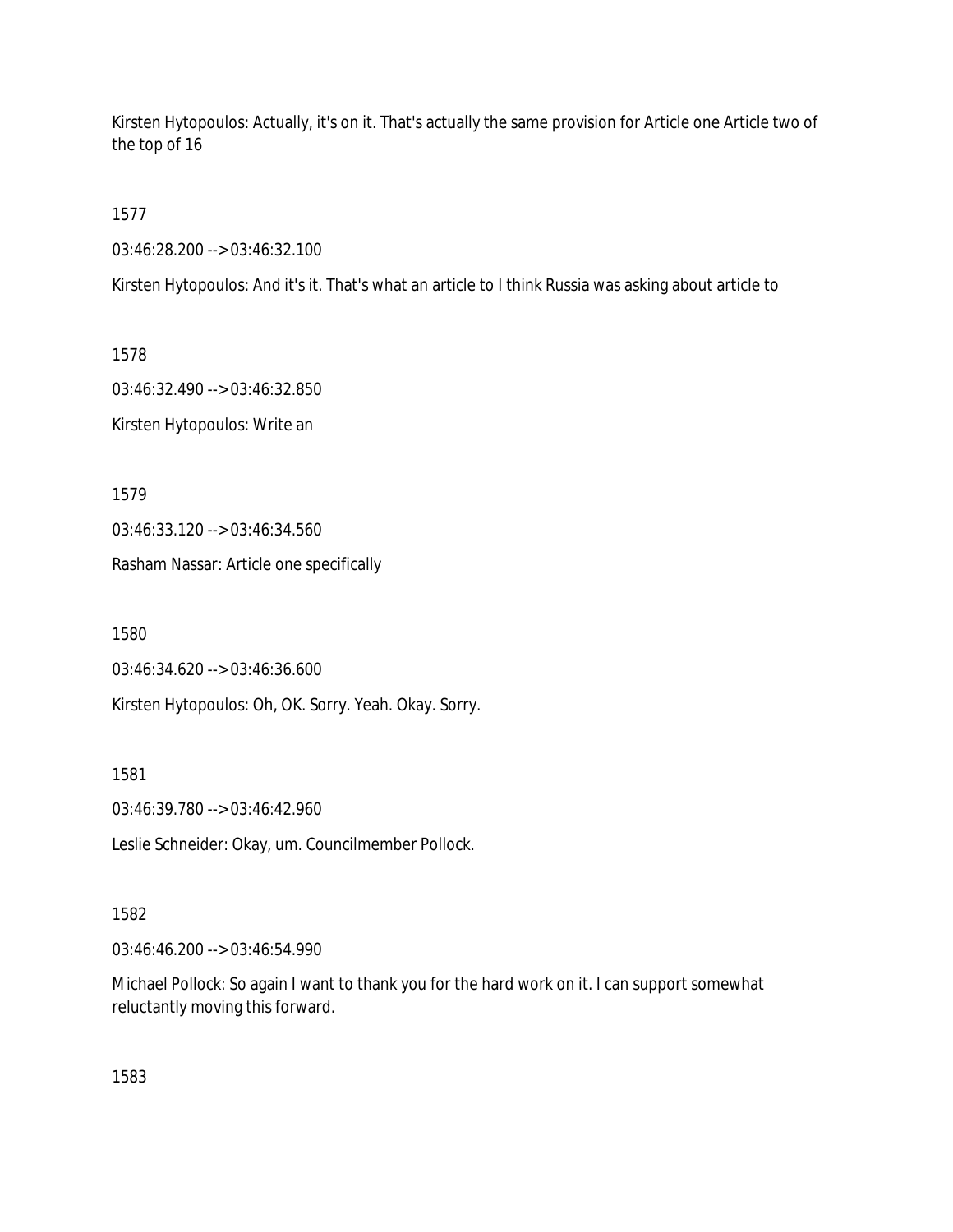03:46:55.530 --> 03:47:09.630

Michael Pollock: It is an improvement as as COUNCILMEMBER deed, said let's not let perfect be the enemy of the whatever that thing is. Okay, perfect be the enemy of the good enough, but I do just want to stress that

1584

03:47:11.400 --> 03:47:24.420

Michael Pollock: Sense of urgency that we do need to come up with a mechanism for for something that allows us. I'm just going to call it the arm but approach or ethics officer and or

1585

03:47:25.260 --> 03:47:30.330

Michael Pollock: So I do feel like we have more work to do and we shouldn't be putting it off until February.

1586

03:47:31.110 --> 03:47:43.260

Michael Pollock: So I just felt like there's sort of a pent up frustration with with local elected officials and appointed officials, so I'm just, just to be mindful of that. And then, and then

1587

 $03:47:44.190 \rightarrow 03:47:56.700$ 

Michael Pollock: I would be interested. Councilmember had habilis, in terms of the ethics board that one alone remaining Member because the reason that the ethics board resigned was because they felt like they were being gatekeepers.

1588

03:47:57.030 --> 03:48:00.300

Michael Pollock: And so I'm wondering, you know,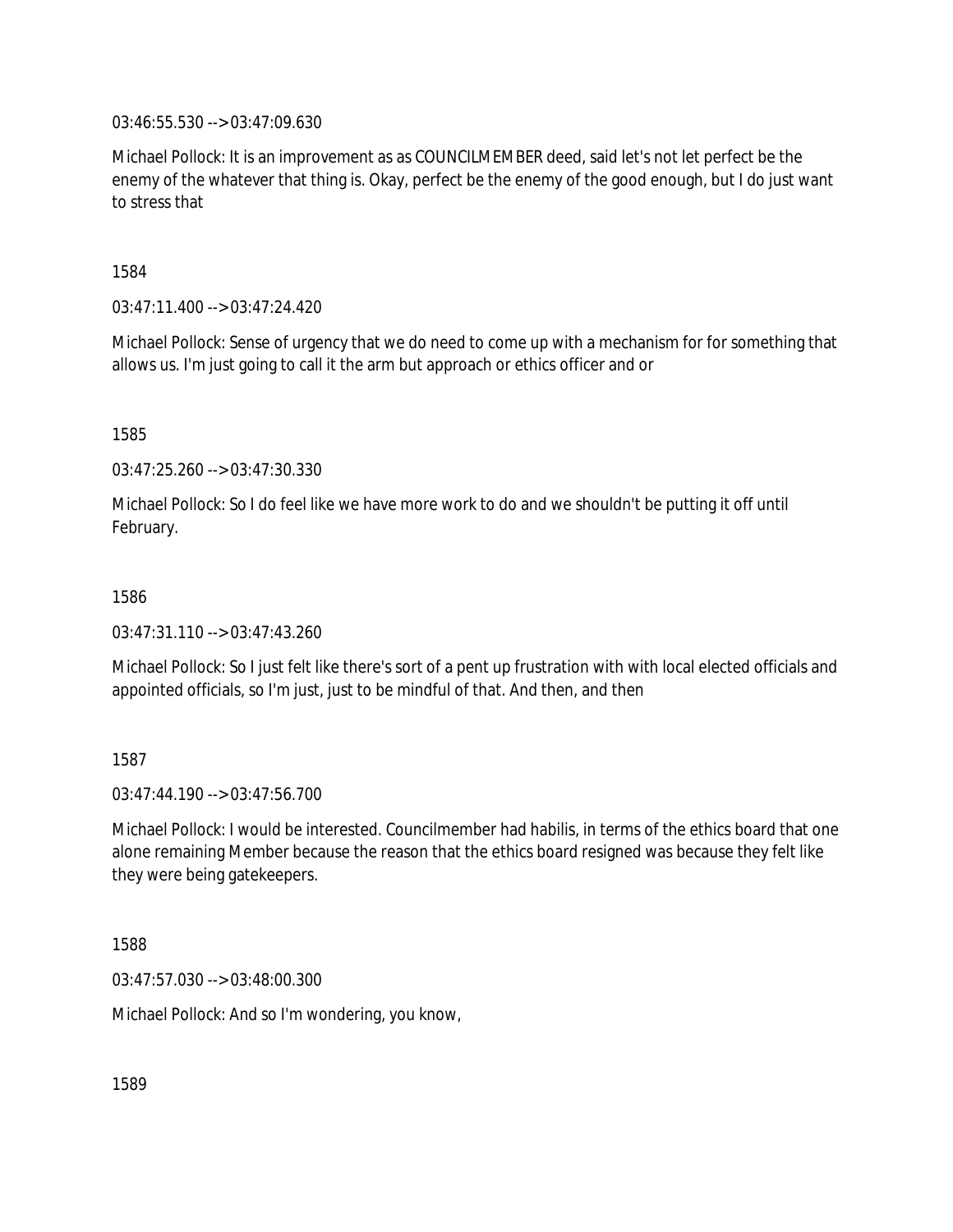03:48:01.230 --> 03:48:12.630

Michael Pollock: I looked at. And I thought, you know, it is kind of weird relative to other ethics boards. I mean ethics boards are really actually kind of more empowered, like in Seattle's case and stuff. So it seems like ours is a little weird.

1590

03:48:13.530 --> 03:48:27.600

Michael Pollock: In that regard, but I just, I just wanted you know if you have some thoughts on that or what the ethics board member thought about that in terms of the relatively minor role that the ethics board house now.

1591

03:48:28.140 --> 03:48:32.790

Kirsten Hytopoulos: Well, you know. So first of all, I did not sit down, talk to Jennifer about this and details. I just

1592

03:48:33.120 --> 03:48:39.180

Kirsten Hytopoulos: checked in and make sure she didn't feel like we need to sit down, talk about it. So I don't want any words in her mouth, but she had a very simple one line.

1593

03:48:39.510 --> 03:48:47.820

Kirsten Hytopoulos: It's something along the lines of, it looks pretty good to me. I didn't, I didn't have any problems with it so it's okay. We haven't met that's about approximate. She said so.

1594

03:48:48.330 --> 03:48:57.420

Kirsten Hytopoulos: Remember, I have not changed that if we're talking about Article one ethics complaints, which, again, that's the that's apples and apples for other programs across the state.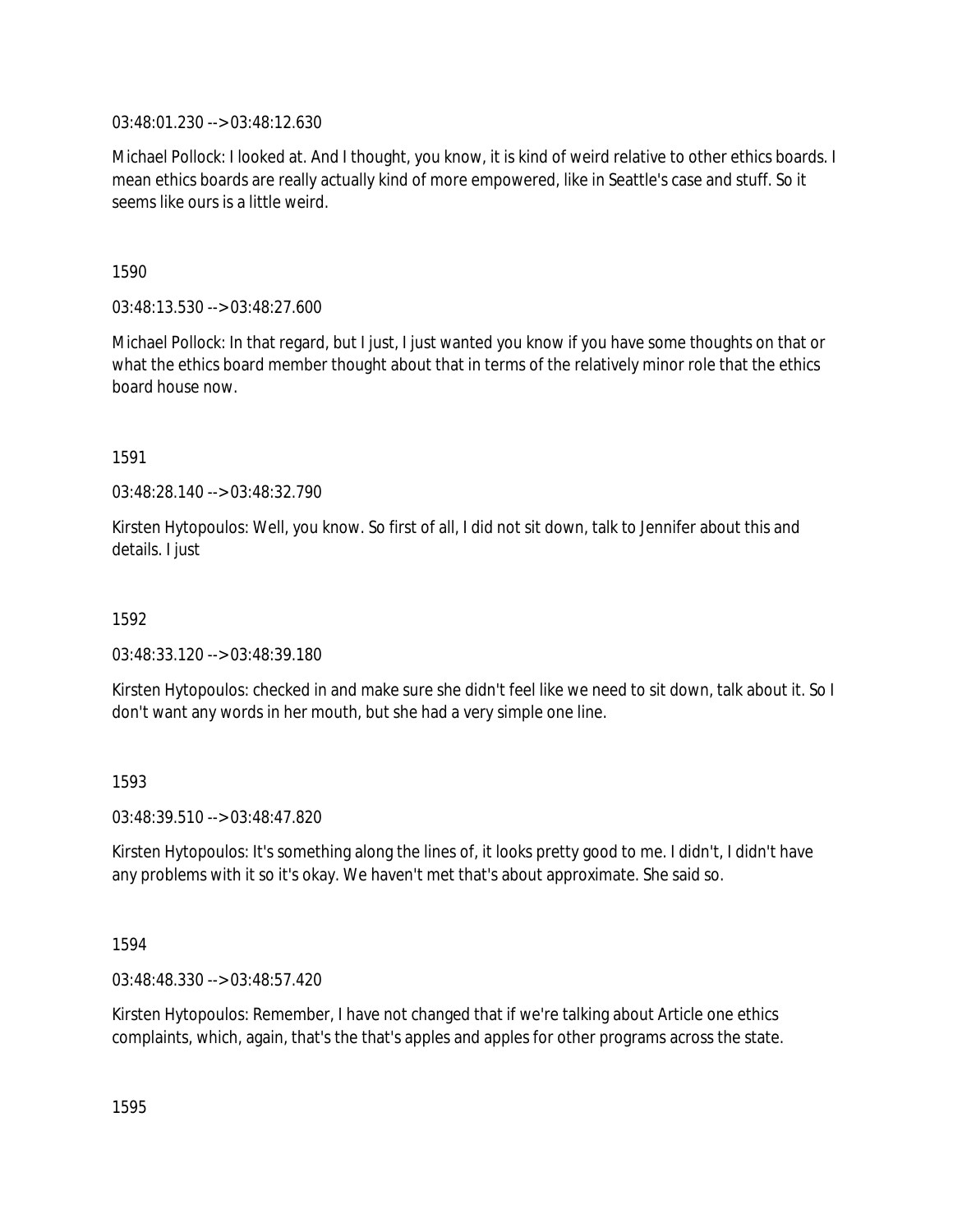03:48:58.440 --> 03:49:13.860

Kirsten Hytopoulos: We haven't changed at all from what it was passed last year which was that, yes, that this, this group of citizens from various backgrounds are able to that they kind of get that first kind of pass and preliminary determination, but by

1596

03:49:14.070 --> 03:49:25.590

Kirsten Hytopoulos: By then, requiring it to go if they believe they see an ethics violation requiring it to go. The hearing examiner then gives everybody involved a full hearing with some actual, you know,

1597

03:49:26.550 --> 03:49:33.810

Kirsten Hytopoulos: Some input some actual investigation beyond the response, as I understand it, and of course due process and the ability to call witnesses and

1598

03:49:34.230 --> 03:49:39.120

Kirsten Hytopoulos: And so I when I was on Council before and we struggled with this as a way to empowering that

1599

03:49:39.420 --> 03:49:48.060

Kirsten Hytopoulos: The ethics board to do what, what is the process that they're doing. How much due process is that is there if there's the potential at the other end a published

1600

03:49:48.990 --> 03:50:00.990

Kirsten Hytopoulos: Finding of an ethics violation. So I believe this council that, you know, those of you who came on from continued from last year. We're looking to create a really full some proper process for a true article to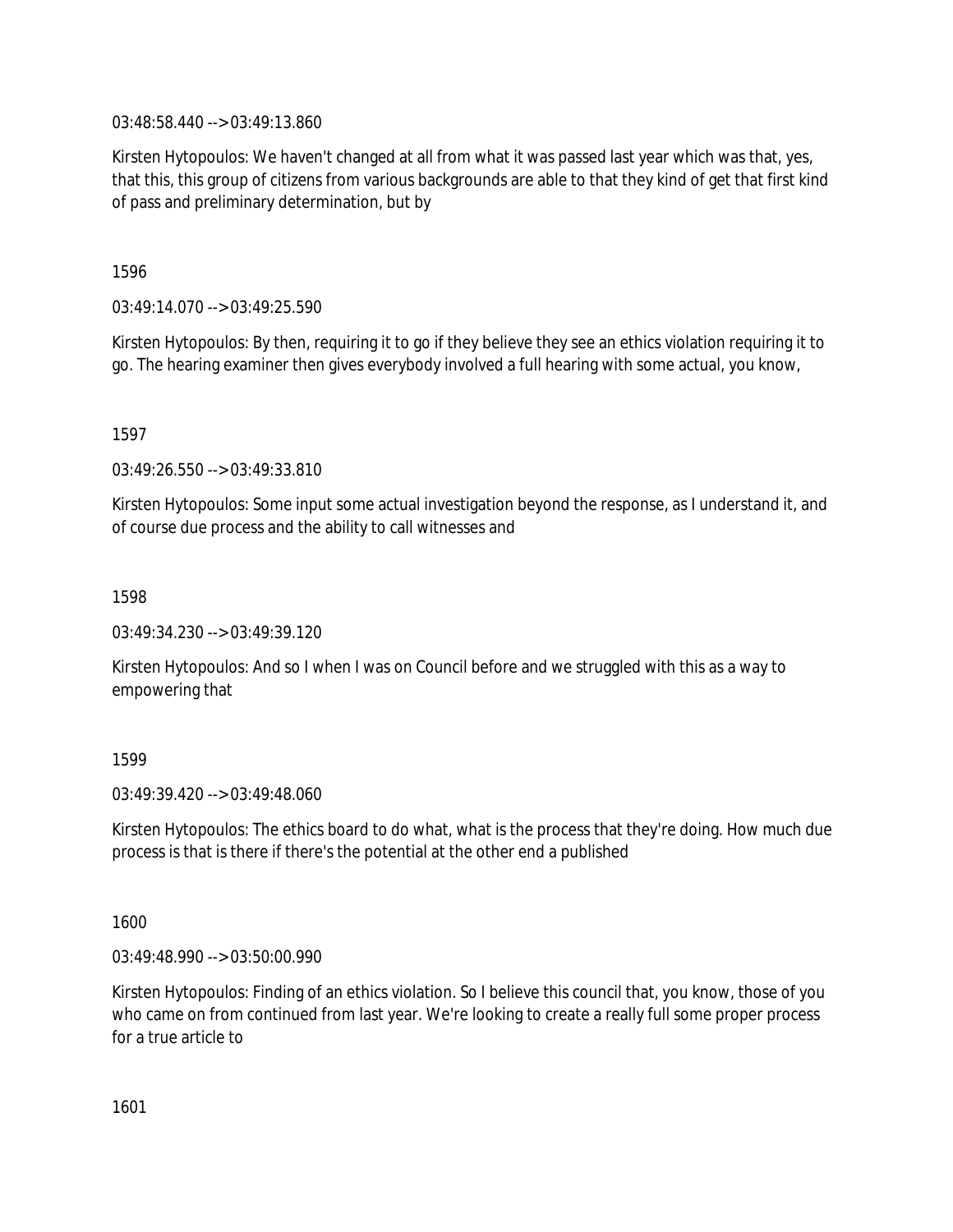03:50:02.730 --> 03:50:14.940

Kirsten Hytopoulos: Ethics complaint complaint, so that there because we take it really seriously if what comes out the other end is an allegation of an ethics violation. So, yeah.

1602

03:50:15.420 --> 03:50:25.110

Michael Pollock: Yeah, and I'm thinking when you say article to I mean on the sort of more standard lexicon. That would be a conflict of interest complaint, generally. Those are our preferred to Nick and, you know,

1603

03:50:25.230 --> 03:50:29.820

Kirsten Hytopoulos: Others others, and I don't. I mean, we could or could not go into it with either the

1604

03:50:29.850 --> 03:50:31.230

Michael Pollock: Trailer don't have to. I know.

1605 03:50:32.820 --> 03:50:33.420 Michael Pollock: The hours.

1606 03:50:33.750 --> 03:50:33.990 Joe Deets: All the

1607 03:50:36.420 --> 03:50:37.290 Joe Deets: All the question.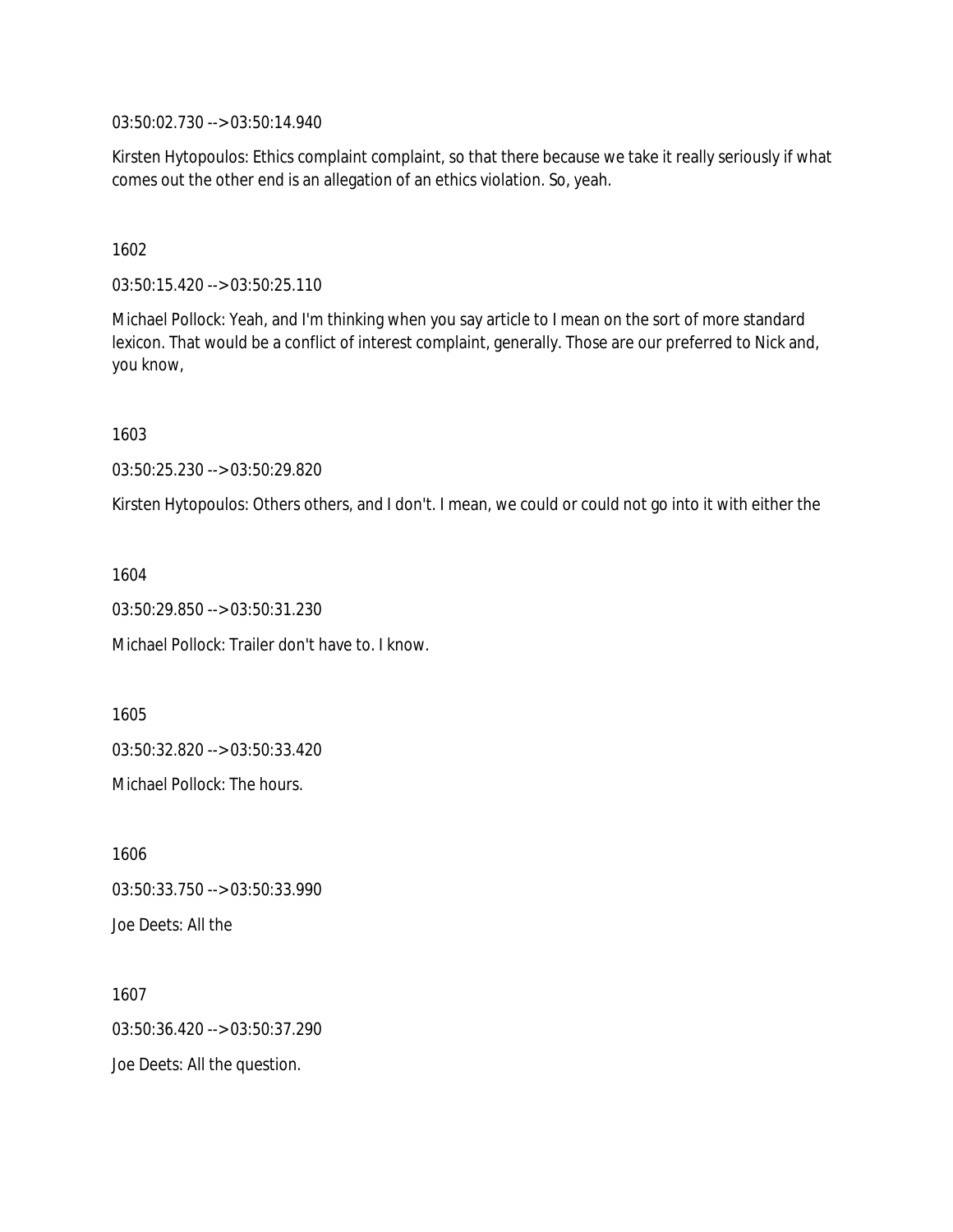03:50:37.620 --> 03:50:40.740

Michael Pollock: The hour the hours late. I just want to

1609

03:50:41.850 --> 03:50:51.810

Michael Pollock: Say yes yes that we do move forward. Um, I guess I will, I will offer some amendments, I guess to it and and the

1610

03:50:52.350 --> 03:51:06.660

Michael Pollock: And the next iteration and we can decide whether we want to include those now or include those later. But mostly around language clarification. I mean, I, we were having a discussion now. And so I'll do that. And yeah, we can move on.

1611

03:51:07.320 --> 03:51:10.740

Leslie Schneider: So we have a motion and a second on the floor and

1612

03:51:13.170 --> 03:51:17.550

Leslie Schneider: I would like to go ahead and call the question. All those in favor please say aye.

1613

03:51:18.030 --> 03:51:19.320

Leslie Schneider: Aye, sir.

1614

03:51:20.460 --> 03:51:23.010

Leslie Schneider: And I'm going to look carefully, any opposed.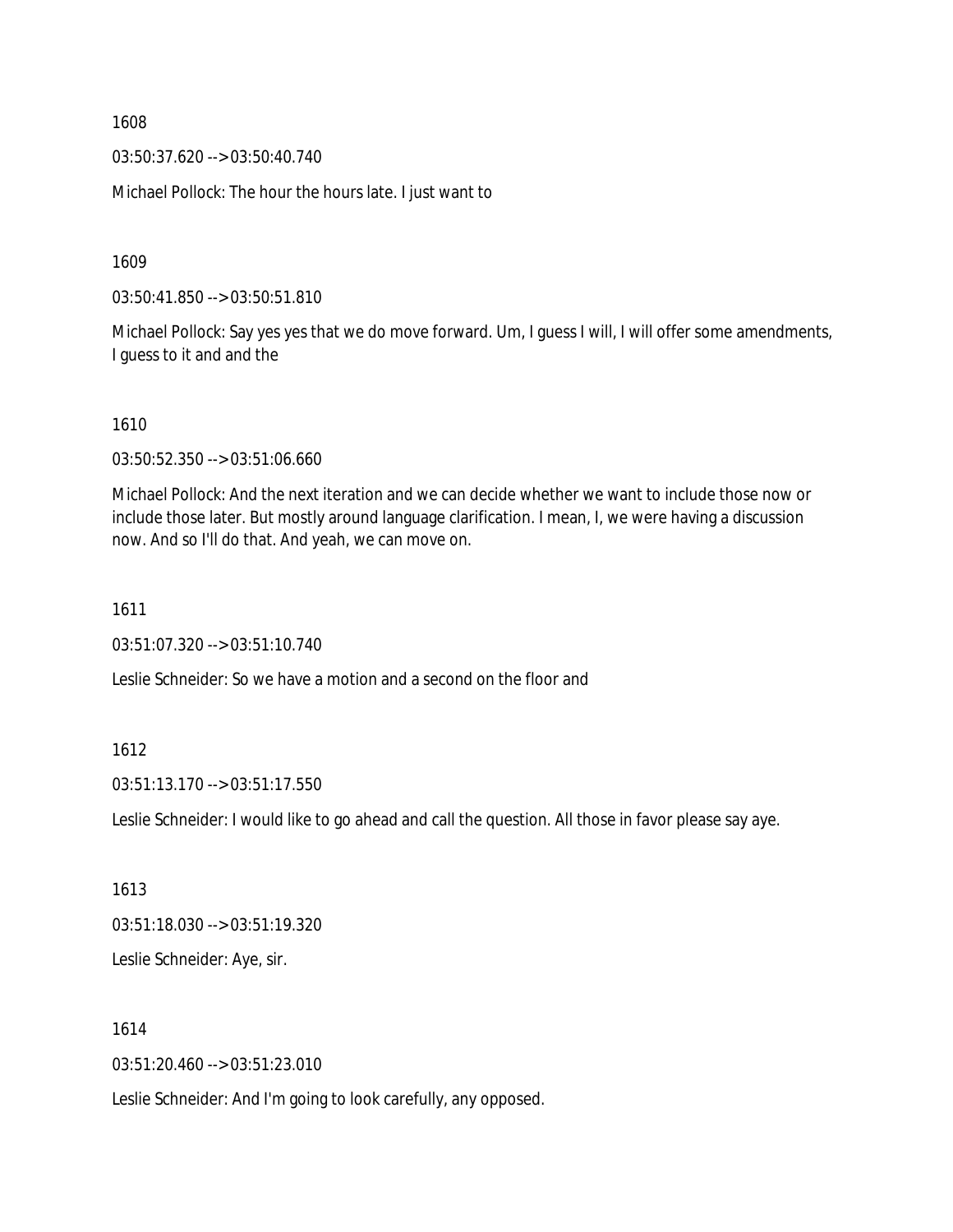03:51:24.930 --> 03:51:29.730

Leslie Schneider: All right, I didn't. Seeing none that passes unanimously and

#### 1616

03:51:29.790 --> 03:51:33.090

Leslie Schneider: Thank you very much. Councilmember high topless for this.

1617

03:51:34.020 --> 03:51:38.490

Leslie Schneider: What we all admit is incremental improvement and we do need to come back to this.

#### 1618

03:51:39.540 --> 03:51:40.260

Leslie Schneider: So,

1619

03:51:40.320 --> 03:51:41.910

Leslie Schneider: Yes, Counselor policy.

1620

03:51:42.330 --> 03:51:52.200

Leslie Schneider: Coming back with specific amendments would be a good thing. And in the meantime, you know, I think we can continue to look towards the, the idea of an Ombudsman.

1621

03:51:53.730 --> 03:51:55.320

Leslie Schneider: City attorney. You've got your hand up.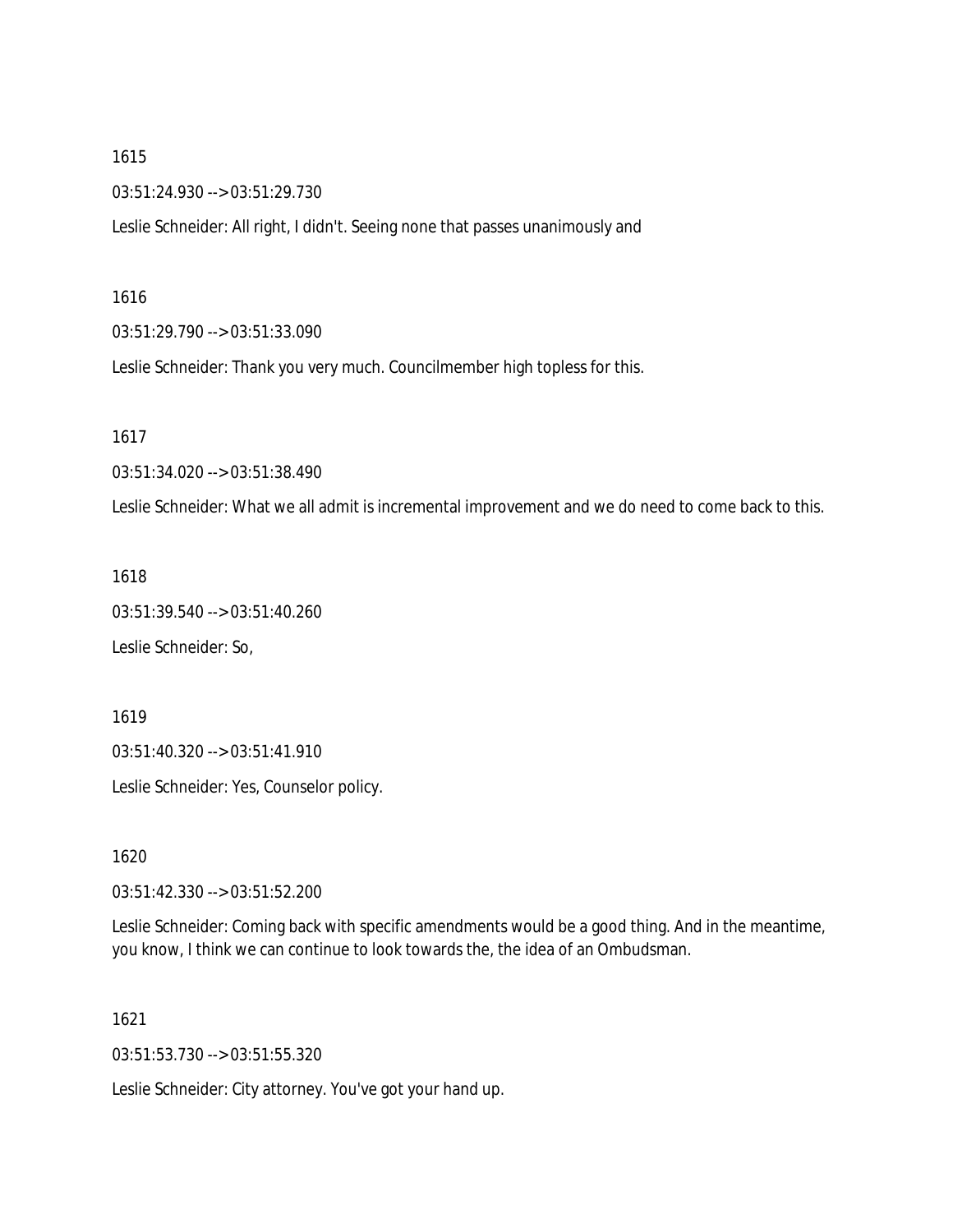03:51:56.100 --> 03:52:04.560

Joe Levan: It is based on the Council's motion that just passed. So what probably what we'll do. We'll put together the resolution that will adopt the program.

1623

03:52:04.890 --> 03:52:05.790

Joe Levan: As amended.

1624

03:52:06.240 --> 03:52:23.100

Joe Levan: And that'll be in a future agenda packet. Then if other customers want to make suggested revisions. It'll happen to that discussion, you know, we're not gonna incorporate those in a draft that will have to happen to the future meeting where it's offered and then voted on at a future meeting.

1625

03:52:28.320 --> 03:52:40.410

Leslie Schneider: Okay, I have to admit that I did not follow all that because I was switching my headset out. But I think that we're, we're good to move on to the next agenda items that right. Okay.

1626

03:52:42.270 --> 03:52:42.960

Leslie Schneider: All right.

1627

03:52:44.400 --> 03:52:48.090

Leslie Schneider: So item seven, see is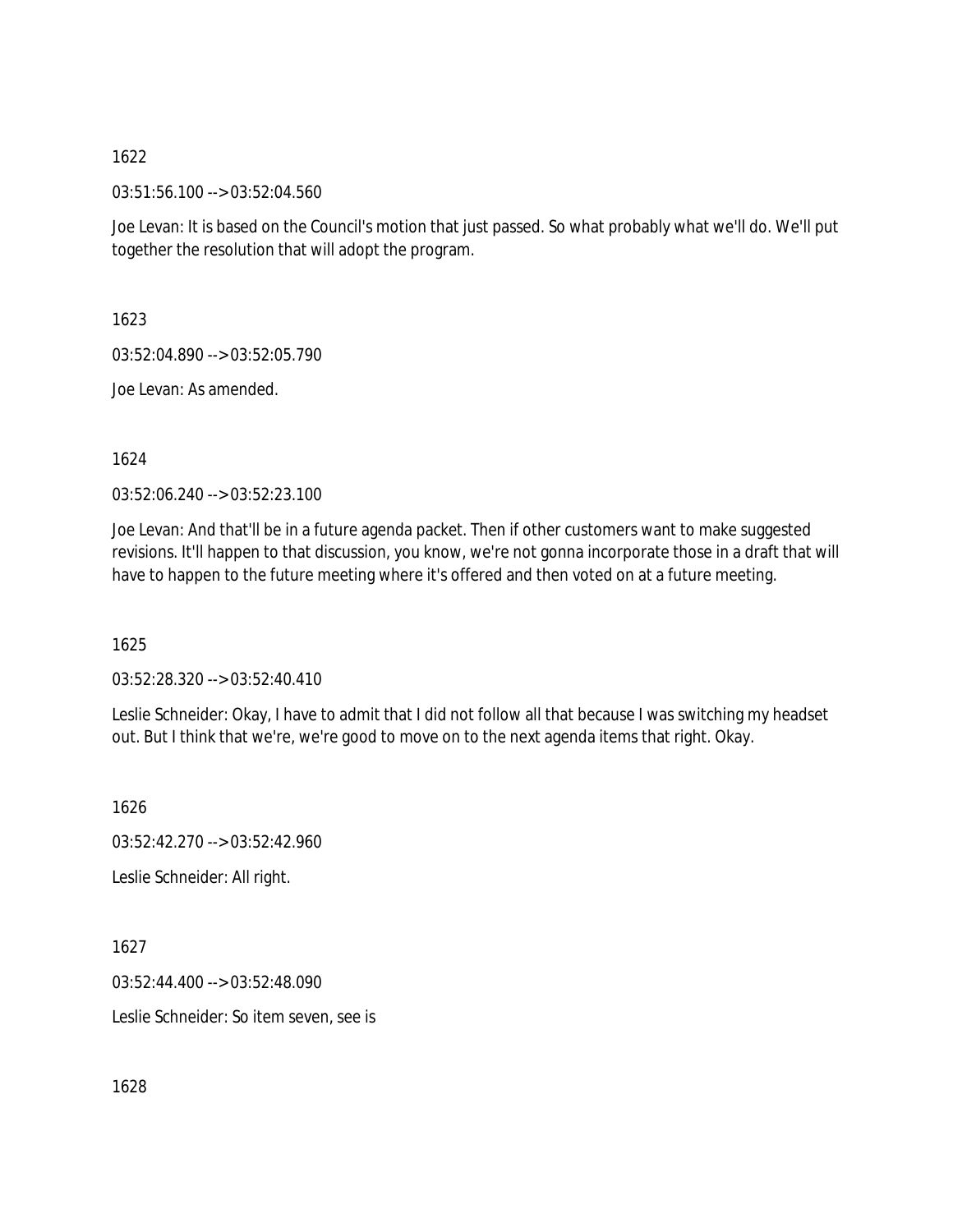03:52:49.350 --> 03:52:55.950

Leslie Schneider: A carryover from from last week. And what I'm going to do is go through there. There were some

### 1629

03:52:56.580 --> 03:53:07.920

Leslie Schneider: There's a lot that I think we need to clarify about what we did last week. And so I'm going to take some time to go through some prepared remarks here and this is to provide background and clarity.

1630

03:53:09.390 --> 03:53:16.500

Leslie Schneider: So this is the agenda items seven see a appointments to the planning commission and

1631

03:53:17.580 --> 03:53:20.040

Leslie Schneider: So I'm going to say first of all that

1632

03:53:21.150 --> 03:53:28.320

Leslie Schneider: Sarah has not stepped aside, this was something that was mentioned earlier in public comment. So

1633

03:53:29.490 --> 03:53:41.430

Leslie Schneider: Just wanted to clarify that. And so starting last week and public comment athlete mash Matthews, a former Council candidate in the 2019 election before pulling out and then in filling the vacancy.

1634

03:53:41.940 --> 03:53:46.200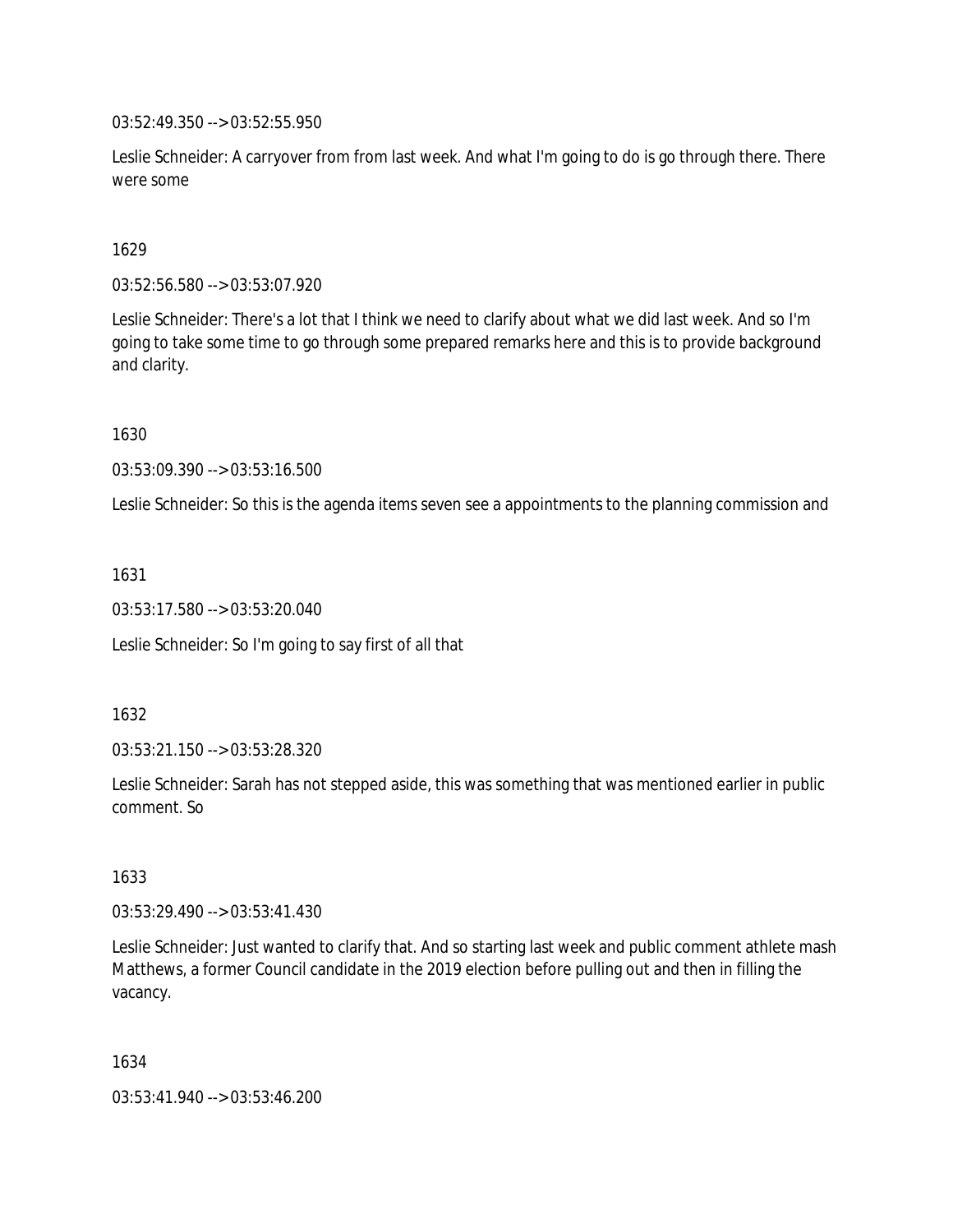Leslie Schneider: When Matt chairman resigned suggested that she could feel the planning commission vacancy.

1635

03:53:47.040 --> 03:53:54.330

Leslie Schneider: At the approval of the agenda the appointments of Kimberly McCormick Osmond and Sarah blossom were pulled from the consent agenda.

### 1636

03:53:54.840 --> 03:54:10.470

Leslie Schneider: To be discussed and voted on by Council at 11pm when we got to this item for discussion. The idea for appointing Ashley Matthews was brought up in the context of a discussion of providing a person of color voice on the committee.

### 1637

 $03:54:11.610 \rightarrow 03:54:22.410$ 

Leslie Schneider: Actually Matthews had not applied for the for the period had not applied for the position in the period open for applications. And this was not among those considered for appointment.

1638

03:54:23.640 --> 03:54:34.860

Leslie Schneider: During this discussion various council members who had voted previously to confirm appointment of Sarah blossom change their minds and stated they would be willing to vote for Ashley Matthews, and

# 1639

03:54:35.910 --> 03:54:51.510

Leslie Schneider: This created a bit of a confusing referendum on the process, but we were admitting that we were going outside of our, our process of tradition. So I went back and looked at the Council video and I talked to the city attorney, a number of times. And so I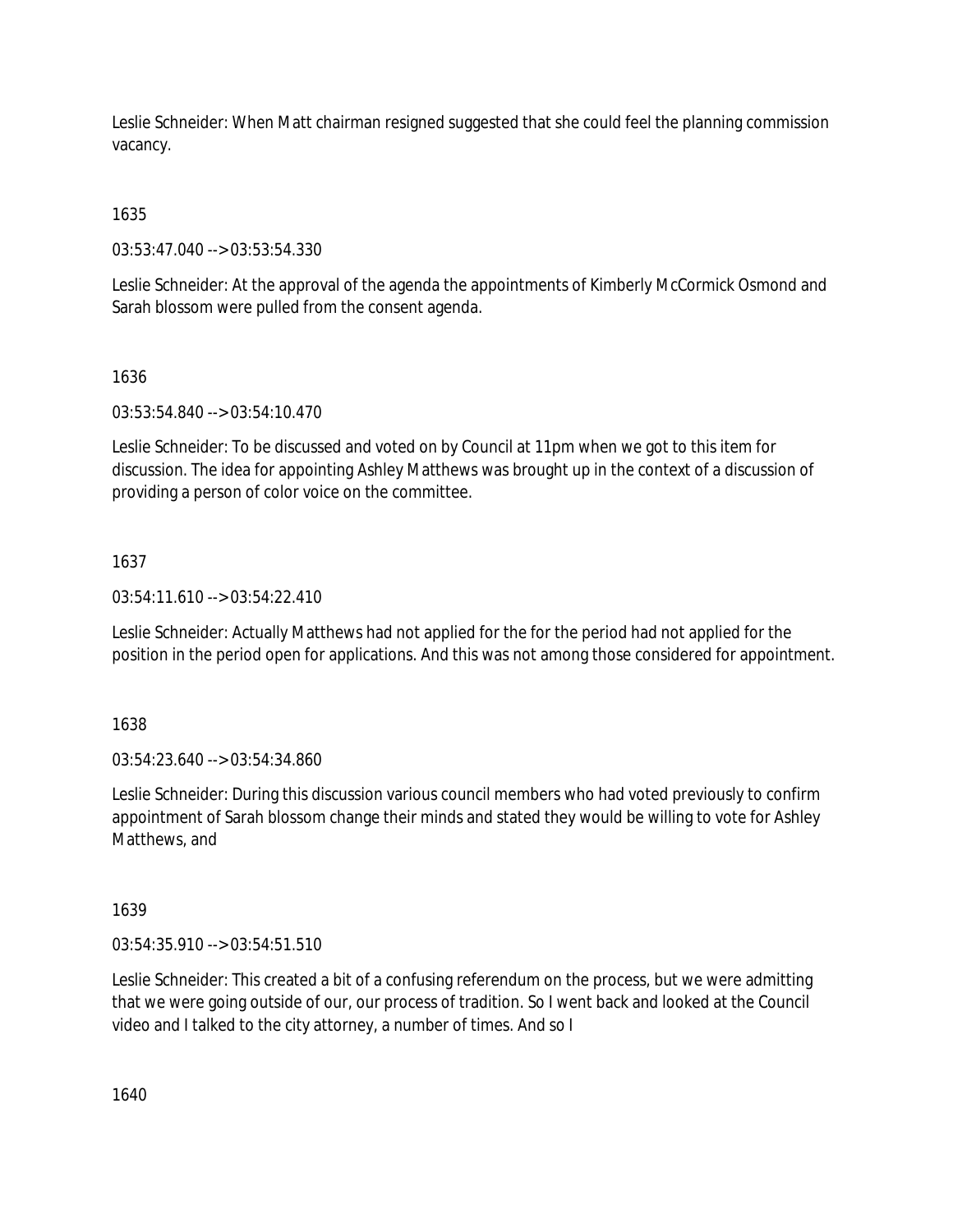03:54:52.530 --> 03:54:56.940

Leslie Schneider: I'm going to start here at about four hours and 42 minutes into the meeting.

1641

03:54:58.980 --> 03:55:07.020

Leslie Schneider: I stated that this had come up very suddenly and quote we would be making a one touch decision without any chance for the public to weigh in.

#### 1642

03:55:07.620 --> 03:55:16.950

Leslie Schneider: We haven't reached out to the race equity Task Force, I feel that this would be a much stronger decision if we do move forward with Ashley Matthews, if we did have some public comment.

### 1643

03:55:17.280 --> 03:55:24.870

Leslie Schneider: And did have some perspective from the task force. And if we didn't do it all in a flash in one meeting and spring this on the Community.

#### 1644

03:55:25.560 --> 03:55:36.630

Leslie Schneider: Then the city attorney says the mayor makes the appointment confirmation by the Council if the mayor were to not vote in favor of it. That would create an interesting situation.

#### 1645

03:55:37.350 --> 03:55:51.000

Leslie Schneider: Then I said I would be happy to make that recommendation, assuming that this goes to a consent agenda and that we're not making a one touch right now and to give the public a chance to weigh in. We can take my resistance off the table.

1646

03:55:52.290 --> 03:56:03.150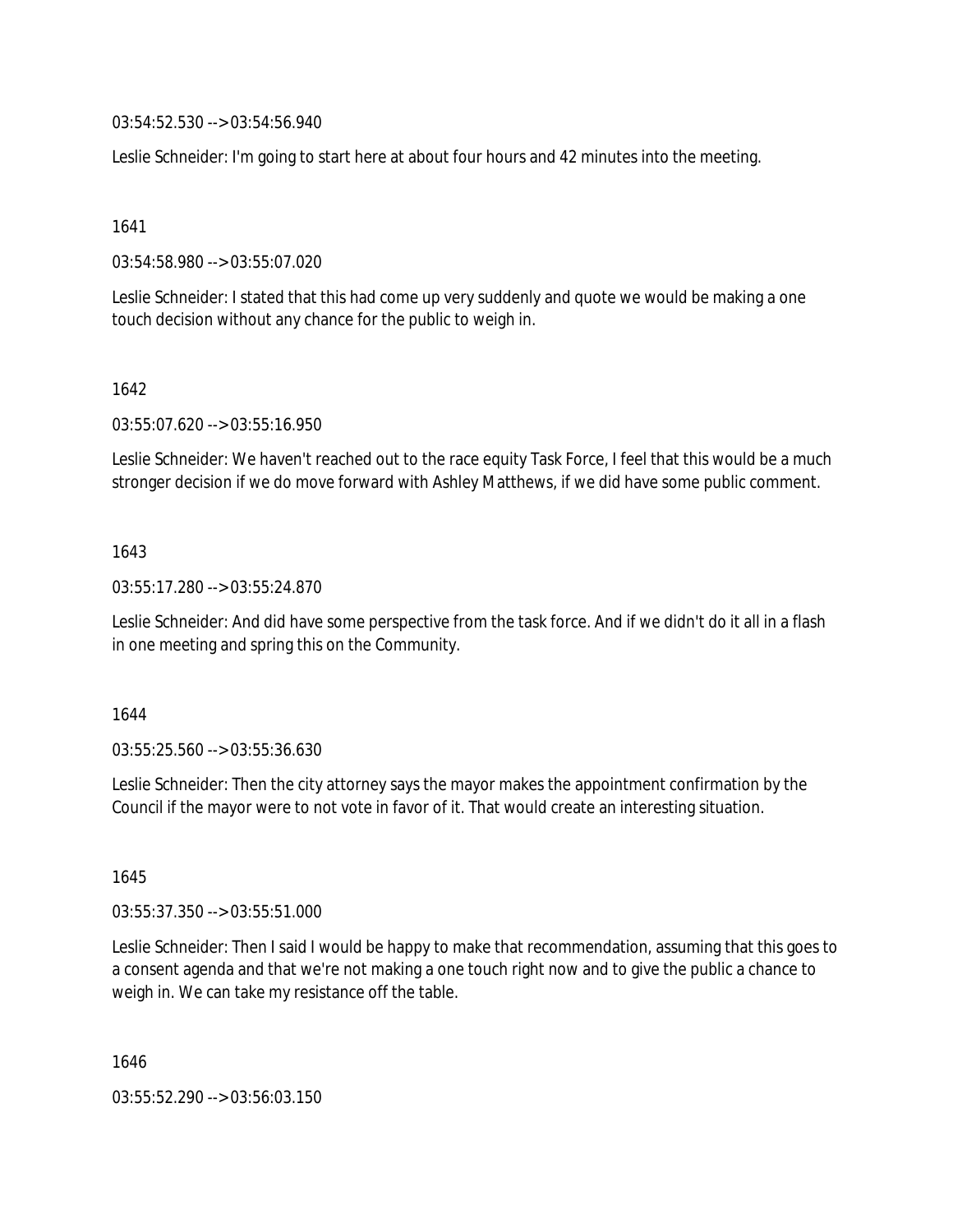Leslie Schneider: The city attorney said if there was a friendly amendment to the motion. It can come back to the consent agenda. The city manager said there is no consent agenda for next week. And then I said,

1647

03:56:04.650 --> 03:56:07.350

Leslie Schneider: Something to the effect that my notes are a little unclear here that

1648

03:56:08.700 --> 03:56:19.200

Leslie Schneider: In the motion. I would like the friendly amendment to include in the motion that we're making an exception to our standard process. It needs to be super clear what we did and why we did it.

1649

03:56:19.740 --> 03:56:30.570

Leslie Schneider: And then we will find out in a couple weeks. Whether we have the support from the race equity Task Force and then I continued. What if I were to work with the city manager. The city attorney.

1650

03:56:31.620 --> 03:56:43.470

Leslie Schneider: What if this is the Deputy Mayor. What if this is not going to consent agenda but discussed again we need to take public comment. This could come up as a regular agenda item and the city attorney said

1651

03:56:44.850 --> 03:57:01.020

Leslie Schneider: You could forward it to the meeting of the 30th for final action. The only change would be instead of the motion to approve it would be changed to forwarded for approval and the deputy mayor who accepts the friendly amendment to the motion on the floor.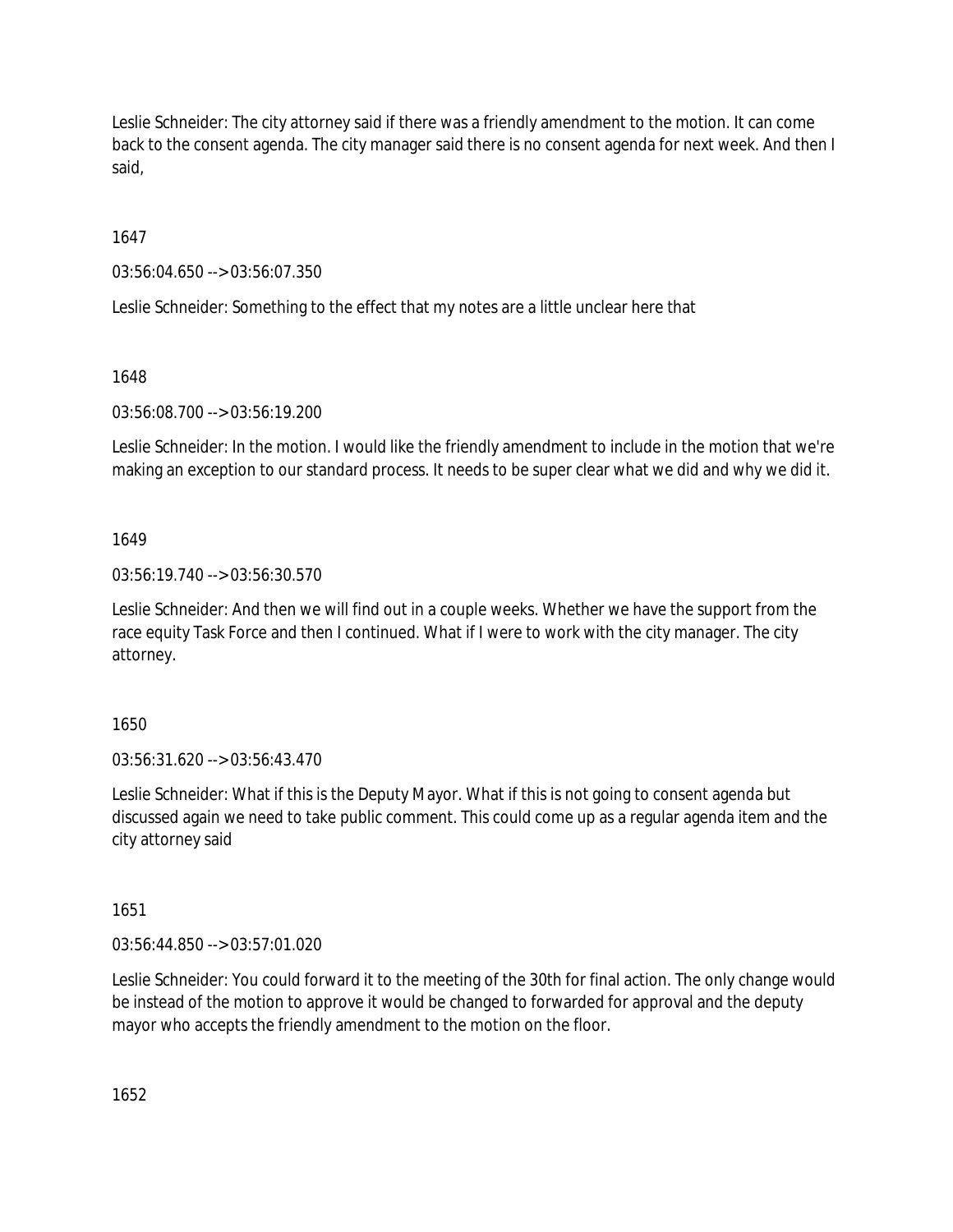03:57:02.040 --> 03:57:13.710

Leslie Schneider: So moving forward, um, I do have an announcement that I think most of you are familiar with, but for the for general knowledge and for the public.

1653

03:57:14.460 --> 03:57:23.760

Leslie Schneider: This provide there is an opportunity here that provides us for a win win. So unrelated to events of last week, last Friday, a planning, Commissioner, Don dome and resigned.

1654

03:57:24.120 --> 03:57:33.300

Leslie Schneider: To my knowledge, this was entirely a personal decision. Therefore, we now have a new they can see on the planning commission and we will move forward with an application period.

1655

03:57:33.630 --> 03:57:38.280

Leslie Schneider: That allows anyone, including Ashley Matthews to apply for the position.

1656

03:57:39.000 --> 03:57:56.370

Leslie Schneider: Additionally, Council now has time to work with the race equity Task Force and request that they make a recommendation for how to add a race equity wins on all of our advisory committee selections, not just for the planning commission and we talked about that earlier today as well.

1657

03:57:57.390 --> 03:58:07.020

Leslie Schneider: So now, with that in mind, and because it's necessary for the mayor to make the appointment I will put emotion on the floor and then we can comment before voting.

1658

03:58:07.410 --> 03:58:22.590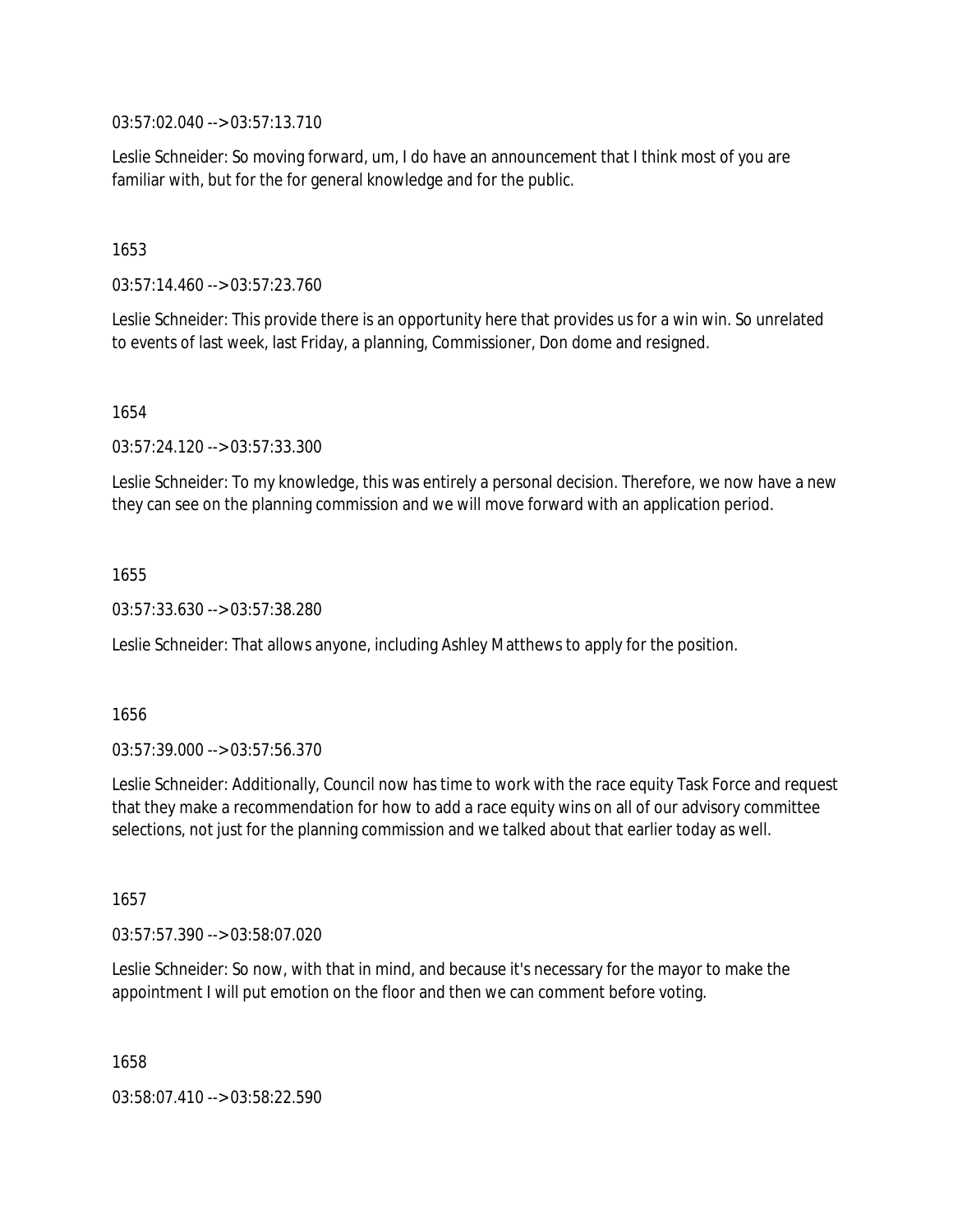Leslie Schneider: So I moved to reappoint Kim McCormick Osmond to a new term for position. One of the planning commission and for the Council to confirm that appointment and this is language that was suggested was suggested to me by the city attorney.

1659

03:58:23.070 --> 03:58:25.440

Leslie Schneider: So I am putting that motion out onto the floor.

1660

03:58:25.680 --> 03:58:26.070

Okay.

1661

03:58:27.600 --> 03:58:32.340

Leslie Schneider: Okay. Councilmember Medina has a second. And so we can all

1662

03:58:33.840 --> 03:58:41.220

Leslie Schneider: Take our turns that commenting on this or not. And then I will call the question so COUNCILMEMBER nisar

1663

03:58:43.320 --> 03:58:54.150

Rasham Nassar: So help me out here you removed, you're separating the appointments in in your motion. So at this point, we're just debating the appointment of Kim McCormick Osmond

1664

03:58:55.620 --> 03:59:02.670

Leslie Schneider: Yes, and we are um I confirmed with the city manager, a number of times. And I think this went out.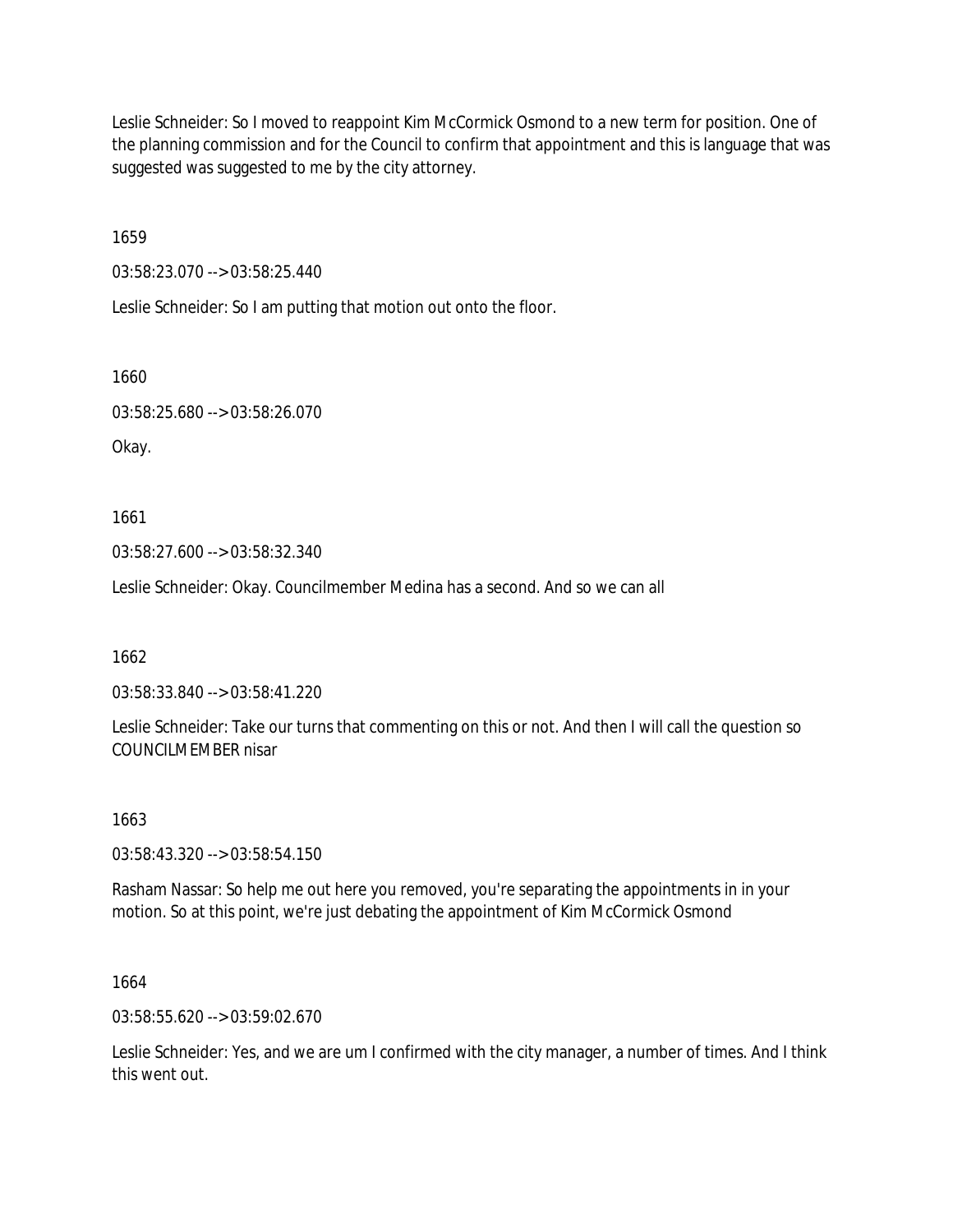#### 03:59:04.830 --> 03:59:11.130

Leslie Schneider: That we are not held to anything that we said last time we were forwarding this for discussion.

### 1666

03:59:12.600 --> 03:59:19.020

Rasham Nassar: So I'm I'm aware that was it, Commissioner pearls term expires today.

1667

03:59:20.310 --> 03:59:22.260

Leslie Schneider: Yes, so this will be final action.

1668

03:59:23.310 --> 03:59:25.020

Rasham Nassar: For position one.

#### 1669

03:59:26.400 --> 03:59:34.980

Rasham Nassar: For for well Kim's position. So we're appoint reappointing Kim to her position, which is expiring, I'm talking about position to I'm as

### 1670

03:59:35.280 --> 03:59:40.200

Leslie Schneider: We're on position or I'm this is my motion on the floor is for position one.

1671

03:59:41.070 --> 03:59:52.680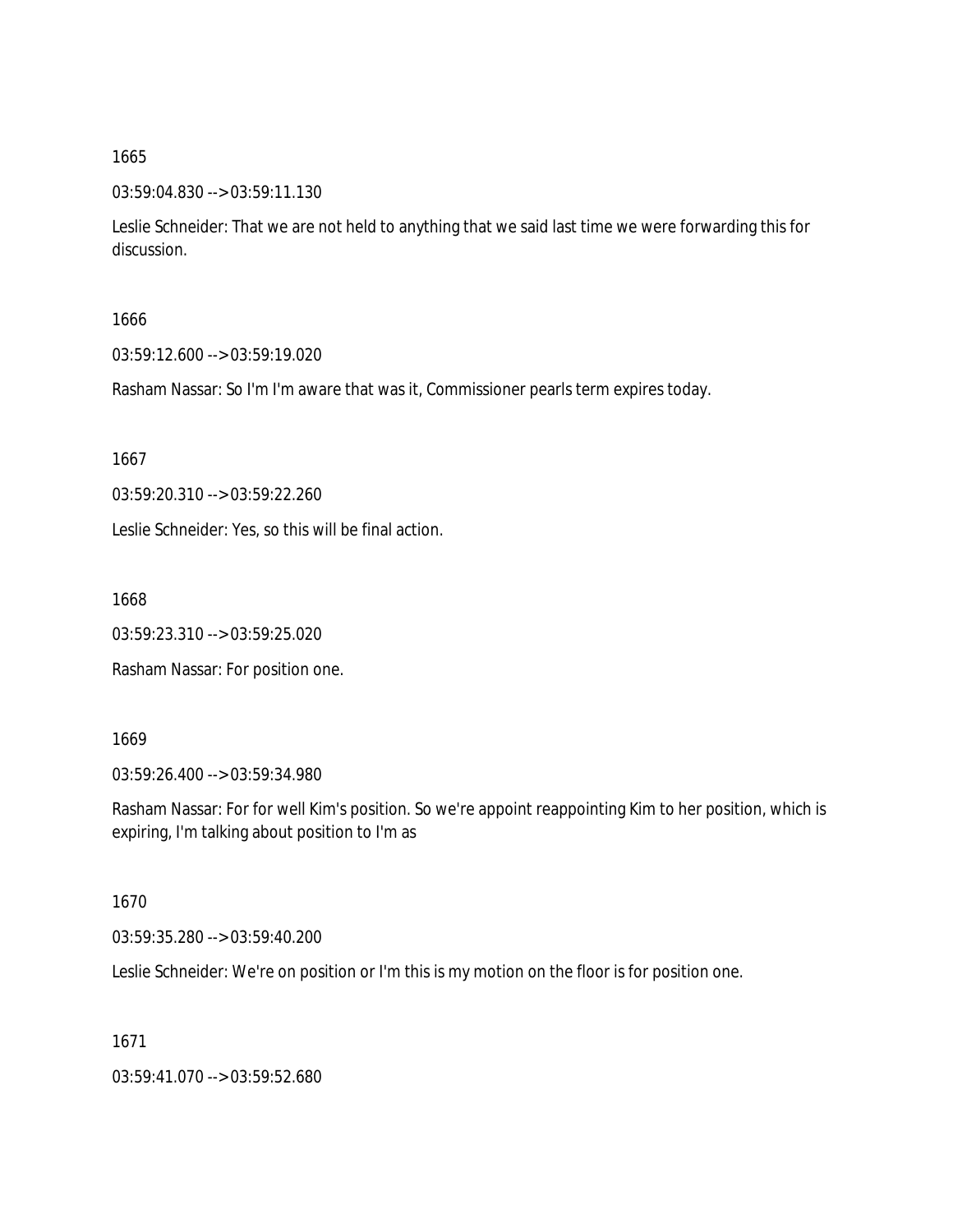Rasham Nassar: I understand that. And I guess what I'm asking is can you provide some just give us a little insight here as to what you said. If you're preparing. Are you planned emotion for position to

1672 03:59:53.070 --> 03:59:53.580

I have

# 1673

# 03:59:57.210 --> 04:00:02.070

Rasham Nassar: I will hold my comments at this moment in time, since we're now just debating position one.

# 1674

04:00:03.630 --> 04:00:04.890

Leslie Schneider: Kelsey. Remember, hey topless.

1675

04:00:06.990 --> 04:00:08.970

Kirsten Hytopoulos: Same I'm gonna hold my comments to

1676

04:00:10.050 --> 04:00:11.610

Leslie Schneider: All right. Councilmember Pollock.

# 1677

04:00:18.780 --> 04:00:31.230

Michael Pollock: Hometown or what what point, I really, there's a couple things. First of all, is, is what we're what's on the agenda is not what you just discussed.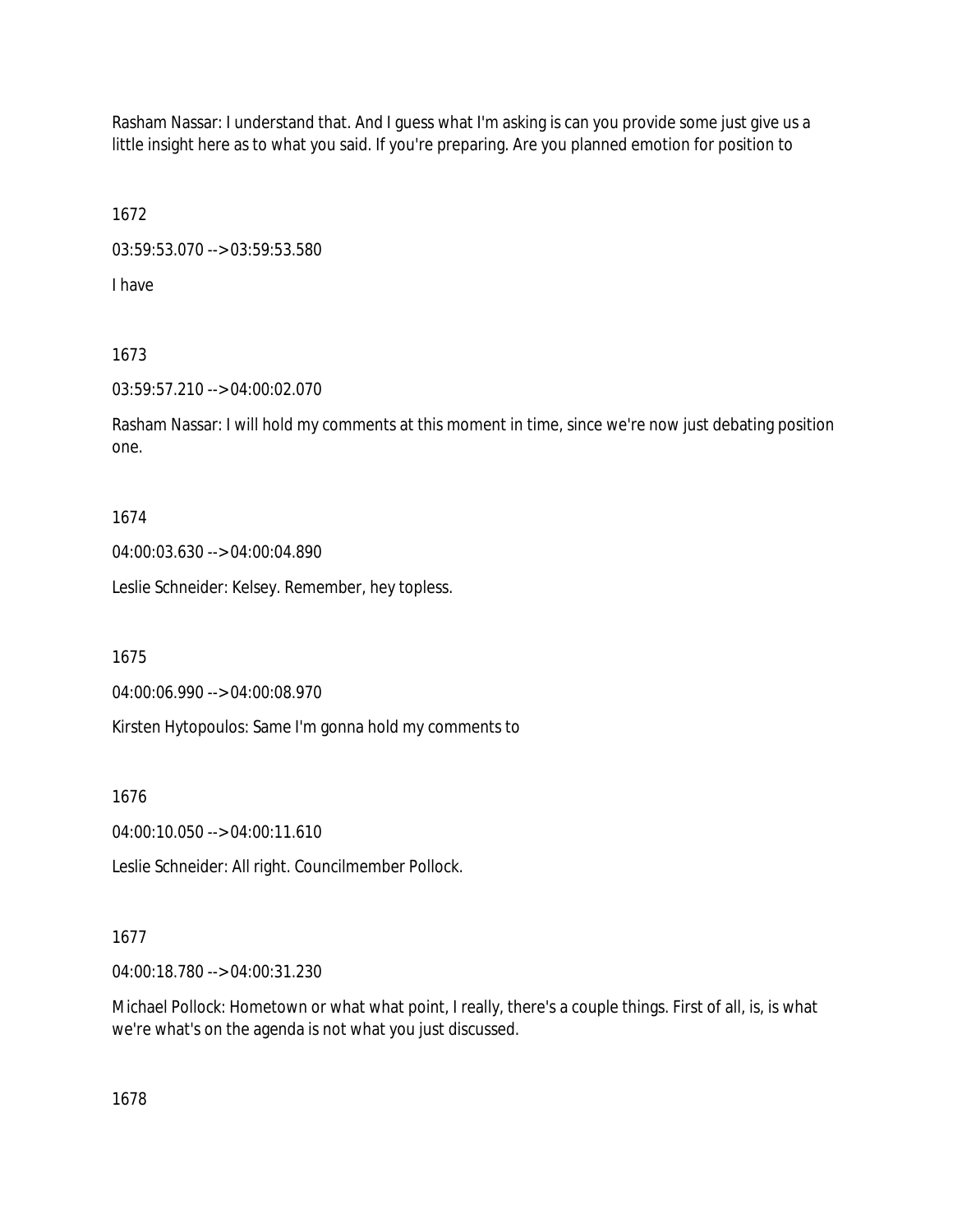04:00:32.730 --> 04:00:37.830

Michael Pollock: So there's a recommended motion on the agenda package.

1679

04:00:40.200 --> 04:00:43.650

Leslie Schneider: Yeah, but I'm I am making a different motion.

1680

04:00:44.520 --> 04:00:57.330

Michael Pollock: Okay well from, from the perspective of this is a special meeting and we have a specific topic at hand. So it seems like we if we're deviating from that.

1681

04:00:59.160 --> 04:01:02.070

Michael Pollock: We need to move that forward to another.

1682

04:01:03.690 --> 04:01:09.510

Michael Pollock: Meeting and we can discuss it now, but we're not, we can't take action on something that's not on the agenda.

1683

04:01:11.490 --> 04:01:14.580

Leslie Schneider: Well, this action is on the agenda for discussion city attorney.

1684

04:01:15.870 --> 04:01:25.020

Joe Levan: Yeah. So, on that point Council certainly can take action on this item because it's the item is the appointments to the planning commission, so that's that's the item.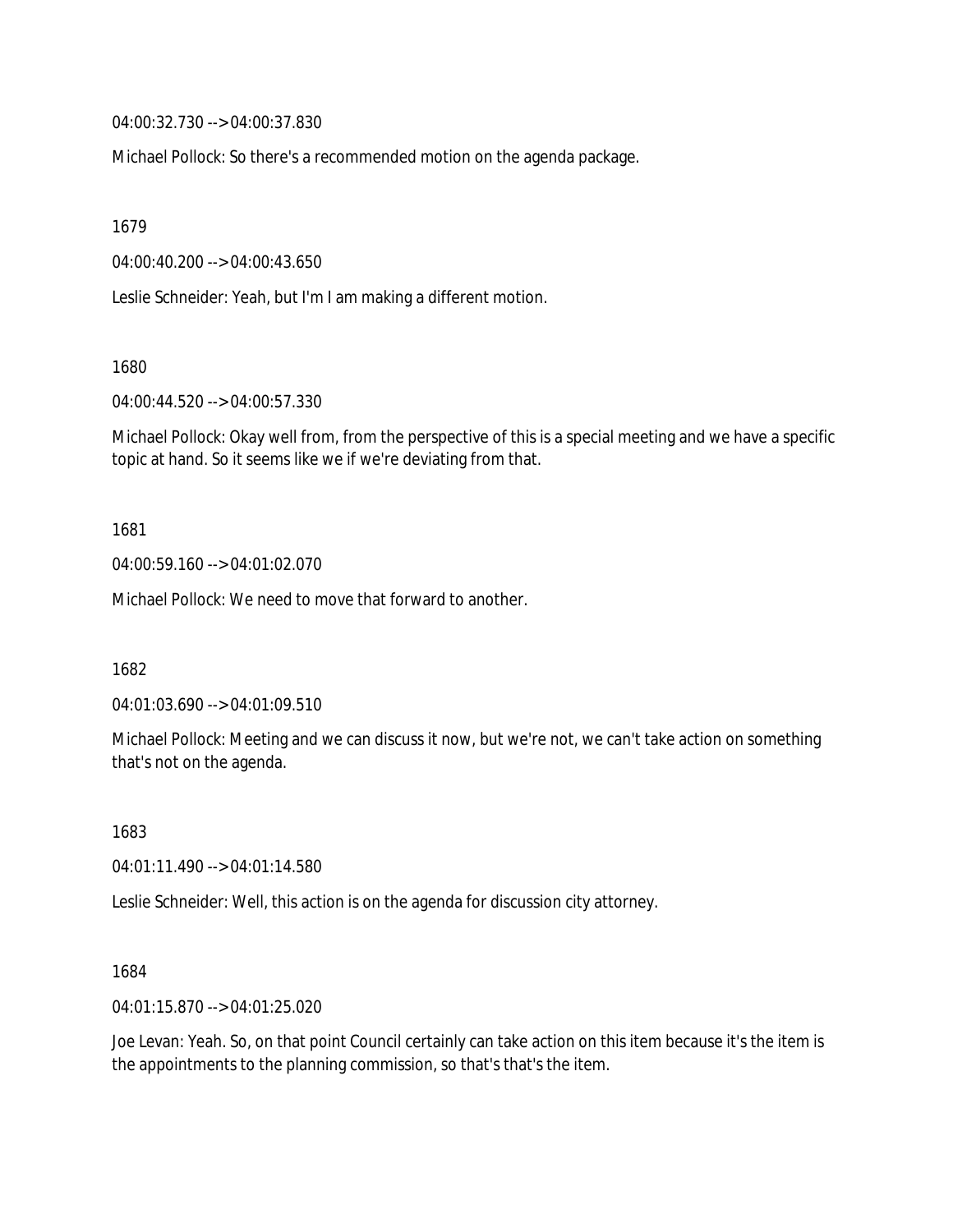04:01:25.890 --> 04:01:31.440

Joe Levan: Just because there's a suggested motion doesn't mean you can't take up a different motion and just in terms of the

1686

04:01:31.980 --> 04:01:39.480

Joe Levan: The motions going forward and kind of past practice. But how would you go going forward. Anytime you have an emotion.

1687

04:01:40.110 --> 04:01:47.280

Joe Levan: In terms of an appointment. My recommendation is to separate it out if you have different individuals because they're different individuals.

1688

04:01:47.940 --> 04:01:59.610

Joe Levan: So, so the vote shouldn't be about more than one person, because if you like. You want one person out the other. That's not fair. That's, you know that's that's not an appropriate vote. So the vote should always be in any case.

### 1689

04:02:00.780 --> 04:02:08.220

Joe Levan: For one person. And then for the other and so on. Because again, then you lumping two votes into one and that's not fair to anybody.

1690

04:02:08.610 --> 04:02:21.030

Joe Levan: So that's, that's a think there's been some past practice that maybe hasn't been as it should be on that front. But going forward. I'd certainly recommend that that you always do these As and break them into separate motions.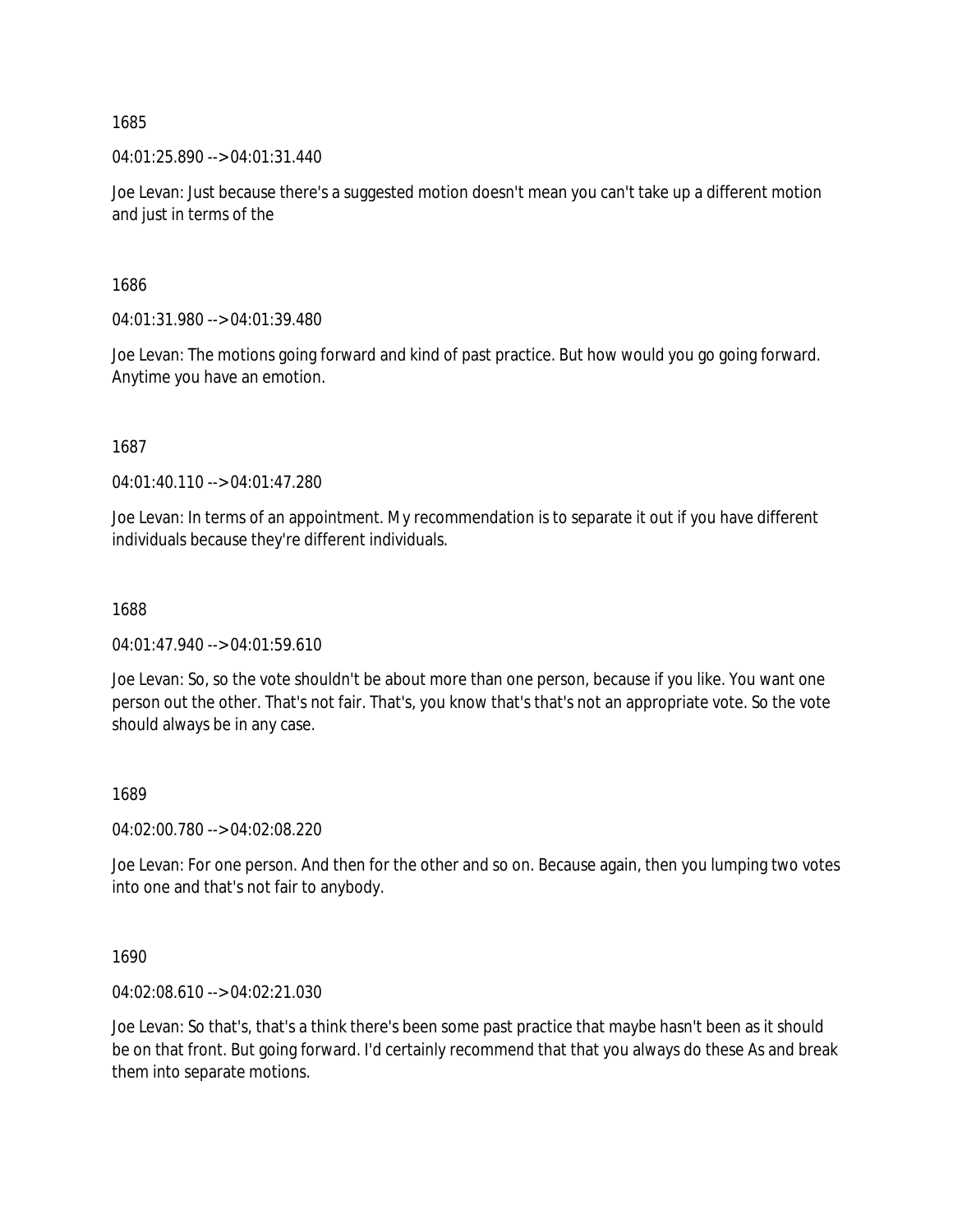1691 04:02:24.510 --> 04:02:25.830 Leslie Schneider: Okay, so we

1692

04:02:26.910 --> 04:02:31.500

Leslie Schneider: There are three hands up. But my council Deputy Mayor nisar

1693

04:02:33.420 --> 04:02:38.190

Rasham Nassar: Know if you I'm waiting for this. We're going to take a vote on position one.

1694 04:02:38.400 --> 04:02:38.700 Leslie Schneider: Okay.

1695

04:02:39.060 --> 04:02:43.500

Rasham Nassar: My hand is raised to speak first on once that vote is taken.

1696

04:02:44.550 --> 04:02:47.880

Leslie Schneider: Okay and customer I topless. The same for you.

1697 04:02:49.200 --> 04:02:52.200 Leslie Schneider: Okay, so I'm going to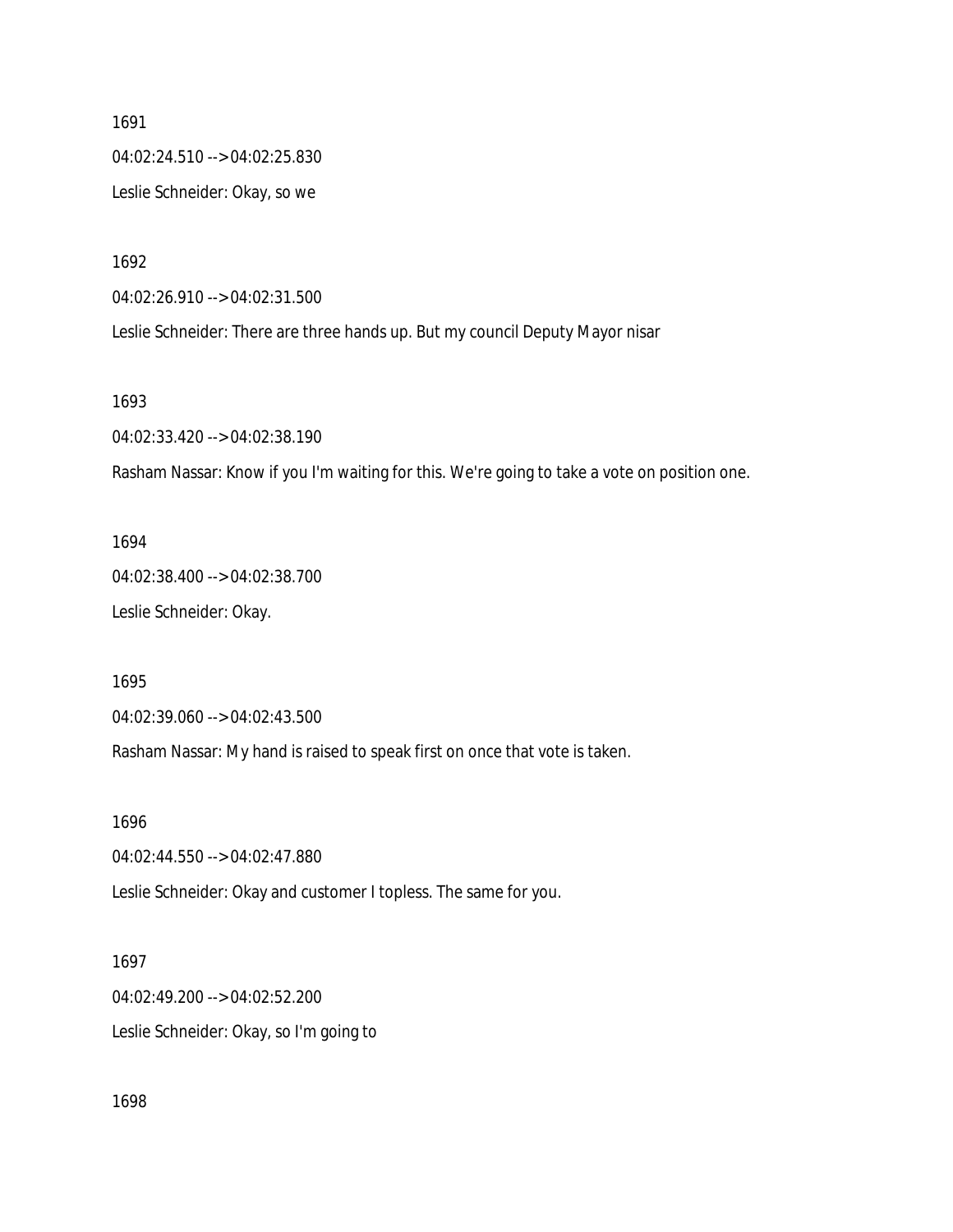04:02:53.400 --> 04:02:54.600

Leslie Schneider: Call the question then.

1699

04:02:55.950 --> 04:02:58.560

Leslie Schneider: COUNCILMEMBER pilot, did you want to say something. First of all,

1700

```
04:02:58.710 --> 04:02:59.100
```
No.

1701

04:03:01.410 --> 04:03:11.910

Leslie Schneider: Okay. So, all those in favor of reappointing Kim McCormick Osmond to a new term for position. One of the planning commission and for the Council to confirm that appointment, please say aye.

1702

04:03:12.660 --> 04:03:13.260

Okay.

1703

04:03:14.430 --> 04:03:15.780

Leslie Schneider: And is there anyone opposed.

1704

04:03:18.210 --> 04:03:19.830

Leslie Schneider: Okay, thank you, that passes.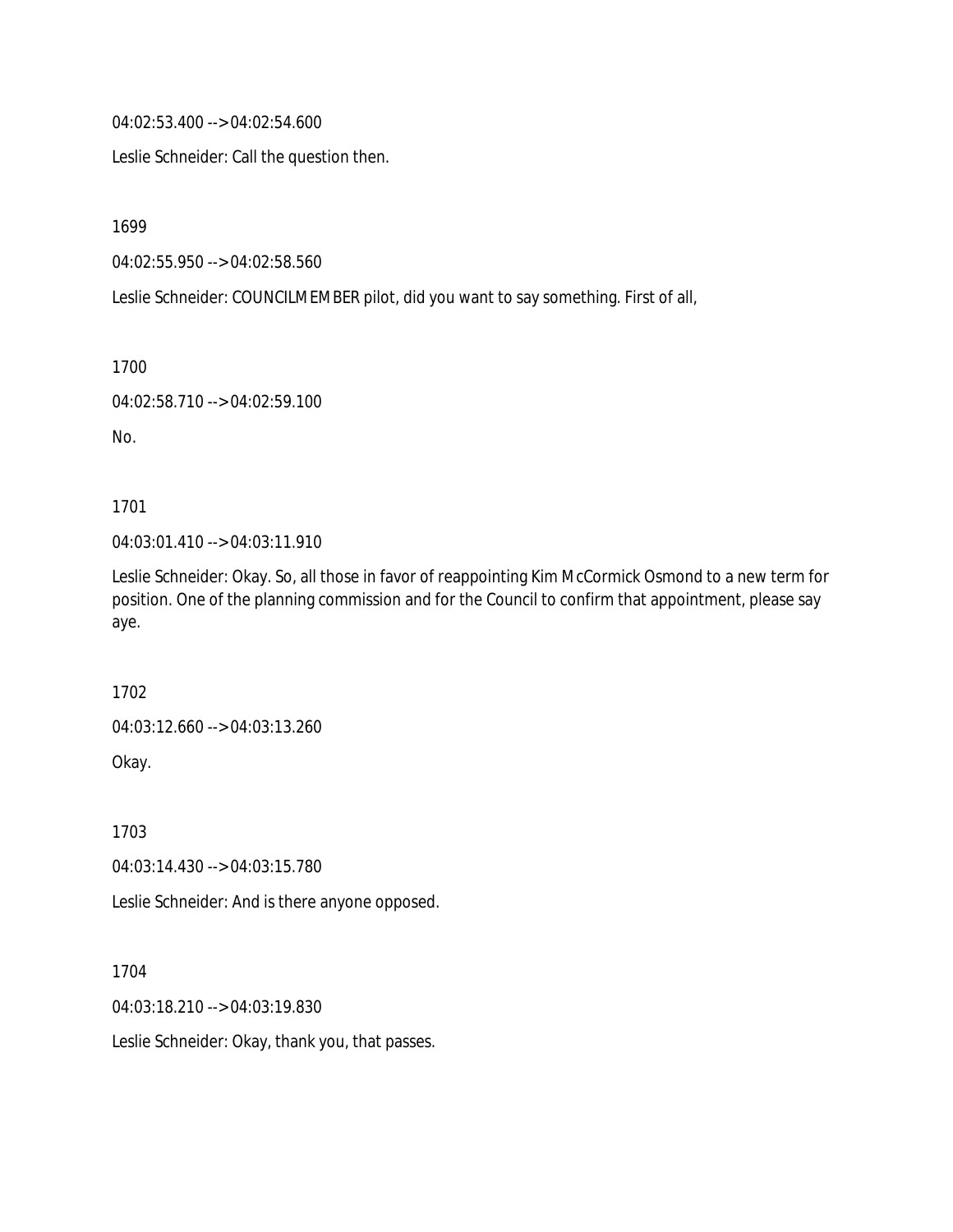04:03:21.090 --> 04:03:21.960

Leslie Schneider: Unanimously

1706

04:03:22.620 --> 04:03:32.070

Leslie Schneider: And now, because I will not make an appointment that I feel necessary to vote against. I'm going to put another motion on the floor and

1707

04:03:32.910 --> 04:03:41.430

Leslie Schneider: Then we can all take our turn discussing it I moved to appoint Sarah blossom to position to have the planning commission and for the Council to confirm that appointment.

1708

04:03:42.240 --> 04:03:42.780

Second,

1709

04:03:44.130 --> 04:03:46.140

Leslie Schneider: Council hi topless. Second to that.

1710

04:03:46.410 --> 04:03:47.250

Kirsten Hytopoulos: So,

1711

04:03:47.400 --> 04:03:53.130

Leslie Schneider: I'm sure we're all going to want to weigh in on this. So I'd like it. I'd like to be able to visit everyone once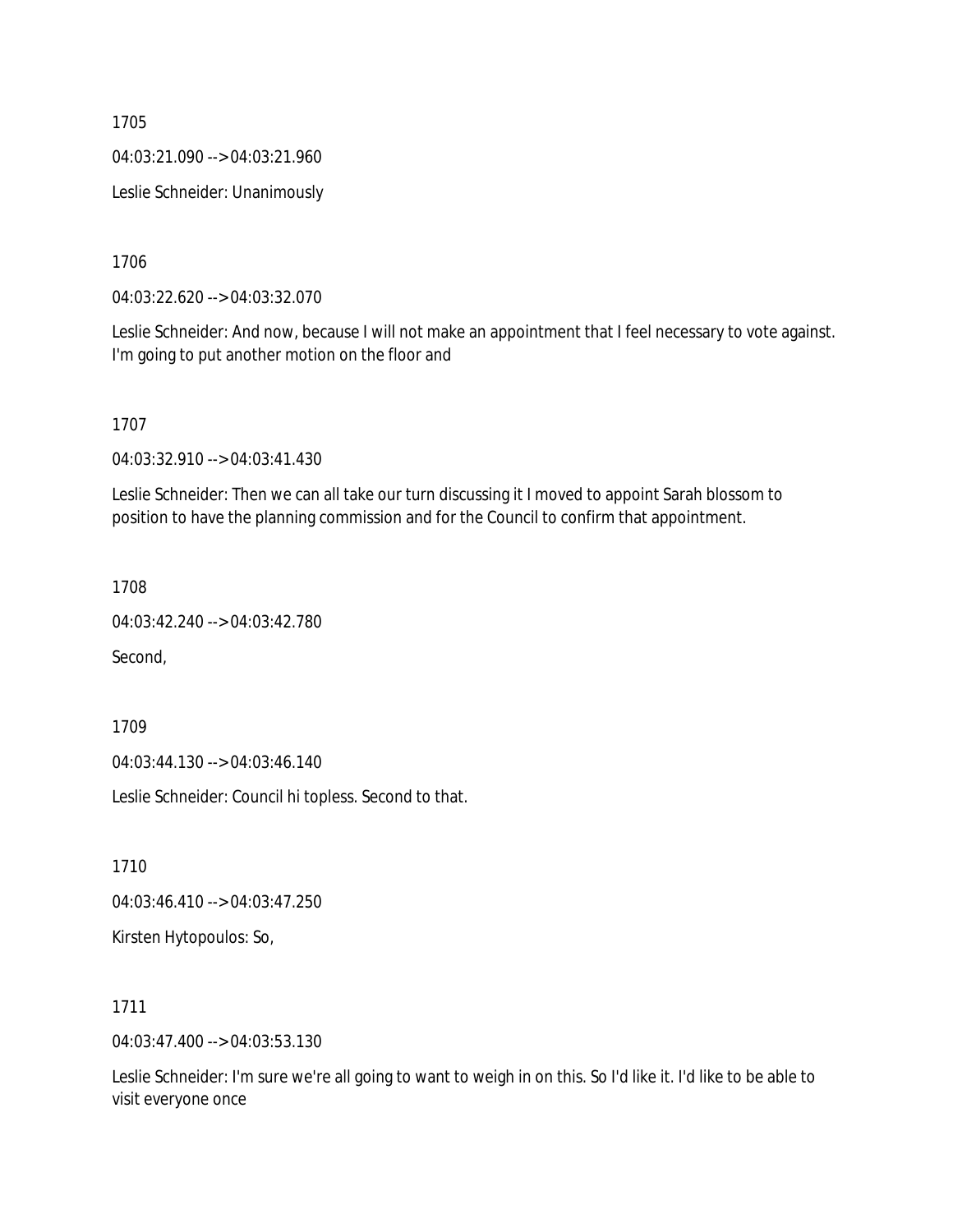04:03:53.190 --> 04:03:58.590

Leslie Schneider: Before we have any any back and forth. And then I would also like us to

1713

04:04:00.270 --> 04:04:09.180

Leslie Schneider: restrict ourselves to speaking, no more than twice, and I would be more grateful than ever. If we could keep our comments to three minutes or less.

1714

04:04:10.290 --> 04:04:11.820

Leslie Schneider: So COUNCILMEMBER nisar

1715

04:04:14.160 --> 04:04:15.600

Rasham Nassar: Yeah, um,

1716

04:04:17.100 --> 04:04:33.810

Rasham Nassar: Wow, this week has certainly been a difficult one. I think for all of us were planning Commissioners and especially for risk equity Task Force members, the majority of whom feel very mishandled and very and appropriately treated

1717

04:04:35.460 --> 04:04:38.970

Rasham Nassar: I have, I have some comments. I'd like to make related to process.

1718

04:04:40.200 --> 04:04:42.150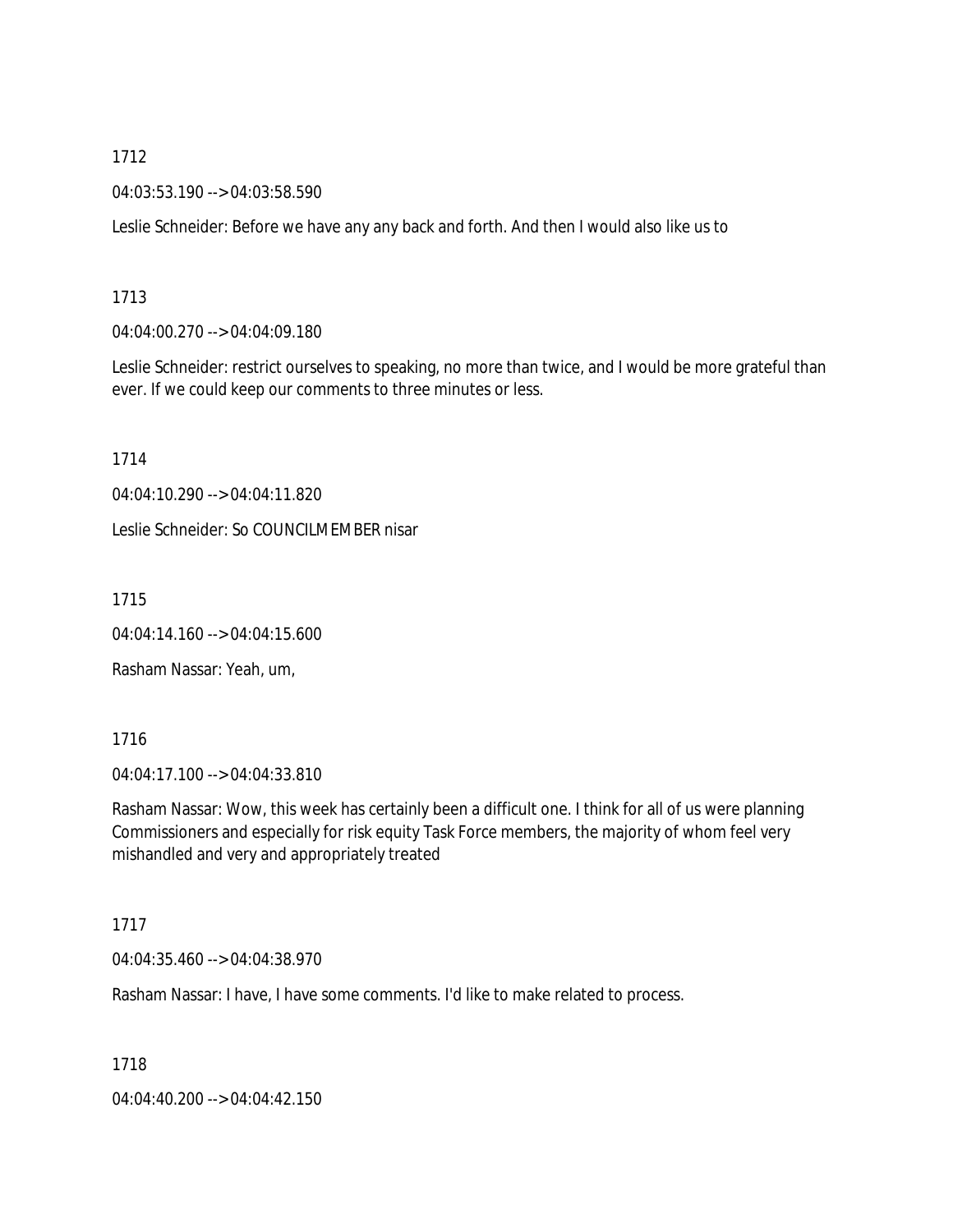Rasham Nassar: But I do want to point something out.

### 1719

04:04:43.230 --> 04:04:51.270

Rasham Nassar: It's something that's been pointed out to me. I don't really even need to feel feel the need to say that it's been pointed out by people of color in our community.

### 1720

04:04:53.130 --> 04:05:02.790

Rasham Nassar: But it has been and it relates to the fact that the appointment of Miss Matthews, the Council felt necessary to run by the race equity task force.

# 1721

04:05:03.300 --> 04:05:17.340

Rasham Nassar: And here we have the mayor recommending and appointment of a person that is not of color and that appointment that no one on the Council or the mayor, I should say, does not feel as if that is appropriate to run by the race equity task force.

1722

04:05:19.950 --> 04:05:29.100

Rasham Nassar: This discussion has definitely definitely been difficult, because it's touched on a very sensitive topic and that is a topic of racial systemic racism and institutionalized racism.

# 1723

04:05:30.210 --> 04:05:44.100

Rasham Nassar: And on July 7 we're going to get a very heavy dose of that when the race equity task force comes in sits with the Council and discusses their work plan and the work that they hope and intend to do with gear. There's the Council previously approved.

### 1724

04:05:45.990 --> 04:05:54.930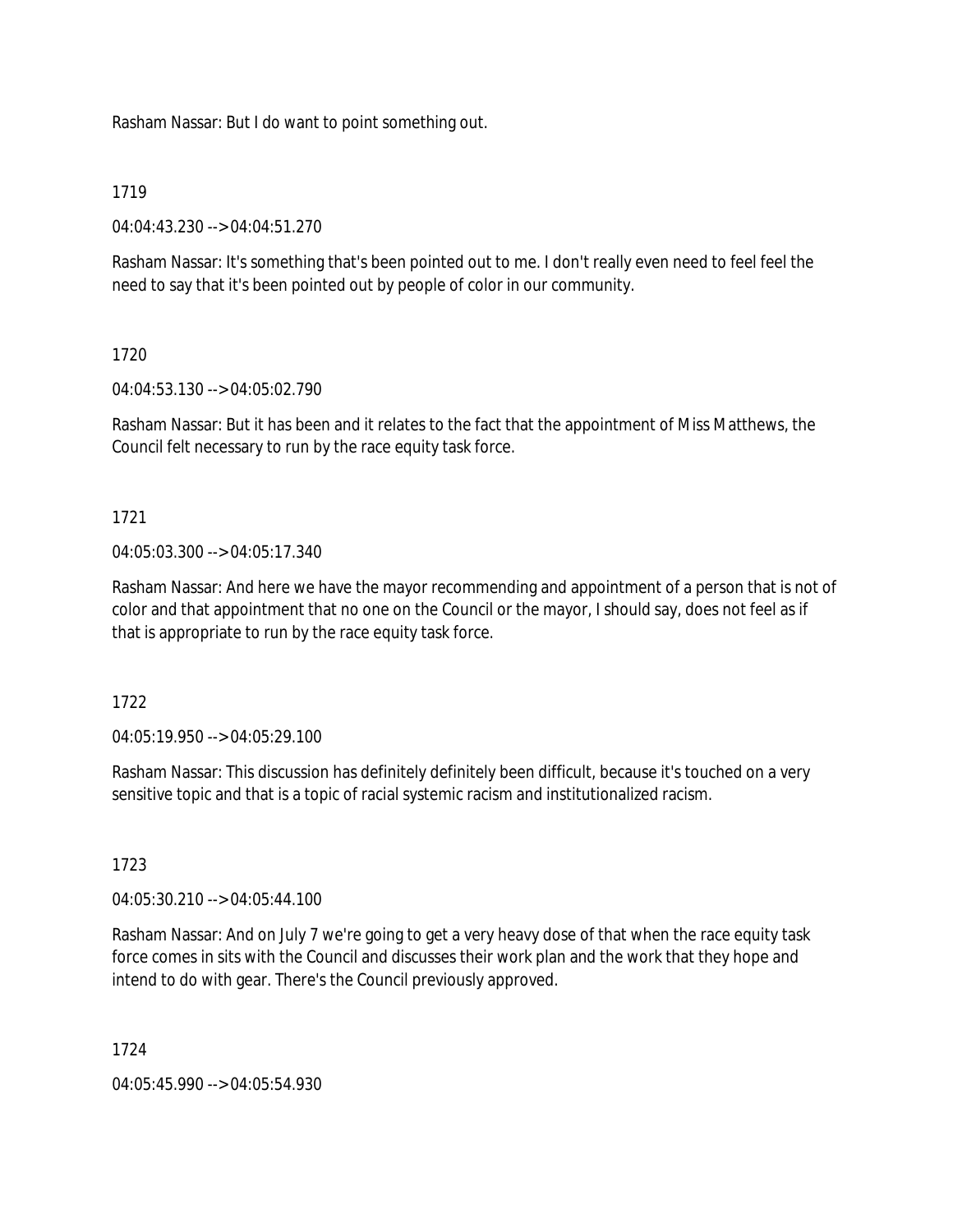Rasham Nassar: That said, I want to call your attention to the qualifications in our code for planning commission members.

1725

04:05:55.530 --> 04:06:00.480

Rasham Nassar: I'm sure all of you have referenced this and especially you, Mayor and making your appointment of Miss blossom.

### 1726

04:06:01.260 --> 04:06:13.140

Rasham Nassar: The written laws which guide the appointment process for city Commissioners require appointments of members that represented diversity of viewpoints. It's in the bay Magellan municipal code chapter entitled to chapter 14

# 1727

04:06:15.150 --> 04:06:26.280

Rasham Nassar: There are only two qualifications for members to serve on the planning Commission's that council members must consider one, is it there resident and the other is at the Commission shell reflect the diverse perspectives.

# 1728

04:06:27.540 --> 04:06:40.530

Rasham Nassar: Work experiences and backgrounds represented in the community period, the use of the word shell means that this is a statutory requirement that we have an obligation to follow.

# 1729

 $04:06:41.670 \rightarrow 04:06:49.410$ 

Rasham Nassar: That is the most, single most critical criteria that council members must use when considering a potential appointment to the planning commission

1730

04:06:50.790 --> 04:07:00.000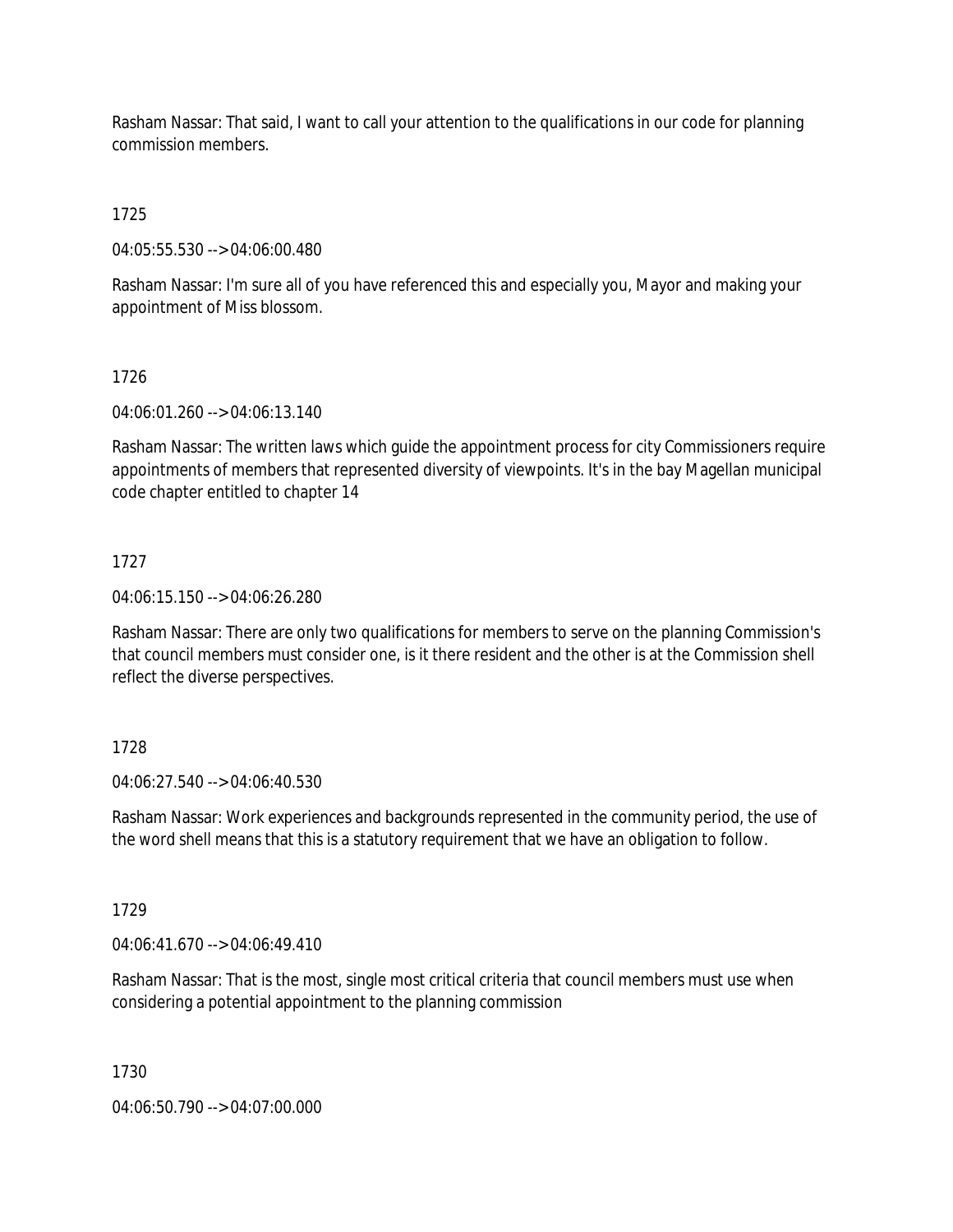Rasham Nassar: When considering competing candidates as we are in this case it is incumbent upon us as council members, it's our job to confirm the mayor's recommendation.

1731

04:07:01.170 --> 04:07:10.560

Rasham Nassar: To determine which candidate best meets this criterion, such that we will act in a manner that is most consistent with the city's code.

1732

04:07:12.030 --> 04:07:21.030

Rasham Nassar: It's not just a good idea, an equity lens developing a process sometime down the road. This one I just stated, it's the law. It's in our books.

### 1733

04:07:22.470 --> 04:07:29.850

Rasham Nassar: One of the reasons I emphasize this, is that there is a rumor going around that Miss Matthews has been selected only by virtue of the color of her skin.

1734

04:07:30.450 --> 04:07:40.260

Rasham Nassar: It's just simply not true her professional experience background her work history her personal history which all have been reviewed by the Council.

1735

04:07:41.580 --> 04:07:52.110

Rasham Nassar: Are uniquely beneficial to and consistent with the required qualifications for the planning commission. And I would argue, more so than any of the other applicants.

1736

04:07:54.120 --> 04:07:56.400

Rasham Nassar: So that, that's the end of my comments for now.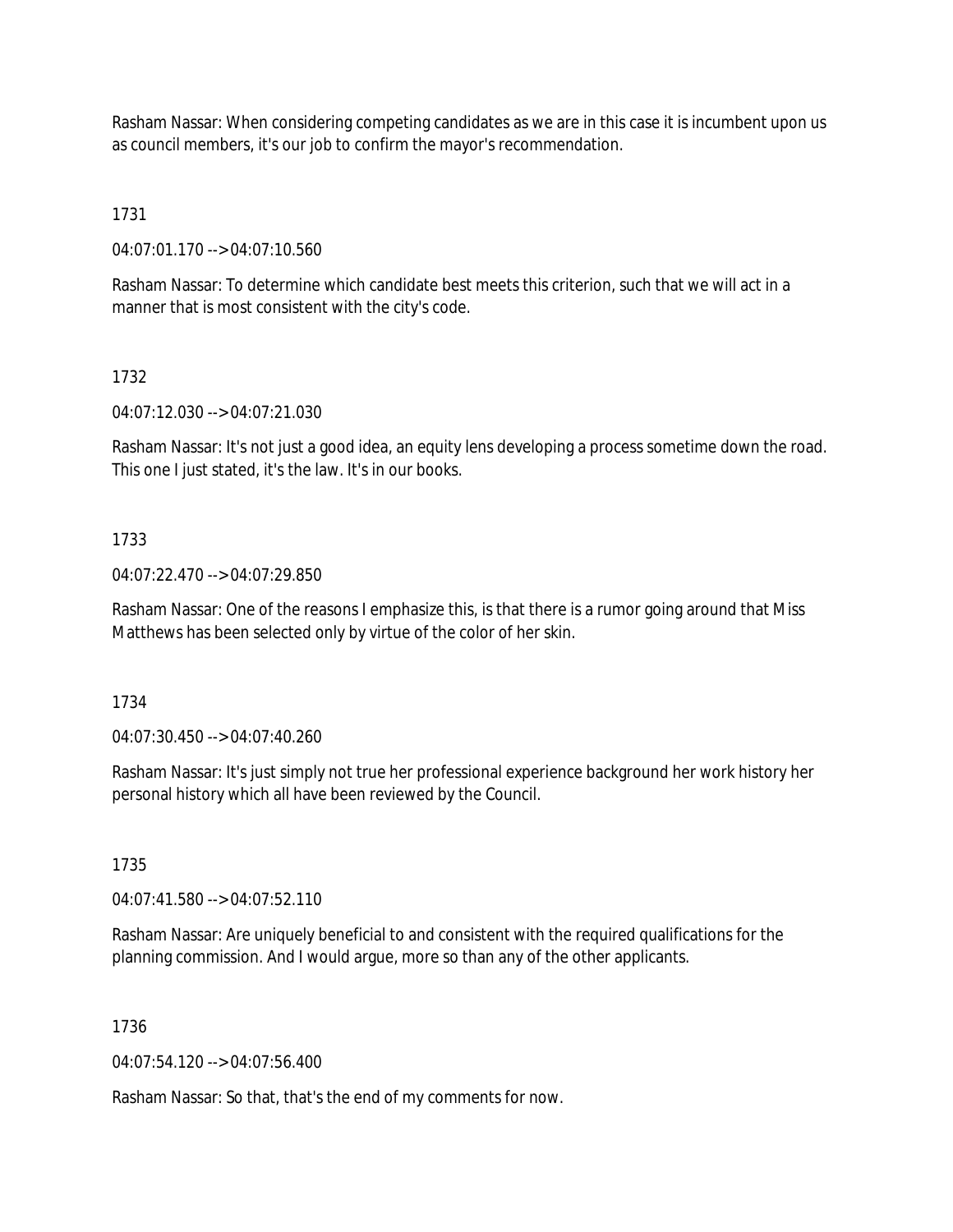04:07:57.540 --> 04:08:01.200

Leslie Schneider: Great. I appreciate it. That was about three and a half minutes so I

1738

04:08:01.440 --> 04:08:02.280

Leslie Schneider: Appreciate that.

1739

04:08:03.390 --> 04:08:04.710

COUNCILMEMBER high topless.

1740

04:08:06.210 --> 04:08:13.950

Kirsten Hytopoulos: Yeah, um, I was really, really happy to hear about this twist of fate that has occurred by this basically unrelated.

#### 1741

04:08:15.180 --> 04:08:24.600

Kirsten Hytopoulos: Resignation by a counselor by a planning, Commissioner, because I really do believe that this allows us to address all of the above, including some of the issues that were sham just raised

1742

04:08:25.950 --> 04:08:34.500

Kirsten Hytopoulos: This allows us what what was what we were doing is we were giving up one one fairness issue in argument that this was going to create fairness and another arena.

1743

04:08:34.830 --> 04:08:43.140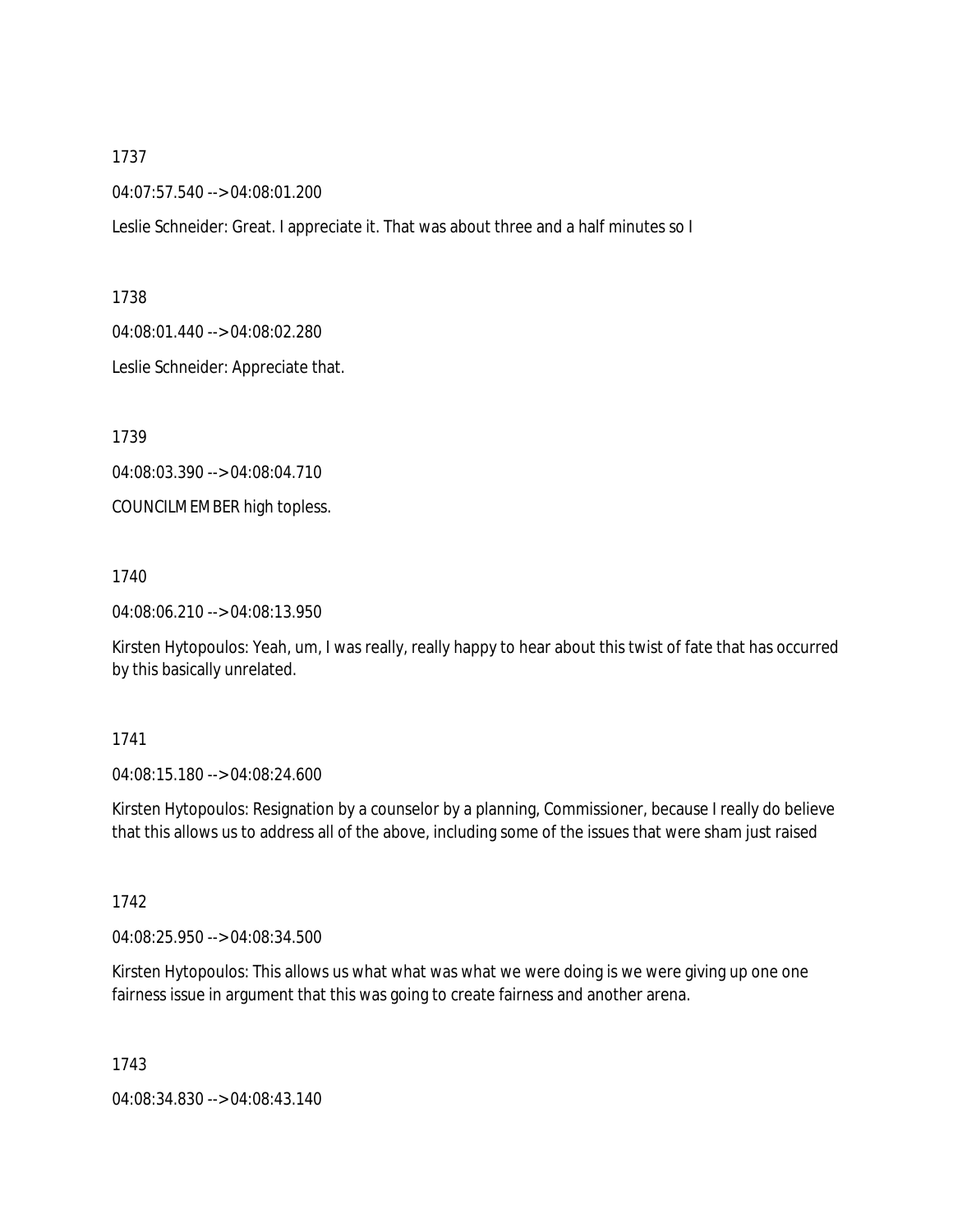Kirsten Hytopoulos: And this that what this allows us to do is to maintain the fairness to the planning commission, those who have those who applied during the process that we

1744

04:08:43.500 --> 04:08:50.550

Kirsten Hytopoulos: Completed and that resulted in the appointments under the process that we use as long as I've paid attention to counsel.

### 1745

04:08:51.090 --> 04:08:59.040

Kirsten Hytopoulos: For right or wrong. That's the process. We've used, and we went through it and people applied and the public gets this. This is what I'm hearing from most people I'm hearing from

### 1746

04:08:59.340 --> 04:09:06.750

Kirsten Hytopoulos: Is that regardless of qualifications race or anything. There was a process. People went through it and we came up with an outcome.

1747

04:09:07.110 --> 04:09:13.350

Kirsten Hytopoulos: But we have these other issues that have only become clearer through the conversations that have come out of what's happened last week.

### 1748

04:09:13.740 --> 04:09:19.710

Kirsten Hytopoulos: Which is how much work we have to do on that process. And I think I've discovered all sorts of problems with the process.

# 1749

04:09:20.310 --> 04:09:25.380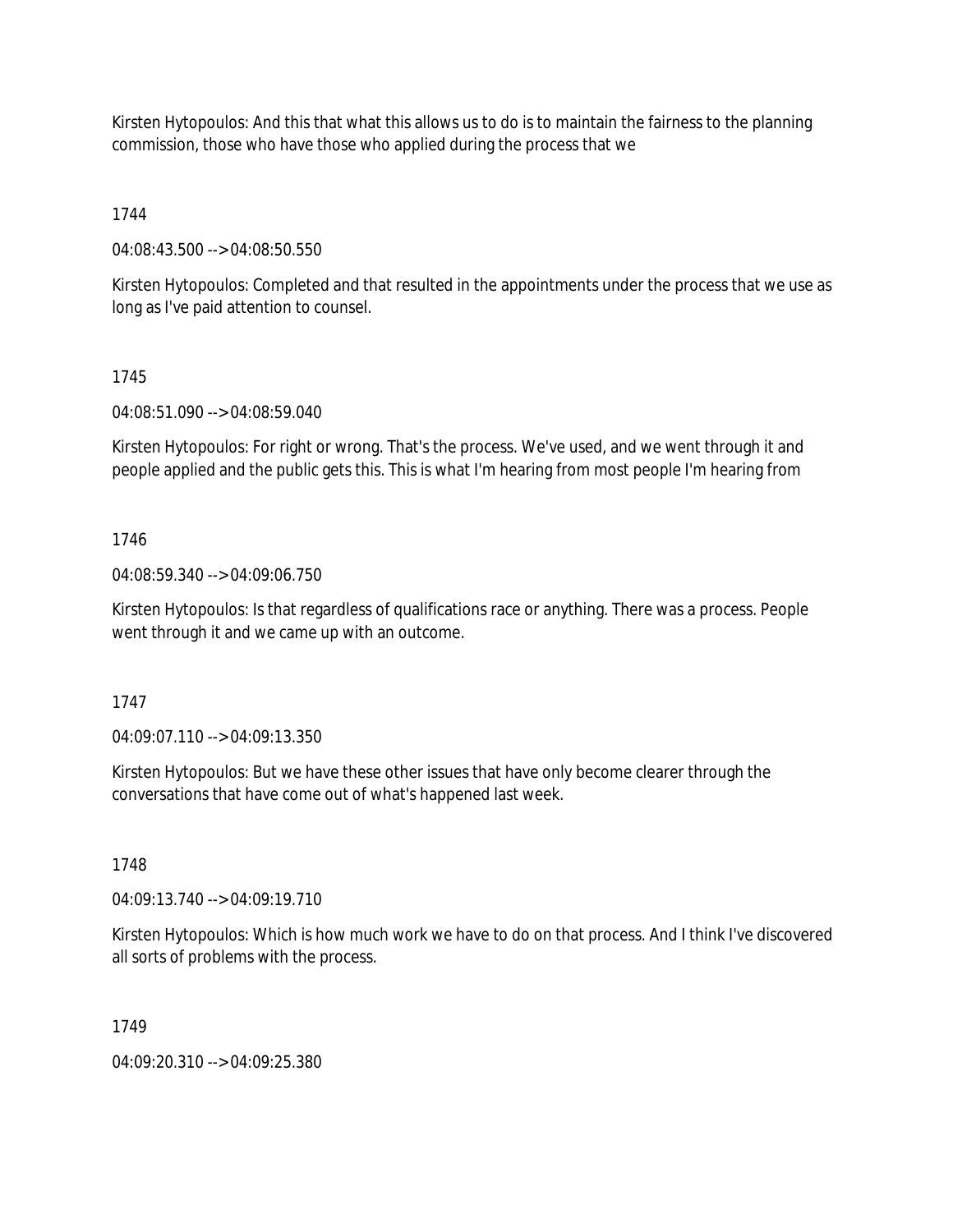Kirsten Hytopoulos: Some having absolutely nothing to do with race equity that we've talked about like what was sham has raised the issue of, let's talk about

1750

04:09:25.710 --> 04:09:35.370

Kirsten Hytopoulos: How we've been has, it has it been not appropriate to be focusing so much on people with certain expertise for this or that committee, we need to talk about that particular Planning Commission.

1751

04:09:35.730 --> 04:09:39.720

Kirsten Hytopoulos: But this what's presented to us right now is the option in rapid succession.

1752

04:09:40.110 --> 04:09:47.430

Kirsten Hytopoulos: We're not asking Ashley or anybody else. And we've heard from other people say, Hey, I didn't realize it had closed already anybody who felt that they

1753

04:09:47.820 --> 04:09:57.600

Kirsten Hytopoulos: lost out on this particular interview process will be able to immediately enter into another process when we could recruit however we choose to do that. And the way we think is a better way to do it.

1754

04:09:57.870 --> 04:10:02.640

Kirsten Hytopoulos: We can involve the raise equity task force if they want to be involved to help us do this better.

1755

04:10:03.900 --> 04:10:15.810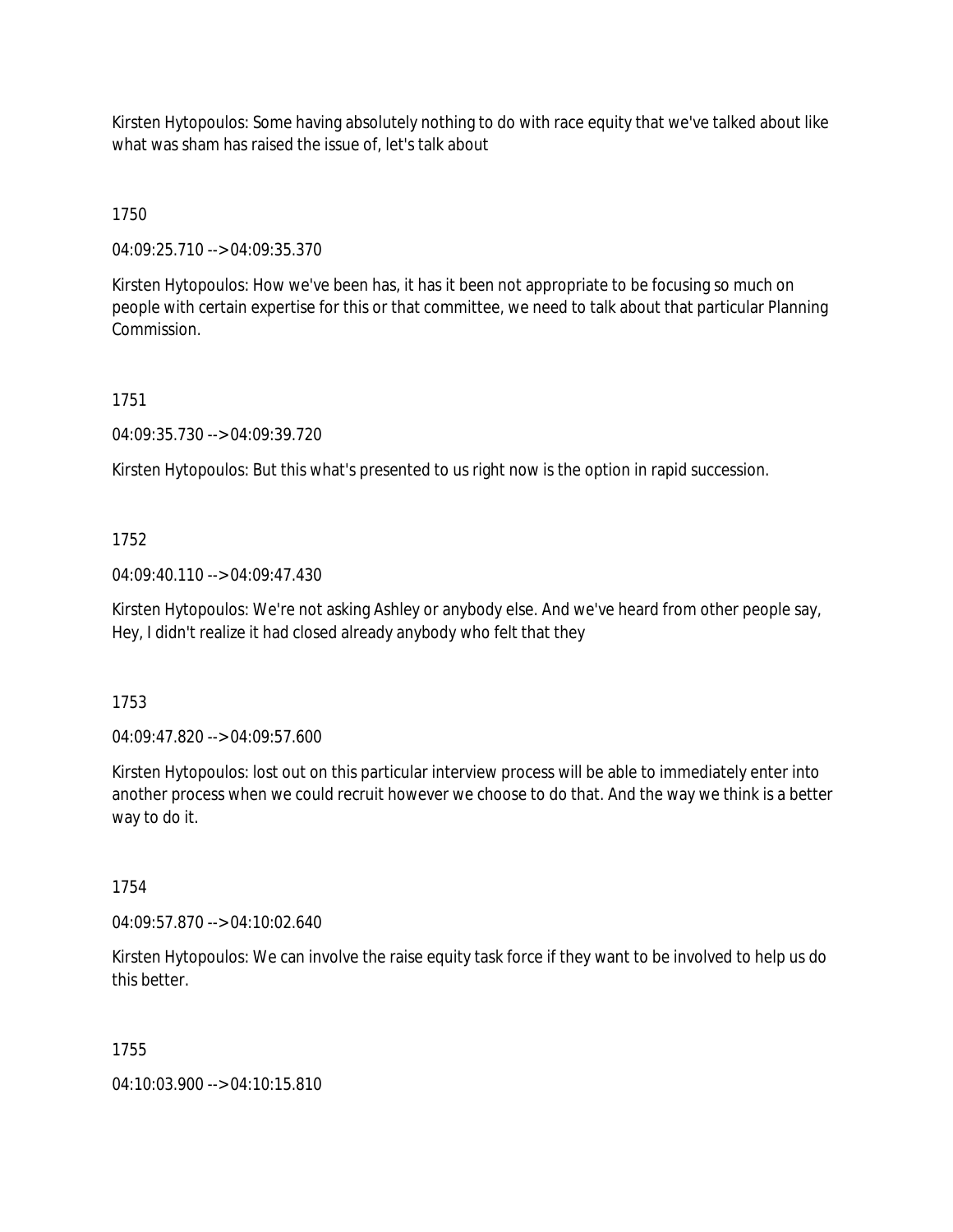Kirsten Hytopoulos: And we can move quickly forward with another another appointment. It's not gonna be two years from now or something. So I think that this what's great about this is it respects everybody involved. And it doesn't it doesn't preclude

1756

04:10:16.800 --> 04:10:24.600

Kirsten Hytopoulos: Us. It doesn't force us into choosing between which of our values, we're going to uphold in this process.

1757

04:10:26.430 --> 04:10:31.950

Leslie Schneider: Great, thank you very much. That was a little over two minutes I'm COUNCILMEMBER Medina.

### 1758

04:10:37.110 --> 04:10:40.380

Kol Medina: Yeah, sorry too many screens and buttons here.

### 1759

04:10:42.720 --> 04:10:53.220

Kol Medina: I want to echo Castro topless his comments. I was really pleased when this opportunity arose with the planning commission member resigning

1760

04:10:55.230 --> 04:11:06.120

Kol Medina: I still believe the statements I made it our last meeting and that really echo. What can someone had topless just said that at the last meeting we are faced with certain options that pit in different

### 1761

04:11:07.380 --> 04:11:14.670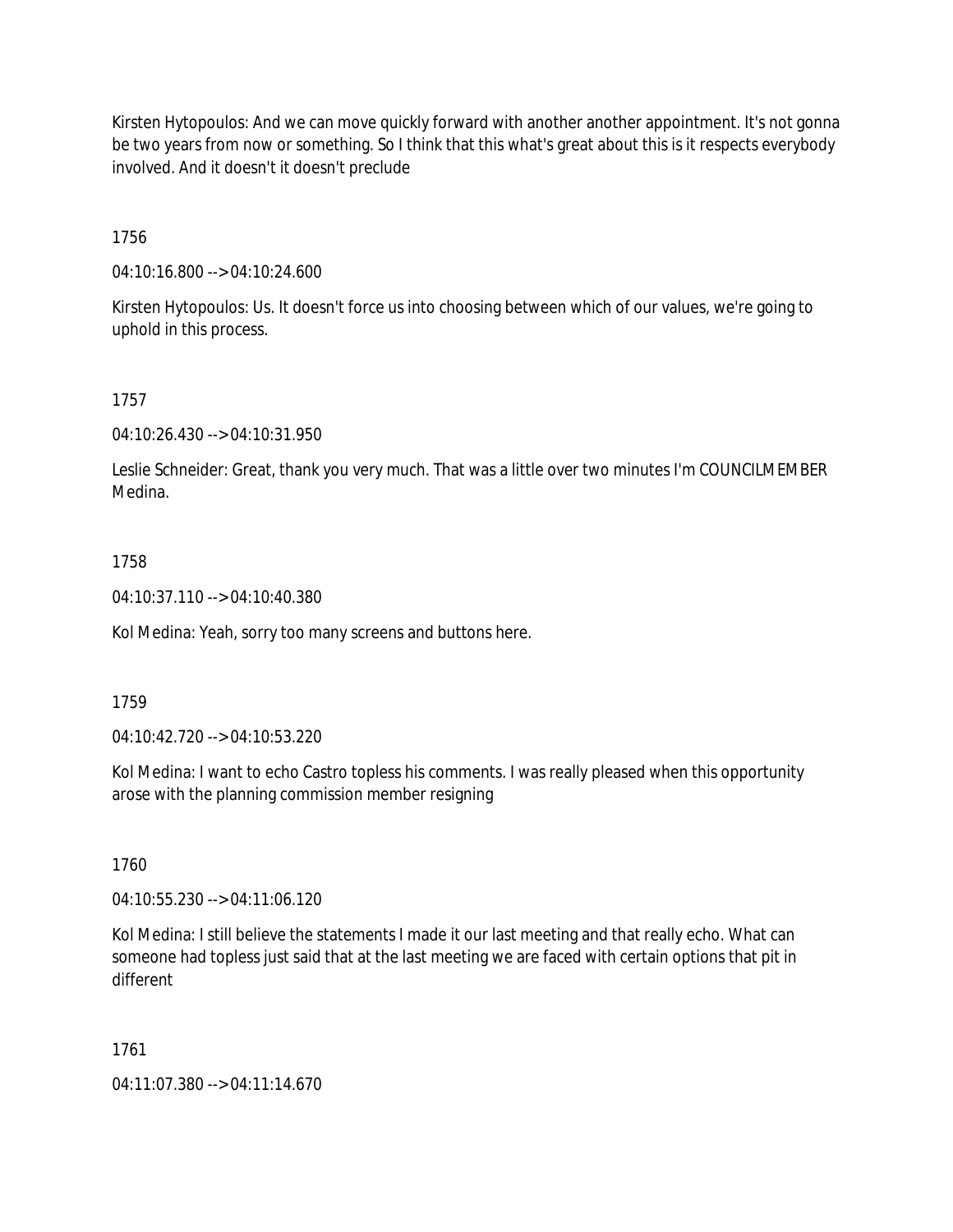Kol Medina: Different equities against each other. And a lot of the paths forward available at that meeting. I think I made the right decision.

1762

04:11:15.330 --> 04:11:25.050

Kol Medina: However, we have we have different options. Now we can pass in a different path forward has opened up and I prefer this other path forward for all the reasons that counselor hot chocolate said

### 1763

04:11:27.270 --> 04:11:34.080

Kol Medina: And I want to enlarge on that a little bit about what I hope the password will be. But I also want to respond to a few comments that

### 1764

04:11:34.890 --> 04:11:44.310

Kol Medina: Were made in public comment. I just want to say that I strongly disagree that any statements, indicating that failure to appoint Ashley is some sort of racism, I

1765

04:11:44.850 --> 04:11:54.090

Kol Medina: I was stated at least one comment or that if we if we fail to appoint Miss Matthews, then that's on the basis, some sort of racism, I strongly disagree with that.

# 1766

04:11:54.660 --> 04:12:01.470

Kol Medina: I also strongly disagree with any statements, indicating that there is some sort of secret cronyism going on here, some sort of club mentality.

# 1767

04:12:02.460 --> 04:12:07.110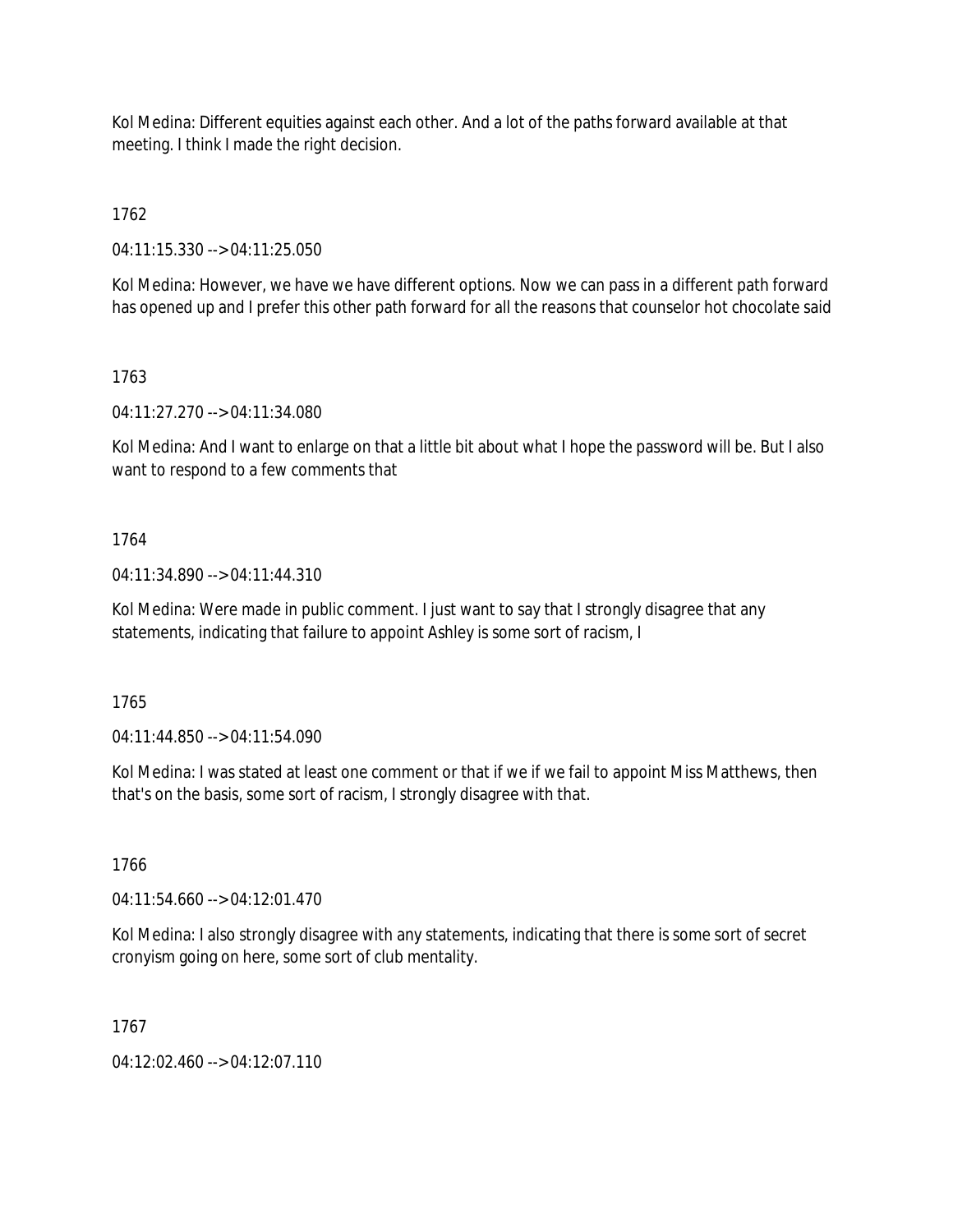Kol Medina: Three people interviewed the applicants and they decided that Sarah was the most qualified and

# 1768

04:12:07.470 --> 04:12:18.570

Kol Medina: One of the commenters said, well, it's you know it's who she knows not what she knows, but actually it's it's quite the opposite, and she's most qualified, quite literally, because of what she knows

# 1769

04:12:19.890 --> 04:12:30.090

Kol Medina: I think it's obvious that she's the most qualified you you might be people in the public who don't like her. You don't like some decisions, she's made but she's clearly qualified

### 1770

04:12:31.290 --> 04:12:40.980

Kol Medina: I also strongly disagree statements that the current processes unclear. It's very clear. It's the same process we followed for years and years and it's published widely and it's clear.

### 1771

04:12:43.050 --> 04:12:58.500

Kol Medina: Pointing out a couple of deficiencies in the process doesn't mean that there is no process or that we should pretend we didn't follow a process. I'm glad this is brought the lights and problems. Last year, the planning commission if I remember correctly. So usually when there are

# 1772

04:12:59.520 --> 04:13:07.260

Kol Medina: openings on a committee or commission and there are current members who have an opportunity to apply for a second term.

### 1773

04:13:07.740 --> 04:13:16.650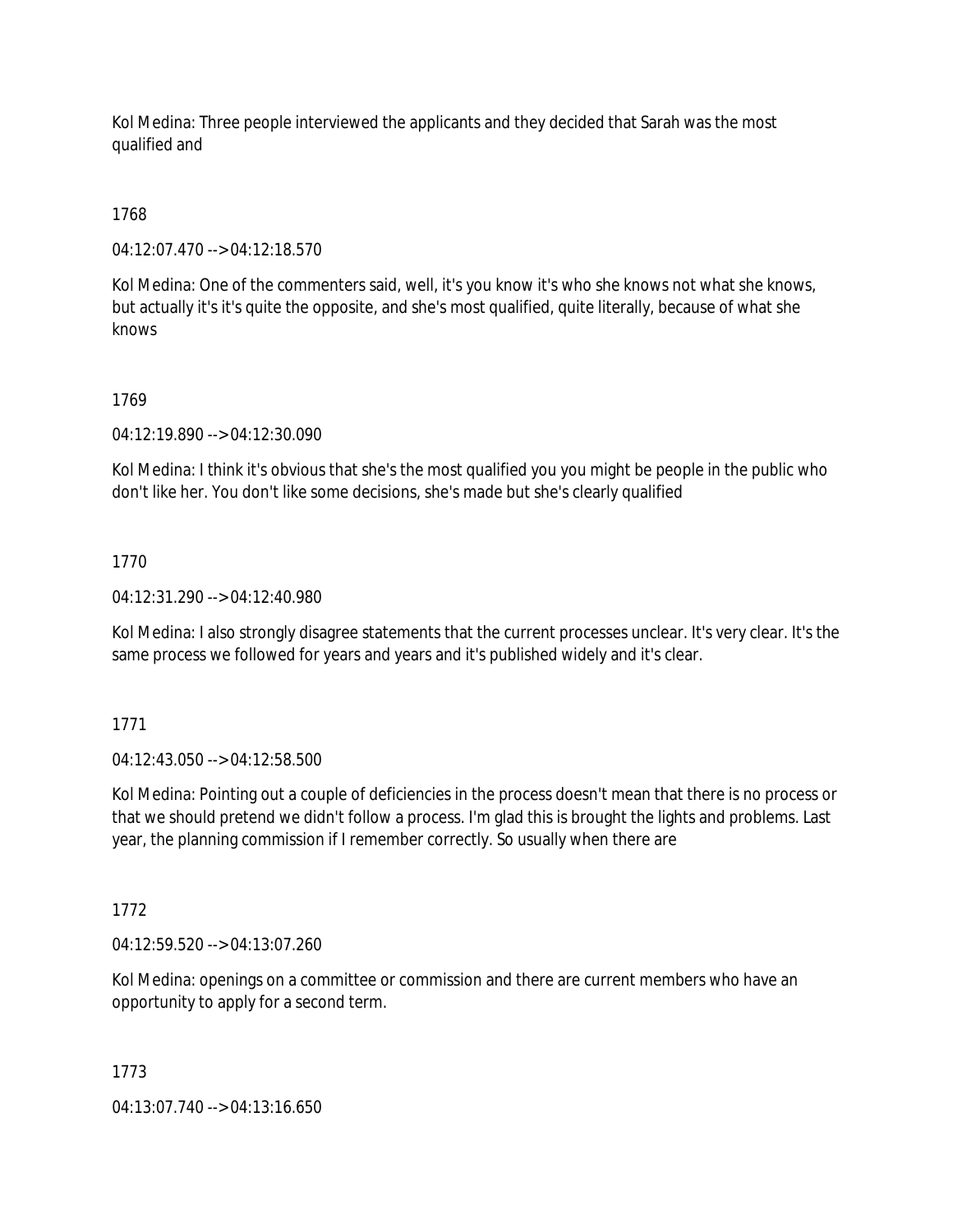Kol Medina: If they say they want to remain on and have a second term, we don't even open it and take applications. And when I think what happened with the planet Commission last year is that

# 1774

04:13:17.130 --> 04:13:30.150

Kol Medina: We didn't know at the time that we had to open applications. If I think it was to be wrong on that. And both of the people who's who could be up for a second term wanted to do that or not. So we're, we're in a position where we had to take applications because we didn't know

# 1775

04:13:31.410 --> 04:13:35.730

Kol Medina: That was unfortunate. I hope that doesn't happen again. And this volunteer bank thing.

# 1776

04:13:35.970 --> 04:13:42.840

Kol Medina: If there's language on our website that says once you put your application in then. We'll contact you at any time in the future if something comes up that might

# 1777

04:13:43.110 --> 04:13:48.810

Kol Medina: Fit you if that's up on the website. I think we need to take that down because I've never seen that happen that needs to be fixed.

# 1778

04:13:51.570 --> 04:14:03.450

Kol Medina: I'm really happy the counselor and a star has pointed out the criteria for the position and pointed out, Miss Matthews qualifications for that. I think that's great. So let's take that into

# 1779

04:14:04.170 --> 04:14:12.090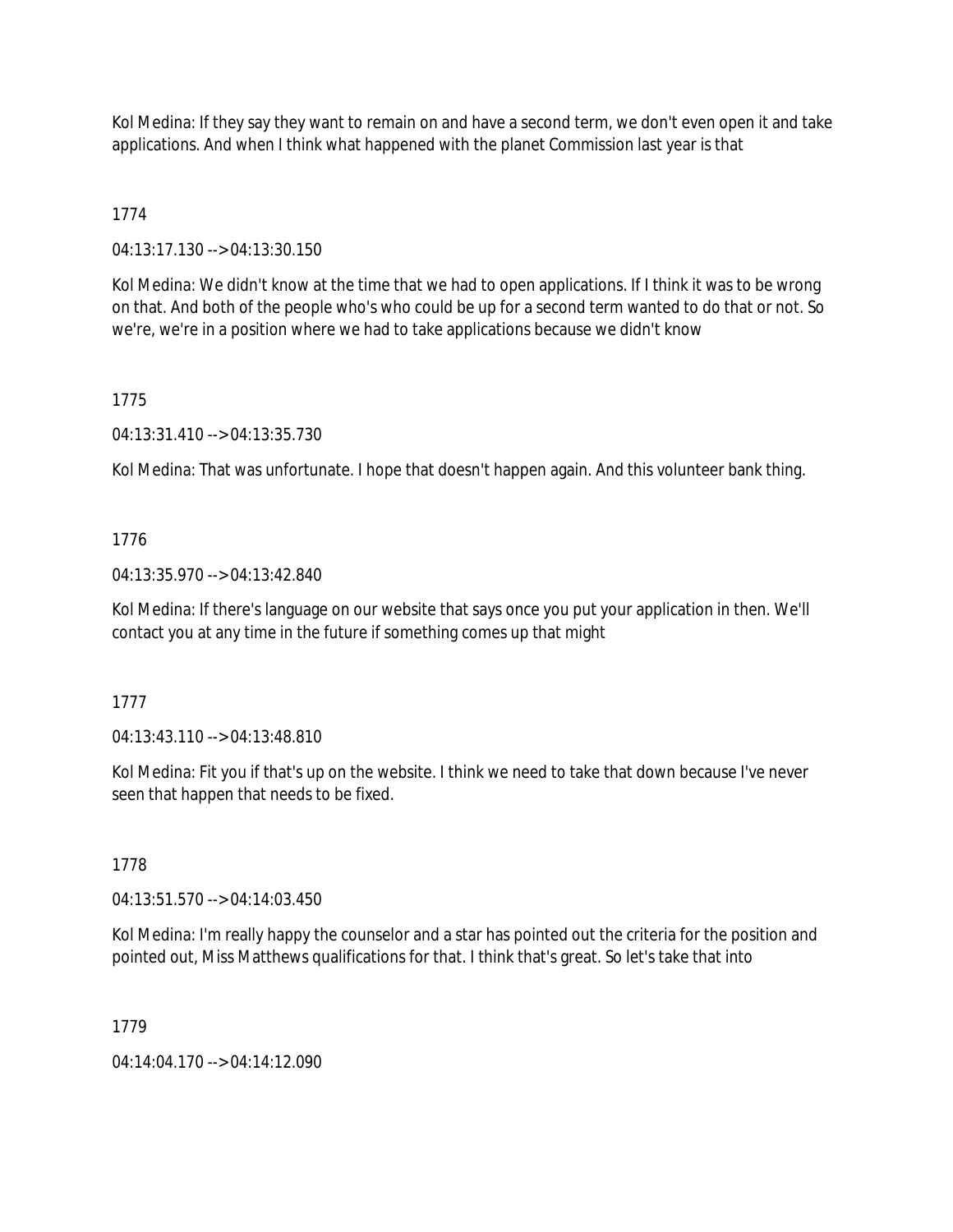Kol Medina: A search for someone to fill the new position and Miss Matthews can apply with anyone else. And she's well qualified then she'll get the position and

1780

04:14:12.690 --> 04:14:21.270

Kol Medina: As we go into a process. If this is how it goes and searching for we open the position we open the process for the new position.

1781

04:14:21.690 --> 04:14:29.700

Kol Medina: I would like the Council to decide if it's legal for us to do it right now that that position must be filled by a person of color. I don't know if that's legal

1782

04:14:30.150 --> 04:14:36.660

Kol Medina: But I would support that. If it is, and I would like to ask our race equity task force if they would

1783

04:14:37.200 --> 04:14:45.240

Kol Medina: Have one of their members sit on the planning commission interview panel. It's their decision if they want to do that or not, but I think it'd be really important to have their perspective in the interview panel.

1784

04:14:45.750 --> 04:14:49.650

Kol Medina: And then I'd like to see some very specific outreach to communities of color on the island.

1785

04:14:50.940 --> 04:14:58.890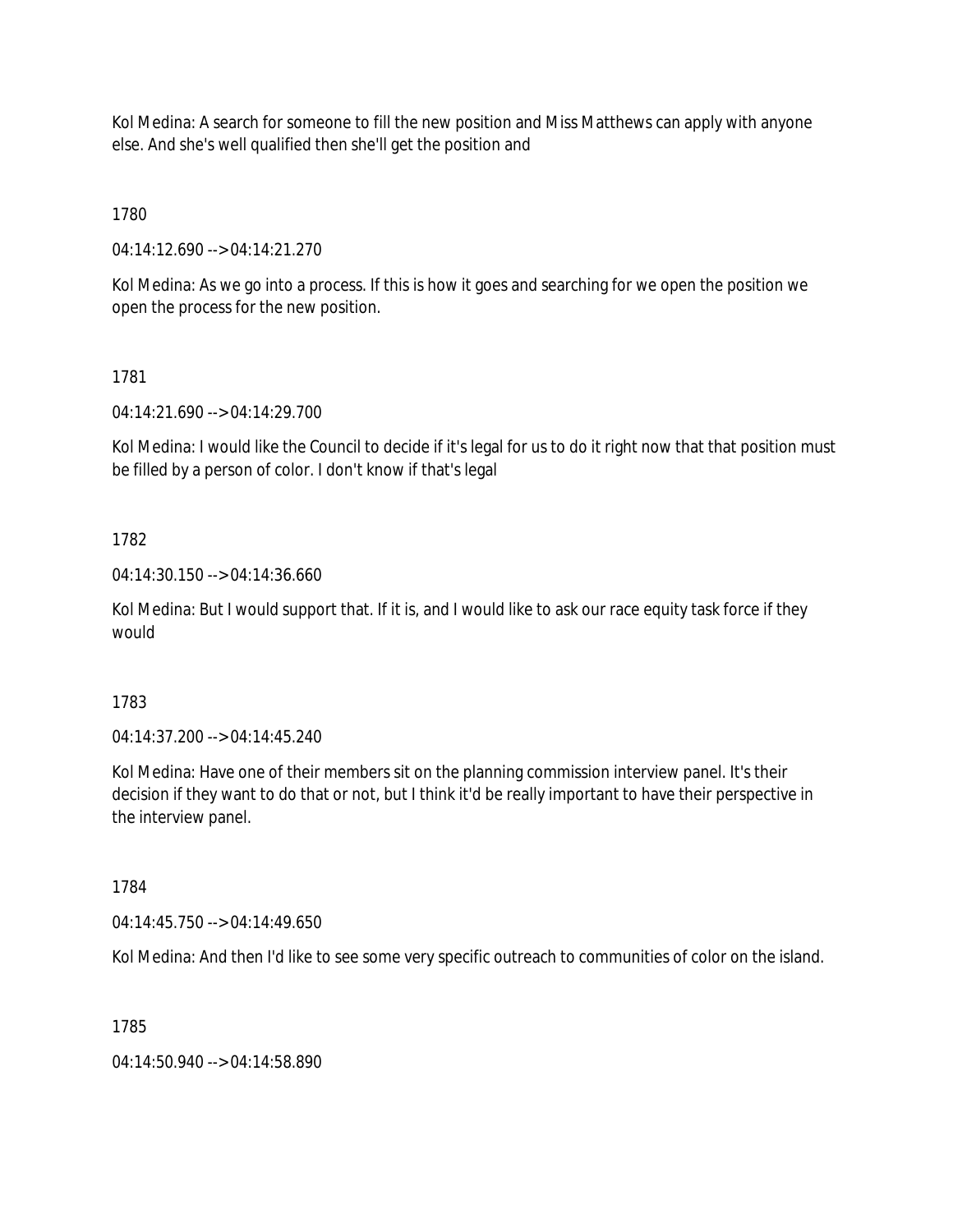Kol Medina: So I hope with our new process will be different because we've learned from this. And I think that's where all of my comments and I'm sorry, I'm sure one over three minutes.

1786

04:15:00.480 --> 04:15:02.370

Leslie Schneider: Yes, you did about four and a half minutes.

### 1787

04:15:03.660 --> 04:15:07.590

Leslie Schneider: Thank you very much and COUNCILMEMBER car.

### 1788

04:15:09.090 --> 04:15:22.440

Christy Carr: Thank you. I'm going to support this motion to appoint Sarah to the planning commission and I'm also thankful for the opportunity that we can move forward with the process on another vacancy with the planning commission

1789

04:15:24.090 --> 04:15:42.660

Christy Carr: And I, and I echo. A lot of what council members high top listen Medina said about moving forward with that process and I look forward to working with the race equity task force to see how they would like to be involved in that process. So,

1790 04:15:43.680 --> 04:15:44.700 Christy Carr: That's, that's it.

1791

 $04.15.47.310 -> 04.15.49.260$ 

Leslie Schneider: About 30 minutes 30 seconds.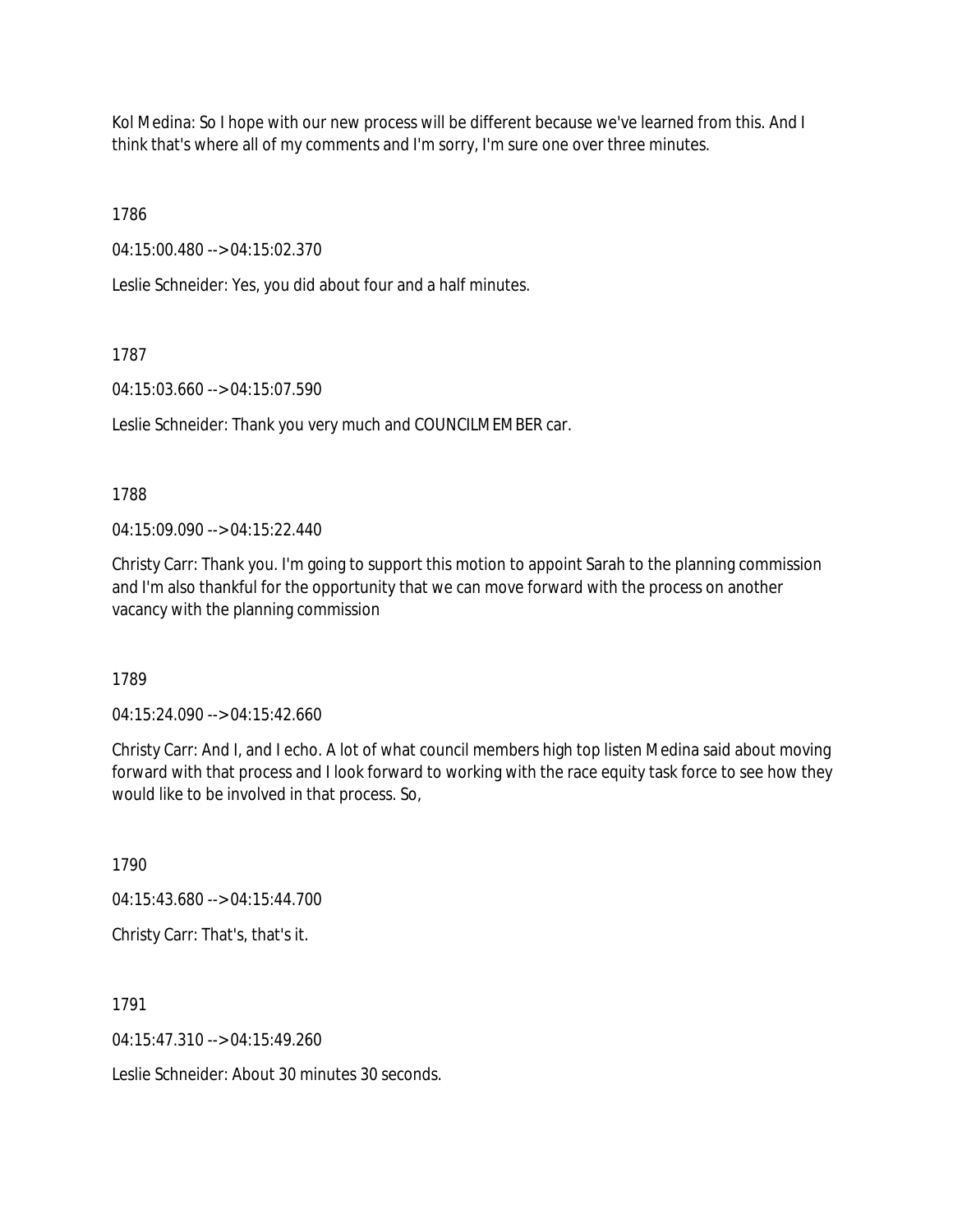1792 04:15:52.500 --> 04:15:53.160 Leslie Schneider: So,

1793

04:15:54.240 --> 04:16:02.730

Leslie Schneider: COUNCILMEMBER deets. I want to check in with you. Your hand is not up, but I did say I was wanting to get to everybody. Before I went to any sort of second round. So if

1794

04:16:03.930 --> 04:16:08.610

Leslie Schneider: Are you interested in chiming in. Or shall I go ahead and

1795

04:16:09.750 --> 04:16:11.070

Leslie Schneider: Do a second round with folks.

1796

04:16:11.070 --> 04:16:11.460

Leslie Schneider: And you're on.

1797

04:16:12.360 --> 04:16:20.580

Joe Deets: Call the company from a republic a chance to reply, because I think this is an issue, he's expressed quite a bit.

1798

04:16:22.440 --> 04:16:23.790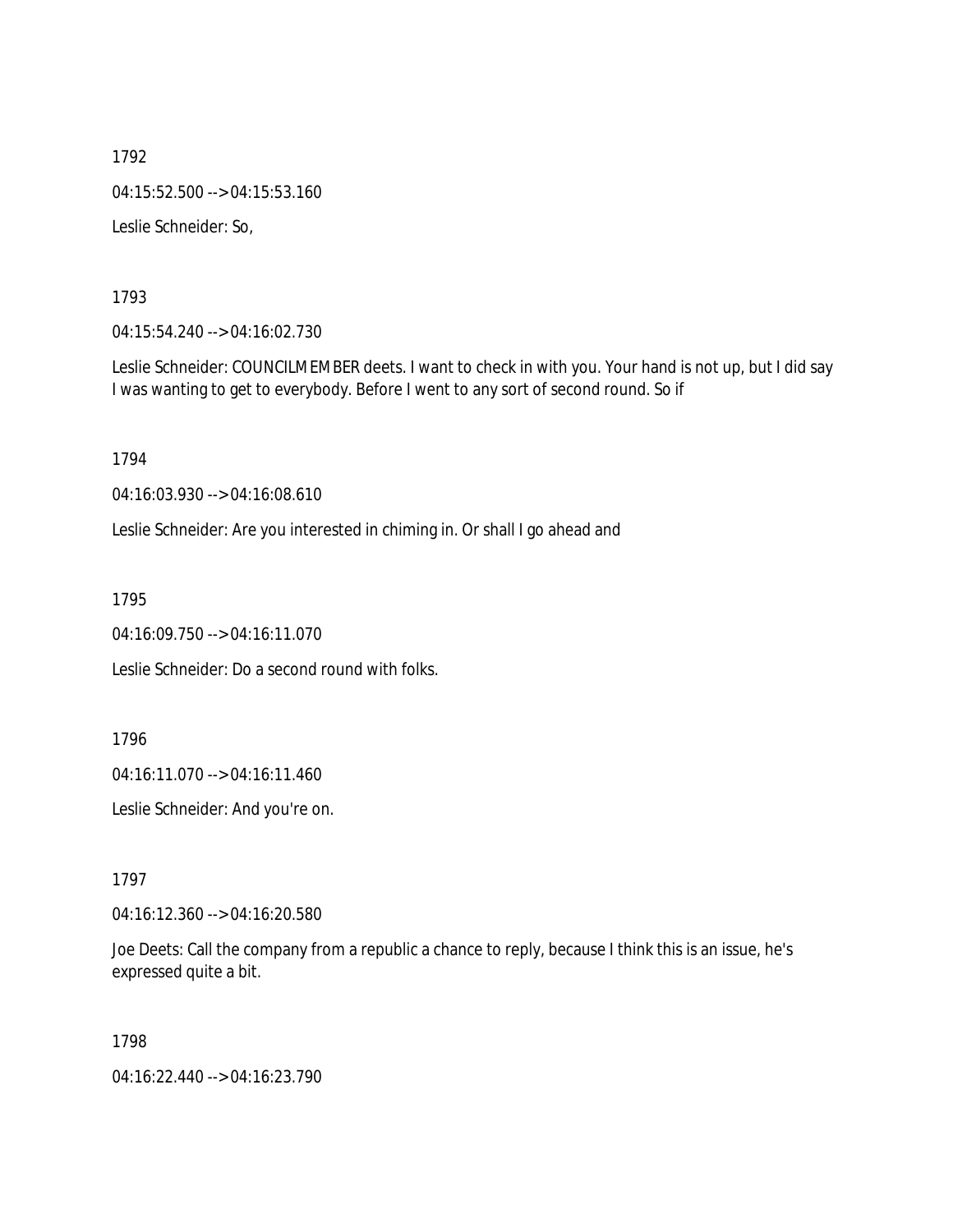Joe Deets: I'd like to hear from him.

1799

04:16:26.010 --> 04:16:28.680 Leslie Schneider: I'm Kelsey

1800

04:16:29.820 --> 04:16:32.340

Michael Pollock: Remember, do you have your hand up, um,

1801

04:16:32.880 --> 04:16:34.200

Joe Deets: I'll defer to you, Michael.

1802

04:16:35.070 --> 04:16:39.630

Michael Pollock: Okay, well my internet connections, a little unstable right now.

1803 04:16:42.690 --> 04:16:44.850 Michael Pollock: So, can you hear me okay

1804 04:16:45.420 --> 04:16:46.170 Leslie Schneider: Yes again.

1805 04:16:48.000 --> 04:16:48.510 Michael Pollock: Well,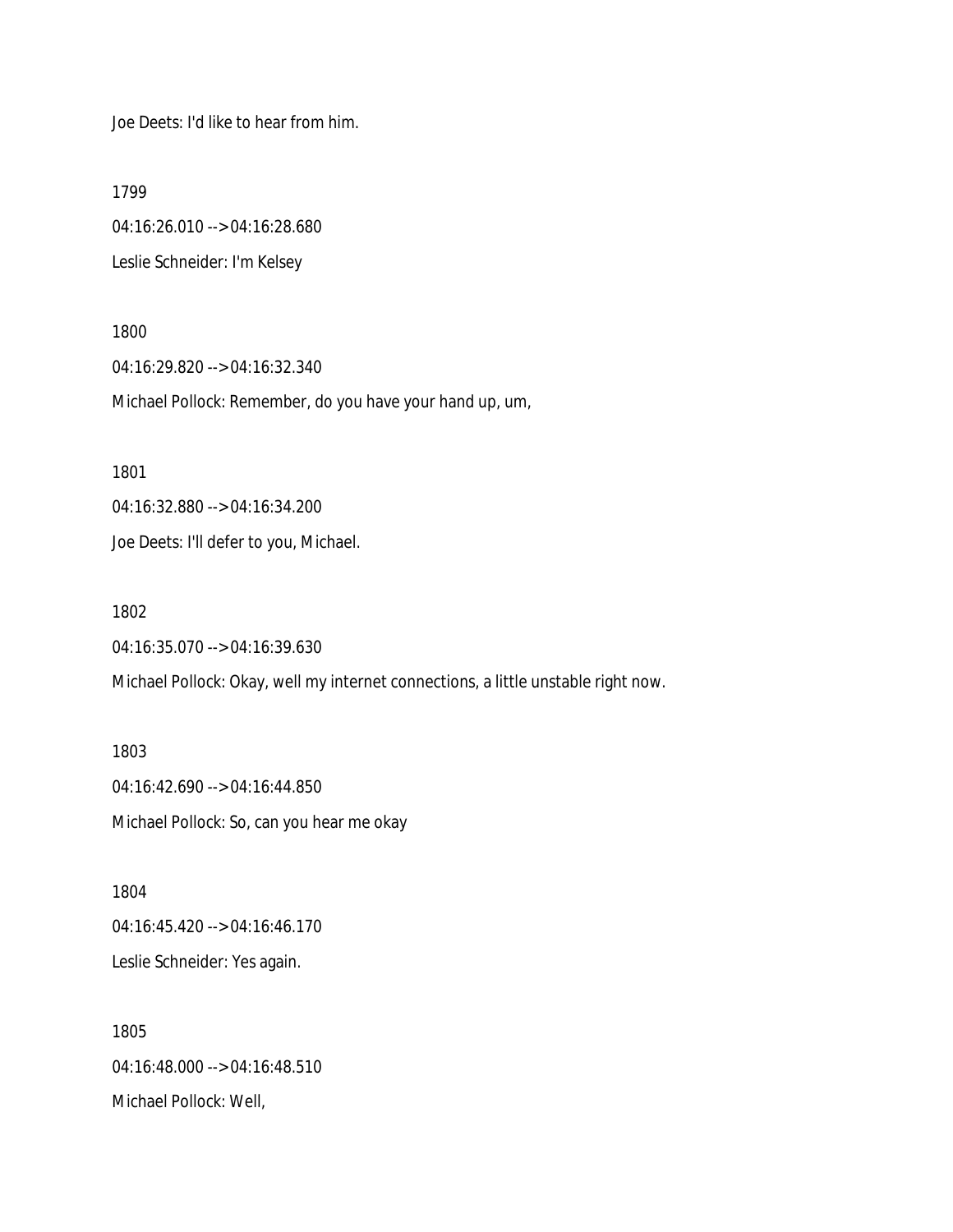1806 04:16:49.710 --> 04:16:50.310 Michael Pollock: Gosh.

1807

04:16:51.720 --> 04:16:58.380

Michael Pollock: I don't know what to say exactly I'm, I'm a little bit stunned. I felt like we had a

1808

04:16:59.670 --> 04:17:08.880

Michael Pollock: An historic moment on our hands, for we were you know the the city in my time and I've been here. And as mentioned by Savannah.

1809

04:17:10.050 --> 04:17:14.610

Michael Pollock: We haven't really had a person of color and any appointed to really anything

1810

04:17:15.690 --> 04:17:28.440

Michael Pollock: We, we have just had white people were 90 we were 93% plight in 2000 now we're down to 90 90% like we're a very quiet.

1811

04:17:30.240 --> 04:17:36.330

Michael Pollock: City and we're not very friendly from that perspective to to people of color.

1812

04:17:37.020 --> 04:17:46.800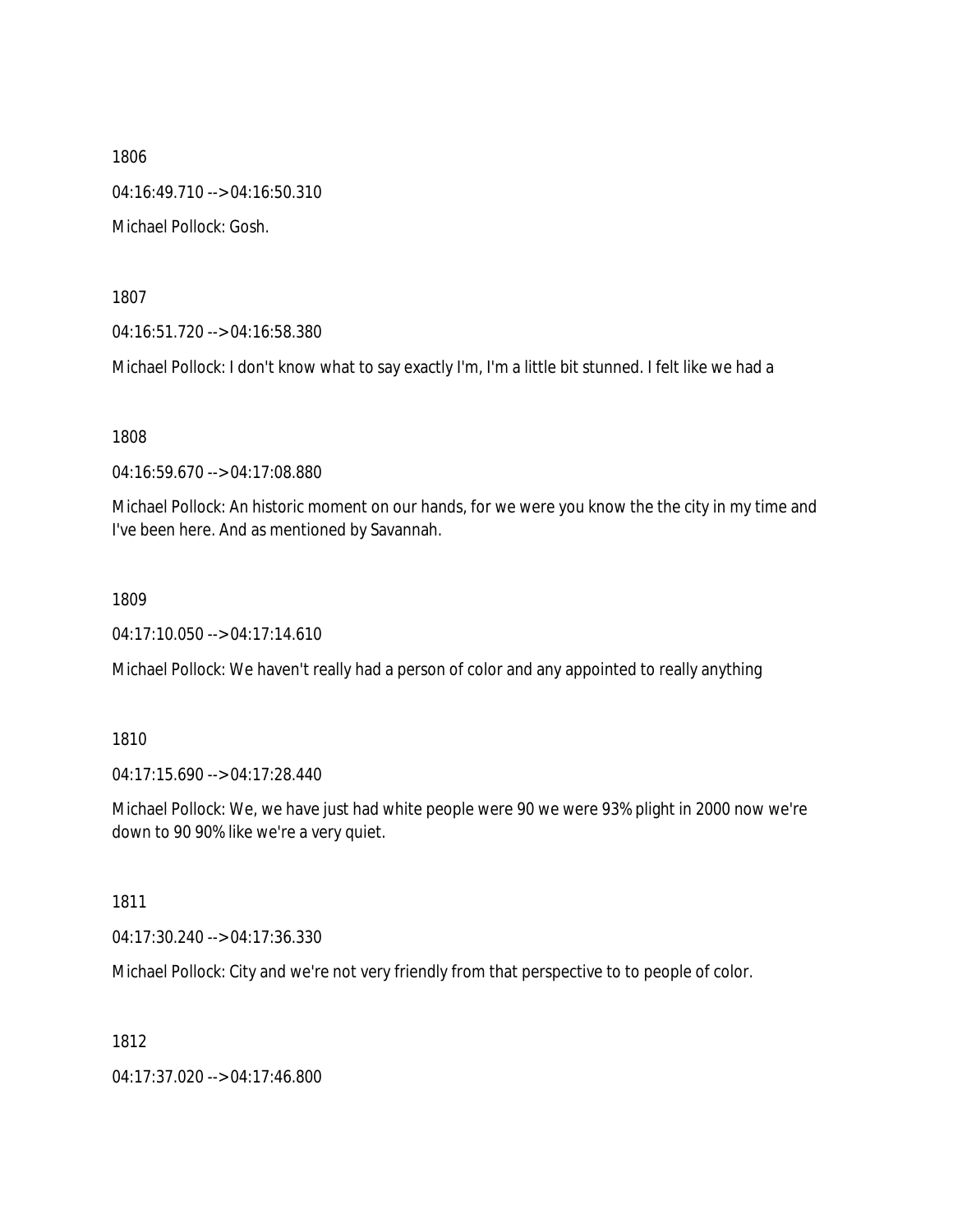Michael Pollock: I've heard a lot this week about how people of color are even afraid to come out and speak because they simply don't

1813

04:17:47.250 --> 04:17:57.300

Michael Pollock: Afraid of getting targeted there's they're willing to come out and mass for a rally and they're willing to step up in that sense when there's a safety in numbers, but there's there's fear out there.

## 1814

04:17:57.690 --> 04:18:10.770

Michael Pollock: And I think when we have a white community and everybody in power is quite that it sends a message and and that's really problematic to me. So I feel like

## 1815

04:18:11.340 --> 04:18:25.710

Michael Pollock: You know, here we are. I mentioned sis systemic racism and, you know, to me, what this feels like an example of systemic racism. It's not overt intentional racism on the part of any individuals here, but we have a system.

### 1816

04:18:26.040 --> 04:18:43.980

Michael Pollock: And the application of that system that discriminates against people of color. So we have here an opportunity. This is a great example. We have an opportunity like we have a point person and a black person that we're considering. And we're waiting with you.

1817

04:18:45.150 --> 04:18:55.800

Michael Pollock: And we have fallen apparently I'm favorite white person. So the black person wants you know they don't they don't know our rules and and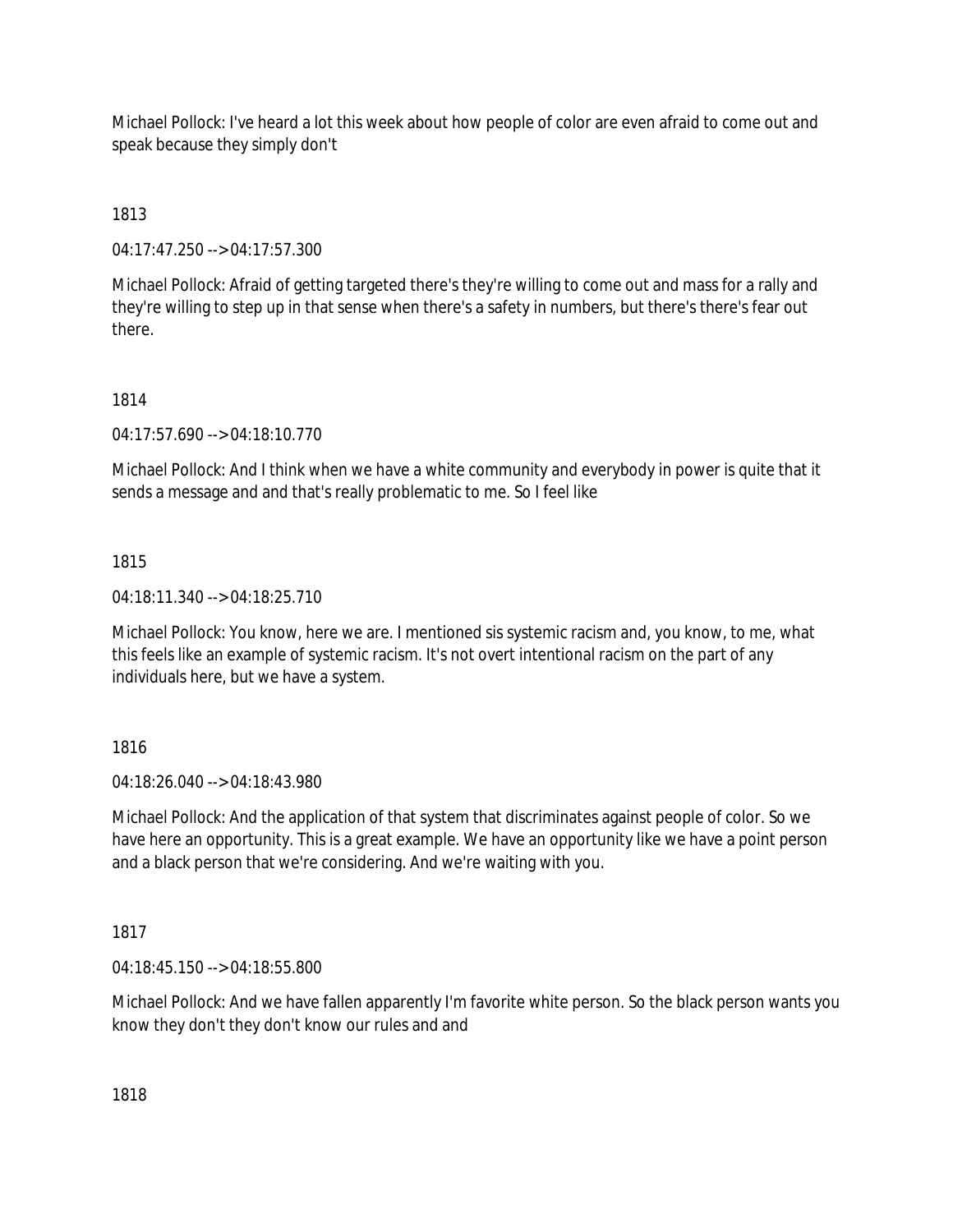04:18:57.090 --> 04:19:10.290

Michael Pollock: A lot of people don't know the rules, myself included, we have a process for appointing people it's written down. I looked at what's written down. And what we did and what we follow we did

1819

04:19:10.980 --> 04:19:22.290

Michael Pollock: What we have in terms of our process that's written down. And what we did that everybody that COUNCILMEMBER Medina said, oh, everybody knows about this. Well, everybody doesn't know about it.

1820

04:19:23.310 --> 04:19:28.410

Michael Pollock: And, and I certainly didn't know about it and I, you know, I'm not an uninformed person.

### 1821

04:19:29.190 --> 04:19:42.000

Michael Pollock: But the way we did it. The fact that we used a liaison a council liaison. The fact that we use the committee chair, those things aren't written down. So we have this very irregular process.

1822

04:19:42.990 --> 04:19:49.620

Michael Pollock: We also have the problem of the people that apply. And we're expecting to to

1823

04:19:50.220 --> 04:20:01.590

Michael Pollock: Be part of the next round. They applied last year, they were expecting to be part of the next round. And they weren't included so they didn't even get an interview. So it wasn't particularly fair for them.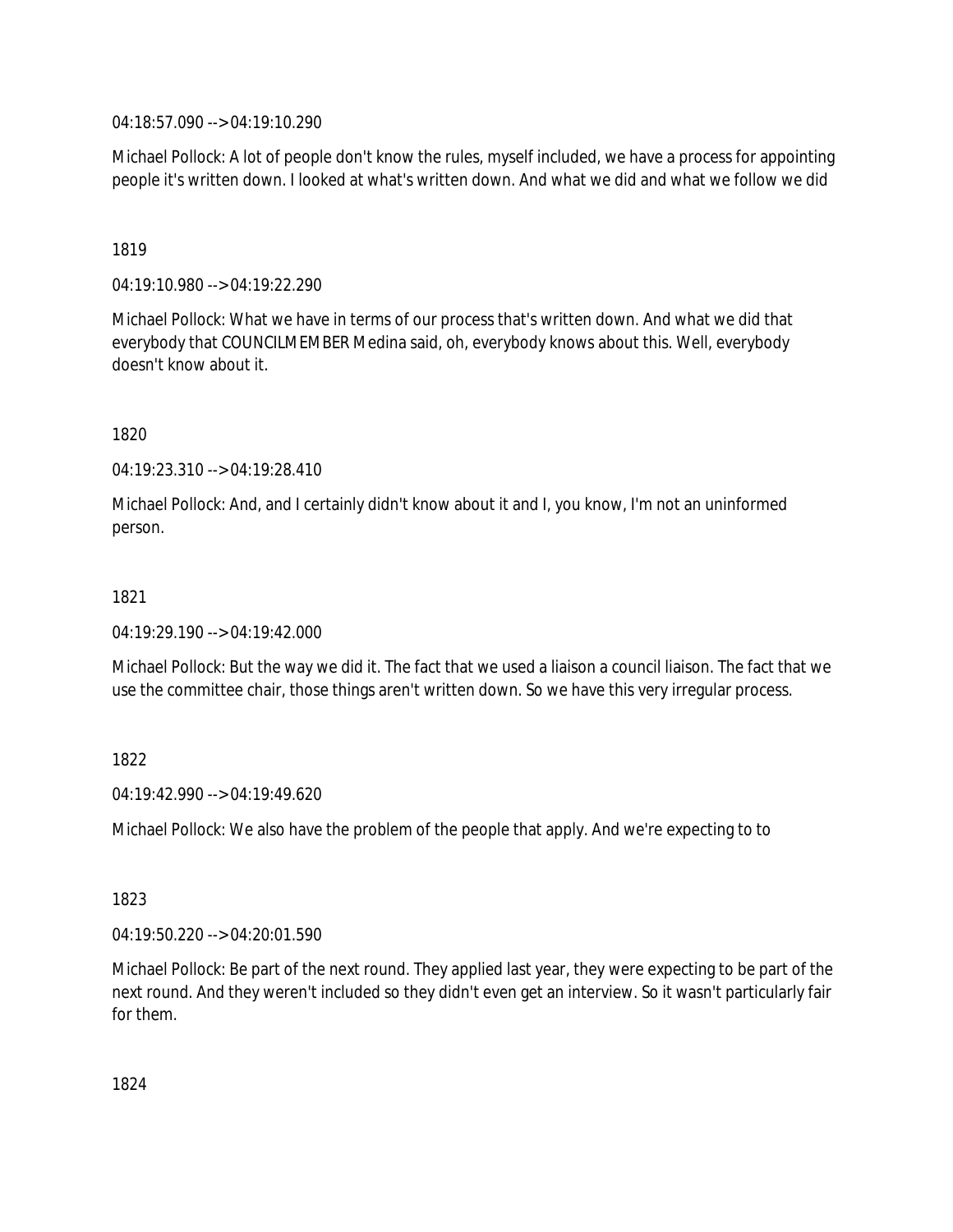04:20:02.160 --> 04:20:11.310

Michael Pollock: And so, I hear you guys I hear your big words I've seen deeds and I've seen Schneider at rallies and Yay, we care about.

1825

04:20:11.730 --> 04:20:23.160

Michael Pollock: Black Lives Matter and all of that, that then here's an opportunity to actually do something to put a person of color in power and you back off from that and you put it

1826

04:20:23.640 --> 04:20:39.990

Michael Pollock: Put the white person I have. So that's what I see, I see it. I see it as a systemic racism and inaction. A case study, and I am not at all pleased to see when the chips are down that this is for you guys go so

1827

04:20:40.470 --> 04:20:48.870

Michael Pollock: You know, I think you know that I do have concerns about your on just put it out there that you're quite candidate I've mentioned them.

1828

 $04.20.49.650 -> 04.20.58.410$ 

Michael Pollock: There's been concerns about her ethics and these are in the public record. These are not allegations as high topless would say COUNCILMEMBER high top list.

1829

04:20:58.680 --> 04:21:05.280

Michael Pollock: These are further in the public records. There's a lawsuit now filed on her behavior. There's a public disclosure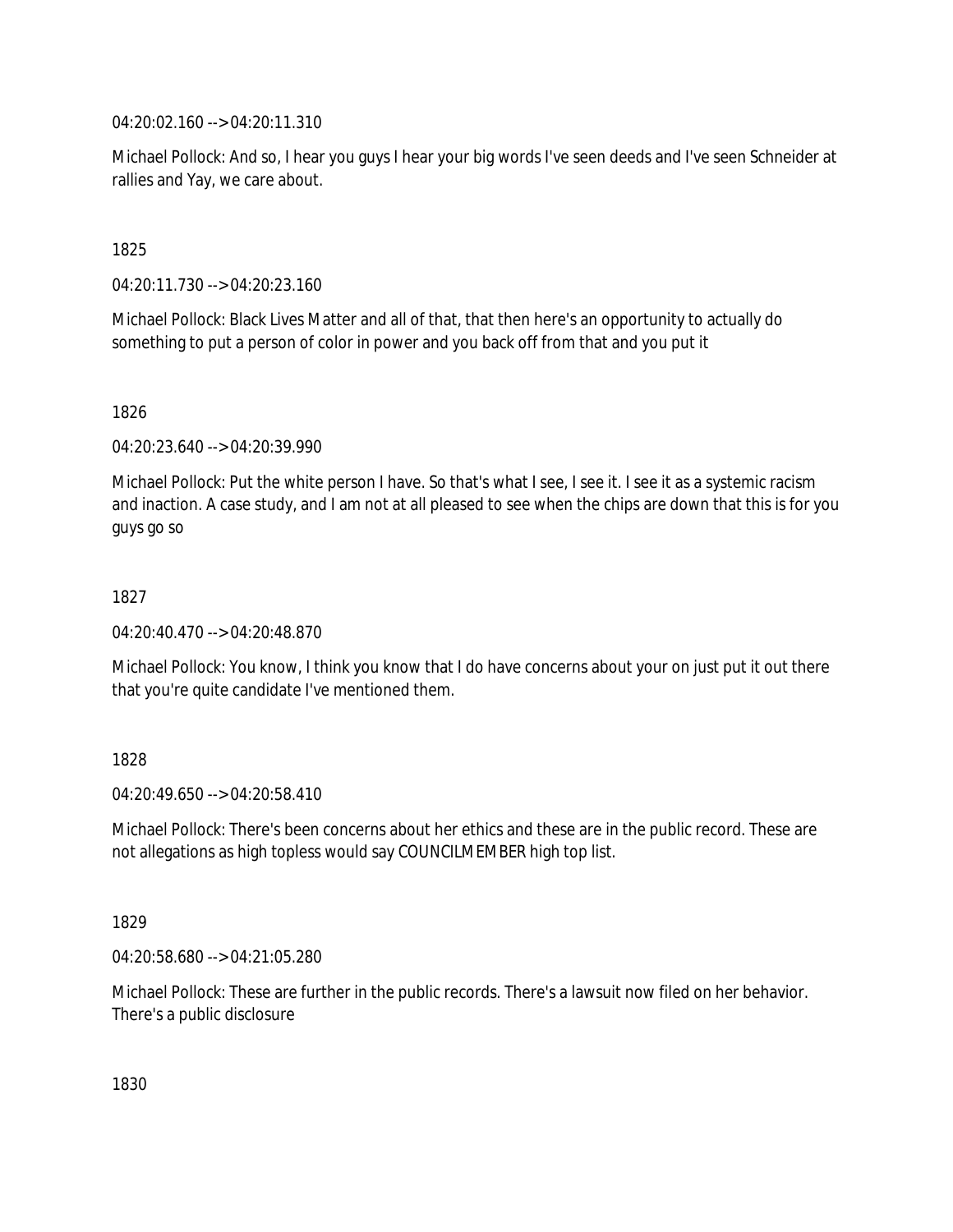04:21:06.240 --> 04:21:16.590

Michael Pollock: Commission complaint filed about her behavior that I just went over. There's ethics complaints in waiting and they can't be filed because of our ethics code hasn't been

1831

04:21:17.460 --> 04:21:28.140

Michael Pollock: hasn't been updated and we don't have any ethics code number or ethics board numbers. So there's problems with the white candidate. There's certainly

1832

04:21:29.580 --> 04:21:38.880

Michael Pollock: every reason in the world to accept the, the black candidate and yet here we are using process to exclude that person.

1833

04:21:39.180 --> 04:21:49.080

Michael Pollock: And so it's once again in my view that the black person has to go to the back of the line has to apply. We could just as easily approve her and

1834

04:21:49.740 --> 04:21:58.890

Michael Pollock: And ask the height candidate to go and reapply but we're not doing that. Are we so I really see some problems.

1835

04:21:59.610 --> 04:22:14.310

Michael Pollock: In the approach here you know i again i hear I hear the words I hear the pretty words about how we care about racism, how we care about these things. But here's a moment, I'm actually in a moment of truth and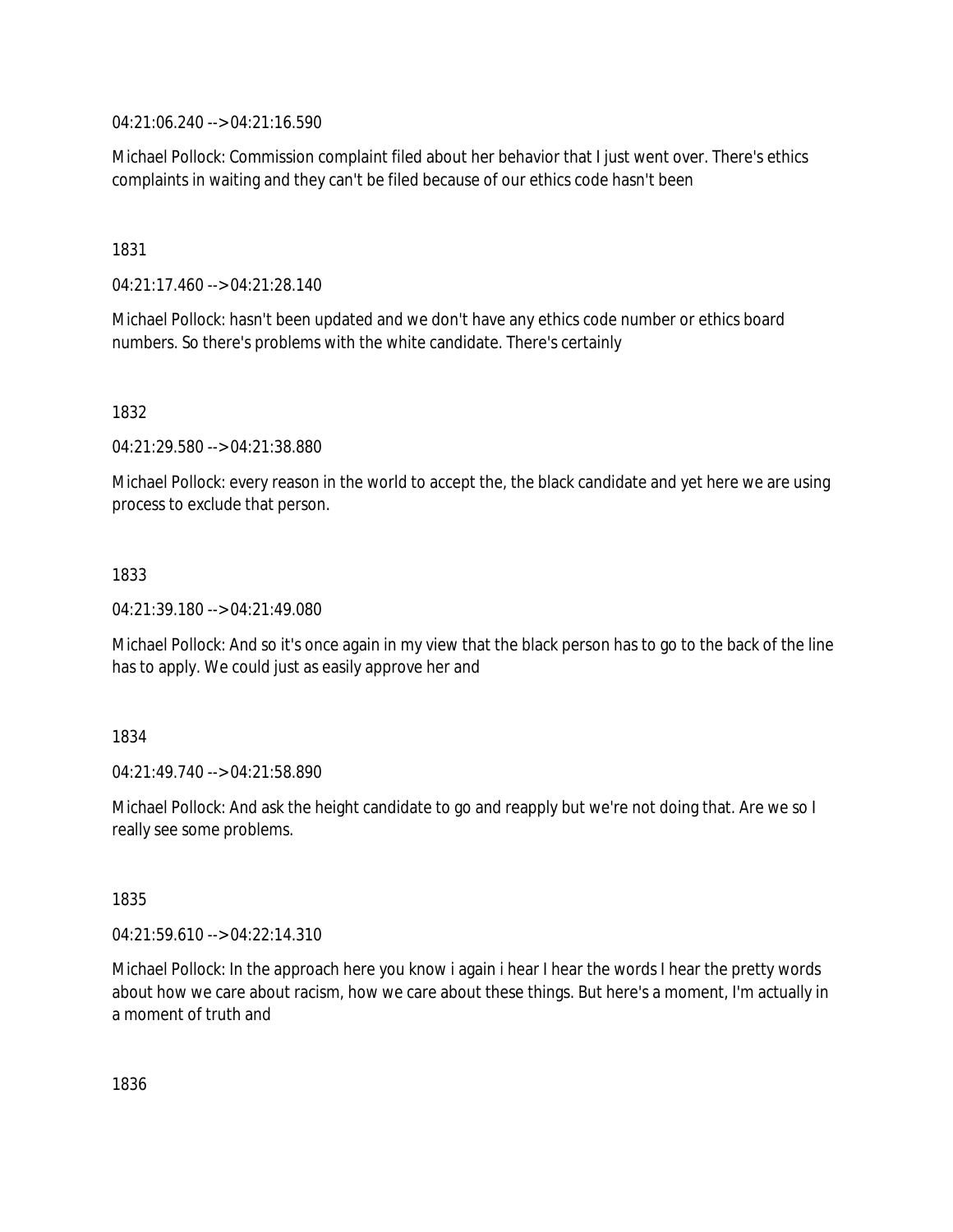04:22:15.000 --> 04:22:18.780

Michael Pollock: You know it's white people putting the fight Kennedy ahead of the black person.

1837

04:22:19.290 --> 04:22:30.690

Michael Pollock: And I'm really, really troubled by this I mean absolutely trouble. I'm also troubled that you waited till the end of this, I mean we have Ashley Matthews.

1838

04:22:31.410 --> 04:22:43.020

Michael Pollock: Expected she's sitting there and she's expecting the vote the what's on the agenda is to approve Ashley Matthews, and now you switched it out and move forward on that.

1839

04:22:43.320 --> 04:22:48.180

Michael Pollock: I think that's, I just think it's dirty. I think it's disgusting, quite honestly.

1840

04:22:48.840 --> 04:23:04.500

Michael Pollock: To see this kind of behavior. I think it's actually shameful. So I'm quite disappointed with the behavior here and I just, I think it's not consistent with our values, we've got plenty. It's already been mentioned about the role of

1841

04:23:06.060 --> 04:23:17.040

Michael Pollock: You know required by law to do we have statements in the in the comprehensive plan about diversity, you know, we have we have statements in there. We have the law and

1842

04:23:17.340 --> 04:23:28.200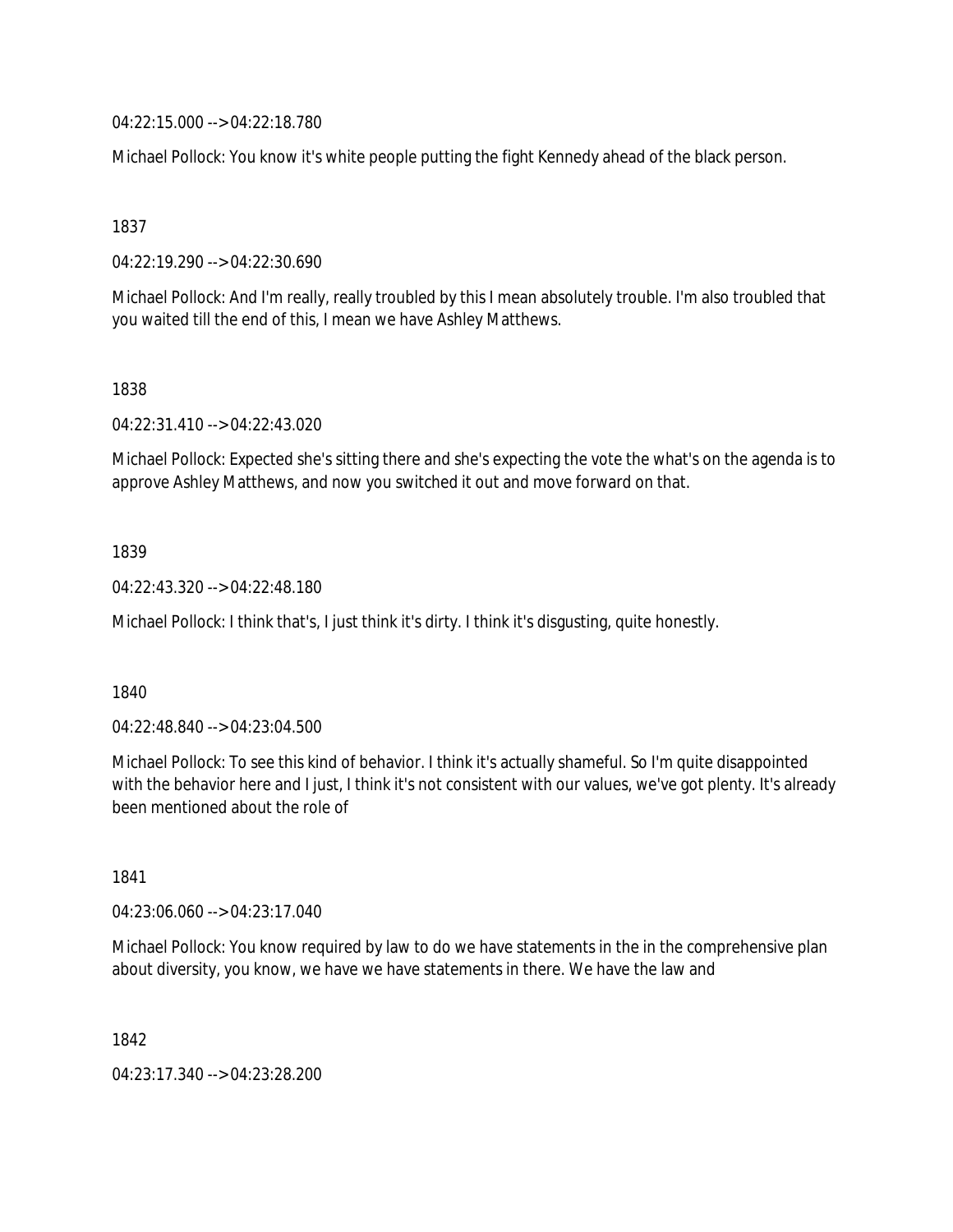Michael Pollock: All points towards between these two candidates, it points towards Ashley Matthews not Sarah blossom yet here we are. So I am not going to support this. I

1843

04:23:28.680 --> 04:23:34.650

Michael Pollock: Hope we can stop and reconsider Ashley Matthews, if people think it's unfair.

1844

04:23:35.070 --> 04:23:47.880

Michael Pollock: I think the. Another option is to simply make the process fair give the people that thought they were going to be able to apply a chance to move forward with their application and put both of these

## 1845

04:23:48.480 --> 04:24:03.360

Michael Pollock: Forward before we we appoint anybody at the very least, that's what we can feel we all recognize there's a problem here. And I think that the fair thing if nothing else is to is to simply

1846

04:24:03.780 --> 04:24:19.140

Michael Pollock: Put these put these forward the both the one that's going to come up and this whatever position number two and get the process straight, get the process, fair and then move forward. So that's where I'm out.

1847

04:24:20.910 --> 04:24:24.900

Leslie Schneider: All right, seven minutes, and we're close to 45 seconds.

1848

04:24:26.550 --> 04:24:27.570

Leslie Schneider: Council member dates.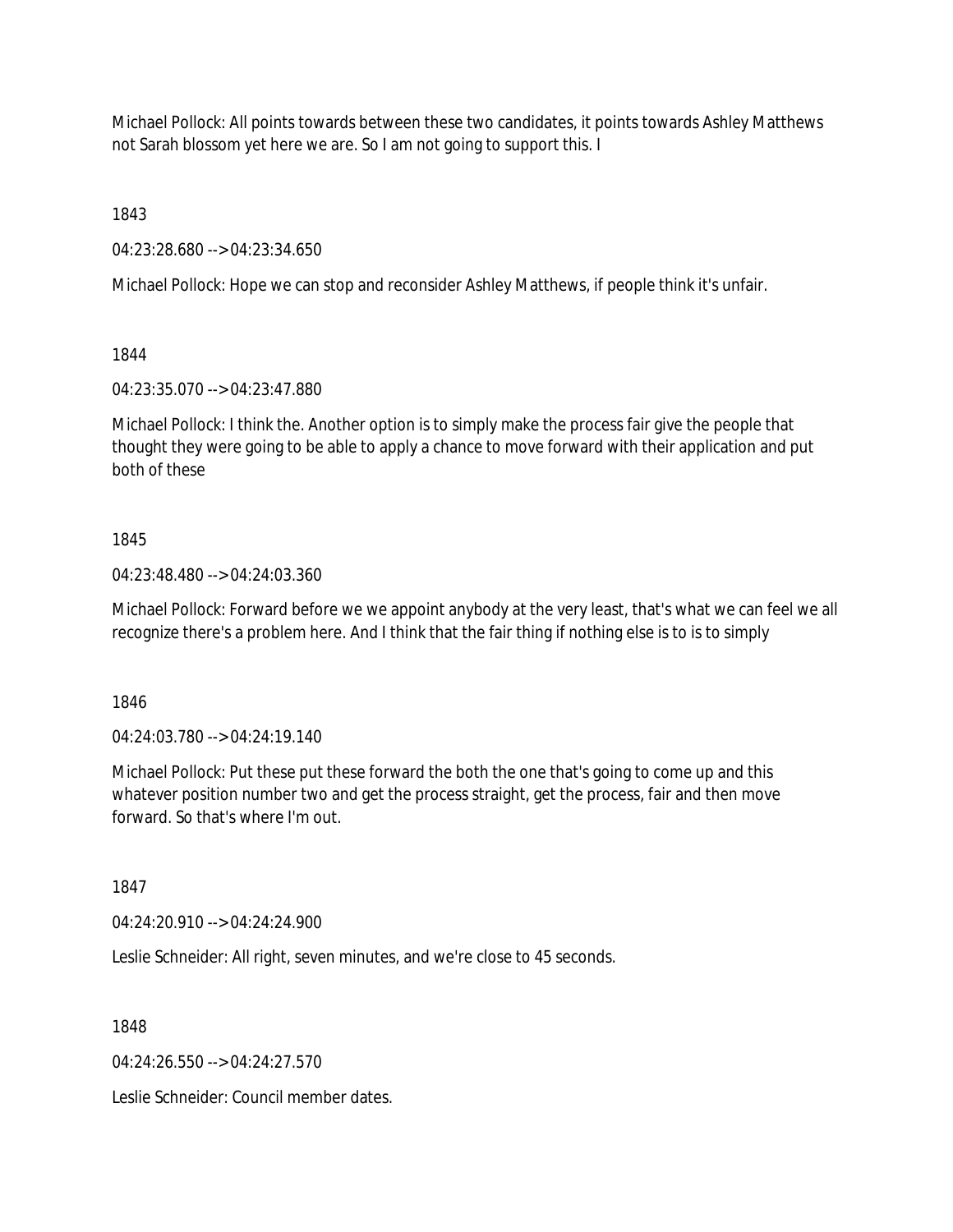04:24:27.900 --> 04:24:28.350

Okay.

1850

04:24:29.400 --> 04:24:34.590

Joe Deets: Well, I'll try and be less than that. This is a very charged atmosphere.

1851

04:24:36.360 --> 04:24:42.420

Joe Deets: Anyone who's attended a race equity Task Force experiences this as I have

1852

04:24:42.930 --> 04:24:54.510

Joe Deets: And I just want to, first off, come straight out because there's been talk about an agenda item that was presented at the race equity Task Force last week by me and I'll own up to it.

1853

04:24:55.140 --> 04:25:09.210

Joe Deets: To have a discussion about adding an equity lens to committees city advisory committee appointments. I want to be very clear. For the record, this had nothing to do with Ashley Matthews had everything to do with moving forward.

1854

04:25:10.260 --> 04:25:17.310

Joe Deets: To have because the task force made it clear they did not want to take part in the athlete Matthews several blossom issue.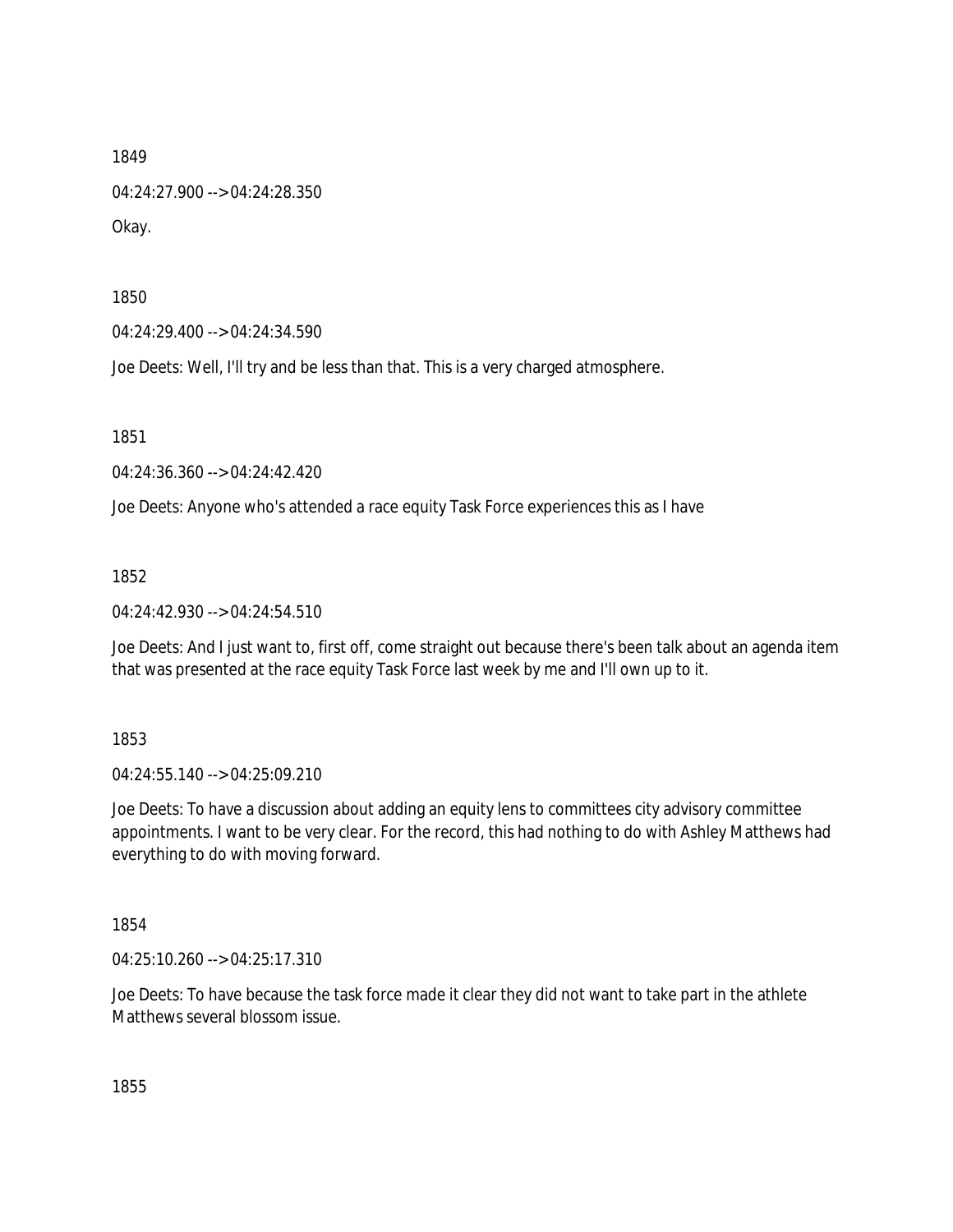04:25:17.820 --> 04:25:27.330

Joe Deets: What I heard last Thursday, was that was our problem which we're not we're discussing here. So I just want to say I made an apology to the group that there was a misunderstanding.

1856

04:25:27.600 --> 04:25:35.280

Joe Deets: But that's what it was a misunderstanding. I believe the race equity task force is in a position to actually move forward a very significant.

1857

04:25:36.180 --> 04:25:46.770

Joe Deets: Issue of advancing equity and equity lands to city advisory committee appointments and I look forward to that conversation. Next week, which, by the way, will be my chance to chair for the first time.

1858

04:25:47.340 --> 04:25:57.330

Joe Deets: But a listening to my colleague cups member Pollock. I think he talked about moving people color to the back of the line.

1859

 $04.25:57.900 -> 04.26:15.270$ 

Joe Deets: I'm going to ask bring us something a little unusual and please bear with me because I think this is obstructive we had a vote on May 5 for when we appointed Christie car and Christine if you're listening. Can you pull up the ballots.

1860

04:26:16.290 --> 04:26:20.430

Joe Deets: The PDF, the balance of how the Council members voted for all those candidates.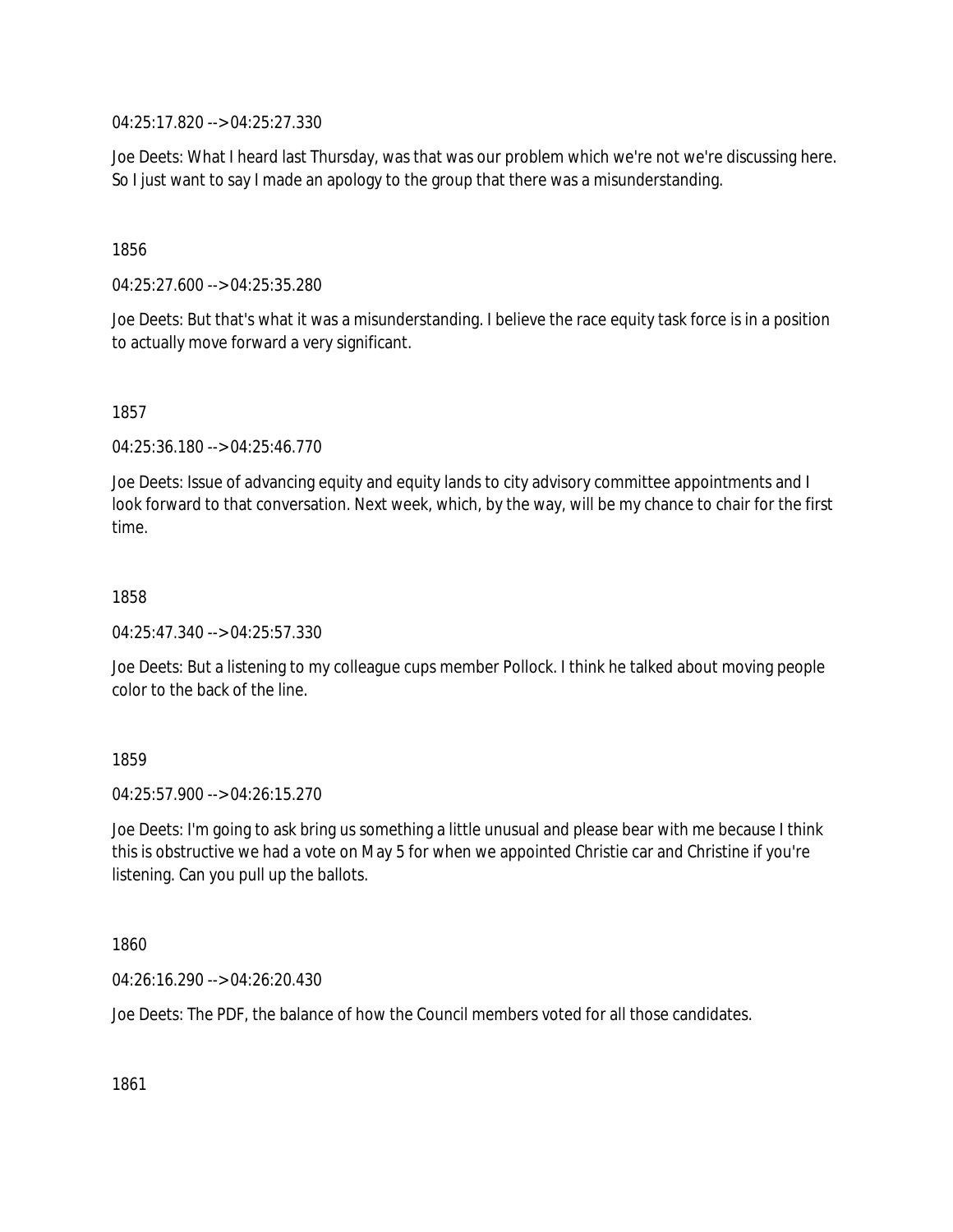04:26:27.030 --> 04:26:27.900

Joe Deets: Let's see if she's there.

1862

04:26:29.580 --> 04:26:31.080

Joe Deets: The reason I want to bring this up.

1863

04:26:32.250 --> 04:26:33.420

Christine Brown: Hopefully she will because I think

#### 1864

04:26:34.230 --> 04:26:50.760

Joe Deets: Okay, this is gonna be very instructive in in. Think of what we just heard from our colleague COUNCILMEMBER Pollock, and then look at how the voting actually occurred for Ashley Matthews. On May 5 and you will get find out who put Ashley Matthews in the back of the line.

1865

04:26:53.670 --> 04:26:54.960

Joe Deets: Who was it that did that.

1866

04:27:25.890 --> 04:27:28.740

Leslie Schneider: COUNCILMEMBER deeds. Do you think that maybe you

1867

04:27:30.030 --> 04:27:31.080

Leslie Schneider: Understand that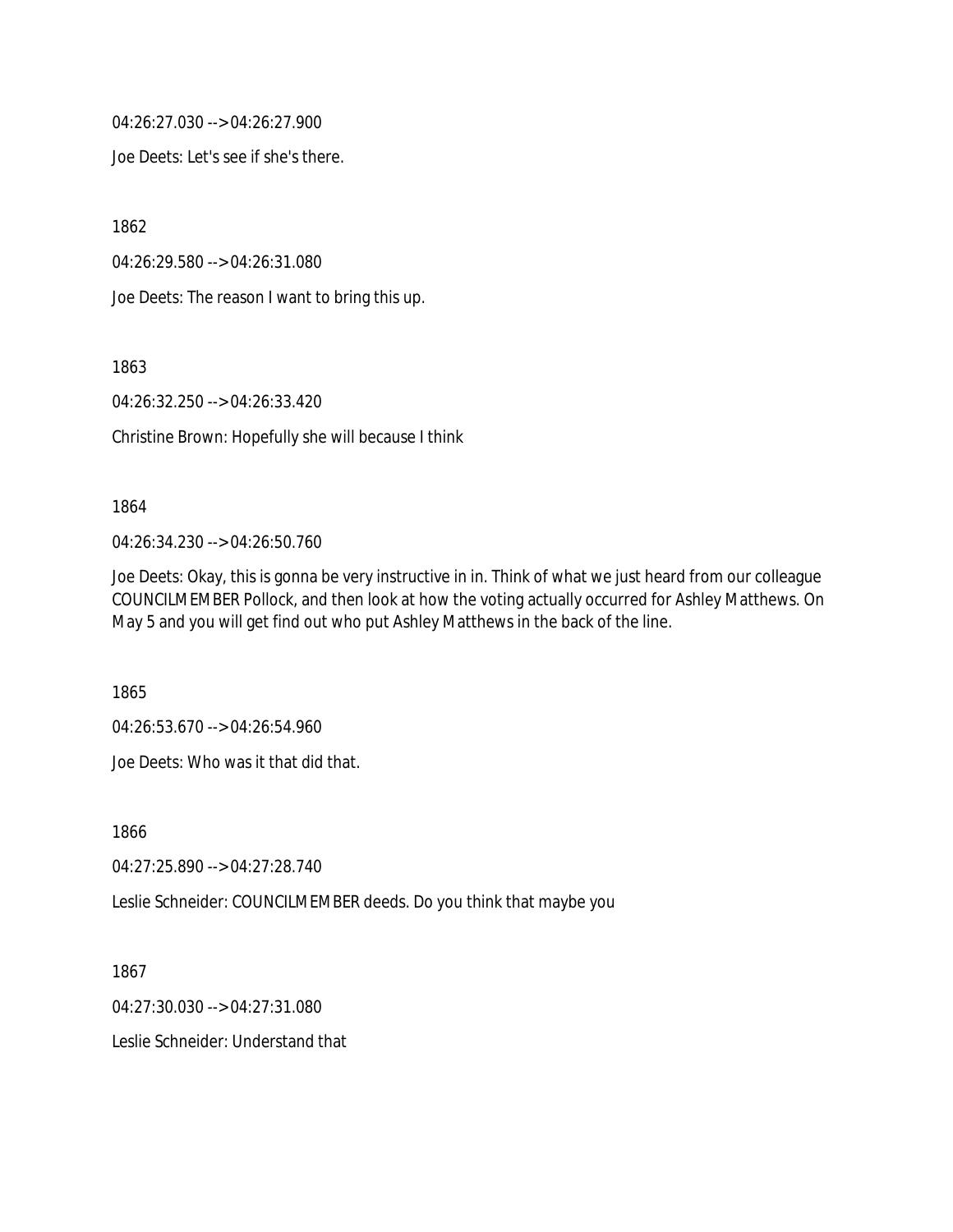04:27:32.790 --> 04:27:37.320

Joe Deets: I think this will be instructive. I want not just us to see it, but I want the whole public to see this.

1869

04:27:37.830 --> 04:27:42.960

Joe Deets: After what we just witness tonight we need to see how this vote came out to this needs to be part of the record.

1870

04:27:43.320 --> 04:27:53.220

Joe Deets: I need to see. I like to see people take screenshots of how this tank turned out, put it on Facebook. Let's get this out. This is real information. This is data of how people voted.

1871

04:27:55.320 --> 04:27:56.760

Joe Deets: I want I want this to get out.

1872

04:28:00.180 --> 04:28:03.810

Michael Pollock: COUNCILMEMBER do such. This is not something that I

1873

04:28:04.560 --> 04:28:05.220

Joe Deets: Had Michael

1874

04:28:06.180 --> 04:28:18.180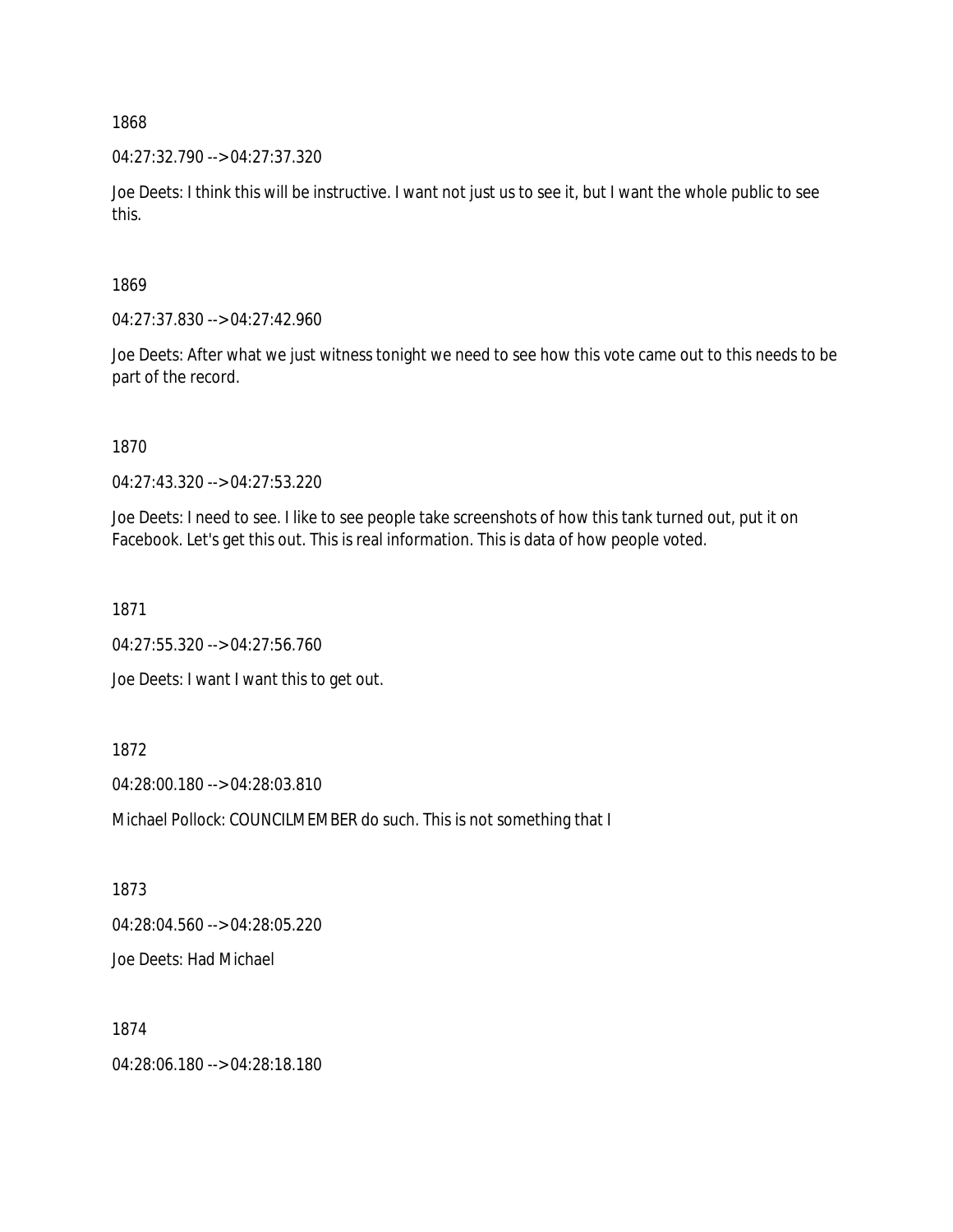Joe Deets: Now so folks what we're seeing here. Bear with us. This is the boats is broken down, per the candidates for City Council last May and how each of us council members voted.

1875

04:28:18.840 --> 04:28:27.900

Joe Deets: The number five is the top choice we each of us council members were given number one choice number two choice number three choice.

#### 1876

04:28:28.170 --> 04:28:37.950

Joe Deets: The number one twice got five points. So what you'll see is Christy car got five points across the board. She was the number one choice of every single one of us, the white woman.

### 1877

04:28:39.360 --> 04:28:52.170

Joe Deets: Ashley Matthews got the number two choice from two council members myself and my colleague Chris Hi topless. I want to point out, folks, for the record.

1878

04:28:54.720 --> 04:29:00.780

Joe Deets: Who voted did not vote for Ashley Matthews, and either number one number two or number three.

1879

04:29:02.460 --> 04:29:03.930

Joe Deets: You can see for yourselves.

1880

04:29:08.370 --> 04:29:14.760

Joe Deets: So they tell us who's putting a person of color in the back of the line we there's a demonstration of it right there.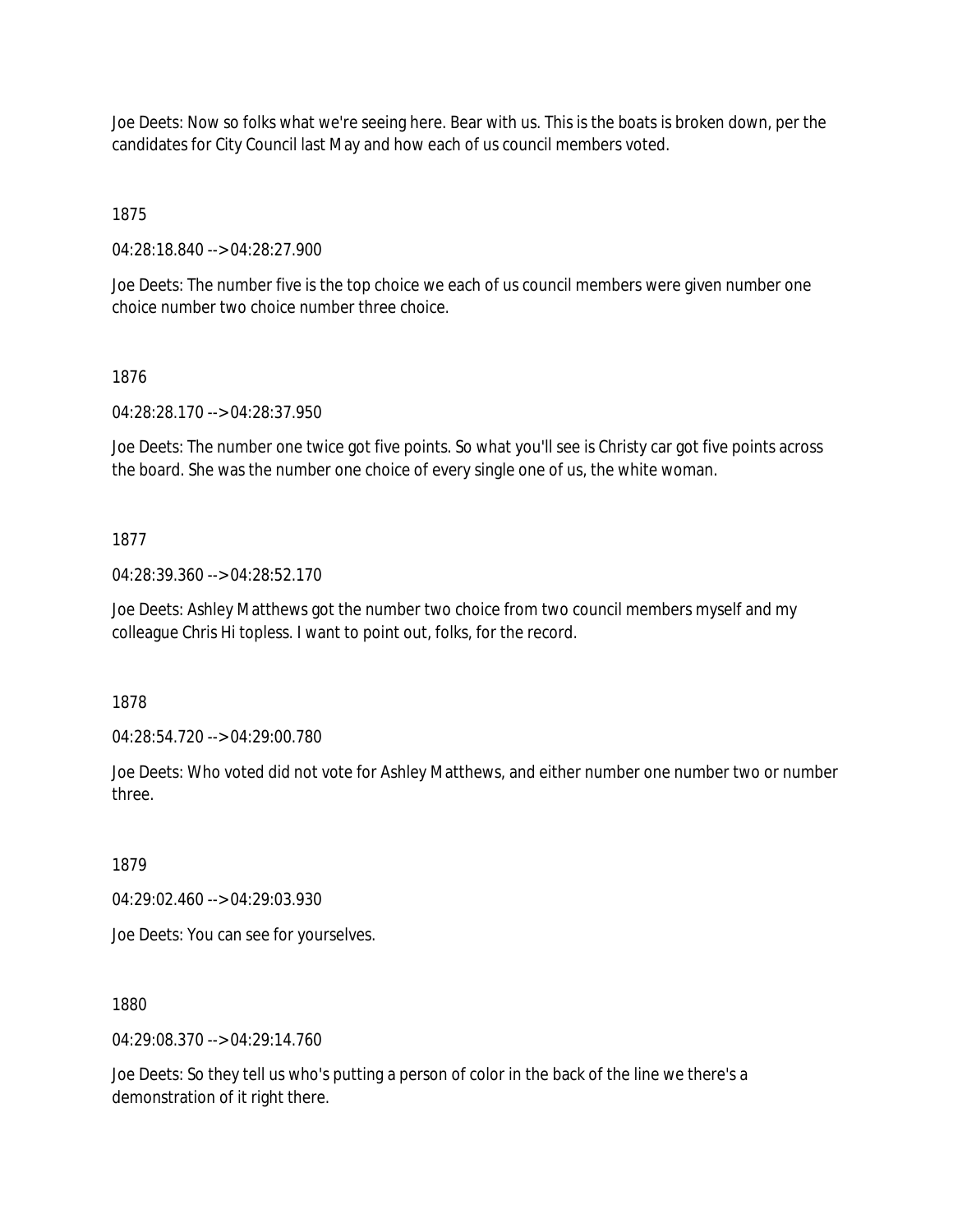04:29:18.240 --> 04:29:25.950

Joe Deets: And I'm really, I want to move forward with this. I want to have a conversation with the race equity Task Force as they see fit, next week.

1882

04:29:26.310 --> 04:29:36.990

Joe Deets: I very much regret not being on there. Um, and I want to hear how they feel. But this issue we need to do with in house. This is our responsibility was put it to a vote.

1883

04:29:39.150 --> 04:29:39.630

Leslie Schneider: Okay.

1884

04:29:41.130 --> 04:29:46.170

Leslie Schneider: Thank you. Councilmember deets. And for the record, with the pauses of waiting for

1885

04:29:47.400 --> 04:29:47.850

Leslie Schneider: It was

1886

 $04.29.49.020 - 04.29.49.980$ 

Leslie Schneider: About five minutes.

1887

04:29:50.310 --> 04:29:50.940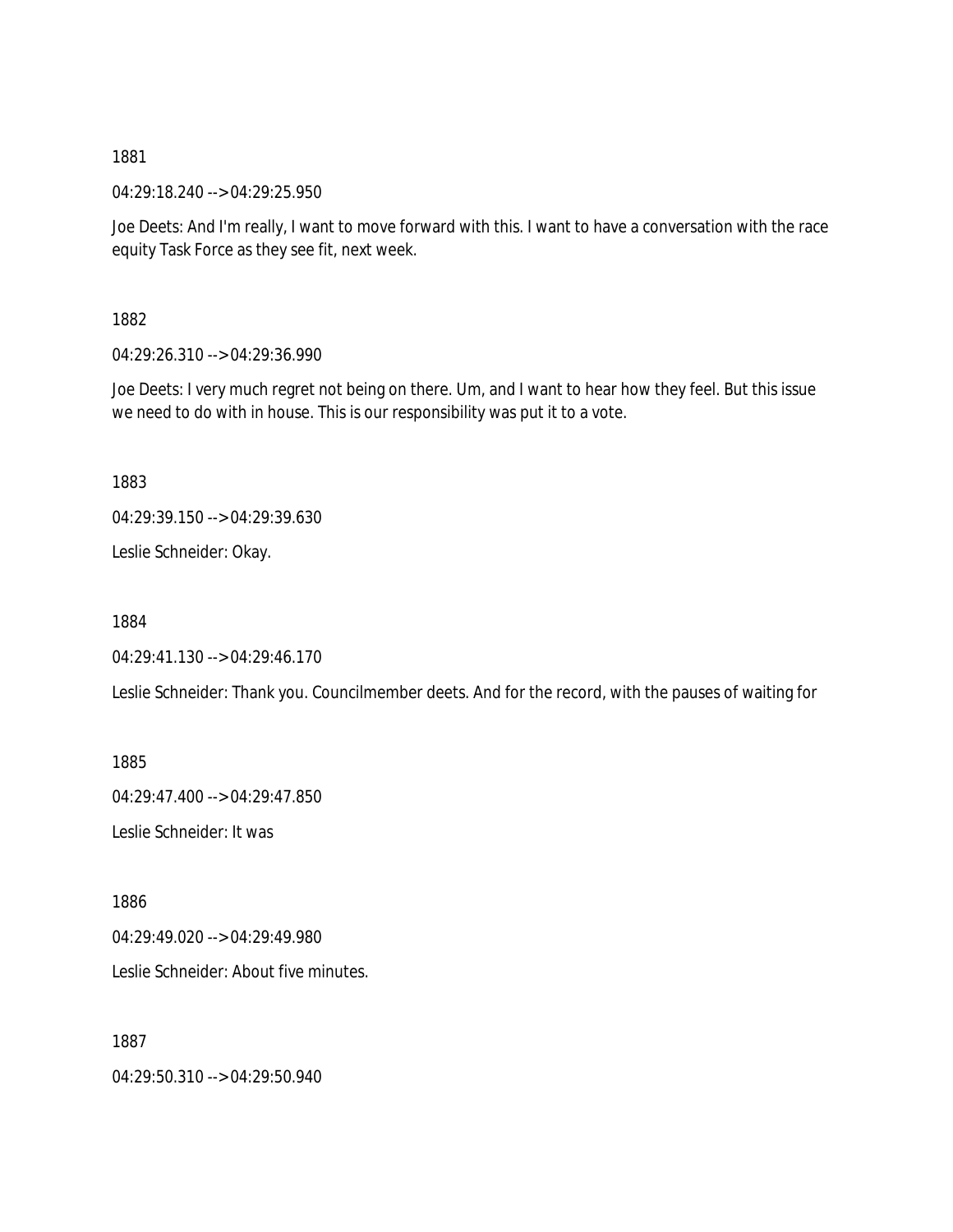Joe Deets: Oh wait.

1888

04:29:53.820 --> 04:29:54.330

Leslie Schneider: All right.

1889

04:29:54.420 --> 04:29:56.130

Leslie Schneider: Um, so

1890

04:29:58.260 --> 04:30:10.200

Leslie Schneider: I'm just going to ask that if you're speaking for the second time now that you make this your final comments because we can go ahead and and have a vote so COUNCILMEMBER hi topless.

1891

04:30:13.410 --> 04:30:24.570

Kirsten Hytopoulos: Yeah i wanted to i wanted to first correct the record on what Michael said about Sarah blossom having a lawsuit filed against her. And I think that we need to be really careful about slander from from the Dyess here.

1892

04:30:25.500 --> 04:30:33.150

Kirsten Hytopoulos: My understanding is, we have been presented with a draft complaint by a citizen who is saying that she is going to file this

1893

04:30:33.630 --> 04:30:42.480

Kirsten Hytopoulos: And this is just another example of the bullying that we're experiencing right now that we've been experiencing amongst council members in particular, over the last week.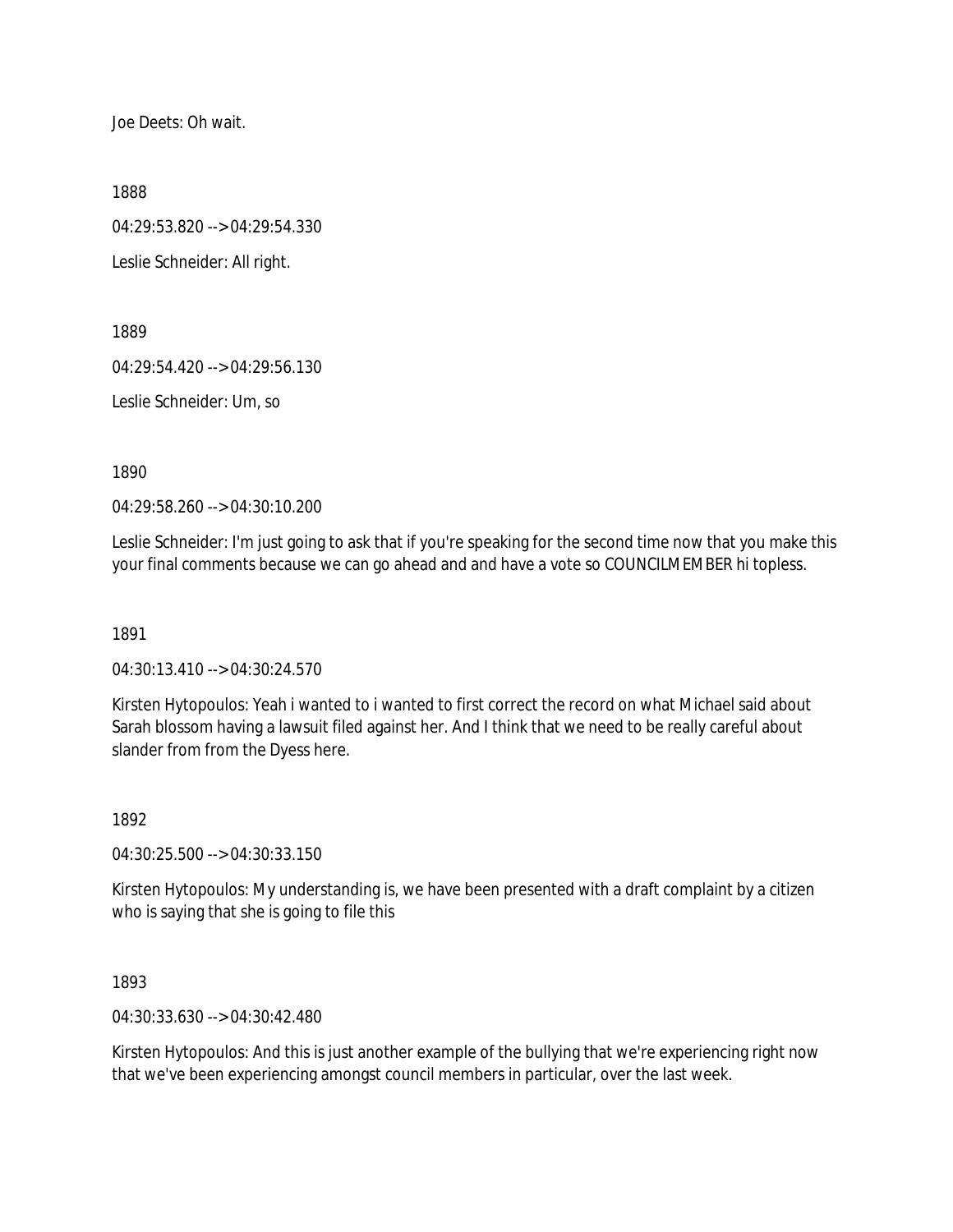04:30:42.900 --> 04:30:55.530

Kirsten Hytopoulos: That I find unbelievably offensive. Yeah, we were just told that we were those of us from moving this forward are dirty disgusting and shameful. We've been accused of being racists. We've had we've had epics complaints.

1895

04:30:56.700 --> 04:30:57.750 Kirsten Hytopoulos: Threatened against us.

1896

04:30:58.380 --> 04:31:00.180

Kirsten Hytopoulos: And I think what I find

1897

04:31:00.330 --> 04:31:07.560

Kirsten Hytopoulos: Truly disgusting and shameful is using race to try to accomplish what couldn't be accomplished the week before

1898

04:31:07.920 --> 04:31:17.580

Kirsten Hytopoulos: In a smear campaign against the end gets the candidate for this position that you don't want seated on the Commission, and I think that the public sees this and the public is talking about this.

1899

04:31:18.000 --> 04:31:27.660

Kirsten Hytopoulos: And don't think that they don't draw the line between the meeting from two weeks ago where there wasn't one mention of race or any particular outside candidate.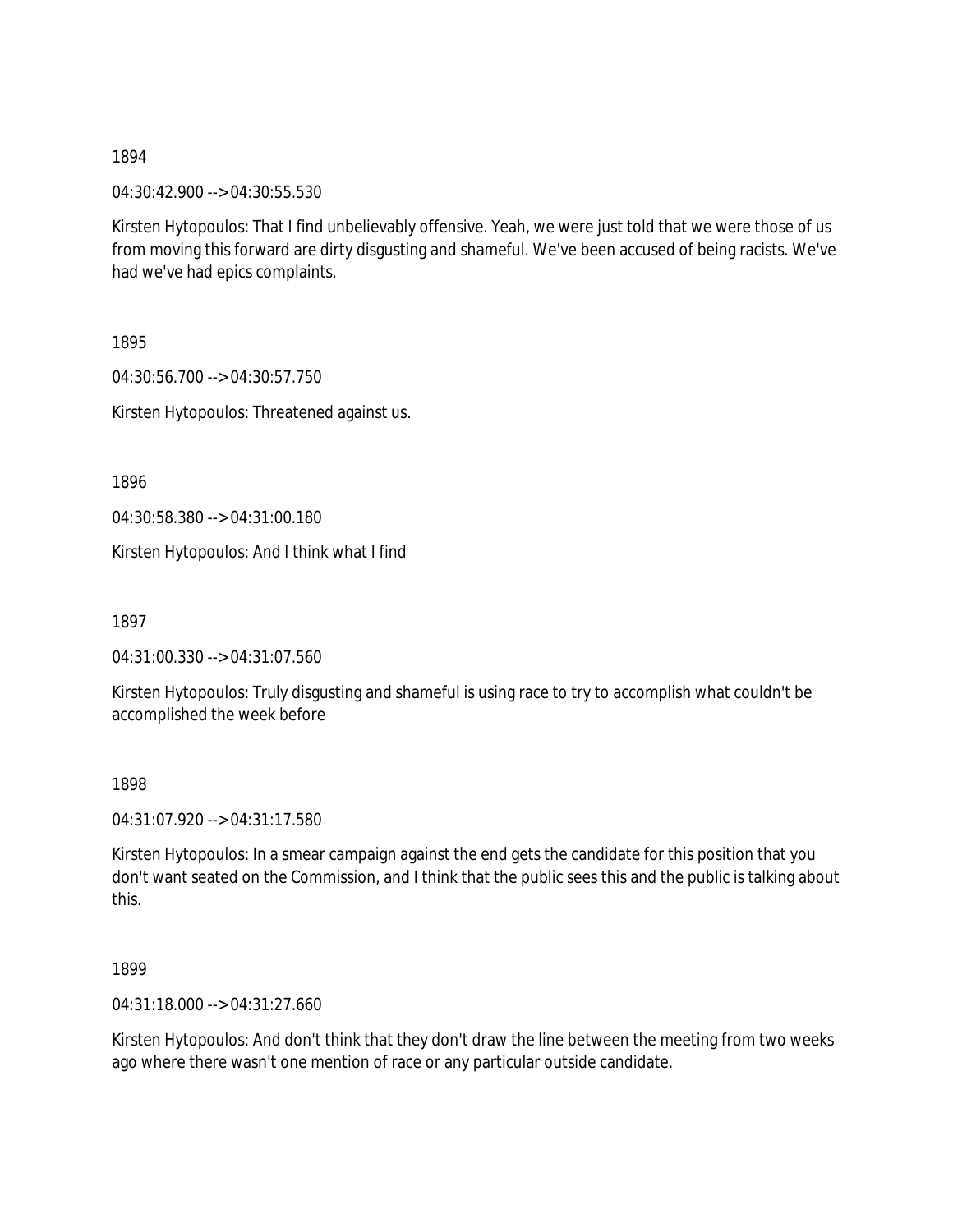04:31:27.960 --> 04:31:31.170

Kirsten Hytopoulos: This was about trying to destroy Sarah blossoms reputation.

1901

04:31:31.620 --> 04:31:44.670

Kirsten Hytopoulos: And when that didn't work. And there was a five to vote going forward. This became an issue and that is disingenuous and the use of this to beat us over the head to to harass the chair of our planning commission

1902

04:31:45.450 --> 04:31:56.160

Kirsten Hytopoulos: Is just beyond the pale, and I think that as a body and in already getting into, and I'll stop now because we've got good of the order, but as a body, we have to put a stop to this bling.

1903

04:31:59.400 --> 04:32:03.660

Leslie Schneider: Thank you. That was one minute and 37 seconds.

1904

04:32:06.240 --> 04:32:07.200

Leslie Schneider: Deputy Mayor to start

1905

04:32:07.890 --> 04:32:11.190

Rasham Nassar: Yeah, and I have some closing comments and I just

1906

04:32:12.240 --> 04:32:21.810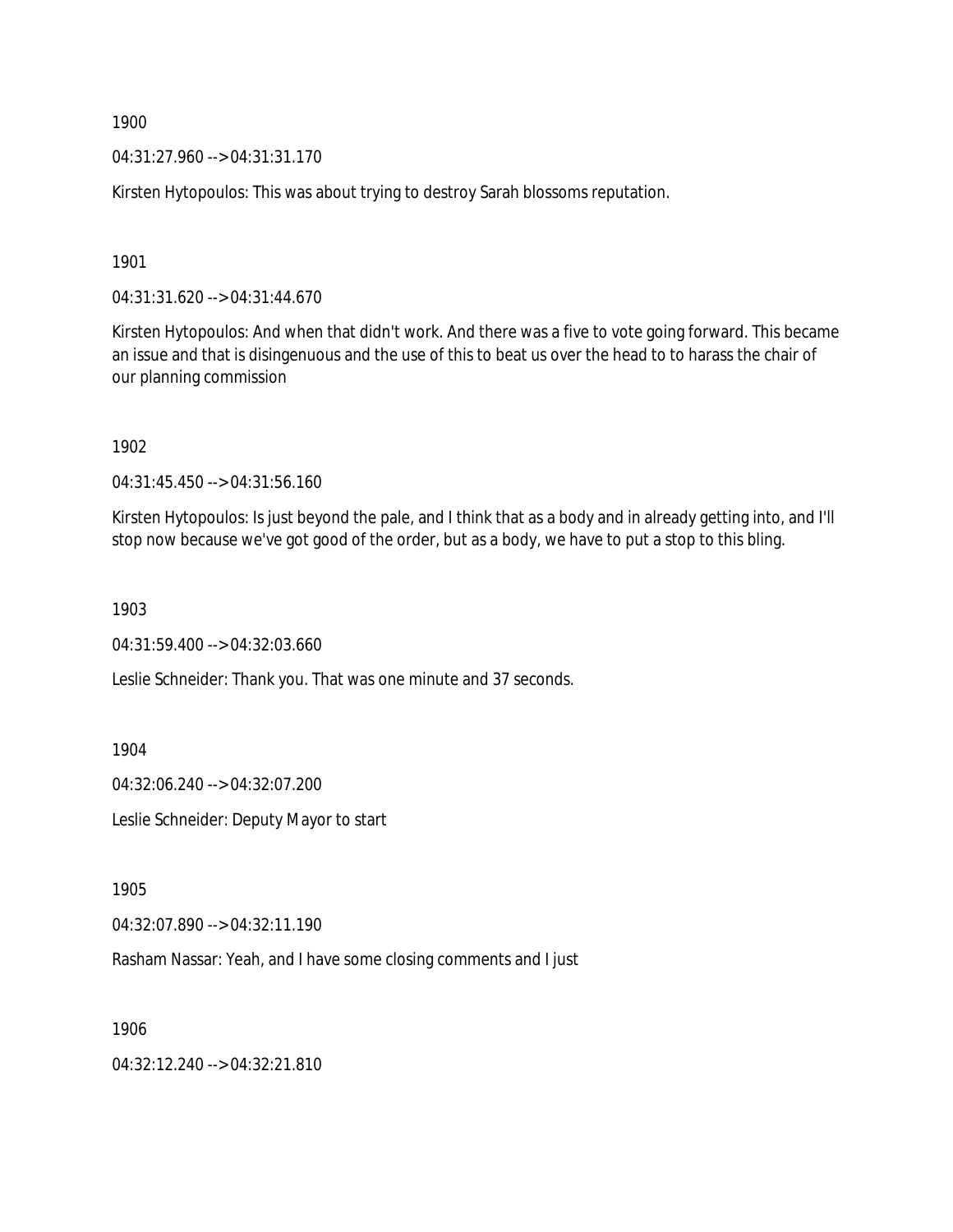Rasham Nassar: First, I have to respond to something. Councilmember head topless said because my motive my motives were impugned in some of the comments that she made I believe they were directed towards COUNCILMEMBER Pollock, but

1907

04:32:22.740 --> 04:32:32.430

Rasham Nassar: The insinuation that this was some that Ashley Matthews was somehow related to smear campaign against a former council member, it's just, it's just fundamentally wrong.

1908

04:32:32.880 --> 04:32:42.390

Rasham Nassar: And I would, I would ask how you you know how any council member who hold held that belief could pretend to know what the Genesis

1909

04:32:43.650 --> 04:32:58.470

Rasham Nassar: If there was, if that if that were true, or what proof, you would have to deliver to back up those allegations, because if you're making an alligator. If you're, if in your remarks against an allegation, you are making allegations, we're not getting anywhere.

### 1910

04:32:59.610 --> 04:33:07.440

Rasham Nassar: Now I stated on the record went last week when I made the motion to appoint Ashley Matthews, and which the Council approved that Miss Matthews called me.

1911

04:33:07.800 --> 04:33:13.380

Rasham Nassar: She said it again on the record tonight. She said it last week, I believe, or at the race equity task force when she made her comments.

1912

04:33:13.920 --> 04:33:26.640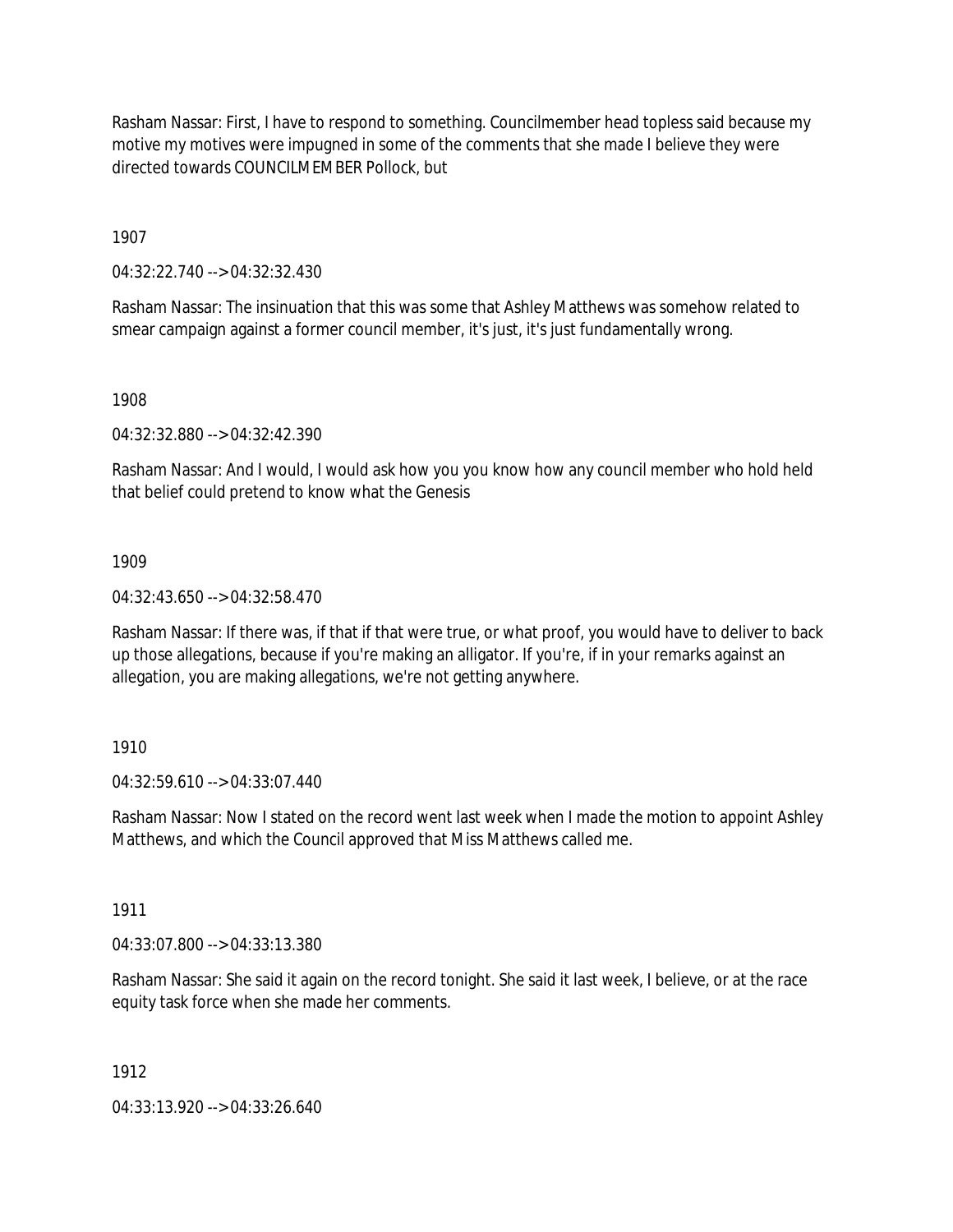Rasham Nassar: She called, she called and she said she wanted the position would I bring it up with the Council and I did. So I don't know what more folks, you know, need to hear. Beyond that, but that's the truth.

1913

04:33:28.080 --> 04:33:34.920

Rasham Nassar: And then I just want to say something else. And that is, I think, I began my comments by saying how difficult discussions on race are

1914

04:33:35.640 --> 04:33:43.620

Rasham Nassar: And we've essentially through that point since since I brought forward the motion and the Council approved the motion to appointments Matthews.

1915

04:33:43.980 --> 04:33:54.960

Rasham Nassar: The discussion has only gotten more tangled more difficult more heated more emotionally involved. That is the nature of discussions on on racism and on racial equity.

1916

04:33:55.980 --> 04:34:09.000

Rasham Nassar: Not always, but they can be. And I think we're experiencing a grappling with a difficulties inherit and having those kinds of conversations right now tonight. And what I want us. What I want to caution us against. So what I want us to be aware of.

1917

04:34:10.410 --> 04:34:19.020

Rasham Nassar: You know, acknowledging that they're difficult and having flexibility and understanding and respect for one another as we all juggle and struggle to navigate our way through this

1918

04:34:20.190 --> 04:34:22.560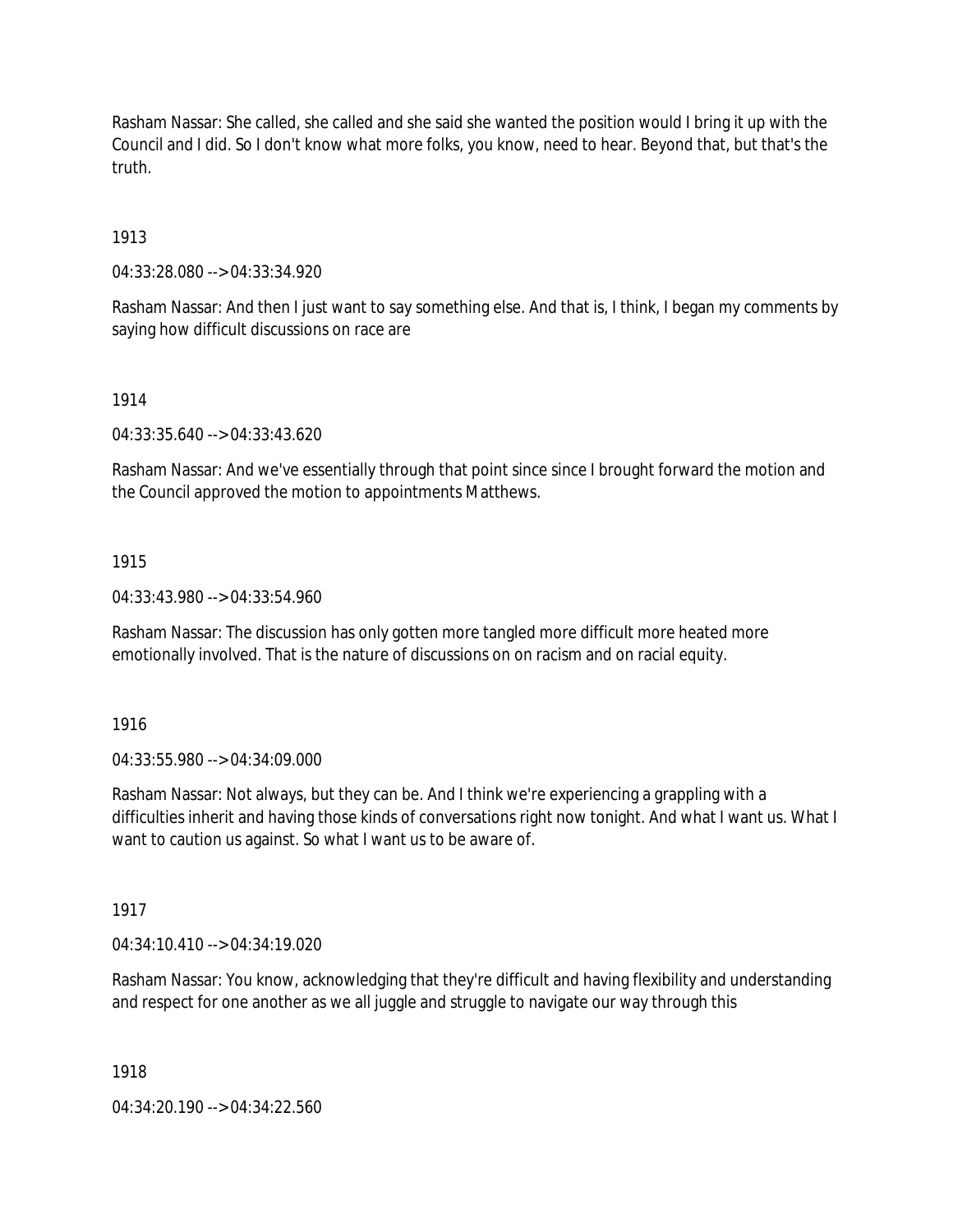Rasham Nassar: Is that first and foremost.

1919

04:34:23.820 --> 04:34:32.040

Rasham Nassar: What a journey into systemic racism and institutionalized racism asks of us is to first and foremost self reflect

1920

04:34:32.670 --> 04:34:45.090

Rasham Nassar: look towards yourself reflect reflect upon our own behavior and to do otherwise I feel is to escape accountability, accountability for our role in perpetuating systems of systemic and institutionalized racism.

## 1921

04:34:48.120 --> 04:34:54.810

Rasham Nassar: By consequences of having these discussions. What we effectively accomplish is creating or instigating more of a culture of fear.

1922

04:34:55.170 --> 04:35:05.520

Rasham Nassar: And you heard councilman republican his comment state that he's reached out to some people of color in the community that actually said they were going to be here tonight and speak but ultimately decided against it because they were afraid.

1923

04:35:07.260 --> 04:35:18.300

Rasham Nassar: If someone expressing a minority opinion bears witness to the consequences as we are experiencing here tonight, the consequences of speaking their truth. They will remain silent. To avoid punishment.

1924

04:35:19.380 --> 04:35:21.090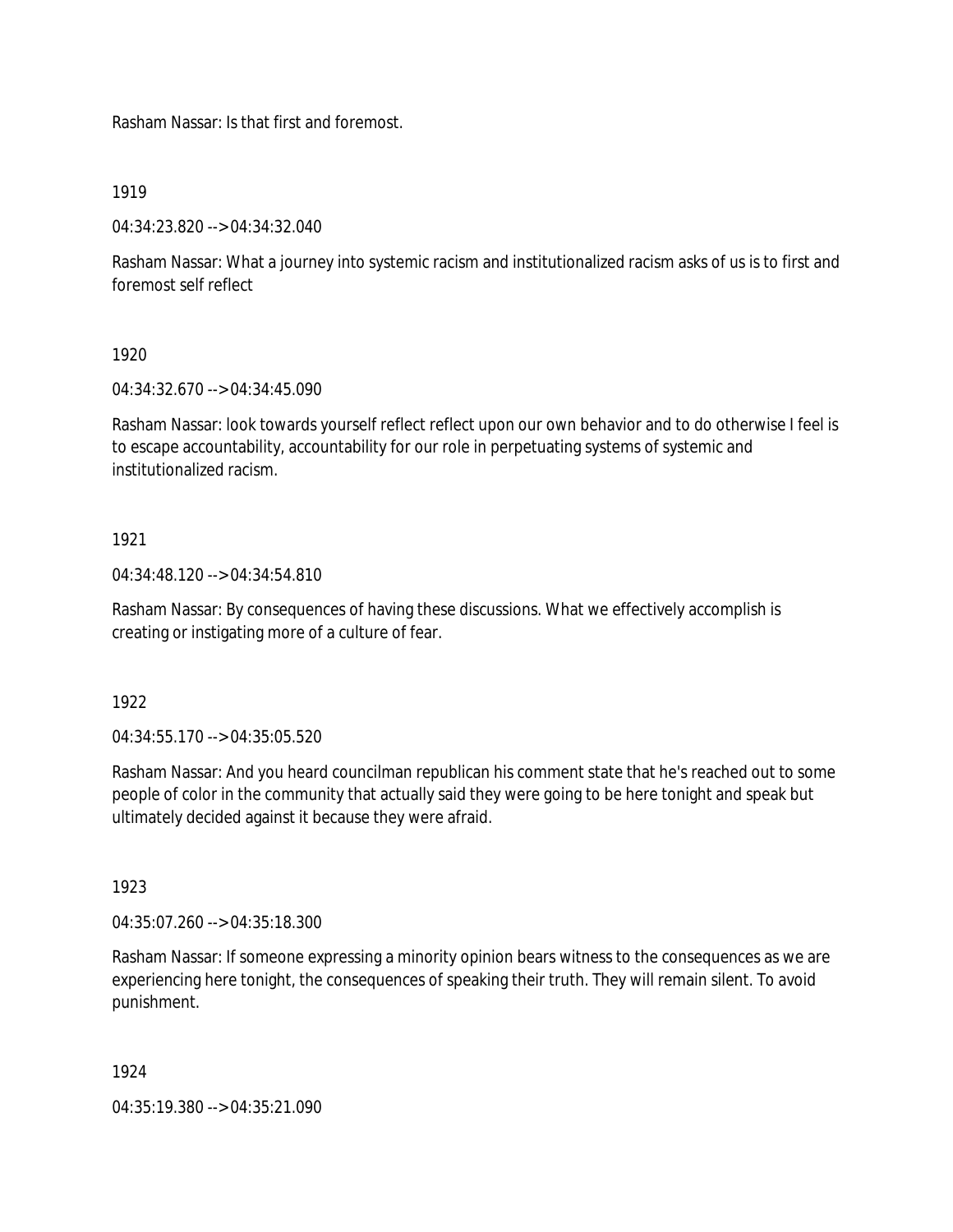Rasham Nassar: And we just demonstrated that right now.

#### 1925

04:35:24.540 --> 04:35:39.570

Rasham Nassar: This conversation is nothing but a call to leadership. I'm glad we're having it. I'm grateful to miss Matthews for stepping forward for OF ALL THE PEOPLE SITTING HERE TONIGHT AND THOSE WATCHING. I think this discussion has probably been the most difficult for her.

#### 1926

04:35:41.040 --> 04:35:54.450

Rasham Nassar: Our job as the leadership body is to demonstrate careful respectful and mature handling of this debate to demonstrate to the public that every voice has a right to be heard, whether we take issue with it, whether we agree with it or not.

#### 1927

04:35:57.810 --> 04:35:58.530

Rasham Nassar: So that's all

1928

04:36:02.250 --> 04:36:05.490

Leslie Schneider: Great, thank you. That three minutes and 45 seconds.

1929

04:36:07.800 --> 04:36:09.000

Leslie Schneider: COUNCILMEMBER Pollock.

1930

04:36:12.150 --> 04:36:12.720

Michael Pollock: Thank you.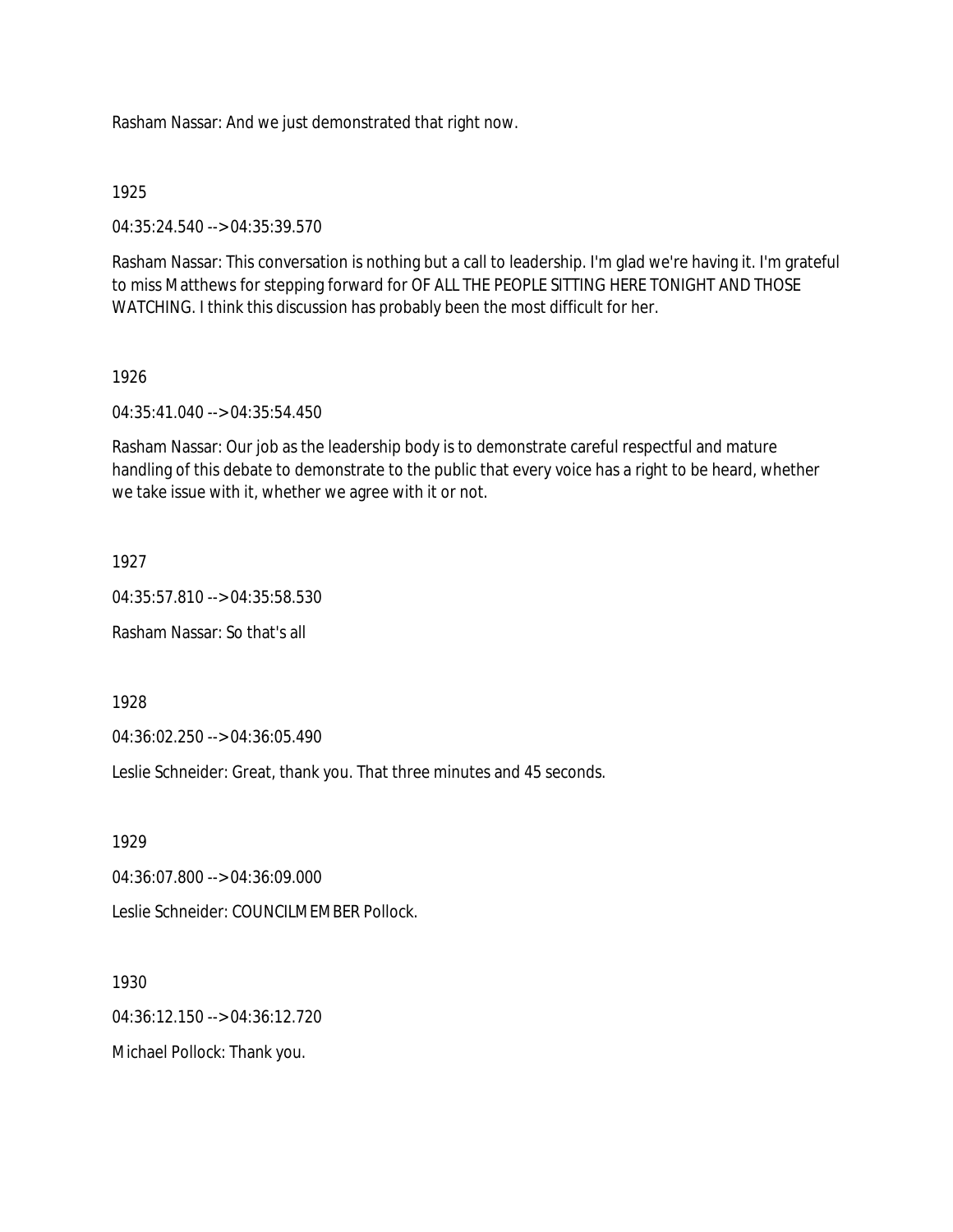04:36:14.610 --> 04:36:27.240

Michael Pollock: I will repeat my extreme disappointment with those who were planning to vote in favor, especially when a week ago we had

1932

04:36:28.110 --> 04:36:37.740

Michael Pollock: Voted six one. And now, some votes and mysteriously switched. And there's a number of a number of conversations number of attempts

1933

04:36:38.070 --> 04:36:46.350

Michael Pollock: To undermine this, I believe it was led by the mayor and council member Hi topless and there was a number of things that went on that. I think we're

1934

04:36:46.830 --> 04:37:00.900

Michael Pollock: Certainly unethical behind the scenes moves in terms of the mayor moving forward to try to co op the race equity Task Force meeting calling it a city council meeting I raised those issues with the

### 1935

04:37:01.770 --> 04:37:07.500

Michael Pollock: With the city attorney and tried to get that stopped and I think we were successful, to a certain extent.

1936

04:37:07.980 --> 04:37:18.090

Michael Pollock: But I mean, people are saying, Oh, it's you know when when all this stuff and but there was a concerted effort by people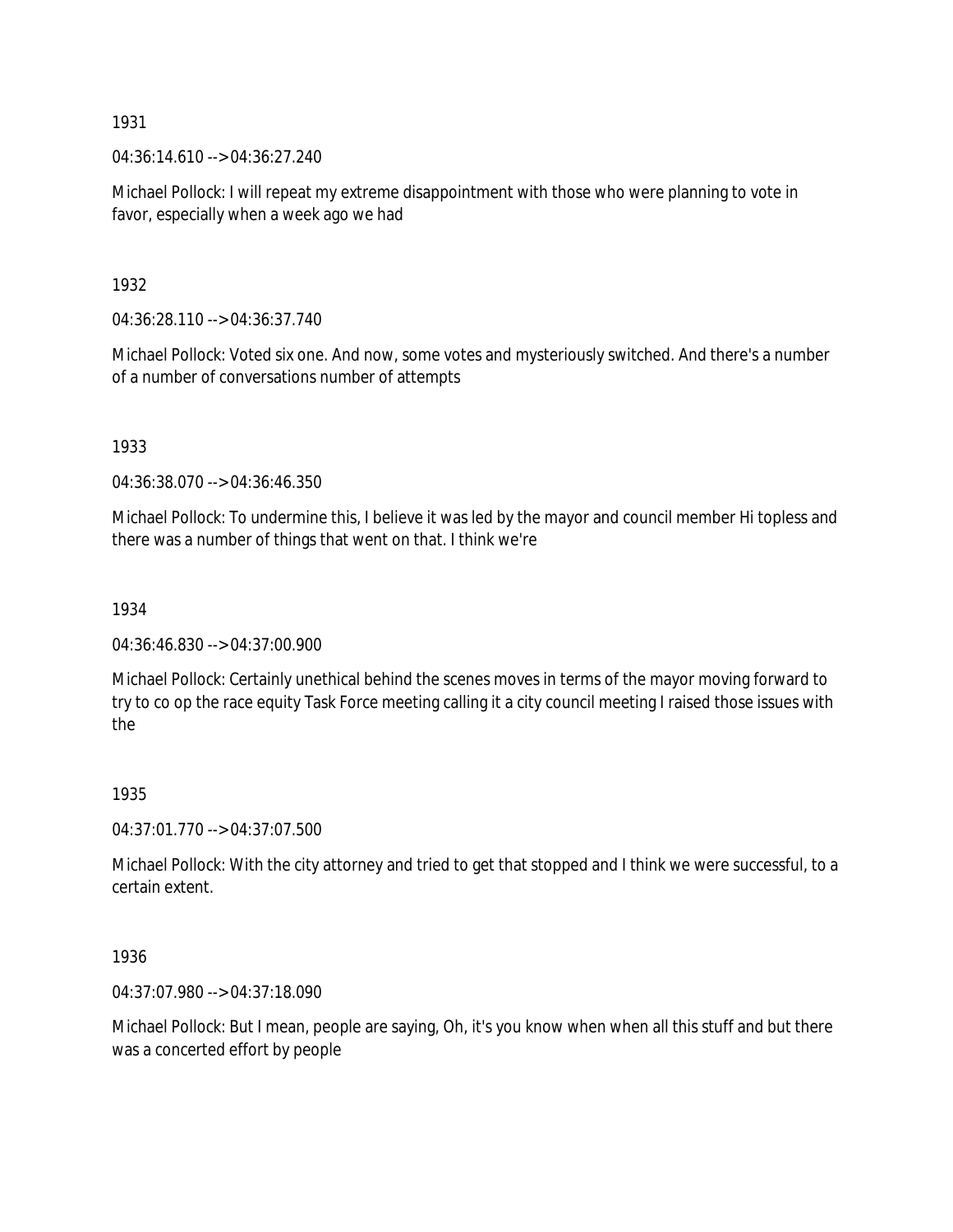04:37:18.600 --> 04:37:23.820

Michael Pollock: That were not of color to undermine the forward movement of Ashley Matthews.

1938

04:37:24.540 --> 04:37:31.890

Michael Pollock: A person of color. And make no mistake for those in the audience that this is what happened. There was a lot of behind the scenes maneuvering.

1939

04:37:32.130 --> 04:37:44.370

Michael Pollock: And there was a blatant attempt to get the race equity task force to weigh in and they may and to weigh in and cause division among the people of color and they were successful.

1940

04:37:44.700 --> 04:37:51.390

Michael Pollock: But it was really drag them in and use that as a pre tax for not moving. Ashley Matthews forward.

1941

04:37:52.170 --> 04:37:56.010

Michael Pollock: It's interesting to note that that was the person brought forward.

1942

04:37:56.310 --> 04:38:02.970

Michael Pollock: The person of color has to be the one that goes to the race equity Task Force. Well, there was a fight woman as well that we just approved.

1943

04:38:03.240 --> 04:38:14.490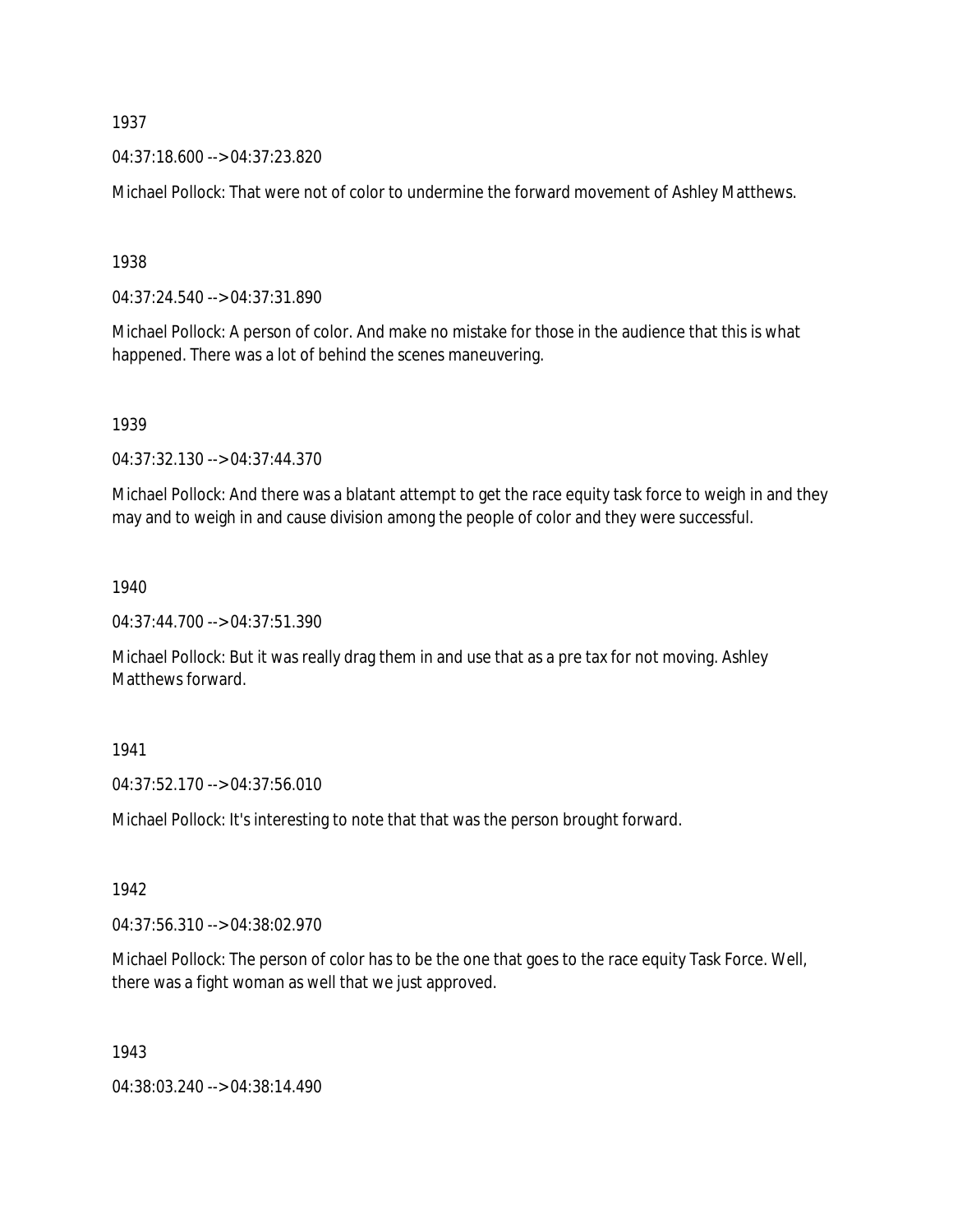Michael Pollock: There was no discussion and moving that person forward so that the whole and people saying it wasn't about Ashley Matthews, bring it to the refectory Task Force for the equity lands.

1944

04:38:15.180 --> 04:38:24.840

Michael Pollock: You know, that was about a bunch of garbage. It was an attempt to get it so that Ashley Matthews, there was a seeds of doubt on on put her

1945

04:38:25.770 --> 04:38:33.300

Michael Pollock: Qualifications were in terms of support for the race equity Task Force and the mayor and particularly disappointed in

1946

04:38:34.080 --> 04:38:49.410

Michael Pollock: You know you came out and said, you know, resistance to this was was minimal last time and you work overtime to undermine it. So I, you know, shame on you just shame on you, you, you, you reach that you called an emergency meeting.

1947

04:38:50.100 --> 04:39:00.450

Michael Pollock: Essentially with 24 hours notice you use your authority to call out a meeting of the City Council and the ticket over and yes you did and

1948

04:39:00.900 --> 04:39:12.060

Michael Pollock: You're just like, What's the emergency that a black person might get appointed to the planning commission that we might actually empower a black person instead of just talking about it and making feel good speeches.

1949

04:39:12.480 --> 04:39:29.010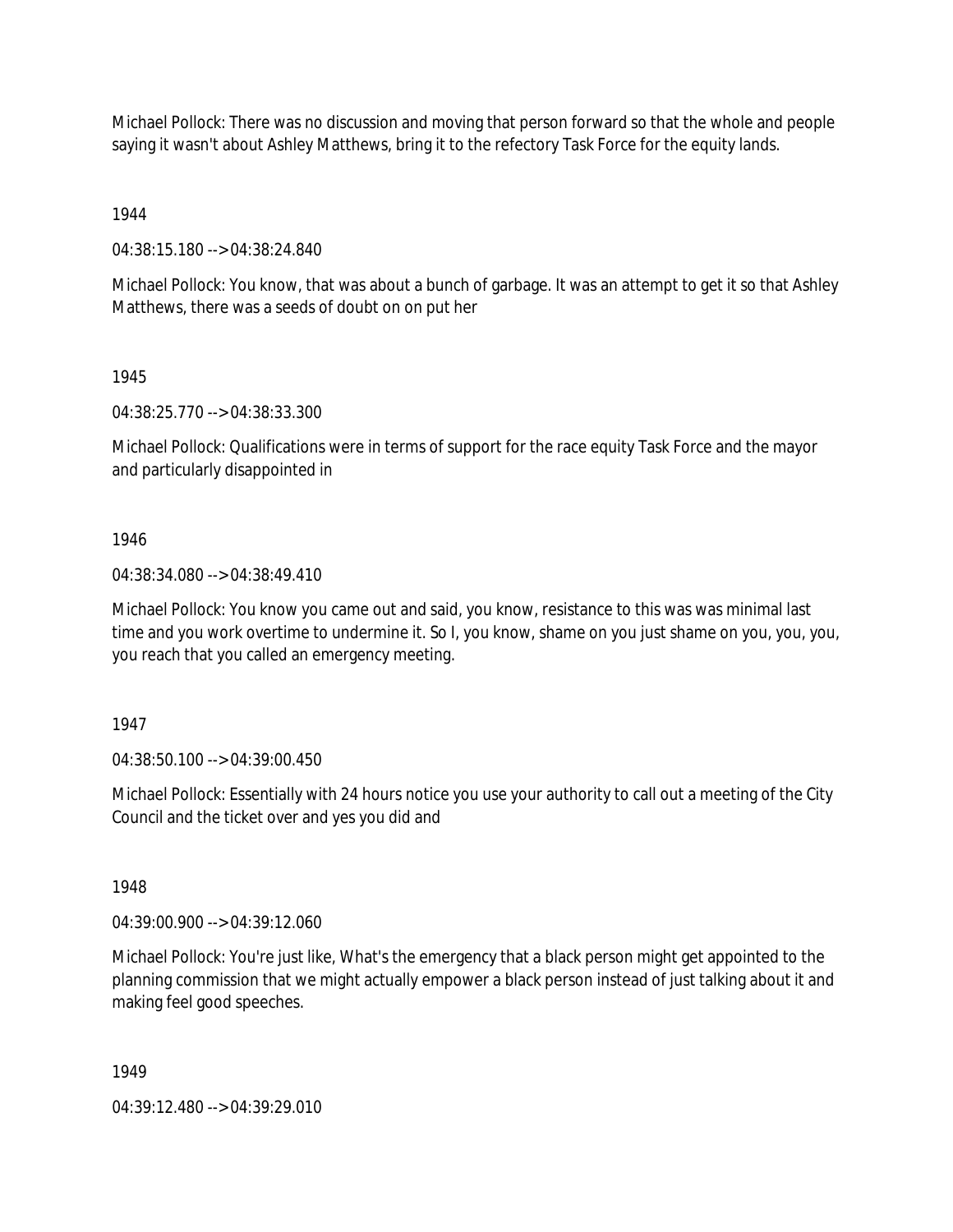Michael Pollock: I mean, it's just garbage. I'm sorry, then you know it's just so hypocritical. So there are some issues about your behavior in particular and and what's going on that, really, I think we need to address.

1950

04:39:29.520 --> 04:39:40.980

Michael Pollock: So, you know, there were there were comments about the club. The club and that there's people that are in the club. They're the ones that know the club rules. They're the unwritten rules and

1951

04:39:41.820 --> 04:39:45.990

Michael Pollock: You know, I'm not in the club. I'll tell you I you know I guess I'm the

1952

04:39:46.380 --> 04:39:52.860

Michael Pollock: frickin turd in the punchbowl at the clubhouse. You know, I'm sorry, I guess. Somebody's got to be that role, but

1953

04:39:53.160 --> 04:40:00.870

Michael Pollock: You guys are a club. You've got your unwritten rules and the people that are in our in and the people that are out or out

1954

04:40:01.290 --> 04:40:13.020

Michael Pollock: And by having unwritten rules, having bagels, you just have this concentration of power and what we've done here is essentially kept the people out of the club.

1955

04:40:13.350 --> 04:40:22.320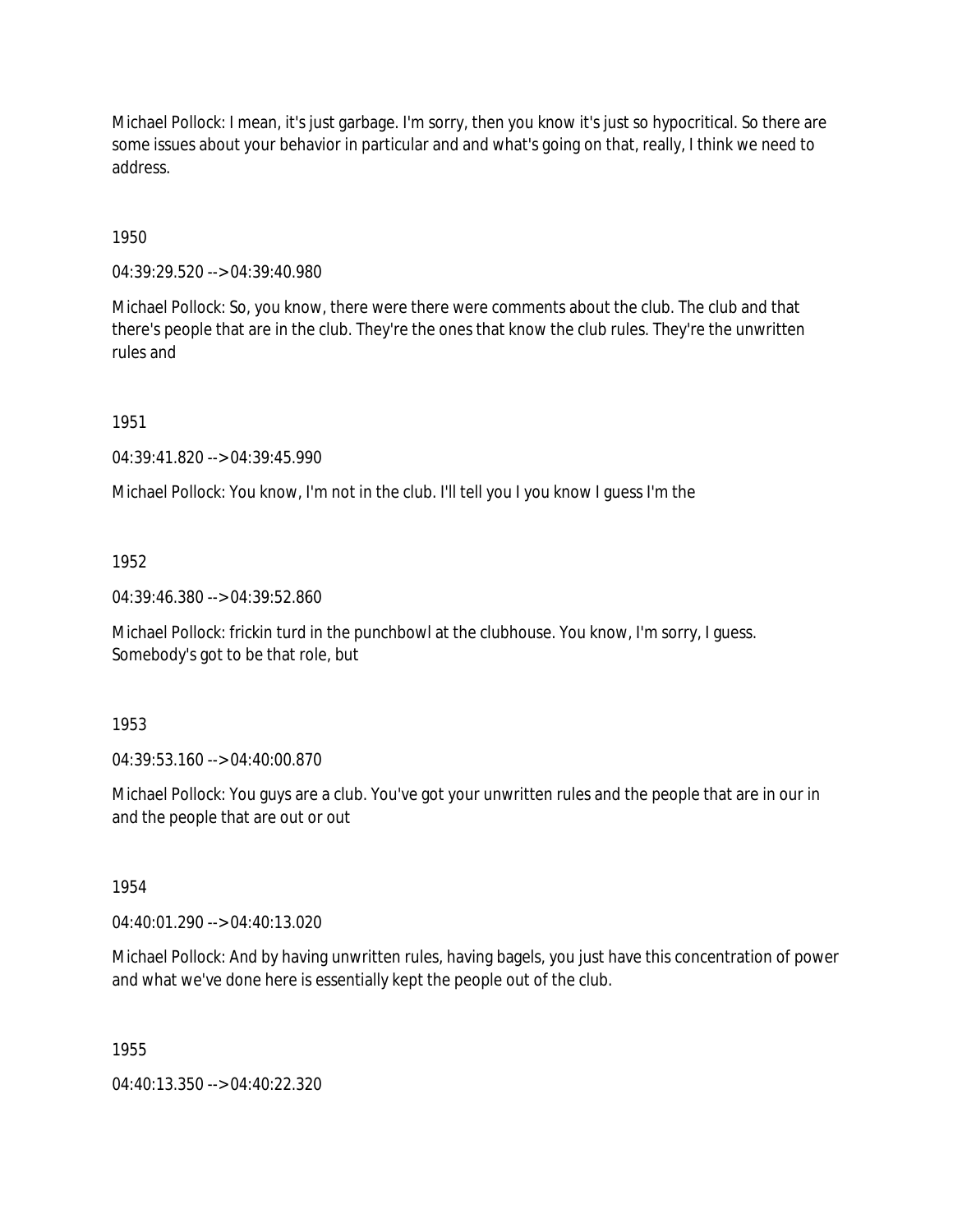Michael Pollock: How you have to know somebody to get in. You have to be sponsored to get in. So, you know, I see two things about our little club here. One is

1956

04:40:22.830 --> 04:40:31.980

Michael Pollock: You have to be white and two is you have to have a sponsor to give in Ashley Matthews didn't have that she didn't have either those and she's not even

1957

04:40:32.940 --> 04:40:38.700

Michael Pollock: Sarah blossom has a lot of political connections. She had all of you as

1958

04:40:39.360 --> 04:40:48.300

Michael Pollock: Colleagues know in one way or another. That was one of the important that the man who spoke was exactly right. It's not what you know it's who you know.

1959

04:40:48.630 --> 04:40:58.950

Michael Pollock: She sees she applied she put in a paragraph. She didn't even apply a resume. There's no LinkedIn information about her. There's nothing about her.

1960

04:40:59.760 --> 04:41:18.450

Michael Pollock: It's just, she went in there. Once you do sit with her three of her old colleagues and shoot the breeze for an hour. That's the process you went through. I'm sorry. You know, it's just this is just so disappointing. So, you know, it's clear where people are going to go and I want you to know.

1961

04:41:19.680 --> 04:41:34.680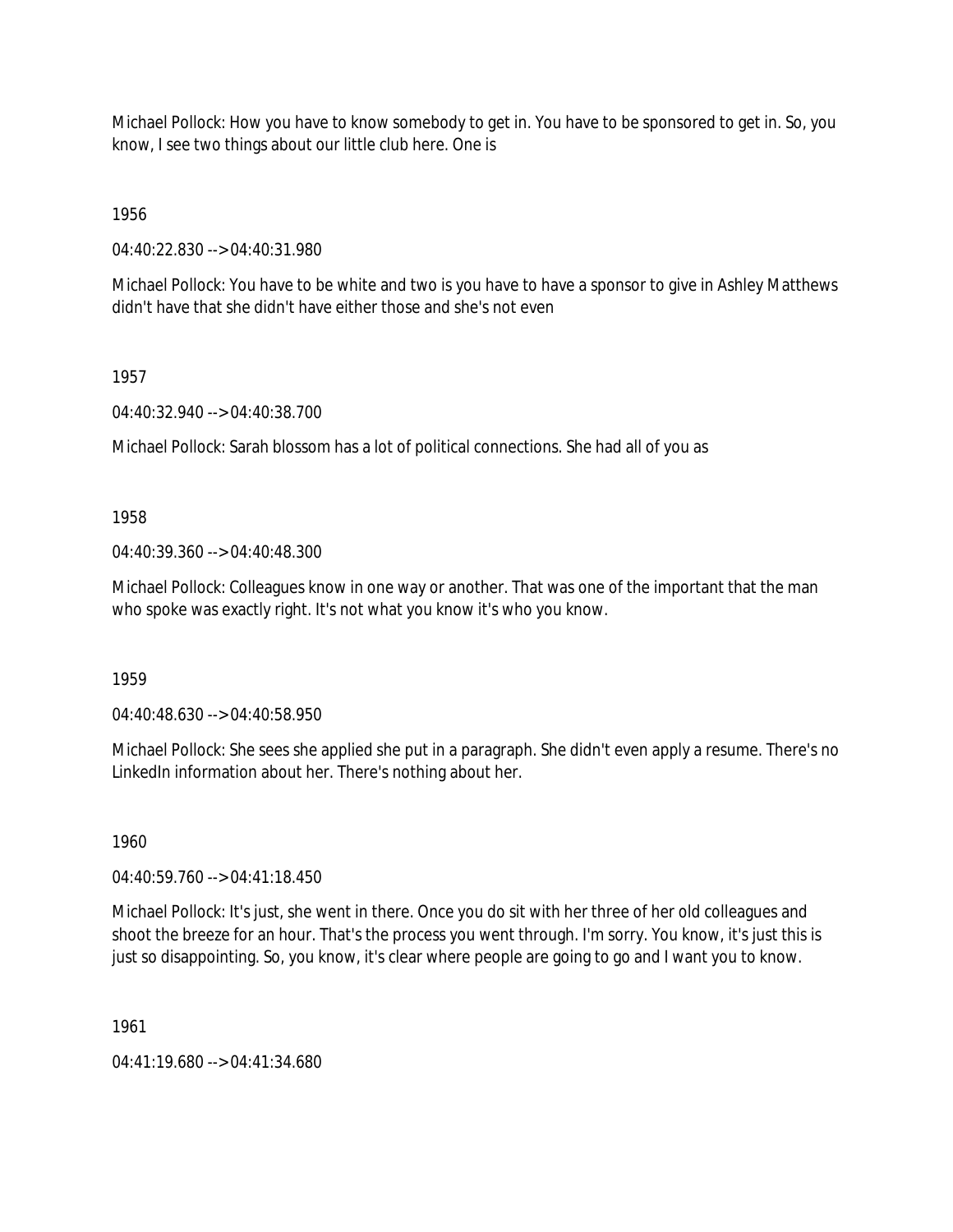Michael Pollock: You know, this is not over your, your approach to governance, your, your club. I'm sorry. You know, we need to kick it down. We need to make it available to all people, not just people of color, the people that are not

1962

04:41:35.790 --> 04:41:45.630

Michael Pollock: Just people that you happen to know personally and make it available to everyone. So I really hope we can develop some objective standards that aren't

1963

04:41:46.140 --> 04:41:55.650

Michael Pollock: The objective criteria for how we move forward and and get rid of this little game that we're playing of, you know, we have

### 1964

04:41:56.490 --> 04:42:13.470

Michael Pollock: Rules that we apply arbitrarily we have rules that aren't written down. Those are the rules we follow and the rules that are written down. Those are what we follow. So I hope I'm making you uncomfortable. You should be uncomfortable. So I have more to say about it, and the interest of time.

1965

04:42:14.580 --> 04:42:15.930

Michael Pollock: And knowing that

1966

04:42:17.280 --> 04:42:28.800

Michael Pollock: where this is going. I'm done here, but we're going to have to continue this discussion about systemic racism, we're going to have to continue the discussion about your behavior and

1967

04:42:29.910 --> 04:42:33.210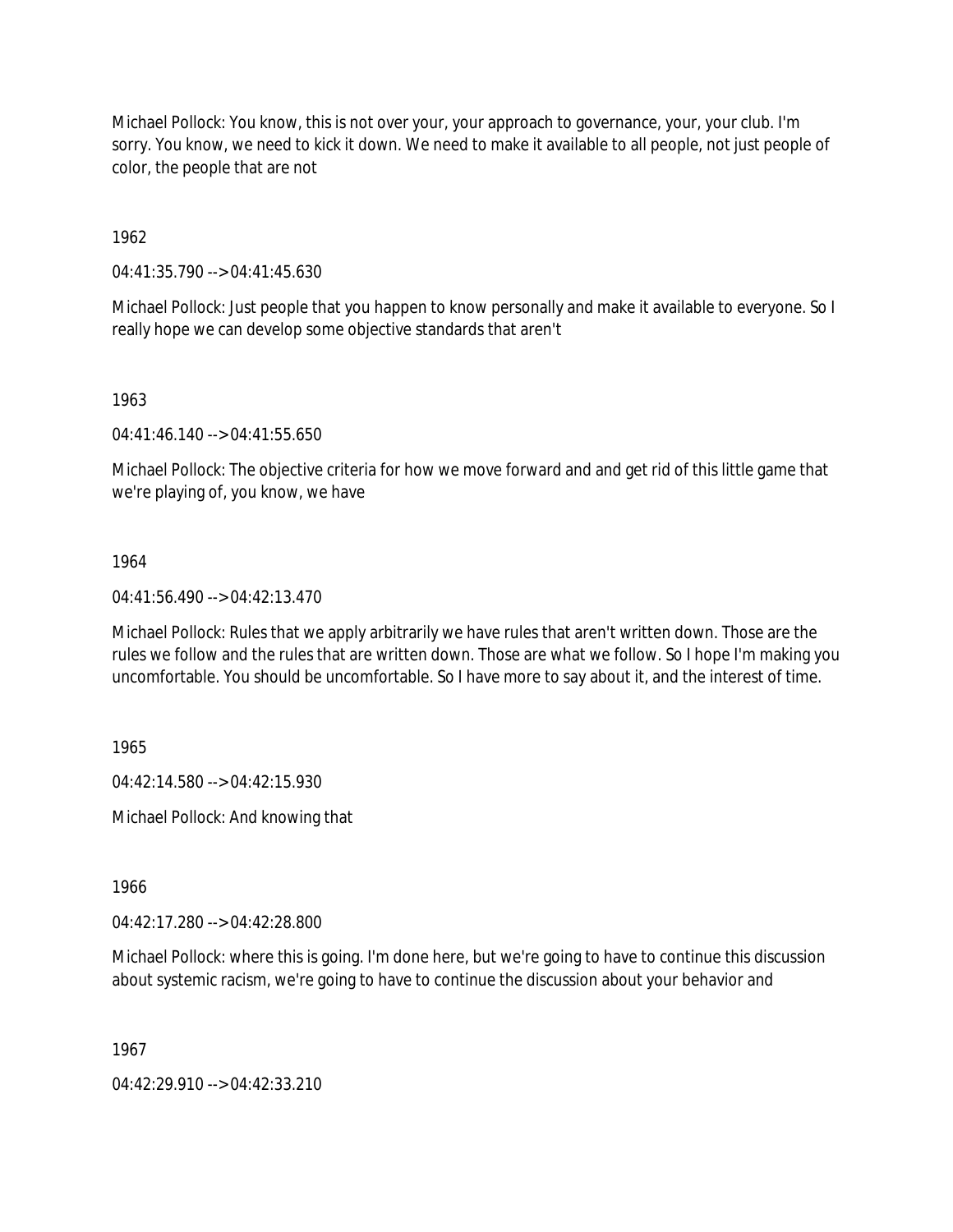Michael Pollock: Shame on you. That's all I'm gonna say, shame on you.

### 1968

04:42:35.730 --> 04:42:50.820

Leslie Schneider: Well, in the interest of time, your comments for six minutes and 20 seconds and you made some misstatements. I'm not going to address them at this time because we already have them on an agenda discuss it. Other time and you're right. This is not over.

## 1969

04:42:52.020 --> 04:43:06.120

Leslie Schneider: Ashley Matthews. For one, we haven't taken a vote yet. And number two, anyone, including Ashley Matthews could have the possibility of applying for this position. So COUNCILMEMBER Medina.

## 1970

04:43:08.130 --> 04:43:09.090

Kol Medina: Yeah, thanks.

1971

04:43:13.980 --> 04:43:26.010

Kol Medina: I wish I knew what to say to you after that kind of summer Pollock. You just, you just spend this yarn, full of just so, so much false information and then you endo I

### 1972

04:43:27.180 --> 04:43:32.490

Kol Medina: Don't even know what to say, and you just totally disparaged everyone else sitting on this council with you.

# 1973

04:43:33.810 --> 04:43:52.290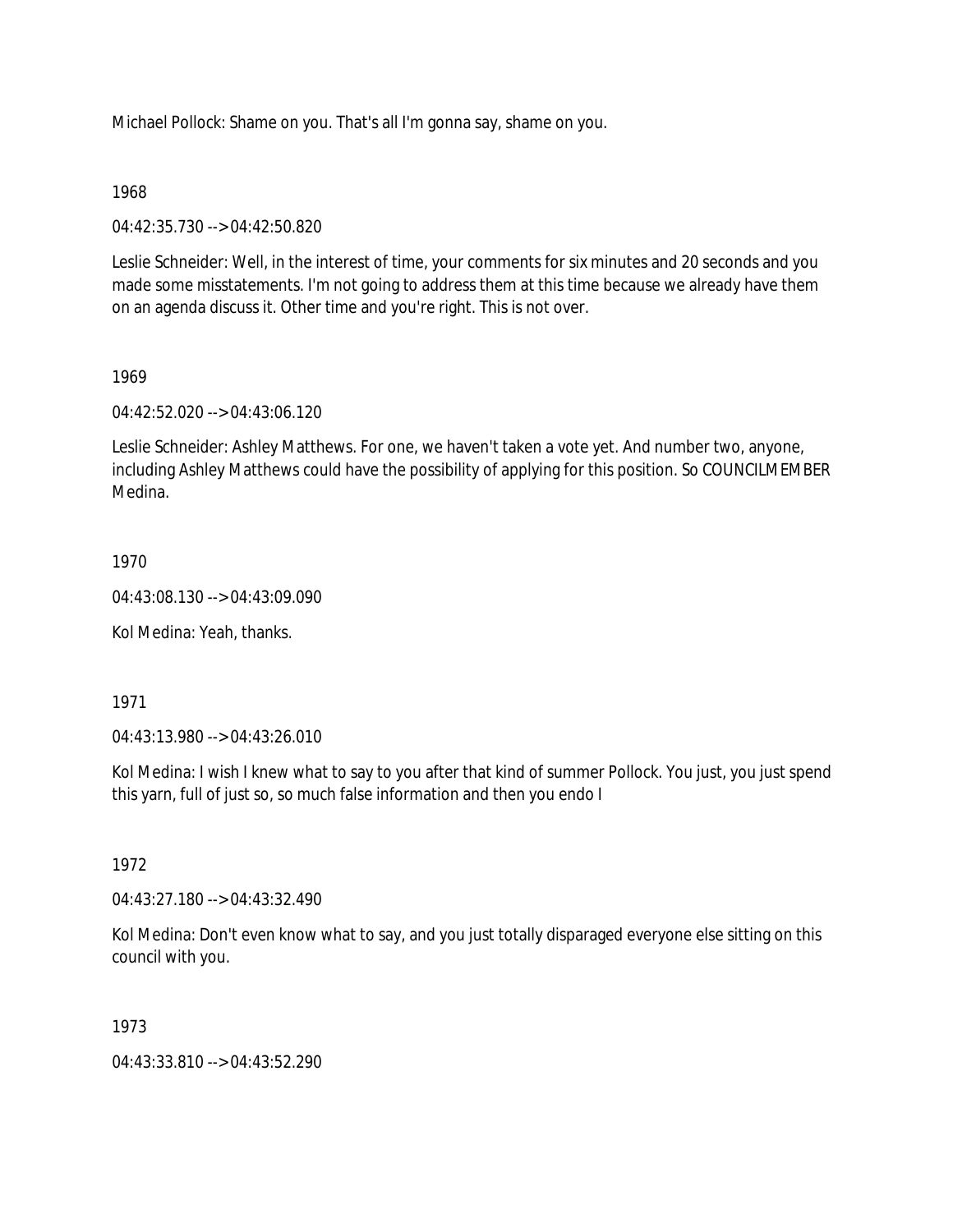Kol Medina: For really incorrect reasons i'm not i'm just I don't even. I'm not even going to go into it. I have my hand up to the ask our city attorney and city attorney if this is something that you can't answer on the fly. I completely understand that.

1974

04:43:53.520 --> 04:43:57.990

Kol Medina: But I just want to ask. And if your answer is, hey I need time to think about it. Great. Say that, please.

### 1975

04:43:59.220 --> 04:44:08.550

Kol Medina: I was very serious about my proposal that we decide that the open seat on the Planning Commission must be filled by a person of color.

### 1976

04:44:09.900 --> 04:44:13.410

Kol Medina: That accomplishes all goals, everyone's been talking about here.

### 1977

04:44:14.760 --> 04:44:23.430

Kol Medina: I don't know if council would want to do that or not. I like the idea. I wonder if that is something that would be illegal in some fashion.

### 1978

04:44:27.810 --> 04:44:32.280

Joe Levan: I don't think it's a good idea to talk about legality or illegality at this

### 1979

04:44:32.310 --> 04:44:38.280

Joe Levan: Point in time. If it's something that a majority of the Council like to look into. Then I can do that for you.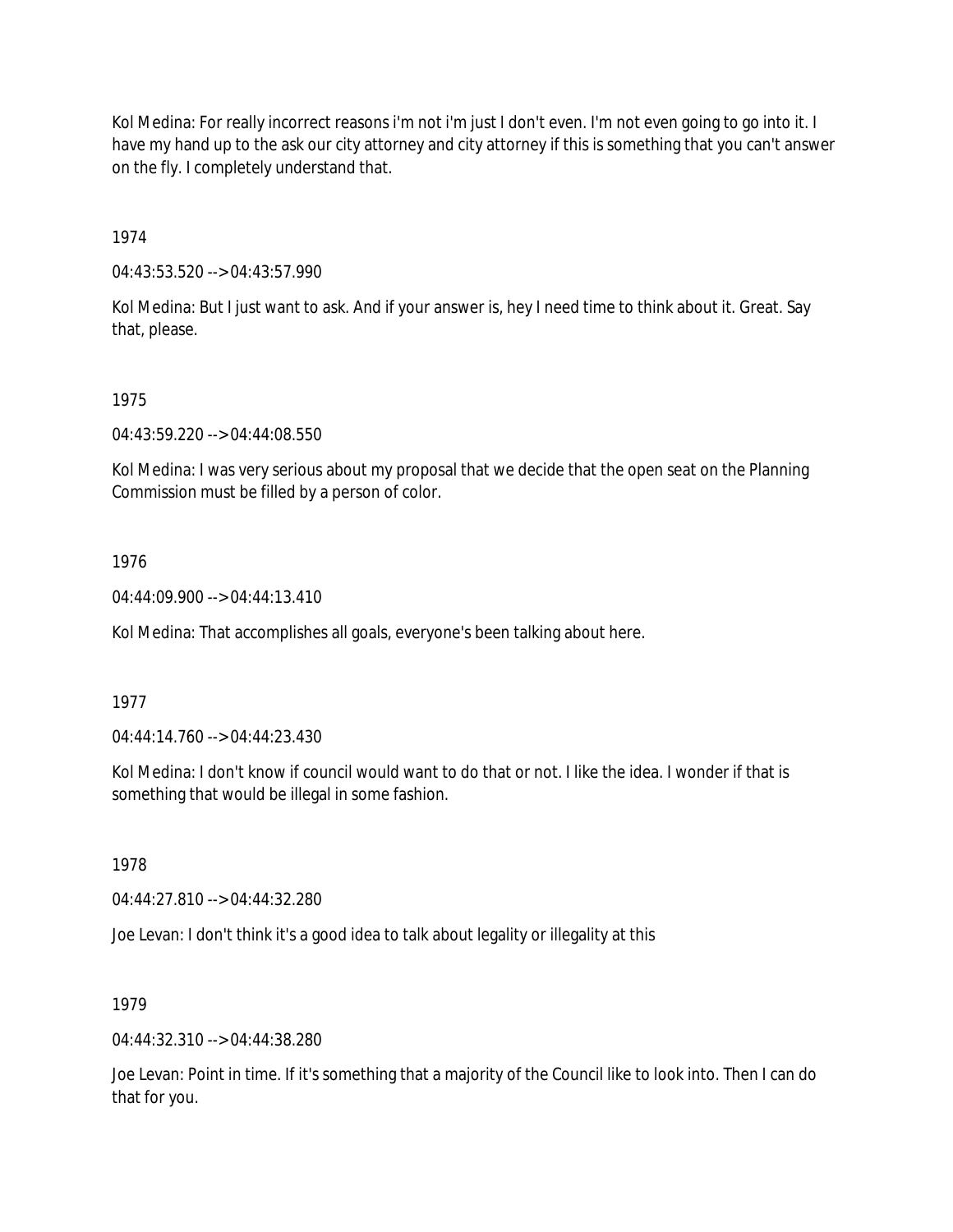04:44:39.120 --> 04:44:46.710

Joe Levan: I will just note the comments that have been made. There's been a lot of discussion about diverse perspectives and otherwise. So there's there.

1981

 $04:44:47.640 \rightarrow 04:44:54.990$ 

Joe Levan: It seems there's been a lot of talk about opening one's minds to other possibilities and doing things differently.

1982

04:44:55.650 --> 04:45:05.580

Joe Levan: So the goal that may. Some of you are trying to achieve, there's ways to do that without being explicit about specific using races a criteria.

1983

04:45:06.270 --> 04:45:13.830

Joe Levan: I guess my, my recommendation would be to not be explicit about using anyone's race has a specific criteria.

1984

04:45:14.280 --> 04:45:29.820

Joe Levan: For appointment, but to think. I think the Council's made clear that that's it should be an important consideration, along with other factors related to the Steve. They can see that now has been created and the appointment. So that, that's it. That's all I want to say about that tonight.

1985

04:45:32.850 --> 04:45:33.960

Leslie Schneider: Okay Council everybody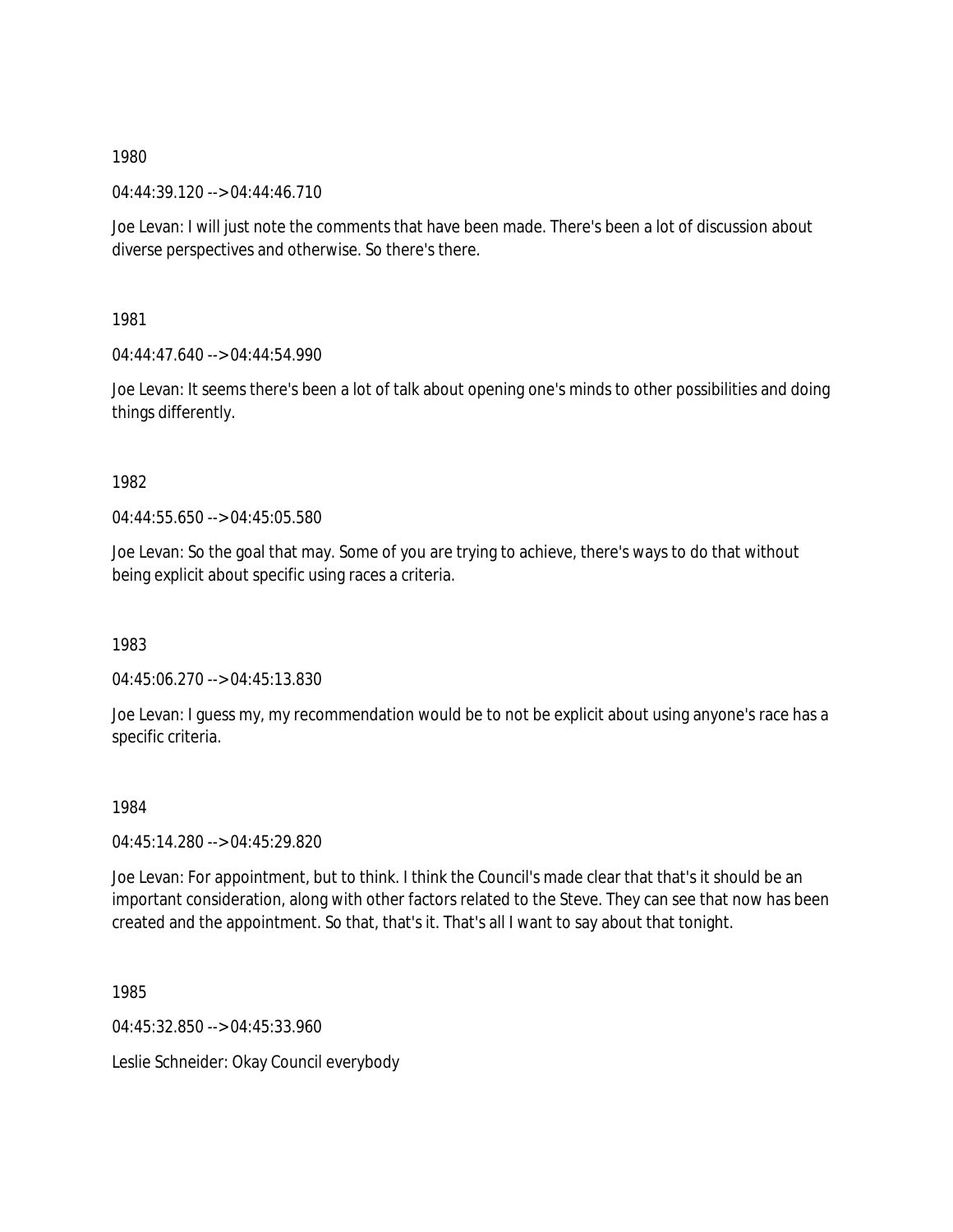04:45:34.920 --> 04:45:50.160

Joe Deets: Yeah, thank you. You know, when I'm in these meetings. I'm writing notes and I got garbage and hypocrite and you guys are part of the club. I kind of ran out of descriptions there Michael I

1987

04:45:50.550 --> 04:45:55.950

Joe Deets: I, I think you got your point across. But I hope I got my point across.

1988

04:45:56.040 --> 04:46:07.020

Joe Deets: As to how you voted on May 5 and the hypocritical comments, you're being a hypocrite here, Michael, you voted one way. On May 5

1989

04:46:08.040 --> 04:46:08.970

Joe Deets: And you're saying something.

1990

04:46:09.090 --> 04:46:09.660

Joe Deets: Totally different.

1991

04:46:11.310 --> 04:46:12.150

Joe Deets: right order.

1992

04:46:12.660 --> 04:46:14.130

Michael Pollock: And you're attacking your personal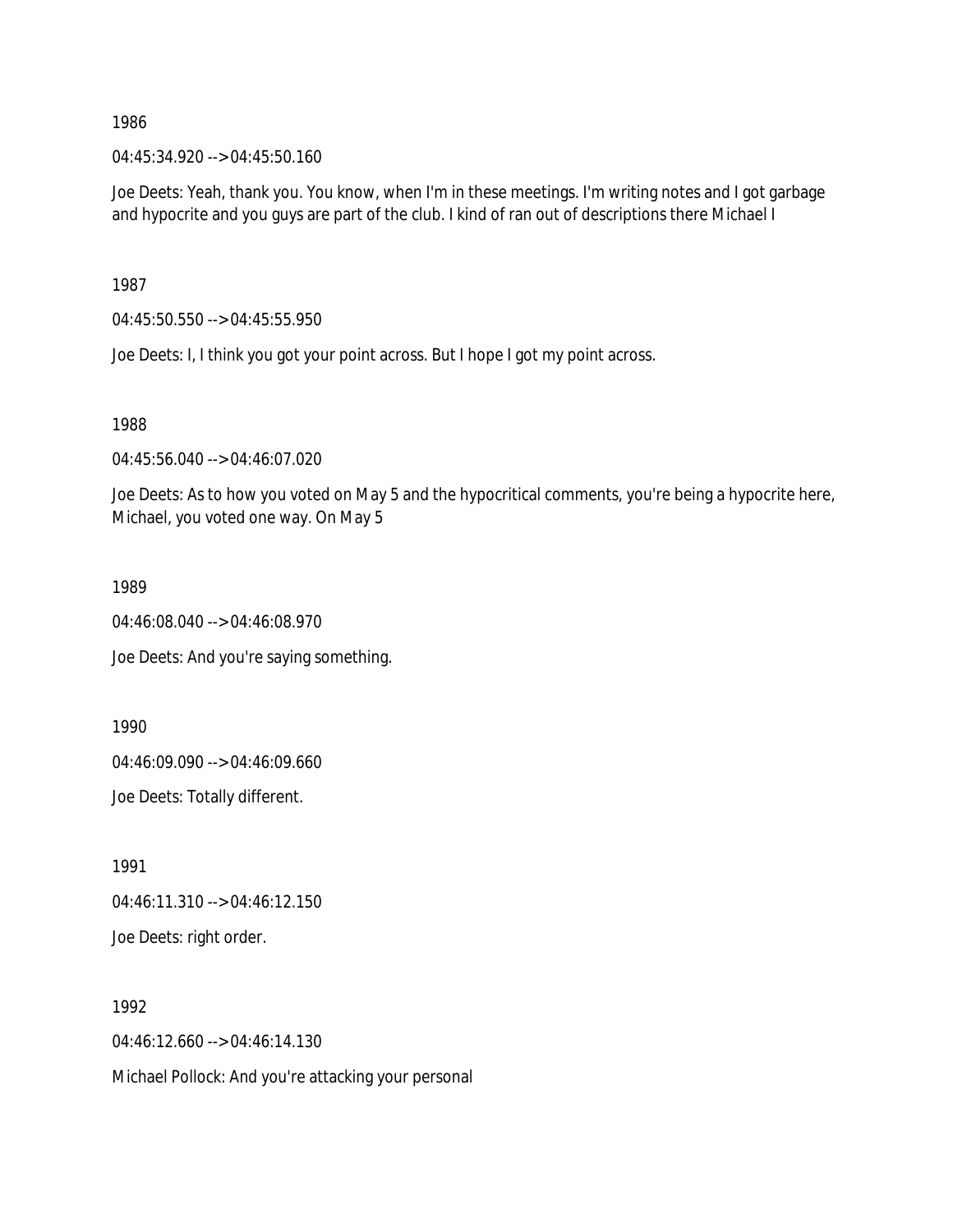1993 04:46:15.810 --> 04:46:16.350 Michael Pollock: Digital

1994

04:46:18.000 --> 04:46:18.600

Joe Deets: Is here.

1995

04:46:19.710 --> 04:46:29.970

Joe Deets: You through a lot of language out here sir you through a lot of language out here. So what do you expect, especially when you see how you actually voted.

1996

04:46:31.290 --> 04:46:51.330

Joe Deets: How you actually voted and then what you're saying now, my god, I can't you know they hit this is this is the model is hypocritical as anyone can be. I'm sorry. Let's look at the definition of that. Okay, you got to live with that. Councilmember Pollock, you gotta live with that I am

1997

04:46:52.560 --> 04:46:54.690

Michael Pollock: Talking directly. I need to respond.

1998

04:46:54.960 --> 04:46:59.370

Leslie Schneider: So COUNCILMEMBER Pollock. You're the one who brought up the word height hypocrite.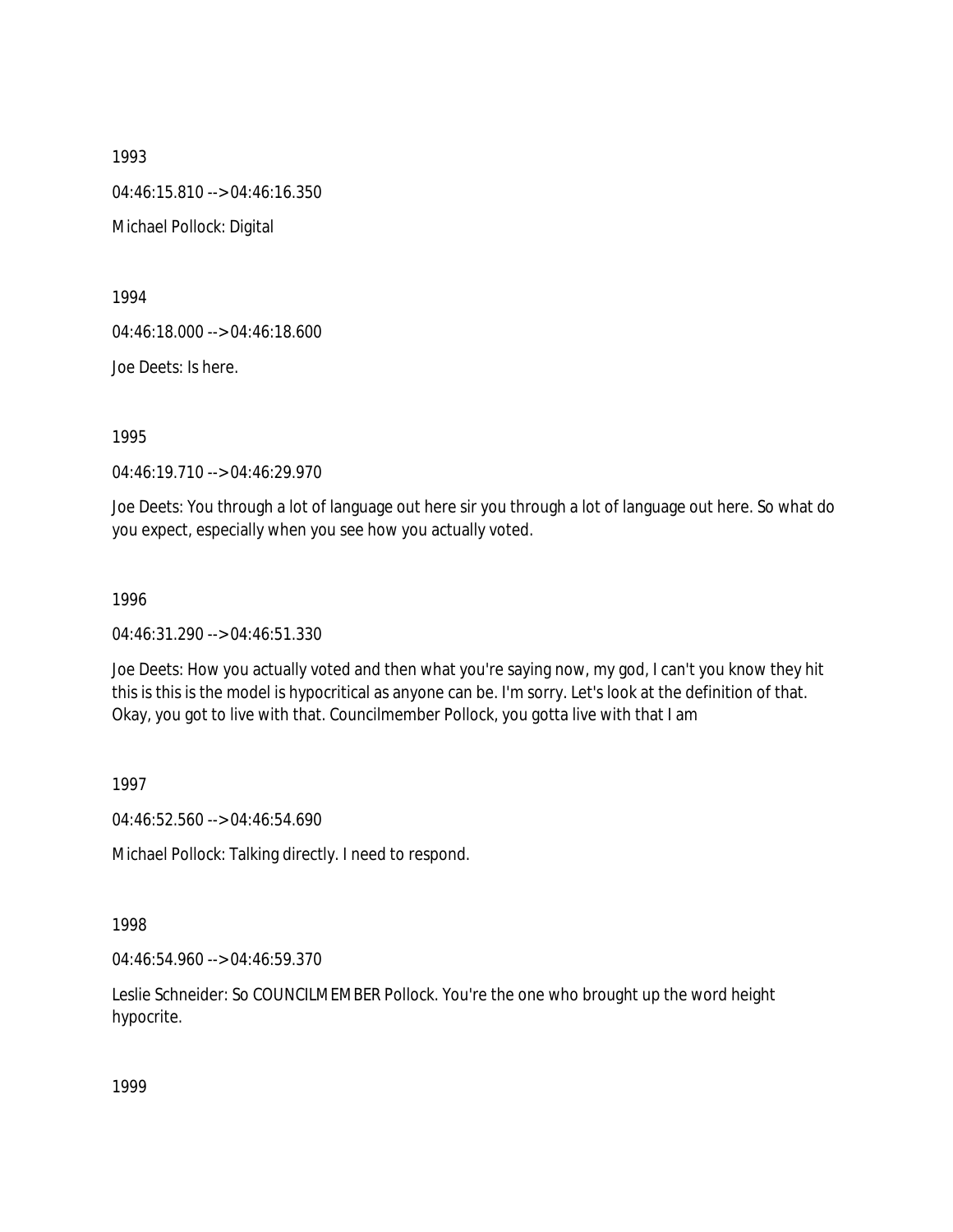04:47:01.740 --> 04:47:03.090

Michael Pollock: Specific person so

2000

04:47:03.540 --> 04:47:11.580

Joe Deets: COUNCILMEMBER Pollock. You call this all garbage hypocritical. Come on, sir. You gotta, you got to own up to this, you gotta

2001

04:47:12.420 --> 04:47:13.740

Michael Pollock: Want to talk about it. So,

2002

04:47:14.400 --> 04:47:15.780

Michael Pollock: I put one last one.

2003

04:47:15.900 --> 04:47:21.030

Michael Pollock: Based on the qualifications and I saw and put out a new at that time.

2004

04:47:21.270 --> 04:47:24.570

Leslie Schneider: So I don't have a gavel here. But if I had one I would be using it right

2005

04:47:24.570 --> 04:47:24.990

Now,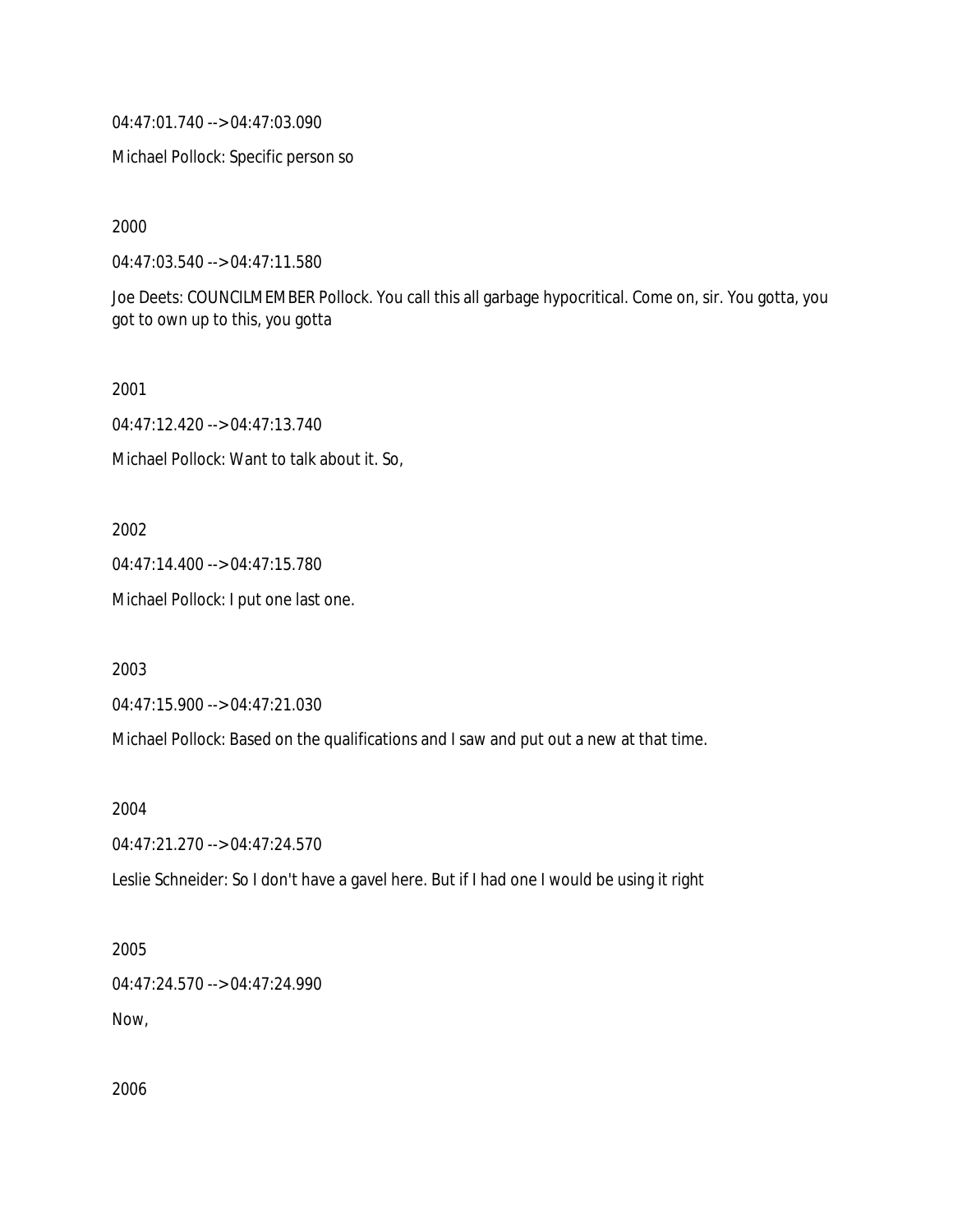04:47:26.370 --> 04:47:29.220

Joe Deets: I'll just say, Brother Pollock is interjecting he has

2007 04:47:29.310 --> 04:47:29.610 Joe Deets: A right

2008 04:47:29.700 --> 04:47:30.420 To solve it.

2009 04:47:33.120 --> 04:47:33.840 Joe Deets: I love it.

2010 04:47:34.440 --> 04:47:36.630 Leslie Schneider: I need you to be quiet. You've had your

2011 04:47:37.140 --> 04:47:40.530

Michael Pollock: I need COUNCILMEMBER geez to stop attacking me personally.

2012 04:47:40.560 --> 04:47:41.700 Leslie Schneider: Well hacking

2013 04:47:42.750 --> 04:47:47.880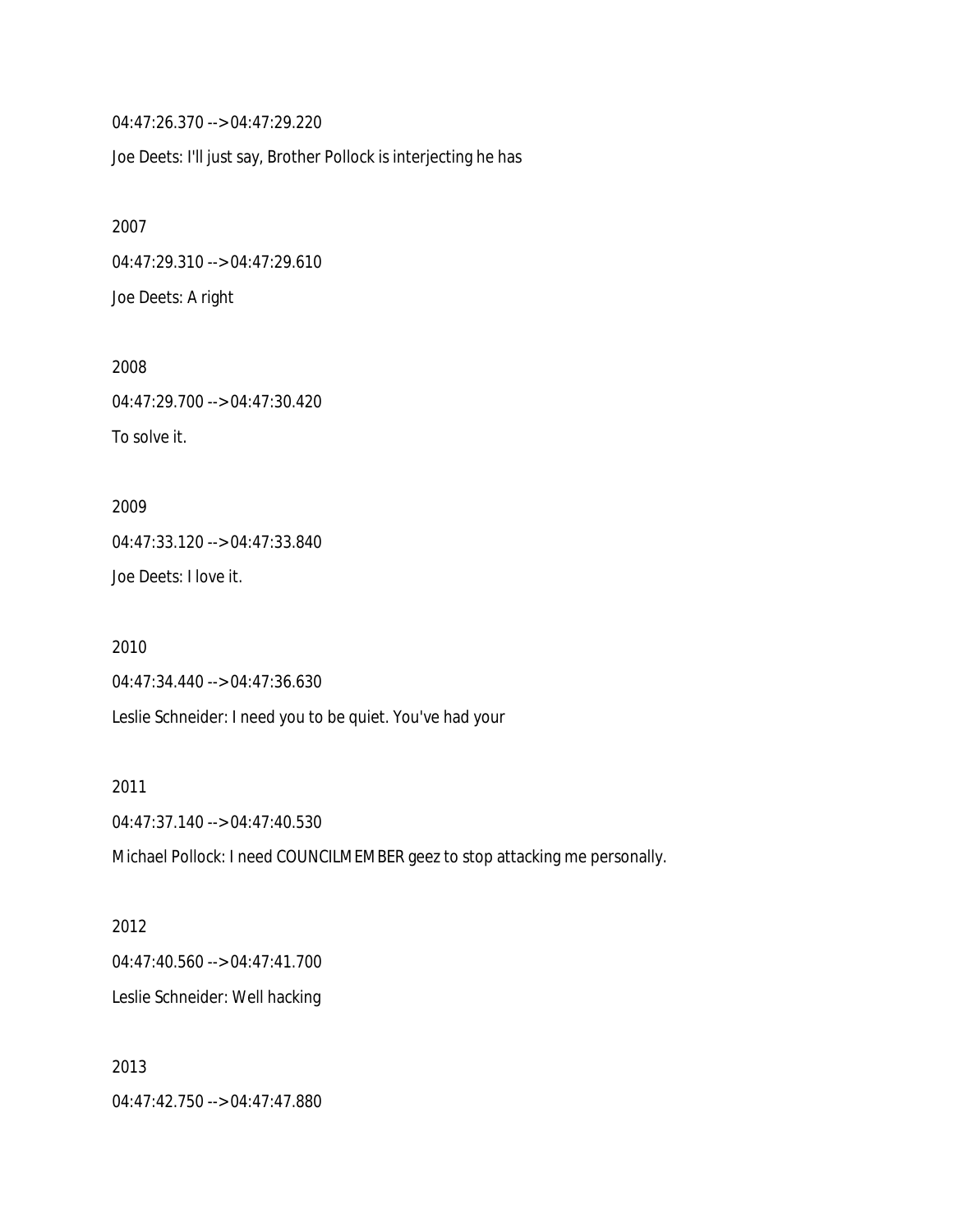Joe Deets: White the lens so funny. You want me to not attack you seriously sir series.

2014

04:47:48.390 --> 04:47:49.740

Michael Pollock: asking me questions.

#### 2015

04:47:49.950 --> 04:47:57.780

Joe Deets: And I'm just gonna say look at the voting record on May 5 you're supporting us

## 2016

04:47:57.900 --> 04:48:02.250

Joe Deets: Who didn't and then asked, who's being a hypocrite.

2017

04:48:03.210 --> 04:48:03.690 Joe Deets: Saying

2018 04:48:03.870 --> 04:48:05.310 Joe Deets: I will say, I'm gonna

2019

04:48:05.460 --> 04:48:11.190

Leslie Schneider: I don't know what I'm supposed to do here as a chair, except shout over the top of folks but

2020

04:48:11.730 --> 04:48:14.760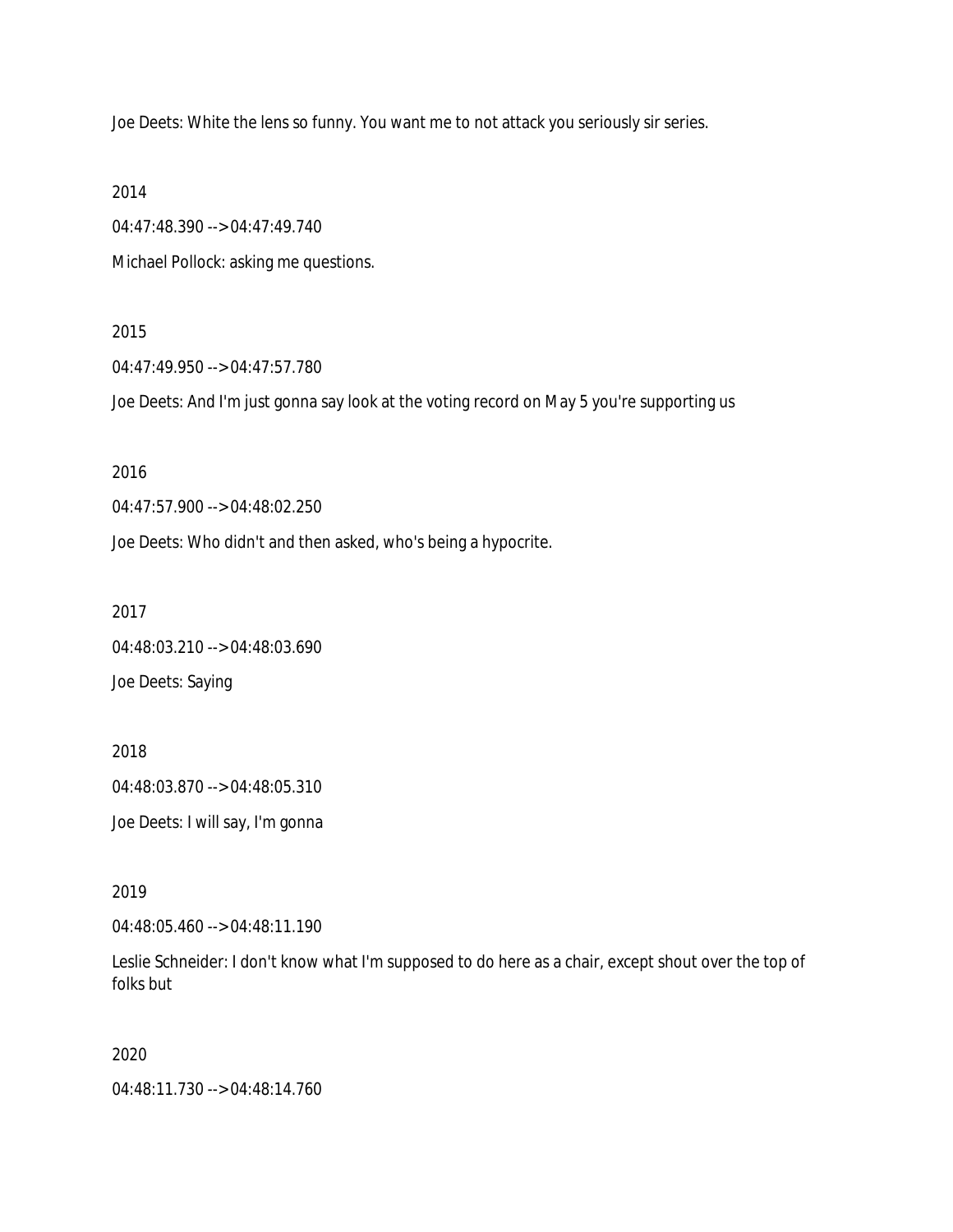Leslie Schneider: COUNCILMEMBER Pollock. I want you to be quiet.

2021

04:48:15.990 --> 04:48:23.280

Leslie Schneider: I'm council member deets. If you can bring your comments to a close. I think I

2022

04:48:23.310 --> 04:48:23.550

**Would** 

2023

04:48:24.870 --> 04:48:33.510

Joe Deets: I would be happy to. And I'm trying to i. So, I want to I, I'm really quite enjoyed enjoyed the

2024

04:48:34.350 --> 04:48:49.590

Joe Deets: Idea is that my colleague COUNCILMEMBER Medina propose, I'm not quite sure how we can do that, listening to the city attorney. So I'll just say I'm not prepared myself to vote on this because I would like to explore

### 2025

04:48:50.760 --> 04:49:03.450

Joe Deets: Let me just say I didn't get out learn anything on the race equity Task Force. Then we got to make change. Now it's time for change and take bold action, but do it in a fair way.

2026

04:49:04.440 --> 04:49:14.970

Joe Deets: Bold, but fair and so I like that approach of let's introduce an equity lens and let's all step away. Okay. We're all adults here.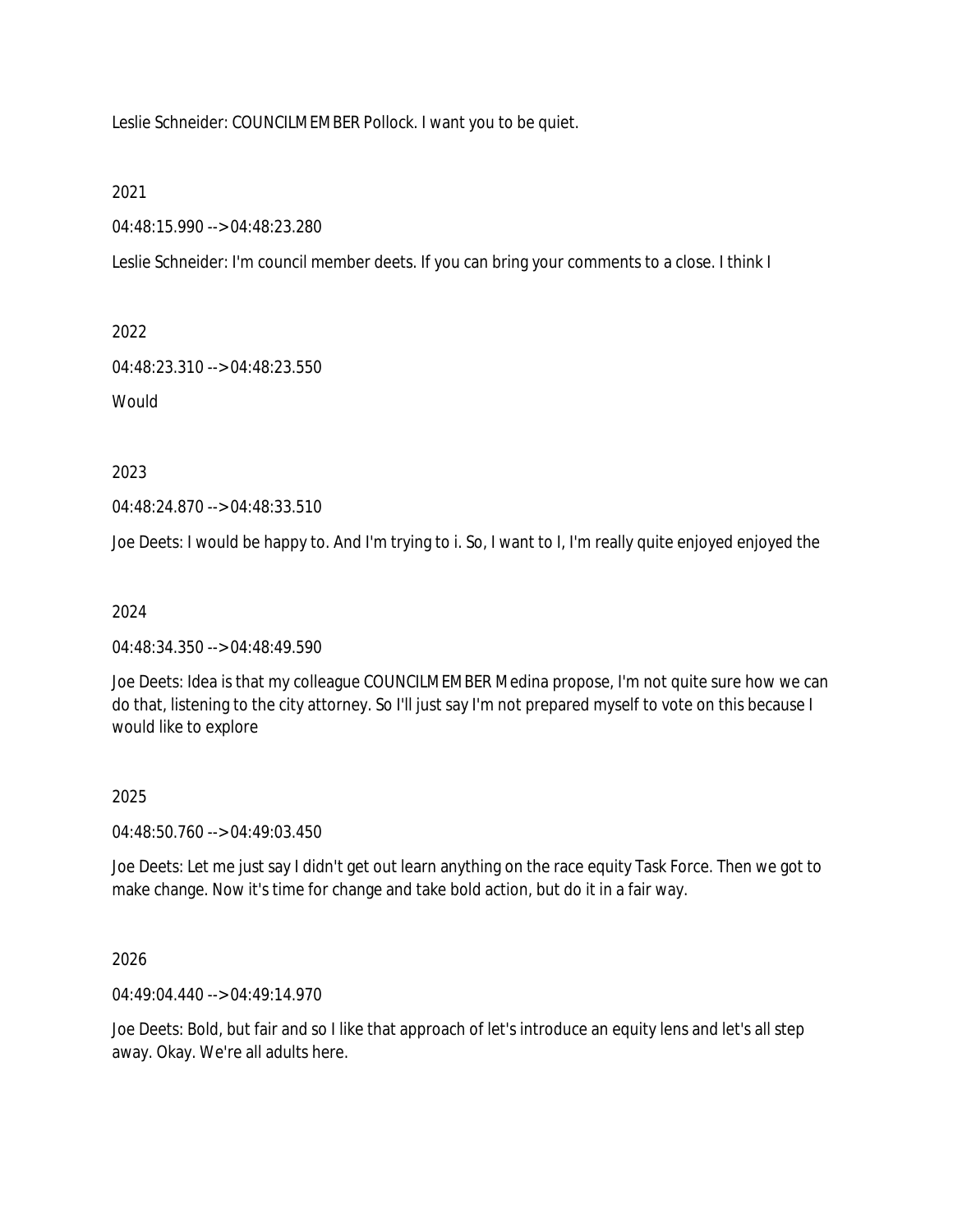04:49:16.320 --> 04:49:29.730

Joe Deets: And let's step away and let's try and do this right for Ashley for Sarah for everybody for all people of Bainbridge Island. So I'm not going to vote for any motion tonight but I accept to explore how can we

2028

04:49:31.050 --> 04:49:34.830

Joe Deets: And I, again, I don't have an answer. But how can we incorporate

2029

04:49:35.850 --> 04:49:44.250

Joe Deets: I'll just say an equity lens, moving forward, whether that includes the race equity Task Force. I thought they wanted no part to play in this particular episode so

2030

04:49:44.820 --> 04:50:03.930

Joe Deets: I learned I heard that loud and clear, but I am interested in moving forward for the time is now. The time is now. And I will not tolerate the tax by a colleague that are really unfounded, because he does not stand for wedding says he stands

2031

04:50:05.370 --> 04:50:05.790

Leslie Schneider: Okay.

2032

04:50:05.880 --> 04:50:12.030

Leslie Schneider: Um, so I think the only person who has not spoken twice is COUNCILMEMBER car. So I would like to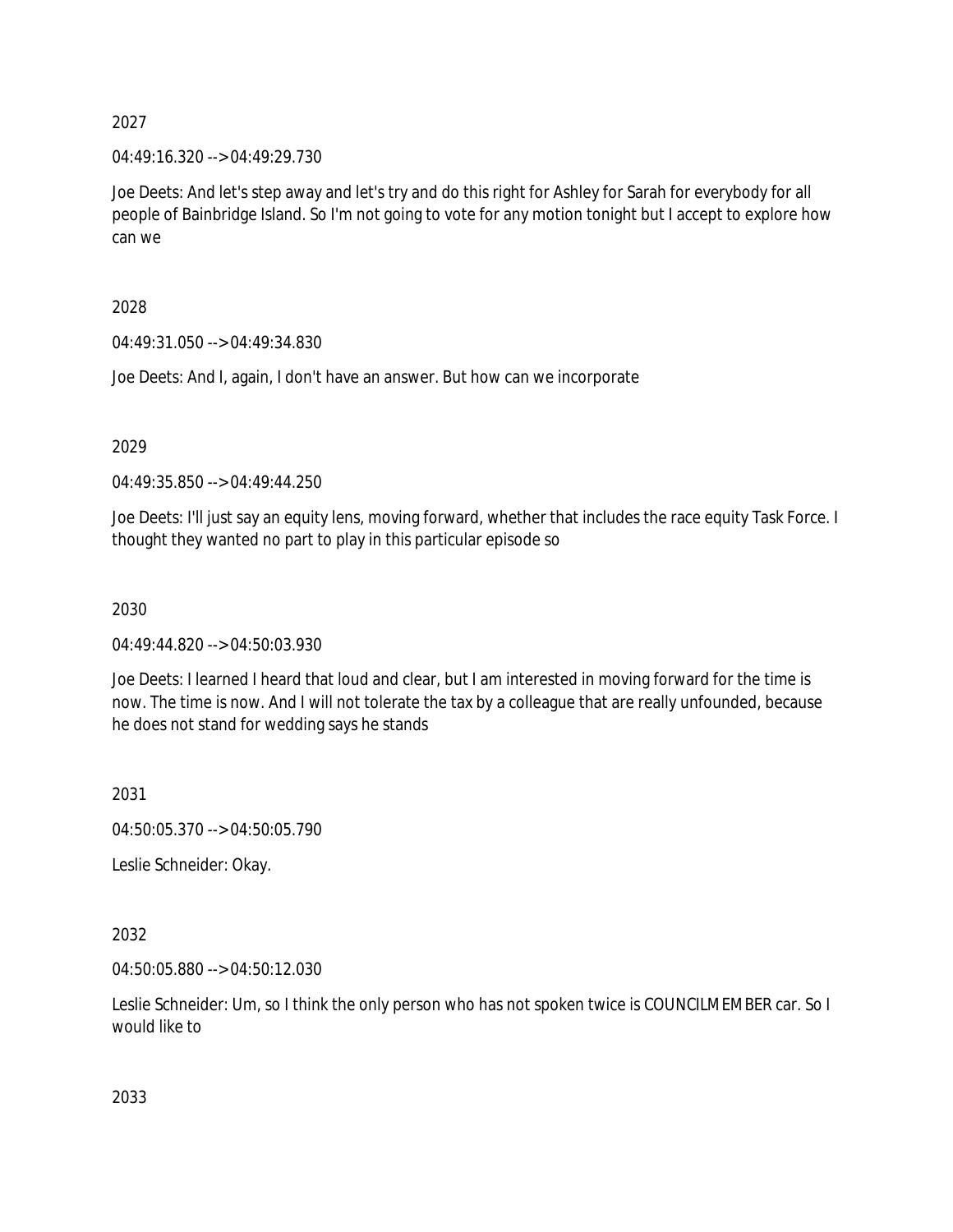04:50:12.600 --> 04:50:17.130

Leslie Schneider: Give her her time and then I would like to call the question.

2034

04:50:18.330 --> 04:50:19.260

Leslie Schneider: Council member card.

2035

04:50:19.920 --> 04:50:39.480

Christy Carr: Thank you. Um, and I just actually needed to address. Councilmember Pollock's comments they may be directed generally toward the Council, but I'm part of this council and I'm deeply offended and what you what you just said to your colleagues is is unacceptable and

### 2036

04:50:41.610 --> 04:50:54.120

Christy Carr: You. This is an uncomfortable conversation. And we're going to keep having these conversations, but you've made it incredibly more uncomfortable by by you, our approach and Deputy Mayor

### 2037

04:50:56.760 --> 04:51:05.820

Christy Carr: nisar said that we need to approach this with careful respectful and mature debate and I'd like you to take that to heart because

### 2038

04:51:06.480 --> 04:51:19.920

Christy Carr: We can't move through this. We can't move through anything if that's an approach that any one of us is going to take. So please I'm asking you, as a colleague to to remember careful respectful and mature debate in the future.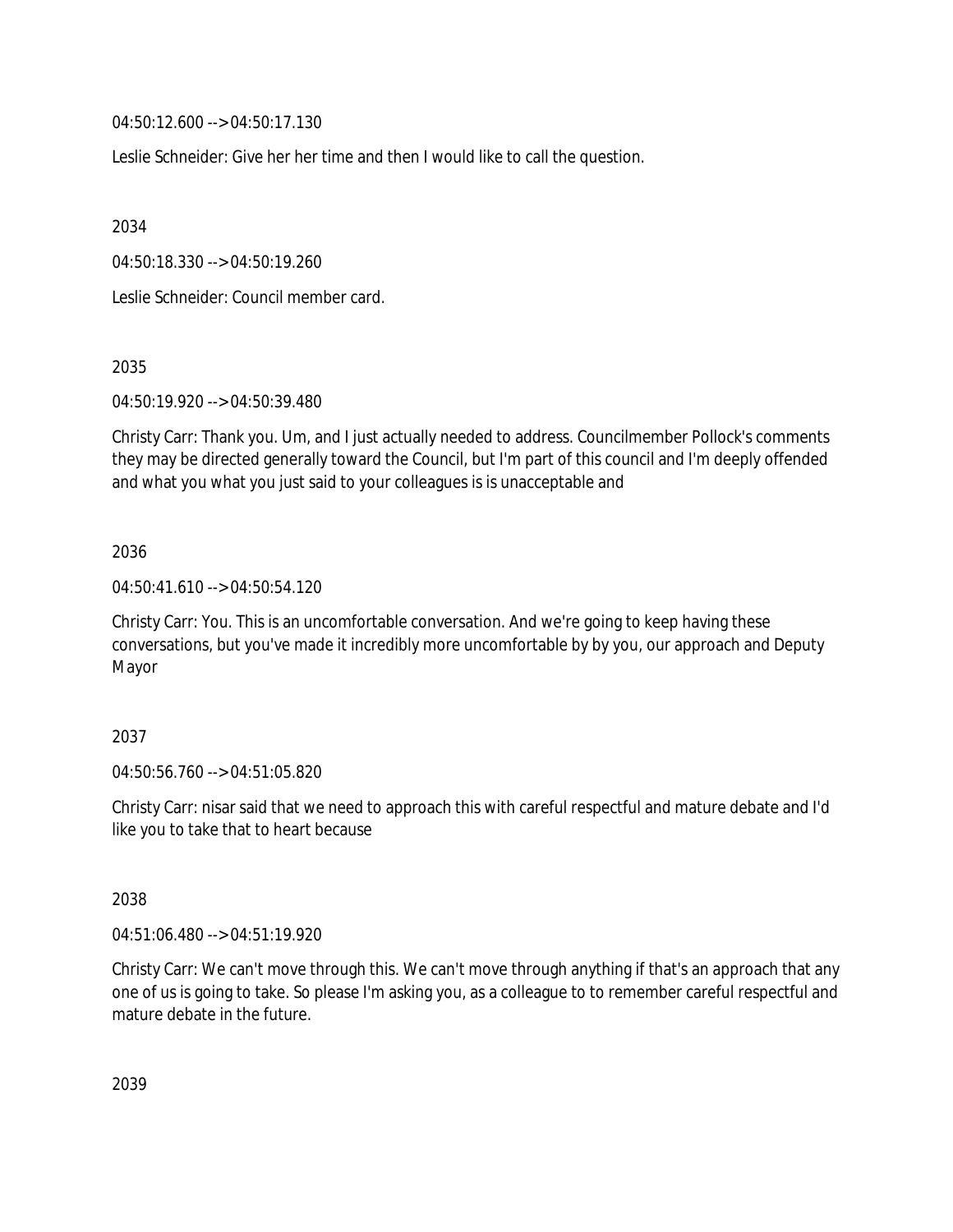04:51:22.470 --> 04:51:36.450

Leslie Schneider: Okay, thank you. Councilmember card for that. Now, there are still hands up, but I would like to move this process forward. We have emotion on the floor and and I'm going to repeat that motion.

2040

04:51:38.130 --> 04:51:48.990

Leslie Schneider: I moved to a point, Sarah blossom to position to have the planning commission and for the Council to confirm that appointment. It has been seconded, and all those in favor please say aye.

2041

04:51:49.830 --> 04:51:50.550

Christy Carr: Aye. Aye.

2042

04:51:53.040 --> 04:51:54.960

Leslie Schneider: And all those opposed.

2043

04:51:57.780 --> 04:52:03.660

Leslie Schneider: Okay that passes for two, three. If I saw what I think I saw

2044

04:52:04.710 --> 04:52:13.500

Leslie Schneider: So council member deets vote. It was opposed Deputy Mayor nisar was opposed and COUNCILMEMBER Pollock was opposed.

2045

04:52:15.720 --> 04:52:19.740

Leslie Schneider: Okay, we are now moving on and I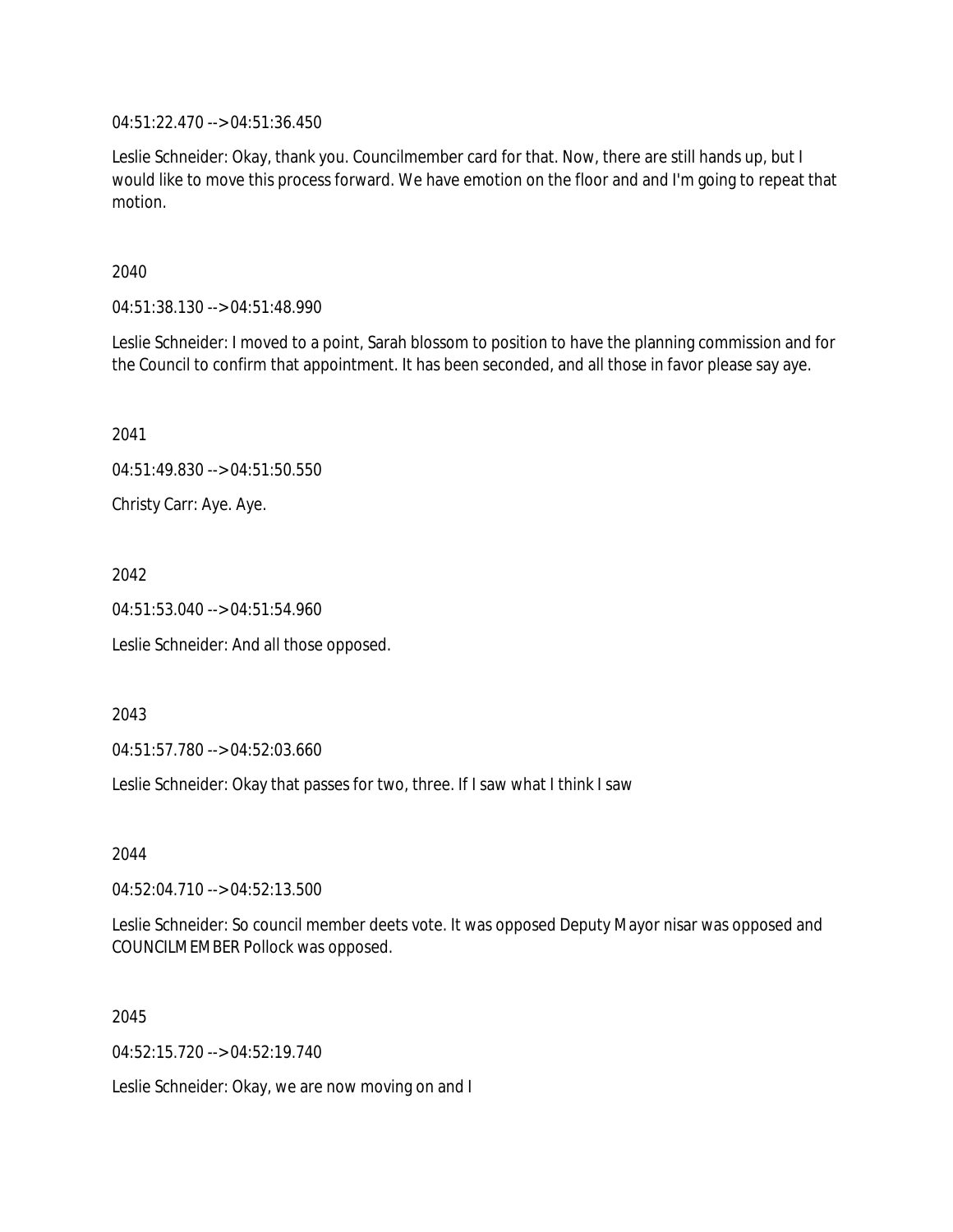04:52:30.270 --> 04:52:37.080

Leslie Schneider: I am going to have to do some consultation to figure out how these meetings can be run because that was embarrassing and

2047

04:52:39.570 --> 04:52:45.840

Leslie Schneider: I don't know what to do. But anyway, so, um, we are moving on to

2048

04:52:46.920 --> 04:52:48.780

Leslie Schneider: For the good of the order and

2049

04:52:50.220 --> 04:53:00.300

Leslie Schneider: There are a number of things that I know we're going to be coming up for that we see great we've got 12345 hands up already. Councilmember Medina, your first

2050

04:53:01.440 --> 04:53:01.920

Kol Medina: Thanks.

2051

04:53:04.950 --> 04:53:11.430

Kol Medina: I guess I'll bring it up during go to the order I just, I didn't want to leave the prior subject without providing some sort of

2052

04:53:12.180 --> 04:53:32.130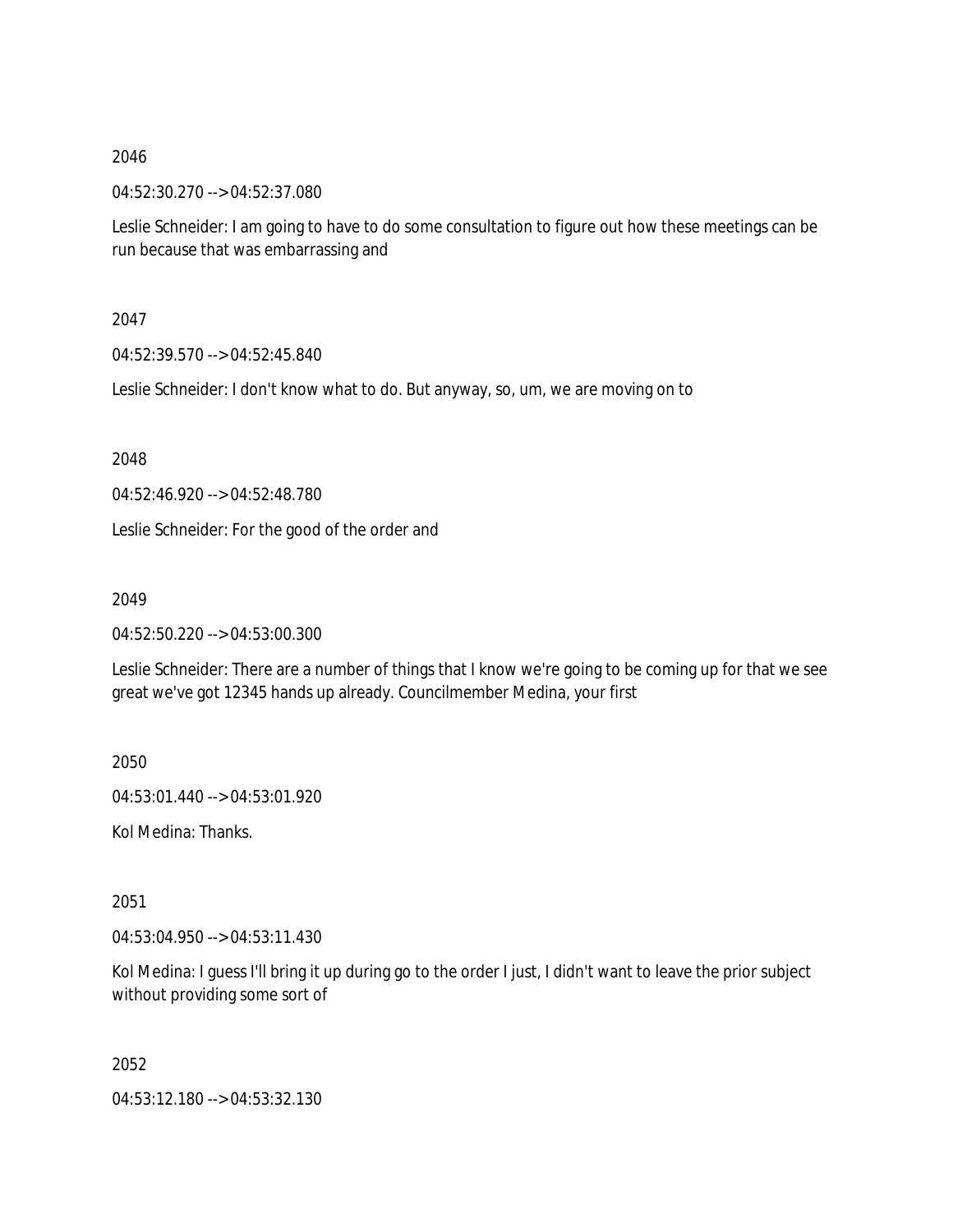Kol Medina: guidance to the public and Miss Matthews and us and everybody on what the next steps are for filling this planet Commission seat so we didn't write any guys, anybody on that and I think we owe it to everyone to provide some sort of guidance on that. So does anyone know what that is.

2053

04:53:33.300 --> 04:53:35.910

Kol Medina: I'm looking at city manager. I don't know who I'm looking at

2054

04:53:37.980 --> 04:53:38.940

Kol Medina: See manager.

2055

04:53:40.590 --> 04:53:53.880

Morgan Smith: I'm happy to speak to what we usually do, at the risk of reigniting some of the previous conversation, but I can only state it drawing from my fairly significant experience here. We worked

2056

04:53:55.170 --> 04:53:59.280

Morgan Smith: In certainly since the last four or five years to standardize our process.

2057

04:54:00.240 --> 04:54:12.270

Morgan Smith: In this particular case, I'll point out, I have not personally seen communication about the resignation. So I assume he has resigned and has convey that to somebody and so that should be shared with the staff so that we can

2058

 $04:54:12.810 \rightarrow 04:54:20.460$ 

Morgan Smith: Have that documentation as well. So what would typically happen in this case we have vacancies open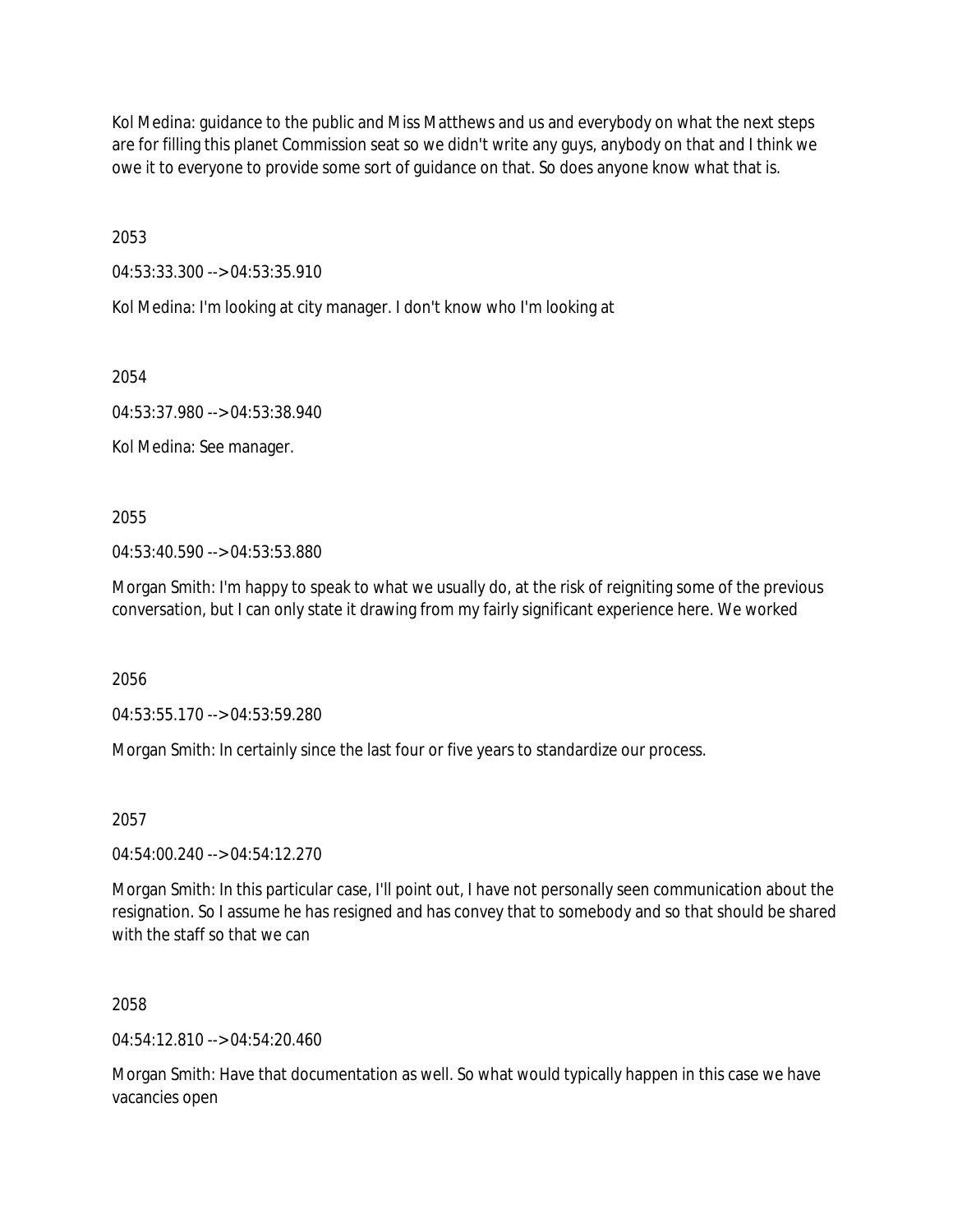04:54:21.000 --> 04:54:28.890

Morgan Smith: So we would with Council support, you know, planning commission. We try and treat differently because we try not to have a standing vacancy there.

2060

04:54:29.250 --> 04:54:34.290

Morgan Smith: Because it makes it difficult for them to do their work. So we would normally approach council and say, There's a vacancy.

## 2061

04:54:34.980 --> 04:54:44.760

Morgan Smith: Would you like us to advertise the vacancy and accept applications. And then we would establish a deadline for those applications.

# 2062

04:54:45.420 --> 04:54:54.330

Morgan Smith: And then what has typically been the case for several years is that all the applicants, including in the case of returning members who are asking to be reappointed

## 2063

04:54:54.990 --> 04:55:11.310

Morgan Smith: Are then interviewed. It's a very brief interview and it's typical for the mayor, the Chair of the of the body. In this case, the planning commission and at one time there was an additional council member, but I don't think that's. I'm not sure if that's been what's been happening lately.

2064

04:55:12.600 --> 04:55:21.300

Morgan Smith: So that is who conducts the interview and then a recommendation is presented to counsel and counsel response to that recommendation and makes that appointment.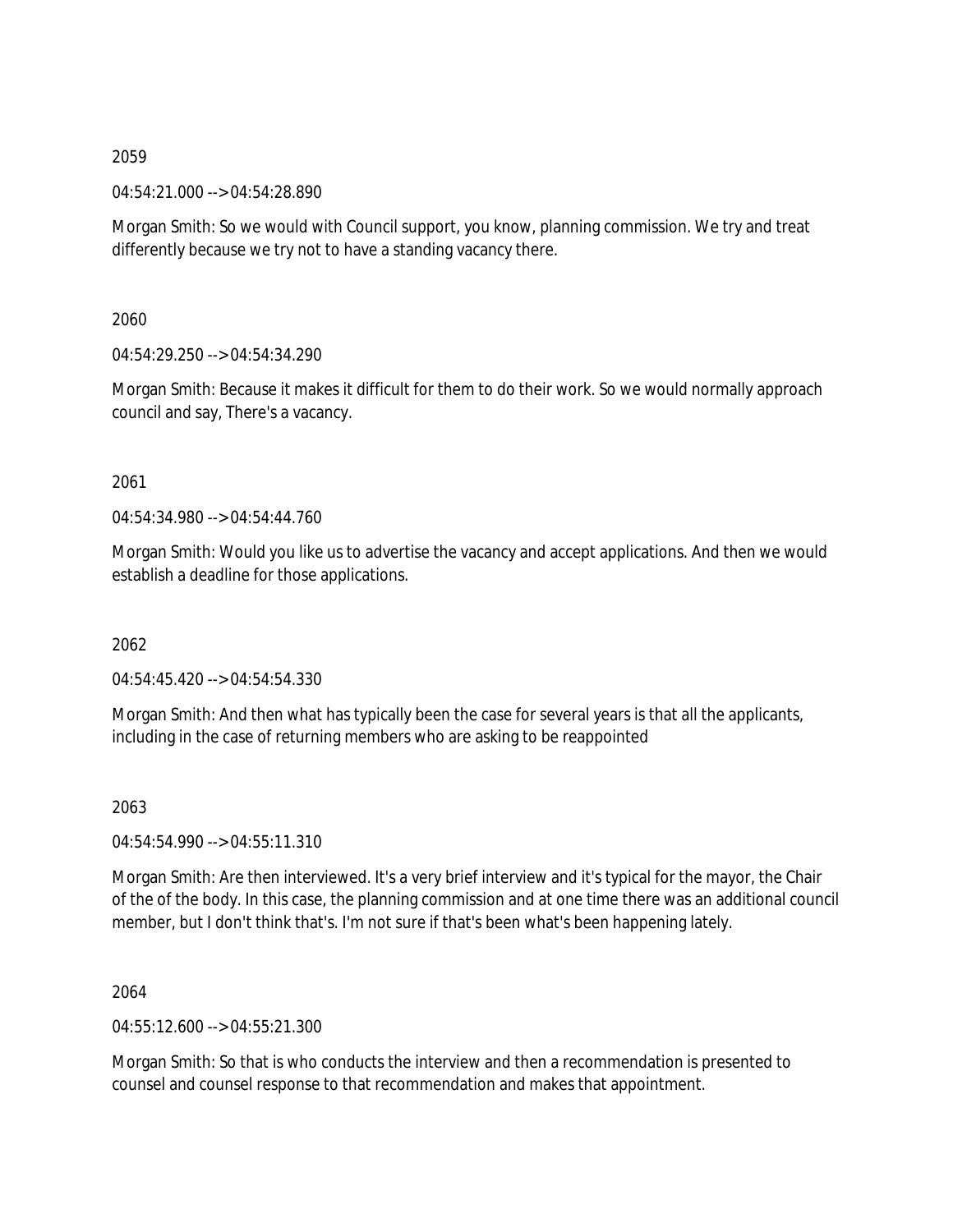04:55:21.900 --> 04:55:26.880

Morgan Smith: So that process includes advertising in the local paper and through some of our city.

2066

04:55:27.420 --> 04:55:34.590

Morgan Smith: Channels like our weekly message is really the one that's available to us right now and we have, we take applications on the web page.

2067

04:55:35.130 --> 04:55:40.440

Morgan Smith: Where you can find that information. And you can also learn more about the planet commission itself. If you're interested, I don't know if that

2068

04:55:41.220 --> 04:55:52.710

Morgan Smith: Provided the background, you're looking for. So in this case, I assume, based on a conversation tonight that the Council will want to follow some process. Maybe not that process.

2069

04:55:53.010 --> 04:56:04.920

Morgan Smith: But will want to address this vacancy rather than let it sit. And if you'd like to give us additional guidance on how to do something other than what we would ordinarily do we'd be happy to learn about that and to take that up.

2070

04:56:08.640 --> 04:56:09.000

Leslie Schneider: Great.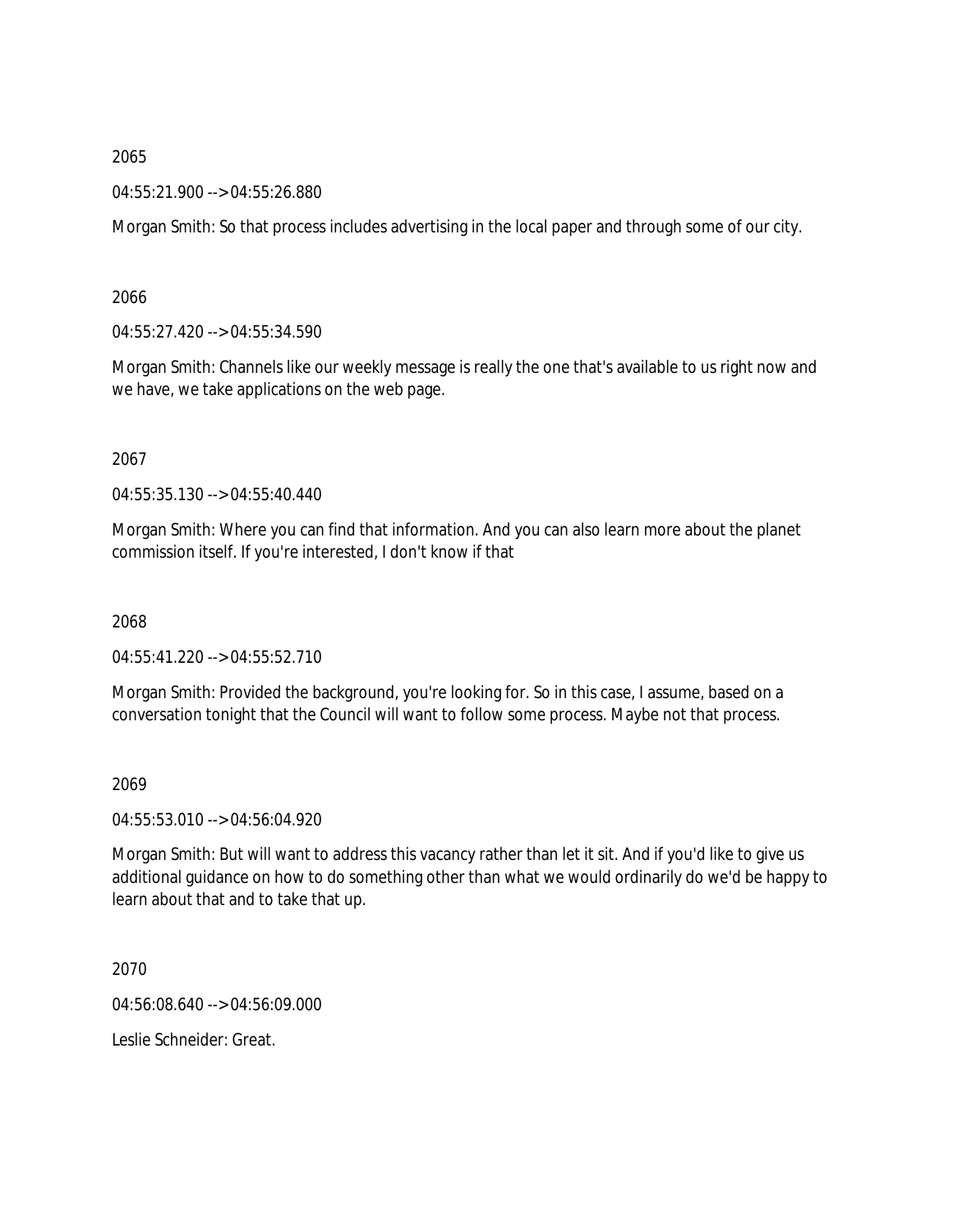04:56:09.240 --> 04:56:09.810

Leslie Schneider: Thank you.

2072

04:56:10.980 --> 04:56:13.230

Leslie Schneider: COUNCILMEMBER Medina. Does that answer your question, are you

2073

04:56:13.950 --> 04:56:19.830

Kol Medina: Well, thank you, you know, might have some follow up. So we have. We are a meeting with the race equity Task Force next week.

## 2074

04:56:20.550 --> 04:56:33.300

Kol Medina: I would really appreciate their input into this process and what they feel about it. I don't know exactly what the agenda is for our meeting with them next week. So if that can be part of the agenda if they're agreeable. I think that'd be great.

2075

04:56:37.050 --> 04:56:38.010

Rasham Nassar: Yeah, so

2076

04:56:38.070 --> 04:56:53.520

Rasham Nassar: Um, I would. I mean, I would prefer if you know a formal referral of a discussion to introduce the raise equity Task Force members if, indeed, the Council, the Council wants to raise equity cast for us to discuss this and some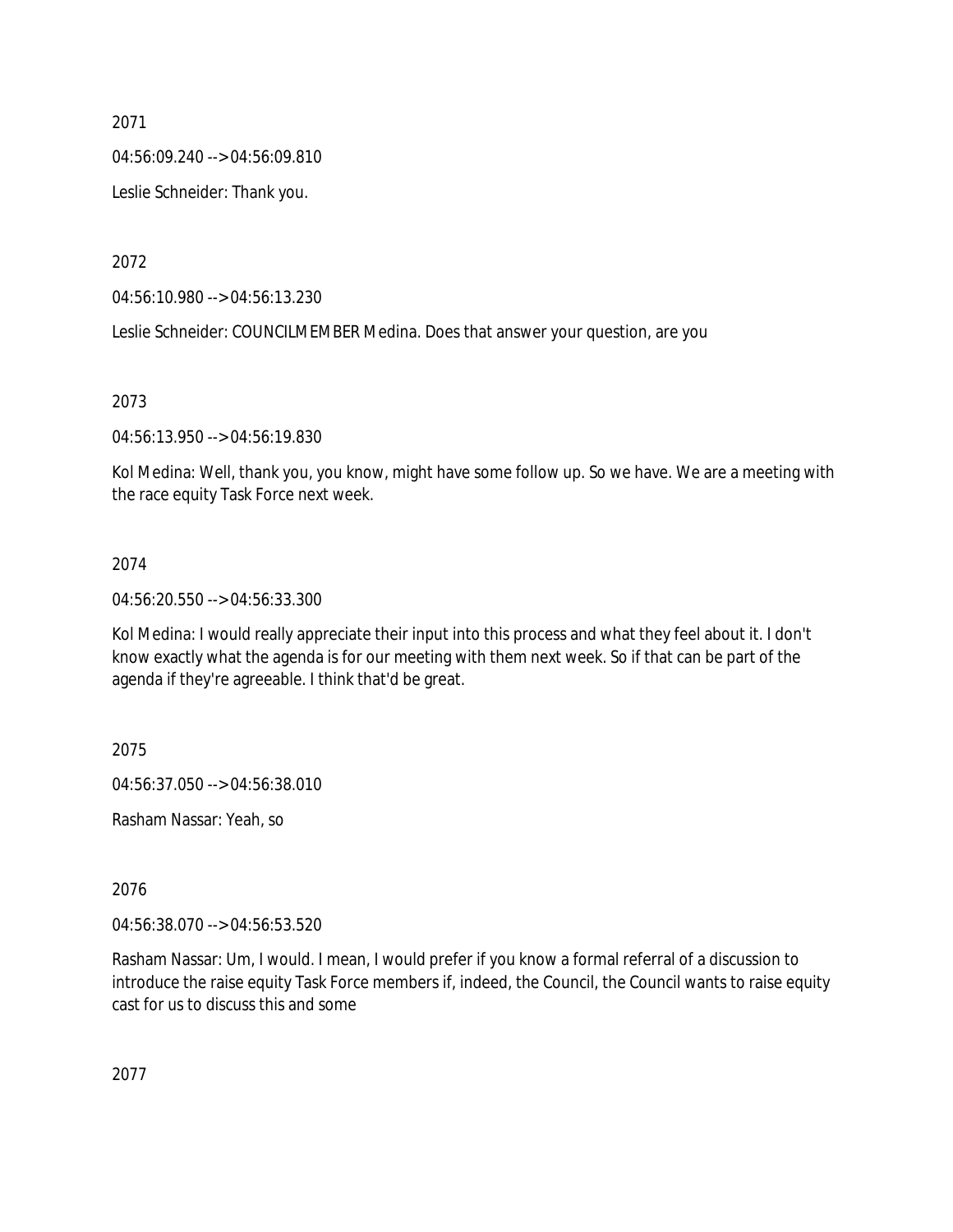04:56:57.240 --> 04:56:58.740

Rasham Nassar: Oh yes city manager.

2078

04:57:00.780 --> 04:57:15.150

Morgan Smith: Well, I guess, tying back to the original the earlier discussion. Councilmember massara you proposed having an agenda item potentially also next week to talk about how to assess candidates for planning commission and with respect to

2079

04:57:16.590 --> 04:57:28.980

Morgan Smith: In your case, you were talking about their specs, the qualifications in the code and the mayor and council right topless suggested broadening that so I think it would be meaningful to have that conversation. Next week, if at all possible.

2080

04:57:29.610 --> 04:57:32.970

Morgan Smith: And then let that inform how Council would like us to proceed on this.

2081

04:57:33.330 --> 04:57:38.940

Rasham Nassar: Okay. Yeah. And I, and I get that now because we're looking at the seventh when they're going to sit with the Council, but I was

2082

04:57:39.300 --> 04:57:50.760

Rasham Nassar: I was also thinking that they have a meeting on the second so that we're not we're, we're, we're talking about the kettle, the race equity Task Force Council meeting on the seventh and of course Council can discuss along with the race equity Task Force members, whatever.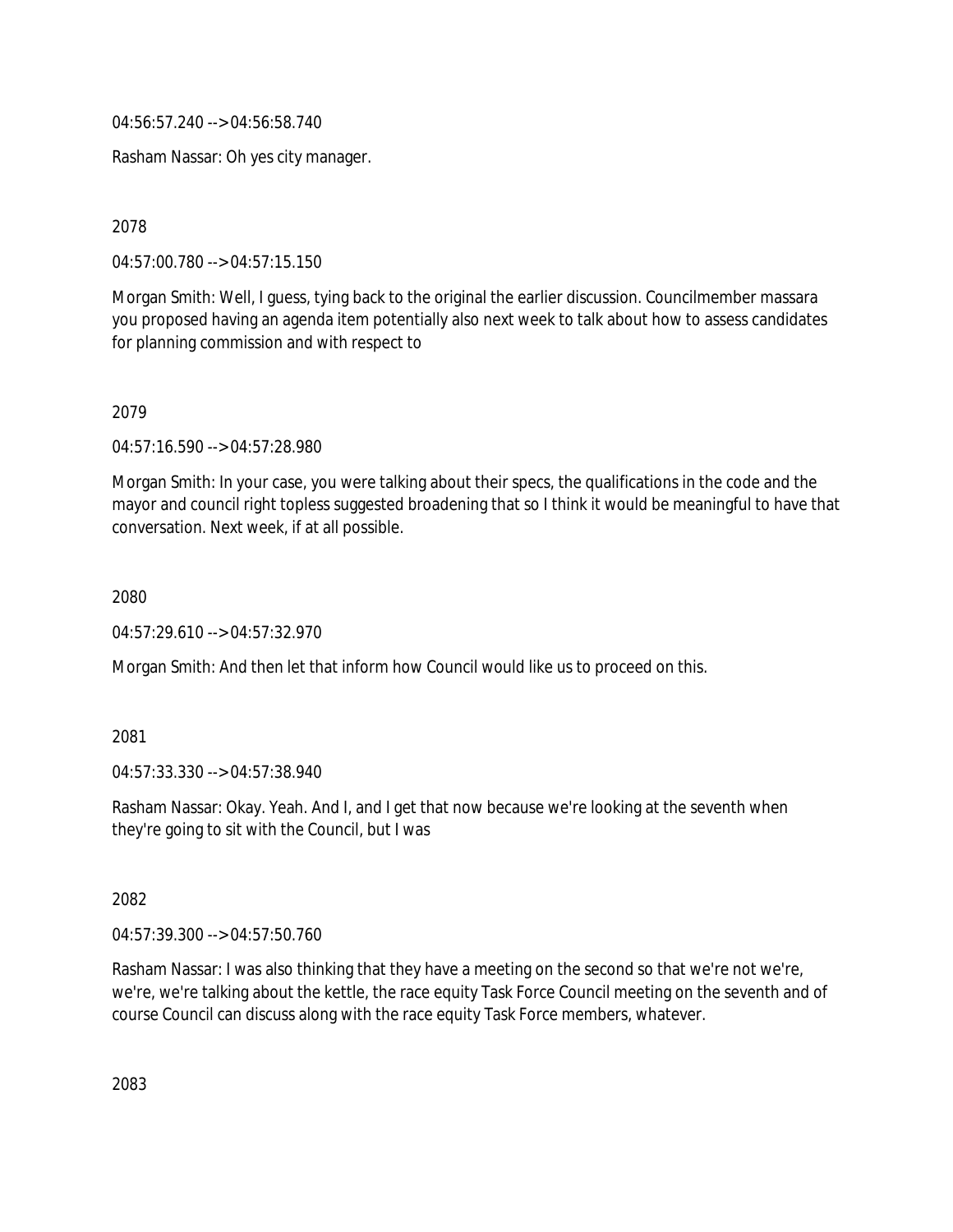04:57:51.840 --> 04:58:03.390

Rasham Nassar: Whenever we so choose. And I do want. I, I have a question, though, because I think I heard this and city manager Smith's comments that the member of the planning commission has not formally resigned.

2084

04:58:04.830 --> 04:58:06.510

Rasham Nassar: The, the resignation as

2085

04:58:07.080 --> 04:58:11.340

Morgan Smith: You said about that. So I assume. Others have but I have not

2086

04:58:12.480 --> 04:58:12.930

Rasham Nassar: Is it

2087

04:58:13.530 --> 04:58:17.280

Rasham Nassar: Is it, is it a formal resignation. How is it on is a documented.

2088

04:58:17.370 --> 04:58:18.960

Rasham Nassar: It's, can the Council member answer that.

2089

04:58:19.980 --> 04:58:21.150

Leslie Schneider: I think it's documented.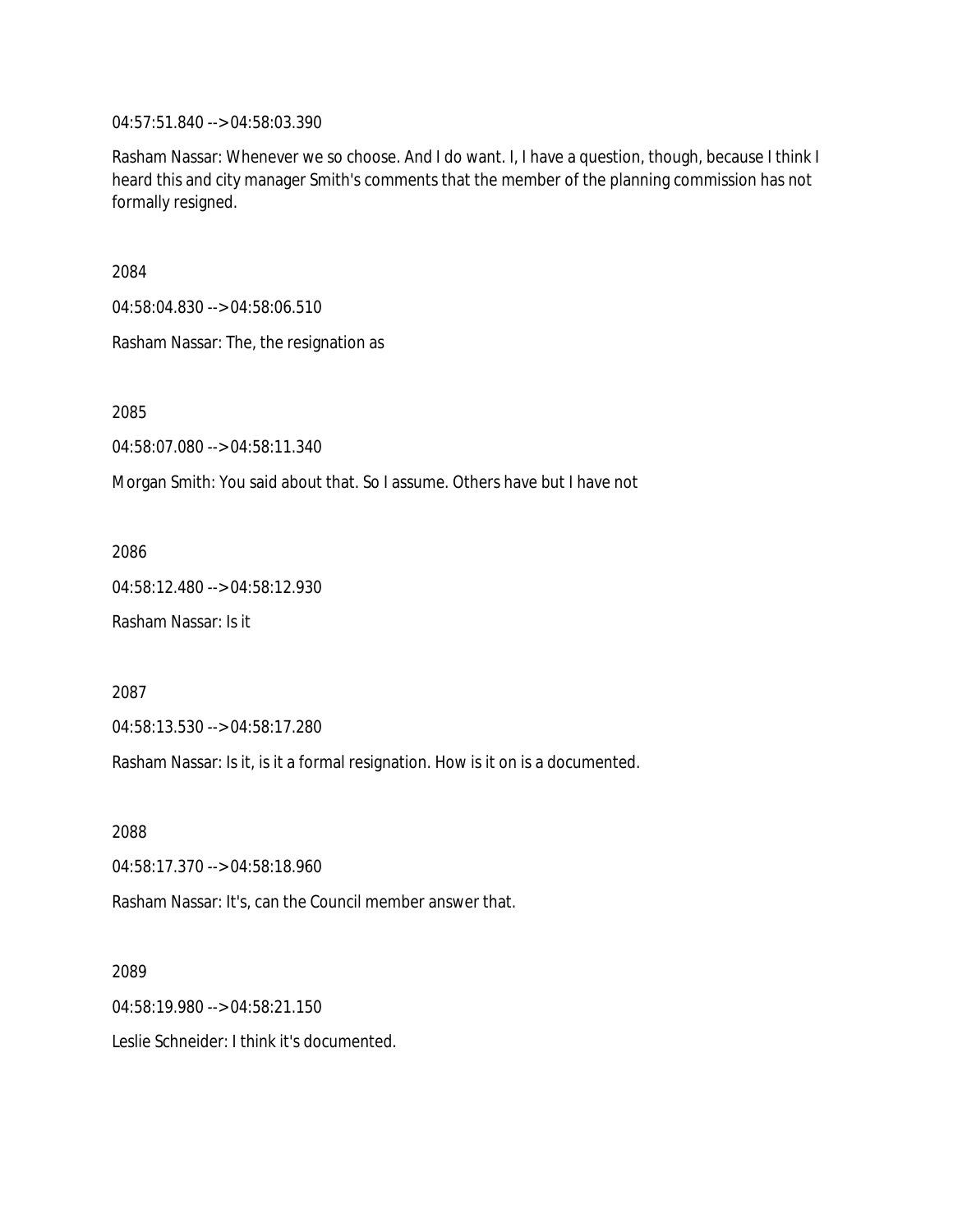04:58:22.320 --> 04:58:27.120

Rasham Nassar: Hasn't been submitted to the planning commission and it's just way depending submission to the middle. Okay.

2091

04:58:28.350 --> 04:58:40.590

Rasham Nassar: Because that's aside from hearing that news for mayor Center. I was not aware that that resignation have been made formal, what is the official date of that client planning Commissioners resignation.

2092

04:58:41.820 --> 04:58:45.150

Leslie Schneider: Um, I have to go back and check for sure, but I think it was as a Friday.

2093

04:58:46.710 --> 04:59:00.630

Rasham Nassar: Okay, and are we required at all by law or anything city attorney to fill that position in any amount of time or can that position remain vacant until the Council appoints or confirms that appointment.

2094

04:59:01.710 --> 04:59:04.290

Joe Levan: Can be can remain vacant and so you feel it.

2095

04:59:05.580 --> 04:59:11.940

Rasham Nassar: Okay. And the reason I'm saying that is because I strongly agree with my colleagues that we absolutely should.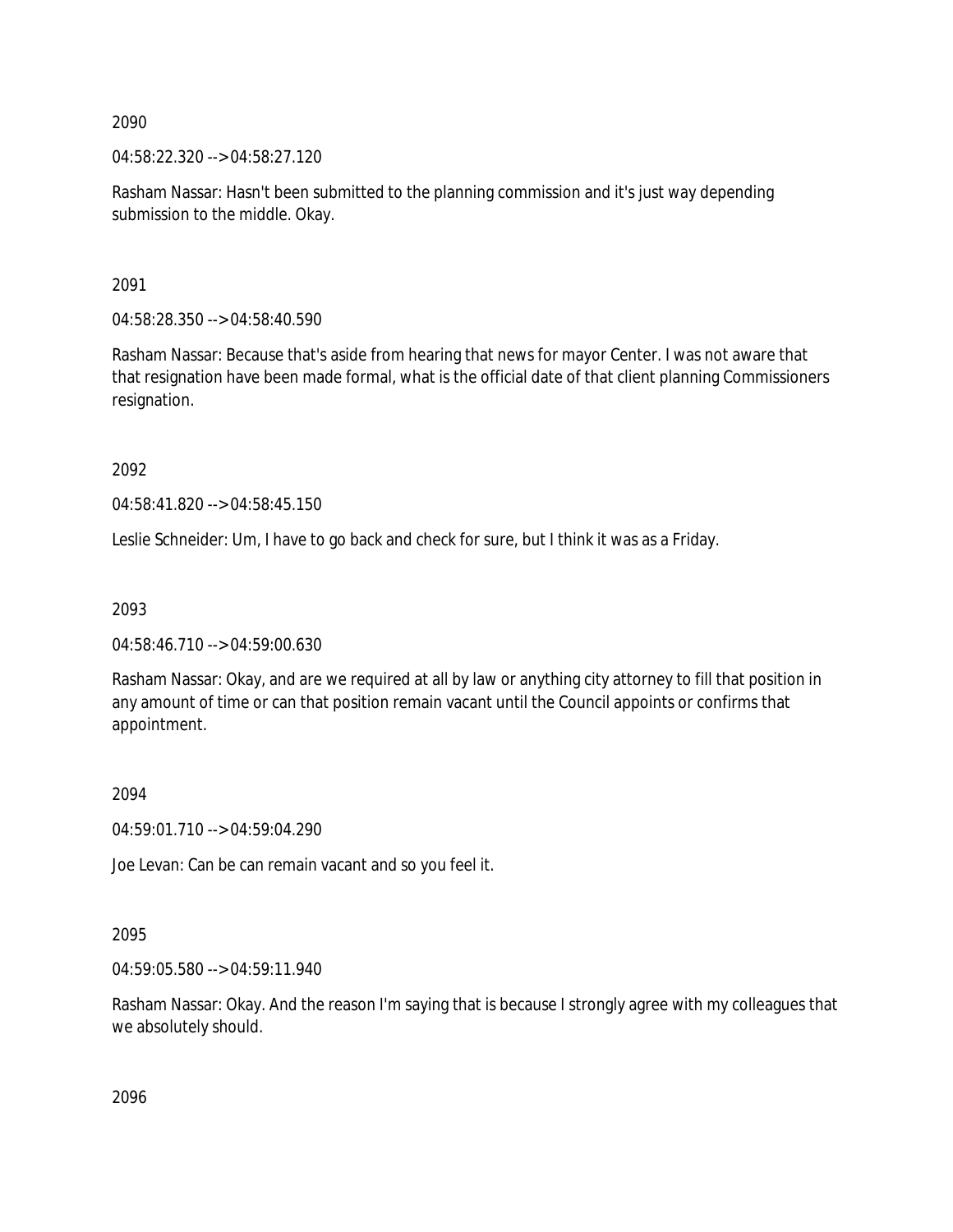04:59:13.710 --> 04:59:25.020

Rasham Nassar: And we're committed to at this point. Look at the qualifications and the code for planning commission as well as develop this equity lens, but developing an equity lens is not going to happen in a month or two months.

2097

04:59:25.950 --> 04:59:31.680

Rasham Nassar: You know, we're talking about a body of work here that potential require consulting services through Gare

2098

04:59:32.580 --> 04:59:50.310

Rasham Nassar: You know, once you open up this Pandora's box. Every, every systemic racism. It's a pensive body of work. There may be some some way to deliver something that other municipalities have already instituted and that could maybe be proven

2099

04:59:51.390 --> 04:59:55.380

Rasham Nassar: To be effective for our purposes, that we might want to consider applying in the near term.

2100

04:59:56.220 --> 04:59:59.340

Rasham Nassar: But I don't know, I just want I want us to avoid the idea that

## 2101

04:59:59.730 --> 05:00:13.980

Rasham Nassar: An equity lens is just something that can appear magically appear, and it's going to make everything better. It's, it's going to, it's going to require committed effort on the race equity Task Force members part time potentially work with gear or some other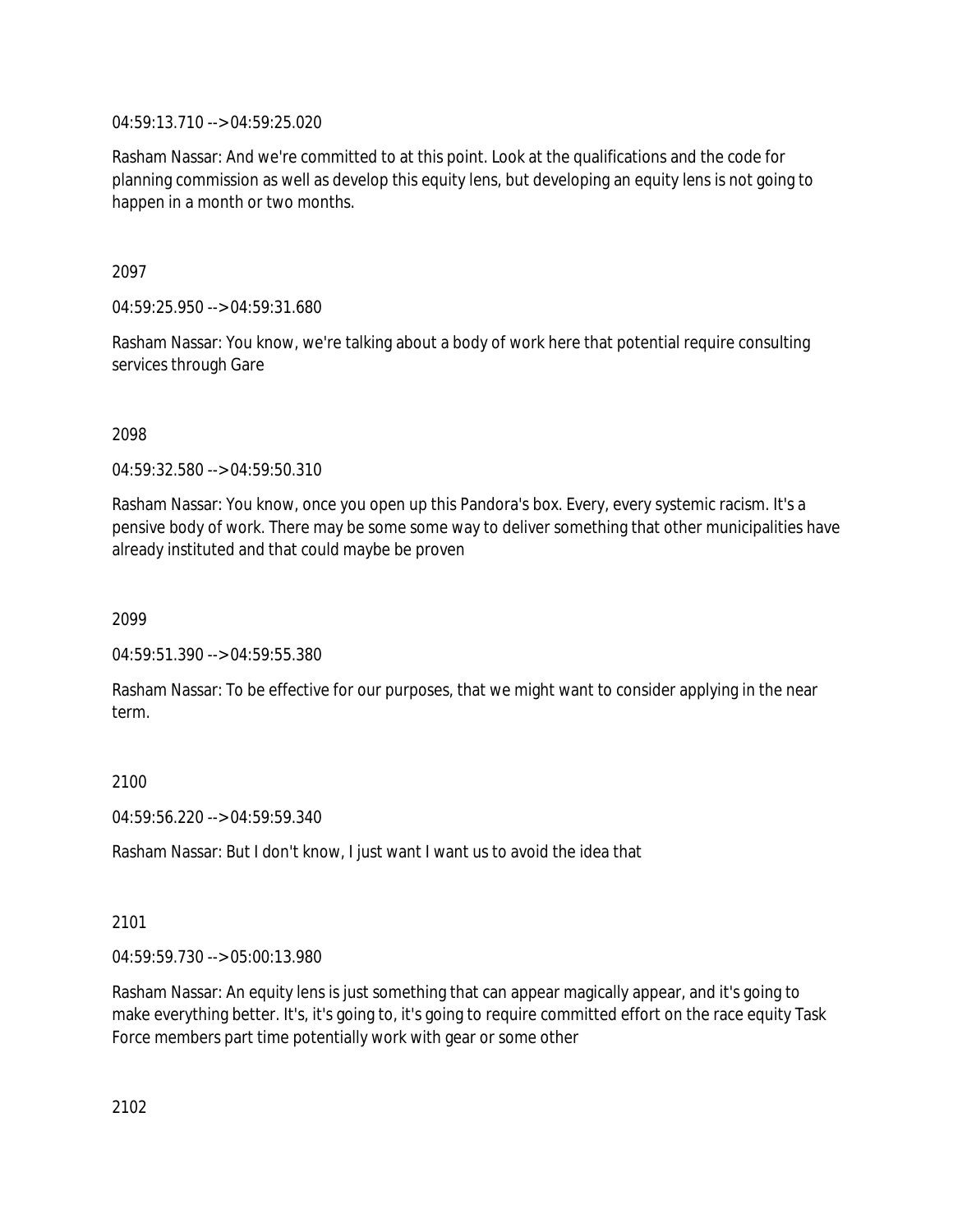05:00:15.210 --> 05:00:18.210

Rasham Nassar: organization that provides racial sensitivity training or the like.

2103

05:00:19.260 --> 05:00:28.950

Rasham Nassar: In order to get that body of work done. So I just want us to keep that in mind as we're thinking about this vacant Planning Commission seat, knowing that the planning commission might be down a member

2104

05:00:30.180 --> 05:00:42.660

Rasham Nassar: For some time, and I hope that we're all okay with that. I don't know that the planning commission is necessarily hindered by being a man down we ran a man down for you know what for about three and a half months. So I just wanted to put that out there.

2105

05:00:45.000 --> 05:00:53.940

Leslie Schneider: Thank you for that. I think one first step, it's not it's not a full race equity lens, but one first step could be just

## 2106

05:00:54.930 --> 05:01:02.730

Leslie Schneider: You know, if the race equity Task Force wanted to designate let's say a fourth fourth person to be on the interview team so

## 2107

05:01:03.330 --> 05:01:12.750

Leslie Schneider: That person could be from the race equity Task Force. Or it could just be designated by the race equity Task Force, but that would be one very straightforward way of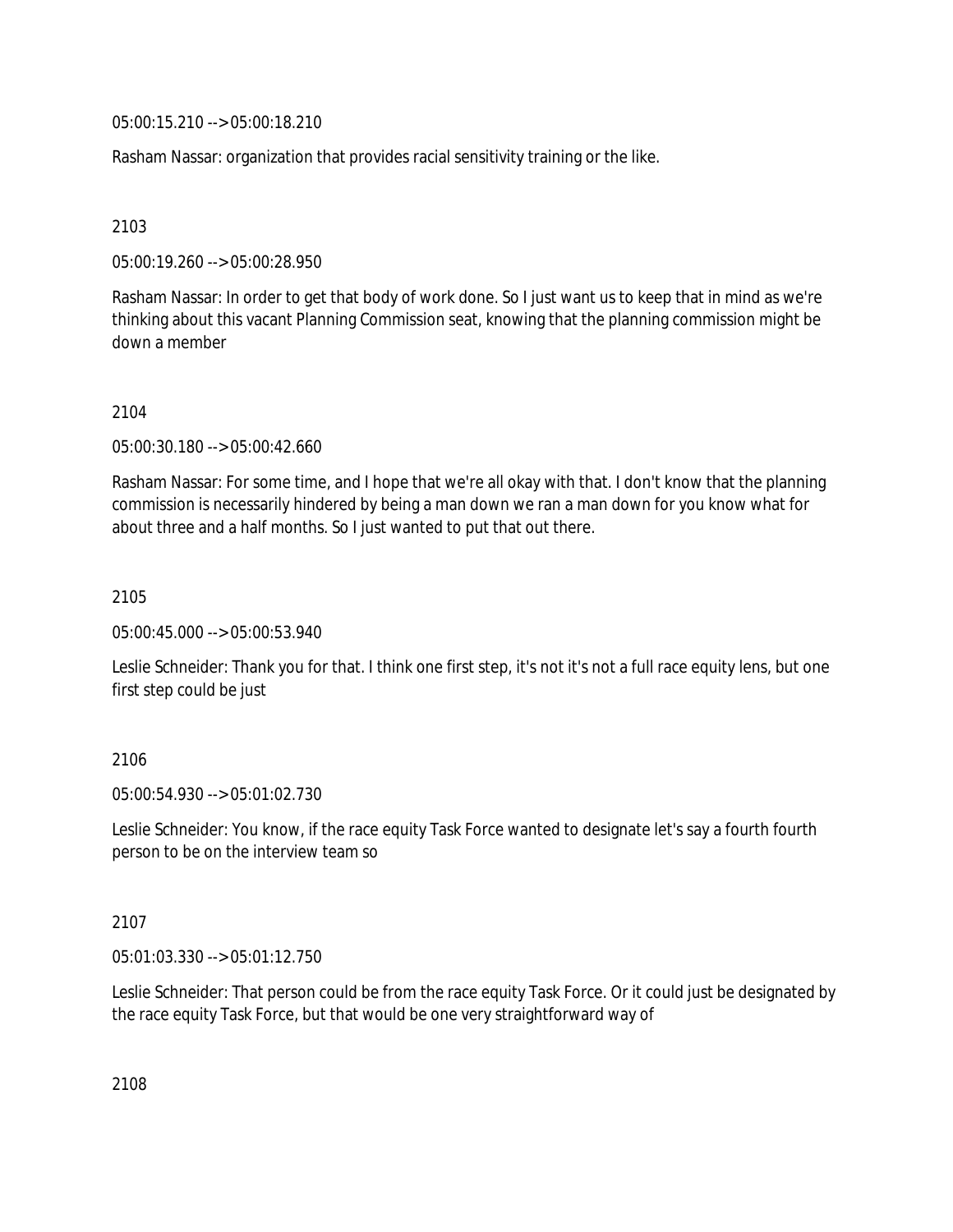05:01:14.280 --> 05:01:15.180

Leslie Schneider: Having

2109

05:01:16.230 --> 05:01:16.920

Leslie Schneider: Having them.

2110

05:01:18.330 --> 05:01:19.080

Leslie Schneider: Voice

# 2111

05:01:20.250 --> 05:01:25.320

Leslie Schneider: Representing the confidence of the race equity task force if they choose to provide that

# 2112

05:01:27.810 --> 05:01:28.740

Leslie Schneider: COUNCILMEMBER Pollock.

2113

05:01:30.300 --> 05:01:32.970

Michael Pollock: Well, are we in good of the order of where are we right now.

## 2114

05:01:33.060 --> 05:01:34.260

Leslie Schneider: We are in good of the order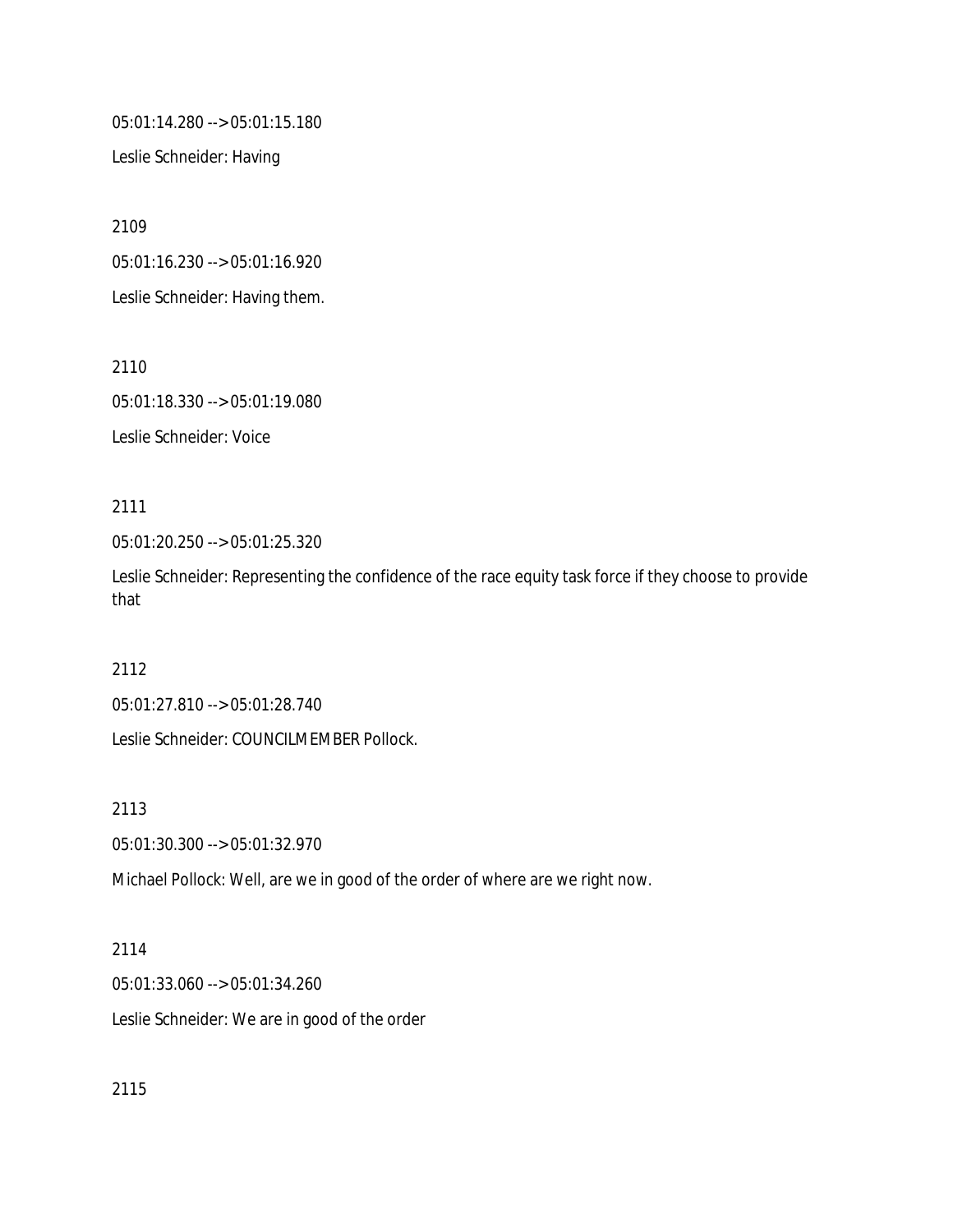05:01:34.950 --> 05:01:54.090

Michael Pollock: Okay so great, thank you. And you know, I realize it's a little heated debate and maybe some of you didn't like my language, but quite honestly, I want you to be uncomfortable, you know, I sent out something about white fragility and how people are uncomfortable talking about race.

2116

05:01:55.500 --> 05:01:57.690

Michael Pollock: Race stress is referred to

2117

05:01:58.830 --> 05:02:03.390

Michael Pollock: And so we had a little bit here and maybe I pushed the envelope a little

## 2118

05:02:04.530 --> 05:02:13.200

Michael Pollock: But I wanted to, I thought. Councilmember deets little, little stunt they're pulling up something is a great example of somebody that

## 2119

05:02:13.680 --> 05:02:25.380

Michael Pollock: Uses advantage and knows the rules that are the unwritten rules. I didn't know you could get and talk to the administrator and have

2120

05:02:26.070 --> 05:02:34.860

Michael Pollock: Something pulled up by them. So now I know well that's done in our manual anywhere. So, um, and then in response to to that.

2121

05:02:35.760 --> 05:02:52.650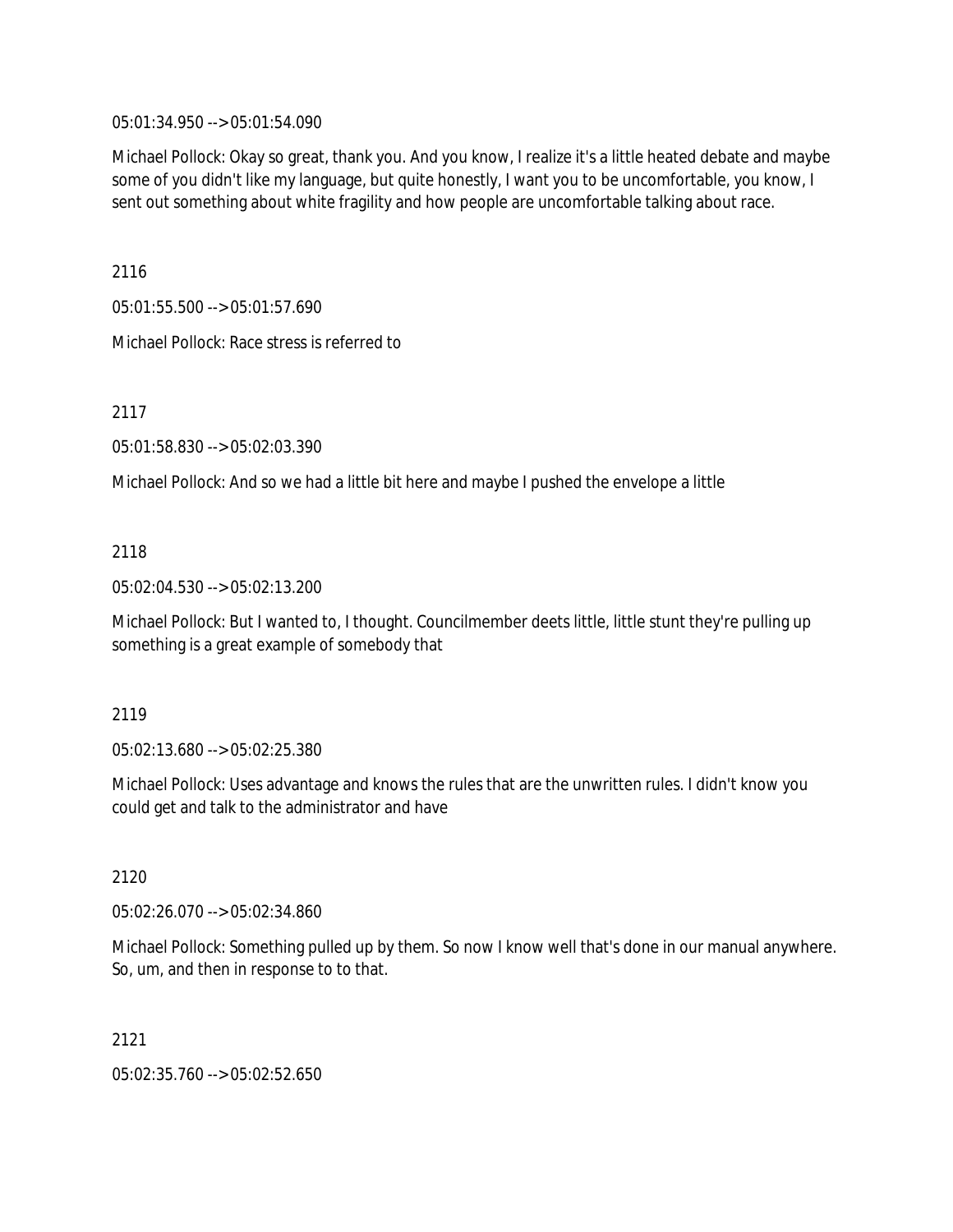Michael Pollock: That little thing that you pulled up you know we had a process for the appointment of ultimately was now COUNCILMEMBER car we interviewed everybody. And we got a chance to speak.

2122

05:02:53.520 --> 05:02:56.550

Michael Pollock: To ask questions, excuse me, and I got a chance to speak and

2123

05:02:57.480 --> 05:03:05.520

Michael Pollock: Christy car had tremendous support, there was a tremendous writing campaign, there was clearly a lot of community support for her so

2124

05:03:05.940 --> 05:03:16.830

Michael Pollock: to imply that I'm somehow a hypocrite because I voted for the person which everybody else did to as their first choice that that somehow means

2125

05:03:17.550 --> 05:03:31.110

Michael Pollock: You know, I'm just a convenient supporter of people of color that's that's that's again gonna reach and i and i think you know that Council number deeds, so I don't mind heated debate, I don't mind a passionate debate.

2126

05:03:31.860 --> 05:03:38.910

Michael Pollock: You know, I try to keep it respectful, but I do, you know, at the end of the day, I'm a bit ashamed of, of how we dealt with this.

2127

05:03:39.900 --> 05:03:55.650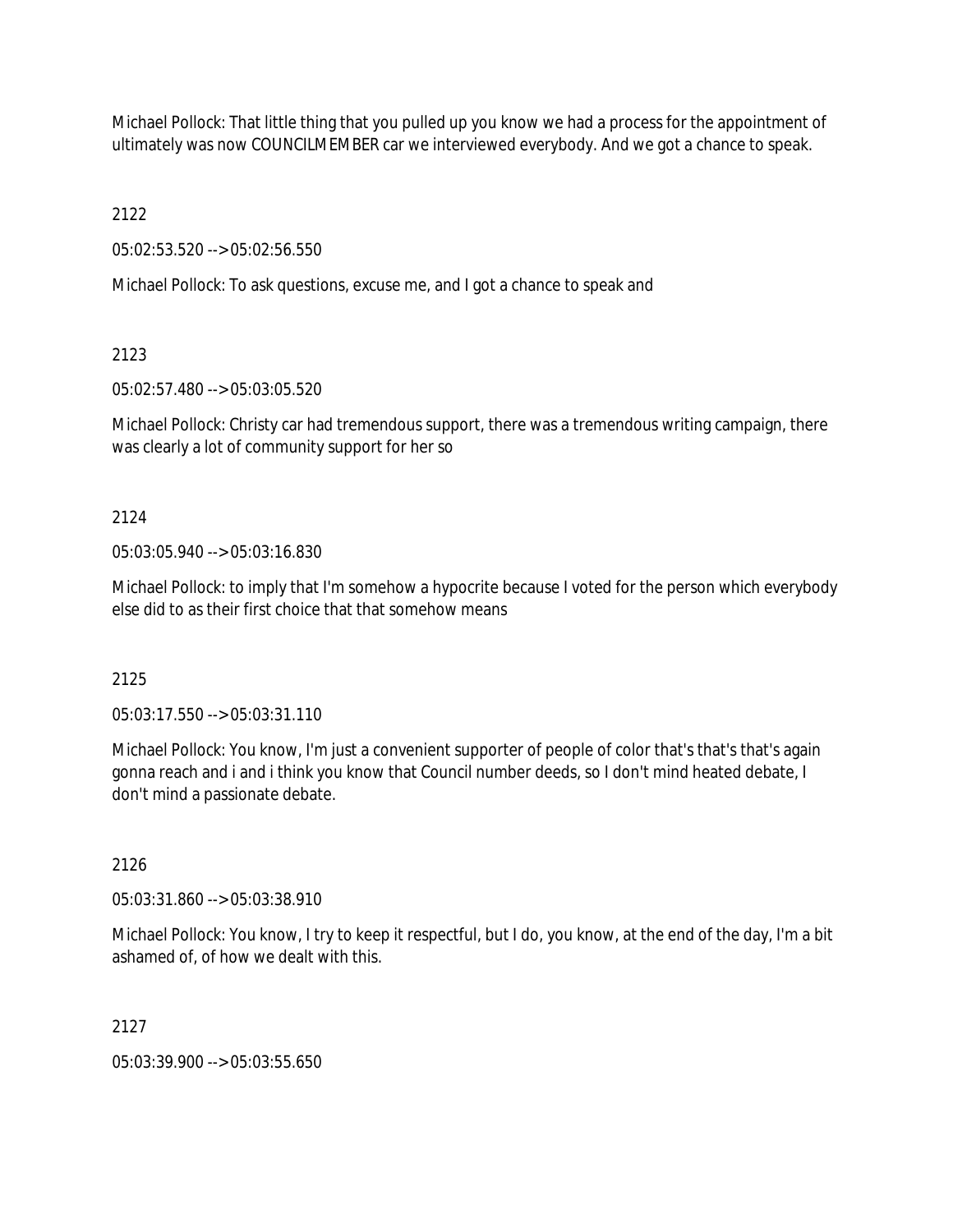Michael Pollock: Quite honestly, and I understand. Councilmember car, you know I made you uncomfortable. A lot of the comments weren't directed at you but you did vote and, you know, people are going to have to live with their low so

2128

05:03:57.090 --> 05:04:02.430

Michael Pollock: I guess I've got some other things to talk about. It's late, but I just didn't want to do

2129

05:04:02.970 --> 05:04:10.770

Michael Pollock: You know, Joe, I feel like we're going to have to sit down and clear the air on a few things. I'm happy to do that offline and

## 2130

05:04:11.670 --> 05:04:16.260

Michael Pollock: You know, I think it's good that we're having this debate, I think, Ashley.

2131

05:04:17.250 --> 05:04:22.530

Michael Pollock: Willingness to step up has been really good because now we are having a bait a debate.

2132

05:04:22.800 --> 05:04:32.220

Michael Pollock: And discussion about systemic racism and it's going to be uncomfortable. And this isn't the end of the and the discomfort. So I'm just going to say get used to that discomfort.

2133

05:04:32.940 --> 05:04:47.220

Michael Pollock: It's not going anywhere. And so through that and i just i just want to finish by saying, I know that it's hard to understand. I don't know how many of you grew up in an ethnic neighborhood. I grew up with people of color, I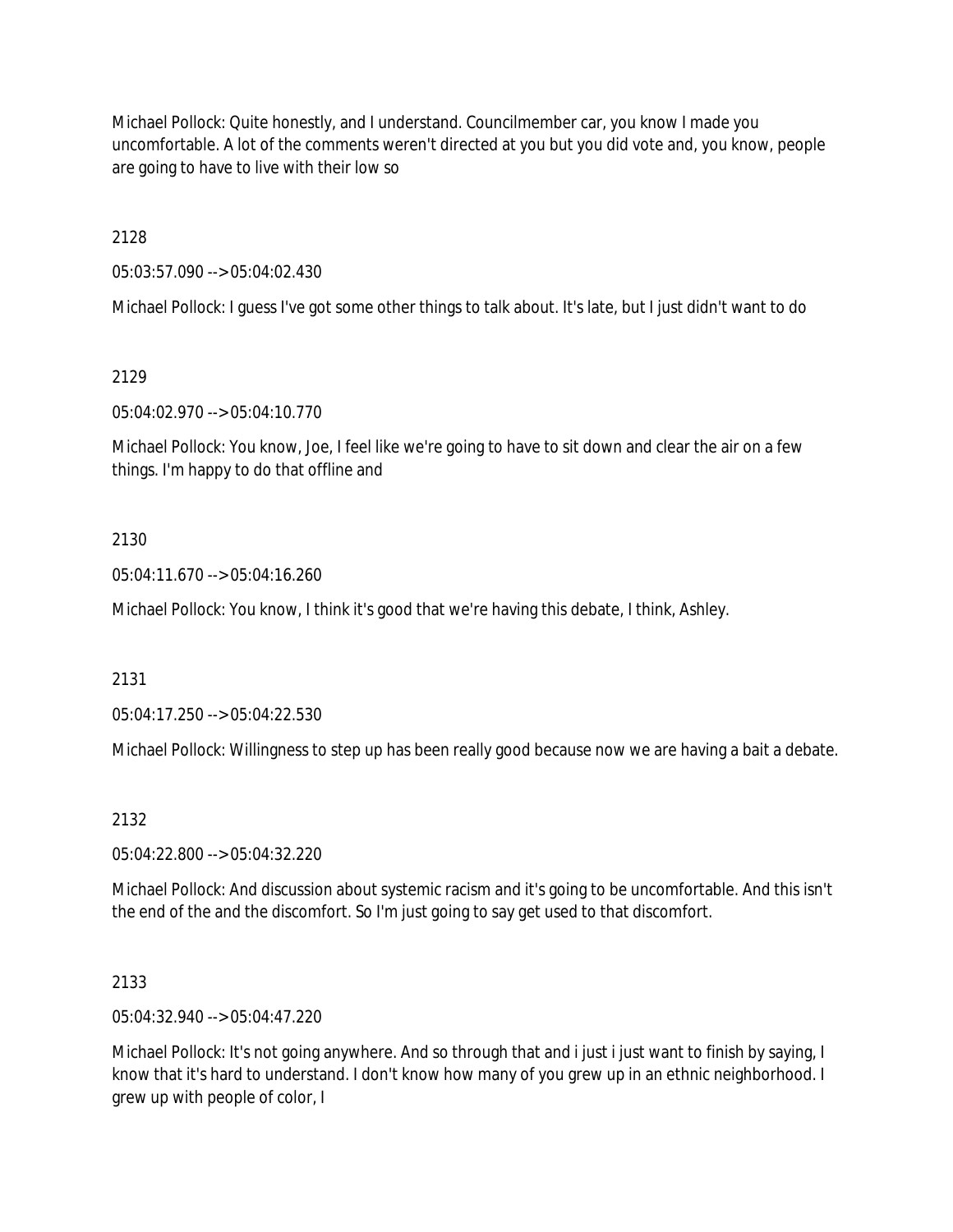05:04:47.580 --> 05:04:55.110

Michael Pollock: Didn't think of them at that time, but l three out of my five of our little policy was that my my step mom is Hispanic

2135

05:04:55.650 --> 05:05:07.470

Michael Pollock: So I'm used to at least some exposure to that. And I know from that and from actually speaking to Ashley, that it is so tremendously.

2136

05:05:07.920 --> 05:05:18.000

Michael Pollock: Brave of someone of color to step up and challenge the white power structure and it takes an act of courage and and

2137

05:05:18.510 --> 05:05:24.780

Michael Pollock: We really need to you know you voted the way you voted I obviously disagree with it, but I think we really need to

2138

05:05:25.500 --> 05:05:34.920

Michael Pollock: Acknowledge the tremendous courage it takes for a person like Ashley Matthews to step up and do a community and which is a small minority.

2139

05:05:35.670 --> 05:05:43.740

Michael Pollock: Per person. She's a mess than like said 90% of this community is white. That takes courage and put yourself in her shoes.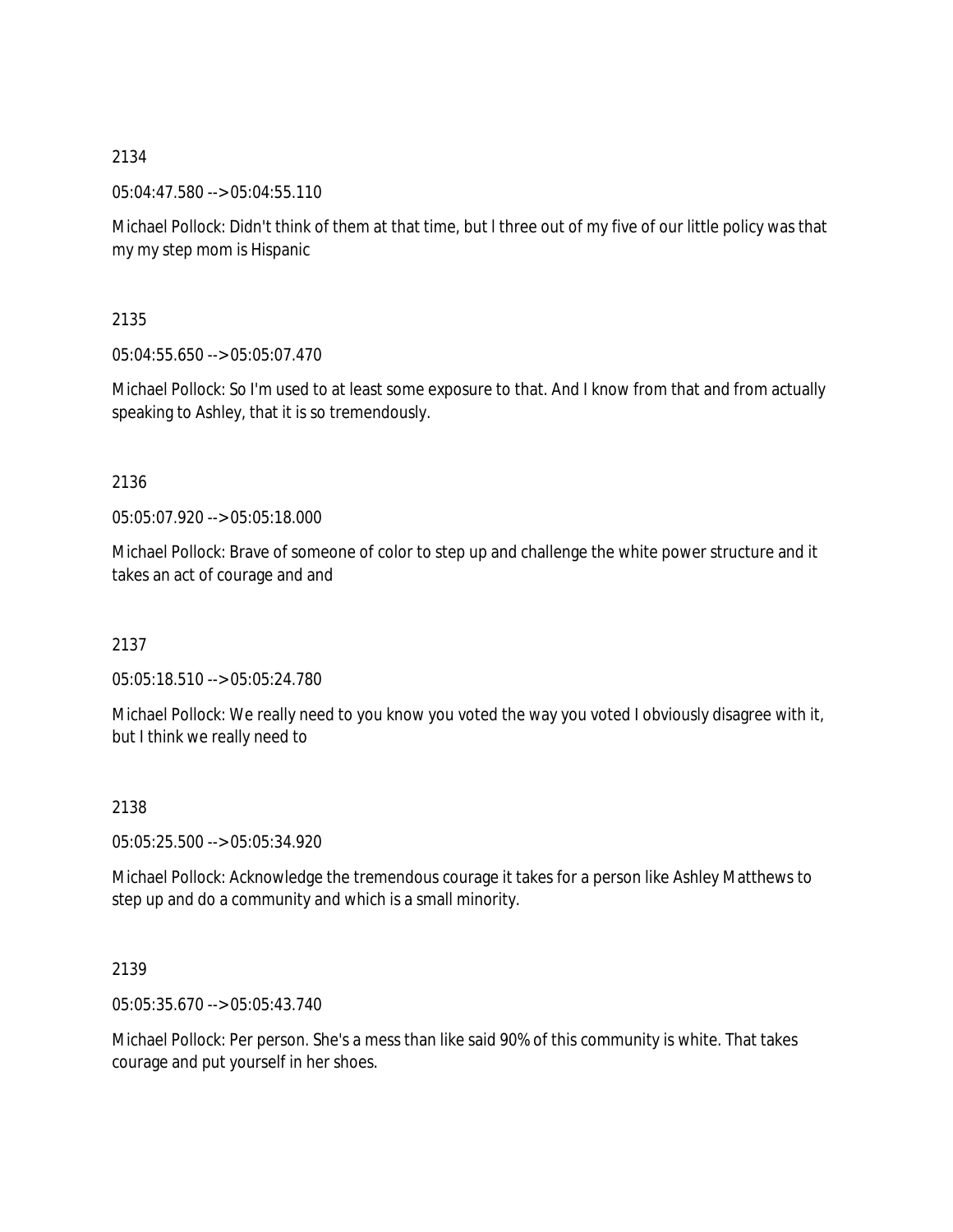05:05:44.310 --> 05:05:52.110

Michael Pollock: In a community put her it's 90% black people and you're going to go up and try to try to get in and they're the ones that are in power, they're the ones that have been controlling

2141

05:05:52.500 --> 05:06:04.890

Michael Pollock: And controlling your, your race for such a long time. So I think we need to acknowledge that and and at least appreciate it. And I just want to say thank you so much. Ashley Matthews for stepping up

2142

05:06:05.490 --> 05:06:17.460

Michael Pollock: You did the right thing. It was a little awkward. The timing was off, but I'm just so so proud of you for what you have done and how you've helped to facilitate this conversation and

2143

05:06:18.210 --> 05:06:27.900

Michael Pollock: You know, I talked to you where you're from New York. I know that you'll bounce back and do some straight up talk and I'm looking forward to talking to you as well.

## 2144

05:06:28.950 --> 05:06:34.920

Michael Pollock: There's, you know, there's other options to there's elected office to run for and other things. So

# 2145

05:06:36.120 --> 05:06:42.630

Michael Pollock: Yeah, it's tough conversation. And it's just the beginning. So that would be it for me.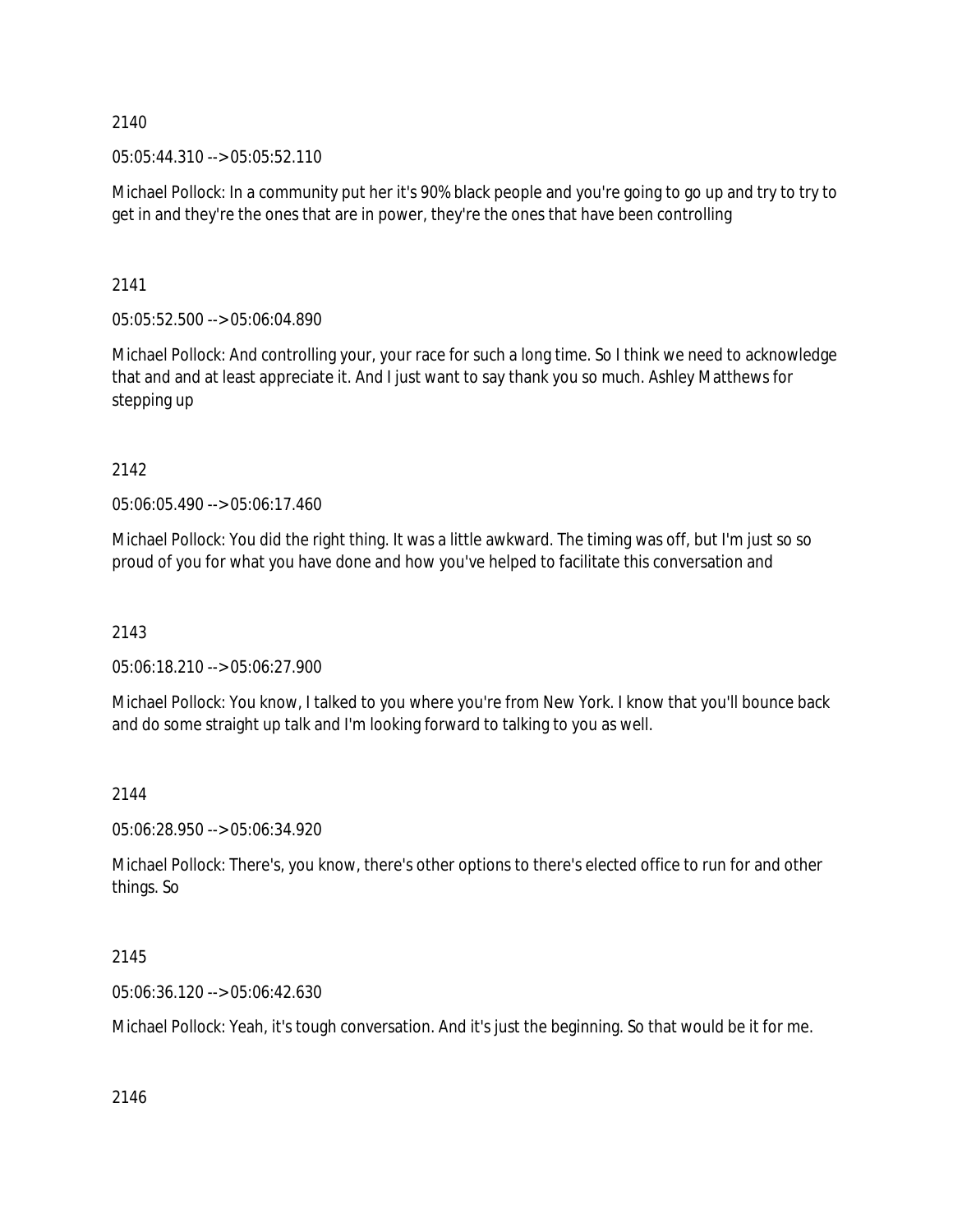05:06:45.240 --> 05:06:47.430

Leslie Schneider: Okay. Councilmember deets.

2147

05:06:49.620 --> 05:06:50.130

Joe Deets: Well,

2148

05:06:51.240 --> 05:06:59.190

Joe Deets: I have something to say about that. But actually the reason I had my notes for to go to the order something very pedestrian so just bear with me.

#### 2149

05:07:00.720 --> 05:07:09.030

Joe Deets: That I just, I was on the sustainable transportation Task Force and I decided as becoming Deputy Mayor

#### 2150

05:07:09.930 --> 05:07:18.660

Joe Deets: I just had. And plus, I'm getting involved in business recovery that I felt I needed to step away from that and and just like Christie was

## 2151

05:07:19.050 --> 05:07:28.860

Joe Deets: Just seemed so dialed in. So I just wanted to let you know I asked, there she is. I asked her if she wanted to take my place and she said yes. So I'm just

2152

05:07:29.220 --> 05:07:37.800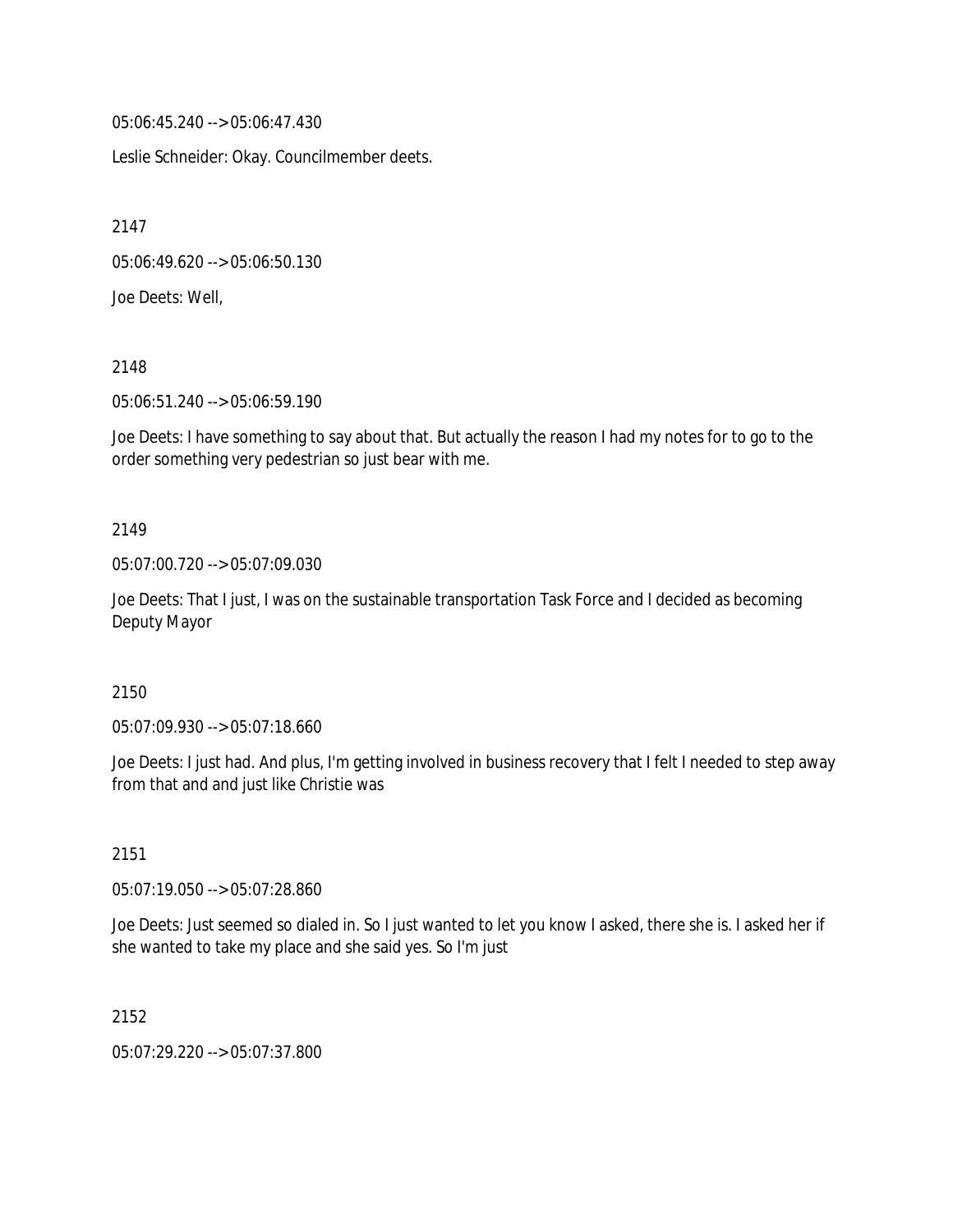Joe Deets: A different topic, guys, but I just wanted to say you know I hopefully that's okay, my understanding is, this is all usually kind of informal, but we can do this.

2153

05:07:38.820 --> 05:07:41.850

Joe Deets: So I hope that's okay that I

2154 05:07:42.960 --> 05:07:45.990 Joe Deets: Sort of backroom deal if you will.

2155

05:07:47.670 --> 05:07:48.930

Joe Deets: Um, so, anyway.

2156

05:07:50.220 --> 05:08:06.240

Joe Deets: Actually respected, you know, Michael, you just keep you keep doing this, um, you it wasn't just Christy car, you didn't. You didn't pick Ashley Matthews, and having of the choices and that that is the packs that is the data, you gotta live with that, sir, I actually was my number two.

2157

05:08:07.740 --> 05:08:19.020

Joe Deets: That you have to live with your choice. I live with my twice. She was my number two and I encouraged her to move forward. After that, I told her I told Ashley that she demonstrated exceptional leadership.

2158

05:08:19.980 --> 05:08:29.550

Joe Deets: And I encouraged him to move forward. But she was my number two choice and you she was not your number two. She was not near number three, sir. You got to live with that decision. Okay.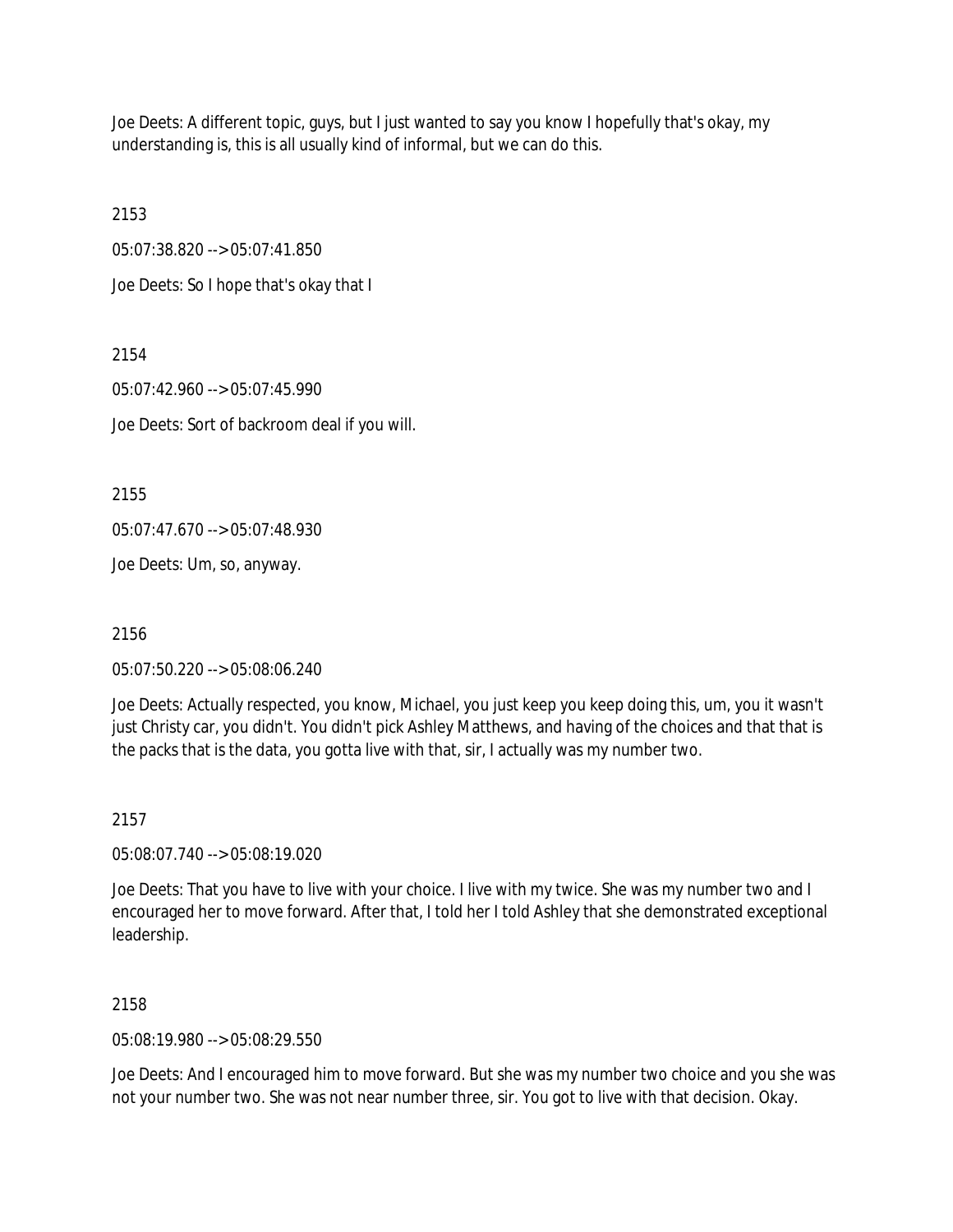2159 05:08:30.420 --> 05:08:31.350 Michael Pollock: No problem.

2160

05:08:31.950 --> 05:08:35.370

Leslie Schneider: Okay, let's please let's not have the back and forth. This is for the good of the order

2161

05:08:37.890 --> 05:08:42.030

Leslie Schneider: Deputy Mayor, I think you've already had a chance to speak, is that correct during

2162

05:08:43.110 --> 05:08:45.360

Leslie Schneider: For the good of the order, we still got a ways to go.

2163 05:08:48.390 --> 05:08:48.810 Leslie Schneider: Okay.

2164 05:08:49.440 --> 05:08:51.300 Leslie Schneider: COUNCILMEMBER D3 we finished.

2165 05:08:52.560 --> 05:08:52.860 Okay.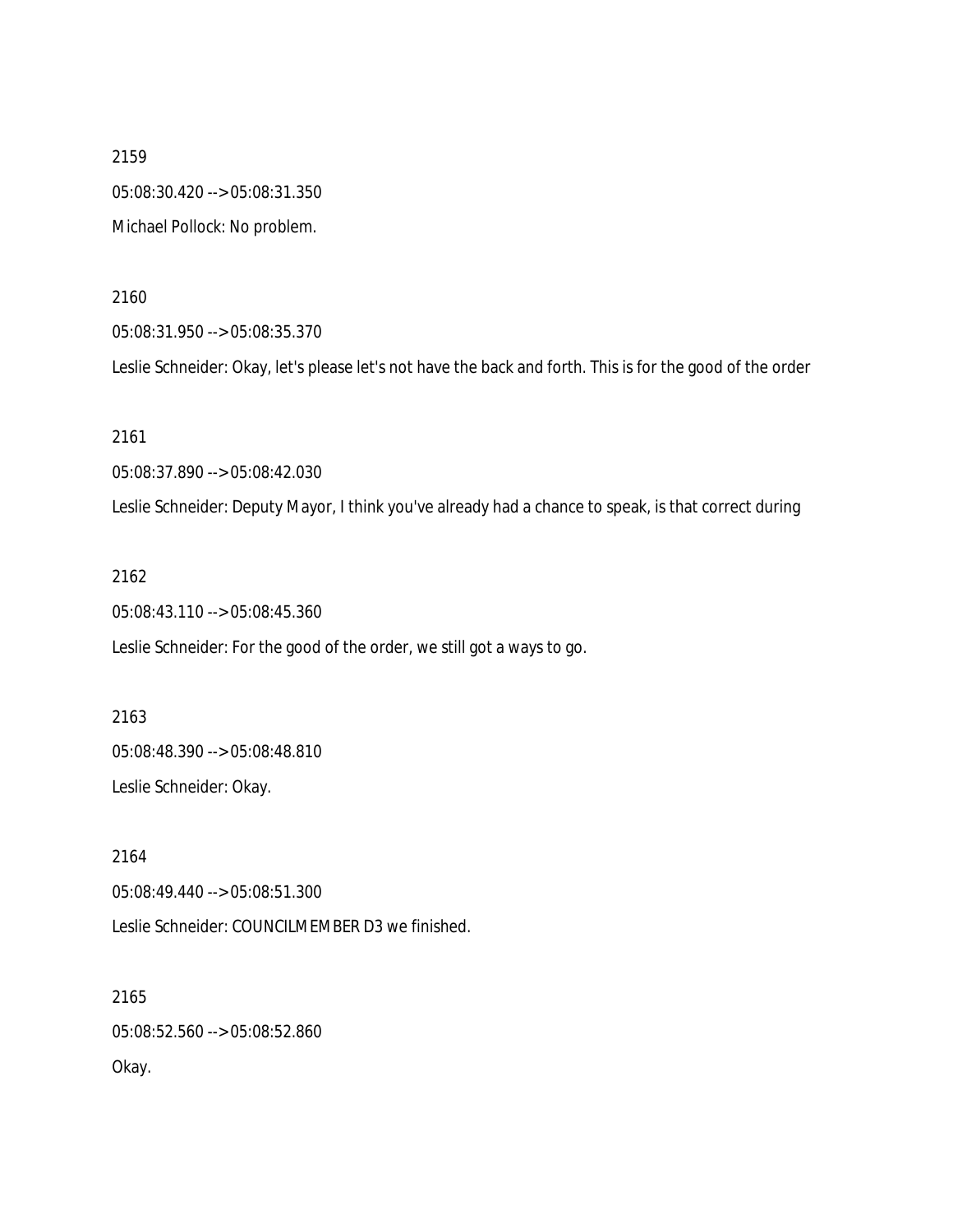05:08:54.840 --> 05:08:56.040

Leslie Schneider: COUNCILMEMBER high topless.

2167

05:09:00.870 --> 05:09:12.000

Kirsten Hytopoulos: I think what I want to say is that, to me, it is it is just gaslighting to say that the anger that is coming from some of the Council.

2168

05:09:13.050 --> 05:09:16.110

Kirsten Hytopoulos: And I think from some other people in the community and potentially from

## 2169

05:09:17.190 --> 05:09:22.290

Kirsten Hytopoulos: And I'm going to talk in a second ago in a second about the situation with the planning of the, the Chair of the planning commission

2170

05:09:22.680 --> 05:09:32.490

Kirsten Hytopoulos: That what this is is that because Conversations about Race are always difficult that that is where this anger is coming from. And we've had that thrown at us repeatedly and this is gaslighting

## 2171

05:09:32.910 --> 05:09:44.730

Kirsten Hytopoulos: It is distracting from the actual thing that's going on, which is bullying between Council members, which is bullying of our commission chair and that is causing me a lot of anger.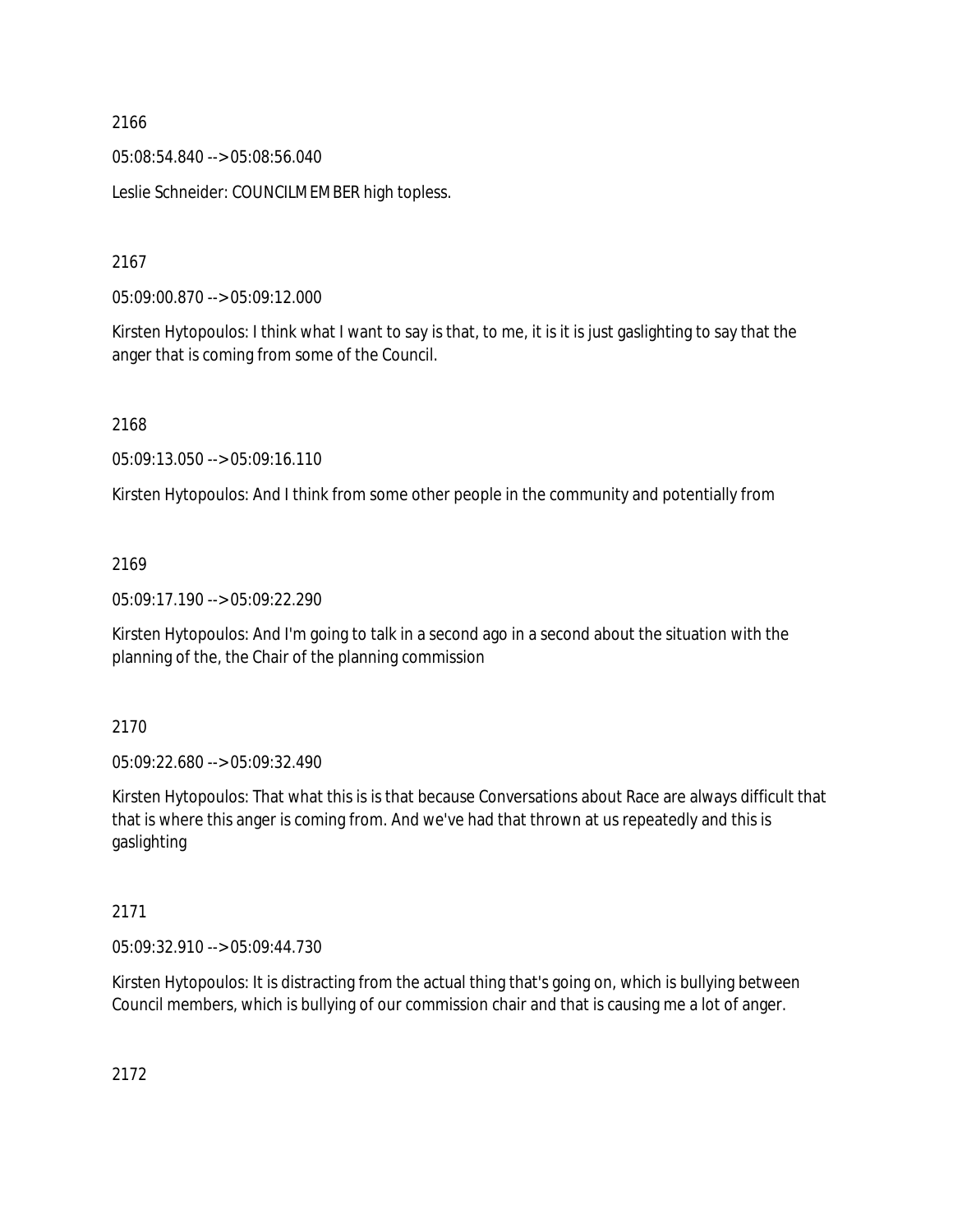05:09:45.780 --> 05:09:51.690

Kirsten Hytopoulos: And it's all about our interpersonal relationships. It's not about race and we've had similar situations that have come up

# 2173

05:09:51.960 --> 05:10:00.870

Kirsten Hytopoulos: And I fear, we're going to have similar situations that had nothing to do with race. So it's kind of insulting to those of us who have legitimate concerns about process and

## 2174

05:10:02.130 --> 05:10:12.870

Kirsten Hytopoulos: Violations and the treatment of fellow council members and commission members, etc. To say this is because, well the reason you're on you're upset is because this is about race. It's no it's about

## 2175

05:10:13.260 --> 05:10:18.870

Kirsten Hytopoulos: It's about poor treatment of other people from threatening ethics complaints to all of the other things that have happened.

## 2176

05:10:19.470 --> 05:10:30.480

Kirsten Hytopoulos: And the one thing that I wanted to bring forward and I'm still going to bring it forward, even though it's late because I feel like I feel like I owe it and I feel like our Commissioner Council owes it to the planning commission chair.

## 2177

05:10:31.560 --> 05:10:42.600

Kirsten Hytopoulos: That's will build Chester is is my concerns. I think that the mayor sent out over the weekend. I think it was this email that came from Michael Pollan to the chair.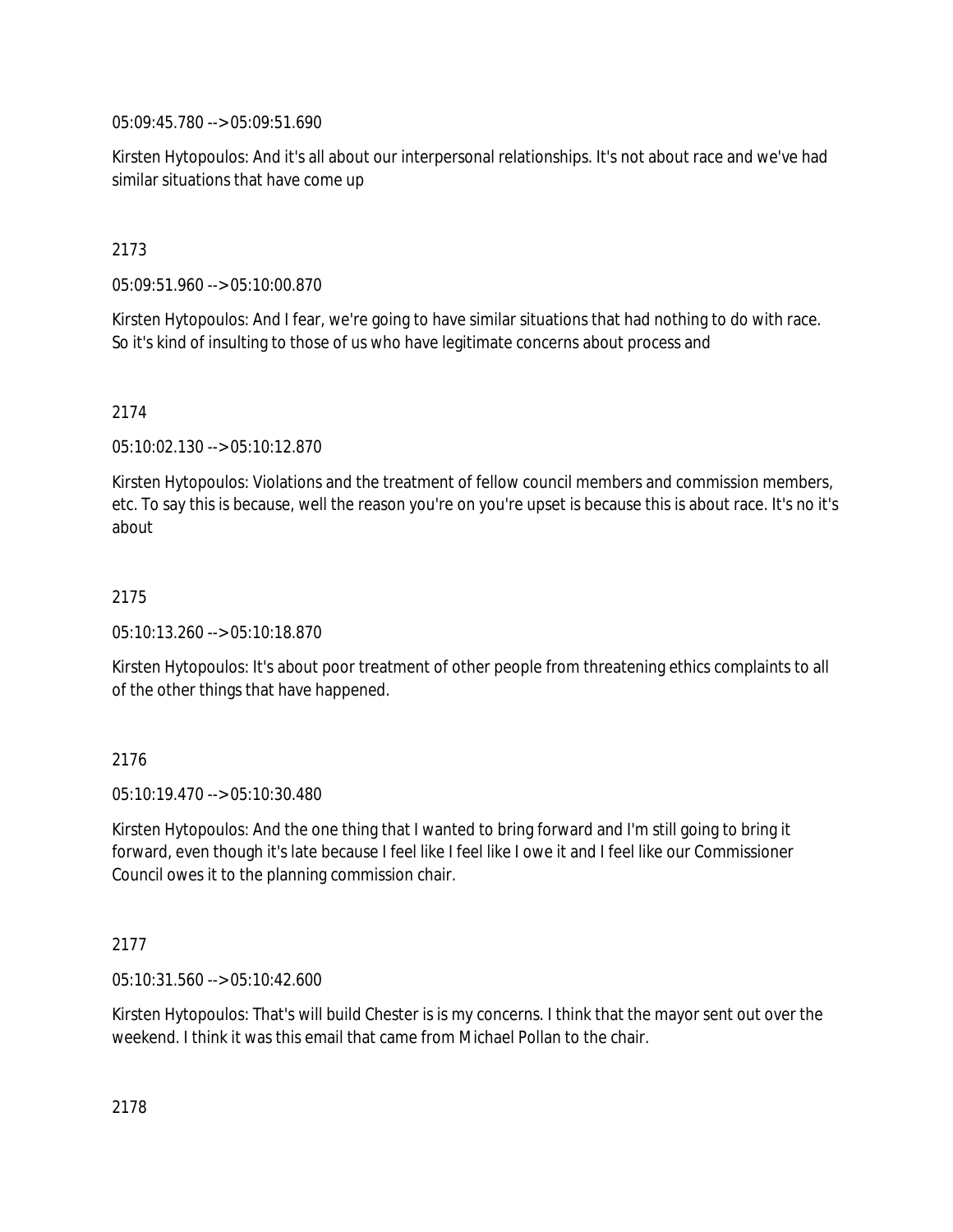05:10:43.110 --> 05:10:49.470

Kirsten Hytopoulos: And I really don't want to have to read the whole thing allowed. I think that's important is that we've all read it. I think it's actually out in the public

## 2179

05:10:50.340 --> 05:10:55.260

Kirsten Hytopoulos: But the bottom line is, is that the way I perceived it and the way the recipient perceived it

## 2180

05:10:55.530 --> 05:11:04.680

Kirsten Hytopoulos: Was it was it was suggesting to the chair that he resigned because of his comments just comments were so inappropriate at the planning commission about this subject that he resigned.

## 2181

05:11:05.040 --> 05:11:16.830

Kirsten Hytopoulos: And I just would encourage if any of you have not actually watched the video of Bill Chester's comments, please do so. And certainly, members of the public, and that is that has both the video and

# 2182

05:11:17.340 --> 05:11:25.500

Kirsten Hytopoulos: Exhibition a letter have been posted. I think online as well. And I want to hear on on the open public record apologize.

## 2183

05:11:25.740 --> 05:11:36.780

Kirsten Hytopoulos: On behalf of the Council, even though this was a unilateral action by one council member for that email because I think it was completely inappropriate and it was bullying and it was an attempt to to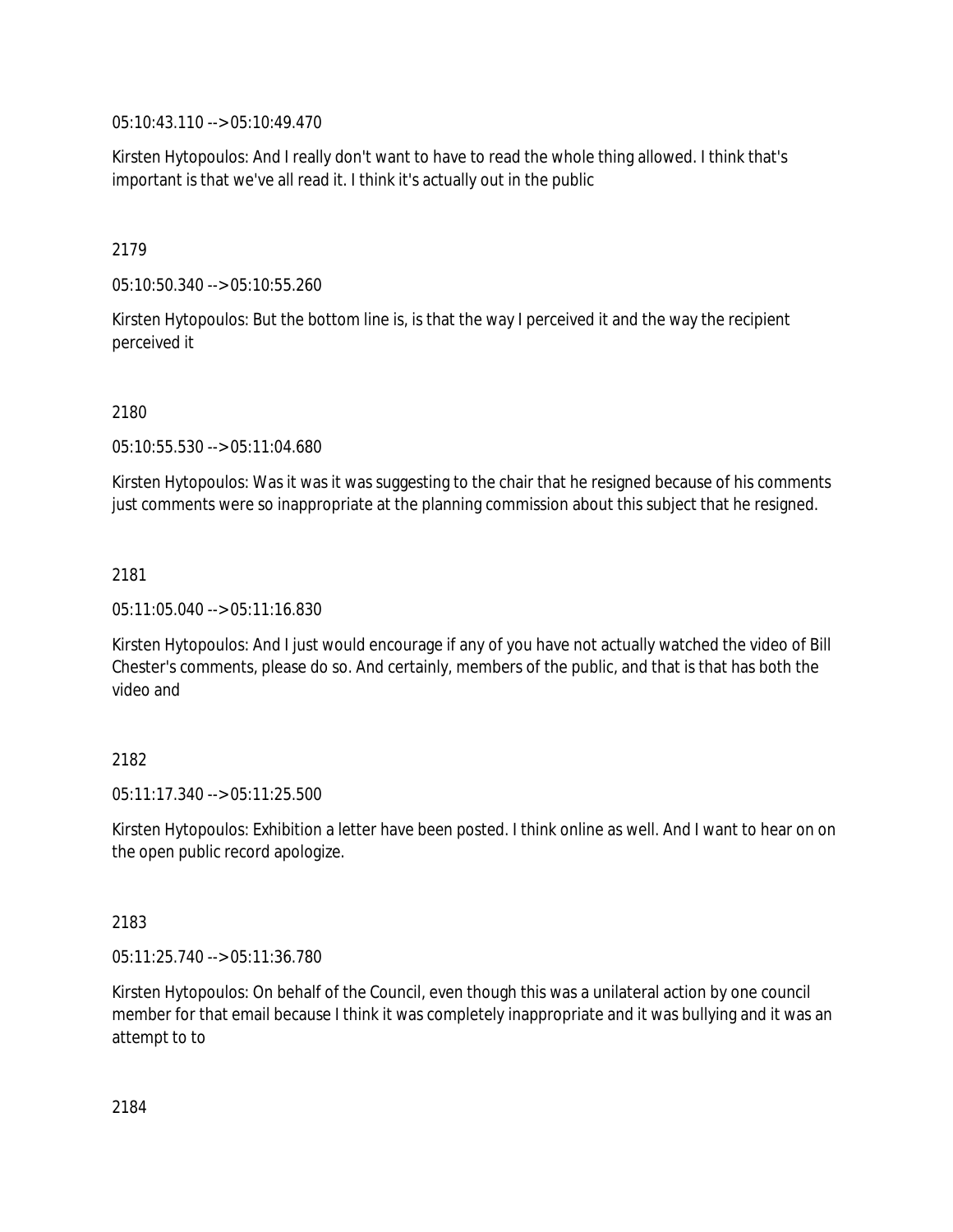05:11:37.830 --> 05:11:48.510

Kirsten Hytopoulos: I'm going to, I'm not going to impute the motive. I'm going to say that, as if I were the recipient. I would feel that I was being threatened with if I didn't resign, that I should be prepared to be publicly attacked

2185

05:11:49.470 --> 05:11:54.750

Kirsten Hytopoulos: For being from making insensitive comments and not been being unfit to be on the, on the, on the planning commission

2186

05:11:55.230 --> 05:12:07.290

Kirsten Hytopoulos: And I just don't think we can afford to treat our commission or committee volunteers this way and it is completely inappropriate for one council member to launch that sort of attack on that person.

2187

05:12:09.150 --> 05:12:10.440

Leslie Schneider: So I'm going to

2188

05:12:10.860 --> 05:12:21.840

Leslie Schneider: I'm going to follow up on that, because I did have some prepared remarks that for that. And I also have some deep concerns, as I'm sure you're aware, because of the

2189

05:12:23.190 --> 05:12:27.270

Leslie Schneider: Of the letter that I that I sent out so I'm

2190

05:12:32.190 --> 05:12:39.720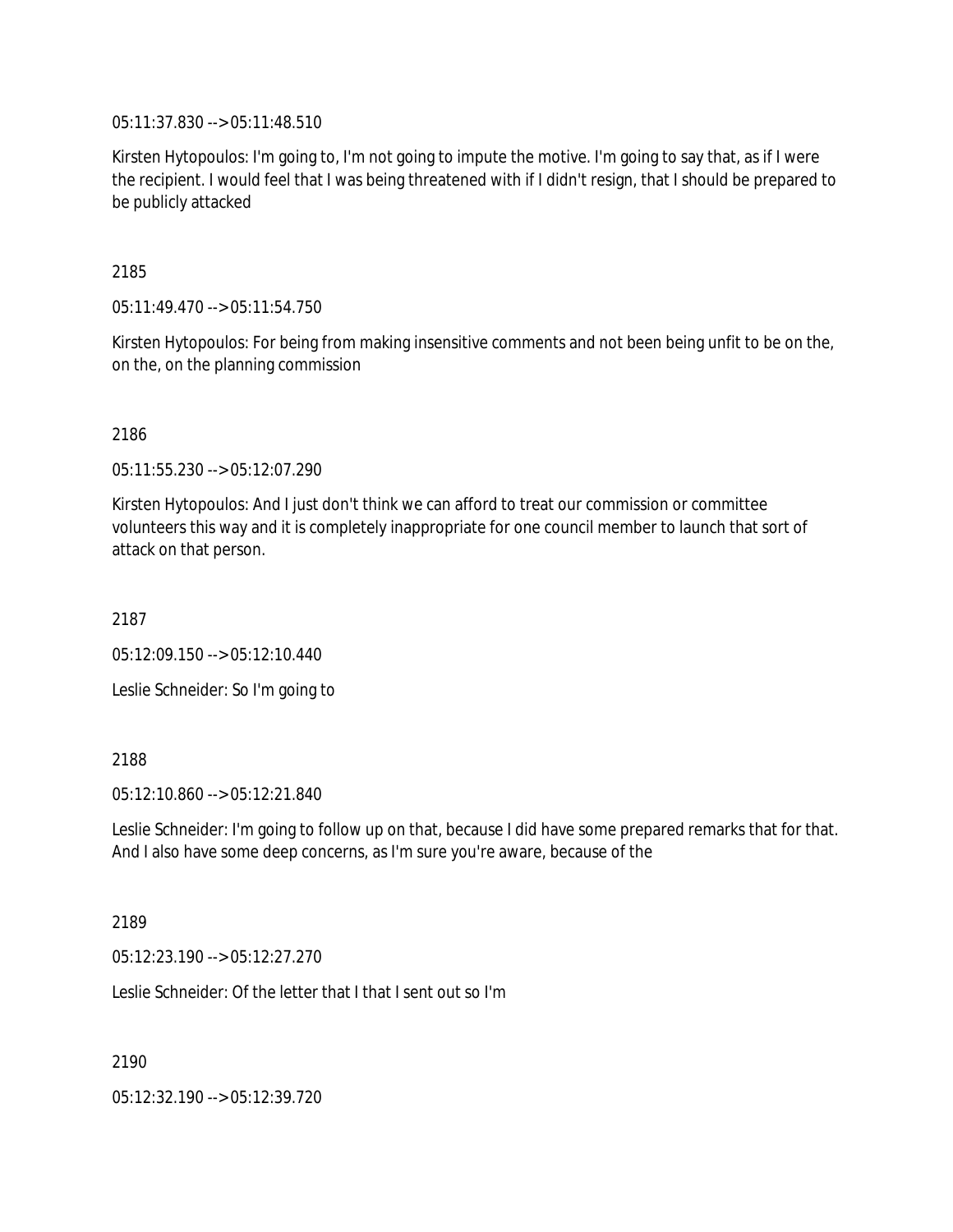Leslie Schneider: So COUNCILMEMBER Pollock, you know, sent these threatening words to a long serving Commissioner held in high regard by his colleagues, saying that he is unfit for public service.

2191

05:12:40.740 --> 05:12:46.260

Leslie Schneider: He sent this is what really concerns me he sent the email privately to the planning commission chair bill.

2192

05:12:46.260 --> 05:12:46.860

**Chester** 

2193

05:12:48.510 --> 05:12:57.630

Leslie Schneider: Saying that it, you know, it might be time for you to take a break from service. I want to be clear that customer Republic should bring concerns such as these two Council.

2194

05:12:57.960 --> 05:13:06.990

Leslie Schneider: And discuss the with his colleagues. However, the public good is just tremendously undermined when he directs these concerns unilaterally and in private.

2195

05:13:08.370 --> 05:13:23.280

Leslie Schneider: Suggesting that resignation is the appropriate response to his private concerns and then another problem I had with that email is that, you know, in the email he states. I'm not going to rush to judgment without a thorough review of your comments.

2196

05:13:24.330 --> 05:13:31.980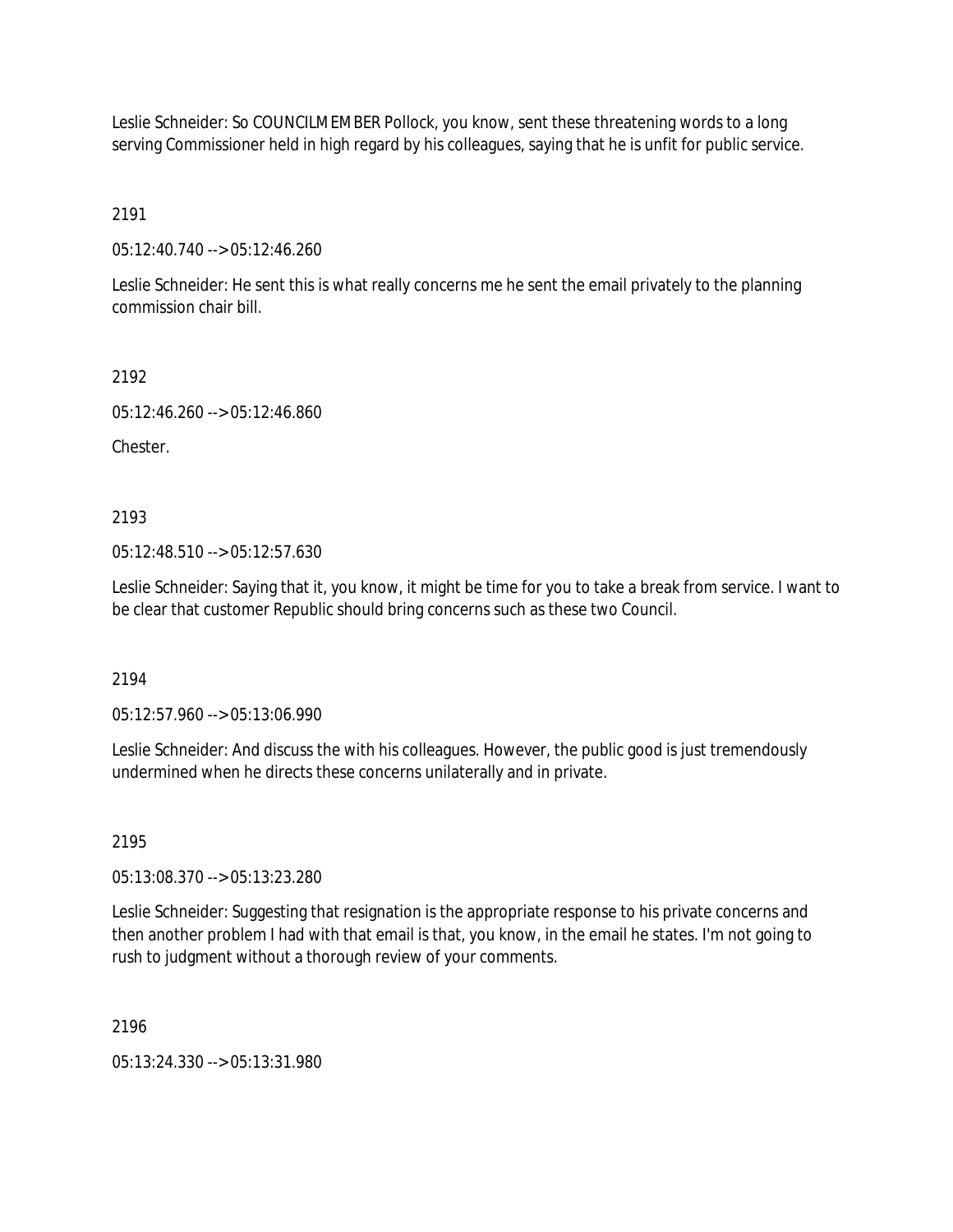Leslie Schneider: But then he follows that with please know that I left that meeting quite discouraged by your behavior, wondering whether the public

# 2197

05:13:33.810 --> 05:13:46.140

Leslie Schneider: It's off my screen here, whether the community is really well served by having you on the Commission, so he confirms the second part of a statement in the conclusion, it might be time for you to take a break from public service, so

## 2198

05:13:46.740 --> 05:13:56.700

Leslie Schneider: I just think that, you know, you can't have it both ways. If you're not rushing to judgment, then act on that, but instead you know you twice suggest that the Commissioner should resign.

## 2199

05:13:57.870 --> 05:14:04.110

Leslie Schneider: And Commissioner Chester is, you know, was very concerned and hurt by that.

2200

05:14:06.390 --> 05:14:06.930

Leslie Schneider: He

2201

05:14:09.960 --> 05:14:22.050

Leslie Schneider: Yeah, he says, I find this email to me from Michael Pollack to be extremely insulting passive aggressive and bullying. And while I'm sending this to you and Kirsten, I will not grace this with a reply.

## 2202

05:14:24.150 --> 05:14:37.170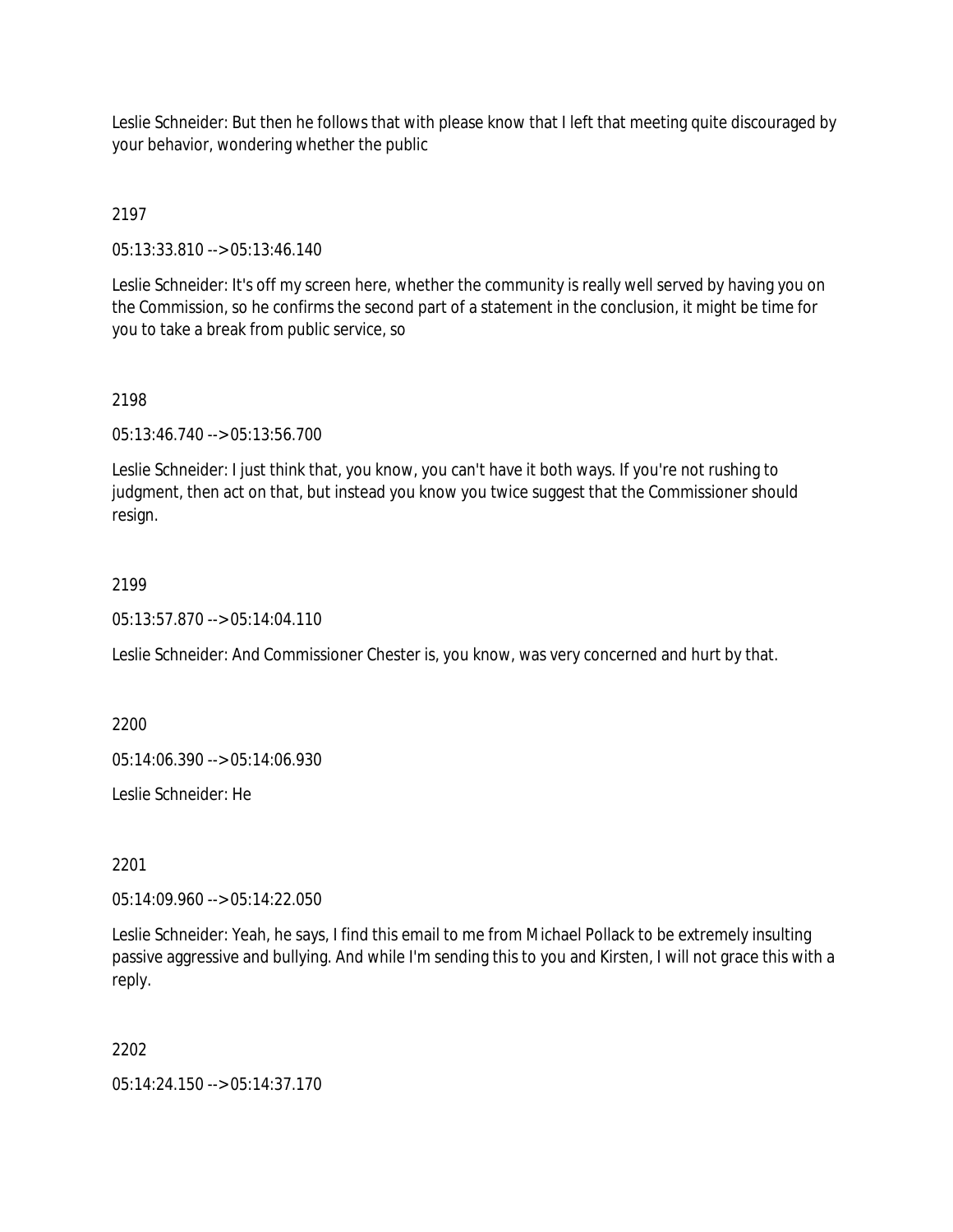Leslie Schneider: So anyway, my specific reason for my concern and bringing it up right now is that I don't know how. Councilmember Pollock can be effective on a joint subcommittee with the planning commission after you know

## 2203

05:14:37.920 --> 05:14:51.870

Leslie Schneider: After this attack. And then what do we do as a council body. What do we need to do to reaffirm our confidence in the chair, if we agree that this attack has been damaging so anyway.

## 2204

05:14:54.900 --> 05:15:05.400

Leslie Schneider: We're going to have to bring this back up at a future Council meeting, and I'm hoping that we will we will take some action on this because this is not the first time that COUNCILMEMBER Pollock has

## 2205

05:15:08.580 --> 05:15:20.280

Leslie Schneider: He has had he had the public comment at the planning commission a couple months ago, implying that the Council's process had hidden agenda by making big references to our actions as political and

# 2206

05:15:21.210 --> 05:15:28.650

Leslie Schneider: You know in our discussions on executive committee as being, you know, not transparent and anyway.

## 2207

05:15:29.760 --> 05:15:30.900

Leslie Schneider: I'm very, very tired.

## 2208

05:15:34.470 --> 05:15:44.130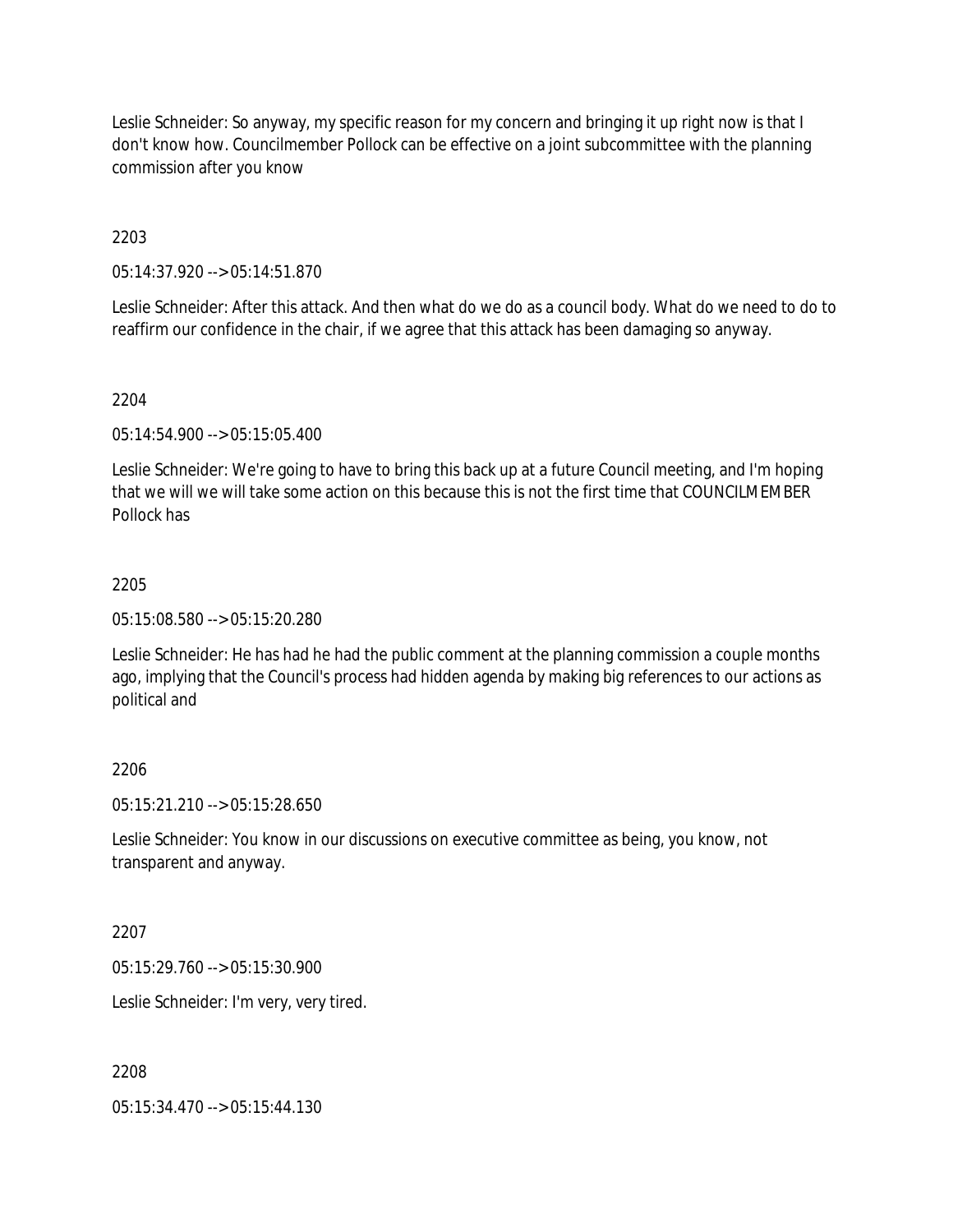Leslie Schneider: So I'm going to, I'm not going to say anything more about that. I did say that I would bring up the issue of the letter from the race equity task force that where they would like to see

# 2209

05:15:45.120 --> 05:16:00.930

Leslie Schneider: A signature from the mayor on it to send it to the the Bremerton city council and I'm just going to say right here. If you have any concerns about that, please email me directly, otherwise I will plan to get that letter put on letterhead and and sent out

# 2210

05:16:02.160 --> 05:16:09.150

Leslie Schneider: You know with with Peggy Erickson. With that, I'm going to go to. Councilmember Medina.

# 2211

05:16:10.800 --> 05:16:23.190

Kol Medina: Thanks, try to keep it short. I just actually raise my hand to say exactly accounts Mariah top of us said earlier, and I'll just kind of reiterate that in a second. But I also want to agree that I think

2212

05:16:25.320 --> 05:16:29.700

Kol Medina: That's for politics email to the planning commission chair to really be inappropriate.

2213

05:16:31.140 --> 05:16:42.240

Kol Medina: Don't think I need to go on about that. I was just going to say in regards consumer quality your comment about conversations about color and racism make us uncomfortable using your word.

2214

05:16:43.320 --> 05:16:57.060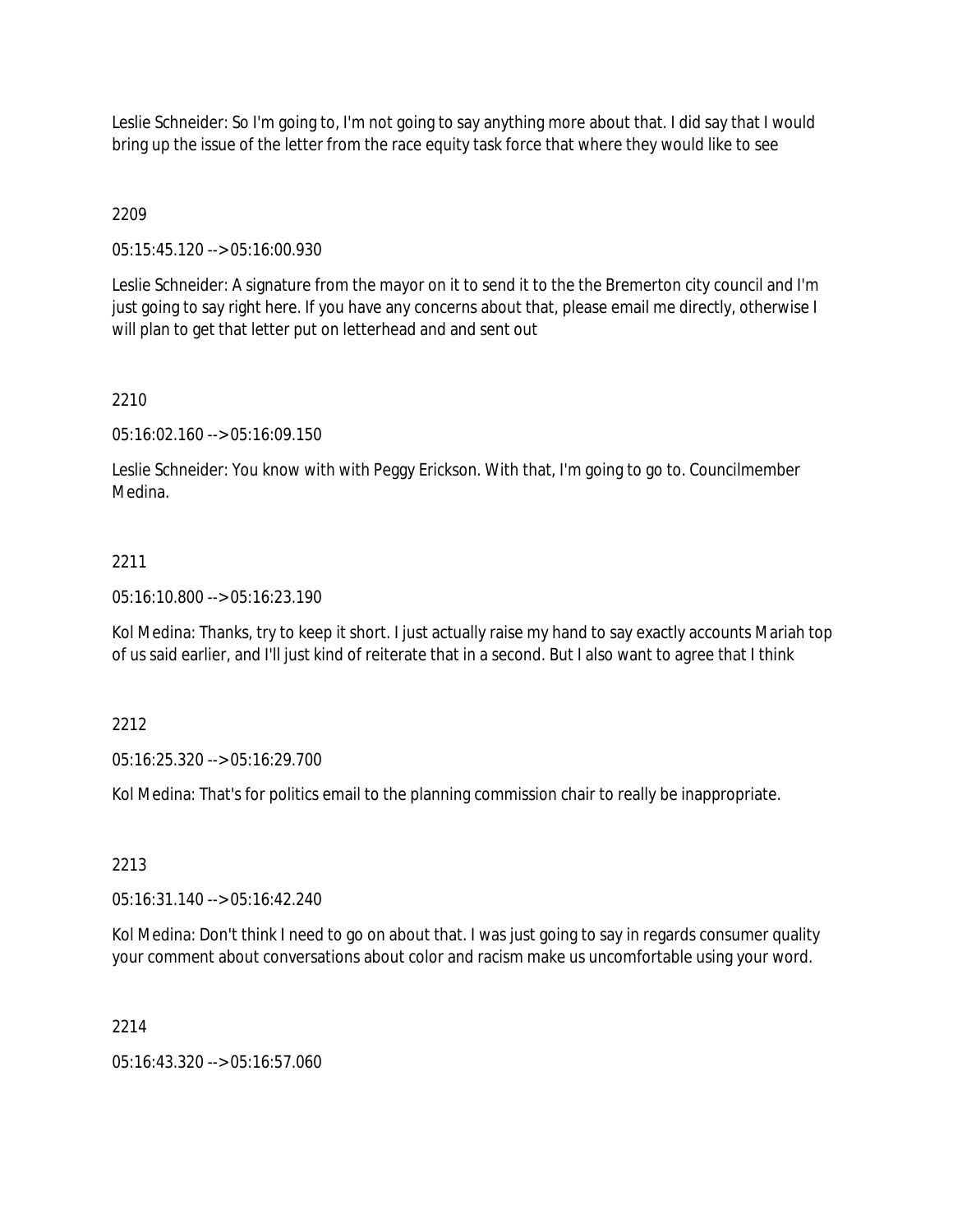Kol Medina: just reiterate a counselor. I talk with said I don't have problems. I'm not uncomfortable speaking about issues of racism and equity what's made me uncomfortable tonight is you and your comments.

2215

05:16:58.140 --> 05:17:00.210

Kol Medina: That's what's made this all very uncomfortable.

## 2216

05:17:01.470 --> 05:17:20.910

Kol Medina: You know, we need people on this Council who can have a debate about a very difficult subject and not result to referring to their colleagues actions as a garbage and saying, shame on you and conspiracy theories unfounded about why they did what they did.

## 2217

05:17:22.620 --> 05:17:33.240

Kol Medina: That's just, this is not helpful. It's not productive, it doesn't it doesn't help anything. I really hope you can find a way to stop doing that stuff, please.

2218

05:17:36.630 --> 05:17:37.170

Leslie Schneider: Okay.

2219

05:17:39.030 --> 05:17:39.750

Leslie Schneider: So,

## 2220

 $05:17:41.100 \rightarrow 05:17:45.810$ 

Leslie Schneider: Deputy Mayor nisar. This is your second time around. I think for the good of the order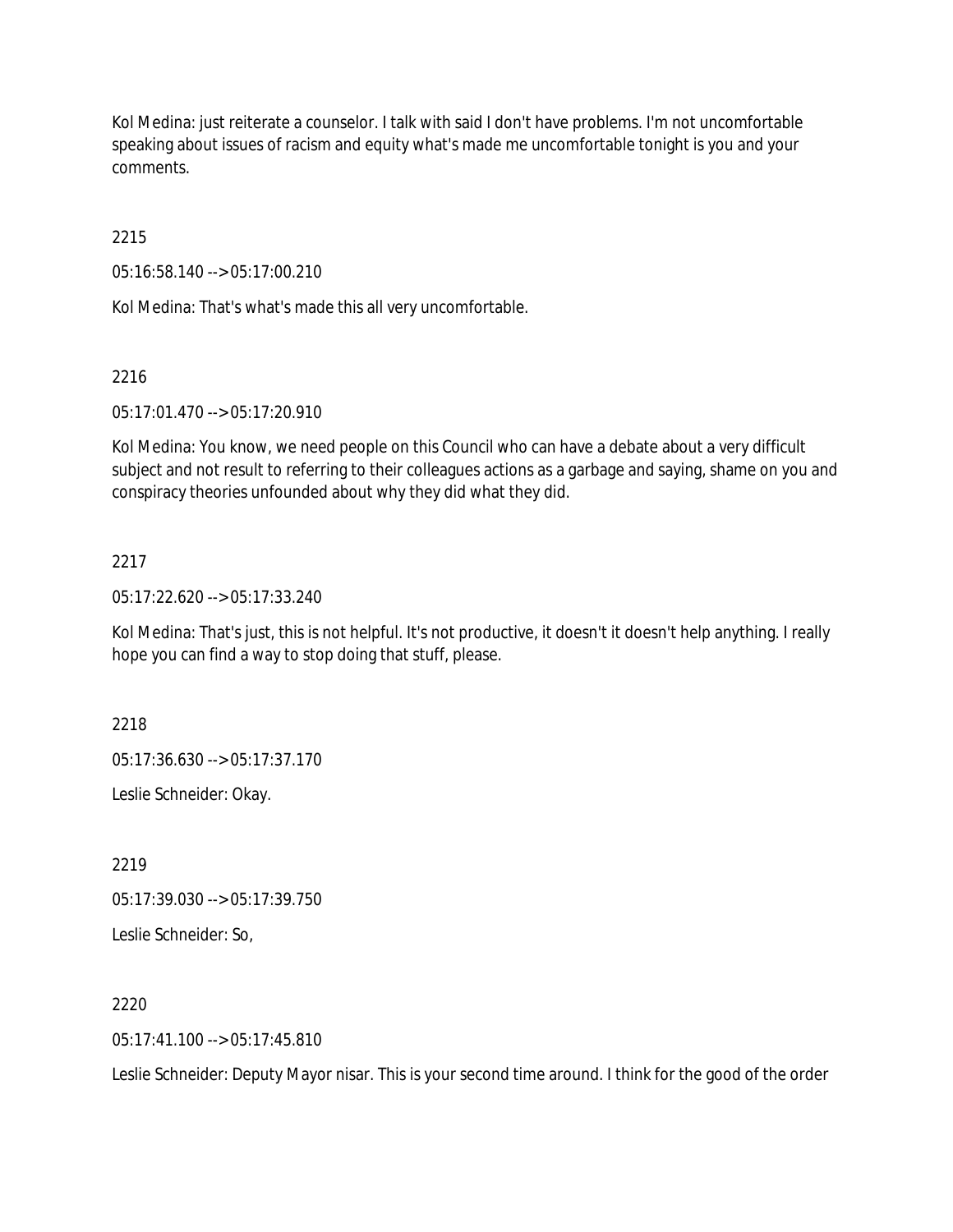05:17:46.140 --> 05:17:59.790

Rasham Nassar: Oh, I was, I just had some questions about the and i was responding to COUNCILMEMBER Dina's questions about the race equity Task Force and such related the planning commission vacancy. I didn't I, I do have some good of the order

2222

05:18:02.040 --> 05:18:04.860 Rasham Nassar: Ramallah humans, you may I

2223

05:18:06.810 --> 05:18:08.910

Rasham Nassar: I was hoping to not have to make these comments.

2224

05:18:10.440 --> 05:18:19.560

Rasham Nassar: Because I certainly don't want to talk about a Commissioners comments. I think if anyone has an appetite first verse for free speech and for

2225

05:18:20.100 --> 05:18:26.700

Rasham Nassar: being considerate of minority opinions, it's me. You guys all heard me cry and complain across

#### 2226

05:18:27.390 --> 05:18:39.120

Rasham Nassar: About the ethics program and the limitations on constitutional rights, rights to free speech that the article one imposed on which is consistent with the attorneys advice. So I think y'all know where I'm coming from.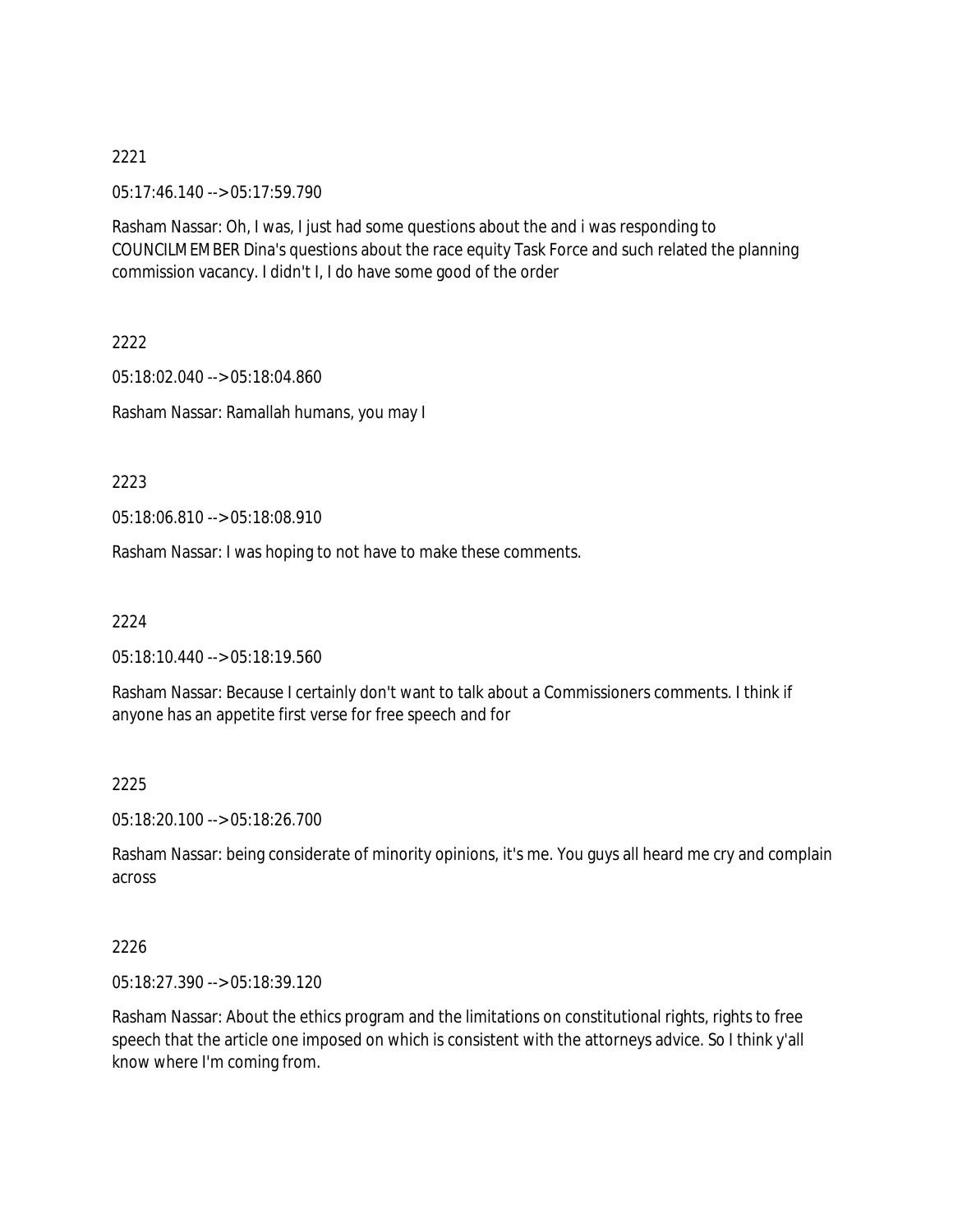05:18:40.170 --> 05:18:45.990

Rasham Nassar: And I'm going to attempt to articulate this as as kindly as I as I can and I certainly don't mean any

## 2228

05:18:47.460 --> 05:18:59.580

Rasham Nassar: Negativity or disparagement towards the planning commission chair by any means, but you know I just I want you all to consider the fact that there are other opinions out there in the world, aside from your own

2229

05:19:01.620 --> 05:19:07.980

Rasham Nassar: There are people in the community that did take offense to the chairs comments and you might not understand why.

2230

05:19:09.270 --> 05:19:15.480

Rasham Nassar: You might not have access to the information because you haven't talked with the people that did take offense or issue with some of the comments that were made.

## 2231

05:19:16.290 --> 05:19:22.740

Rasham Nassar: I took the time to watch the comments and I actually communicated with COUNCILMEMBER Medina on the phone today that there were moments.

## 2232

05:19:23.190 --> 05:19:34.170

Rasham Nassar: In his comments that I personally took issue with. I'm not going to air them here on the record, but you all know that I was mentioned in that private communication that I shared with Commissioner.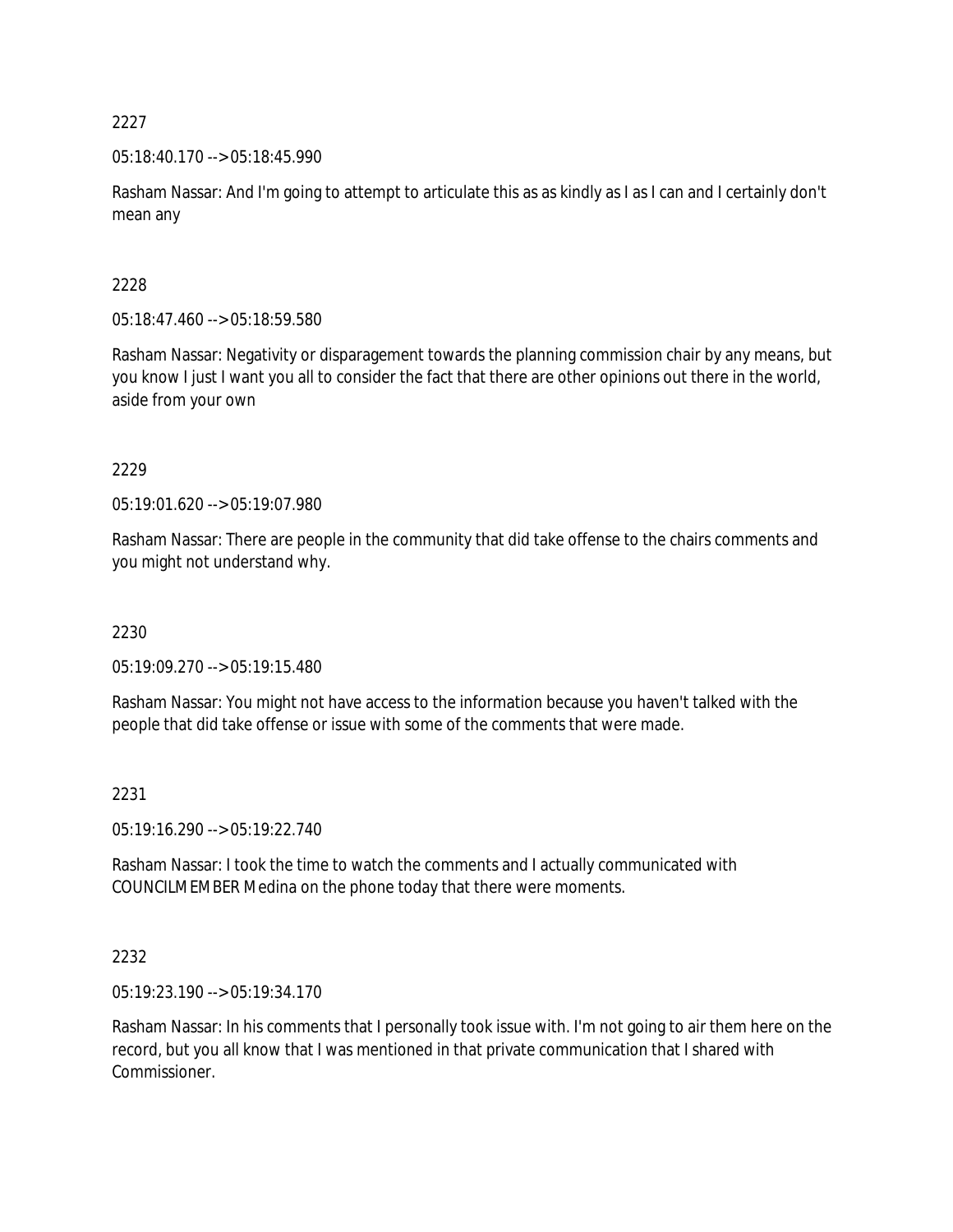05:19:34.920 --> 05:19:43.950

Rasham Nassar: Chester over the phone was paraphrased and Miss represented on the public record and that's okay. I'm an elected official. I understand that those kinds of things happen.

## 2234

05:19:47.760 --> 05:19:54.450

Rasham Nassar: But again, respect for minority opinion, even if we don't disagree with it. We have to be able to hold space.

2235

05:19:55.530 --> 05:20:02.100

Rasham Nassar: At least to consider that our opinion is not the only opinion and that other people might

#### 2236

05:20:02.640 --> 05:20:17.490

Rasham Nassar: Have been hurt, not just by those comments but by all the comments that there are people that are watching this meeting that feel very differently than you and that may be share COUNCILMEMBER Pollock's opinions and that may congratulate him for being brave enough to say what he said.

## 2237

05:20:22.650 --> 05:20:26.880

Rasham Nassar: I don't have anything more than that. I really just want to encourage us to

## 2238

05:20:28.320 --> 05:20:32.820

Rasham Nassar: Be strong being united front but also to respect one another as individuals.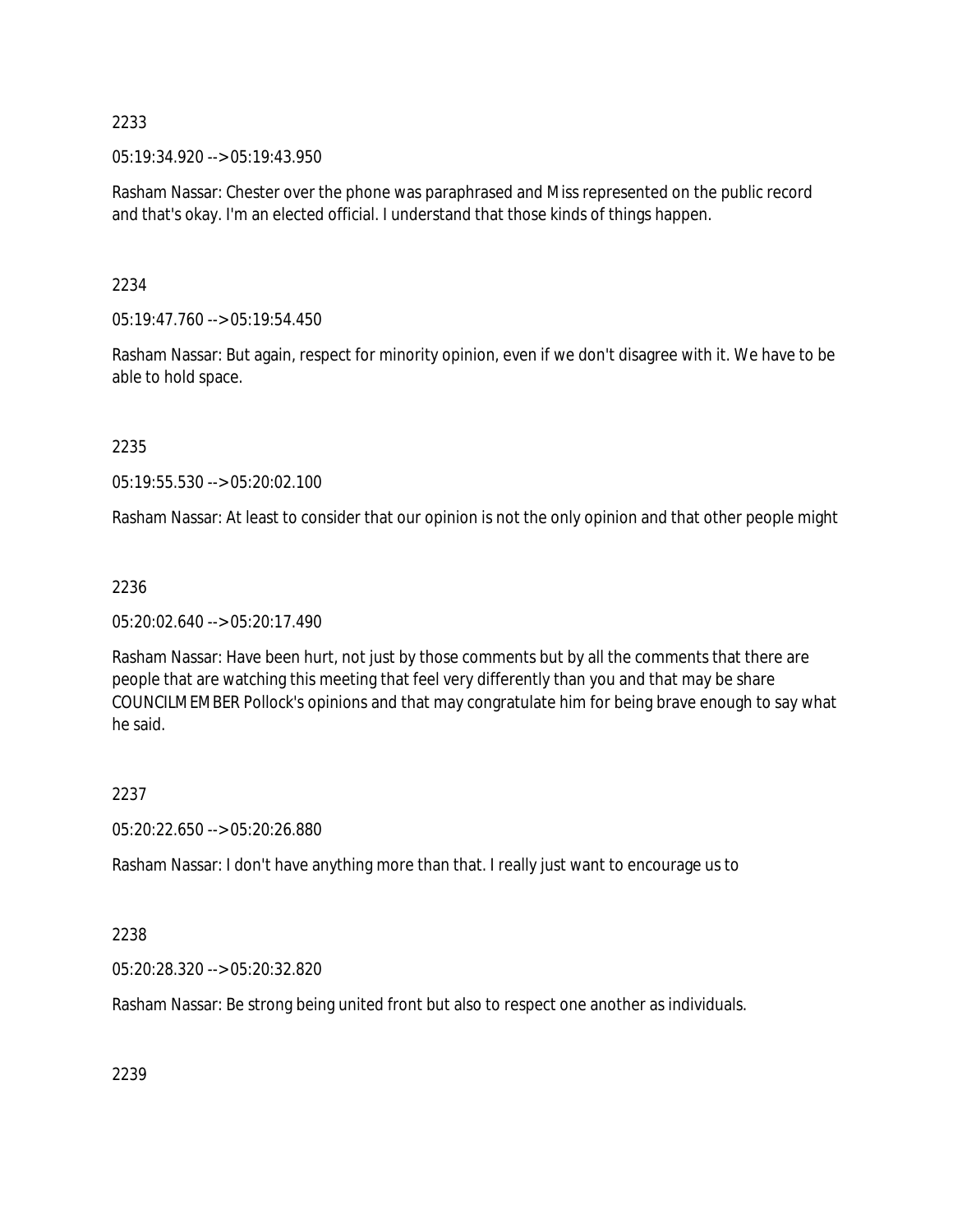05:20:34.470 --> 05:20:37.140

Rasham Nassar: And at the end of the day, to remember why we're here.

2240

05:20:38.310 --> 05:20:53.100

Rasham Nassar: We're here on the public's dollar on their dime to provide service to our community. And before we approach any discussion. The first question we should ask. It's ours ask ourselves is to reflect upon whether or not what we're about to say is in service of the Community.

2241

05:20:55.860 --> 05:21:00.840

Rasham Nassar: And maybe we take that home with us tonight and sleep on it until next Tuesday. And we try again.

2242

05:21:03.720 --> 05:21:04.230

Rasham Nassar: It's all

2243

05:21:05.070 --> 05:21:05.970

Leslie Schneider: All right. Thank you.

2244

05:21:07.110 --> 05:21:09.330

Leslie Schneider: COUNCILMEMBER deep saying this, your second time around to

2245

05:21:09.360 --> 05:21:17.940

Joe Deets: Yeah, I'll make it the final because just a couple things. And this won't be incentive Mary I, I promise. Folks, but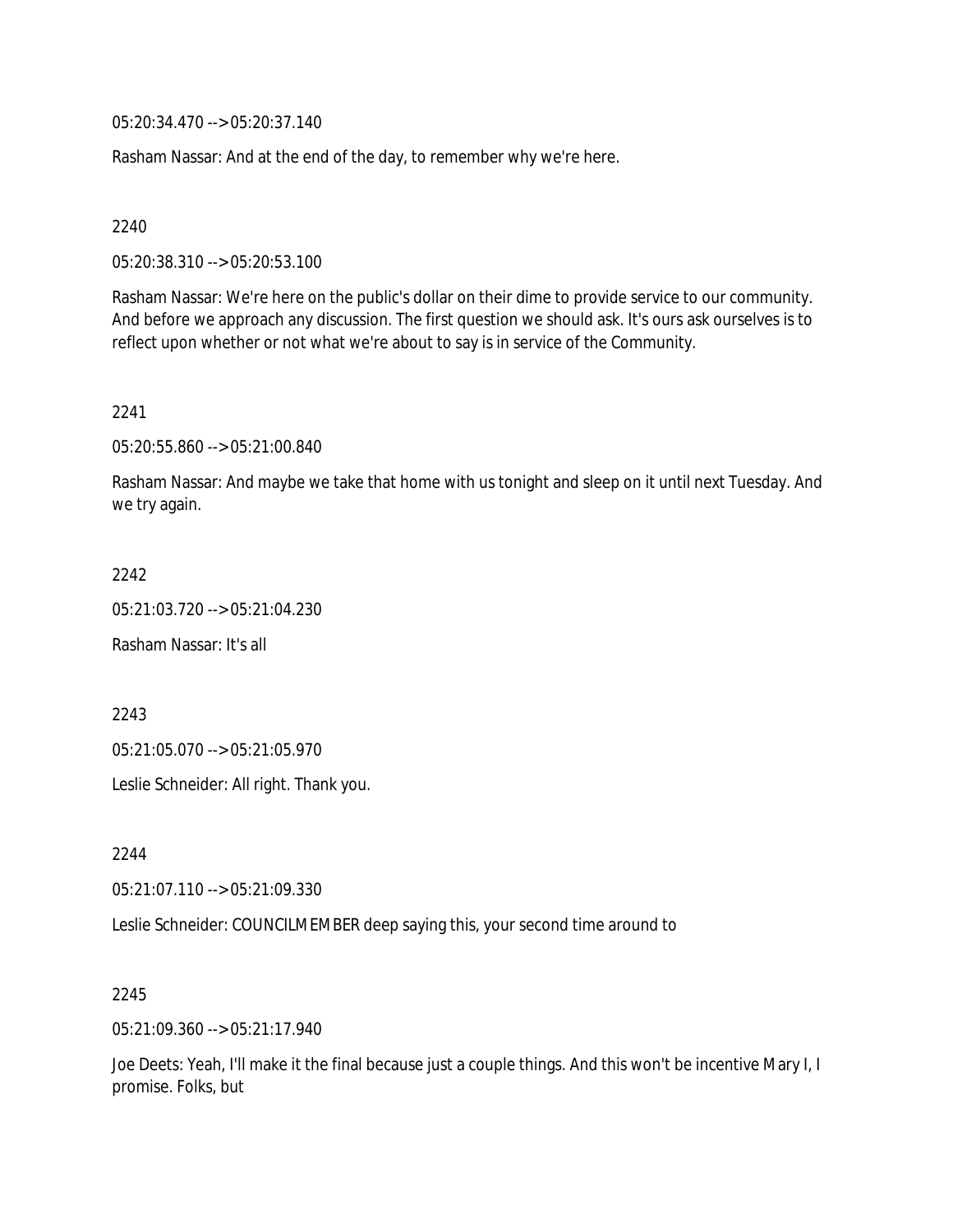05:21:18.690 --> 05:21:24.690

Joe Deets: Then this is the like the third meeting in a row that we've gone past like about 1130 so just

## 2247

05:21:25.560 --> 05:21:37.650

Joe Deets: Bringing up the facts here, folks. So as deputy the new coming Deputy Mayor. And by the way, my colleague here, Deputy Mayor did an outstanding job for the last six months. So I hope I can do at least as good a job as she

## 2248

05:21:39.060 --> 05:21:47.610

Joe Deets: That's a high bar for me. But I'll try my best. And one of my pledges is during study sessions, we do not go this long.

## 2249

05:21:48.480 --> 05:21:58.170

Joe Deets: Okay, so, and I'm going to be talking to you guys about that. How can we keep our meeting shorter. Okay, so just let you know that us. Second is

## 2250

05:21:58.950 --> 05:22:08.670

Joe Deets: You know, I think this is an indication that we're getting closer to the truth. Whenever I get in heated moments, whether you know like family or colleague or

# 2251

05:22:09.360 --> 05:22:18.870

Joe Deets: Council members, there's, there's something there that we're getting somehow closer to the truth that we recognize. So I think just sort of accept that folks that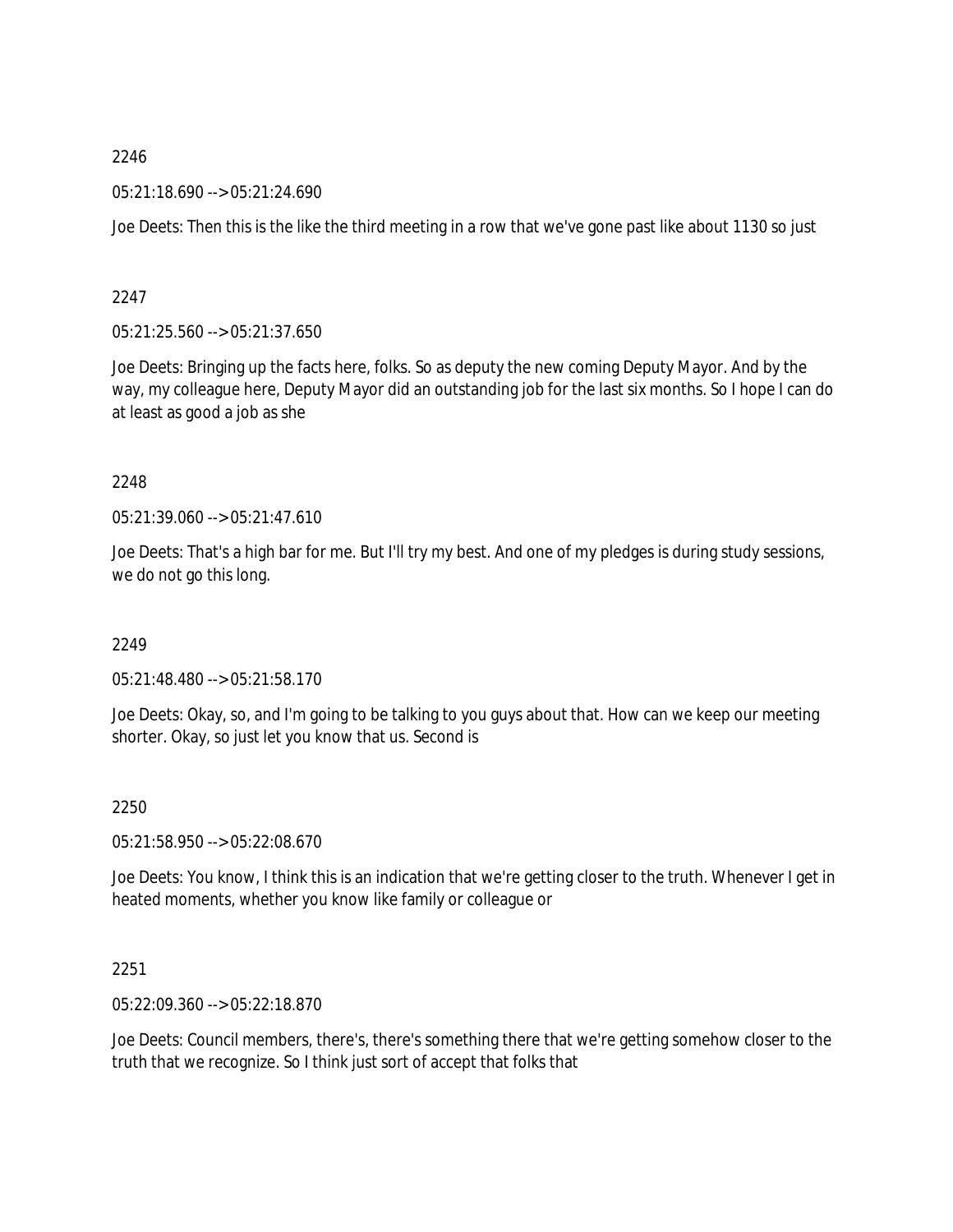05:22:19.710 --> 05:22:26.610

Joe Deets: Yes, this is difficult. A lot of words of being said and Michael, you know, I didn't mean to point at you and stuff. But, you know, I'll just say

2253

05:22:27.240 --> 05:22:37.560

Joe Deets: It was the heat of the moment. I'm very passionate. You saw me during the protest. I'm a passionate guy and I do carry that through in my life and what you said.

2254

05:22:38.940 --> 05:22:58.440

Joe Deets: You know, I had an opinion about and and you have something to answer to is, I said, so just leave it at that. So anyway, folks, I'm. It was a tough night, but I am hopeful. I'm actually optimistic for the future that we can move forward and really make some historic progress on equity.

2255

```
05:22:58.830 --> 05:22:59.400
```
In our

2256

05:23:00.510 --> 05:23:14.460

Joe Deets: In our city in our community and I pledge to do that. I'm not going to be on the task force anymore but I pledge as Deputy Mayor and I pledge as a council member to continue that effort. So with that, I'll sign off.

2257

05:23:16.020 --> 05:23:18.210

Leslie Schneider: Thank you. Councilmember Medina.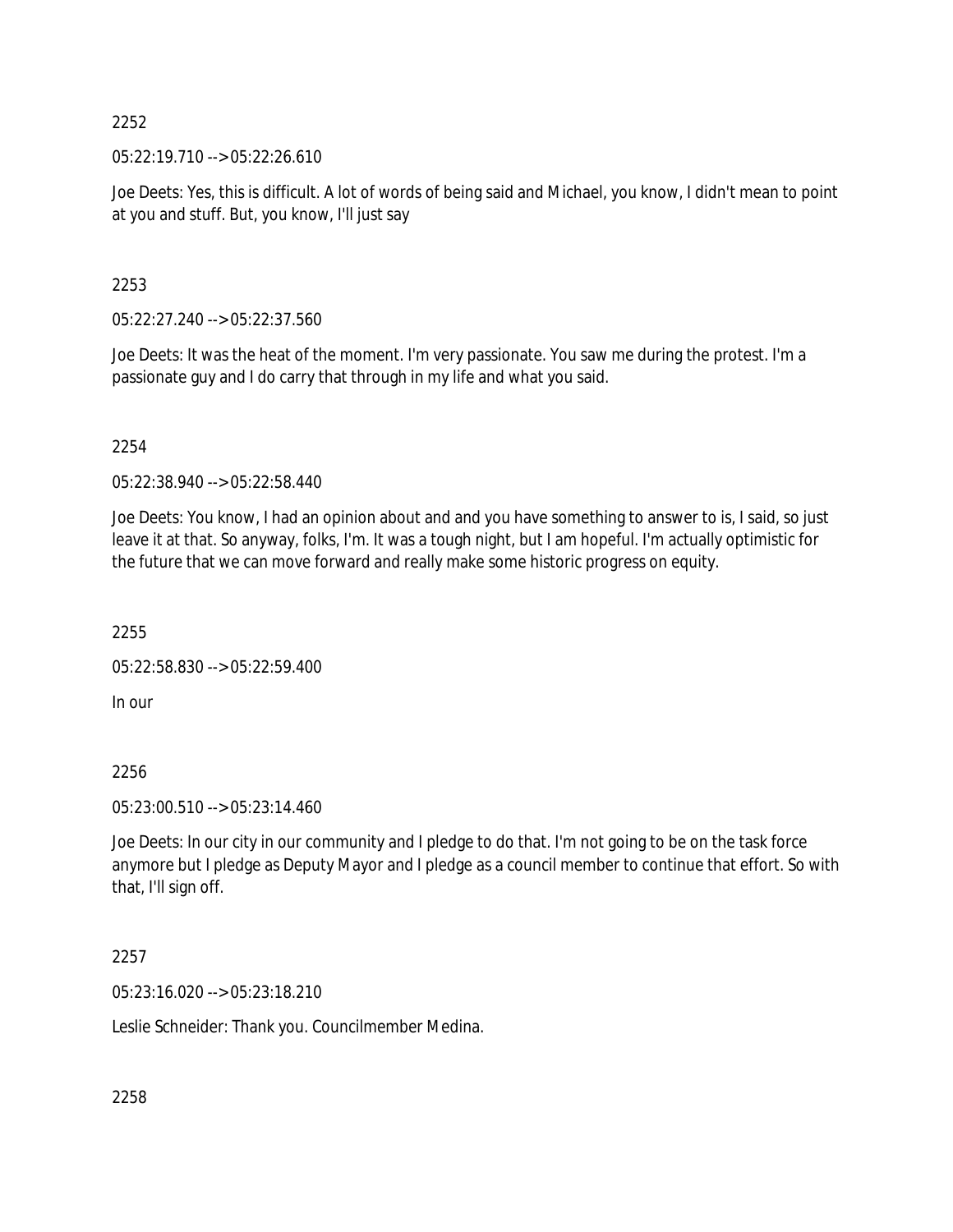05:23:19.590 --> 05:23:25.710

Kol Medina: Yeah, thanks. I'm starting to beat the Holy Spirit. Just a couple things I I just really want to respond to

2259

05:23:29.310 --> 05:23:31.050

Kol Medina: Counsel, or sorry, I mean, I

2260

05:23:32.580 --> 05:23:42.300

Kol Medina: Think you just kind of missed the point of of our comments about why we feel like that email was inappropriate, then none of us were talking about whether or not

# 2261

05:23:43.590 --> 05:23:53.100

Kol Medina: The Planning Commission chairs comments were not appropriate. Or maybe we should take issue with them or might have heard someone or didn't hurt someone.

2262

05:23:53.610 --> 05:24:07.050

Kol Medina: We're talking about the proper process for a council member to use to deal with that the proper process is not for an individual council member with our consultant with the Council to fire off an email to the chair telling them they think they should resign in my opinion.

2263

05:24:08.490 --> 05:24:19.410

Kol Medina: That's what we're talking about. If, if someone fills that a chair of a commission or committee has acted appropriately someone on council, then they should take it to the mayor and the Deputy Mayor talk about it.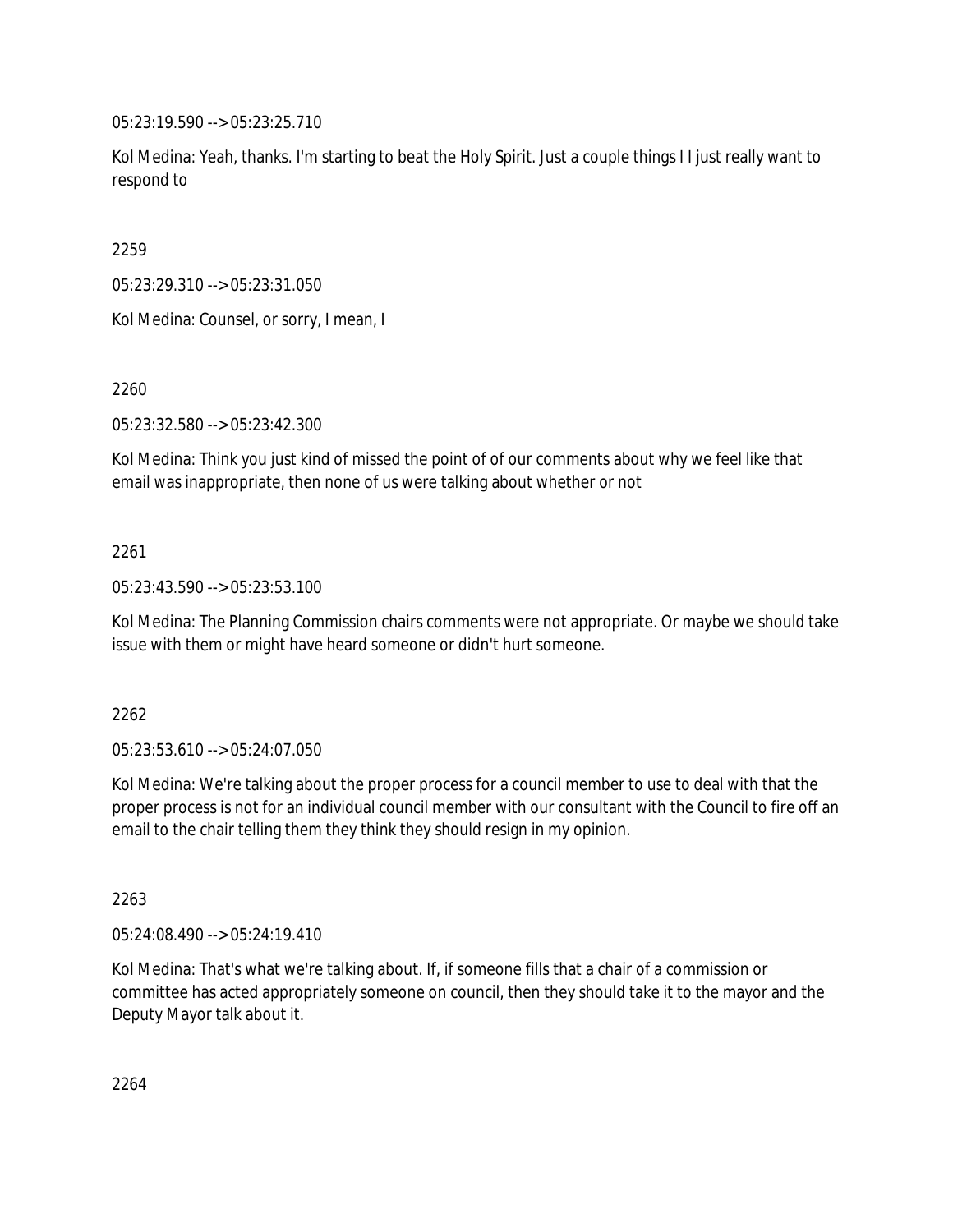05:24:20.370 --> 05:24:33.030

Kol Medina: That's what our council liaison policy says, and if Deputy Mayor and Mayor want to elevate that to the Council, they can. That's the appropriate process, in my opinion, and in our liaison description.

#### 2265

05:24:33.660 --> 05:24:40.920

Kol Medina: And as for your last point about how we all approach our job and our decision making here, of course, that's how I approach it.

#### 2266

05:24:41.970 --> 05:24:53.400

Kol Medina: And you know any statement you make like that just kind of someone watching would read into it that you think that's not how the rest of us approach it. But of course, that's how I approached it just for the record.

#### 2267

05:24:56.310 --> 05:25:01.680

Leslie Schneider: Okay. Um, I would really like to bring this meeting to a close.

#### 2268

05:25:03.480 --> 05:25:05.280

Leslie Schneider: COUNCILMEMBER Polycom your hand at

#### 2269

05:25:07.050 --> 05:25:14.070

Michael Pollock: Now, well thank you i i was like you as well, obviously we have some differences of opinion.

#### 2270

05:25:15.450 --> 05:25:28.620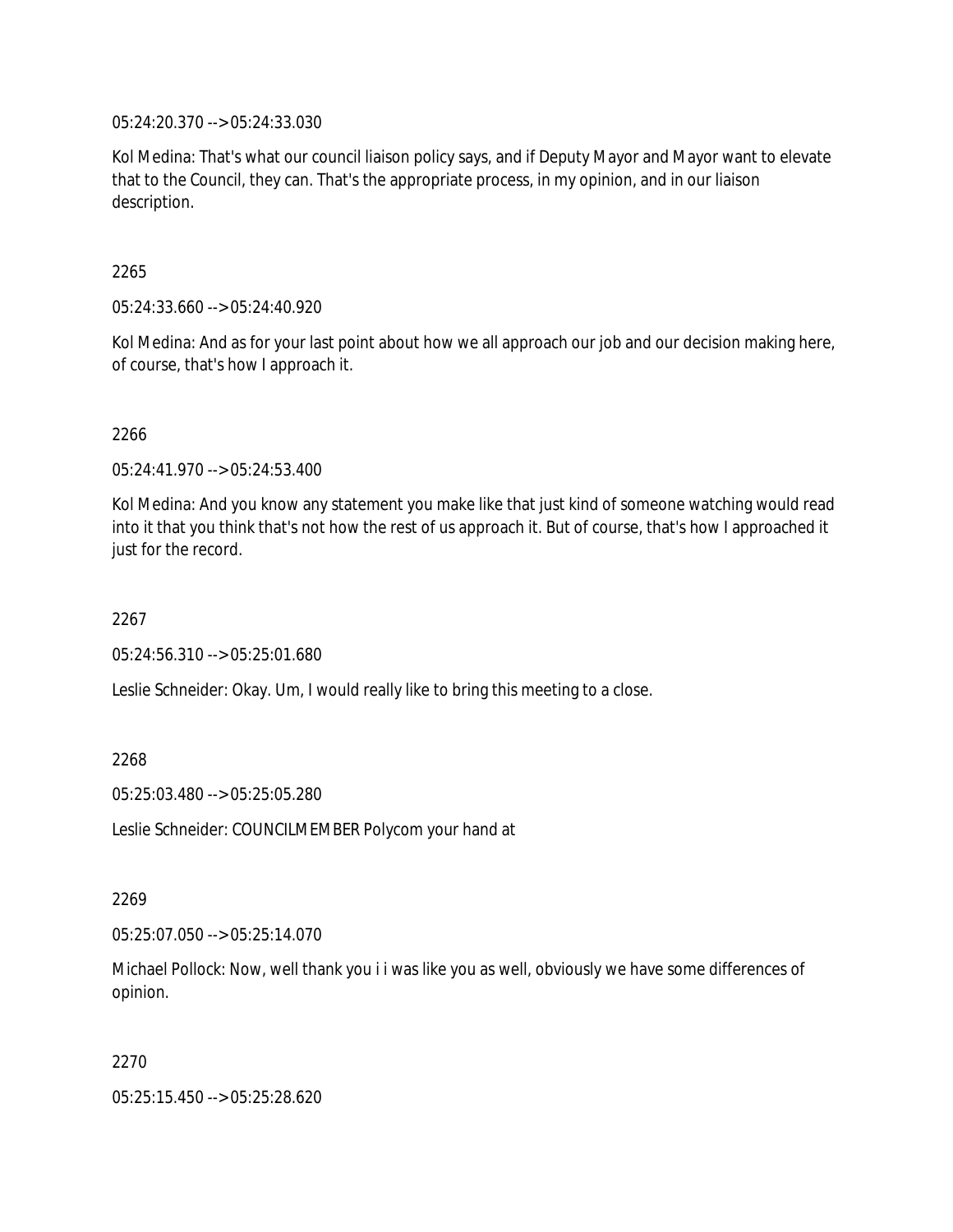Michael Pollock: And, you know, I'm a big fan of vigorous debate, we get the truth out and, you know, again, I made people uncomfortable and I'm going to continue to do that.

2271

05:25:29.910 --> 05:25:38.760

Michael Pollock: Since you guys brought up the issue of the planning commission chair, though, and it's located me and got you've gone around and

# 2272

05:25:39.210 --> 05:25:54.900

Michael Pollock: You guys have been slamming on me all night and I just want to want to point out, you know, I'm a white male. I'm a wealthy white male I drive a Tesla and live on the waterfront and now I got a nice bank account.

# 2273

05:25:55.980 --> 05:26:07.080

Michael Pollock: And I'm being shredded on and I'm okay with it. You know, I'm used to that I've actually used to being in rooms with with powerful people and having them.

## 2274

05:26:07.710 --> 05:26:20.940

Michael Pollock: Argue with me and I'm not number. So I'm okay with that. But think about it from the perspective of somebody that is not like that is not wealthy. That is not a male. Think about how how you are treating me

## 2275

05:26:21.210 --> 05:26:28.650

Michael Pollock: And think about how intimidating that one day and think about the fact that I stood up for people of color tonight and I'm now.

## 2276

05:26:28.980 --> 05:26:46.500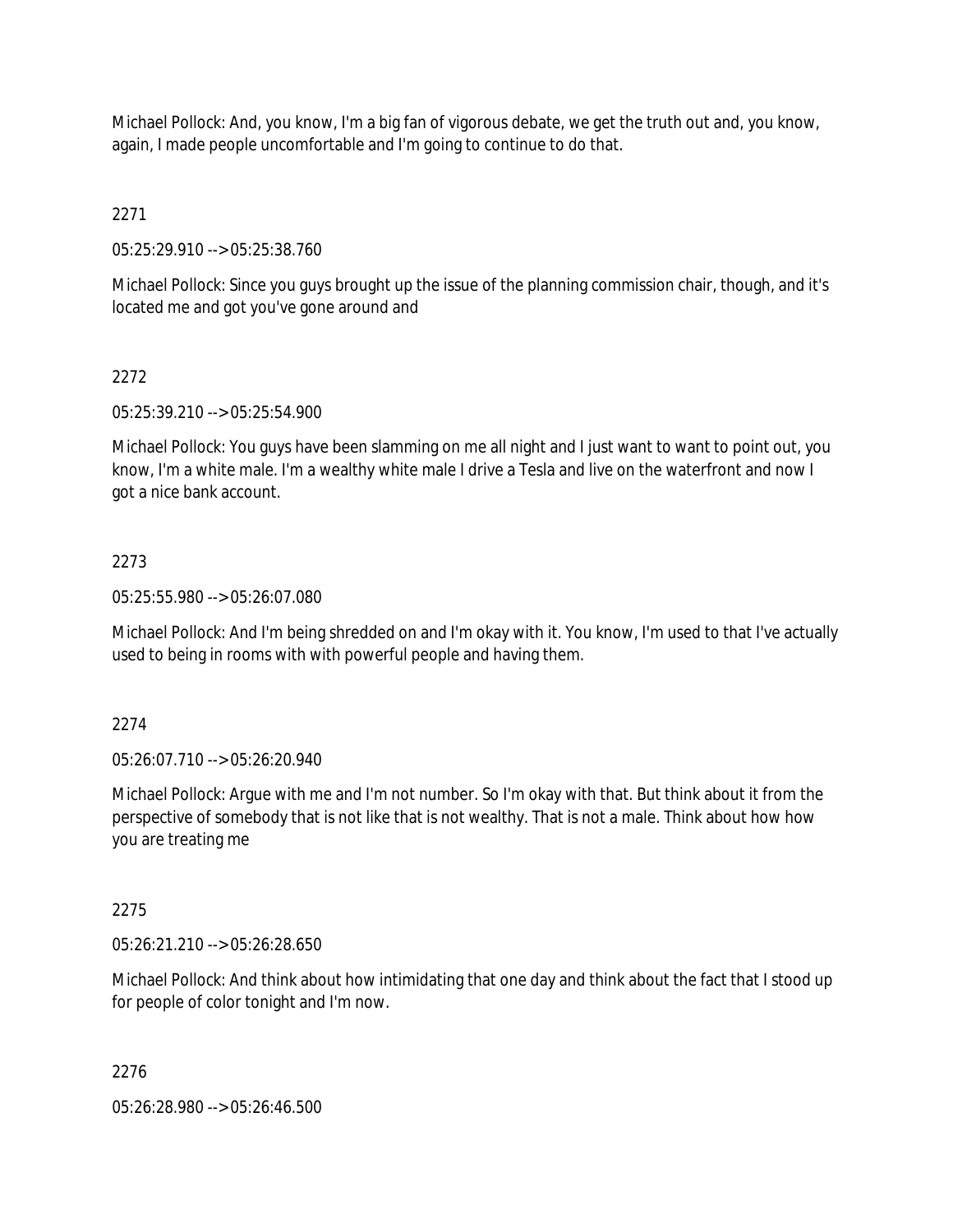Michael Pollock: Oh, it has nothing to do with that, of course, but I'm being thrashed on so I don't know what exactly is going on with everybody, but I'm just want you to think about how you have treated me tonight as far as Bill Chester goes the planning commission chair.

2277

05:26:47.580 --> 05:26:54.060

Michael Pollock: We had a conversation before that. And there was a number of things said on that and admittedly my

# 2278

05:26:55.230 --> 05:27:04.800

Michael Pollock: Letter to him was not just what he said in the meeting, but the conversation before and it was a straight up conversation.

## 2279

05:27:05.520 --> 05:27:17.760

Michael Pollock: He had a lot of words to share with me and I listened, and I said, Bill, and I'm glad that we can have a straight up conversation and that you can be straightforward and I hope you don't mind if I do the same.

## 2280

05:27:18.120 --> 05:27:29.550

Michael Pollock: So I felt like we had a situation where we can be clear with each other. And I told him what I think. And with regards to the letter. Yes, I said, I will review the tape.

## 2281

05:27:30.840 --> 05:27:38.730

Michael Pollock: But my initial impression was that he was pretty out of touch with the the concerns of race and race equity and he said as much that he

## 2282

05:27:39.150 --> 05:27:46.680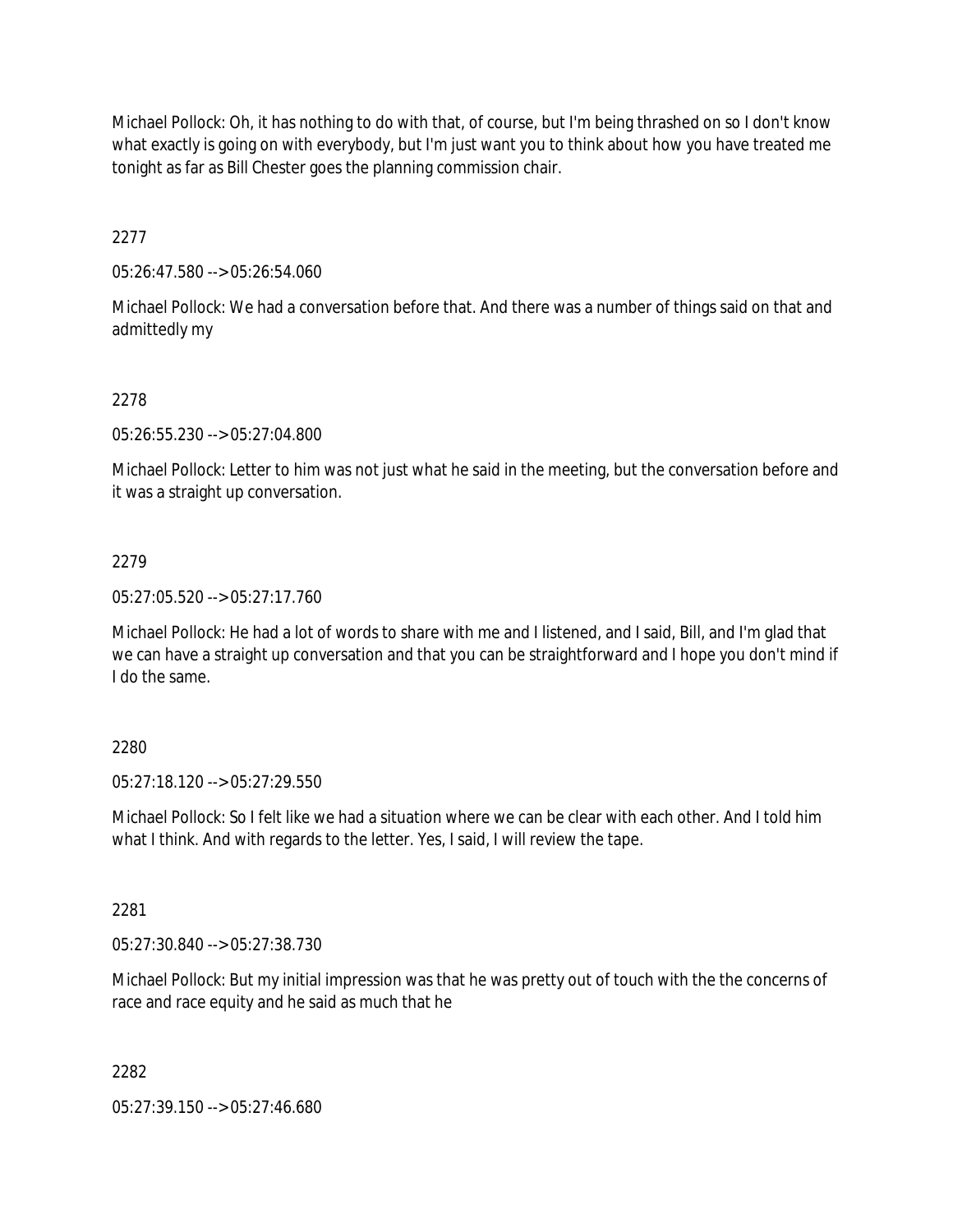Michael Pollock: Said, he's an old white guy. I don't know very much about these things in reference to race equity. So I said that

2283

05:27:47.100 --> 05:27:57.030

Michael Pollock: But I said I would review the tape and when I made the comments or when I wrote the letter I had talked to two people of color that were quite insulted by what he said.

#### 2284

05:27:57.330 --> 05:28:03.240

Michael Pollock: They were insulted by john quick slims comment to about will if we do

## 2285

05:28:03.870 --> 05:28:14.070

Michael Pollock: Get Ashley Matthews on board if she's elected will bring her into our culture. So that can be taken a number of different ways. But the way that people of color.

2286

05:28:14.280 --> 05:28:26.370

Michael Pollock: Took that was as if they were some foreigners some foreign object that needed to be brought into our ways as if they were some feral patent or something that needed to be brought in and civilized so

## 2287

05:28:26.640 --> 05:28:32.160

Michael Pollock: You may disagree with that characterization. I'm sure a lot of people do i know i'm sure john did not mean it like that.

## 2288

05:28:32.460 --> 05:28:40.200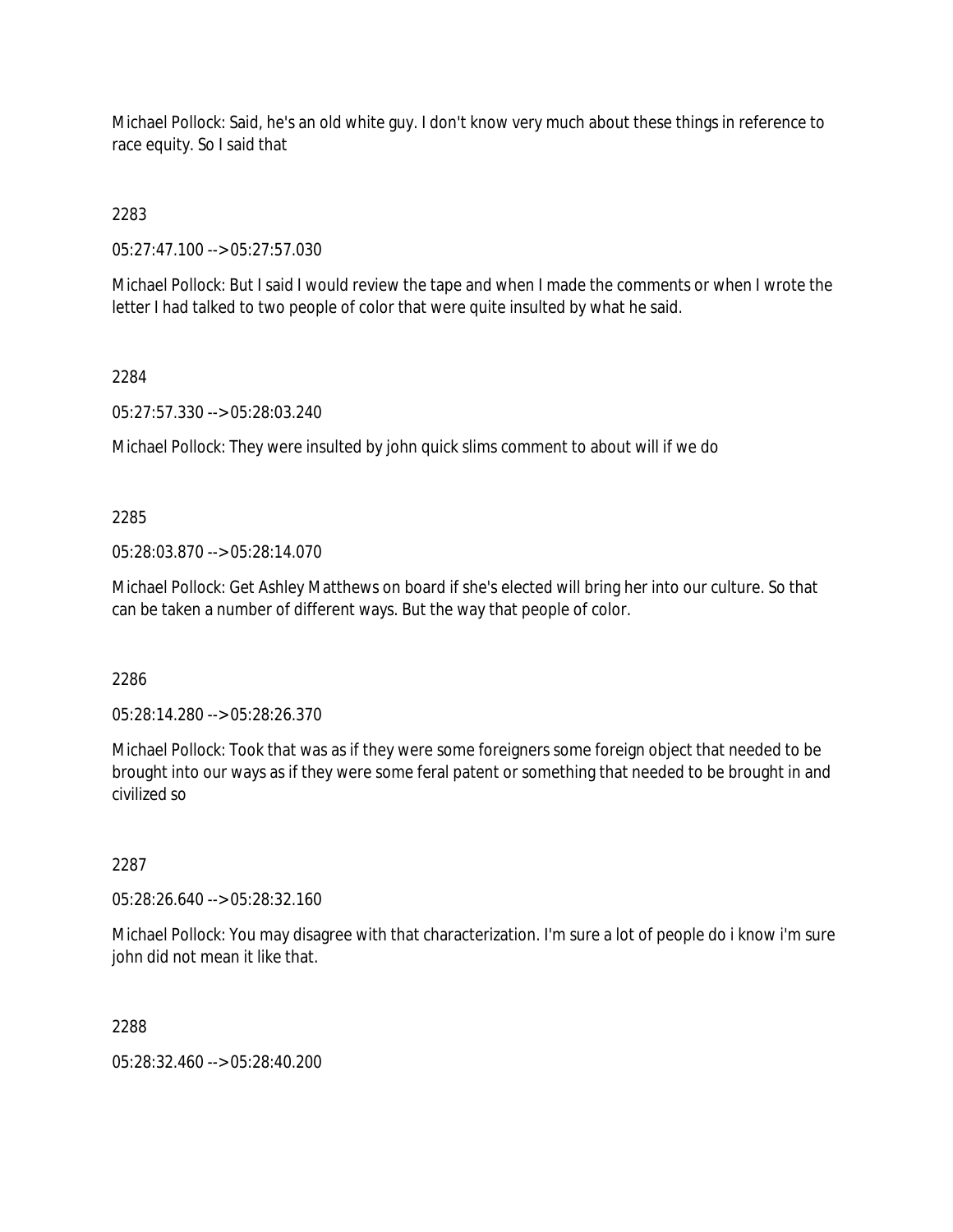Michael Pollock: But the language we use and how its interpreted by other people from other cultures is something we really need to think about

2289

05:28:40.860 --> 05:28:46.470

Michael Pollock: I'm certainly going to think about what I wrote to build Chester. I called him and apologize.

#### 2290

05:28:47.400 --> 05:28:52.260

Michael Pollock: And said that the how it was inferred. And I understand how he how he took it.

## 2291

05:28:52.590 --> 05:29:01.020

Michael Pollock: And it could have been phrased better. But, you know, that was what was in my heart and mind at the moment and and based on comments that I got from other people.

2292

05:29:01.380 --> 05:29:10.650

Michael Pollock: Since then I've talked to a number of other people, people that I respect tremendously. And they said, I read that and I didn't see any problem with it.

## 2293

05:29:11.490 --> 05:29:16.890

Michael Pollock: Either I listened, excuse me, I listened to what Bill Chester had to say and I didn't see any problem with it.

## 2294

05:29:17.310 --> 05:29:24.930

Michael Pollock: And, you know, coincidentally, all the people who didn't have a problem with it or find the people that did where people of color and actually a couple, couple of white people.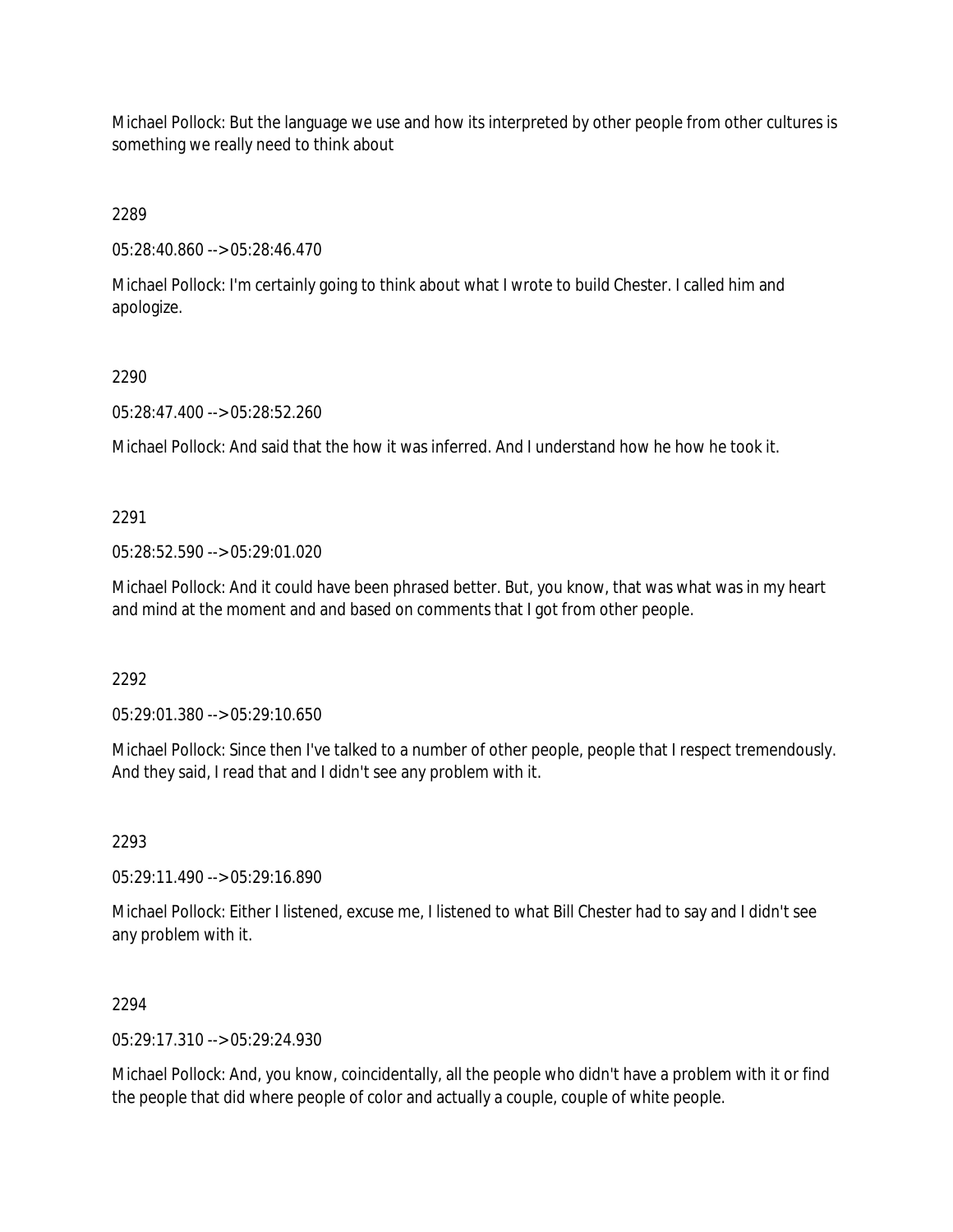#### 2295

05:29:25.740 --> 05:29:38.670

Michael Pollock: So, you know, it's really, to me, it's really interesting that that something like that is inferred so differently. So we do have different lenses that we we view things and

2296

05:29:39.060 --> 05:29:48.840

Michael Pollock: I'm I'm trying to bring forward. Some of them and I and I you know I think I admit I could work on my language and use less inflammatory statements.

2297

05:29:49.230 --> 05:29:51.060

Michael Pollock: And I'm Joe is nodding his head, an agreement.

2298

05:29:51.540 --> 05:30:05.910

Michael Pollock: A lot of the time I'm really good. But this issue is something I care about. It's affected people close to me, people have suffered people died because of discrimination. So, as we know, in the paper. So I know you all have good hearts.

2299

05:30:06.510 --> 05:30:15.450

Michael Pollock: I truly believe that. I don't think any of you are intentionally in any way racist and I'm not implying that at all. But I think that we have

2300

05:30:15.750 --> 05:30:25.650

Michael Pollock: Do have this issue of systemic racism, we're not aware of the extent to which is incorporated into our daily lives as as white people and so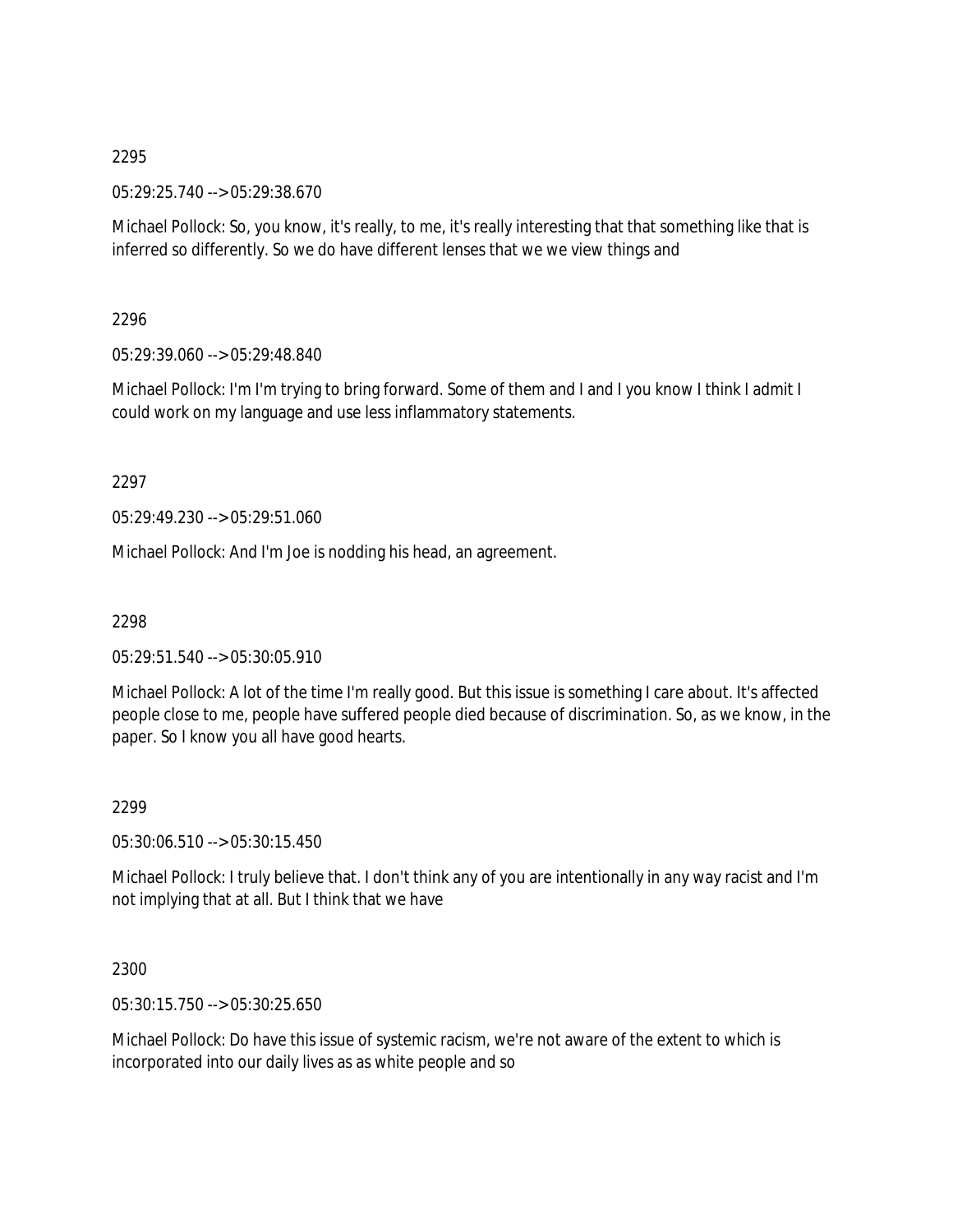2301

05:30:25.980 --> 05:30:36.720

Michael Pollock: Really, I just asked that we take this moment to look at ourselves and look at our behavior, except the fact that other people may view things differently than us.

2302

05:30:37.290 --> 05:30:45.360

Michael Pollock: So I've tried to carries forward some of these arguments. I appreciate that you guys might be a little mad at me right now. But, you know,

2303

05:30:45.810 --> 05:30:56.340

Michael Pollock: You. We had some discussions. I've had much more heated discussions and walked out the door and how to bear with people afterwards. So I fully intend to do that.

2304

05:30:56.820 --> 05:31:04.320

Michael Pollock: With this group of people with all of you. And you know, I think you're a great group I care about you all and

2305

05:31:04.890 --> 05:31:22.560

Michael Pollock: We're going to disagree, in the future, and maybe some harsh words or words that you think are inappropriate. I'm going to happen again. But that's how it is. I think we got to have the conversation. And we're going to continue, no thank you all for tolerating me and

2306

05:31:24.120 --> 05:31:25.050

Michael Pollock: I'll leave it at that.

2307